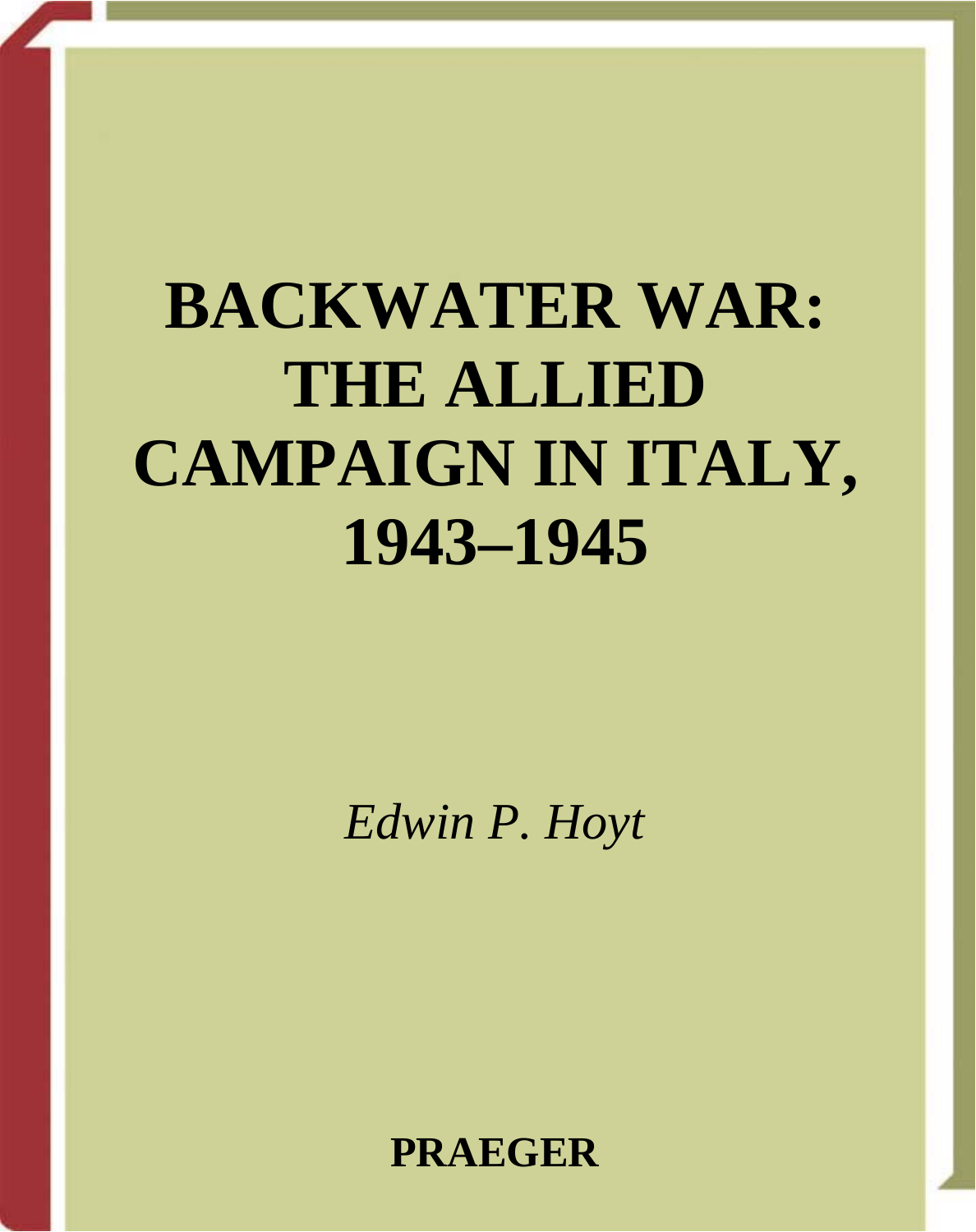# BACKWATER WAR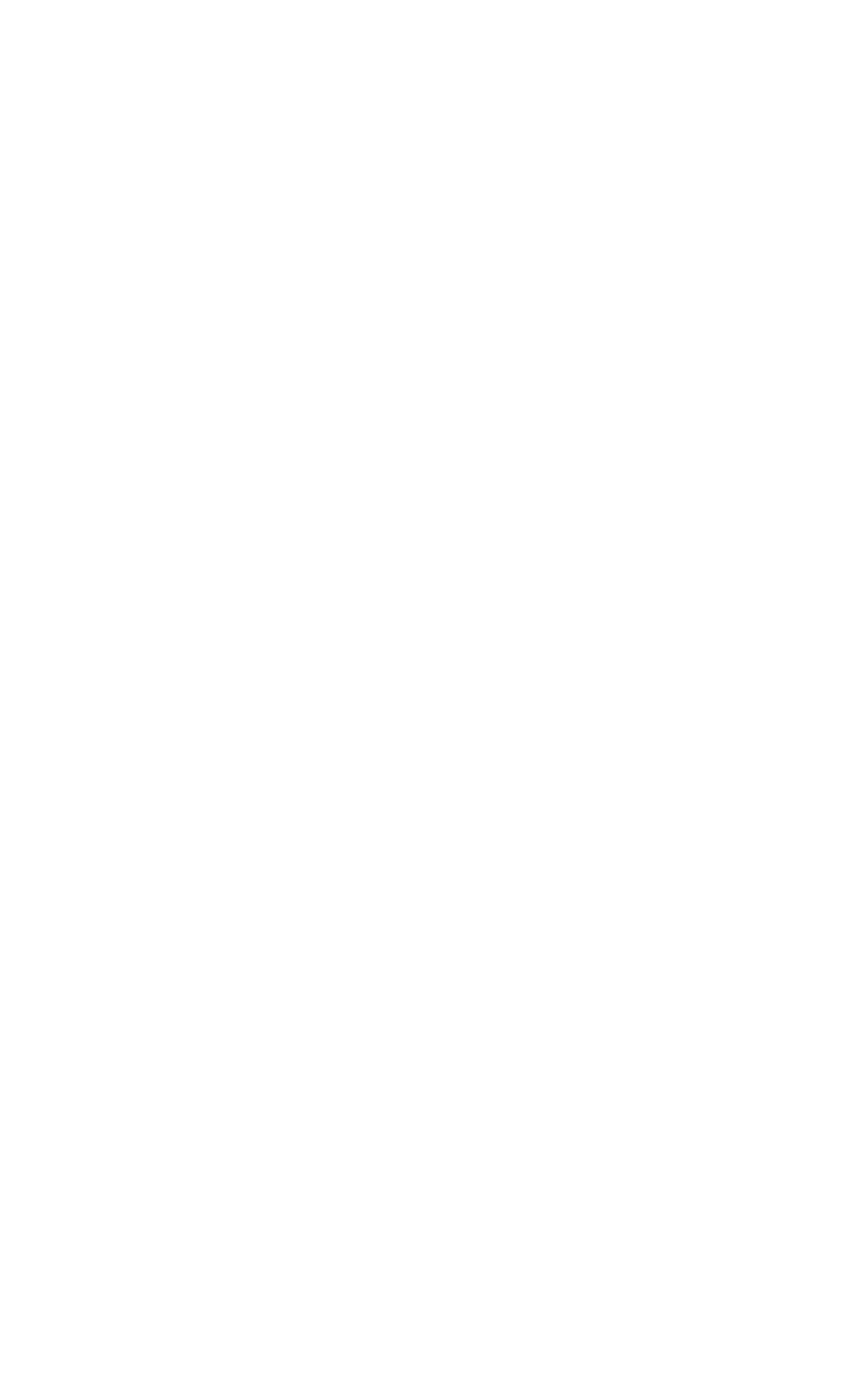# Edwin P. Hoyt BACKWATER BACKWATER<br>WAR<sup>THE ALLIED CAMPAIGN</sup>



**Westport, Connecticut** London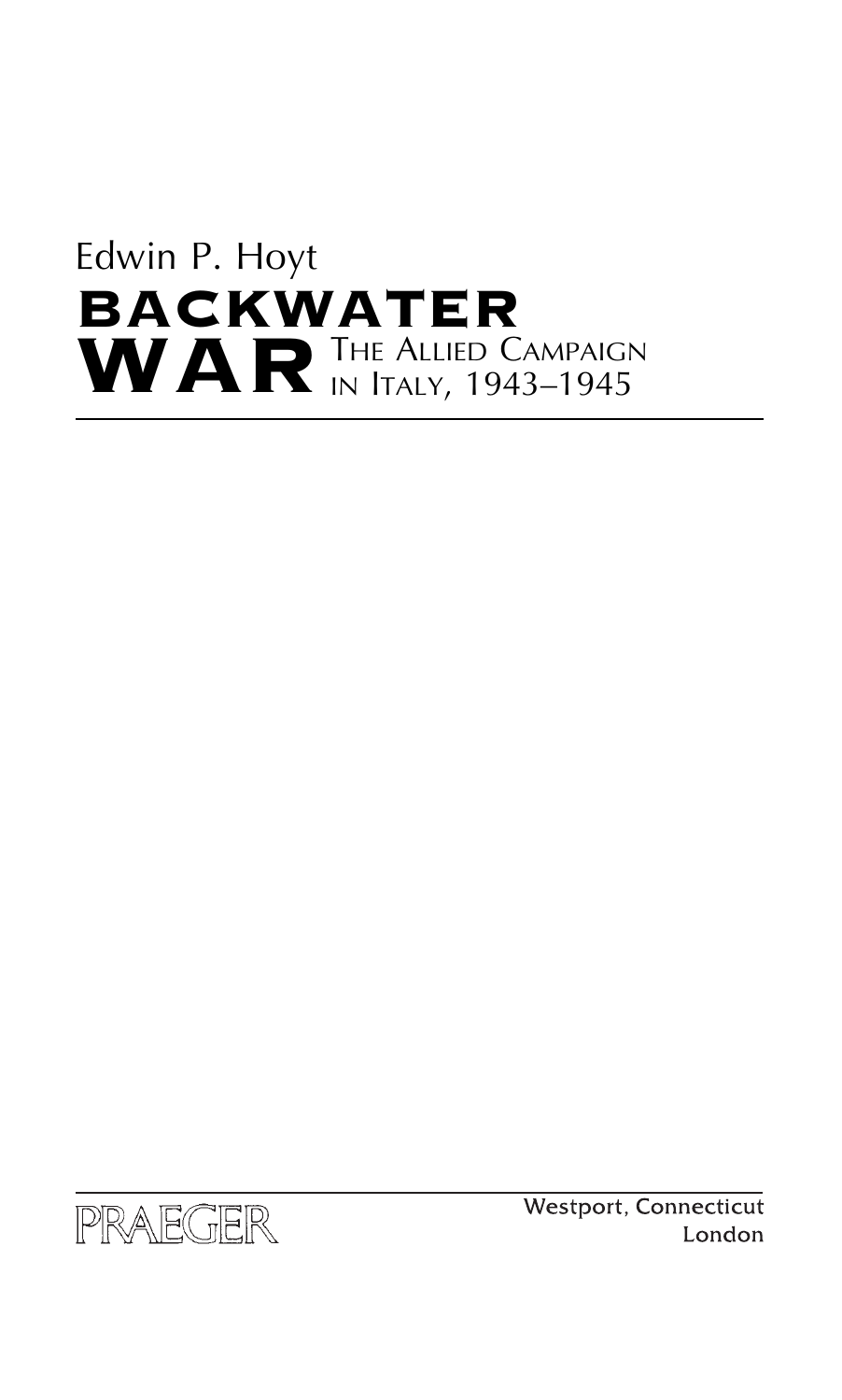#### **Library of Congress Cataloging-in-Publication Data**

Hoyt, Edwin Palmer.

Backwater war : the Allied campaign in Italy, 1943–1945 / Edwin P. Hoyt. p. cm. Includes bibliographical references and index. ISBN 0–275–97478–2 (alk. paper) 1. World War, 1939–1945—Italy. 2. World War, 1939–1945—Campaigns—Italy. 3. Anzio Beachhead, 1944. 4. Italy—History—German occupation, 1943–1945. 5. Italy—History—Allied occupation, 1943–1947. I. Title. D763.I8 H66 2002 940.54'215—dc21 2002025328

British Library Cataloguing in Publication Data is available.

Copyright  $©$  2002 by Edwin P. Hoyt

All rights reserved. No portion of this book may be reproduced, by any process or technique, without the express written consent of the publisher.

Library of Congress Catalog Card Number: 2002025328 ISBN: 0-275-97478-2

First published in 2002

Praeger Publishers, 88 Post Road West, Westport, CT 06881 An imprint of Greenwood Publishing Group, Inc. www.praeger.com

Printed in the United States of America



The paper used in this book complies with the Permanent Paper Standard issued by the National Information Standards Organization (Z39.48–1984).

10 9 8 7 6 5 4 3 2 1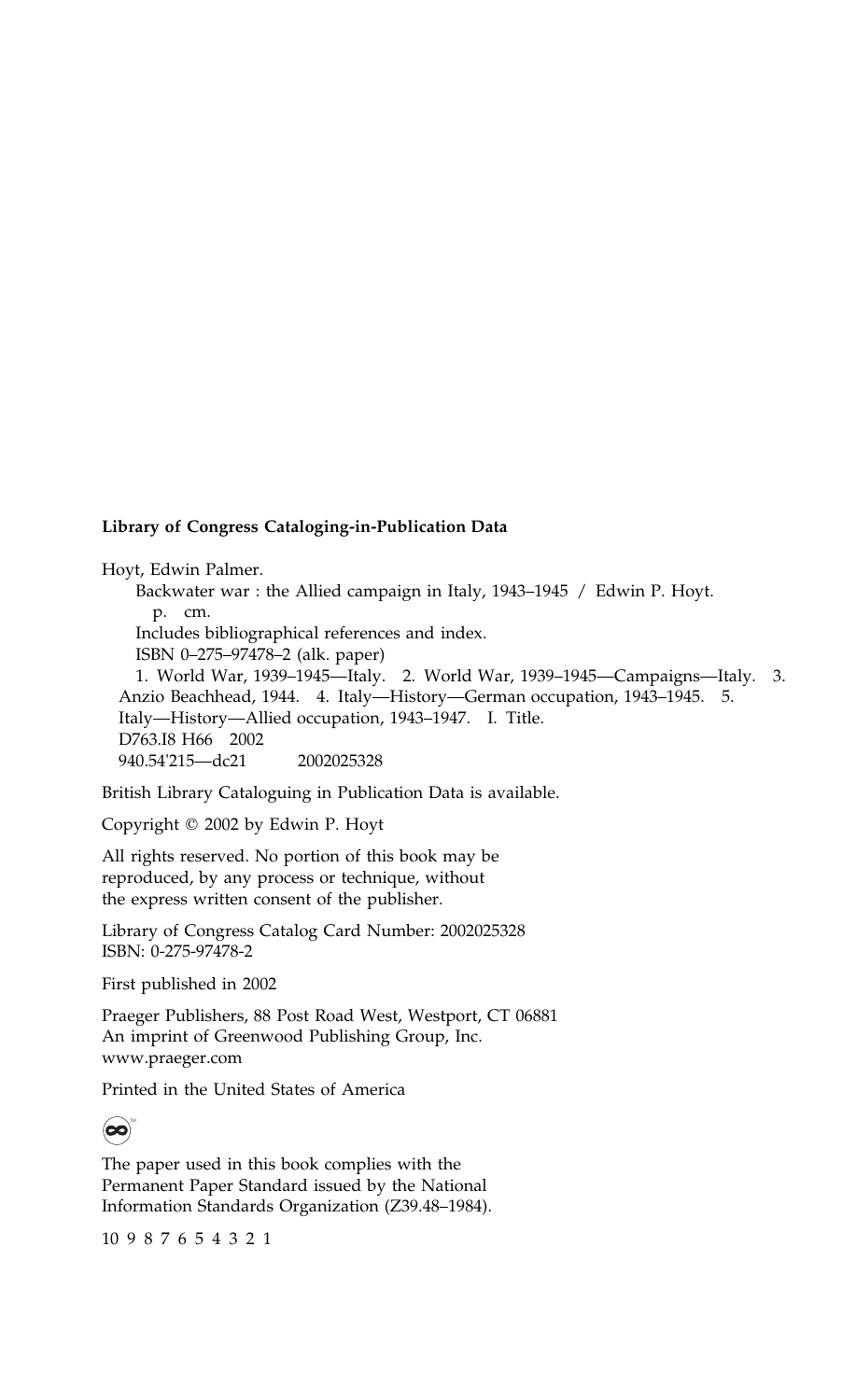## **Contents**

| Preface |                                                     | vii |
|---------|-----------------------------------------------------|-----|
| 1       | The Anglo-American Military Alliance                | 1   |
| 2       | The Allies Prepare                                  | 9   |
| 3       | The Axis Defenses of Sicily                         | 15  |
| 4       | Invasion                                            | 19  |
| 5       | The British Eighth Army's Drive                     | 27  |
| 6       | The U.S. Seventh Army's Drive                       | 33  |
| 7       | The Fall of Mussolini                               | 37  |
| 8       | Confusion                                           | 45  |
| 9       | The Race for Messina                                | 49  |
| 10      | The Surrender of Italy and the Surprise That Wasn't | 57  |
| 11      | Unrest at Quadrant                                  | 67  |
| 12      | Salerno                                             | 71  |
| 13      | The Strategic Trap                                  | 81  |
| 14      | A Series of Delaying Actions                        | 87  |
| 15      | The Advance Is Stopped                              | 93  |
| 16      | The Rapido River Fiasco                             | 101 |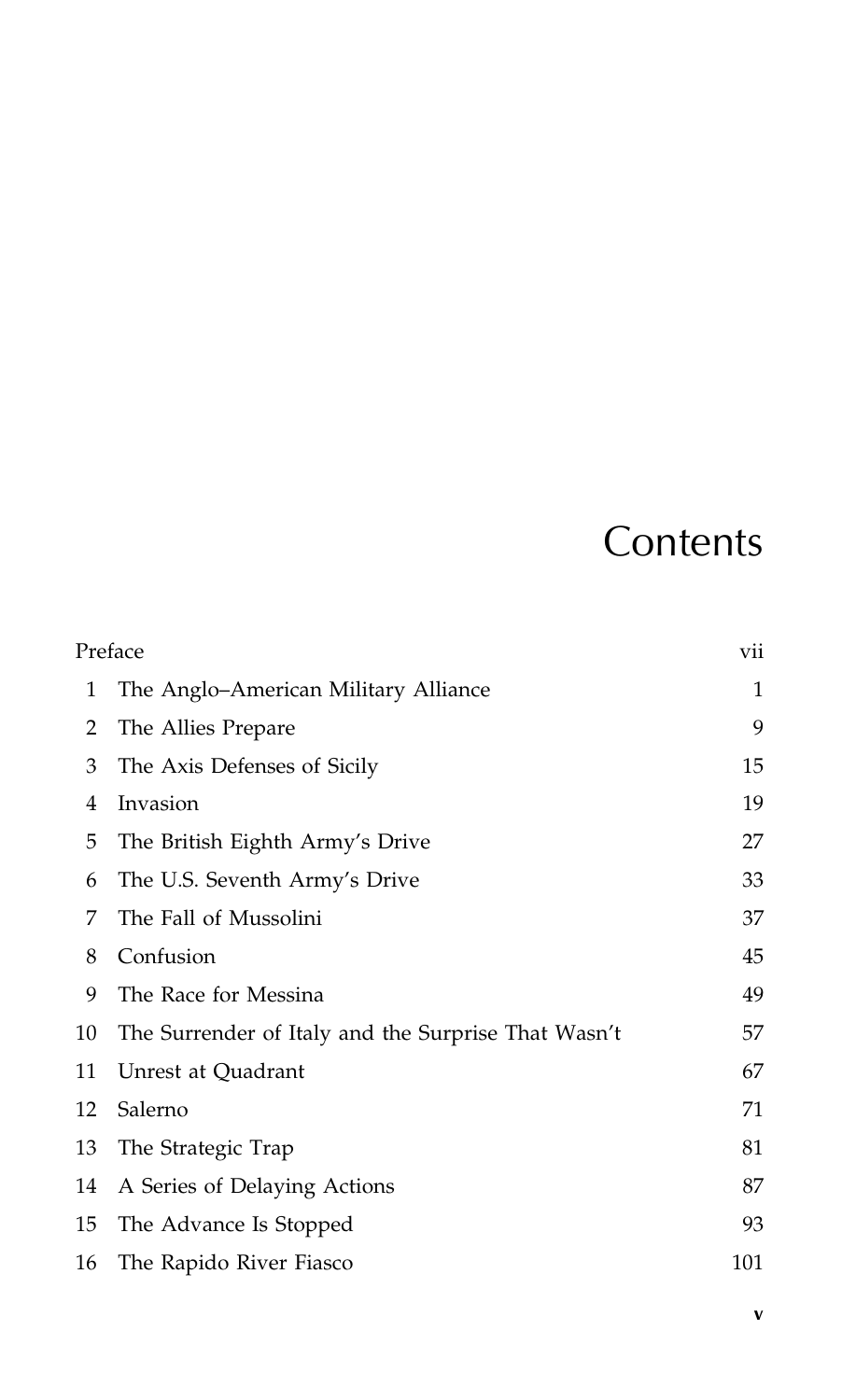#### Contents

| 17                                                                           | Crossing                                                                | 111 |
|------------------------------------------------------------------------------|-------------------------------------------------------------------------|-----|
| 18                                                                           | Anzio                                                                   | 119 |
| 19                                                                           | The Attack on Cassino                                                   | 127 |
| 20                                                                           | The Bombing of Monte Cassino                                            | 133 |
| 21                                                                           | The Germans at Anzio                                                    | 141 |
| 22                                                                           | Spring Offensive                                                        | 145 |
| 23                                                                           | The End of the Gustav Line                                              | 151 |
| 24                                                                           | Breakthrough                                                            | 157 |
| 25                                                                           | The Fall of Rome                                                        | 163 |
| 26                                                                           | North from Rome                                                         | 167 |
| 27                                                                           | Cracking the Gothic Line                                                | 173 |
| 28                                                                           | The Center of the Line                                                  | 181 |
| 29                                                                           | Winter Doldrums                                                         | 187 |
| 30                                                                           | To the Bitter End                                                       | 195 |
| Appendix A: Order of Battle as of July 10, 1943, D Day—Invasion<br>of Sicily |                                                                         | 201 |
|                                                                              | Appendix B: Order of Battle as of September 8, 1943, Salerno<br>Landing | 203 |
|                                                                              | Appendix C: Order of Battle as of January 22, 1944, Anzio<br>Landing    | 205 |
| Bibliographic Essay                                                          |                                                                         | 209 |
| <b>Notes</b>                                                                 |                                                                         | 211 |
| Index                                                                        |                                                                         | 213 |
|                                                                              |                                                                         |     |

*Photo essay follows page 79.*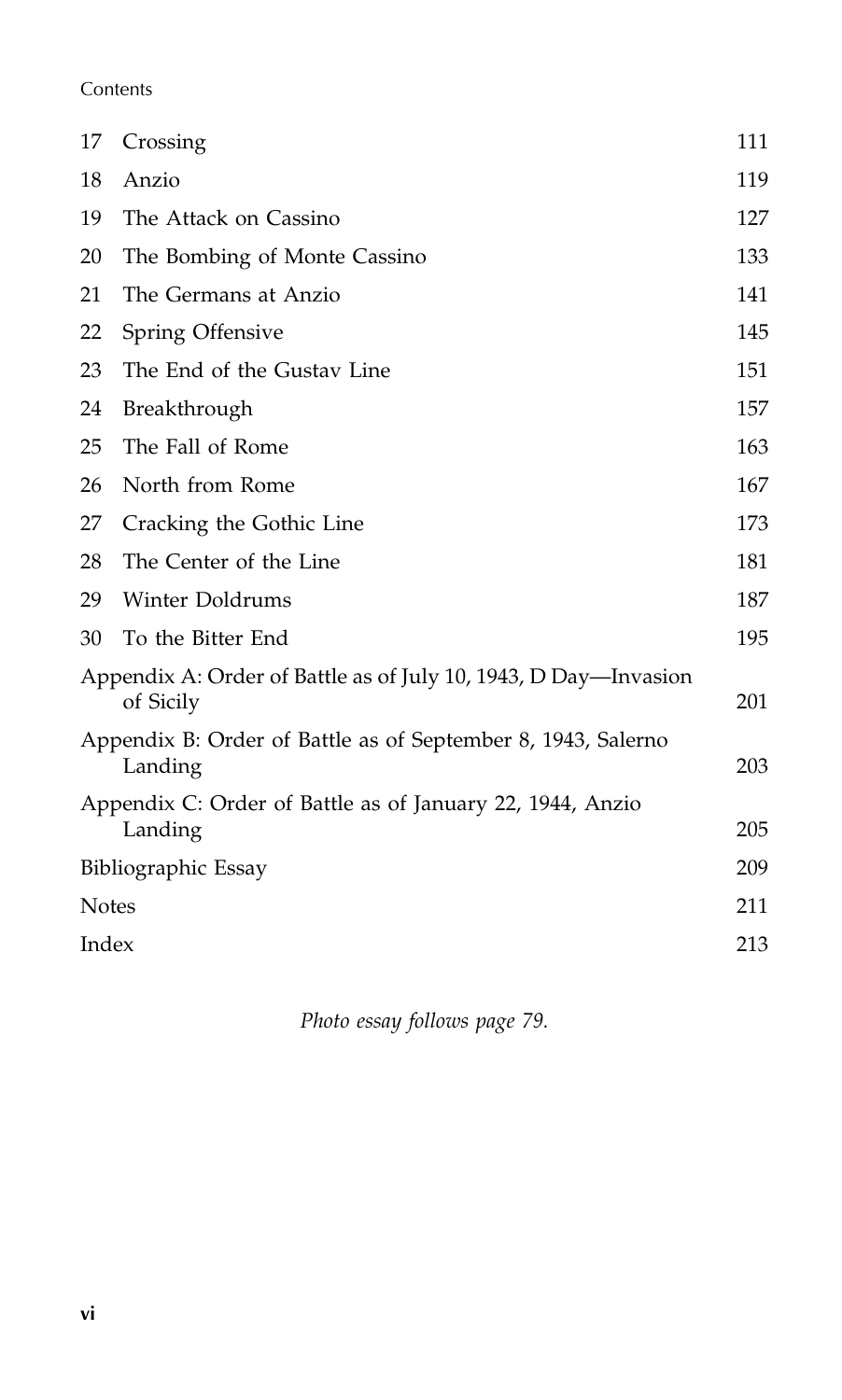### Preface

It has been more than half a century since the end of World War II, and the real story of the conflicts among the Allied high command still has not been thoroughly explored. In hindsight it seems a wonder that the great alliance between the British and Americans did not founder in 1943. The only thing that kept it together was Prime Minister Sir Winston Churchill's willingness to sacrifice the British strategy for winning the war to the exigencies of keeping the Americans in the European war.

It was a very near thing, as this book will show. The Americans felt from the beginning of their war effort that the solution in Europe called for a direct drive at the German heart. The British believed that the Germans should be nibbled into defeat, with a major effort made in the Balkans. General George C. Marshall, the U.S. army chief of staff, was particularly distrustful of Churchill, and all the way along, even after Normandy, he shot down one Churchill plan after another for action in the south. As late as September 1944, when the British prime minister plumped for an invasion of Trieste and Adriatic Italy, Marshall intervened to stop it.

It is quite obvious now that the British were right and Marshall and the Americans were wrong. The speed with which Adolf Hitler acted to shore up his southern defenses every time they were threatened is the proof of it. When the British threatened in Greece in 1941, he delayed the invasion of Russia for weeks to deal successfully with the threat. Again in 1943, when the Allies feinted an attack in the Balkans, Hitler rushed troops to the area. The result of the Allied strategy of the Cross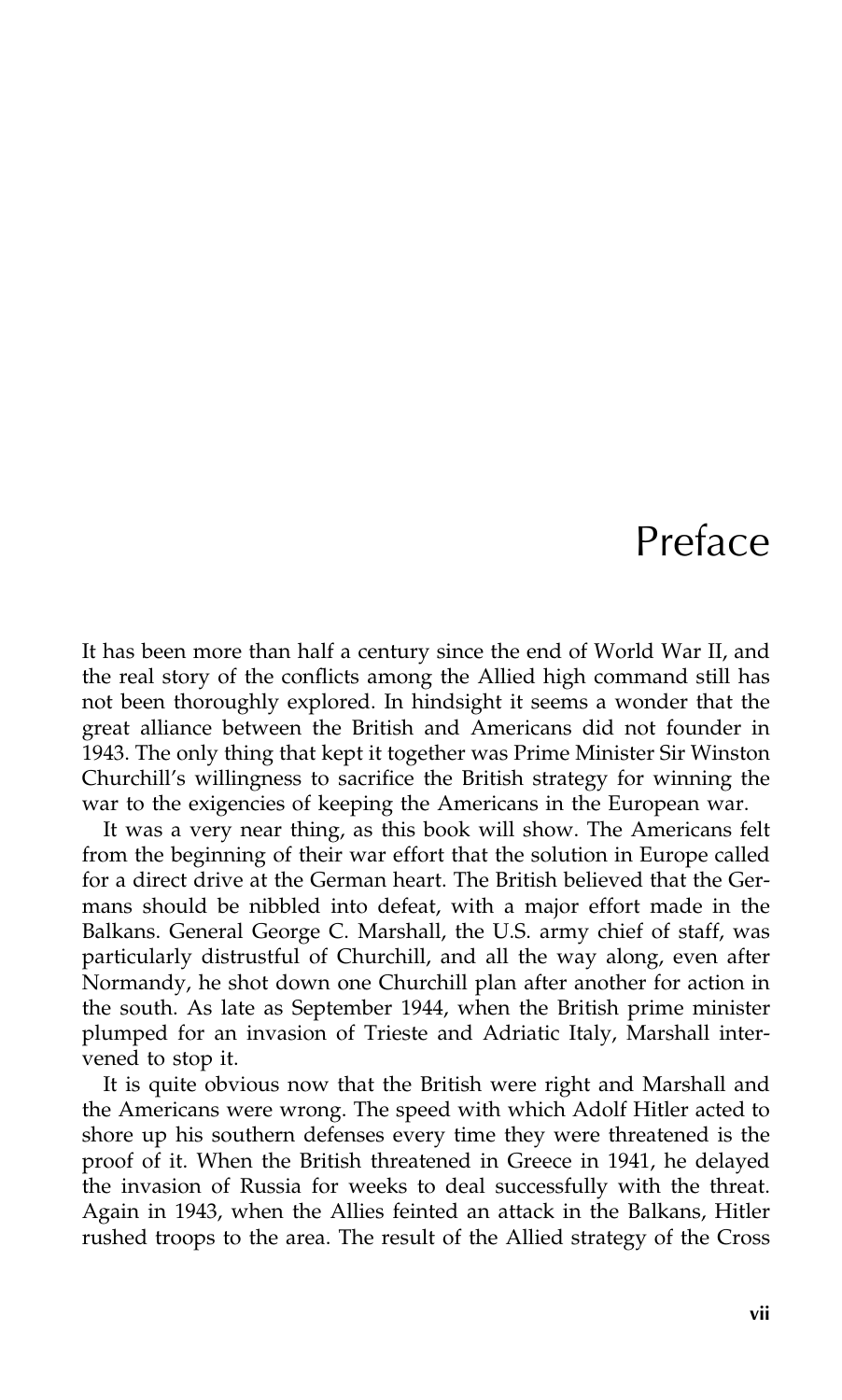Preface

Channel Attack allowed Hitler to maintain his forces in the south, until very near the end.

As it turned out, the American campaigns in North Africa, Sicily, and Italy were unnecessary and costly, the result of confused Allied planning. The better course would have been for the Americans to keep their troops at home until they were better trained and to concentrate on the buildup for the Cross Channel Attack. This was not possible because President Franklin D. Roosevelt was eager to move after making the fateful decision to override his military advisers and concentrate on the war in Europe rather than the war in the Pacific. That decision caused the fall of the Philippines, and lengthened the war in the Pacific. Had General Douglas A. MacArthur received reinforcement from America, there is every reason to believe that he could have staved off the Japanese invasion of the Philippines, and the first American victory would have come there instead of at Guadalcanal. But in those first fateful weeks after Pearl Harbor, there were no reinforcements for the Pacific. Everything was being geared for the war against Hitler.

At the theater level, the conflicts between the British and the Americans began in North Africa and did not let up. After the first battles, the British began calling the Americans "our Italians," and their contempt for the American fighting ability did not cease until well into the Italian campaign. All the way through, the British underrated the American army and air forces, and since the war, a popular wave of anti-American sentiment has coursed through Britain, denying the competence of the World War II American fighting men on land or in the air.

This negativism was shared by American military commanders from General George S. Patton Jr., who once remarked that the best thing the Americans could do in England would be "to drive the British into the sea," to Admiral Chester W. Nimitz, who strongly resisted the demands of the British (not to be confused with the Australians and the New Zealanders) to participate in the Pacific war. It was only when higher authority decreed cooperation that British units were included in the Pacific Fleet operations.

In Italy, the conflicts between the British and the Americans were frequent, and sometimes expensive. British General Bernard L. Montgomery's narcissism is too well known to need elucidation. Time and again he balked or delayed Allied planning. Less well known is British Major General Richard L. McCreery's antipathy toward General Mark W. Clark, which finally erupted in McCreery's refusal to serve under Clark when he became theater commander. This resulted in an awkward command structure in which McCreery reported to another. This led to confusion and certainly did not advance the Allied cause in Italy.

The Germans in Sicily and Italy conducted a surprising retreat and defense. The Allies had expected the fall of Sicily and the collapse of the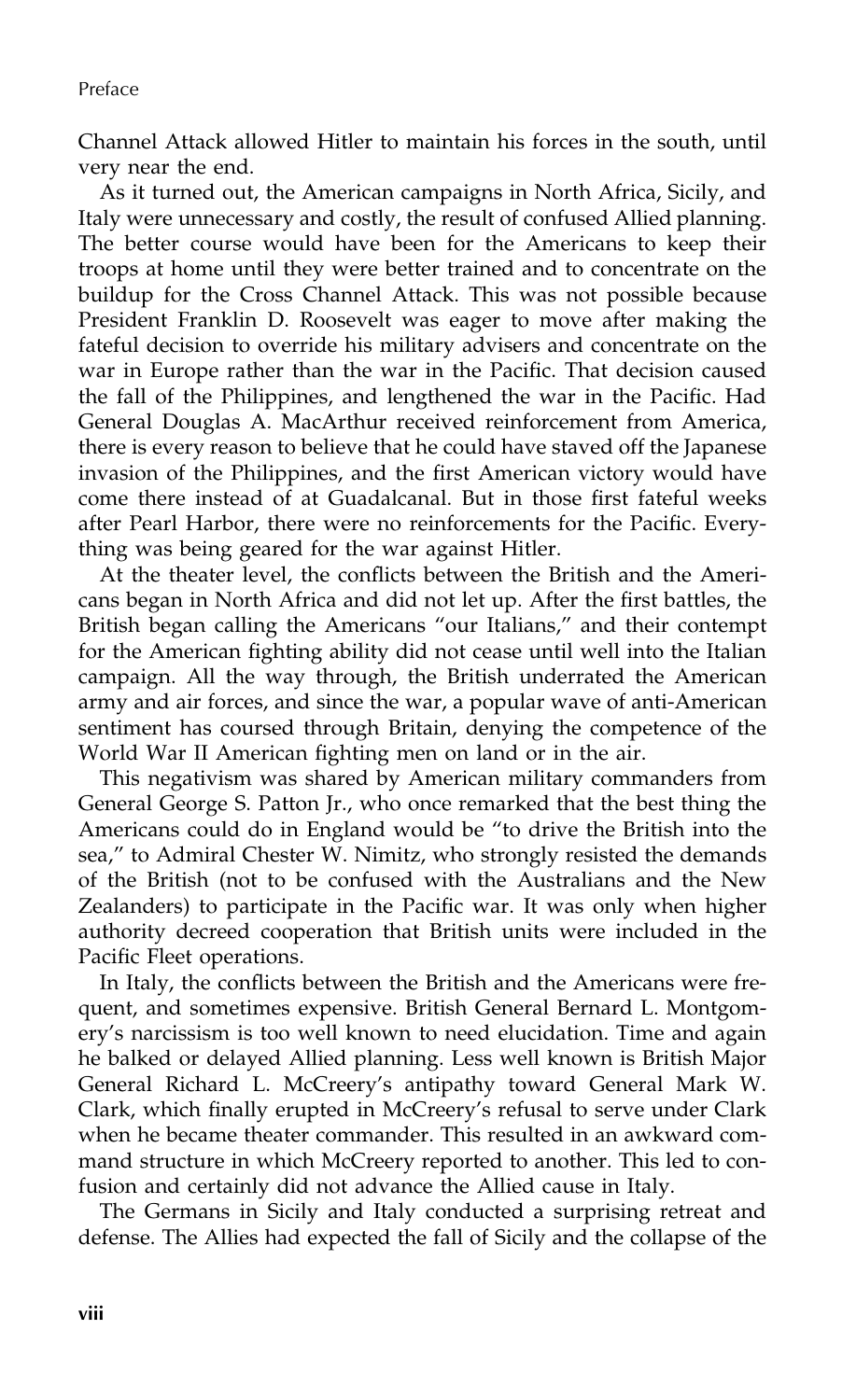Italian defenses to trigger a German retreat to northern Italy. Instead, after the Allies landed at Salerno, Field Marshal Albert Kesselring chose to first defend the Gustav Line in the south and thereafter to retreat slowly and stubbornly. General Heinrich von Vietinghoff conducted a masterful defense that has gone down in the annals of strategic warfare.

The tragedy of the Benedictine Abbey at Monte Cassino—the saturation bombing by the American air force that needlessly destroyed this historic landmark—has been described at length elsewhere. However, not so well known is the role played by a minor British commander, Lieutenant General Bernard C. Freyberg of the New Zealand Corps, who refused to attack on the ground unless the saturation bombing was carried out. After the bombing was over, Freyberg tried and failed to capture the abbey. This could have been predicted; Freyberg was the man who seized defeat from the jaws of victory on Crete, losing the island to an inferior force of German paratroopers because of his failure to attack at the strategic moment. General Clark, quite properly, took responsibility for the debacle at Monte Cassino, but the records only indicate the depth of the command quarrels that led to his decision about the bombing. It was a spectacular display of Allied disunity that marked the entire Mediterranean operations.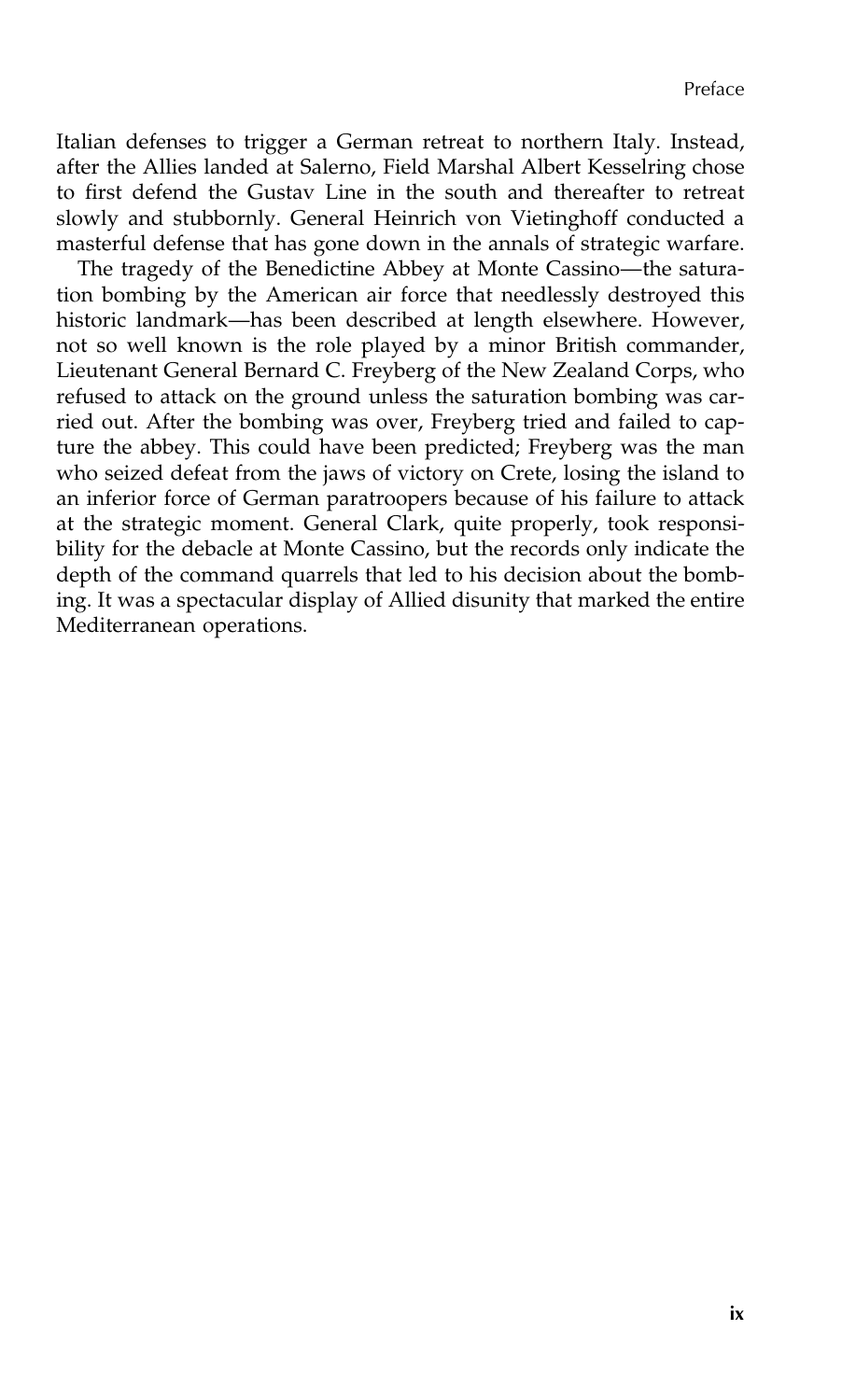**1**

## The Anglo–American Military Alliance

For two years Prime Minister Sir Winston Churchill worked feverishly to secure American support in the war against Germany, with growing evidence of success. Adolf Hitler believed that Churchill would be successful, and it was with great restraint that he did not declare war on the United States, particularly when America entered the de facto war by escorting British ships across the Atlantic and engaged German Uboats in battle.

Because Churchill felt an alliance was inevitable, he lost no time in going to Washington in December 1941, on the heels of the Japanese attack on Pearl Harbor. He anticipated that the American inclination would be to turn its face toward Japan. In his conferences with President Franklin D. Roosevelt, Churchill succeeded in persuading him to follow the course he had been previously traveling: to help Britain to the utmost to defeat Hitler. Roosevelt agreed and the Anglo–American military alliance was forged. America's military leaders were not in agreement with Roosevelt's decision; and although it became the American policy in the first few months after the United States entered the war, it was still being debated months later.

Roosevelt was anxious to take some action that would signal to the world America's commitment to the defeat of all the Axis countries: Germany, Italy, and Japan. He was specifically concerned that the Russians get this message and keep up their resistance against Hitler, which in the early months of 1942 seemed very precarious. Those who advocated Operation Torch—the invasion of French North Africa—said it would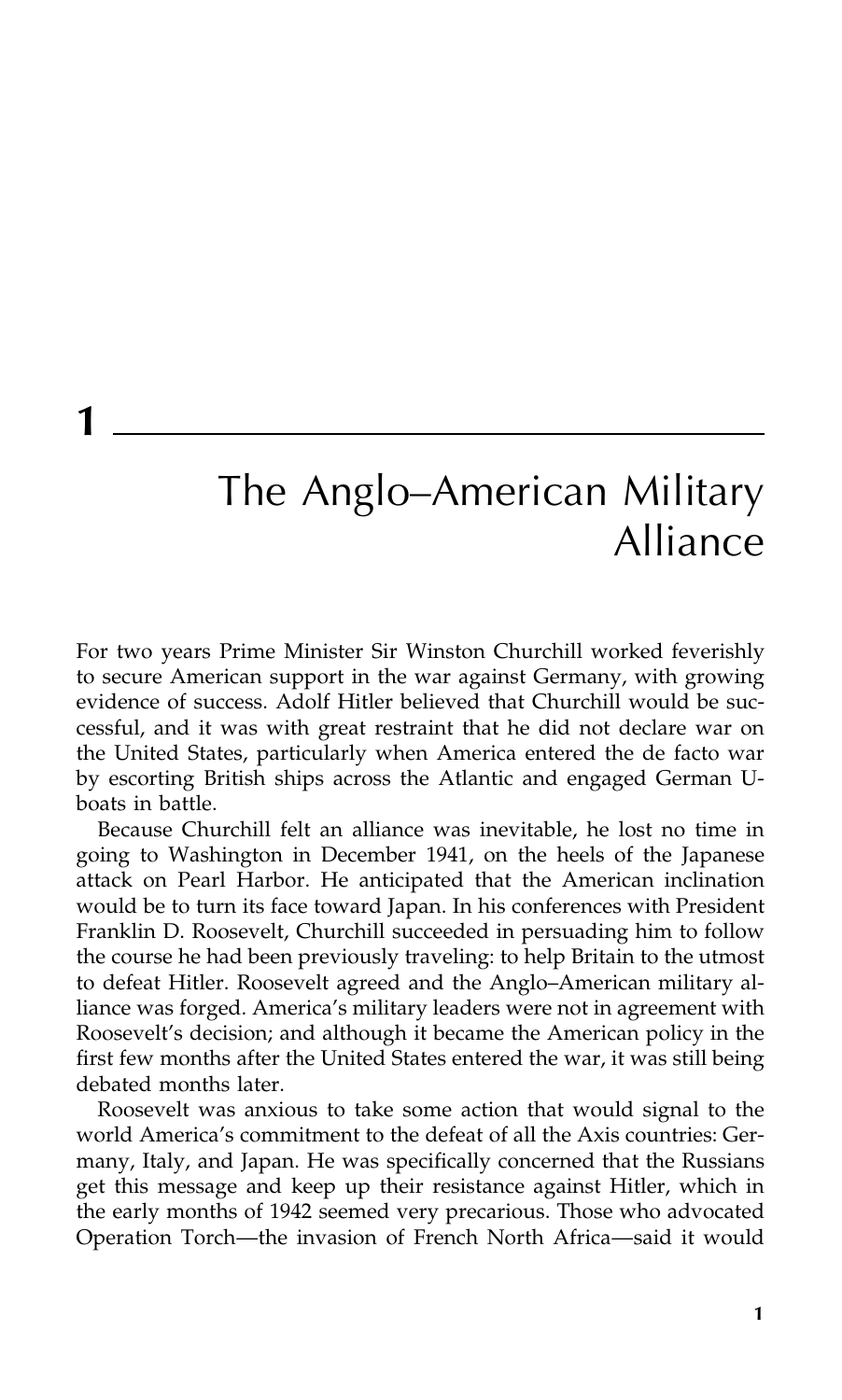help the Russians, and would also give Americans some needed experience in combat before the Cross Channel Attack.

In its haste to get into action, the Americans acceded to a plan to join the British in what appeared to be a simple venture in French North Africa. It might even be possible, the British indicated, that French North Africa could be won over without firing a shot. But that did not happen. The war in French North Africa turned out to be real, and, thus, even before the Allied victory in Tunisia ended the Axis presence in Africa, the Anglo–American military alliance was experiencing difficulties. The American military planners were stunned into acceptance of the "Hitler First" strategy that Churchill brought to Washington on the heels of the Japanese attack on Pearl Harbor. The American military planners had not put their house in order by that time, and Roosevelt acceded to tactics and strategies that most of his advisers did not like.

First, the American military favored going to war against Japan. However, once the decision was made to fight the Germans first, the Americans wanted to go straight to the source. They wanted Operation Roundup—the Cross Channel Attack—and suggested that it could be carried out in 1943. Churchill seemed to agree enthusiastically, although there was no real enthusiasm for the plan in the British high command. After the end of the 1914–1918 War (World War I) the British dreaded the thought of another static war of that sort, in which millions of men had fallen as cannon fodder in endless capture and loss of the same tired territory. British strategy for the war indicated a drive in the Mediterranean to draw the Germans down in force and let them expend their war resources there. The first evidence of the strategy was Churchill's insistence on sending aid to the Greeks, who did not want it, thus forcing them to fight the Germans as well as the Italians, whom they were beating. By withdrawing the men and equipment from North Africa, where General Richard O'Connor had beaten the Italians to the point that one more drive would have expelled them from Africa altogether, Churchill paved the way for a campaign by Field Marshal Erwin J. E. Rommel that very nearly cost Britain Egypt and all of Africa.

By 1942, when the first breaches came in the endless series of German victories in Russia, and after the British had stopped Rommel at el-Alamein, Churchill could ignore his gaucherie. By the spring of 1942, it became apparent that talk of invading the north European continent in 1943 was foolish dreaming. The resources were not in England, and America could not get them there in time for such early action. In the search for some action that would put the final stamp on American participation in the war in Europe, Roosevelt was persuaded to approve Operation Torch. The motivations of the Americans and the British were quite different. For the British, Operation Torch cemented the Anglo– American military alliance. This was important enough to the British that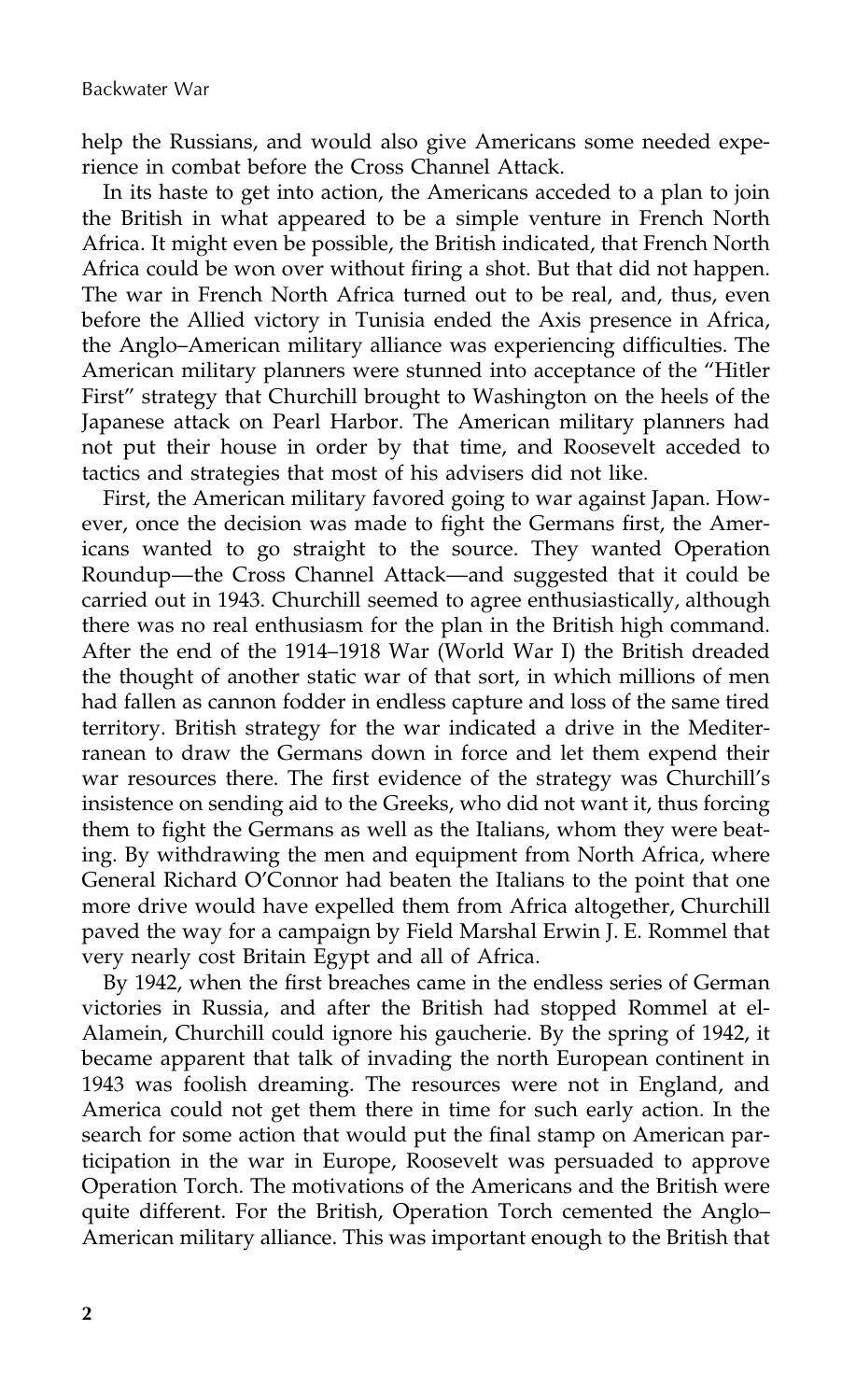they acceded, albeit reluctantly, to the overall American command of the operation and the provision that Americans would command the major operations against the Axis powers. They saw the operation as a part of the strategy of wearing down Hitler and forcing him to fragment his armies. The Americans expected to draw on their ancient amicable relationship with France and that the entrance to French North Africa would be a walk-in. They ignored the French mistrust and inimical feelings against an England the French charged had let them down in the defense of France, and had then sought to destroy the French fleet for purely British purposes. Thus the Americans were drawn, willy-nilly, into European politics once again.

When the Americans assessed the North African campaign, the planners wondered what they had been doing there. The pendulum began to swing in the summer of 1942. And the British were already singlehandedly driving Rommel from Africa with the use of Commonwealth troops from Australia, New Zealand, and India. The American entry into the war caused no significant change in Hitler's allocation of troops, belying to the American mind the British contention that attacking in the "soft underbelly" of the Mediterranean was the way to Hitler's defeat.

By the middle of December 1942, General George C. Marshall was still hoping for a cross-channel attack the following year. He considered the North African adventure a detour and wanted to forget it as soon as possible. He felt that once the Germans and Italians had been eliminated from Africa, American troops and equipment should begin flowing to England in preparation for the Cross Channel Attack.

So as the North African war drew the Americans into Algeria, Morocco, and Tunisia during that winter, all the American objections to Operation Torch and American involvement in the Mediterranean were raised again. The hopes of a quick victory, and French acceptance of the invasion with rise to arms, proved faulty. Events in the east and the west moved very quickly by the beginning of 1943. The Americans, at Guadalcanal, had knocked the first hole in the hitherto impregnable Japanese perimeter. So American thoughts were very much in the Pacific. But this time there was a difference. The Americans were in the Mediterranean, and as such were held captive to the strategy that now must be evolved. There were murmurs in the American camp of dumping the whole enterprise and transferring American attention to the Pacific where Americans, Australians, and New Zealanders were marching up the Solomon Islands chain, preparing to isolate Rabaul, the major Japanese base in the South Pacific. Admiral Ernest J. King was very much of the opinion that the American effort started at Guadalcanal must press on with ever greater strength, lest the Japanese be given a chance to consolidate their defenses, which would certainly attenuate the war in the Pacific.

Roosevelt was still in the Churchill camp at this point, but his senior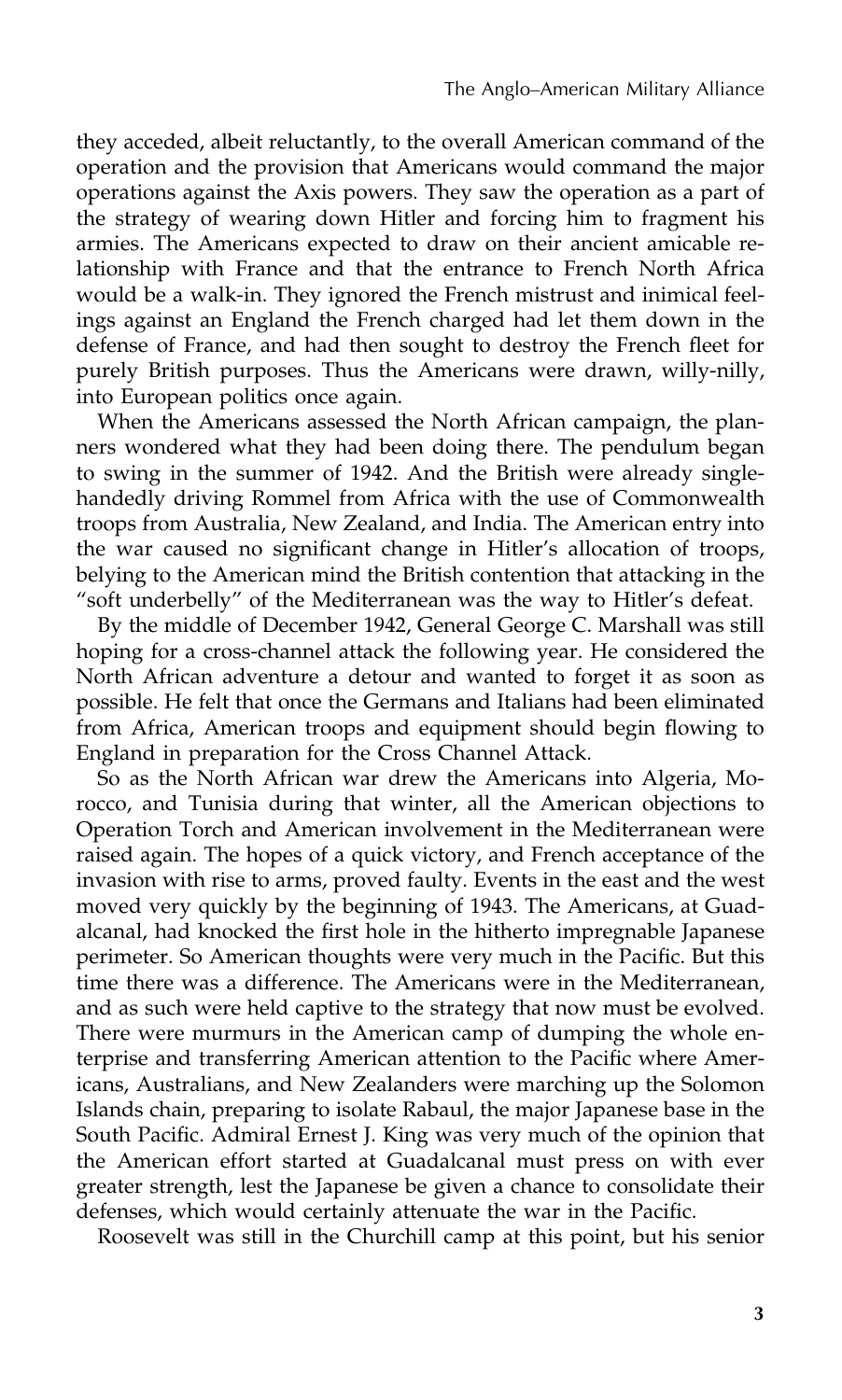advisers were of unlike minds. They proposed the American buildup in England for the future invasion of the Continent, a major buildup of strategic bombing of Germany, and an equally powerful strategic bombing of Italy to knock Italy out of the war. They said nothing about future Mediterranean land operations. But in the British camp was also General Dwight D. Eisenhower, who having won command of the Allied forces was not going to give it up easily. He was looking for another operation in the Mediterranean, most hopefully against Sardinia, and he was supported in this by the British chiefs of staff, but not by the American chiefs of staff. The reason was that the Eisenhower proposal played to the British strategy of indirect approach to the defeat of Hitler, postponing as long as possible (and perhaps avoiding) the Cross Channel Attack that was so popular with the American leaders and so unpopular with the British.

In January 1943, it was apparent that the American leaders in Washington were willing to make only a limited effort in the Mediterranean. Churchill quite accurately pointed out that the North African campaign had caused the Germans to move 11 divisions from the 40-division force that guarded the coast from the channel to southern France. He said the Germans would have to move four to six divisions to Italy to guard against Sardinia. Other British leaders hoped for a major offensive in the Mediterranean to bring about the collapse of Italy, which would bring another 20 to 30 German divisions to Italy.

As it turned out, there are indications that they were right. Hitler's reaction to the uprising of Marshal Josep Broz Tito's partisans and his later reaction when the British invaded Greece show that a major Allied assault in the Balkans would have diverted a good share of Hitler's men and resources, and probably would have prevented the Russians from taking over Eastern Europe lock, stock, and barrel. But the Americans were never convinced of that.

So on the eve of the Casablanca Conference in mid-January, when Roosevelt asked his Joint Chiefs of Staff what they wanted, they were unanimous in stating that the Cross Channel Attack was the first consideration. None of them wanted to get involved in a major campaign in the Mediterranean. If they had to do something in the Mediterranean, then, General Marshall said, it should be Sicily. But the problem would be once Sicily was taken, where did they go from there? The Casablanca Conference opened with these questions very much up in the air.

By the time of the meeting, German resistance in Tunisia had stiffened, and Eisenhower's staff estimated that it would be summer before the Germans would be cleared from Africa. At the end of the campaign, there would be 250,000 Americans in Africa. What to do with them was a major dilemma.

The British, who wanted to take the Sicily course, estimated that by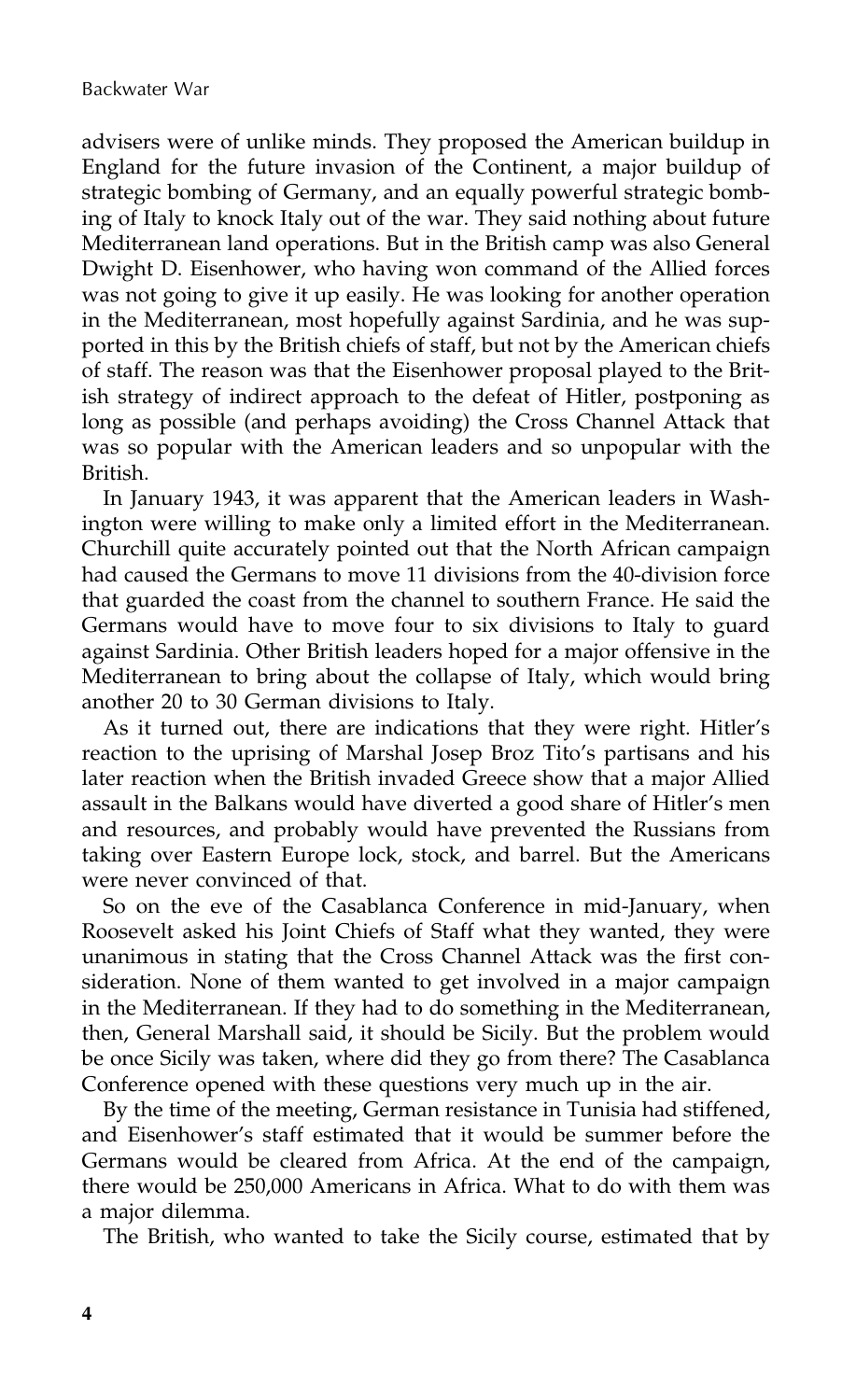the summer of 1943 the buildup in England would be 13 British and 9 American divisions, which, Lieutenant General Alan F. Brooke said, would be sufficient to mount the Cross Channel Attack. Brooke spoke plainly against an occupation of Italy. This so relieved the Americans that it dispelled their fears about Mediterranean operations for the moment. A major consideration in the American acceptance of the Sicilian invasion was that it could be conducted with the troops already in the Mediterranean and, hopefully (from the American viewpoint), would not involve the use of a tremendous amount of American shipping, which the American chiefs wanted to share between the buildup for the Cross Channel Attack and their operations in the Pacific.

Therefore, it was decided at Casablanca to invade Sicily, with the hope of causing the fall of Benito Mussolini, the exit of the Italian government from the war, and the forcing on Germany of the whole commitment for the defense of Italy. No mention was made of invading Italy later.

One material military change came out of the conference. For the North African invasion, the Americans had demanded control, and it was given to them in the person of General Eisenhower as Supreme Commander of the Allied Forces. The British fretted about this arrangement and succeeded in getting it changed in the Sicilian adventure. Eisenhower was to command the Sicilian invasion but General Harold R.L.G. Alexander was to be commander of the ground forces and deputy commander; Admiral Andrew B. Cunningham was to command the naval forces; and Air Chief Marshal Sir Arthur W. Tedder was to command the air forces. Eisenhower was furious with this change. He said it put the British committee system in charge of operations. But Major General Walter B. Smith, his chief of staff, persuaded him that this was no time to argue about it, and, therefore, his protest was never officially registered. But Eisenhower's dislike of the established system remained.

Thus, the conference ended with the future strategy in the war undecided. The Americans left with the fervent hope that this would be the end of the Mediterranean adventure and that the future would shift to France, both north and south. The British did not change their minds even a little bit about wanting to approach Germany from the south rather than the north, and the only thing keeping them from talking about it was their understanding that the Americans were still insisting on the direct approach to Germany in the north. Their position was summed up by Air Chief Marshal Charles F. A. Portal, who hung on to the string of possibility: "It was impossible to say exactly where we should stop in the Mediterranean since we hoped to knock Italy out altogether."1

As the conference ended, British planners in London were thinking about the future. The collapse of the Italian government, they assumed, would force the Germans to withdraw their forces to the Pisa–Ravenna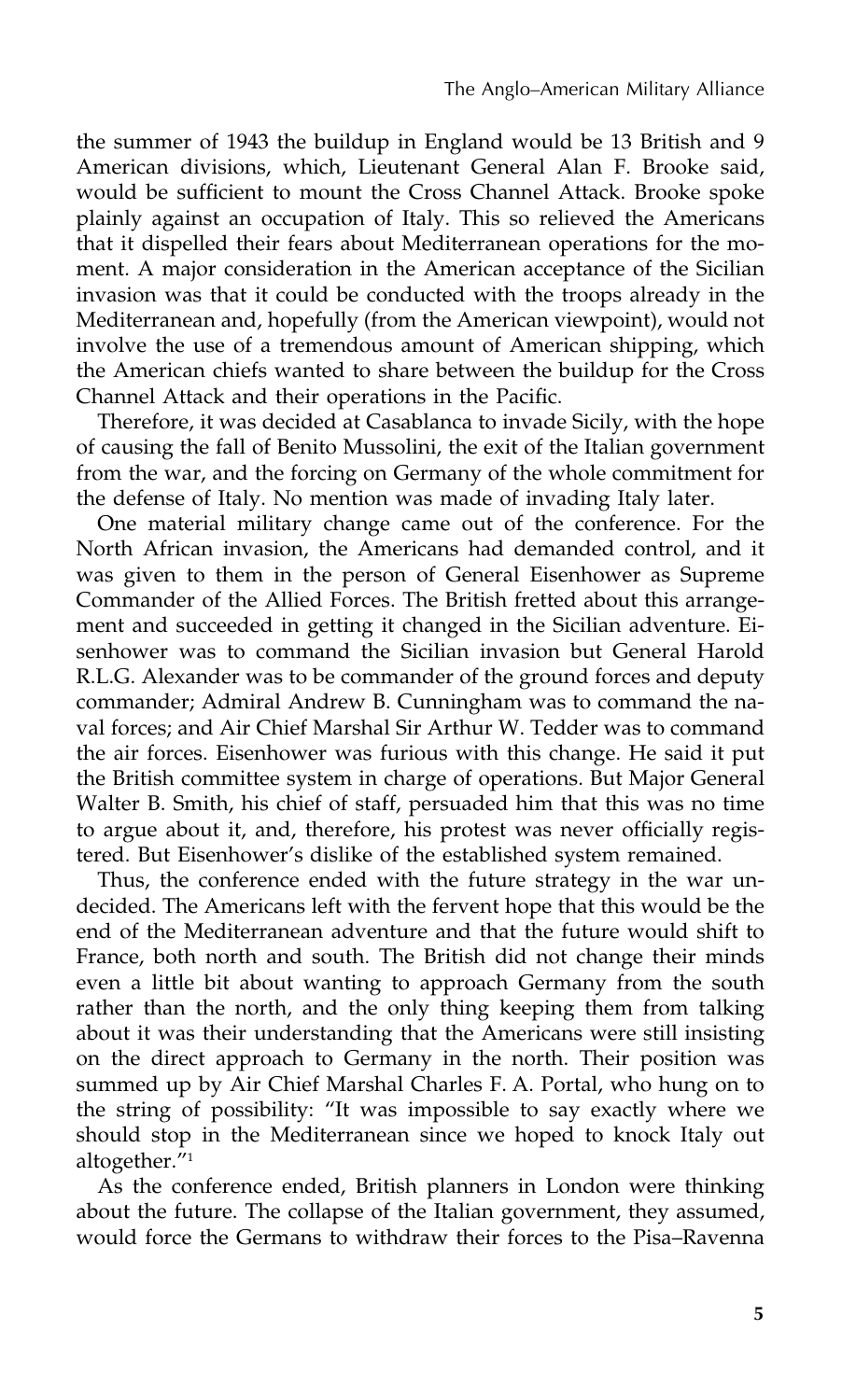Line, to cover the Po Valley, thus letting the Allies land in south and central Italy without any problems. They also envisaged activity in the Balkans.

As American authors Albert Garland and Howard McGaw Smyth put it in their official history of the Sicilian campaign: "The British were not thinking of deploying great armies on the continent, where the decisive strike would be made. They were thinking rather of the large scale employment of air power, of cutting the German economic lines of supply, of drawing in new allies such as Turkey or adding patriot forces in Yugoslavia or stimulating political revolt in Hungary. As a consequence logistical problems were no more important than any other factors of political strategic planning. Furthermore the British had no liking for farreaching plans, they wished instead to retain a freedom of choice and the ability to adjust to new opportunities as they arose."

And as British General W.G.F. Jackson put it in his book *The Battle for Italy*: "The background of American strategic thinking was very different. They were far nearer in military experience and inclination to the Germans and the French than to the British in their assessment of the relative importance of the principles of war. They prized the careful selection and the ruthless maintenance of the strategic aim, the concentration of maximum effort at the decisive point and the strict limitation of diversionary operation. The principle of flexibility in strategic planning—a key feature of British thinking—came low on their list of priorities. Their experience in the first world war had confirmed them in their dislike for the indirect strategy preferred by the British. The Kaiser's Germany had been defeated by direct assault. Churchill's Gallipoli campaign had been a failure, and the Salonika expedition had led to nothing decisive and Allenby's victories over the Turks in Palestine, although brilliant in British eyes, had been little more than a manifestation of British imperialism. Just as the British wished to avoid a repetition of Ypres, the Somme, and Paschendaele, so the Americans tended to stop any waste of resources on diversionary operations."

Throughout, the Americans were conscious of an attempt by the British to drag them into support of their colonial operations, and the American military was determined not to take the American nation on this route. They were determined to avoid being sucked into the hole of European power politics.

The agreement on the invasion of Sicily did not stop British planners from considering the "soft underbelly" of Europe. The Americans continued to hold out for the Cross Channel Attack. They reconsidered all the options that spring of 1943, and concluded that nowhere else, as they had previously concluded, was there a direct way to strike the blows. If they had to go through the southern area, the best way was through Italy and southern France.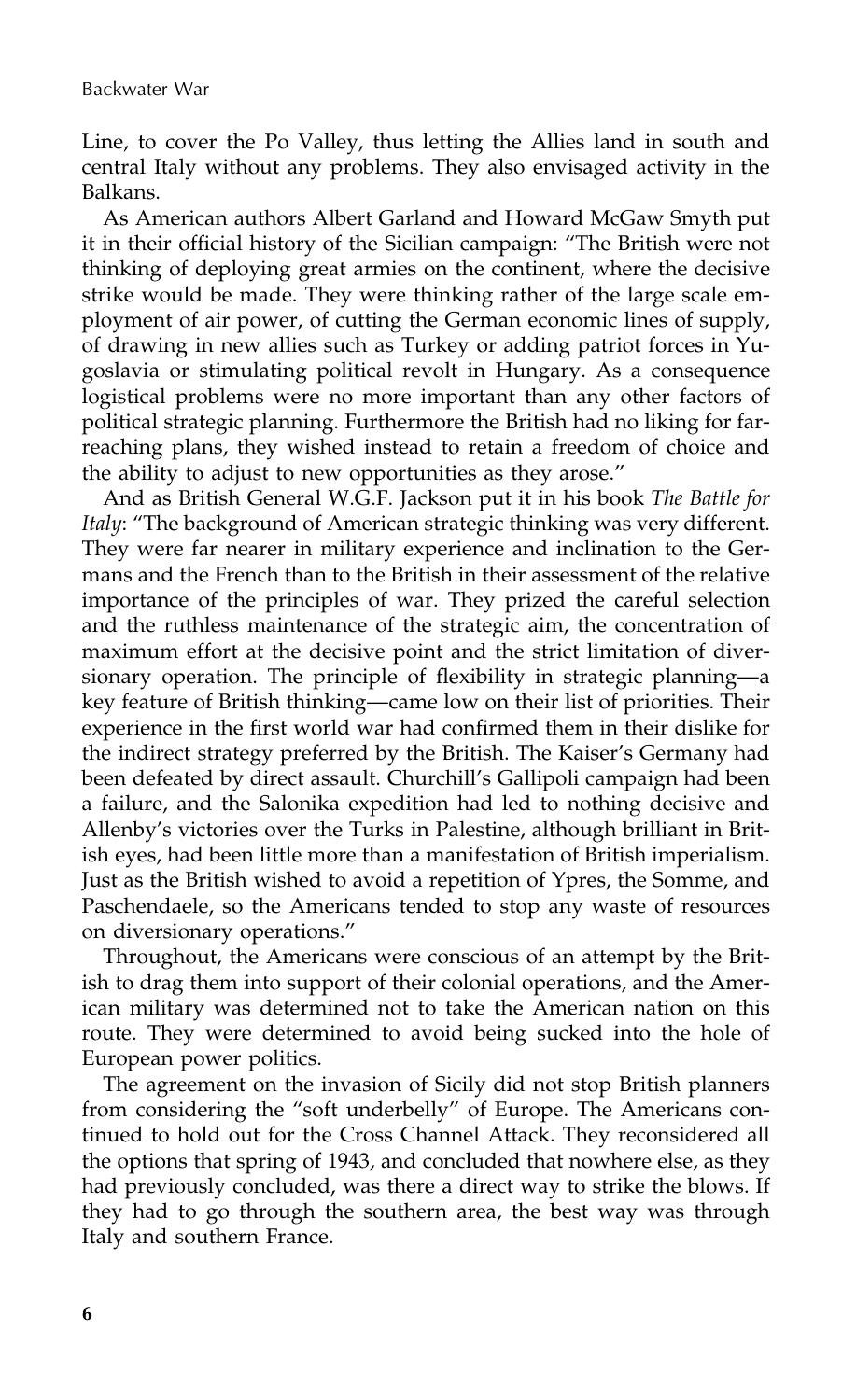But their eyes were aimed on the Cross Channel Attack. One thing all of this maneuvering by the British did was to cause the Americans to demand a definite commitment and date for the Cross Channel Attack on which the British leaders appeared to be so slippery.

This became a major issue at the Trident Conference between the Combined Chiefs of Staff, held in Washington on May 25, 1943. As was now expected, Churchill arrived in Washington full of himself and British plans. All Allied resources, he proposed, were to be put into the Mediterranean in 1943, and the Cross Channel Attack was to be relegated to some indefinite future. This was precisely what General Marshall and the other American leaders had feared: Churchill's attempt once again to lead Roosevelt into plans of Churchill's making. But this time, the British found the Americans less tractable, and apparently willing to scale back their effort in Europe and concentrate their efforts in the Pacific. The Americans as much as said that the policy of nibbling around the edges of the German empire was tantamount to abandoning the strategy of "Hitler First" and thus would free the Americans to go their own way. General Marshall was becoming thoroughly disgusted with British caviling on the matter of the Cross Channel Attack, and suggested in conversation with Roosevelt that he indicate his own strong views, that if the British insisted on fighting in the Mediterranean, let them do so, and the Americans would withdraw their forces and send them to the Pacific. Only Roosevelt's refusal to let him be so bold kept Marshall from saying just that. But somehow the idea got through to the British that they had overstepped their bound and the Americans might change the focus of their war.

This alarming idea stimulated the British to reconsider somewhat their approach. The idea of demanding the abandonment of the Cross Channel Attack was quickly discarded by the British. They had to address themselves primarily to the problem the Americans posed: Cross Channel Attack, when and where?

They recovered sufficiently to keep their toe in the door by concentrating arguments on the elimination of Italy from the war as the next important step. The Americans, immediately suspicious that the British were not really converted to the Cross Channel Attack, specified that American ground and naval forces would not be used in the Mediterranean, east of Sicily.

The British changed the subject a little. A premature attack on France would certainly come to disaster, they said. The Americans saw through this ploy, which convinced them more than ever of British insincerity about Operation Overlord. They began to get testy. The British backed down and appeared to give full support to the Cross Channel Attack. With tongue in cheek the Americans accepted this, and turned their at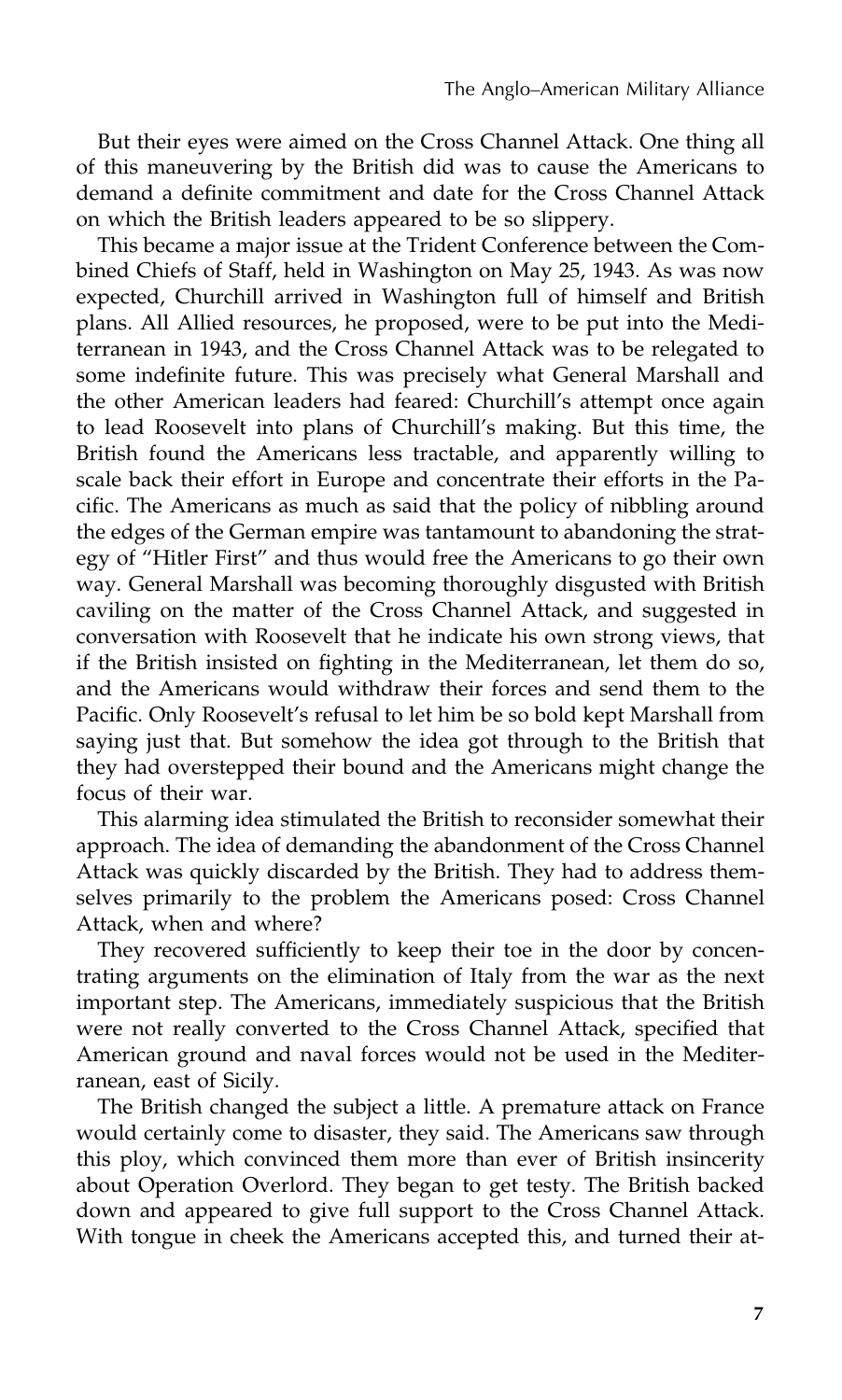tention to the need, as the British saw it, for further Mediterranean operations beyond Sicily.

The British argued constantly for continuation in the Mediterranean. The Americans said the Cross Channel Attack should come in April 1944; the British agreed. Mediterranean operations before that time would lose the element of deception. The Americans accepted this and agreed to continue both buildups in the next few months, but only when the British said the buildup in the Mediterranean would not hamper the buildup in England.

The discussions ended without anyone being convinced, but their coming together on the immediate future was a matter of necessity. The Americans would countenance future operations in the Mediterranean, but the British must put more enthusiasm into the Cross Channel Attack. The last said on the subject was that Italy would be taken out of the war immediately and the Cross Channel Attack would come by May 1944.

Churchill, however, was determined to have his way. After the failure of the military leaders to secure American support for the war in Italy that he wanted, more and more, Churchill's real feelings were being exposed. He hated the idea of a cross channel attack. He said, and Lieutenant General Brooke supported him, that only Russia could yield definite results in war on the continent of Europe. This was a new admission by Churchill and a stunning one.

Churchill and the American and British military leaders went to Algiers to confer with Eisenhower. Nothing substantial came of the discussions, and Churchill, so far having revealed his hand and his determination to avoid the Cross Channel Attack, if at all possible, subsided for the moment. He had achieved Roosevelt's support of continued operations in the Mediterranean, after the invasion of Sicily, and he was wise enough to let it go at that.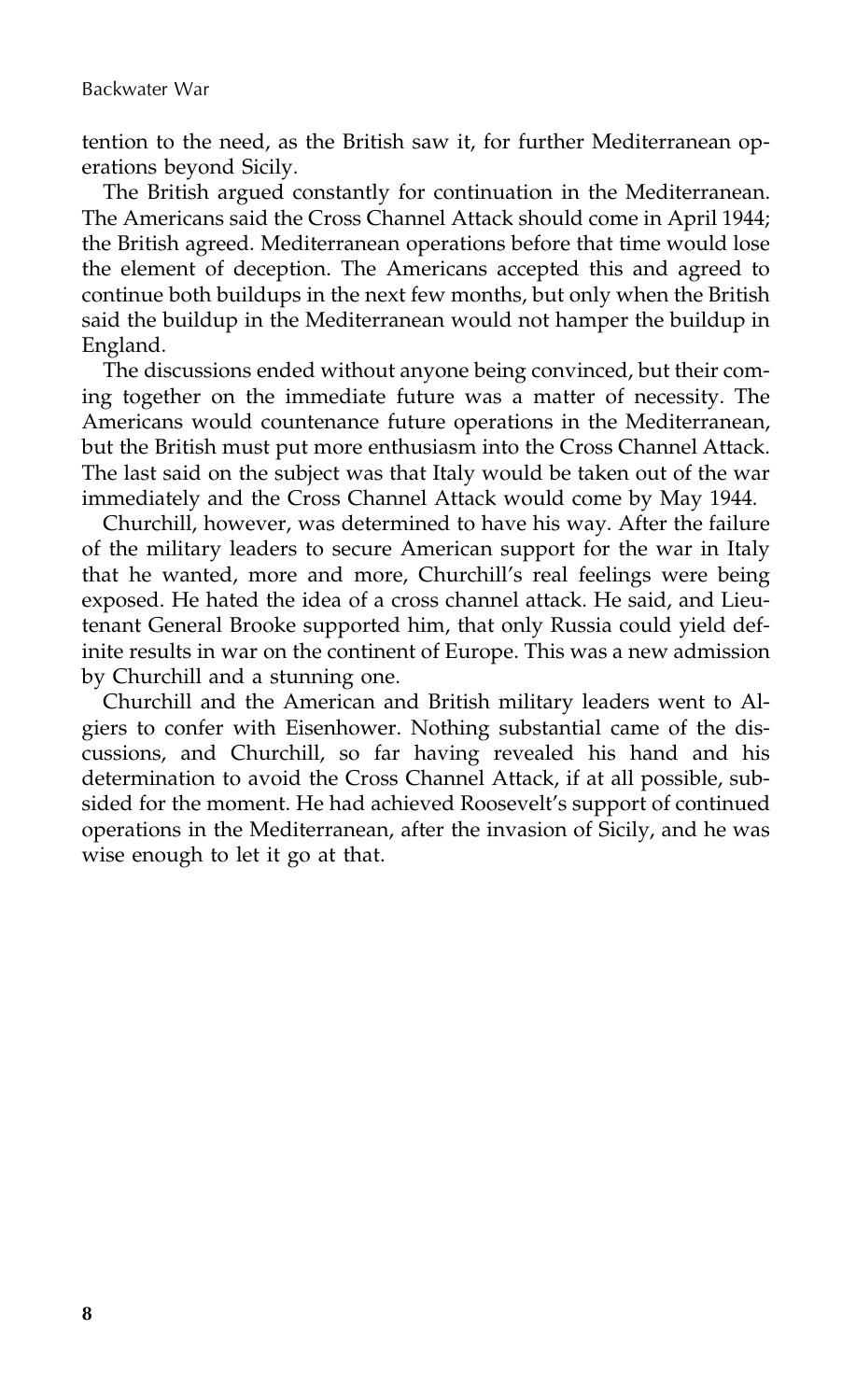### The Allies Prepare

The Allies decided in January 1943 to continue the indirect approach toward Germany by attacking Sicily; the reason, from the American point of view, was simply that there was no place else to go to utilize the forces that had been assembled in the Mediterranean. The Americans' eye, from the outset, had been on the Cross Channel Attack, and they refused to be diverted. Thus, from the defeat of the Axis powers in Africa, British and American war policy tended to diverge, with the Americans holding for direct assault on Germany, and the British hoping to wear down Hitler with a succession of attacks on the perimeter of his empire.

At the moment, however, there was no argument about the next objective: Sicily and the elimination of Italy from the war. Nor was there any open quarrel about the manner in which this should be done. The British military establishment was not happy with the selection of Eisenhower to head the North African operations, but Roosevelt convinced Churchill that the American people, having been attacked by Japan but not Germany, were, at best, lukewarm about the "Hitler First" strategy, and the only way to assure its success was to invoke American command leadership. For the Sicilian adventure, the British secured a major concession in the Combined Chiefs of Staff: the introduction of the British committee system of command. So while Eisenhower retained supreme command of the Sicilian operations, the actual command of land, sea, and air operations was all in British hands. Eisenhower was furious and drafted a hot cable to the Combined Chiefs of Staff protesting the un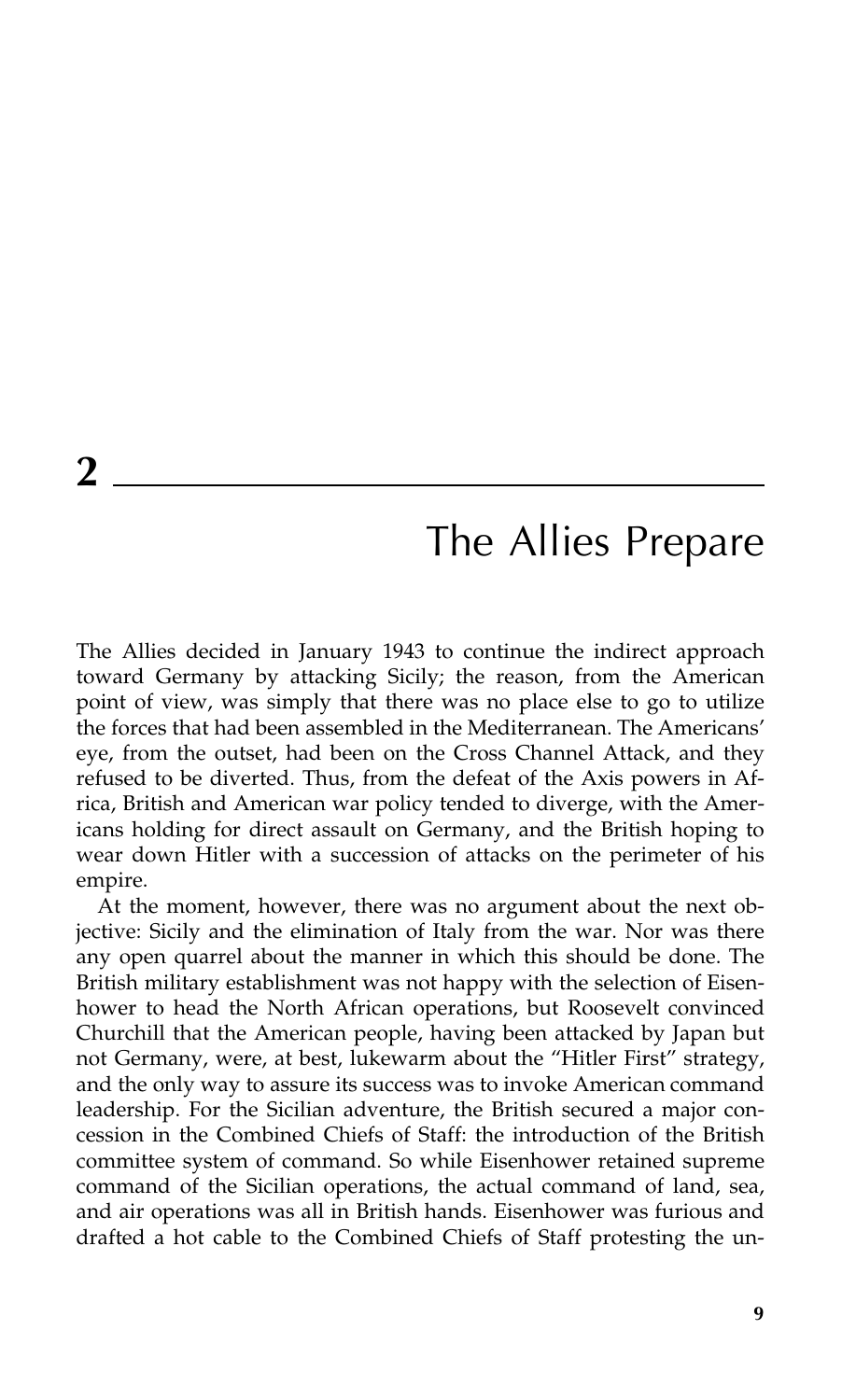dermining of his authority, but his chief of staff persuaded him that this was not the time to create a fuss, so he allowed himself to be diverted and tore up the cable. Thus, land operations were headed by General Alexander, naval operations by Admiral Cunningham, and air operations by Air Chief Marshal Tedder.

The British planners in London believed that when Italy collapsed, which they quite rightly envisaged after the fall of Sicily, Germany would withdraw its forces to the Po Valley in the north, thus making an invasion of Italy easy. They also envisaged operations in the Balkans. They were not thinking of employing great forces on the Continent, but, instead, using airpower to destroy Germany's economy and bringing in new allies such as Turkey and the anti-German forces of Yugoslavia and Hungary. In their mind the Cross Channel Attack was only one of many plans that might be executed and might not be.

General Alexander was not only ground force commander, he was also deputy to Eisenhower and charged with the planning of the ground operations, under a command that would be known as the Fifteenth Army Group. To carry out the ground operations, Eisenhower appointed General Montgomery to lead his British Eighth Army, and American Major General Patton (soon to be promoted to lieutenant general) to command the American troops. His command would be called the U.S. Seventh Army. The American forces would consist of an army headquarters, a corps headquarters, four infantry divisions, one armored division, and one airborne division.

Because the British Eighth Army was more experienced than the new U.S. Seventh Army, it was chosen to carry the brunt of the attack on Sicily, with the American forces in a backup position. The Eighth Army consisted of the 13th Corps and the 30th Corps, with a third corps—the 10th—held at Tripoli. The troops were six infantry divisions, one armored division, one airborne division, a tank brigade, and an infantry brigade.

The Americans would attack in the southeast corner of the triangular island, along the Gulf of Gela from Licata eastward to the Pachino Peninsula. The British would attack on the coastal sector from the Pachino Peninsula to Syracuse.

The assault would cover a very large front: more than 100 miles long. It would be preceded by landings of parts of two airborne divisions, and then 13 divisions would land. The British expected to have three ports almost immediately available, but the American sector had only two very small fishing ports and so they would have to depend on the newly developed two-and-a-half-ton amphibious trucks (DUKWs; called "ducks"). They could take men and material directly from the ship to a "dump" (assembly point) on the beach.

General Alexander had no firm plan for after the landings were made;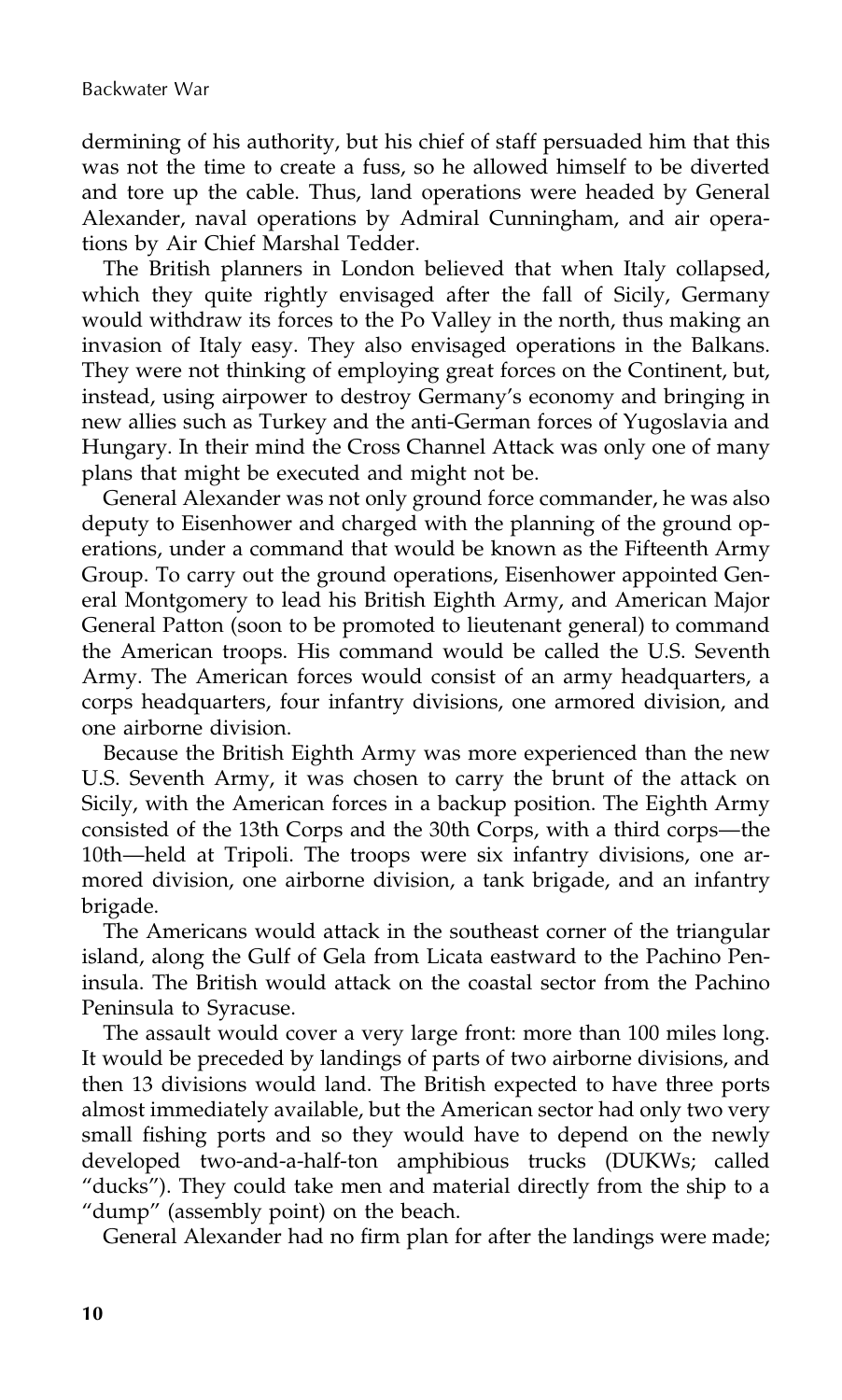he wanted to get the troops safely ashore before worrying about where they were going. It was assumed that the major effort would be made by the British, and General Montgomery would drive swiftly through Catania to the Strait of Messina. When the plan was made, Alexander was aware that the Americans might be offended by being given a backseat in this invasion, only being utilized to protect the flank of the British advance. But to him the Americans were very much an unproved force, and he did not think a great deal of what he had seen from them so far. After the American disaster at Kasserine Pass, the British had begun referring to them as "our Italians"; and in the early months of the war, they shared, with the Germans, a contempt for the American fighting ability.

The Americans did not think much of the British plan, which made their landings not only subsidiary to the British but far more difficult. But Patton refused to protest. His attitude was that he had been given orders to land where he did, and he would do his best to carry them out.

As for the airborne landings, which preceded the seaborne, the British planned to send in gliders carrying their troops, and the Americans would use parachute troops, dropping them to land in critical sectors ahead of the beachhead. The British 1st Airborne Division would make the landings in Catania, and a regiment of the U.S. 82nd Airborne Division would make the American first effort. The planes that would tow the gliders and carry the American troops were British and American, but the pilots were Americans of the 51st and 52nd Troop Carrier Wings.

The U.S. Seventh Army consisted of the II Corps, which was made up of the 1st, 3rd, and 45th Infantry Divisions; the 82nd Airborne Division; the 2nd Armored Division; and part of the 9th Infantry Division. Besides these elements, the Americans committed three Ranger battalions, four motorized chemical battalions, and a battalion of Moroccan Goums. Patton would command the army; II Corps was under the command of Brigadier General Omar N. Bradley. As to the infantry divisions: the 1st was commanded by Major General Terry de la Mesa Allen, the 3rd was commanded by Major General Lucian K. Truscott Jr., and the 45th was commanded by Major General Troy H. Middleton.

The British ground forces consisted of the 5th, 50th, and 78th Infantry Divisions; the 51st Highland Infantry Division; the 231st Infantry Brigade; the 1st Canadian Infantry Division; and a Canadian tank brigade.

Naval and air support would be provided by a mixed group of British and American warships and fighter planes. There would be no preliminary bombardment, but the warships would be ready to furnish fire support after the troops were ashore. The command was depending heavily on a deception plan that had thoroughly confused the Axis powers—it was known from Ultra intercepts. This plan had involved ejecting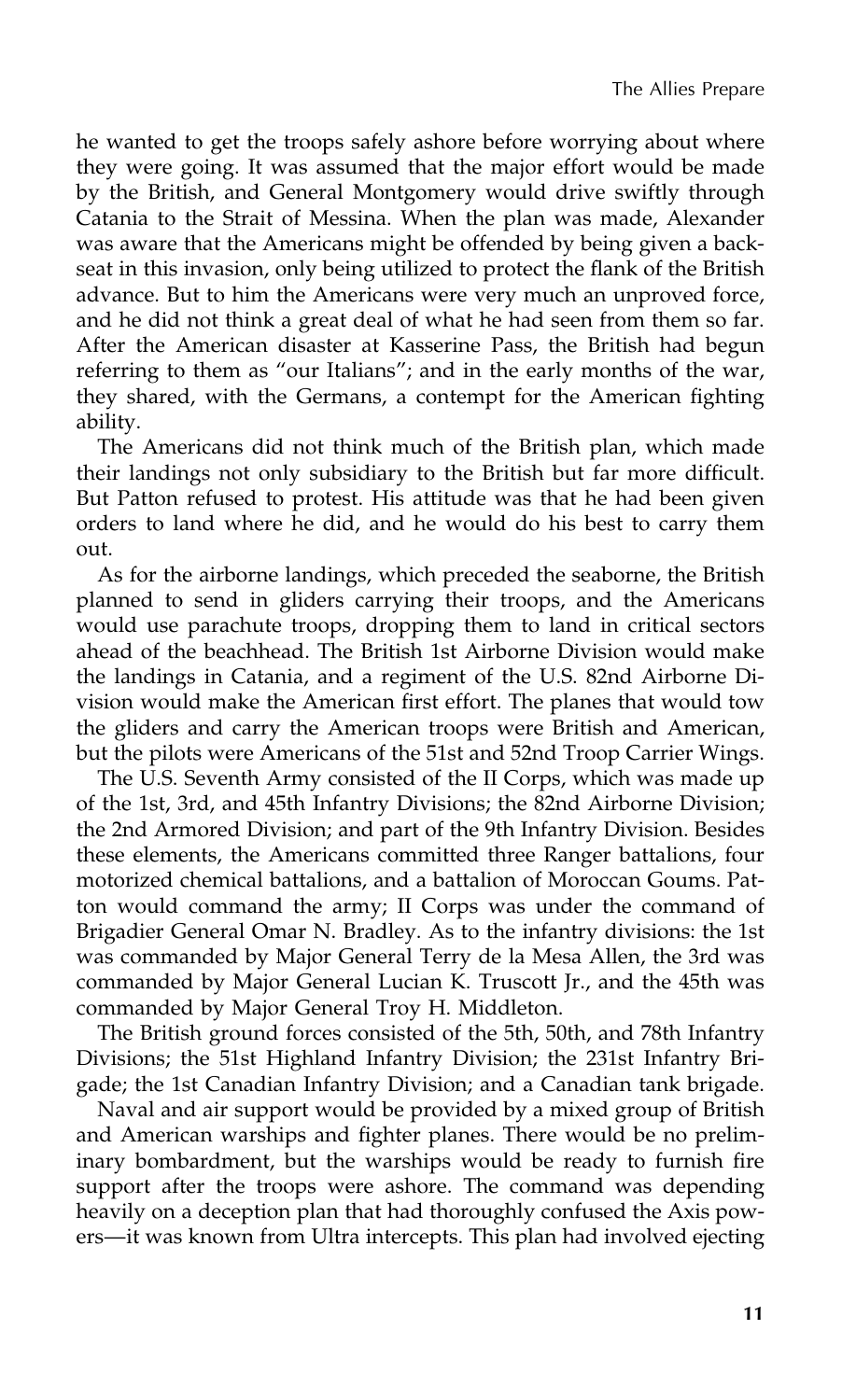a dead body—which was carrying false papers to indicate the coming of an invasion in the Balkans—from a submarine off the Spanish coast. Obviously, the enemy had fallen for the ruse and had moved several divisions that might otherwise have been concentrated on the Italian shore. But the element of surprise was not as complete as the Allies had expected. Some German units were not fooled, nor, in the end, was General d'Armata Alfredo Guzzoni, commander of the Sicily defenses.

Air support, from the standpoint of the ground forces, was totally confusing and incomplete. The British view that airpower was a separate force and could not be tied to naval or land action prevailed because the British were in command of the effort. The air force, then, would make no promises of air support anywhere, but would rely on its own judgment regarding where the action was to be, with great concentration on knocking out Axis airpower. The air plan was described by one American officer as "the most masterful piece of uninformed prevarication, totally unrelated to the naval and military joint plan."<sup>2</sup> Ground and naval commanders had no idea of what support they would receive. The maximum air support furnished to the  $\overline{U}$ . Seventh Army during the initial phases of operation consisted of 18 tactical reconnaissance missions per day, each mission lasting 30 minutes.

The British ground force units were widely dispersed and came from all angles. The first American units to sail were those of the 45th Infantry Division, which had come directly from America, loaded for action, and stopped at Oran. They sailed on July 4. The 1st Infantry Division sailed the next day from Algiers. Later, the 3rd Infantry Division sailed from Bizerte along with the field commanders and the 2nd Armored Division elements.

On July 9, when the units were at sea, a storm blew up and a number of ships lost their places in the columns. The LSTs (landing ships, tank) and the LCIs (landing craft, infantry) rolled heavily in the seas, and all the convoys were late in arriving at their assigned areas offshore. Generals Eisenhower and Alexander had gone to Malta to await reports on the invasion. There they considered postponing the operation for 24 hours; however, if they did postpone it, the whole effort would be thrown into confusion, because the naval forces said they needed at least four hours to transmit the information to all concerned. (As it turned out in the air drops, even this was not enough time nor was it satisfactory.) Luckily for the chances of success, Eisenhower decided against postponement.

On the evening of July 9, Eisenhower hoped to catch a glimpse of the troop carrier aircraft flying over Malta toward Sicily, and he did see a few planes. Rubbing the seven lucky coins he carried, he offered up a silent prayer for safety and success, then he went back to the palace of the governor of Malta and sent a wire to General Marshall to tell him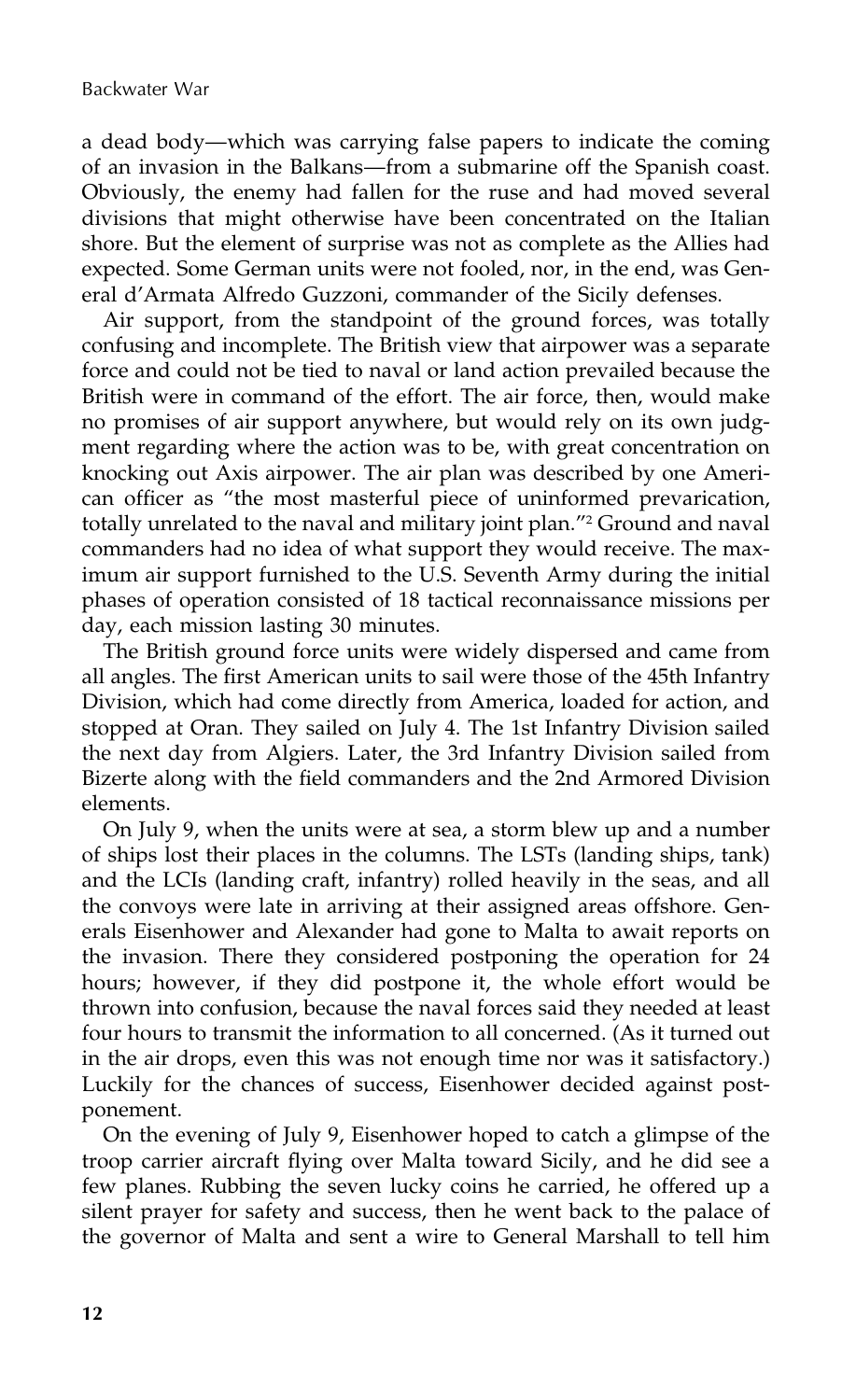that the invasion was on. After that he returned to Admiral Cunningham's underground headquarters to wait.

On Sicily, General Guzzoni was not fooled by the Allied deception plan. He learned from his intelligence organization early in July that 90 percent of the available Allied troops and 96 percent of the landing craft were concentrated in the central western Mediterranean, and he expected a landing in Sicily. The Germans still expected a landing in Greece and another in Sardinia, but in the future. On July 5, Italian reconnaissance aircraft noted the increase of Allied hospital ships from two to 16. By nightfall that day, they observed a convoy traveling under an umbrella of barrage balloons. By July 8, General Guzzoni was convinced that the landings would come on the 10th and ordered the ports of Licata, Porto Empedocle, and Sciacca prepared for demolition. On July 9, he received reports of 90 landing craft and transports off Pantelleria, and later of the approach of other convoys. On the evening of July 9, he ordered a partial alert, and later that night a full alert.

On the night of July 9, the air and waters off Sicily were as quiet as if there was no war. But it was a deception. Just offshore, the Italians knew, a huge Allied fleet was ready to pounce.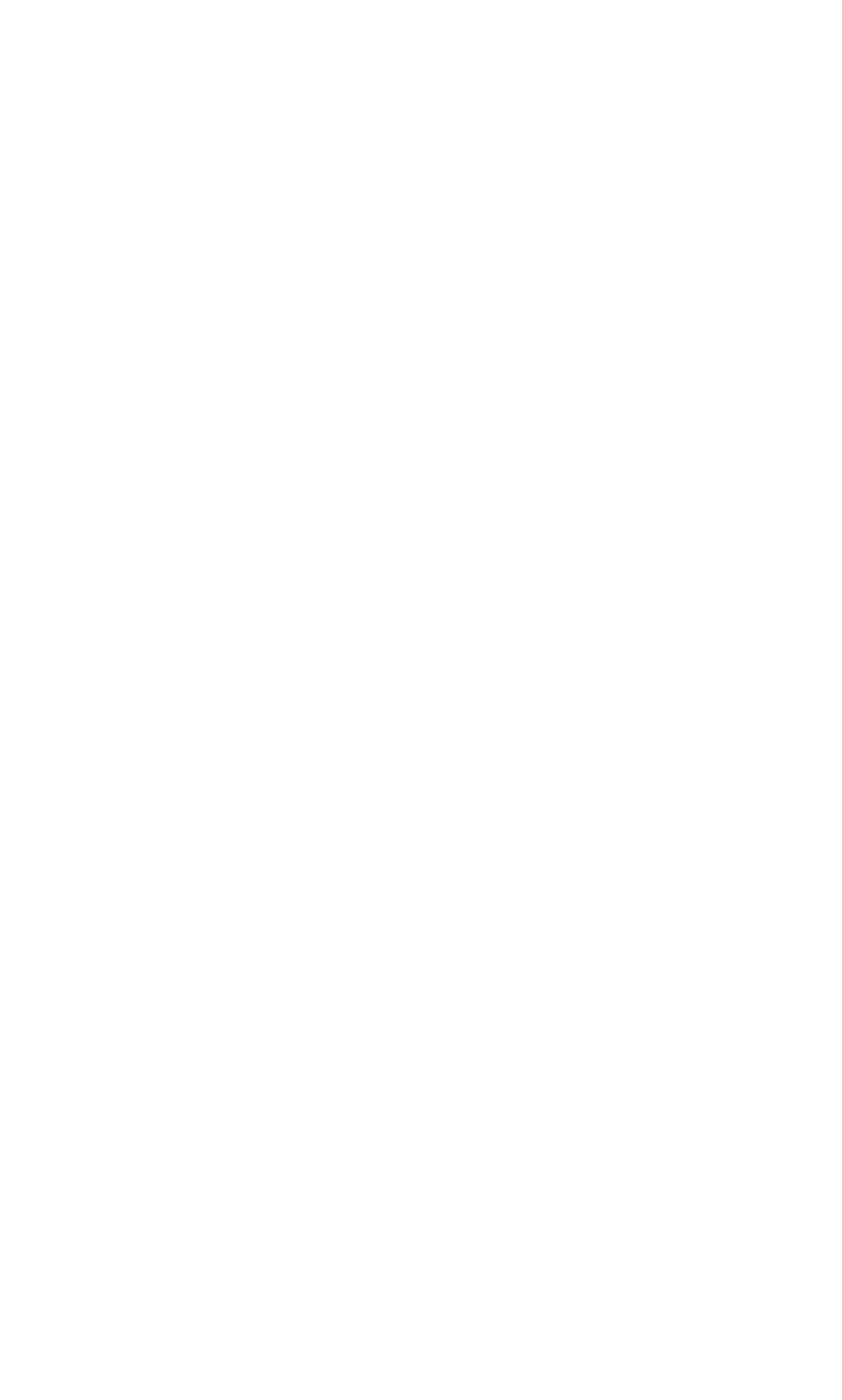**3**

#### The Axis Defenses of Sicily

The Allied attack on the fortress island of Pantelleria had two effects. It signaled to the people of Italy that their country had lost the war, and that it was just a matter of time before the Allies would arrive in Italy. It signaled to the Germans the weakness of their Italian allies, whom they no longer believed could be counted on in the joint defense.

After the fall of Pantelleria, the Italians accepted five divisions of German troops to help with their defenses. Field Marshal Kesselring was willing to give them. He had a great deal of faith in the German ability to hold Italy, given reasonable cooperation from the Italians, and because he was an optimist, he expected this to happen. But Field Marshal Rommel, who had been fighting with the Italians at his side for two years, had no such optimism. He warned that the Italians were likely to come apart completely.

Kesselring went to Berlin and conferred with Hitler, who said he was willing to send any military aid that Mussolini asked for. This posed a problem for General Vittorio Ambrosio, the commander of the Italian armies, because Mussolini had been talking about breaking off with the Germans. If this happened, there should not be any more German troops in Italy than were there now. But if Mussolini chose to fight with the Germans against the Allies, then they needed more German help.

By the end of June, five German divisions were in Italy and two more were about to come. As far as Sicily was concerned, all the ground forces were under the command of General Mario Roatta, commander of the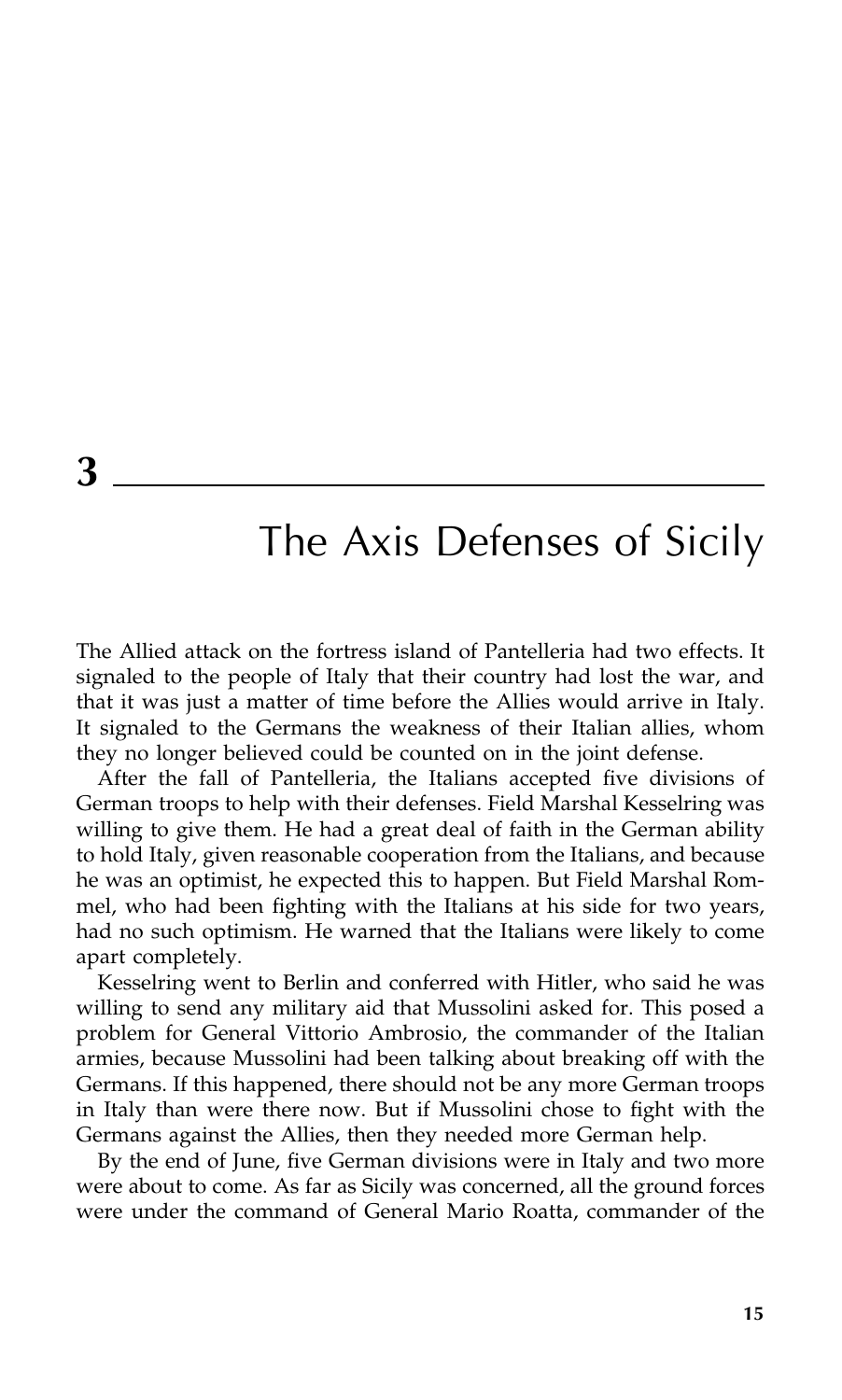Italian Sixth Army. The German naval and air units in Sicily remained under German control.

As General Roatta waited for the Allies that spring of 1943, he put his troops to work enlarging beach defenses and building a belt of fortifications about 12 miles behind the beaches to stop the Allied advance if the troops reached the shore. But Roatta did not trust the Sicilians, and he issued a proclamation that showed it. An uproar followed and Roatta was transferred to Rome and General Guzzoni took his place. Guzzoni surveyed the defenses and found them very much lacking. The coast battalions were full of old men and were strung out to cover sectors up to 25 miles. He had only one antitank gun for each five miles of coastline. He received about one-fourth of the supplies from Italy that he needed; he needed artillery and tanks even after the transfer of the Hermann Goering Panzer Division of German troops to Sicily.

The beaches were generally undefended, with no obstacles except here and there. A number of blockhouses and fortifications had been built, but most of them were unmanned. For example, on the highway from Licata to Campobello, a distance of 12 miles, the whole antitank defense was one 47-mm gun.

The three naval bases had anti-naval and antiaircraft guns, but little defense against land attack; and the airfields needed a lot of work. Guzzoni began to complete them. The airstrips were mined so they could be blown to slow down Allied use. The airfields were surrounded with obstacles and would be defended by infantry personnel that would come from the Italian Sixth Army, which consisted of six coastal divisions, two coastal brigades, and four mobile divisions. After the end of June, Guzzoni had two German divisions in Sicily. On paper it was quite a strong force, numbering some 200,000 Italians and 30,000 Germans. But the Italian arms were inadequate and deficient, and their training had been badly neglected. Only one Italian division, the 4th Livorno Division, was at full strength. But the German divisions were something else: well trained, well commanded, and ready for action.

The Italian navy had no carriers and could operate effectively only if it had good land-based air support, which was not available. Further, it was 24 hours away from Sicily.

The Italian air force was now a paper tiger, with obsolete and inferior aircraft. After the Allied aircraft attacks on Sicily that spring, the Italian and German bombers were withdrawn to the mainland. General Hans Jeschonnek, the chief of staff of the Luftwaffe, came to Italy that spring and found the German air forces there inferior to what they could expect from the Allies. But Reichsmarshall Hermann Goering stubbornly refused to admit it, even though, in a series of air battles from May through July, the Germans had sustained heavy losses against British and American aircraft.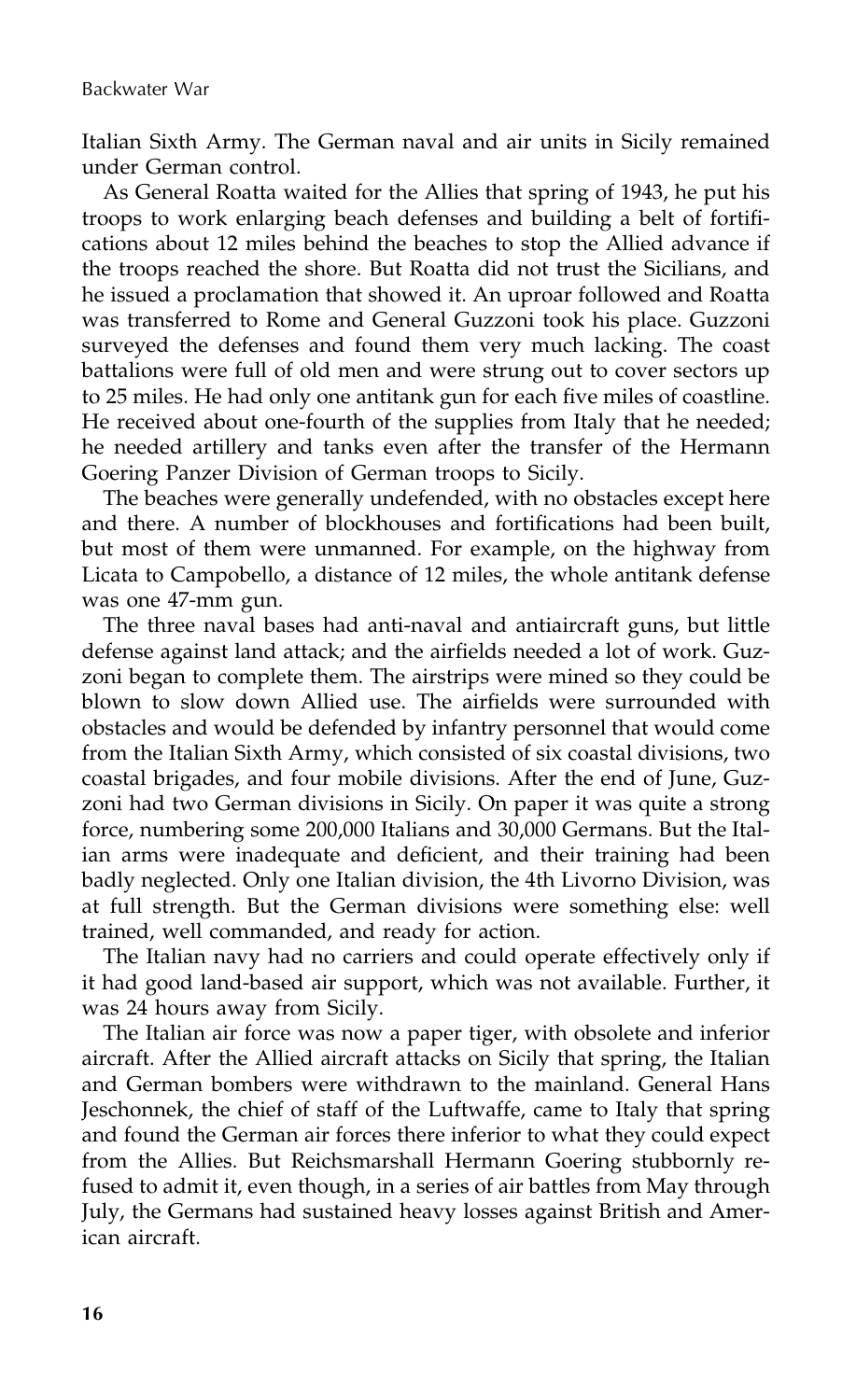Thus, the defense of Sicily rested on the shoulders of the Italian and German ground forces. Kesselring had so little confidence in the ability of the Italians to stop the Allies at the water's edge that he instructed the German commander, without waiting for orders from Guzzoni, to counterattack as soon as he saw the burden of the Allied attacks.

This German suspicion had been growing for some time. In May, Hitler had offered Mussolini five new German divisions to help the Italian defense, but Mussolini, who had grown very restless under growing German domination, declined the offer. This put the wind up in Berlin. Hitler appointed Rommel as his special adviser on the Mediterranean, and Rommel still felt that the Italians were incapable of a sustained military effort. Hitler was concerned because he wanted to keep Italy in the war; otherwise, he would have to give the Mediterranean front more priority. His thinking was much the same as that of the British. Therefore, Hitler kept encouraging Mussolini with weapons and men during the spring of 1943.

Speculation in the German high command about Mussolini and Italy was running very strong. Joseph Goebbels, the head of German propaganda, remarked that Mussolini had become an old, tired man and that Hitler was not at all convinced of his reliability, although he remained loyal to the man who had been his mentor in days gone by.

In May, the Oberkommandowehrmacht (OKW) report on the defense of Italy was very discouraging. What was needed, from a purely military point of view, was a German high command for Italy and enough German troops to work as "corset stays" and hold the fabric of the Italian army together. At a long conference on Italy, Hitler commented to Field Marshal Wilhelm Keitel, his chief of staff of the OKW, that it would be wise to have Rommel ready to step in and take over in Italy if Mussolini fell apart. A few days later, the OKW came forth with an emergency plan—Plan Alarich—that called for the Germans to occupy northern Italy and evacuate the rest of Italy, if Fascism collapsed. The German force would be placed under the command of Rommel and would withdraw six or seven divisions from the Eastern Front. Eventually, he would have 13 or 14 divisions.

The Germans were also wise enough to organize their own services of supply across the Strait of Messina. Their armed forces command there was unified under Colonel Ernst G. Baade, who was responsible for ferry service and antiaircraft defenses.

General Guzzoni's headquarters were near Enna, in the middle of Sicily. The Hermann Goering Panzer division was in the southeast part of the island, and the 15th Panzer Grenadier Division was near Catania. The plan agreed upon by the Germans and the Italians was that the battle was to be fought at the coastline by the local units and coastal troops and the four mobile Italian divisions, and the Germans were in reserve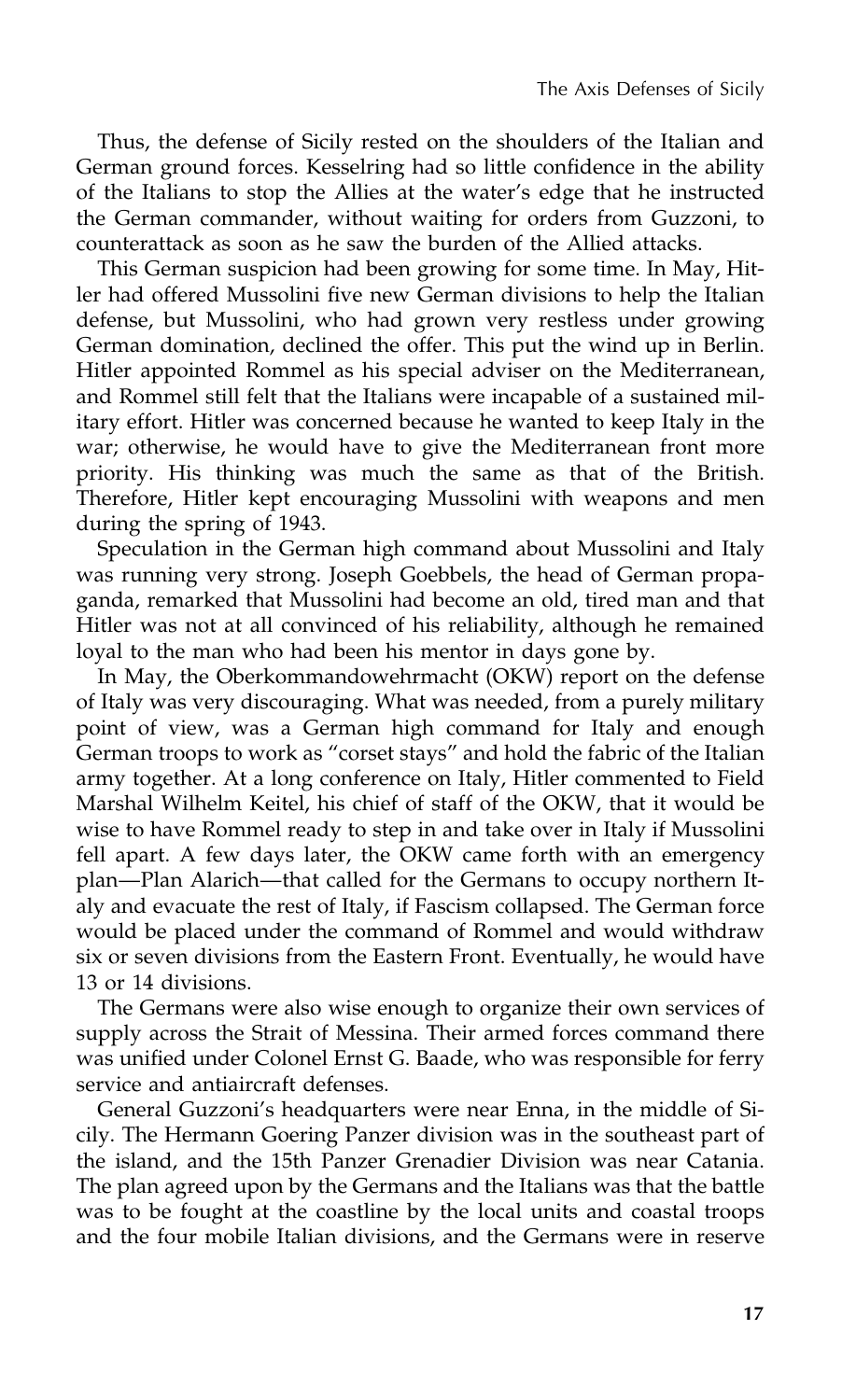to clean up. They expected the Allies to land in several different places and intended to give them no time to consolidate.

So, as the Allies prepared to invade, the western Italian corps was located near Palermo, the eastern corps near Syracuse, and the 4th Livorno Division on the high ground above Licata; the Hermann Goering Panzer Division was on the high ground behind Gela. The greater part of the 15th Panzer Grenadier Division was in the west.

On June 26, Kesselring and Guzzoni held a final coordinating conference. Kesselring summarized his theory of defense: The local troops must oppose the landings. The Italian mobile divisions must attack as soon as they knew where the Allies were heading, and the German divisions would follow to finish the job. Kesselring thought the Allies would land on a wide front at many different points. The aim was to wipe out the beachheads one by one before they could link up. He felt that the Allies had missed their big chance by not following up quickly and coming to Sicily just after the capture of Tunis. The Axis powers had now made the defenses of Sicily much stronger. The Allies would probably come around the middle of July. The defenses of Sicily were as strong as they could be, with the materials at hand.

Early in July, Guzzoni's intelligence told him that 90 percent of available Allied troops, 60 percent of the air forces, and 96 percent of the landing craft were concentrating in the center of the western Mediterranean. Information from German and Italian intelligence sources warned of invasion attempts in the first ten days of July, either against Sicily or Sardinia, but mostly Sicily.

Then, on July 4, Guzzoni had news of an Allied convoy of 25 merchant vessels with naval escorts in North African waters. He noted the substantial increase in fighter planes on Malta and came to the conclusion that the danger was to Sicily. The Germans thought the Allies would launch simultaneous invasions of Sardinia, Sicily, and Greece, but not just yet. Guzzoni was not convinced, and on the next day, when he learned that the Allied hospital ships in the area had been increased from two to 16, he was certain that invasion was imminent.

By July 8, Guzzoni ordered the ports of Licata, Porto Empedocle, and Sciacca prepared for demolition. Trapani and Marsala were rendered useless by dumping dirt into the harbors. When this did not work completely, the Italians demolished the docks.

On the evening of July 9, Guzzoni received more messages about approaching convoys. That night he issued orders for a preliminary alert, and three hours later, he ordered a full alert. And on that night of July 9, Allied air forces bombed the headquarters of the three divisions on Sicily.

The Allies were coming. All the Italians and Germans could do was sit and wait.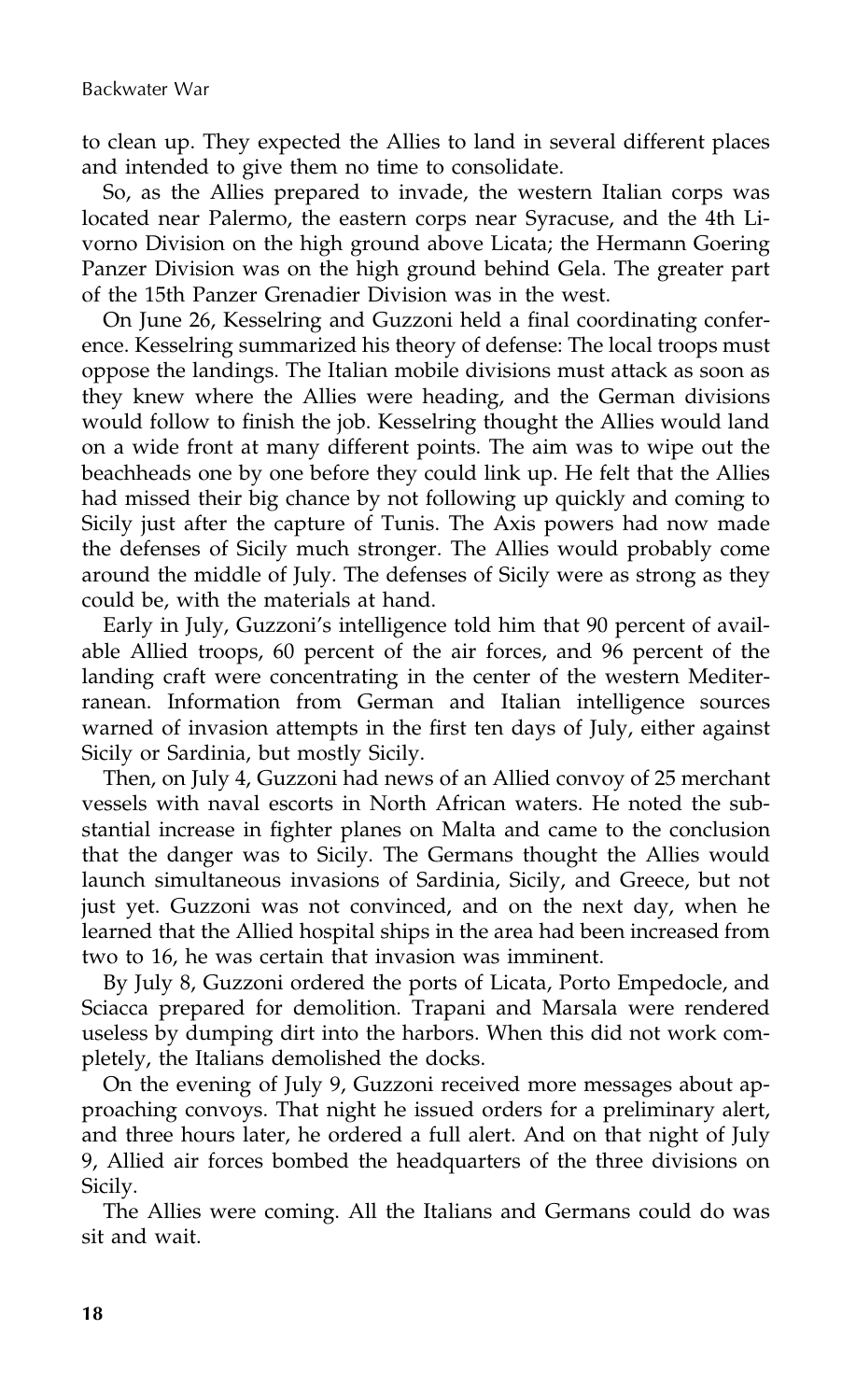#### Invasion

Late on the afternoon of July 9, the Red Devils of Britain's 1st Airborne Division began climbing into gliders at six airfields around Karouan. The 1st Landing Brigade, under the command of Brigadier P.H. Hicks, was about to set off on Operation Ladbroke—the glider operation that was to seize the crucial Ponte Grande bridge outside Syracuse. Shortly, 144 tow planes would take 136 American-made Waco gliders and eight big British Horsa gliders to Sicily. One hundred and nine C-47s and 28 Albemarle and 7 Halifax bombers were the tow planes. All the glider pilots were experienced British pilots, although 19 Americans were about to get some experience as copilots. But the British pilots were very short on experience in flying the American-made gliders.

Six of the Horsas were to land nearly on the Ponte Grande bridge, and the other gliders would crash-land in several zones nearby. Operations would be led by Major General B.F. Hopkinson, who had persuaded General Montgomery that his unit could help immeasurably in the reduction of the enemy defenses. Soon the tow planes and the gliders (300 feet behind) were taking off and preparing to head for Sicily. By 8:20 p.m. they were in the air and heading on course for the island. Soon thereafter gliders and tow planes (five of them) began to turn back for various reasons, but the others went on, buffered by crosswinds that blew several tow planes and gliders off course, causing them to miss the beacon on Malta and find their way to Sicily.

The winds continued, and by the time the gliders were in the Sicily area, they had reached 45 miles per hour. The casualties began. One tow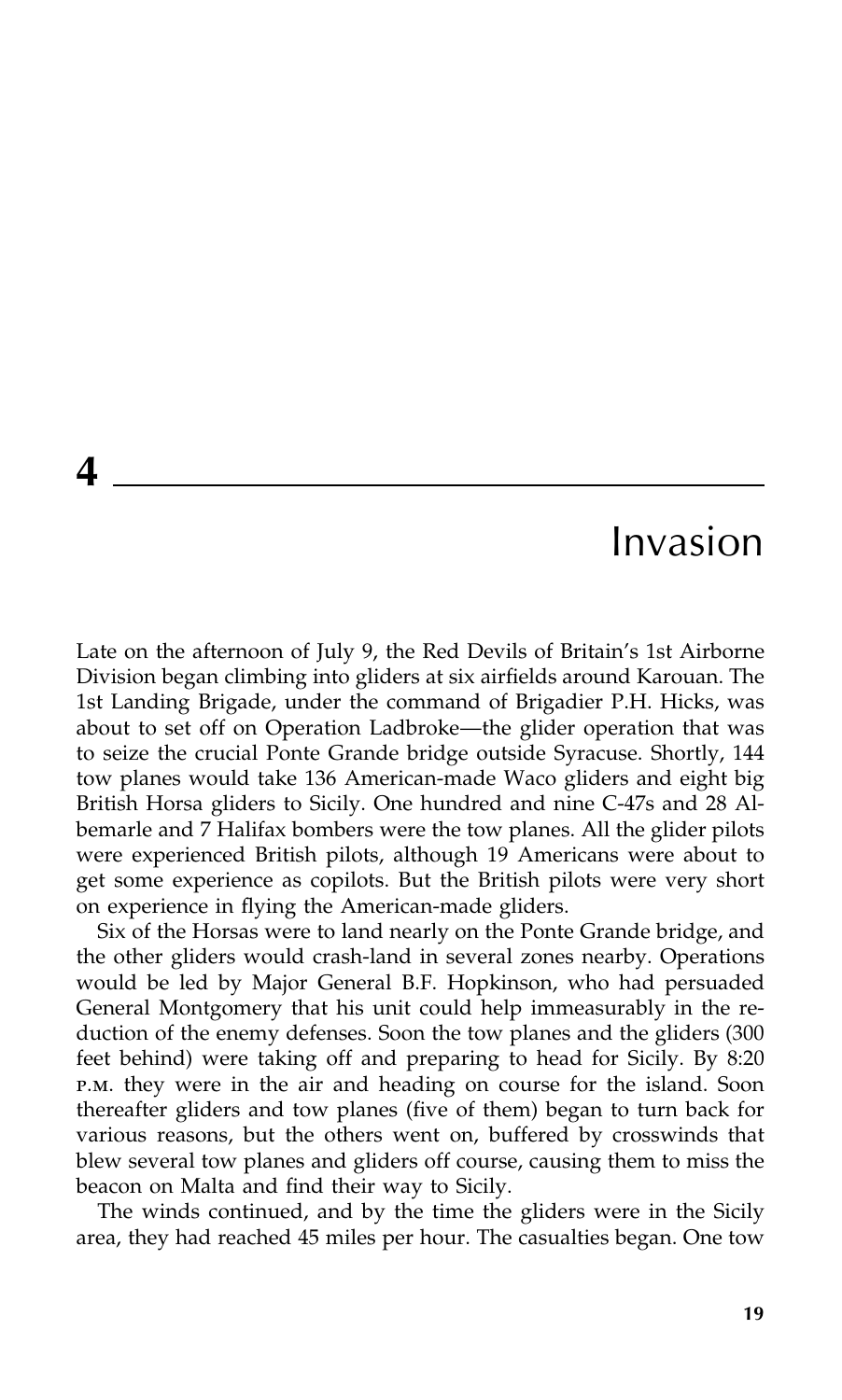rope broke, and a Horsa plunged into the sea, carrying 28 Red Devils and two pilots to their watery doom. A few minutes later, one of the Wacos broke loose and 15 more men plunged into the sea. Just off the Sicilian shore, they passed over the big convoy that carried General Montgomery's British Eighth Army to the beaches. There were tense moments when the men above wondered if the men below would recognize them, or if they would open fire thinking they were the enemy. But a few minutes later, the tow planes and gliders began an 18-mile run to the glider release point near Syracuse. Light suddenly blinded several pilots. The enemy had discovered them and was manning searchlights, and flak guns, and flak began to explode around the air armada.

As the pilots approached the Syracuse area, their vision was obscured by smoke from fires set by Allied bombers. The formation broke up as tow pilots took the action they thought best to bring their charges over the target. The confusion was complete when the communications failed and the tow pilots were unable to advise their charges about the release points. Thus, most of the gliders flew past the release point, and the gliders were cut loose at random, and began to seek landing places. Five gliders landed near Cape Passero, 15 miles south of the landing zones. Seven others plunged into the water in the Cape Passero area. One glider crash-landed near Augusta, 18 miles from the bridge. Sixty-seven of the Waco gliders plunged into the sea, drowning 200 airborne troops and pilots. Others dropped into the water near the shore; the survivors clung to the wreckage and waited for rescue by boats and ships of the invasion armada. Among those who fell into the sea was General Hopkinson, who emerged spluttering and cursing the American tow pilots of the 51st Troop Carrier Wing, who he blamed for the predicament and the obvious failure of his mission.

One Horsa was cut loose near the landing zone, but the glider was hit by machine-gun fire as it came down. It blew up, exploding the bangalore torpedoes and explosives it was carrying, killing Major Thomas Ballinger and the others who were heading for the bridge.

Dozens of crashed gliders littered the Sicilian countryside. One glider flew into the face of a cliff; miraculously the 13 glidermen survived, and when they had pulled themselves together, they began heading for the Ponte Grande bridge.

Lieutenant Louis Withers and his 27 men landed safely. The lieutenant looked around for others, but all he could find were his men. If the Ponte Grande bridge was going to be seized, they would have to do it, and so they set out.

Five men went with Withers to swim the Apana River and the canal beside it that ran under the bridge. They were spotted by defenders in a pillbox, and fire broke out. They responded with automatic weapons and grenades. The others of the platoon struck at the bridge from the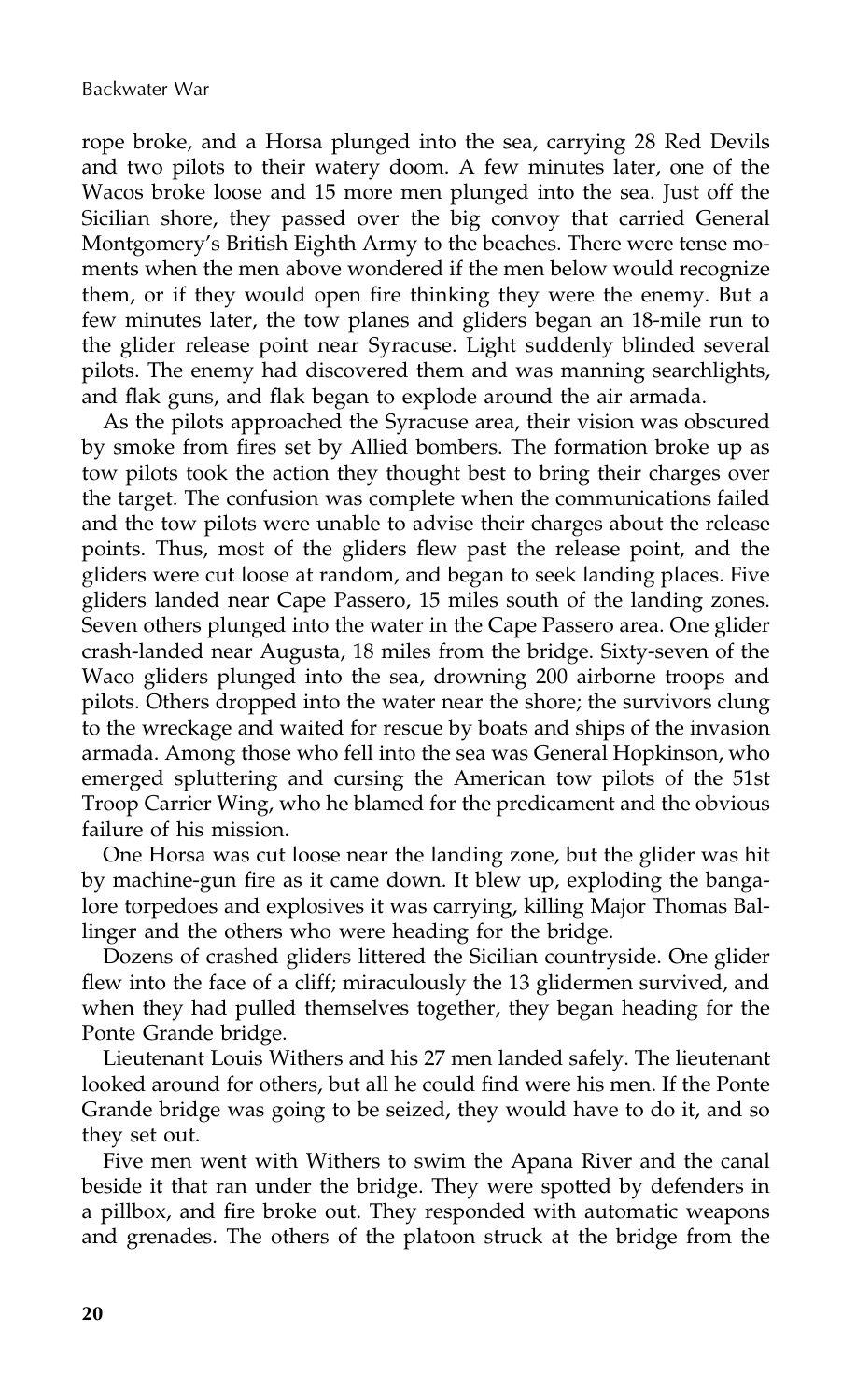south. After a short firefight, the defenders disappeared in the darkness. They had failed to blow the bridge, and the lieutenant and his men found the charges that had been laid, tore them away, and threw them into the water. Lieutenant Withers and his men had taken the primary objective of Operation Ladbroke. But could they hold the bridge against the opposition that had to be coming soon in force?

That night, Withers was reinforced by a detachment of airborne troops that had landed a half mile away, and more survivors of the air mission began to straggle in. By dawn of July 10, the bridge was held by eight officers and 65 enlisted men. About 150 other airborne troopers had landed on the Maddalena Peninsula, four miles southeast of the bridge. They attacked and captured the Cape Morro radio station but not before the alarm had been given by the staff that gliders were swarming around the island.

That warning got to General Enrico Rossi, commander of the Italian 16th Corps, who was responsible for the defense of southern Sicily. He ordered four combat groups to rush to the defense, but his orders got lost somehow and nobody moved.

Although General Hopkinson was still cursing the tow pilots that morning, the airborne survivors were active in tiny groups, cutting telephone wires and creating confusion among the defenders. This action had disrupted communications and was the reason General Rossi's orders never arrived.

Shortly after dawn, Brigadier Hicks established a headquarters on the island. He, too, had landed in the water and had had a hard time getting to shore, but he had made it. He organized the men he could find and began to plan for action.

Without orders from the high command, several units of Italian defenders began to move that morning. They approached the bridge and began a mortar assault, with a deadly effect on the airborne troops. They brought up a field gun. By midafternoon, they overran the Red Devils on the north bank of the canal, and when the fighting ended, a small band of survivors surrendered. By 3:15 p.m. the bridge was back in the hands of the Italian defenders, who marched their prisoners to Syracuse. However, near the outskirts, they ran into a British captain and one man with automatic weapons who opened fire on the Italians, and soon the Italians surrendered. The Red Devils left alive from the bridge were freed again.

Shortly after the British glidermen had taken off from African fields, the Americans in 266 transports began to take off for their parachute drop in the area around Gela, 60 miles west of the British landings zones. At 8:35 that night they were off. Immediately they had bad news: the wind was blowing at 35 miles per hour, west to east, which meant they would have difficulty at their drop zone. But there was nothing to be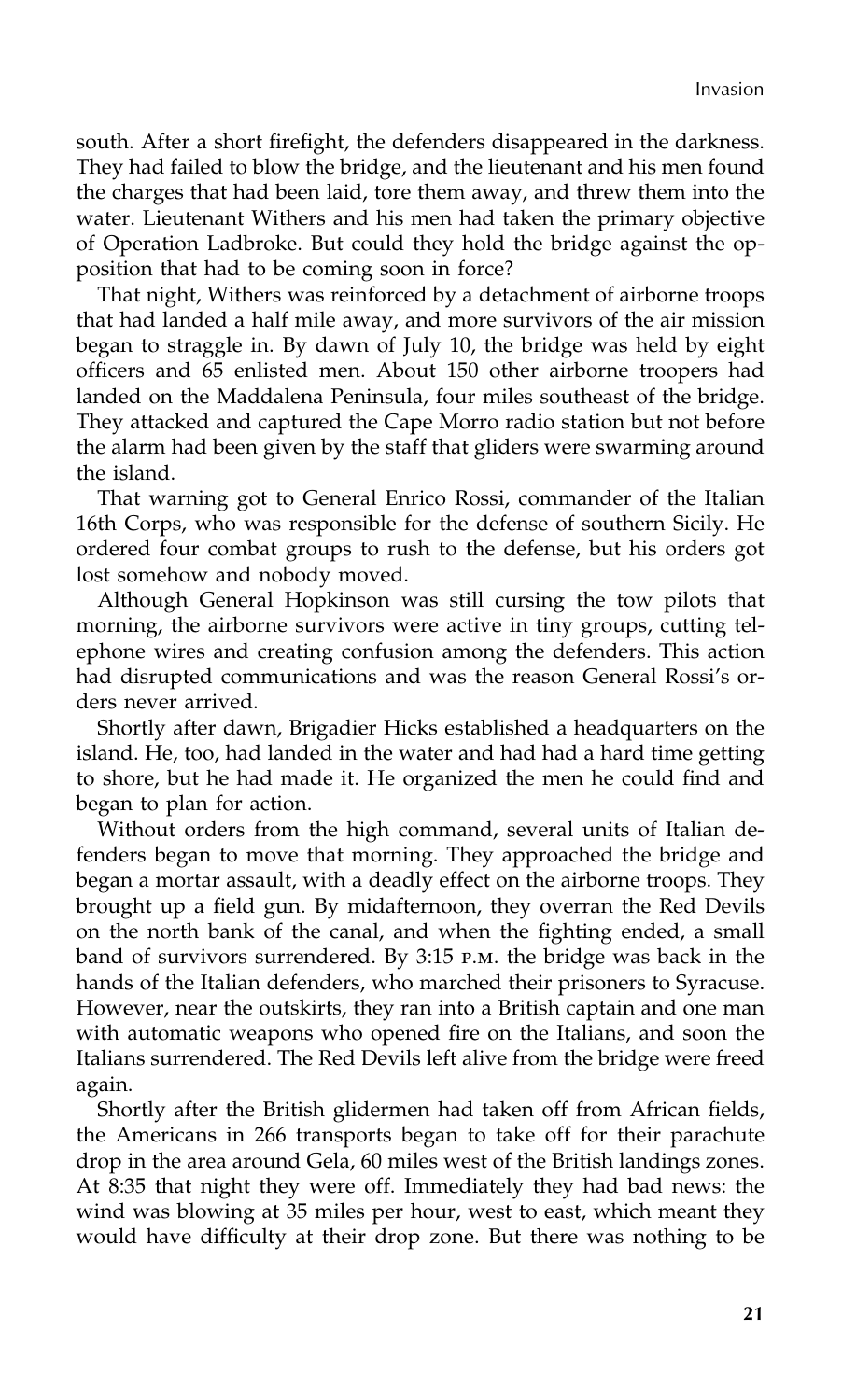done about it at this point. The planes assembled over Tunisia, and then set course for Sicily three-and-a-half hours away.

On the way, many of the planes missed the checkpoint at Malta and flew blindly ahead. By the time Brigadier General James M. Gavin (known as the "Jumping General") and his planeload of paratroopers began to drop, he could see no landmarks, and did not have the slightest idea where he was. Where were the other 3,400 paratroopers? After a few minutes, Gavin made contact with 19 officers and men and started off cross-country to try to find the place they should have been dropped. They encountered a drunken Italian soldier, who promptly escaped from them. They began walking, not really knowing where they were going. Behind them the others that were on their plane dropped one by one and as the last man got out, the plane was hit by gunfire and crashed.

One by one the aircraft disgorged their human loads, scattering them all the way from Niscemi at the western end of the drop zone to San Croce Camerina, on the eastern edge, with 23 loads of men dropped in the British sector. Some of the troops jumped too soon and landed in the sea, to be dragged under and drowned by their heavy equipment. But some of the men came down in groups. One such group, of about 80, reached the two-lane Ponte Dirillo bridge across the Acate River. They engaged in a firefight with Italian defenders and captured the bridge, which was an essential point in the plans of the 45th Infantry Division. They drove the defenders out of the pillboxes around the bridge. Other small groups got into firefights and captured some prisoners, and some were killed.

The Germans were getting ready for the air drop as it arrived. At 10 o'clock that night, long before the planes reached Sicily, General Conrath ordered his Hermann Goering Panzer Division to move toward the beaches of Gela and Scoglitti, conforming to Field Marshal Kesselring's order to him not to wait for the Italians to alert him but as soon as he heard the Allies coming to roar to counterattack.

The American paratroopers were badly scattered. By dawn, General Gavin managed to make contact with only five of his men. Others engaged in fighting and searching all over the drop zone and outside it, in the British zone. But about 100 of the Americans had dropped on Liano Lupo, the high ground that was supposed to have been the center of the drop of 3,400 troopers and was known as "Objective Y." It dominated a key road intersection seven miles northeast of Gela. At about 7 o'clock, the Germans launched a counterattack with about 300 infantrymen supported by tanks, which the Americans met and stopped. Then the Germans began firing on the American position with an 88-mm gun. In the confused fighting, the Germans captured a number of the paratroopers, but the result was that the drive to the beach at Gela was stopped. One group occupied an ancient castle and held it against German attacks that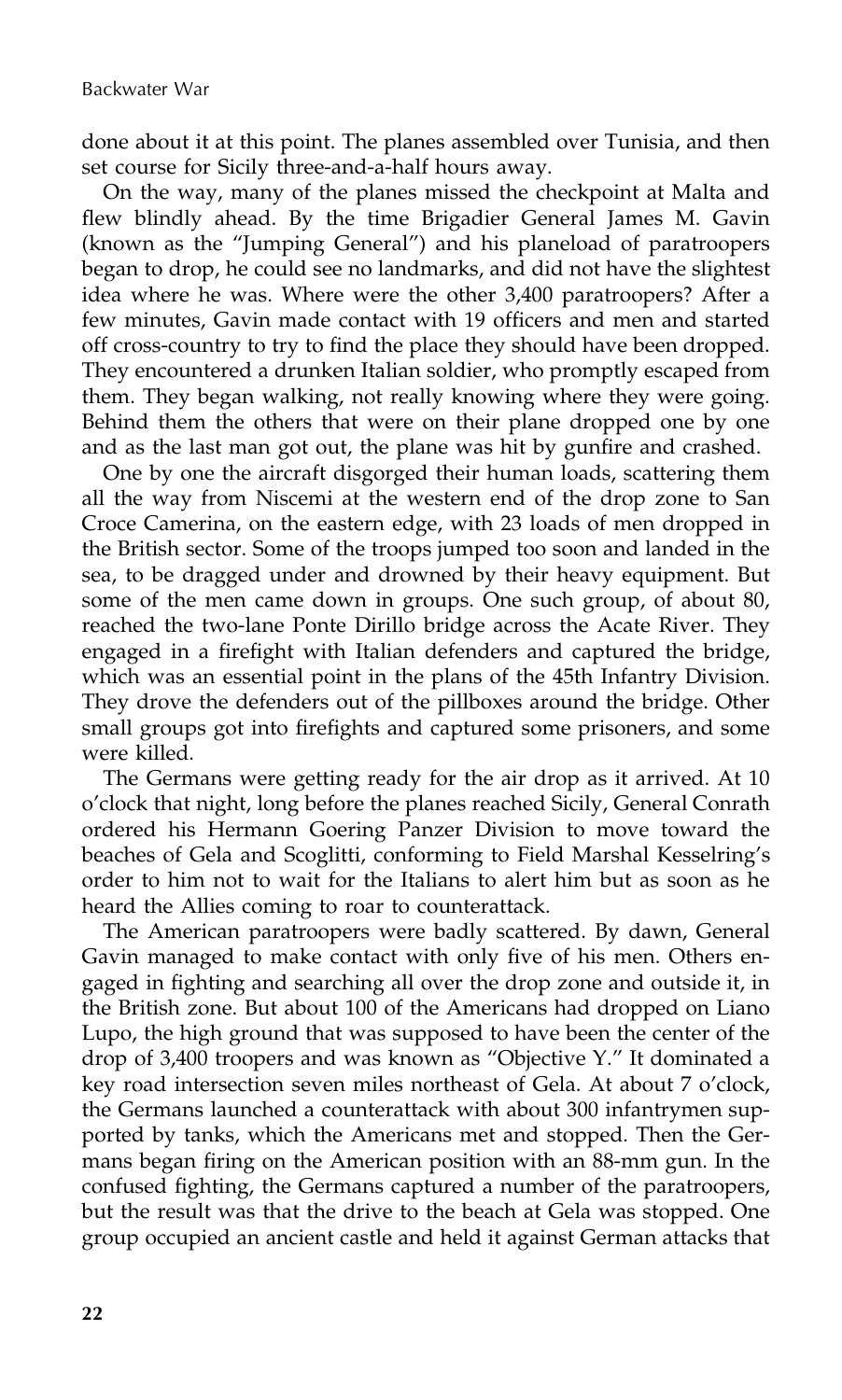day and the next. The antitank men with their bazookas knocked out several tanks. Everywhere little groups of paratroopers were locked in combat with the enemy; the result was that General Conrath's drive on the beach at Gela never got under way.

The 2nd Battalion of the 505th Parachute Infantry Division dropped almost intact but 25 miles southeast of their drop zone on Liano Lupo, unfortunately into a complex of Italian pillboxes that cost a lot of casualties. In about four hours they captured four major pillboxes.

By morning of the day the sea assault began, the paratroopers were mingled with the men of the assault force, but others were roaming through the rear areas of the coastal defense units, interrupting communications and creating confusion. Perhaps it was not what the Allied high command had wanted, but it was serving a useful purpose, a handful of effectives—British and American—were more than carrying their share of the invasion. The most important service was to confuse the German and Italian commands regarding where the paratroopers and airborne landings were actually headed.

General Guzzoni, the Italian Sixth Army commander, received word of the airborne landings just after midnight. He ordered the Gela pier destroyed and alerted the German and Italian troops. The Germans were already going into action when they got the alert (a few minutes before 2:00 a.m. on July 10). An hour later, the initial waves of the assault groups began to come ashore, and the real battle was enjoined. As light came so did the Allied aircraft, which had been spread wide, but thin, over the assault beaches.

The British seaborne landings were uniformly successful. The first assault waves achieved tactical surprise. Supporting naval gunfire was very effective in wiping out enemy assault groups and strong points.

At 4:00 a.m. at Enna, General Guzzoni received word that British troops were ashore and fighting at the seaplane base at Syracuse. Guzzoni had two defense groups in the area: the Schmalz Group of Germans, a highly mobile assault force, and the 54th Napoli Division of Italians.

Those Britons who had captured the Ponte Grande bridge held it all day against almost constant assault, but by 3 o'clock in the afternoon there were only 15 men on their feet; a half hour later, they were overrun. Eight of them managed to make their way south to meet a column of the 5th Infantry Division, which came rushing up and with tanks and artillery captured the bridge again intact, and the column forced its way into Syracuse and headed for Augusta. But then Group Schmalz got into the picture and stopped the British advance of the 13th Corps. General Guzzoni then ordered the Hermann Goering Panzer Division to strike the Americans near Gela, which the Germans were already in motion to do. Guzzoni also ordered the 15th Panzer Grenadier Division to come from the west to a central position near Ennato and await orders.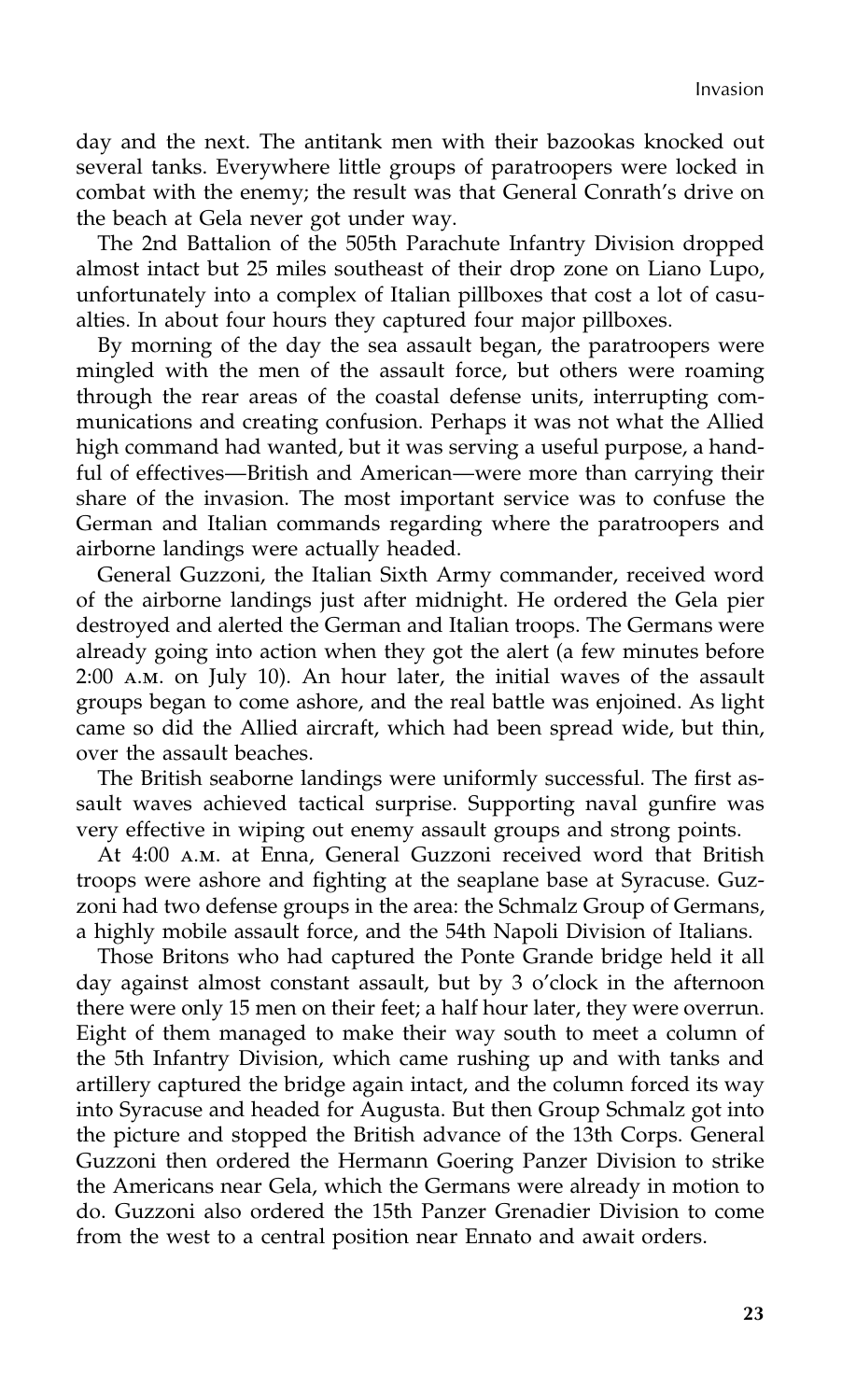In the east, the 54th Napoli Division was ineffective in stopping General Montgomery. The Schmalz Group stopped the 13th Corps but could do no more. The garrison of Syracuse surrendered without firing a shot, and the garrison of Augusta started destroying equipment and guns and making ready to evacuate before the British appeared. But the 4th Livorno and Hermann Goering Panzer Divisions launched several strong attacks on the American 1st Infantry Division beaches east of Gela. As mentioned, the Americans of this division fought stoutly and were supported by gunfire from their naval vessels offshore. The little lost units of the 82nd Airborne Division also proved noteworthy here, holding up the German and Italians in odd places and preventing any sustained attack. By the end of D Day, the Axis divisions were bruised but not broken and were preparing to attack again the next day.

During the night of D Day, Guzzoni recognized that the British threat was the larger, and that Messina was in danger. He would let the Italian 16th Corps carry the fight against the Americans, and he called on the Hermann Goering Panzer Division to strike the American 45th Infantry Division on the east flank, and then to link up with the Schmalz Group against the major British threat. The 4th Livorno Division was ordered to swing west toward Licata and meet the 15th Panzer Grenadier Division, and take on the American 3rd Infantry Division beachhead. The Luftwaffe was ordered to fly missions against the American beaches.

The Hermann Goering Panzer and 4th Livorno Divisions moved early in the morning and made good progress as long as they were out of the range of the American naval guns. But as they came down near the beaches, the American ships' guns began to make a difference. By noon the Panzer units were within striking distance of the American beach parties. A premature report from the Hermann Goering Panzer Division indicated that the Americans were being forced to embark; and that news electrified Rome. But it was short-lived. The 1st Infantry Division made a determined stand, fully supported by the naval guns, and the Hermann Goering Panzer Division thrust was stopped. By day's end, the division lost about one-third of its tanks.

The 4th Livorno Division also came up against the American naval guns and the American Rangers in the town of Gela. Many Italian units, fighting bravely, were cut to pieces. By evening, both Axis divisions were pulling back to their morning start lines. They had failed to breach the American beachheads.

That night Field Marshal Kesselring expressed his dissatisfaction with the operations of the Hermann Goering Panzer Division, and General Conrath replaced a number of senior officers. But the truth was that Kesselring's policy of defense at the water's edge, and an attempt to throw the invader back into the sea, had failed. Guzzoni had used his reserves and had no fresh troops to throw into the attacks. The British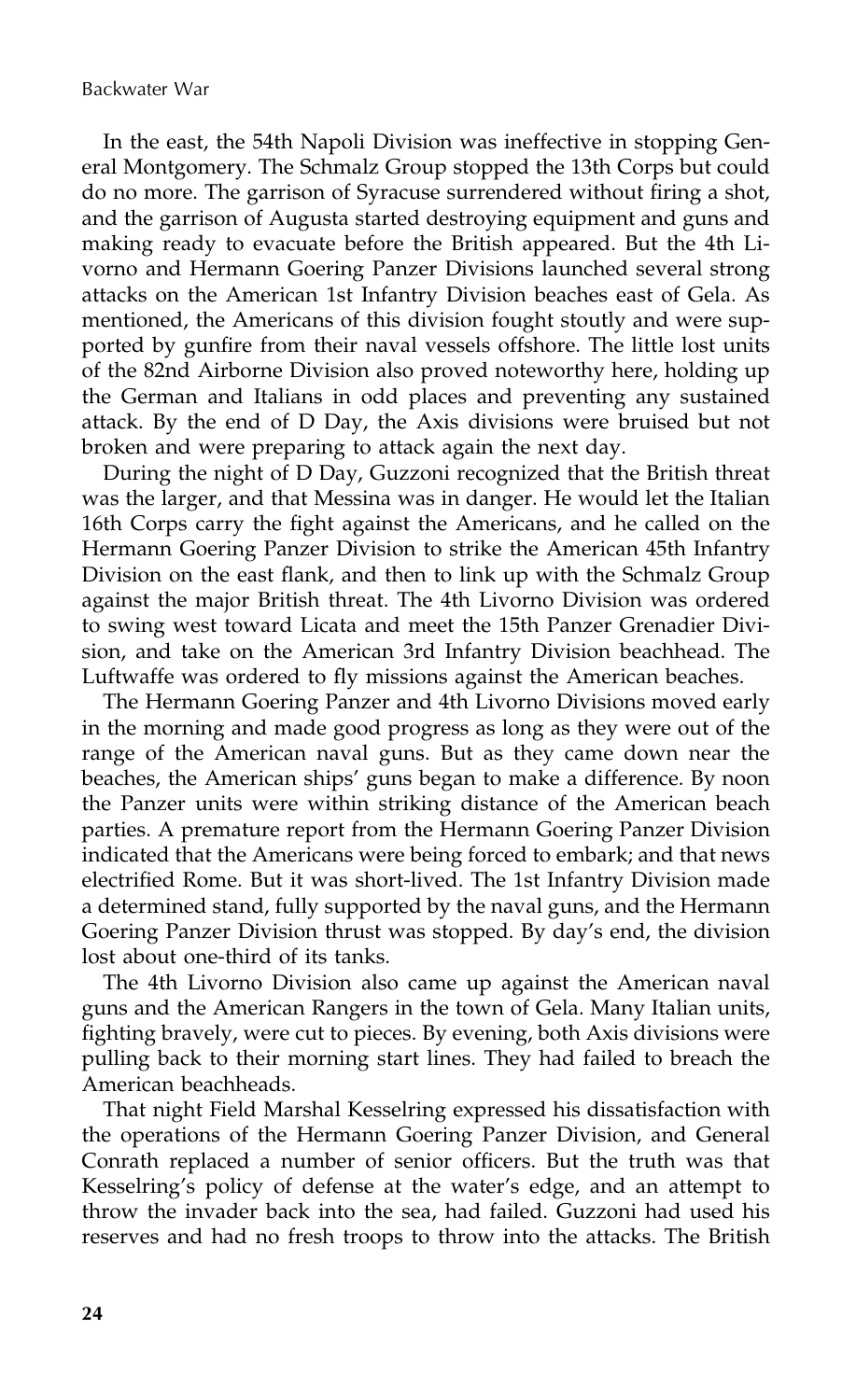had begun to move northward, opening, not closing, the gap between the Schmalz Group and the Hermann Goering Panzer Division. Guzzoni now had to rely on the reserves in Italy, and be thankful for the very efficient German ferry service across the Strait of Messina. He knew that the thrust of the Allied attack was now in the British sector, toward Messina, and he could concentrate his resources on stopping the British.

That night, General Patton's Americans were nearly exhausted. The thrust of the Axis attack all day had been against them. He, too, had no reserves, and his closest help was the 82nd Airborne Division, the bulk of which was still in North Africa. He decided to bring in part of the division that night the fastest way: by air drop. The 50th Regiment, the 376th Artillery, and one Engineer Battalion would come in to reinforce the beachhead. The drop was supposed to start at 10:45 p.m. All the ships of both fleets and the army units were told that "friendly" planes would be flying overhead. General Matthew B. Ridgway, commander of the 82nd Airborne Division, was on the beachhead that day, and he personally checked six antiaircraft sites to see if they had "gotten the word." One had not gotten the word, so the warnings were given all over again.

During the day, the Luftwaffe had been doing its job, attacking the ships at sea. An ammunition ship had been bombed and exploded with a series of fireworks that amazed everyone who saw them. Just before 10:00 p.m., another Luftwaffe attack damaged several American ships. The antiaircraft fire died away then, and the 144 American troop-carrier planes began their approach over the fleets. The first echelon passed over and dropped its troops. The second flight was in sight of its objective. Then one antiaircraft gun opened fire, and soon almost every ship— British and American—was firing at the armada overhead. The carnage was fearful; some pilots turned back and flew to Africa with their loads of troops. Some exploded in midair. Many went down in the sea. Many virtually jettisoned their troops anywhere they could.

Admiral Cunningham defended his sailors with the claim that the British had been being bombed so long that they now shot first and asked questions later. That may have accounted for the British part of the mayhem, but it did not account for the American part. It was a matter of "trigger happiness" that affected the soldiers at their antiaircraft guns as well as the ships. It was an immense foul-up at the highest level of Allied command, and there was no gainsaying it. Only that one first flight, which had actually been ahead of schedule, missed the fury. As one of the paratroopers under fire said later: "It was... most uncomfortable... knowing that our own troops were [firing] at us. Planes dropped out of formation and crashed into the sea. Others... wheeled and attempted to get beyond the flak, which rose in fountains of fire, lighting the stricken faces [staring out] the windows."3

Of the 144 planes that had left Tunisia, 23 never got back, and 37 were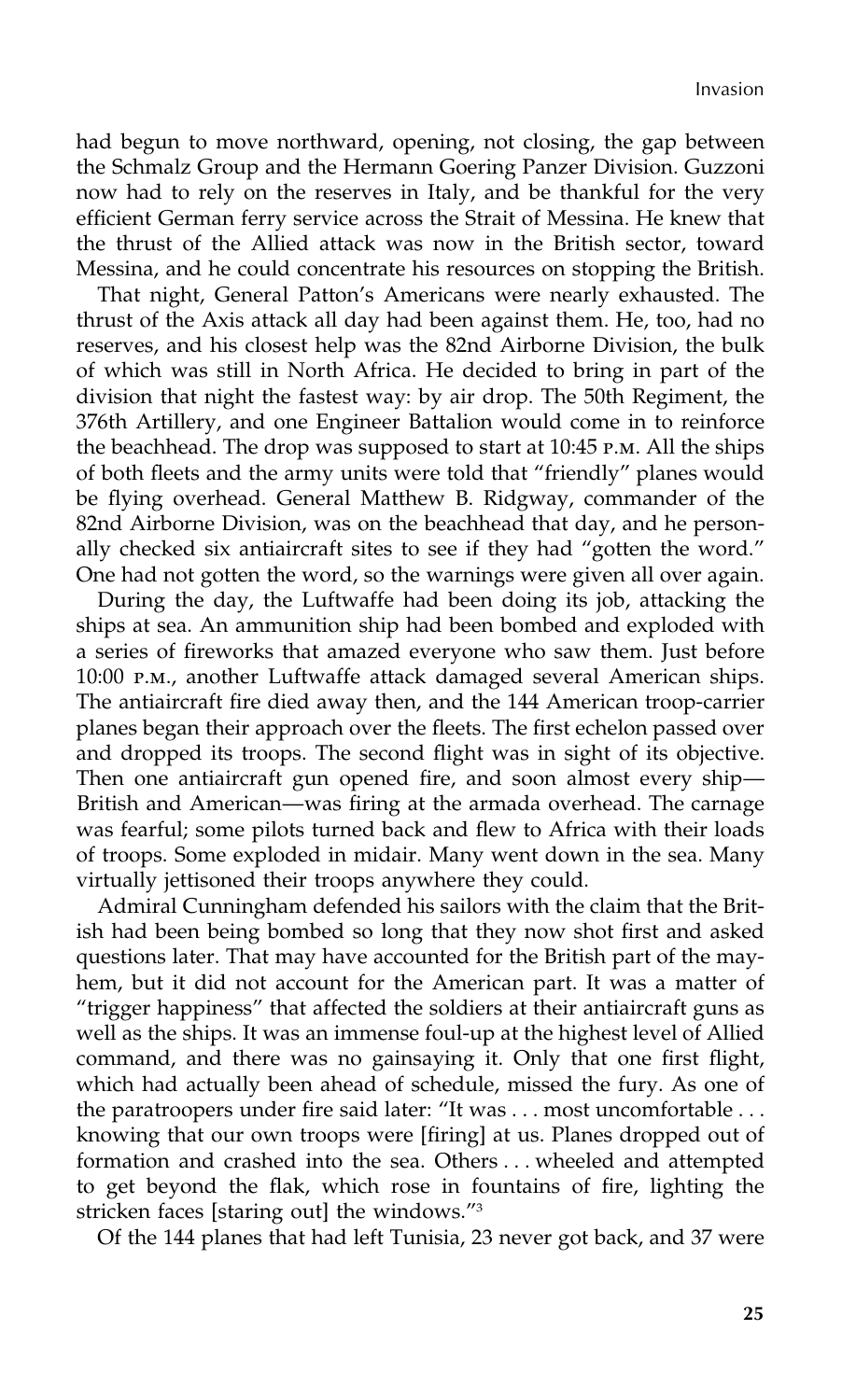badly damaged. The loss of aircraft was 16 percent. The 505th Parachute Infantry Division suffered 229 casualties that night. But worse than that, the attack on the air drop completely disorganized the unit; and by late the next afternoon, only 37 officers and 518 men were united and ready for duty. The reinforcement was almost a total failure. As one pilot put it, "The safest place  $\dots$  would have been over enemy territory. $^{n_4}$ 

No blame was ever fixed, and the excuses continued. Ultimately, General Ridgway said that as far as he could see, the disaster could not have been averted, and he hoped that the high command had learned something from it. That was all that could be said.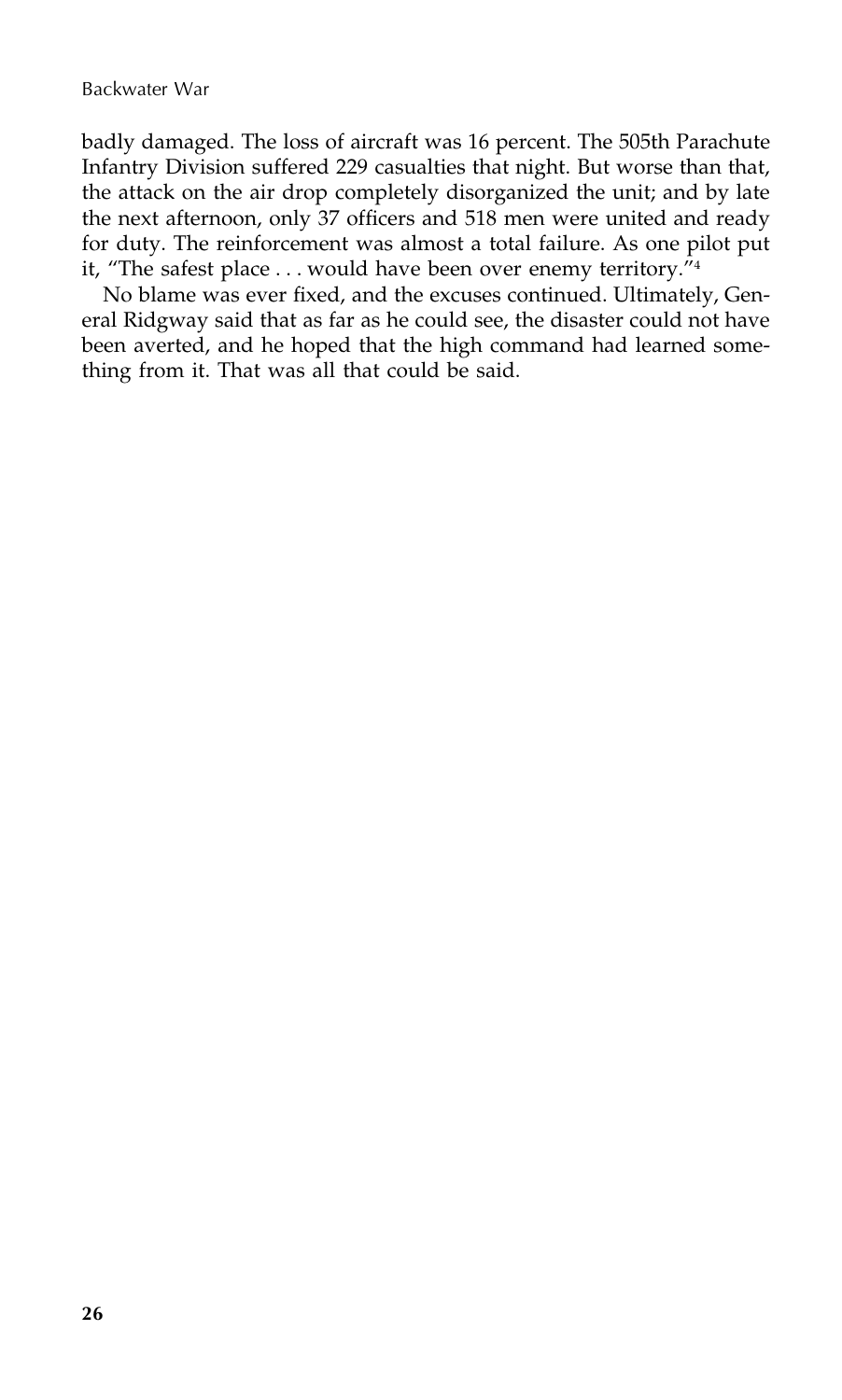**5**

### The British Eighth Army's Drive

The Germans and the Italians had suffered that first day of the Allied invasion, but that night they pulled themselves together and displayed a remarkable unity of action in their plans for the second day. General Guzzoni's efforts now would be to contain the Allied bridgeheads and preserve the escape route through Messina as a last resort. The troop dispositions were made to that end, holding the high ground overlooking the Allied beachheads and covering the Catania plain, with the Gerbini airfields. When he was forced to give up this line, he retreated slowly to his main line of resistance running from the mouth of the Simeti River just south of Catania, along the Dittaino River to Leonforte, and then to the north coast at San Stefano. This would be known as the San Stefano Line.

But first the wide gap between the Hermann Goering Panzer Division and the Schmalz Group must be closed. Second, the areas around Enna and Leonforte must be held until the divisions in the west had withdrawn to the San Stefano Line. On July 12, Field Marshal Kesselring visited General Guzzoni and agreed with his plans. The Axis morale was raised during that visit, when a regiment of German paratroopers came in and dropped with great precision in zones south of Catania. It was as if the Germans were showing the Allies how it should be done. On the negative side, the Hermann Goering Panzer Division was not living up to its advance billing; it was moving far too slowly to comfort the Axis high command. It did not reach the Schmalz Group until Guzzoni was forced to order the withdrawal to the San Stefano Line on July 13.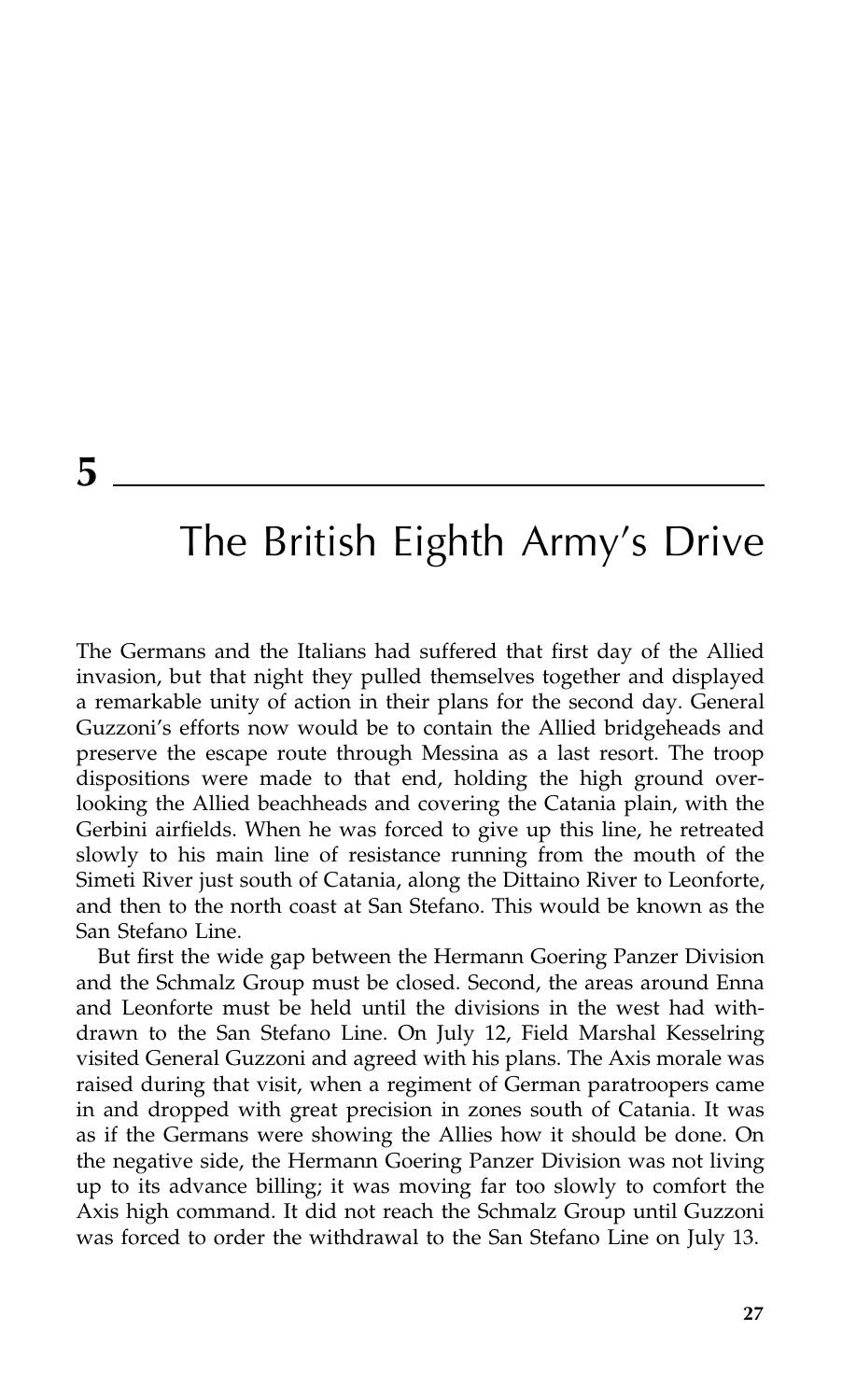And in the background, the Germans were moving swiftly. Hitler decided to take personal charge of Sicilian operations. He stopped an offensive that had just been started against the Russians, and told Chief of Staff Kurt Zeitzler to be ready to release troops to the west. He ordered Kesselring to hold the San Stefano Line and delay the Allied advance. He began to detach troops and aircraft of the Luftwaffe to send to Sicily and secretly ordered his command chiefs to begin taking over control of the defenses from the Italians.

The Axis defense now had the inestimable assistance of General Montgomery, who decided that he was going to win the battle of Sicily singlehandedly. His first move was to ignore General Alexander and his American Allies, and to that end, on July 13, he ordered the 51st Highland Infantry Division on the left of the British line to clear the town of Vizzini, which Alexander had given to the American zone of operation. No conference with anyone; no word to Patton; Montgomery just moved.

He sent 13th Corps, as expected, along the coast road. He reinforced that movement by a commando attack from the sea behind the German line and a parachute drop of a brigade on the Prima Sole bridge just south of Catania. But he also had the inspiration to send a wide flanking movement of the 30th Corps along Route 124 to Caltagirone, and toward Enna to outflank 11 German positions on the Catania plain. It was apparent that he was bent on winning the war in Sicily in one stroke. Unfortunately, the general did not count on the fact that he had allies and enemies to deal with, not just points on a map. General Patton had planned the same maneuver along Route 124 and had pointed out his maneuver to General Alexander who had visited his headquarters that morning, only in the evening to send a message to Patton to hand over Route 124 to the British. Obviously, Montgomery had gotten to Alexander during the day, and neither of them seemed to have any sense of the sensitivity of the Americans, who were already chafing at playing second fiddle. This matter came to a head that evening when Brigadier General Bradley pointed out to Patton that the way things were going the British would soon emerge in splendor at Messina, while the Americans were forbidden to make any real attacks, to keep the British flank protected, and let the British have all the victories and all the glory. Had this been a German operation it would have been simple enough: the "allies" did what the German generals said. But the British had gone to great pains to reassure their American allies of the "partnership" in those weeks when the Americans were half-inclined to withdraw troop participation from Europe and concentrate their resources in the Pacific. This was what the Americans regarded as a genuine breach of faith by people they did not like very much anyhow.

British historians have explained this contretemps in terms of games-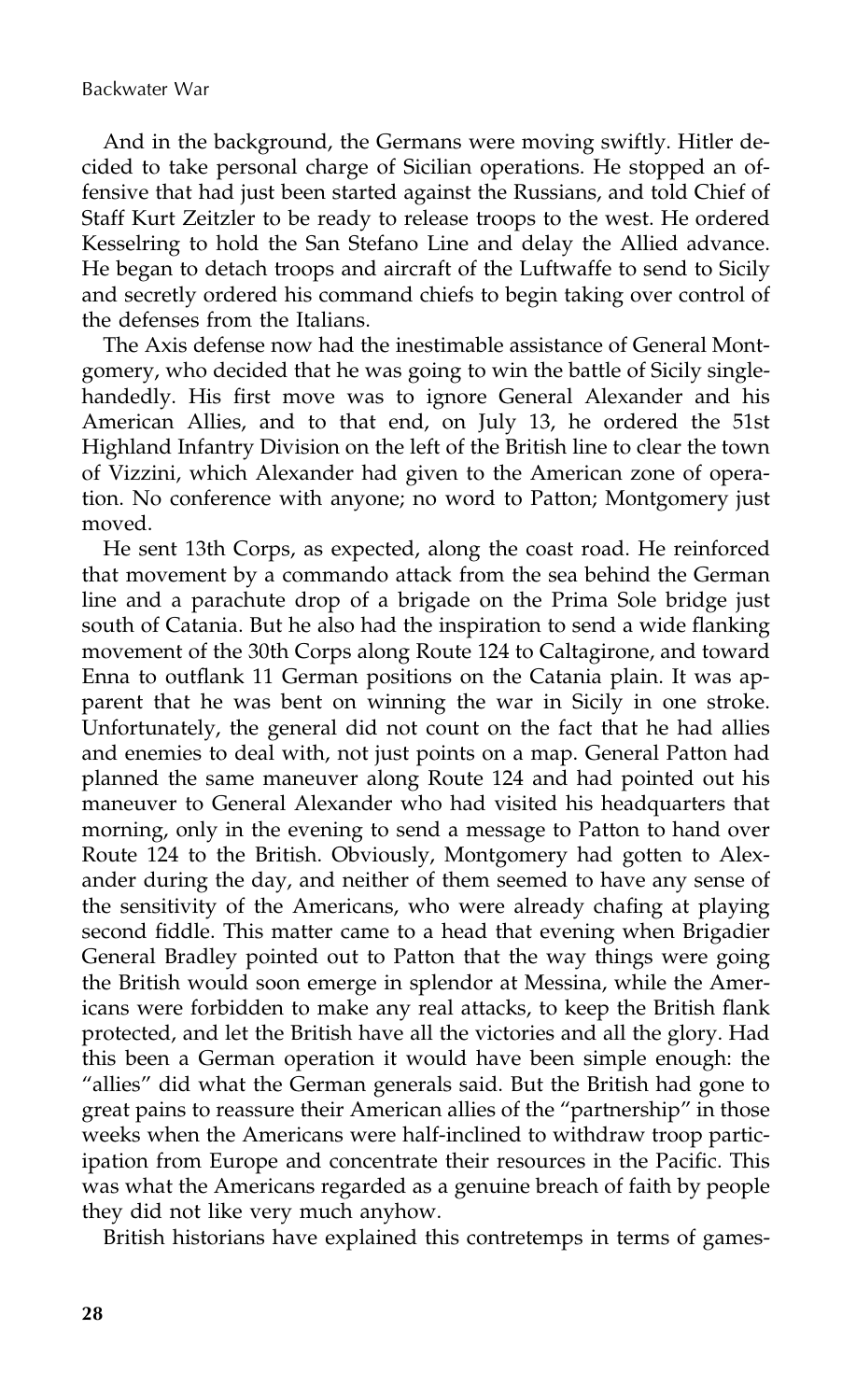manship, indicating that generals are like children, fighting primarily for personal glory. Certainly, both Montgomery and Patton were glory seekers, but Bradley was anything but, and he was the most annoyed.

But not only did Montgomery try to hog the action, in his usual fashion, having laid the claim, he moved with the speed of a turtle. One reason was his loading of the ships: priority had been given to guns, tanks, and ammunition, and so these all had to be gotten off before the infantry could move. Although the Augusta garrison had evacuated on July 11, the British 5th Infantry Division did not enter the town until the next day. Montgomery was now also held up by the reinforced Schmalz Group, and more of the German 1st Parachute Division. His attack by the commandos on the Leonardo bridge behind the German lines failed. His attack with the parachute troops on the Prima Sole bridge failed, the latter because of trigger-happy naval gunners. By this time, Admiral Cunningham's excuse that his gunners had been too nervous did not wash. It was simply a case of inadequate communication between airborne and seaborne, and it was compounded when the army antiaircraft gunners also fired at their own airborne troops. Because of the confusion, only 200 paratroopers with three antitank guns reached their target. They were met by a savage reception, the much better organized German 3rd Parachute Regiment had dropped in the same area 36 hours before. The British managed to take and hold the bridge for a few hours on July 14, but then were forced to withdraw. They stayed on the perimeter until the 50th Infantry Division reached them and the division finally captured the bridge on July 16, but was then exhausted, and the Germans had formed up their main line of resistance. The British were stalled on the road to Catania by first-class German and Italian troops.

The 30th Corps, which had supplanted the American 45th Infantry Division on Route 124, did not manage its wide sweep around the German flank but instead was stalled at Vizzini and only managed to take the town with the assistance of the 45th. The 1st Canadian Infantry Division then took the lead, but they did not get very far. The movement was too slow and failed in its objective. Guzzoni had done a very good job of delaying the troops with rear-guard actions and demolitions. Thus, all that Montgomery's grandstand play accomplished was to delay matters and infuriate the Americans. His army bogged down after the first three days. The Canadians captured Caltagirone and went on to Leonforte and Agira, bypassing Enna, without telling Bradley, which left him the responsibility for clearing this obstacle, which was in the British zone. The British were unable to rectify their mistake and take Enna, and Bradley had to use his 1st Infantry Division for the job.

At this point, Alexander was showing his innate distrust of the Americans (which would continue long into the Italian campaign and cause much confusion and ill will). He trusted the British Eighth Army, and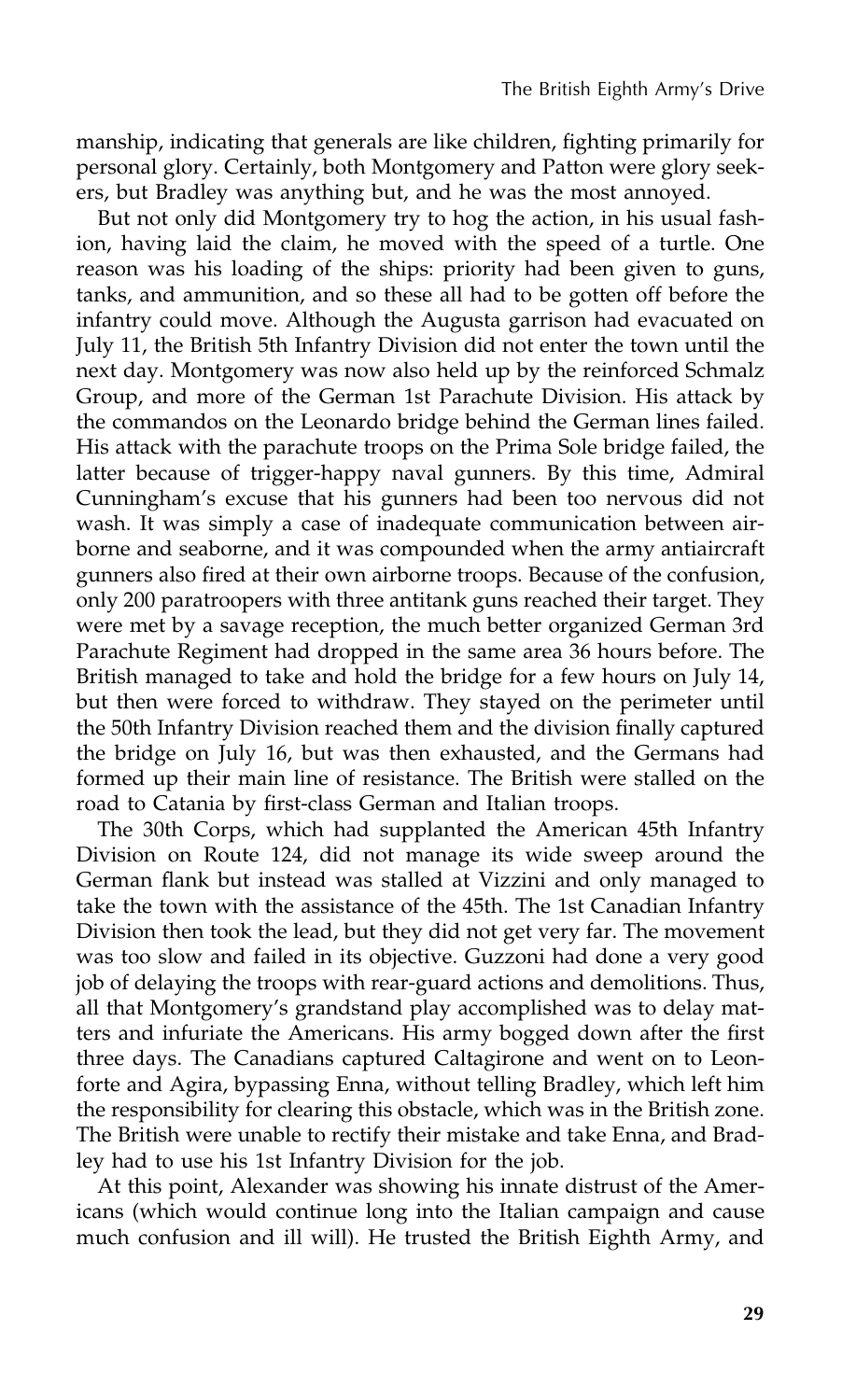basically ended up giving them all the roads in central and eastern Sicily, thus relegating the Americans to the southwest part of the island. His intent was to get the Eighth Army firmly established on the line from Catania to Enna, before pausing any longer.

But Montgomery encountered very strong resistance because Hitler ordered the reinforcement of the German troops in the eastern sector of Sicily. Their new role was to delay the Allies as much as possible and hold eastern Sicily.

Patton accepted Alexander's directive of July 13, which gave the roads to the British, and set for himself a new goal: He would capture Palermo in the west. Thus, he reorganized the U.S. Seventh Army and set about that task, taking care to meet Alexander's orders, and stay out of the way of the British, while guarding their flank. But a "reconnaissance in force" by the 45th Infantry Division went through the Italian defenders of Arigento like a warm knife through butter, and Patton speeded his movements to the west. By July 18, it was apparent that Palermo was all but open to the Seventh Army, with only a few Italian troops to be bested on Route 121. But now Patton faced a new problem: Alexander had not sensed any of the American feelings about being relegated to a backseat role, and the general also had badly underestimated the quality of the Seventh Army. He was trying to use it as the Germans used the Italians: to back up their positions, and that only. On July 16, Alexander compounded the injury by stipulating that Montgomery would break into the Messina Peninsula while Patton continued to protect Montgomery's rear. He said nothing about Palermo.

This time Patton acted. He had not objected to Alexander's previous changes of mission, but at this point, he felt U.S. forces were being deliberately slighted. Given Alexander's feelings about the Americans, this obviously had more than a grain of truth. Patton flew to Alexander's headquarters in Tunisia and complained. Alexander expressed surprise that the Americans were annoyed by the position in which they had been put, and he gave his blessing to the U.S. attack on Palermo. So while the British drive was stopped in the east by vigorous German and Italian defense, with the approval of General Alexander, General Patton's Seventh Army was preparing to make a lightning thrust to the west and take Palermo.

Meanwhile in Algiers, General John P. Lucas arrived at Eisenhower's headquarters to tell the general about the difficulties with the British. Eisenhower was his most chameleon self. He told Lucas he had never had any real trouble with the British and did not believe they were trying to demean the Americans, but he also told Lucas that Patton had to stand up to Alexander or Eisenhower would relieve him of command. So the issue of British–American unity was left to simmer.

The Germans and Italians were now amassing their defense along the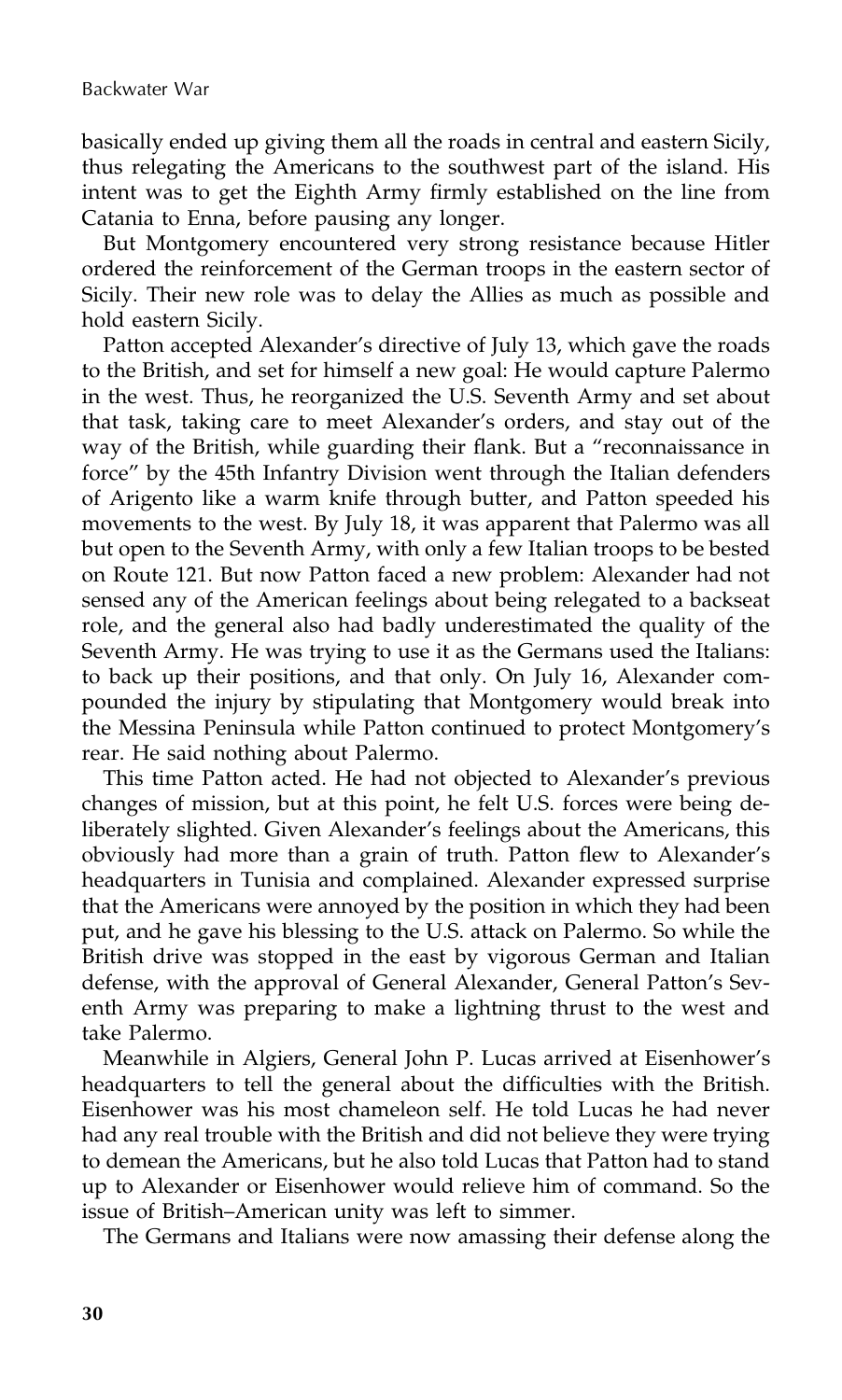Etna Line. By July 17, Hitler had judged that Sicily could not be held, although he was still sending reinforcements. He had intended to send the 29th Panzer Grenadier Division, but this order was countermanded and the division remained in Italy, where it was ready for the collapse of the Italian government, at which time the Germans would implement Plan Alarich—German control of Italy's defenses. Still, Sicily was to be held as long as possible, and to that end a strong German–Italian defense line was being built at the northeast end of the island. If the Germans could consolidate their positions across the Messina Peninsula, they might be able to reinforce Sicily and stage a counterattack on the Allies.

That night Patton returned to his headquarters and the next day spelled out Palermo as the Seventh Army's objective.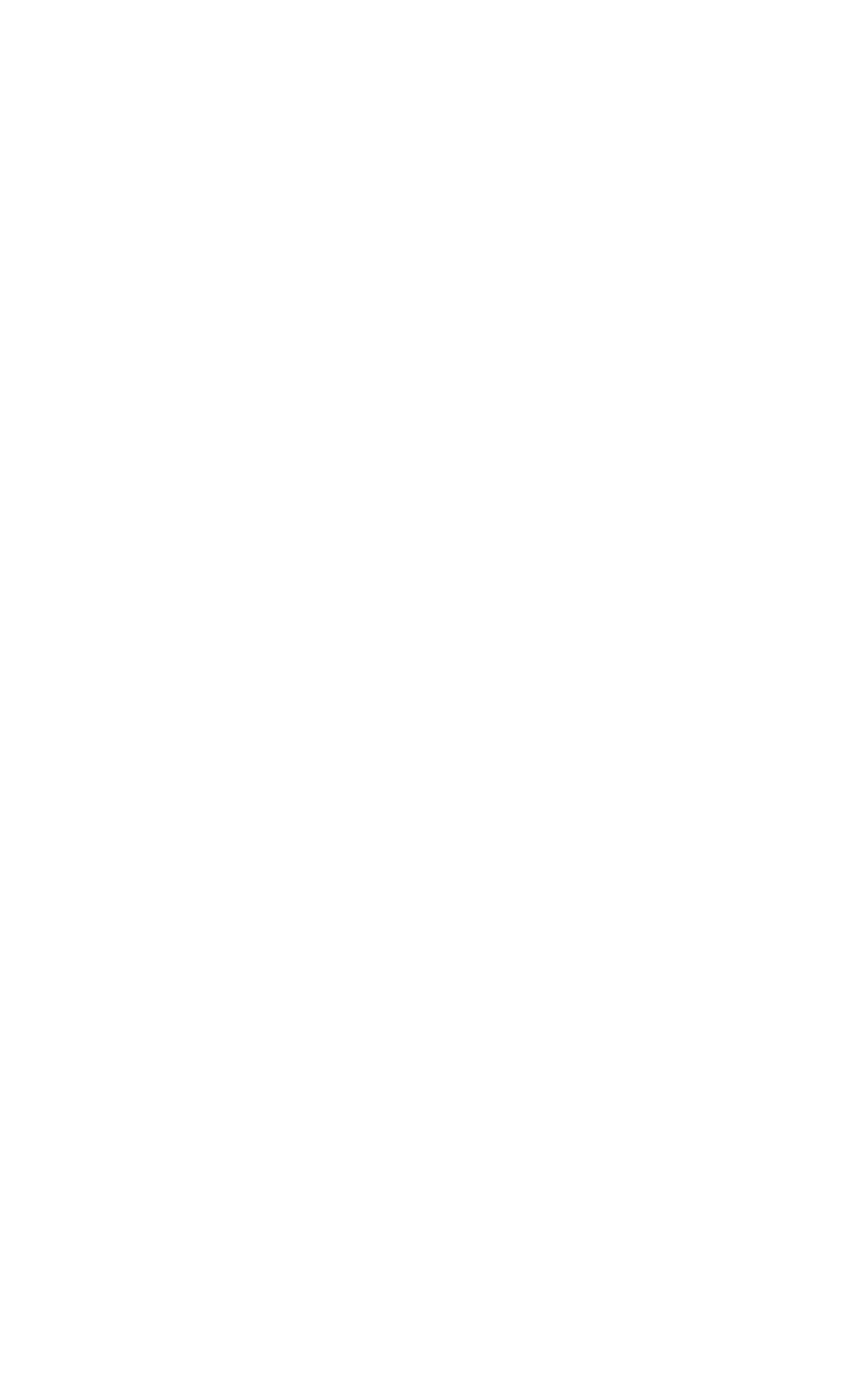**6**

#### The U.S. Seventh Army's Drive

The Americans were eager to stop playing defense and go on the offensive, and the German–Italian movement of their basic defense line to the east opened up the possibility for a quick capture of Palermo by the Americans. The British maneuvering had caused the 30th Corps to alter its plans, including the capture of Enna in their sector and to bypass Enna. They did not inform the Americans, and Brigadier General Bradley suddenly learned that his flank was being left open. He then announced to the British that he was going to capture Enna, and close it. The British, having made a serious error, had no choice but to accede to this.

While Bradley moved north, the other corps of the U.S. Seventh Army—the Provisional Corps—sent the 82nd Airborne and 3rd Infantry Divisions to the west. General Geoffrey Keyes, of the Provisional Corps, committed the 2nd Armored Division, with Patton's acquiescence. On the morning of July 21, they were moving fast on the way to Palermo. All the way, the Italians were surrendering by the hundreds. In the one day, the task force collected some 4,000 prisoners. By the evening of the 22nd, the 3rd Infantry and the 2nd Armored Divisions were in position to assault Palermo. But there was to be no last-ditch fight. On that afternoon, a delegation from the city came to the 3rd Infantry Division headquarters and offered to surrender the city. The offer was declined for reasons of propriety; General Keyes was supposed to accept the surrender of the city. In the end it was a comedy of errors, and General Giuseppi Molinero, commander of the Port Defense of Palermo, ran into a patrol from Combat Command of the 2nd Armored Division and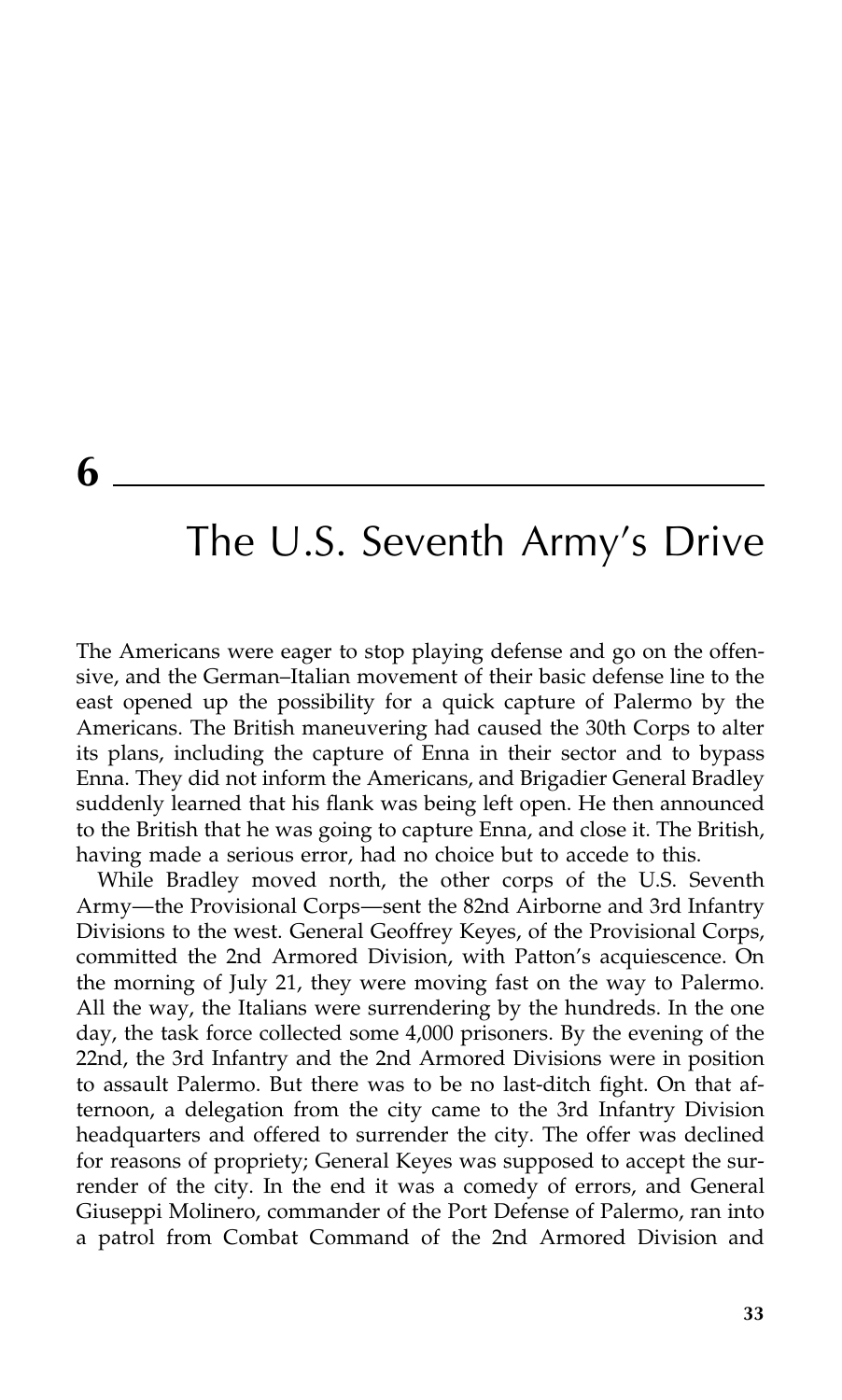promptly offered to surrender the city to Keyes. Since this was the right general to accept the surrender, they all went into Palermo together; and at the royal palace at about 7 o'clock in the evening, the Americans accepted the formal surrender. Patton ordered the troops to occupy, and at 8 o'clock that evening, two American divisions walked into Palermo and were greeted as conquering heroes.

After the capture of Palermo, only the isolated ports of western Sicily remained to be invested. On the 23rd, Patton sent General Ridgway's 82nd Airborne Division to Trapani at the extreme western end of the island. Combat command of the 2nd Armored Division was sent along the northern shore to the east, to pick up the towns and cities there. That was done the same day. On July 23, the Americans moved out toward Marsala. They were held up by a demolished bridge over the Marsala River. As the engineers moved up to fix the crossing, enemy guns began to shell the position, so the advance was delayed overnight. On the 24th, Colonel Tolley, commander of the 39th Regimental Task Force, sent two battalions across the river under covering fire from the 26th Field Artillery and overran the city. Meanwhile the 505th Parachute Infantry Division was moving toward Trapani in what turned out to be a pleasant parade; they were greeted by the local population with fruit, bread, and chocolate. But as the column reached the outskirts of Trapani, things changed. Here, the first vehicles ran into a defended roadblock and minefields. As the advance guard delayed returning the fire the road came under concentrated artillery fire from the Italian troops that were defending it.

For three hours the Italians shelled, and the paratroopers battered against the roadblock. The paratroopers brought up the 367th Parachute Field Artillery and returned the fire, and suddenly Rear Admiral Giuseppi Manfredi, commander of the Trapani Naval District, appeared to surrender and give up his sword. At that point, the paratroopers sent their trucks back to pick up the 504th Regiment to take them to Alcamo and Castellammare.

That was the end of the Provisional Corps' combat operations. At a cost of 272 casualties, they had captured 53,000 and killed or wounded another 2,900. They had defeated the Hermann Goering Panzer Division at Gela. They had captured a grab bag of guns, vehicles, and tanks. For the rest of the campaign, the Provisional Corps would garrison western Sicily. Palermo became the center of the Seventh Army operations. By July 19, the 1st Engineer Special Brigade had taken over the operations of the roads and beaches. For the first time, the army had a deep-water port capable of handling ships direct from the United States. On July 24, the engineers opened Palermo port, and on July 28, the first ships entered the harbor. On July 27, the Seventh Army transferred supply operations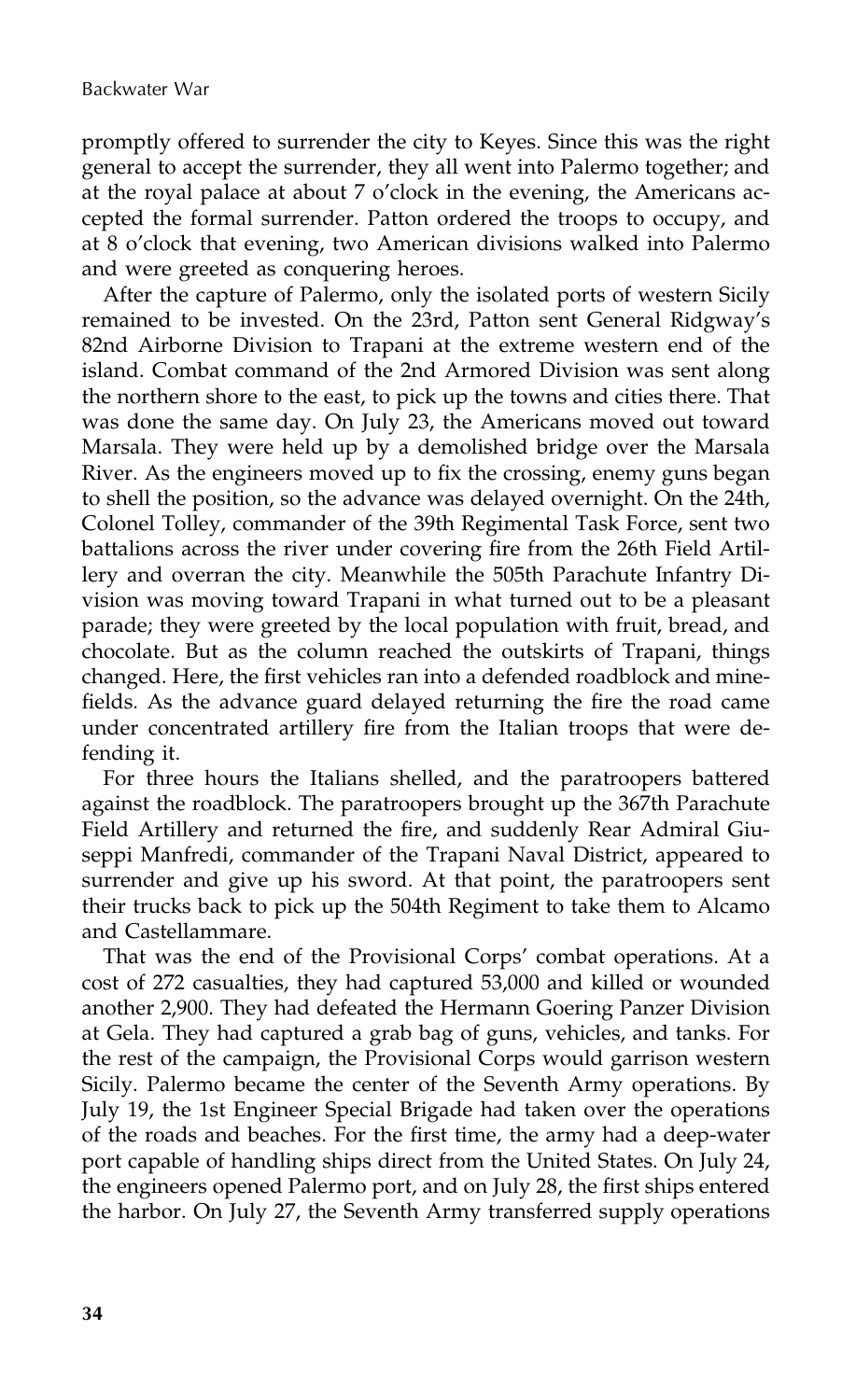from the southern beaches to Palermo. By this time the 727th Railway Operating Battalion had come in and was running trains in southern and central Sicily. The line was open as far as the Enna loop. Patton could now put his mind to something that Alexander and Montgomery had not envisaged; the American capture of Messina. But now, reluctantly, Alexander really had to authorize the use of the Americans to this end because there was nothing else left for them to do except for sit idly by until Montgomery decided to move.

In the meantime, Bradley's II Corps had been engaged in some very hard fighting against the Germans as they headed north to protect Montgomery's rear and cut the north coast road. The 1st Infantry Division moved up in step with the 2nd Canadian Infantry Division. They had to fight the rear guard of the 15th Panzer Grenadier Division who were keeping the escape route to Messina open for the 28th Aosta and 26th Assieta Divisions. It was only after strenuous fighting that the 1st Infantry Division reached Petralia on Route 120 on July 23. This was as far north as it would go. The 45th Infantry Division moved faster because it was on the flank of the Germans and opposed by the Italians. It cut the north coast road east of Termini Imerese on July 23 and then turned east along the coast road. Promptly it ran into a battle group of the 29th Panzer Grenadier Division, which had just arrived, subsequent to Hitler's orders.

While Patton had been moving like the wind, Montgomery had hardly been moving at all because he was facing the cream of the German troops, and they were not giving any ground. Thirteenth Corps got nowhere in its efforts in the Catania sector. Thirtieth Corps was barely moving. The 51st Highland Infantry Division took Gerbini airfield on July 20 but lost it to counterattacks from the Hermann Goering Panzer Division. The Canadians had tough going against the 15th Panzer Grenadier Division on the road to Leonforte. Between those two units, the Malta Brigade was stopped three miles south of Agira.

On July 21, Montgomery finally admitted that he had taken on more than he could handle. He ordered 13th Corps onto the defensive in front of Catania, and shifted the attack to the 30th Corps. It did not make much difference because he had no fresh troops to throw into the battle to break Guzzoni's defense line. It was hard for him to admit that he was stymied, and when he did, he called the 78th Infantry Division from North Africa. But it was not as easy as that because the division could not arrive until the end of the month. In the meantime, Montgomery sent the Canadians to turn east and attack Agira, with the assistance of the Malta Brigade. This change of direction and emphasis meant that Montgomery could no longer claim exclusive use of the two northern roads on the island: Route 120 and Route 113. They were freed for Patton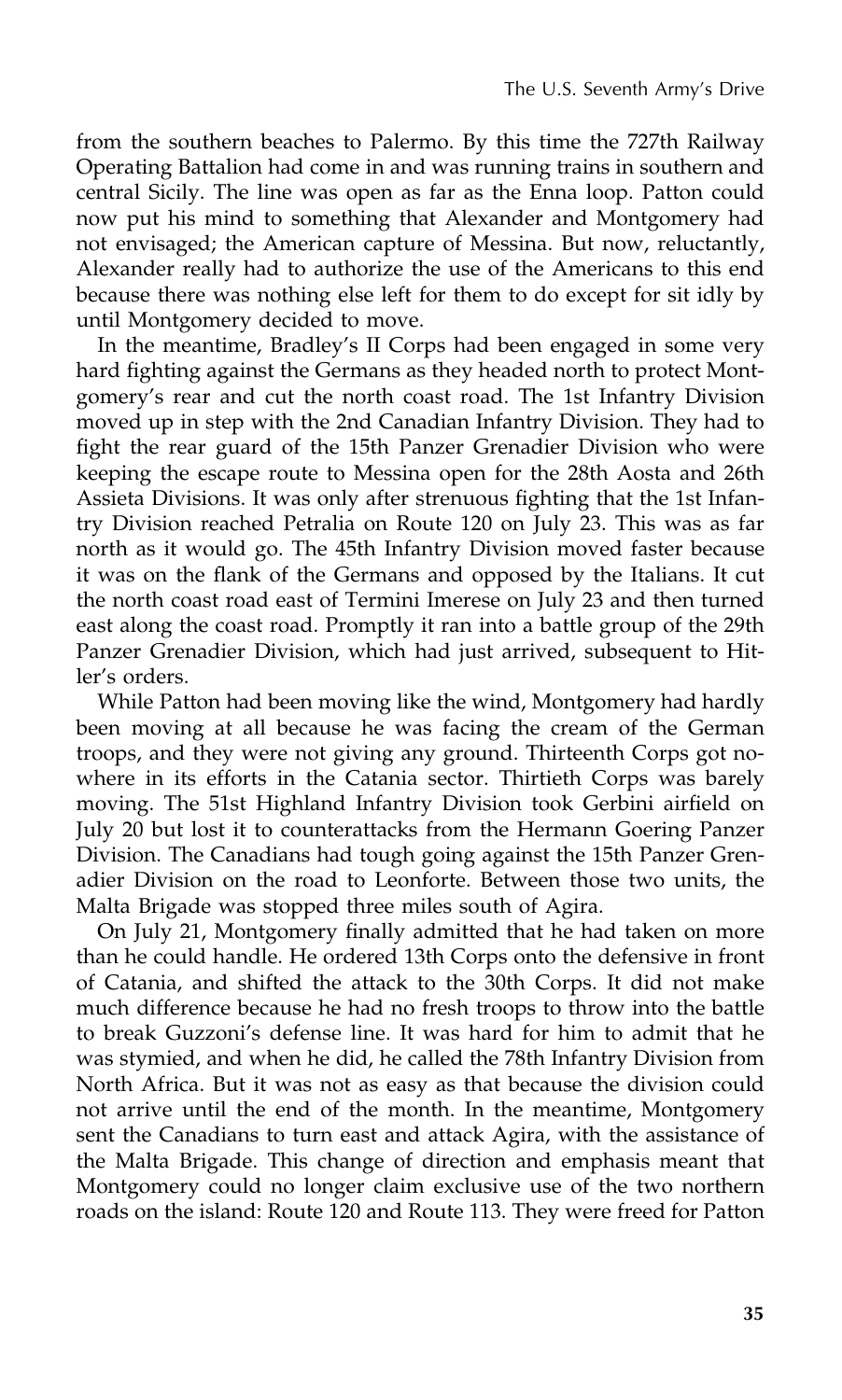Backwater War

to use in his drive that now headed toward Messina. He was itching to move, the stifling of the past weeks had infected the whole American command, and they were eager to do anything to beat Montgomery to the capture of Messina.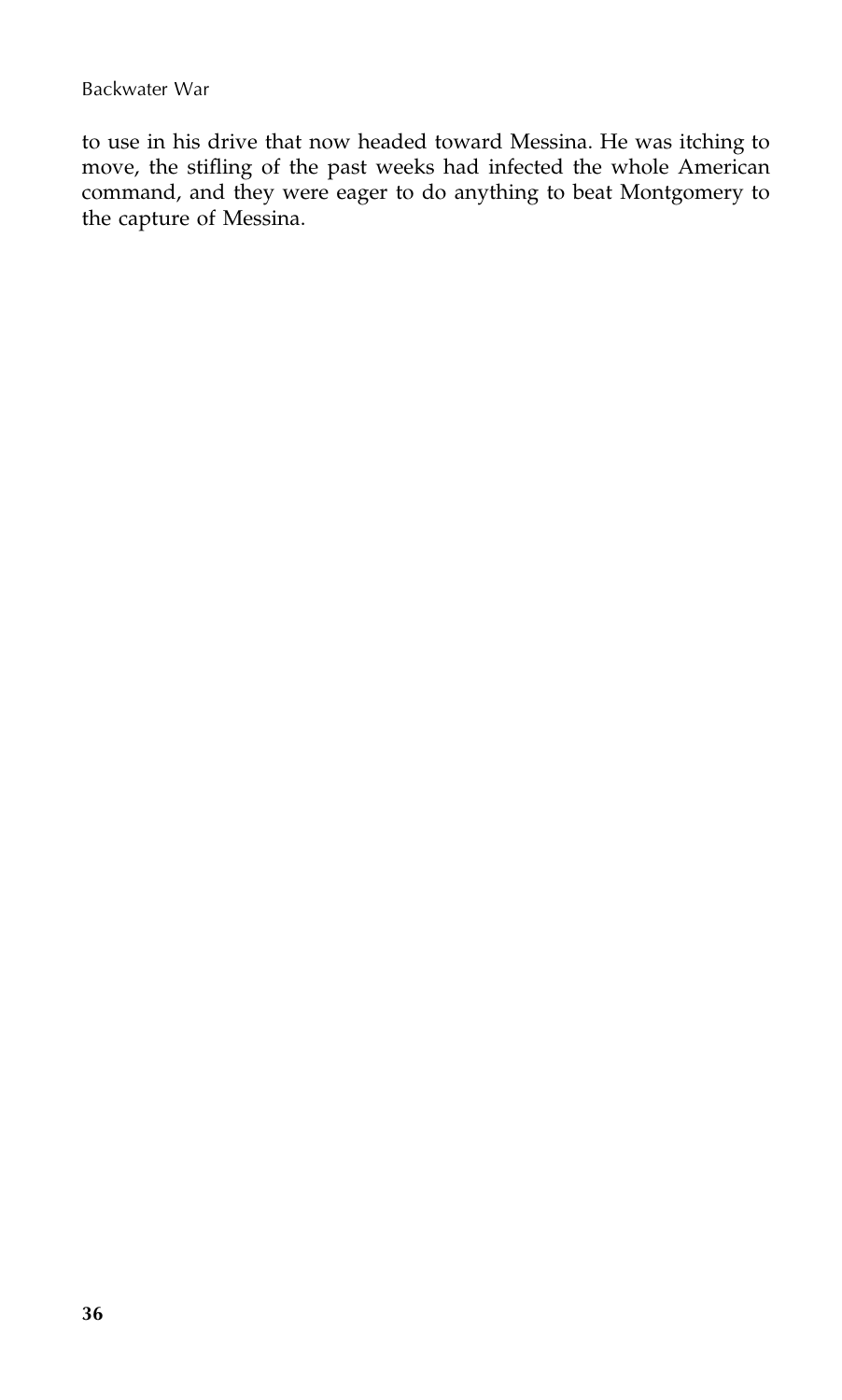**7**

# The Fall of Mussolini

On July 13, after a trip to Sicily to observe the course of events there, Field Marshal Kesselring met with Mussolini and reported on the development of the Allied offensives. Mussolini was shocked to learn that his Italian forces had almost completely disintegrated under fire. The two mobile divisions—4th Livorno and 54th Napoli—had shown some good fighting qualities, but as soon as they came under fire by the Allied naval guns, they had halted their attacks and retreated. The naval bases at Augusta and Syracuse had completely disintegrated. What was being proved to the Germans was Field Marshal Rommel's negative contention that the Italians would be of no use in defending Italy from the Allied attack.

This bad news increased the friction between the German and the Italian high commands and discussions quickly went beyond Sicily to the state of the defenses of Italy. The Commando Supremo had also surveyed the defenses. Because the land defenses had failed to stop the Allies, it was decided that the only possible defense now was in the air by attacking them at sea and disarranging their supply system. But to achieve this they needed airpower. The Italian air force was in such a state that the airpower must come from Germany. If German planes arrived promptly, Mussolini saw hope for the defense. "If we do not throw out the invaders right now, it will be too late," he said.

On July 14, Mussolini was so upset by the situation on Sicily that he worried about it all day, but still he did not find it irretrievable. That day he demanded from the Commando Supremo a careful update on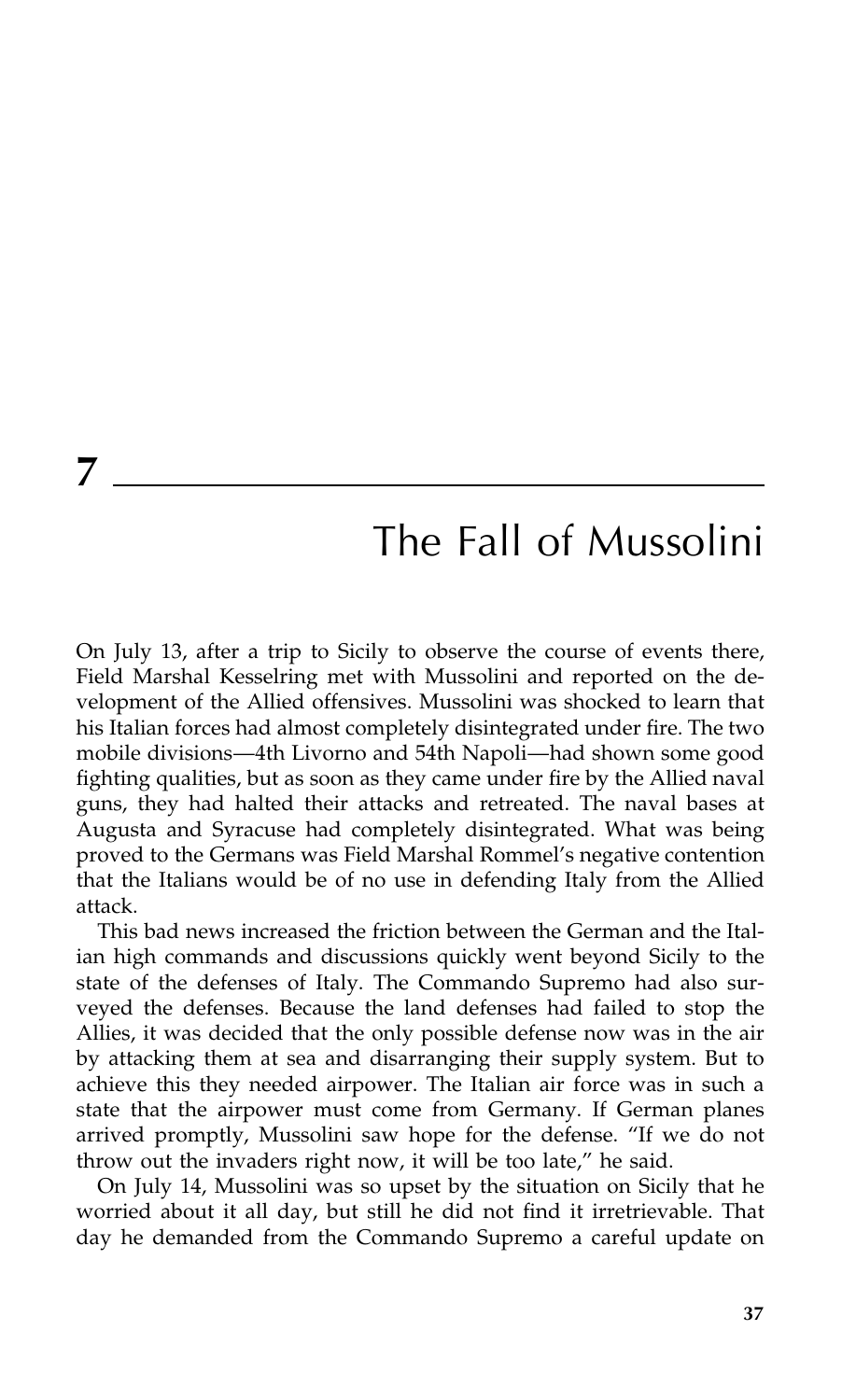the situation, with estimates on the remaining potential and how the potential could be increased.

Mussolini was optimistic, but the Commando Supremo was ready to quit. On July 14, General Ambrosio told Mussolini that the fate of Sicily was sealed. He urged Mussolini to end the war, to spare the Italian people any further waste and destruction.

In Germany, Hitler's initial reaction to the Allied invasion was to send the 1st Parachute Division to Sicily, but after that he asked for a review of the situation, in view of the Italian failure to make any progress in the defenses. Field Marshal Kesselring said the best thing to do was fight for time. He did not think that all was yet lost. He proposed to move the remainder of the German 1st Parachute Division and all of the 29th Panzer Grenadier Division to Sicily to reinforce the Luftwaffe and to increase the number of submarines and small craft operating against the allied convoys. Hitler called off his new offensive in Russia—Operation Zitadelle—and prepared to send an SS Panzer corps to Italy.

General Alfred Jodl felt that Italy was about to fall. He decided that the moment had come to change the defense plan, to regroup in Italy and prepare for the defense of the German homeland. He did not want to send any German forces south of the Appenine Mountains for fear they might be cut off by a change in the Italian political situation. But Kesselring opted to defend Sicily and this fit with Hitler's feeling that he should not give up a single foot of ground that German troops had occupied. Thus, Jodl was overridden and the decision was made by Hitler to help as long as Mussolini remained in power. But he redefined the task of the Germans, which now was to delay the enemy advance as much as possible, and to bring it to a halt in a defense line that ran from San Stefano via Adrano to Catania. Only eastern Sicily would be held; western Sicily was to be abandoned.

The 29th Panzer Grenadier Division was to be ready to move at any time, but the actual movement was delayed until it could be known that the German supply situation in Sicily would support this division. The Luftwaffe was to get three new bomb groups. A fourth bomb group and a torpedo squadron would be added later. Hitler also sent eight 210-mm guns and German personnel to defend the Strait of Messina.

Privately, Hitler issued instructions to his chief commanders. In the future, they were to exclude the Italians from their planning and assume complete control of operations in Sicily and Italy. Jodl took this further and instructed the field commanders to conduct operations in Sicily with an eye to saving as much of the German forces as possible. General H. V. Hube was to be transferred to Sicily to head the operations of the German forces there.

On July 15, Mussolini, Kesselring, Ambrosio, and German General Enno van Rintelen met in Rome. Many topics were discussed, including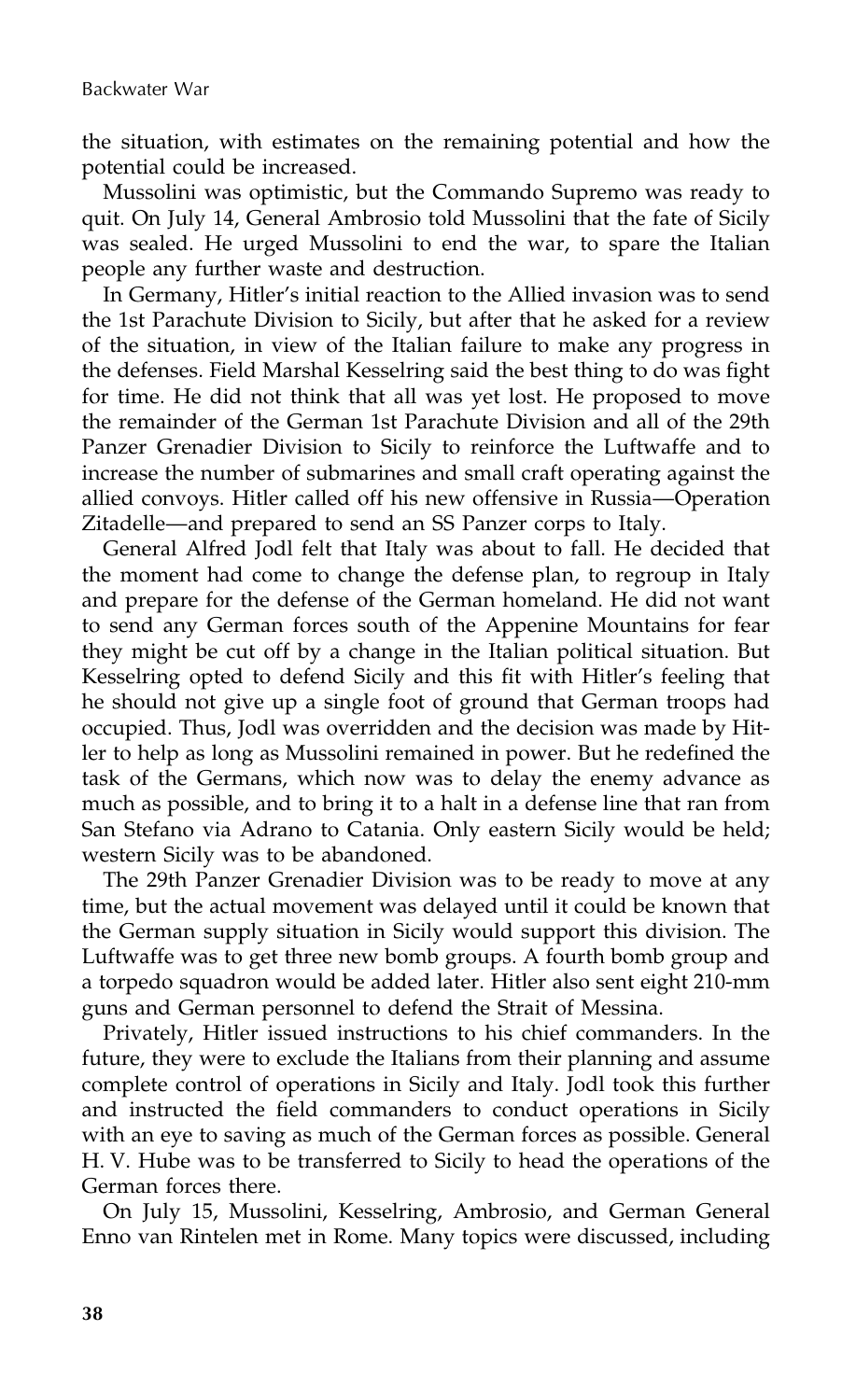the defense of Italy generally, but nothing was decided. The trend of German thinking was revealed by Kesselring, who spoke to General Roatta about the best place to defend Italy: Sicily or on the northern Appenines. Kesselring said Sicily. They talked about resuming the offensive around Mount Etna. Kesselring assured the Italians that General Guzzoni would remain in overall command of the Axis forces, but he suggested that German and Italian units be intermingled. The Italians deferred the decision on that idea.

So by July 15, Kesselring and Guzzoni were still expressing the belief that, at last, part of Sicily could be held. This was contrary to General Ambrosio's feeling that all was lost in Sicily. He now wanted to separate Italy from Germany. Mussolini was of a like mind, but he felt the need of a tactical success before he could do it and make a peace move. Hitler stood firm; he proposed to continue to fight in Italy and to support Mussolini as long as there was anything to support.

On the night of July 13, the Germans and the Italians in eastern Sicily withdrew to a new defense line south of Mount Etna. They, at least the Germans, were prepared to continue the defensive effort and they still had hopes of ultimate victory. But the next day the OKW brought Plan Alarich up-to-date. The plan called for the occupation of northern Italy by Rommel and Army Group B and the reinforcement of German troops in the Balkans and Greece.

On the following day, Jodl and Rommel submitted a memo to Hitler asking him to make certain demands of Mussolini. For full command under Mussolini, they wanted a supreme commander—a German to be appointed to that position—and the Italian Commando Supremo be changed to include only officers the Germans trusted. Also, the air forces should all be placed under the command of Field Marshal Wolfram Freiherr von Richthofen.

On July 17, Hitler met with Keitel, Jodl, Rommel, and Grossadmiral Karl Doenitz and admitted that Sicily could not be held. They would do everything they could, Hitler said. (In the end they had to withdraw.) So the 29th Panzer Grenadier Division was not to be moved to Sicily. If Italy collapsed, Plan Alarich would follow immediately.

The Germans were indulging in a little "king-making," in these wild dreams. One of them suggested that they encourage a political revolution that would eliminate the monarchy and keep Mussolini in full power. That showed how little the leading German military figures understood the feelings of the Italian people at this point. General Ambrosio was closer to them than any of the others, and he felt the cause was lost.

For several days the German and Italians engaged in bickering, about the causes of the problem. Ambrosio knew what they were: "It is useless to search for the causes of this state of affairs. They are the result of three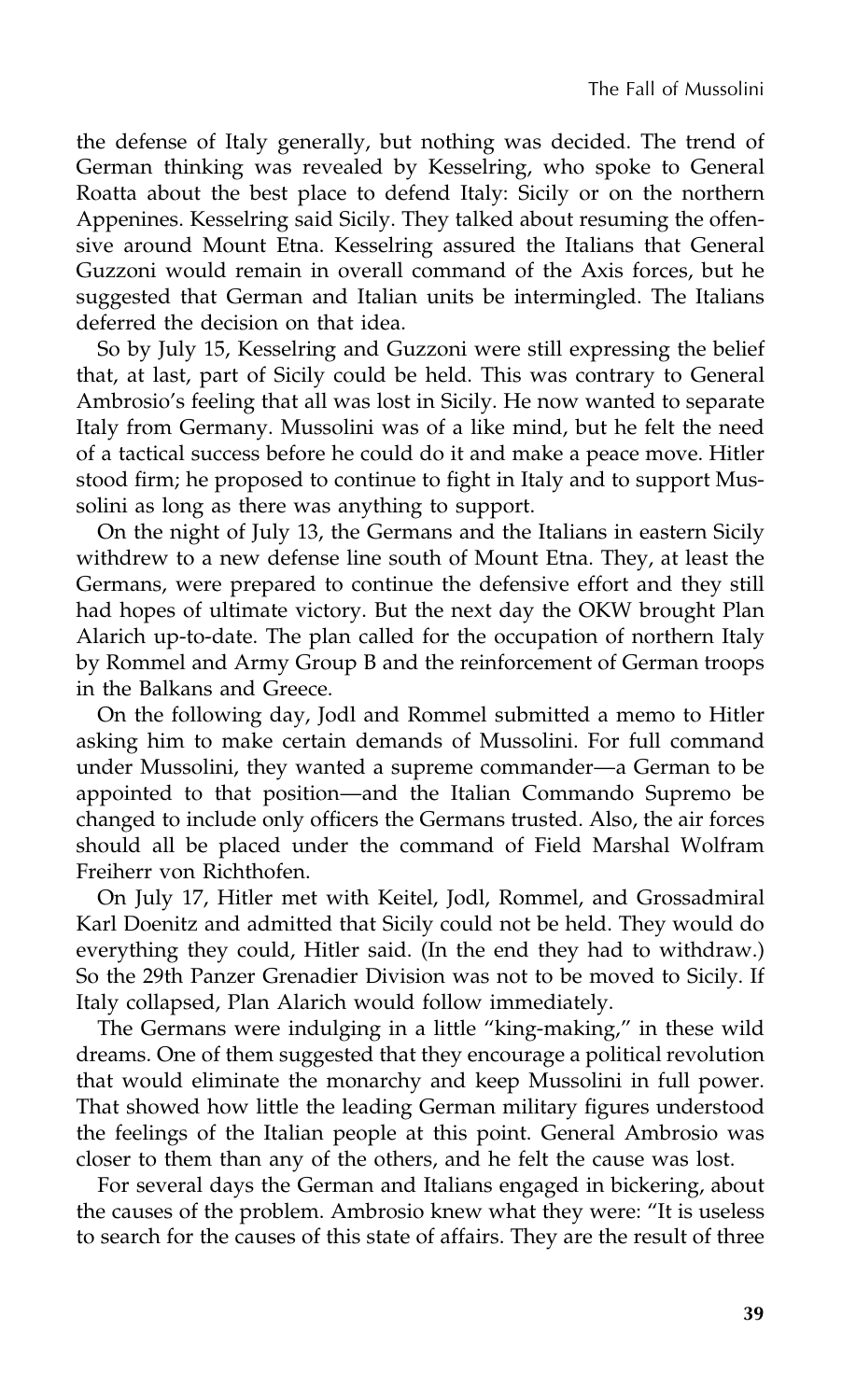years of war begun with scanty means and in which the few resources have been burned up in Africa, in Russia, in the Balkans."5

A meeting was hastily arranged between Hitler and Mussolini and held at Feltre in northern Italy. Hitler wanted to put Mussolini back on track, so he ignored the advice of those who wanted him to issue ultimatums.

The first session consisted of a long harangue by Hitler that exhausted all the others in attendance. The burden of the speech was that the failure of the Italians alone was responsible for the situation they now faced, particularly plane losses, which represented the growing power of the Allied air forces. Hitler attributed this to the Italian crews on the ground.

As to Sicily, Hitler was of two minds. If the supply line could be assured, he would invest the men and material to fight on and convert the defense into attack. Reichsmarschall Goering was prepared to send in a number of flak batteries to guard the Strait of Messina.

Mussolini was silent. After the meeting Generals Ambrosio and Guiseppe Bastianini reproached Mussolini for not speaking up and explaining the true situation in Italy: the people wanted out of the war. During the auto trips from and to the airfield, Ambrosio and Keitel had two talks. Keitel asked how things were going in Sicily, and Ambrosio asked how things were going in Russia. Ambrosio observed that Keitel's answer—that they were wearing the Russians down—was not the road to victory. The Axis was losing the war, he observed. On the journey back to the airport, Keitel summed up Hitler's offer: two divisions, if the Italians would put up two more divisions, pledge to continue the war to the end, and guarantee the supply line to Sicily. Ambrosio could only say that these things would be brought up with Mussolini.

During the last few days of July, events in Sicily and Italy moved rapidly. After the meeting at Feltre, Mussolini told Ambrosio that he intended to write a letter to Hitler breaking off the Italian alliance with Germany. But he had waited too long. The officers of the Italian high command were already planning the end of the Italian dictator as the essential step to get Italy out of the war.

On the surface, the alliance was unchanged. On July 21, Ambrosio informed the Germans of Italy's decision to fight the war to the finish and asked for the two German divisions Hitler had promised plus the other help. The Germans replied that they were sending it. They named the 305th and the 76th Infantry Divisions, which were in France. General Roatta had already decided where they would go.

Three separate groups were plotting Mussolini's demise: the dissident Fascists, the anti-Fascist opposition, and the military conspiracy. The dissident Fascists were led by Dino Grandi and Mussolini's son-in-law Count Ciano. They were in touch with the king's private secretary and through him with the king. They hoped to replace Mussolini but retain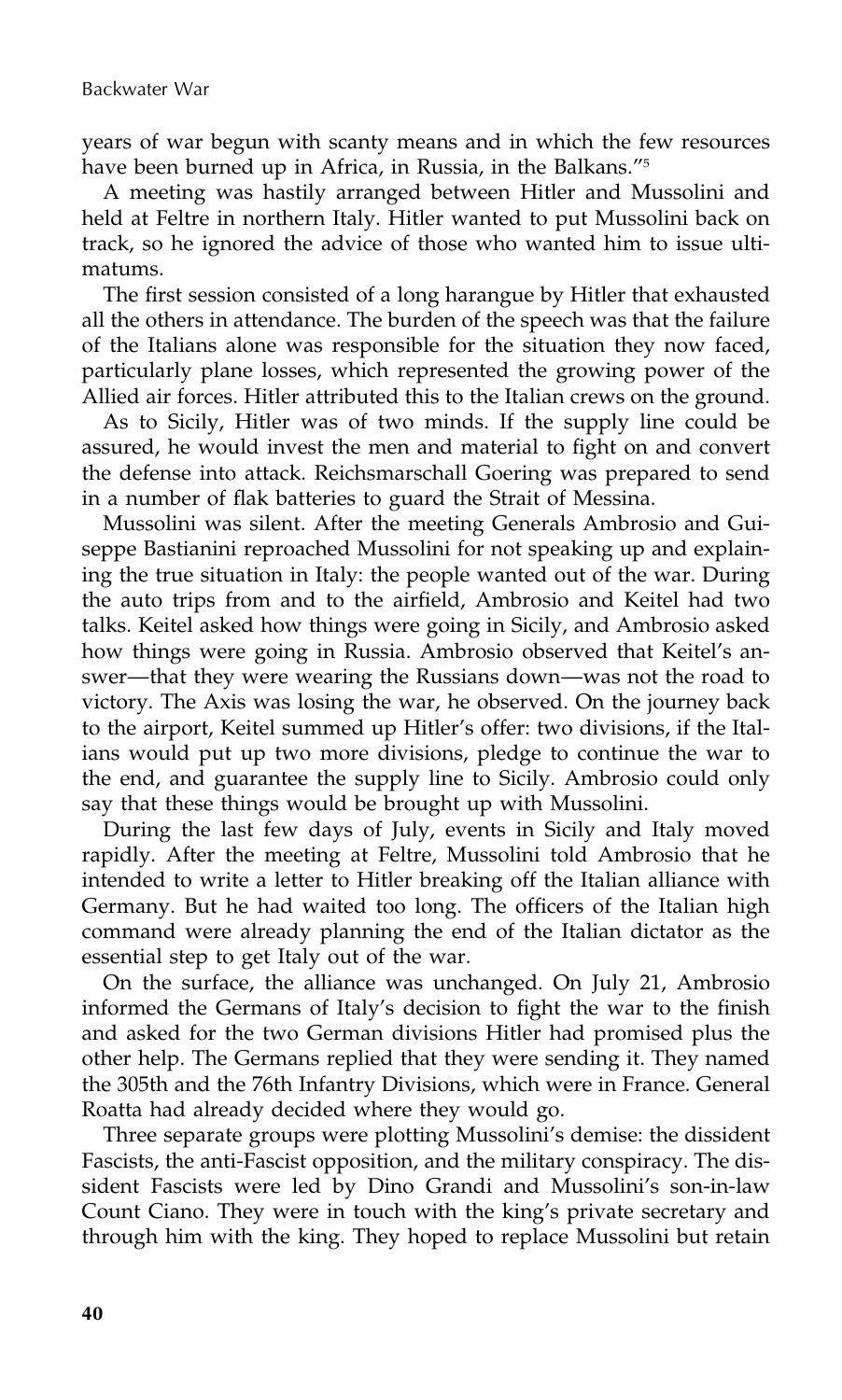the Fascist system of government. The anti-Fascist parties were holding out for a complete elimination of Fascism and a return to the parliamentary system of government. The military conspirators were led by General G. Castellano. They wanted the king to be returned as commander of the armed forces. All three wanted a quick approach made to the Allies to end the war.

The king knew what was going on around him, but he was not very well satisfied with the alternatives he faced, which seemed to be a military dictatorship either by Field Marshal Pietro Badoglio or Field Marshal Enrico Caviglia; he did not trust either man. He did not want Fascism to be overthrown immediately but to be changed gradually.

These various groups advocating change were not in agreement on how to achieve it, but on July 15, Badoglio had an audience with the king in which he proposed a new government with himself at the head of it and some politicians as members. The king opposed this absolutely; he did not want any politicians involved in the change.

Two days later the king let it be known that he was prepared to act against Mussolini, but he wanted a cabinet of civil servants who would not upset any apple carts. Several of the leaders of the conspiracy then pointed out to the king that as soon as action was taken the Germans would know, and any delay in taking the reins of state would help the Germans prepare a faction against the new government.

Finally the conspirators agreed that Mussolini had to be arrested and the regular army had to be used to neutralize the force of the Fascist militia.

On July 20, the king made up his mind to act. He then tried to persuade Mussolini to resign voluntarily, but Mussolini refused to understand that he was the impediment to progress. He obviously did not know the depth of public sentiment against him because he ordered a meeting of the Fascist Grand Council, without realizing that most of them now opposed him.

The Grand Council, which numbered 28 members, met on the afternoon of Saturday, July 24. The members debated the war and the questions of power for hours. After nine hours, at around three o'clock in the morning, they voted 19 to 9 against the continuation of Mussolini in power. Mussolini then went to see the king and told him that the vote did not mean that he had to step down. The king told him coldly that it did, he must step down, in favor of Badoglio. Mussolini then went to leave the palace and could not find his car. After some confusion, he was escorted into an ambulance, and the door was shut with an ominous thud. He was a prisoner. When the public learned of his imprisonment, they danced in the streets, and mobs attacked Fascist party officers and tore down the Fascist symbols. The air of defeat and disappointment was suddenly electrified with hope. The people waited for news that the war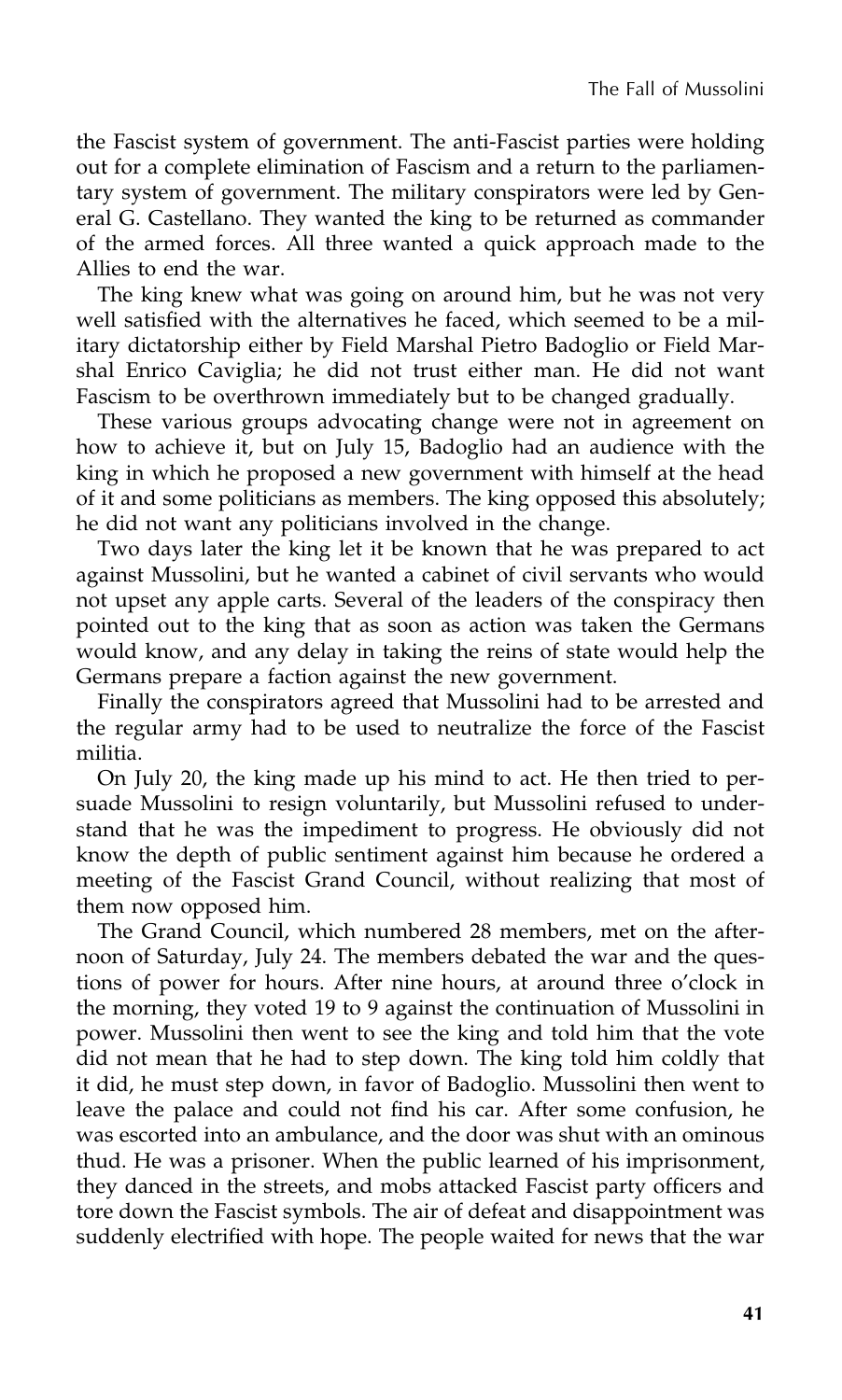was over and the Germans were gone. In fact, they seemed to be gone, because the Germans suddenly took a very low profile in Italy. And, like the people of Italy, they waited.

Although the Allies had been speculating for weeks on the effects of the invasion of Sicily, they were taken by surprise by the overthrow of Mussolini. Earlier the Americans had argued that bombing and the capture of Sicily might throw the Italians out of the war, but the British had dismissed this argument as vacuous. Only an attack on the Italian mainland, said the British, would accomplish this purpose. The Americans had given in and the wheels were turning for the next move: an attack on Italy proper. Now, one of the great strategic errors of the Allies suddenly loomed large on their horizon: Unconditional Surrender.

They were powerful words. When uttered first by President Roosevelt, they served notice on the Axis powers that the Allies were in the war to stay and intended to pursue the war vigorously. But when reality loomed, and it appeared that the Italians were very eager to get out of the war, the words suddenly acquired a harsh and unforgiving sound that tended to make capitulation impossible, unless the Italians were ready to say "Do what you want with us." Everyone, Roosevelt included, realized that this was not an enticing dish to set before the Italian people, and everyone scurried to try to overcome the obstacle the Allies had created for themselves.

The Allies at this point were not even in agreement on the terms of Italian surrender. "Unconditional Surrender" meant no terms. But that is not what the Allies wished to convey. The Americans were sticking by the "Unconditional Surrender" statement but were trying to come up with conditions that would make this seem to be true. The British were much less doctrinaire, but they had put together a long list of conditions for a surrender. One basic difference was that the Americans had no qualms about junking the House of Savoy as the Italian ruling institutor, while the British hesitated to depose yet another monarchy in this era of popular government. Despite the apparently harsh nature of the American position and the easier aspect of the British, the situations were the opposite. The British sought revenge against the Italians, and the Americans, cognizant of a large Italian–American electorate at home, were much more inclined to go easy on Italy.

General Eisenhower drafted a set of armistice terms in which he completely avoided what was now the embarrassing issue of "Unconditional Surrender," which once and for all proved the absurdity of the "Unconditional Surrender" thesis.

The first condition was the immediate cessation of hostilities, and guarantees by the Italians that the Germans would observe the terms of armistice. Second was the freeing of all prisoners of war and internees. Third was the transfer of the Italian fleet to places designated by the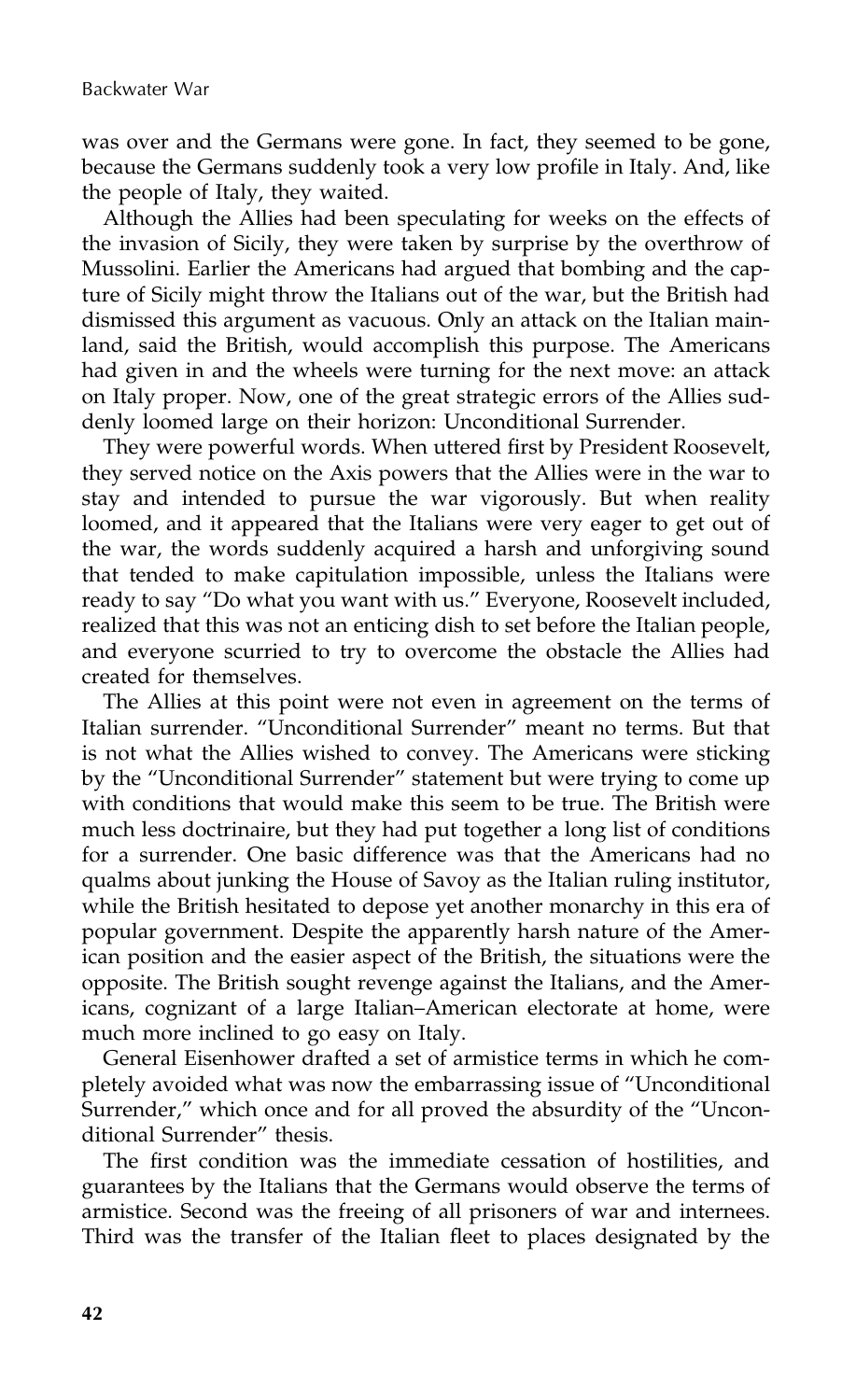British Royal Navy, which would supervise its disarmament. Fourth was the evacuation from Italy of the German air force. Fifth was the evacuation of all Germans from Italy, which was to be completed in a month. German forces in Sicily would surrender or be destroyed. Sixth was the surrender of Corsica. Seventh was the acceptance of a military government by the Allies. Eighth was the guarantee of the use of all Italian ports by the Allies even as the Germans were getting out. Ninth was the immediate withdrawal of all army units from the war front. Tenth was a guarantee by the Italian government that it would move to implement these provisions.

Prime Minister Churchill issued a similar directive calling for Italians to cooperate, but then he reconsidered and retreated to the "Unconditional Surrender" settlement, in which he was joined by Roosevelt.

As General Marshall put it, this was a nice political luxury. "Our terms for Italy are still the same as our terms for Germany and Japan, 'Unconditional Surrender.' We will have no truck with Fascism in any way, shape or manner. We will permit no vestige of fascism to remain."6

Very nice and concise. But did Roosevelt and Churchill want the Italians to surrender or not? Political bombast at this time was hardly helpful in a situation in which the Allied soldiers who were doing the fighting were trying to persuade the Italians to surrender.

Soon Washington and London had the matter so bollixed up that General Eisenhower asked the two governments for general terms he could quote.

Then the British foreign office told Washington that they considered the king of Italy a perfectly acceptable instrument for the surrender. The combined Civil Affairs Committee of the two governments took up the surrender matter but could not solve all the problems the two governments had posed. Roosevelt then reversed his field and accepted Eisenhower's draft terms. He did not back off from the idea of unconditional surrender, he just did not mention it anymore.

By the end of July, both governments had realized what a mess they had created and were trying to squirm out of it. The propagandists now began to tell the Italian people that everything would be fine if they would just get rid of the Germans. They could have peace under honorable conditions. The Allies were coming to them as liberators. That does not sound much like unconditional surrender, does it?

Whatever it was, it worked. The Italian government forbade the publication of the Allied message. However, within hours it was on the streets in mimeographed form and was circulated throughout Italy.

Of course the real problem was that the Allies did not really mean what they said. As the official *U.S. Army History* of the struggle for Sicily states, "As Churchill and Roosevelt clearly wished, the psychological warfare beamed to Italy from the allied headquarters in Algiers was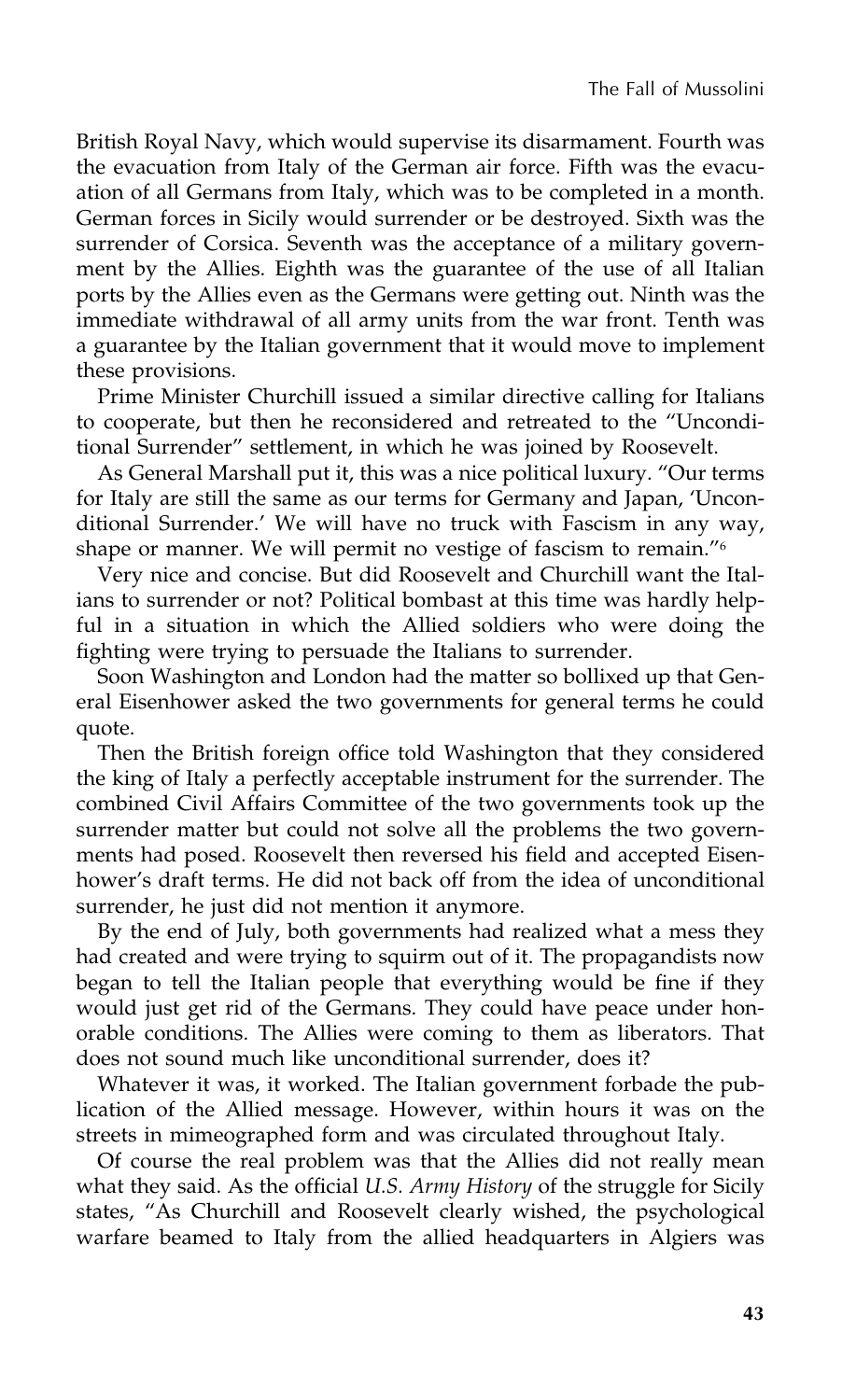sharply differentiated from the problem of agreeing on [a] suitable article of capitulation."7 Nothing was said about war crimes.

But by hook or by crook Eisenhower now had a draft of armistice terms that made surrender possible and one that had been accepted by both Allied governments, and this was no mean feat. The Joint Chiefs of Staff suggested that Eisenhower be permitted to act to meet situations as they arose without too much reference to what was written down. British and Americans leaders were still worrying about the comprehensive statements of terms that the British had prepared, but it did not seem that anybody else was paying too much attention. To confound matters, on August 6, the Combined Chiefs of Staff told Eisenhower that if he employed the draft terms he had, he was to make it clear that they were purely military and that political, economic, and financial conditions would follow. So Eisenhower was to persuade the Italians to surrender on one basis, and then the Allies would come down on them with a whole new set of conditions. It seemed hardly likely that the "meal" set before the Italians would prove palatable.

During the last days of July, the Allies had suspended aerial bombardment of the Italian mainland, but they resumed it again early in August—again broadcasting to the Italians that things would get worse if the Badoglio government did nothing to end the war. In the first week of August, British and American bombers raided Naples half a dozen times.

The British said that one could not separate the military from the political and economic conditions. Roosevelt had talked earlier about Mussolini as a war criminal, but that suddenly stopped when he realized that insisting on such a proposal might junk the whole negotiation. But he could not refrain from telling the press that neutral nations should be warned against sheltering Axis war criminals. The trouble was that the politicians talked too much. They had now talked themselves into a situation in which they had to secure the capitulation of Italy before deciding what to do next.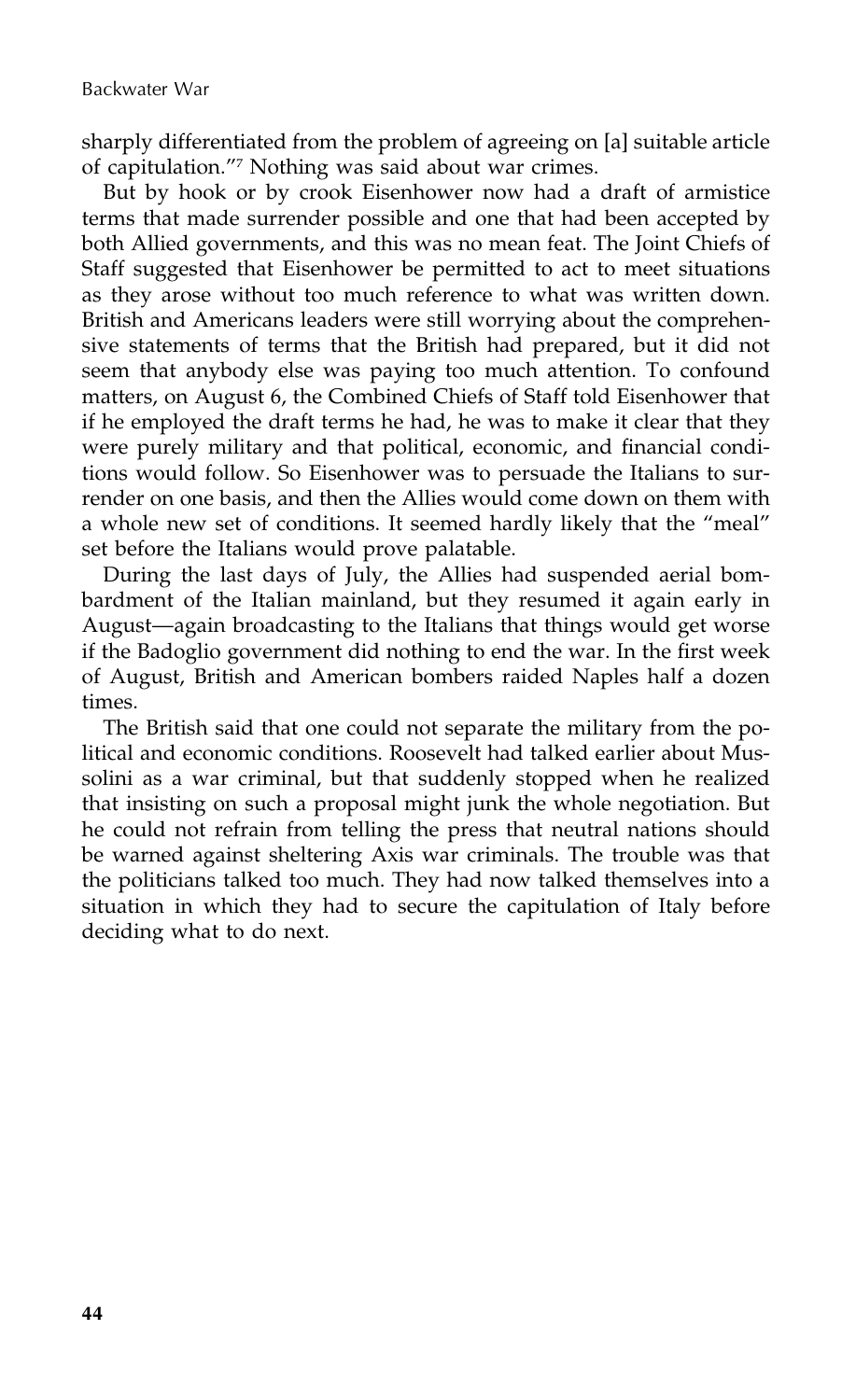### Confusion

Because the July suspension of Allied bombing of Italian cities had not convinced the Italians to surrender by the first week of August, General Eisenhower ordered the resumption of the bombing. Raids were carried out against Naples and were planned for Rome. But suddenly on August 2 came word through the Vatican that the Badoglio government of Italy wanted to know what conditions the Allies would demand to declare Rome an open city.

At this, in the belief that the Allies were not far from capturing Rome in any case, Churchill started talking about unconditional surrender again. The Allies gave a noncommittal answer to the Italians that they were free to declare Rome an open city if they wished, and that was the end of it. On August 14, the Italian government declared Rome an open city, but the Allies reserved the right to continue bombing targets in the area. So the Allies, trapped in their "Unconditional Surrender" policy, were making it as difficult as possible for Italy to get out of the war.

At this time, the Italian government that had emerged after the fall of Mussolini was divided in its responsibility. Field Marshal Badoglio was the head of the government, but he did not control the military. King Victor Emmanuel III took over command of the armed forces himself. General Ambrosio continued as chief of the Commando Supreme and General Roatta as chief of the Army General Staff.

Badoglio then made two proclamations: one assuring the world that the war continued, and the other to the Italian people warning against agitating for political change or for peace. These were clearly reaffir-

**8**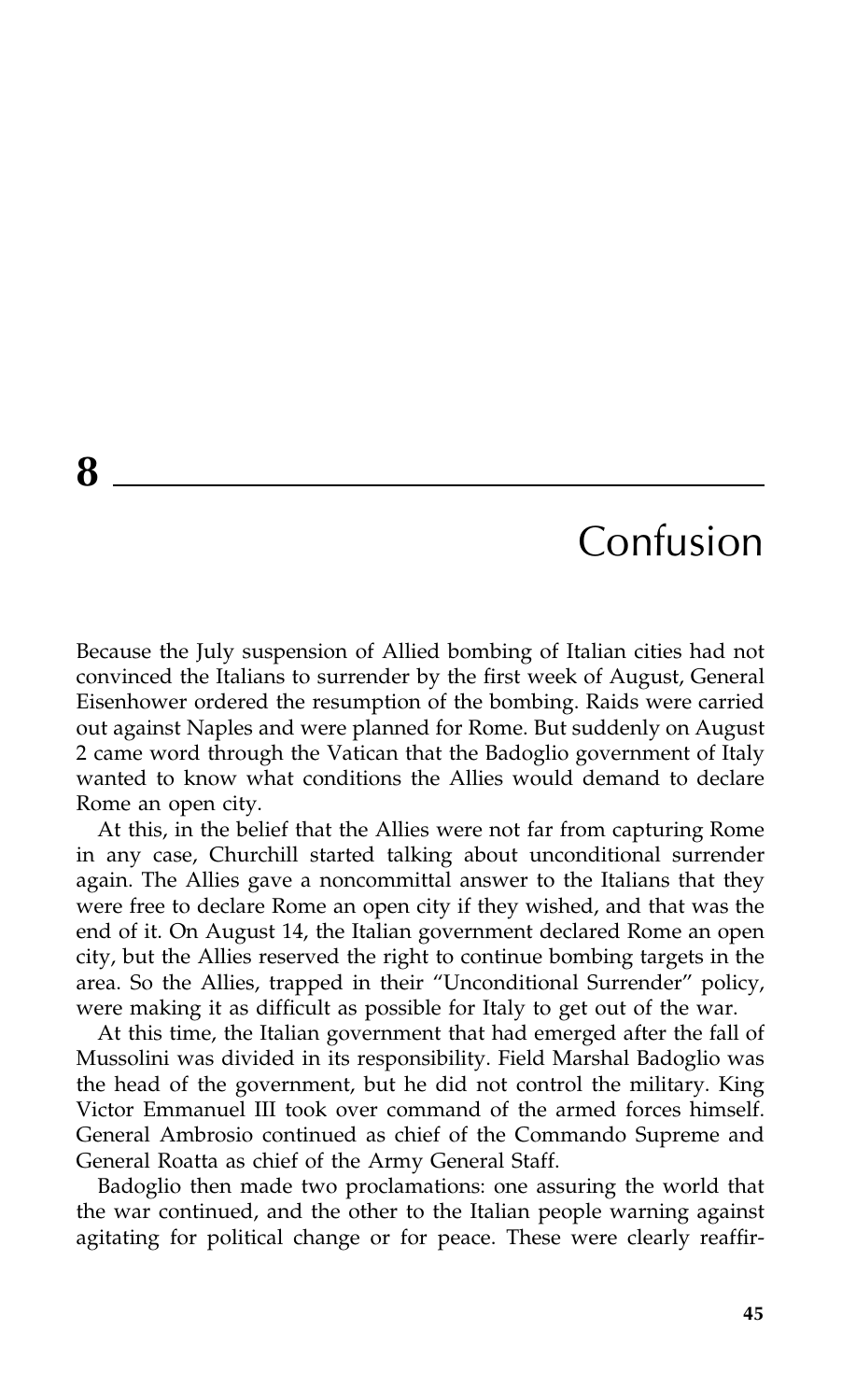mations of the alliance with Germany, and the king made it clear that he wanted to avoid conflict with the Germans.

After the Feltre conference with Mussolini, Hitler felt more at ease with the Italian situation. Rommel was poised to take command of troops that would occupy Italy, but he was dismissed from this job and sent to Greece to command the German forces there, an indication of the German recognition of Churchill's preoccupation with the Balkans.

When Hitler learned that Mussolini had been forced to resign and was imprisoned, he was furious and made all sorts of threats about kidnaping the king and Field Marshal Badoglio, seizing Rome with the 3rd Panzer Grenadier Division located 35 miles from Rome, and even of seizing the Vatican. But he quieted down. Still, he thought some sort of action would restore Fascism.

Rommel urged caution, lest the German reaction prompt the Allies to invade Italy. He thought the Germans should retire from Sardinia, Sicily, and southern Italy but hold northern Italy. But on July 26, the OKW issued orders recalling him from Salonika to command Army Group B at Munich and troops were moved to the Italian border. Other contingency plans were made for the occupation of northern Italy, for Rommel to occupy northern Italy, for General Kurt Student to fly to Rome to take personal command of two divisions there and seize the capital and leading political figures and liberate Mussolini, and for Colonel Otto Skorzeny, who had been personally selected by Hitler, to discover the whereabouts of Mussolini and free him.

Field Marshal Kesselring, who was more optimistic than Hitler or Rommel, called on Badoglio and General Ambrosio and was assured of Italy's adherence to the alliance with Germany. Kesselring then reported back to Germany that he felt he could hold Italy and the Balkans. When the OKW heard what Kesselring had to say, the frenzy suddenly went out of their actions. The Skorzeny and Student missions were suspended, but by that time they and a parachute group had already arrived at an airfield near Frascati. The Italians wondered what the parachute troops were doing there, but accepted Kesselring's assurances that they were reinforcements for the 1st Parachute Division in Sicily.

On July 27, Badoglio and the king agreed to seek a joint peace with the Germans and sent an emissary to Hitler. That same day Kesselring met with Hitler to reassure him about the Italians. Hitler seemed to accept what he said, but actually was planning strong action and using the "Italophiles"—Kesselring, General Rintelen, and the German ambassador to Rome—to pacify the Italians until he was ready to act. He believed the Italians were planning to surrender to the Allies. Later in the day, Hitler refused the suggestion that he meet with the king, and instead proposed a conference of foreign ministers and chiefs of staff at Tarvis just across the border from Italy. He did not want to face the decision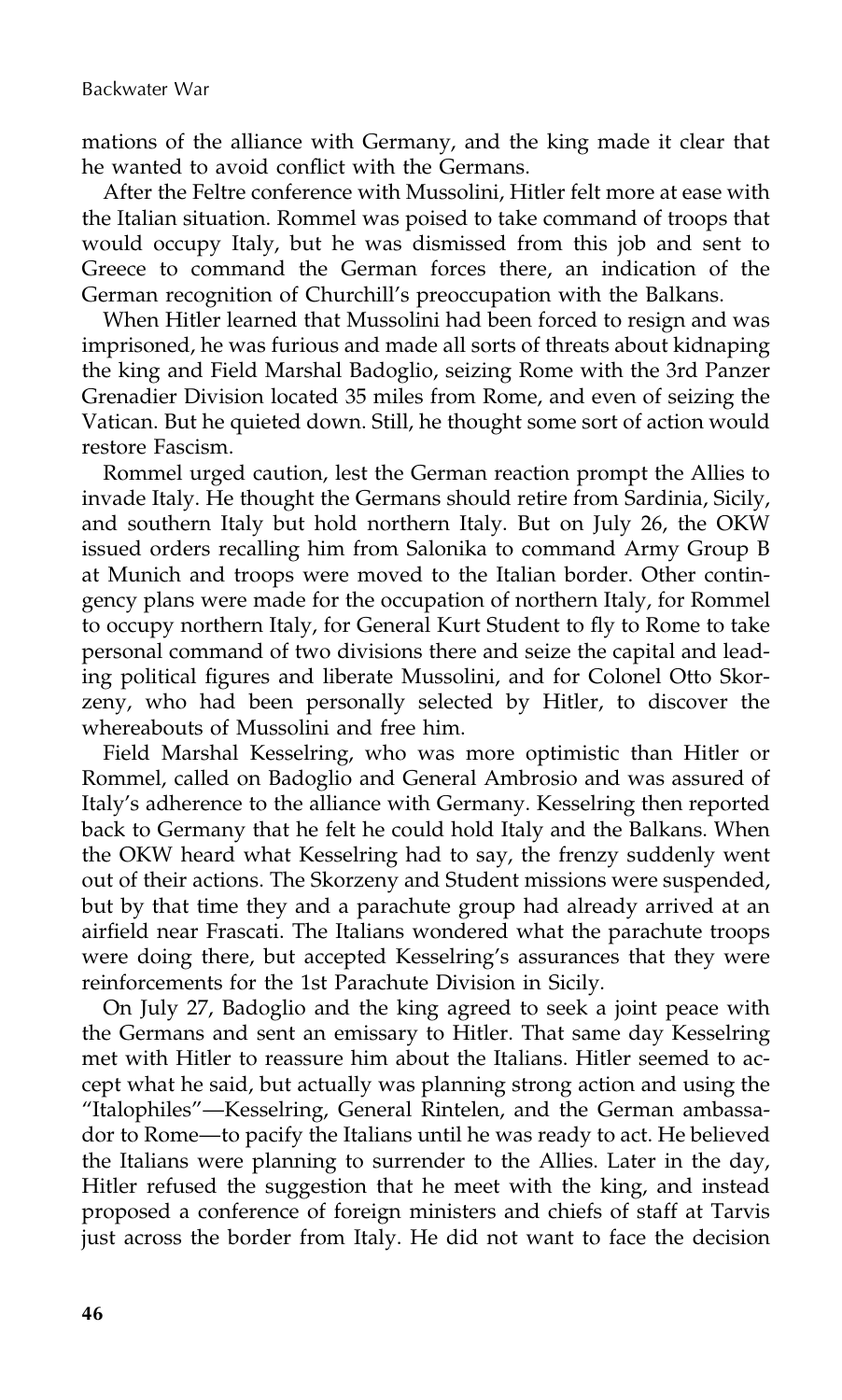of whether to make peace with the Allies. Badoglio refused to initiate any approach to the Allies until he had conferred with Hitler.

Amid all the confusion, Hitler had drawn up a new plan for the German takeover of Italy by force. At the touch of a button, Plan Achse would be initiated.

Early in August, the Germans were moving Army Group B into Italy, preparing to take over. The Italians began to make overtures to the Allies, worried about the stranglehold the Germans now had on Italy. On July 30, the new foreign minister, Raffaele Guariglia, went to the Vatican and asked for help in contacting the British. But the Vatican did not have any safe means of communicating with the Allies. The next day the council decided to separate Italy from the alliance with Germany, and an emissary was sent to neutral Portugal. On August 3, that envoy flew to Lisbon and made an appointment to see the British ambassador. He told the ambassador that the Italian government wanted to break off with Germany but was under great military pressure and that the Germans had begun the occupation of the country. He gave the exact location of the German troops. He asked for the end of the propaganda attack from the Allies against the king and Badoglio and the halting of the bombing of Italian cities. Then the Italian government waited for a reply to this overture. None came.

The Italians made another attempt. They sent an emissary to Tangier, with the instructions to let the Allies know they should attack in the Balkans to draw German troops from Italy, and that they should continue the propaganda campaign against Badoglio to confuse the Germans. He also suggested that the Allies plan a landing in Italy as far north as possible, as soon as possible. The envoy then waited. There was no reply.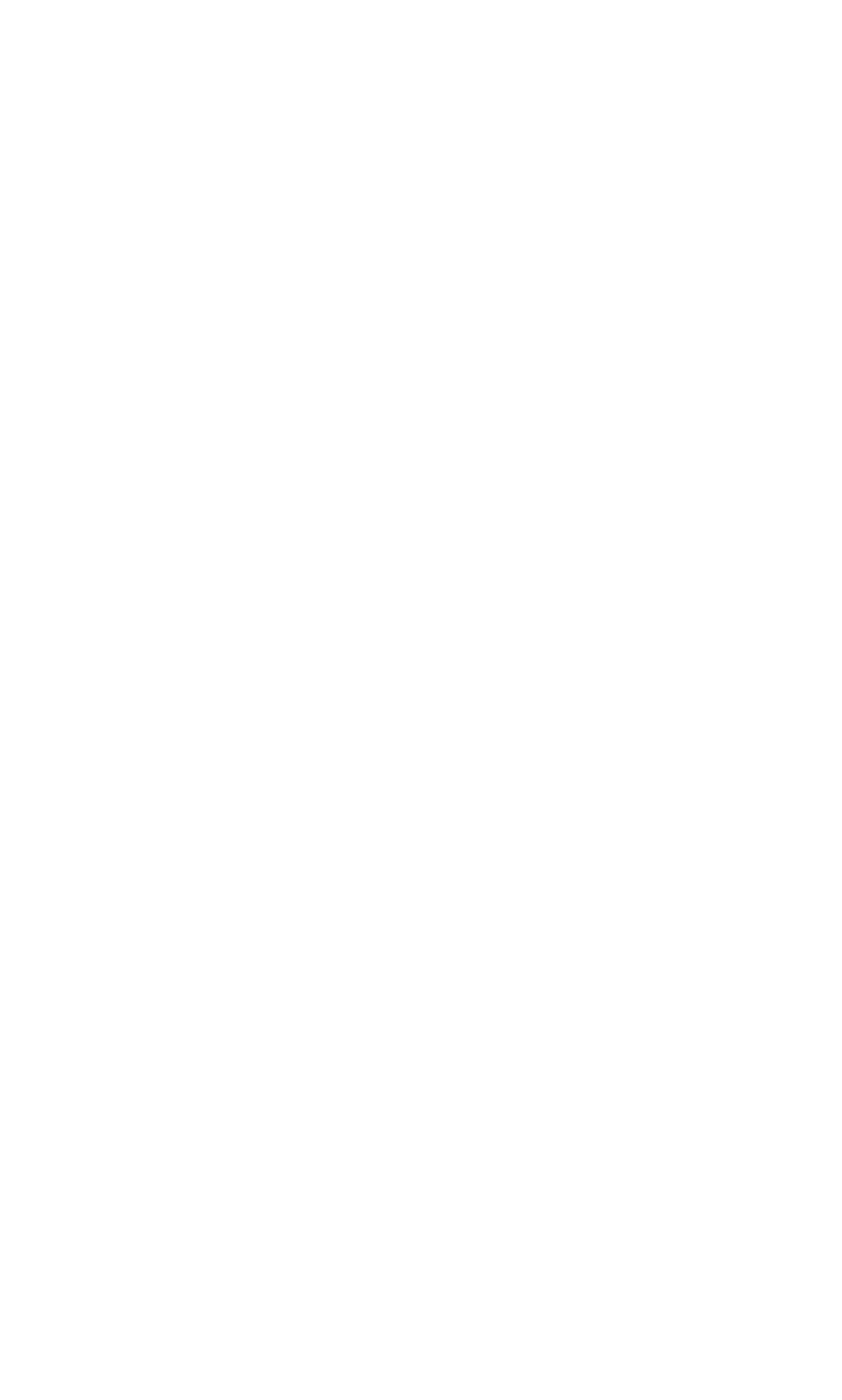#### The Race for Messina

As the Italians were desperately seeking a way out of their dilemma, and now moving as far from the Germans as possible, the struggle in Sicily continued. The field of battle had shifted from the southern lowlands to the mountainous Messina Peninsula, and the standing of the British and American armies had been subtly changed. In the beginning the Americans had been relegated by General Alexander to a strictly subordinate role, which they had fulfilled, albeit reluctantly. But with the bogging down of General Montgomery's British Eighth Army, because it had taken on more responsibility than it could handle, and the capture of Palermo and the clearing of the western part of the island, the Americans had now positioned themselves to make their own drive against Messina.

Major General Allen's 1st Infantry Division moved to the north coast of Sicily. On July 20, Alexander issued new instructions to General Patton that reflected his decision to use the Americans in the general advance east. Alexander had received an admission from Montgomery that he needed the assistance of the U.S. Seventh Army because he had bogged down in the face of stout German and Italian resistance. But the new instructions were tentative. Two days later, it was apparent to Alexander that the British drive had failed when Montgomery called for the 78th Infantry Division to come from Africa, and called off attacks by 13th Corps on the Catania plain. On July 23, Alexander took the wraps off the U.S. Seventh Army and gave it equal footing with the British Eighth Army for the first time. Patton was told to employ maximum strength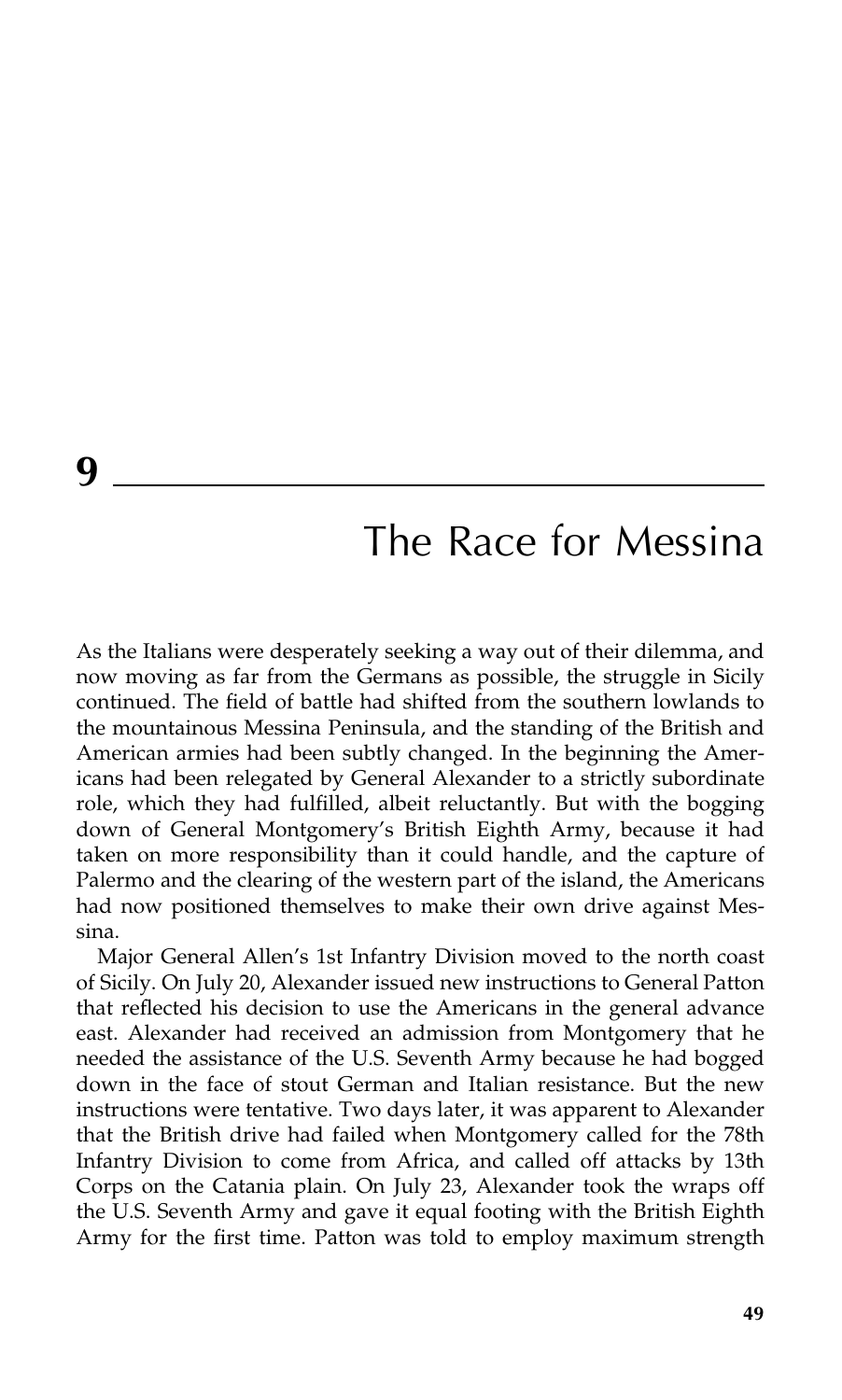along Route 117 and Route 120. That meant Messina was open to the Americans if they could capture it.

Patton's reaction was to tell Brigadier General Bradley, "The British have the bear by the tail in the Messina Peninsula and we may have to go in and help."8 So he strengthened II Corps by giving them the Moroccan Goums, who had fought very well with the 3rd and the 36th Infantry Divisions, the 34th Field Artillery Battalion, and some other artillery units. He called for the remainder of the 9th Infantry Division from North Africa and prepared to drive on Messina.

Meanwhile, the political events in Rome had a direct effect on events in Sicily. As previously mentioned, when Hitler learned of the dismissal and imprisonment of Mussolini, he was furious and set in motion changes that threatened the Italians with German takeover. Even when he saw a letter from Mussolini to Field Marshal Badoglio thanking him for good treatment, he was not mollified, and was determined to free Mussolini at the first moment. However, he also decided that the German troops would have to be withdrawn from Sicily; and about this he had no second thoughts. What they did agree to do was keep future German moves secret with the caveat that they would have to continue the game as if they believed the Italians when they said they would continue to fight, but Hitler did not believe a word of it. General Jodl agreed with this.

That night of July 25, Jodl sent a message to Field Marshal Kesselring ordering him to evacuate the Germans from Sicily, and he sent a personal envoy to Rome to brief Kesselring on the new German plans. But almost immediately Hitler changed his mind, deciding to delay the evacuation of German troops as long as possible.

In Sicily, General Guzzoni decided that the Allies would not invade Italy until the fate of Sicily had been decided, and he proposed to delay the loss of Messina as long as possible. If he could get reinforcements, he would go on the offensive, he decided. But now the Germans brought in reinforcements. General Hube had the 29th Panzer Grenadier Division, which was put in position to stop the American II Corps; otherwise, the Americans would have a clear shot at Messina.

Guzzoni wanted to defend, and if he got reinforcements, he talked about going on the offensive. Hube had no such illusions. His orders were to conduct an orderly retreat of the Germans from Sicily and that is what he intended to do. Hube had actually taken control of the fighting on the ground in Sicily.

Now the U.S. II Corps was prepared to advance on Messina along two routes: Route 113 along the north coast and Route 120 through Nicosia, Troina, Cesaro, and Randazzo. Between the two roads ran the Caronia Mountain chain almost as far as Messina—mountains that were rugged. The north coast—Route 113—was full of short streams that flowed down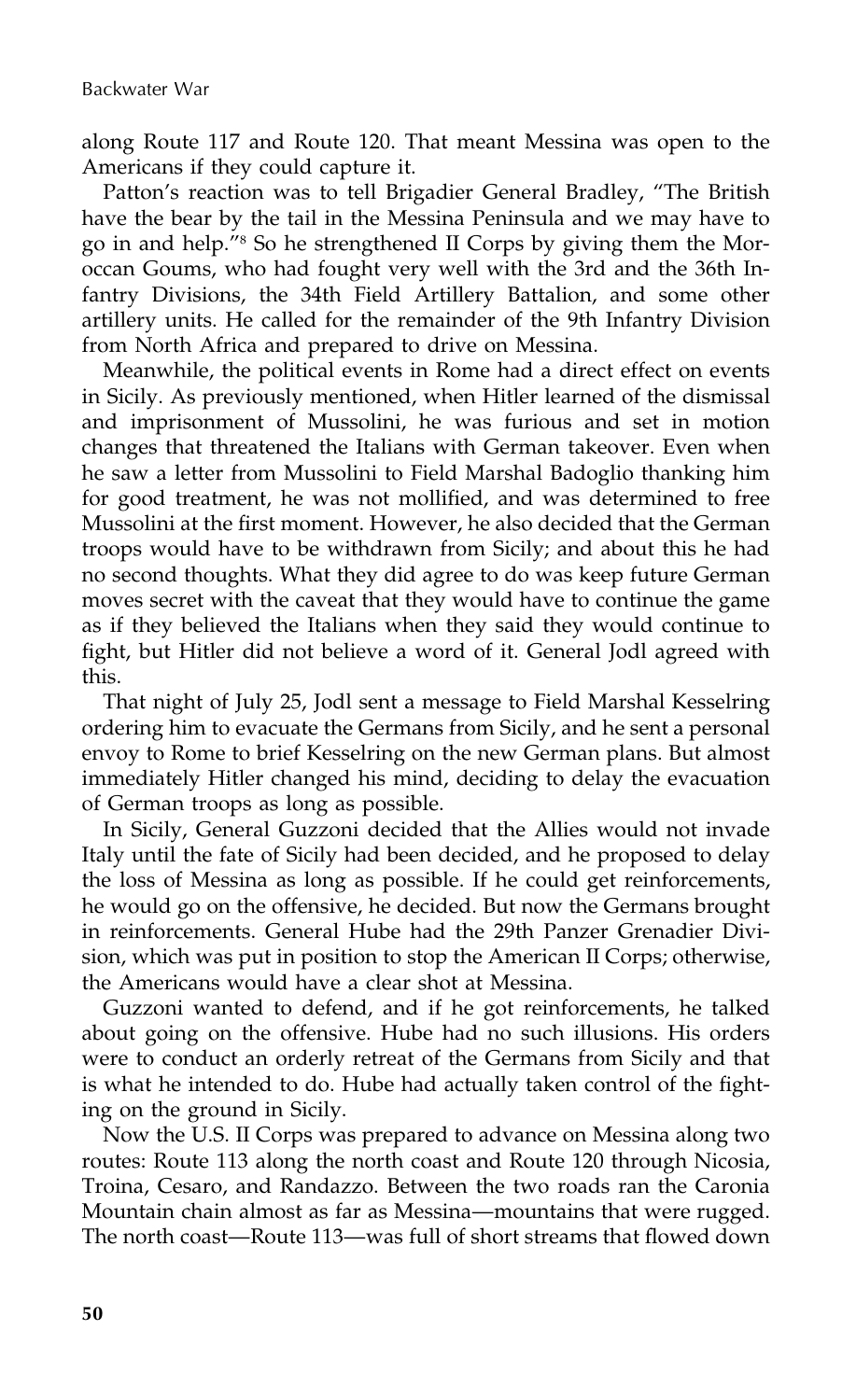from the mountain crests to the sea. The streams were obstacles but between ran much more formidable ones: very steep ridges ideally suited for defense.

The road along the north shore followed a narrow belt of flat between the high ground of the ridges and the beaches. Where there was no beach, the road was dug into the cliff, directly above the surf. The twists and turns of this coast road gave the defenders many good positions.

Route 120 passed along the southern slopes of the Caronia Mountains. It was narrow and crooked, with steep grades and hairpin turns. Often, heavy vehicles had to stop and back up to make the turns. The mountains dominated Route 120 on both sides.

There was one other factor that would help the Axis troops because of the rugged terrain. The American forces advancing along the two roads would not be able to support each other, and supply problems were going to be twofold.

The Americans began to move with the 26th Regimental Combat Team, which captured Gangi and moved toward Cosia. On July 25, they ran into heavy German artillery fire. One bit of real estate, known as Hill 937, was captured by the Americans, recaptured by the Germans, and then recaptured by the Americans in one day. It was the same with another eminence: Hill 962.

Bradley released two battalions of the 16th Infantry Division from corps reserve to enable General Allen to capture Nicosia, which he moved to do by development. It was hard going all the way, with the Germans resisting stubbornly as a very natural point of defense. Using tanks, the Americans moved along the road to Nicosia, and the Germans withdrew on the night of July 27. Hube was beginning to withdraw to the Etna Line. The Americans began to advance.

Along the north coast, the 45th Infantry Division moved swiftly on the night of July 23 and the next day and one element reached the town of Castelbuono eight miles north of Petralia. At that point the 45th and the 1st Infantry Divisions were on line in their advance.

The ridge fighting meant scaling steep cliffs and climbing from sea level—almost 3,000 feet—in less than 1,000 yards under rifle fire, machine-gun fire, mortar fire, and artillery fire. The Germans could roll their hand grenades down the slopes. Late on the afternoon of July 26, the Americans were stopped by Germans in strong positions. But the Germans were retreating, doggedly, and with many firefights.

On July 25, Alexander met with Patton and Montgomery south of Syracuse. Here they drew up the plan for the expulsion of the Axis forces from the Messina Peninsula. The Seventh Army was to continue east; the Eighth Army would move on the left and go around the eastern side of Mount Etna.

Even with all their difficulties on the ground because of the terrain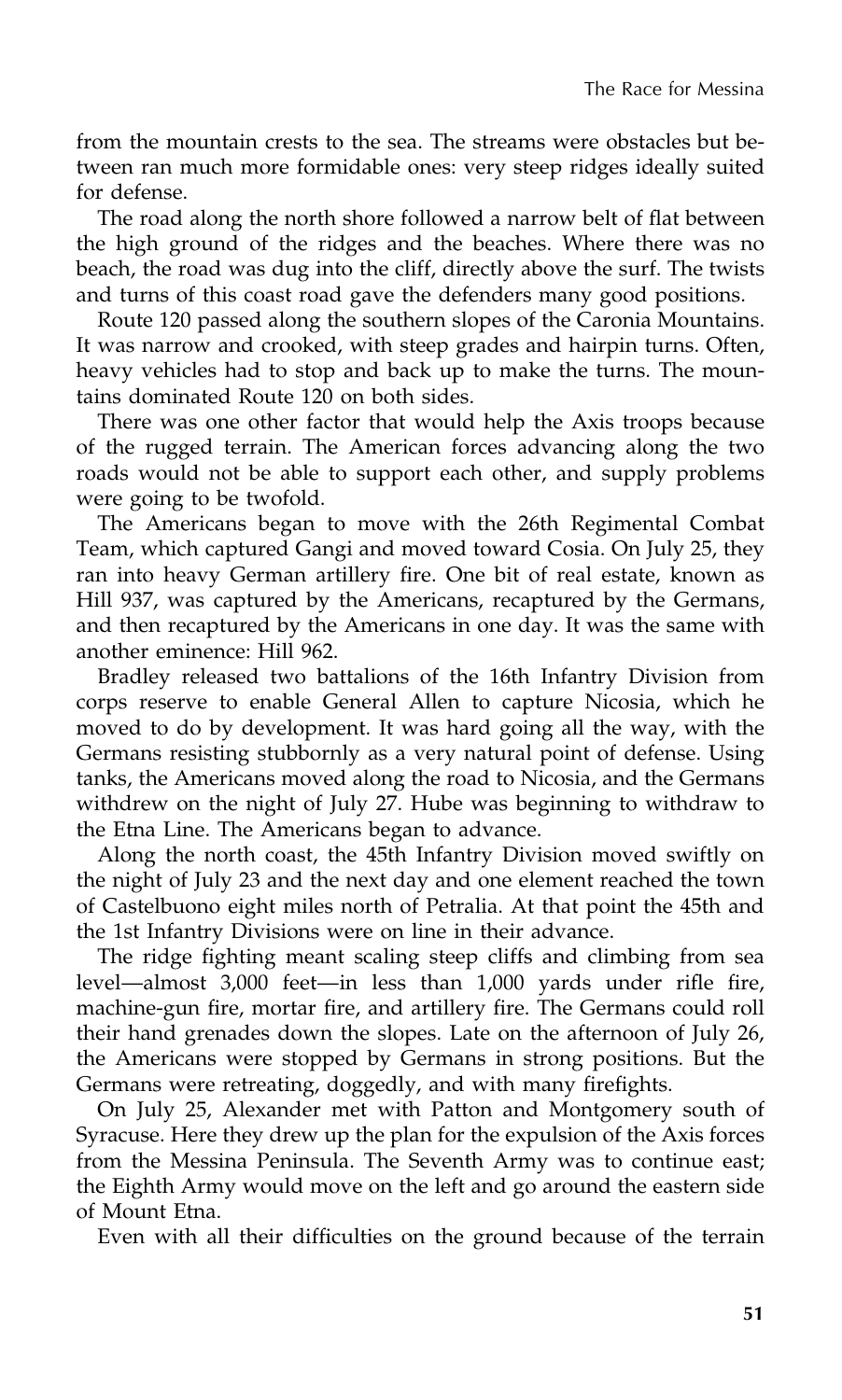and the stubborn defense of the Germans, the Allies had one advantage: control of the skies. Allied planes roved the air, seldom seeing opposition, and the planes gave many close support air missions to the troops. Allied fighters, fighter bombers, and light bombers were operating from captured airfields. By July 30, most of the U.S. 64th Fighter Wing had moved to Sicily.

The Americans also had the support of "General Patton's Navy"— Task Force 88, which comprised two cruisers, 14 destroyers, PT boats, and other small craft. On the east coast, Admiral Cunningham had a large force available to support British land operations and even to launch an amphibious operation if need be.

On July 27, Kesselring sent instructions to Hube to prepare for the evacuation of all German troops on Sicily. The next day the Germans pulled back abruptly into the main San Stefano positions, sometimes without telling their Italian allies, and thus leaving them exposed.

Hube's master plan of withdrawal called for movement in five phases. The first two phases were a continuation of Guzzoni's defense battle, to the San Fratello Line, and then to a new and shorter line, running from Cape Orlando on the north coast through Tortorici and Randazzo to Riposto on the east coast. The evacuation would take place over eight nights. As each division retired from one line to the next, one-third of its strength would board one of the five special ferries operated by the Germans. Heavy guns and equipment were to be abandoned, on Hitler's specific orders. The Italians had a similar plan and four ferries at Messina.

On the night of July 29–30, the Eighth Army opened its offensive. In four days, the extremely competent 78th Infantry Division along with a Canadian brigade attacked over the Dittaino River. The Germans fell back as planned to the Tortorici Line. On August 5, 13th Corps entered a narrow front between Mount Etna and the sea, which the Germans blocked with mines and demolition. The 30th Corps went around the western side of Mount Etna and found itself in the same position. The fighting fronts were so narrow that the British had more divisions than they could use, so Montgomery withdrew the Canadians and the 5th Infantry Division into reserve so they could prepare for the invasion of Italy, which was soon to come.

In the Seventh Army sector, Bradley drove ahead with one regiment leapfrogging another. The U.S. 1st Infantry Division had a very hard fight at Troina, which took six days to win. They broke the 15th Panzer Grenadier Division's hold on that town with artillery and the support of the air force. The U.S. 9th Infantry Division moved on Cesaro, but Patton was becoming agitated by the slowness of the American advance. His objective was to beat Montgomery to the capture of Messina. So Patton began launching an end run, using amphibious landing craft to get be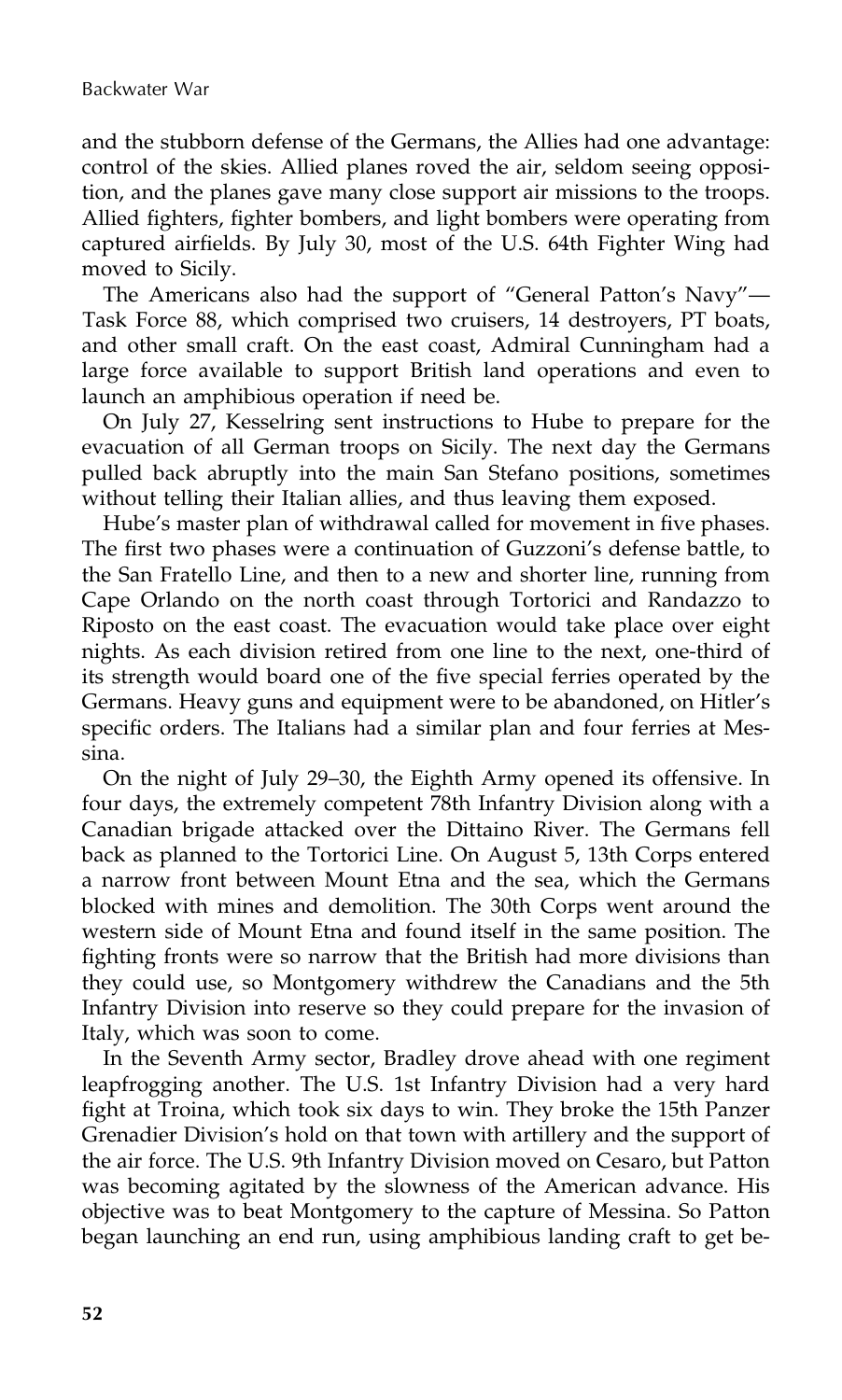hind the Germans and hasten their withdrawal, but the landings got confused and delayed and came to very little, hardly affecting the rate of the German withdrawal.

By the time the Germans had lost Catania, Adrano, Troina, and San Fratello, they were convinced that the time had come for the general withdrawal from Sicily. General Fridel von Senger visited Kesselring and advised that it would be dangerous to wait any longer. He ordered the evacuation of the Germans—Operation Lehrgang—to begin on August 11.

General Alexander suspected a German evacuation was coming by the manner of their defenses and asked Admiral Cunningham and Air Chief Marshal Tedder to coordinate plans. But the navy could not operate in the restricted waters unless the coastal batteries that Hitler had sent in to cover the strait were destroyed, so it was agreed that the air forces would carry the load of trying to interfere with the German evacuation. The plan was to maintain constant air surveillance, day and night, of the waters, and then American strategic bombers would be available for daylight attack and the British Wellingtons for night bombing.

But the Germans had planned very well. On August 12, Hube ordered the evacuation of the Tortorici Line and pulled back the 15th Panzer Grenadier Division from Randazzo Strait to the ferries that night. That left the 29th Panzer Grenadier and Hermann Goering Panzer Divisions to make up the rear guard. Patton made this difficult by trying a second end run on the night of August 11–12, landing a battalion behind the 29th Panzer Grenadier Division's positions on the north coast road. But the battalion was not strong enough to cut off the German battle group and was soon in difficulties. It called for fire from ships at sea, and got it. The fracas speeded up the German withdrawal of the 29th Panzer Grenadier Division.

On the other coast, the Hermann Goering Panzer Division and the 1st Parachute Division had no trouble in the rough terrain in fending off the Eighth Army attack with mining and demolition. Montgomery had to bring the 5th Infantry Division back into the line alongside the 50th Infantry Division to make any progress at all. As he was preparing for attack, orders came that set the date of September 1 for an attack across the Strait of Messina; and he had to relieve the 5th Infantry Division and withdraw 13th Corps headquarters to prepare for the invasion of Italy. The Germans withdrew rapidly, and both Montgomery's and Patton's attempts to cut them off failed on August 15.

The race to Messina was almost a dead heat, but Montgomery ran into more trouble than Patton did, and so Patton was ahead in the race. The U.S. 3rd Infantry Division's 7th Infantry Regiment entered the city on the evening of August 16 and was there to greet the British commandos the next morning as they came in. To the Americans, it was a historic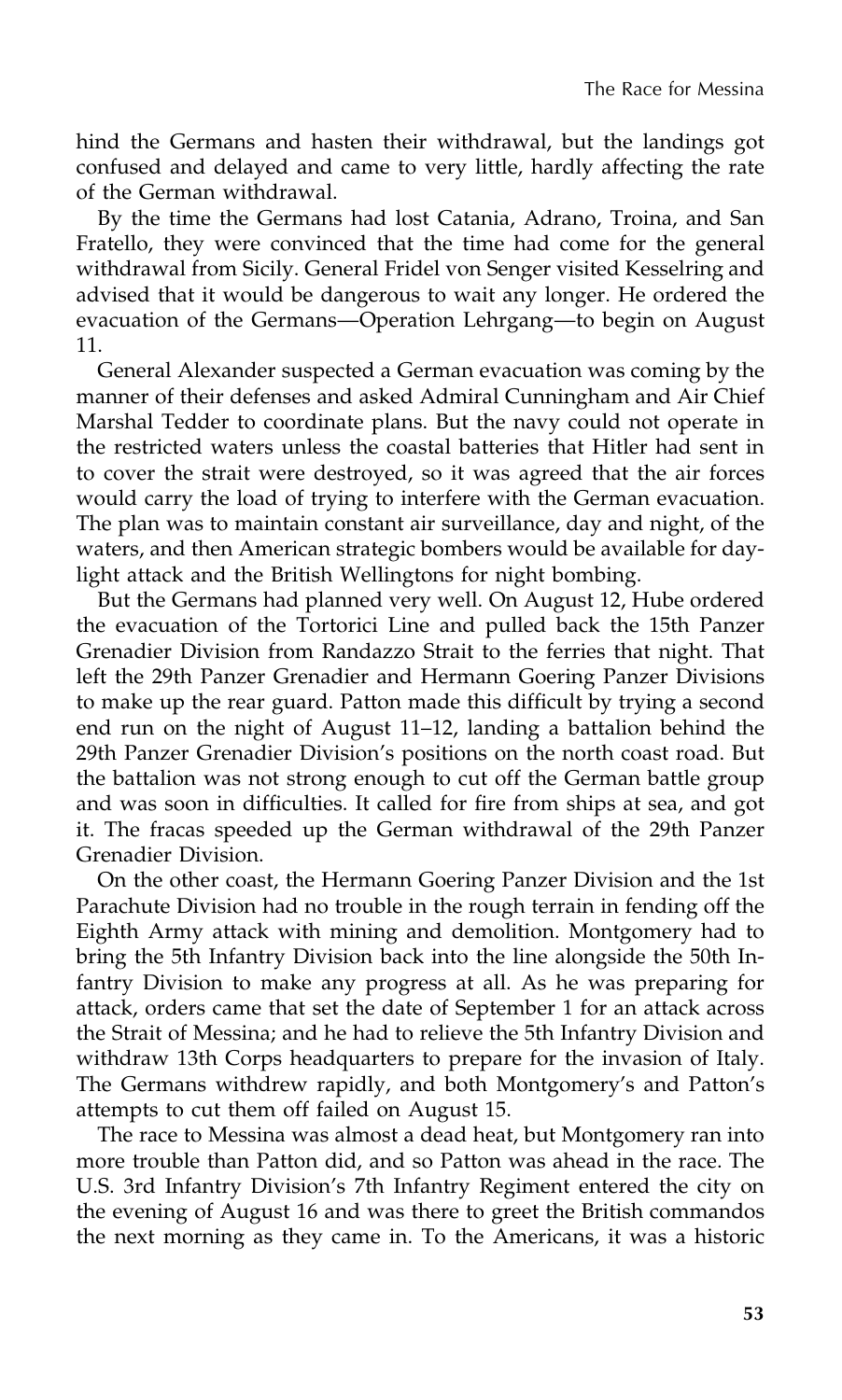moment. Starting out in the campaign as a distinctly inferior force being used to guard the flanks of the British advance, the Seventh Army had developed a strong fighting power and had taught the British something of the difficulty of underestimating your allies as well as your enemies. But in the greater scheme of the war, the question of who captured Messina was totally unimportant. The important fact was that the Axis powers had brought out their best fighting men from Sicily.

In the first two days of the evacuation, they moved everything by night, as the Allies had expected. But the heavy bombing by the Wellingtons and the difficulties of directing units in the dark made for slow progress, and so on August 13, they decided to risk daylight bombing to speed up the evacuation. Losses were extremely light, which was a pleasant surprise to the Germans. The superb antiaircraft batteries kept the tactical air forces at bay. The American "Flying Fortresses" were not called. The Germans switched to a daylight ferrying operation.

The Allies were unaware of the evacuation for three days, and after that it was too late to switch the American heavy bombers from other tasks. It was a remarkably inept performance of the Allied air forces and a very skillful performance by the Germans and Italians. Not only did Hube get all the Germans off, but he proved Hitler wrong by saving almost all their equipment and still had time and space to spare to give substantial help to the Italians. But the changing nature of the war was indicated when the Germans commandeered most of the heavy equipment of the Italians once they got to the Italian side of the strait. Thus, the German units returned to Italy with more equipment than they had when they left for Sicily months earlier.

The last of the German defenders crossed to the Italian mainland very early on the morning of August 17, and Hube reported that Operation Lehrgang was completed. The last Axis troops to leave Sicily were eight men of an Italian patrol picked up by a German assault boat.

That morning, on the ridge line overlooking the city, General Truscott received the city's officials at 7 o'clock. An hour later, the senior Italian officer offered to make a formal surrender. Truscott sent an officer into the city with the Italian to prepare for a formal surrender to General Patton and "to be sure that the British did not capture the city from us after we had taken it."

Patton showed up at about 10 o'clock, took his place in a car at the end of a motorcade, and roared into the city, accompanied by the fire of the enemy artillery from the Italian mainland. The British armored column entered the city and arrived at the big park in the center just after Patton had accepted the city's surrender. The senior British officer of the column walked over to Patton, shook hands, and congratulated him: "It was a jolly good race," he said. "I congratulate you."<sup>9</sup>

And there in Messina that day, the artillery fire from the Germans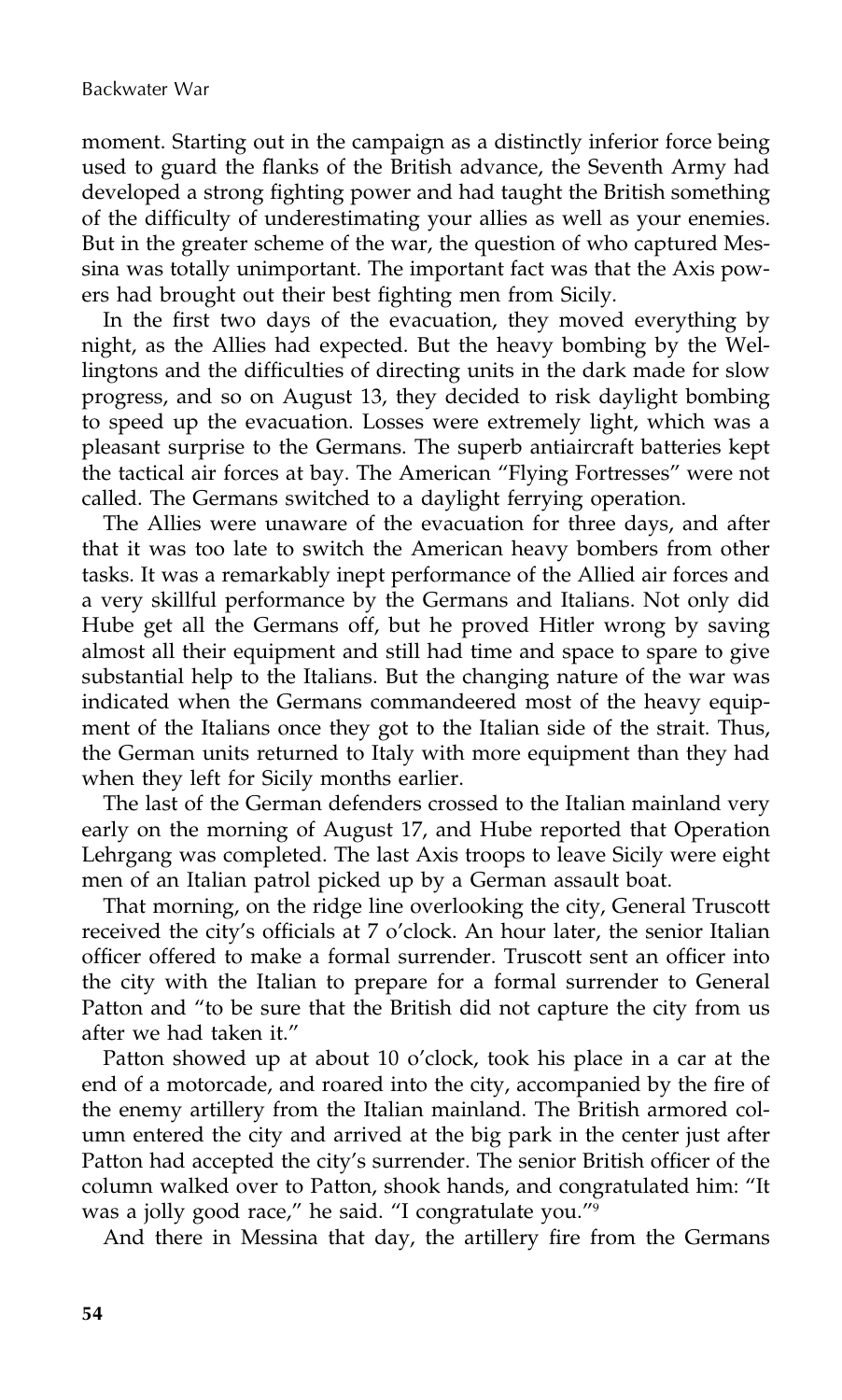across the strait continued, to remind the British and the Americans that in the final analysis it was the Germans who won the race for Messina.

The campaign for Sicily was over. The island had been conquered in 38 days, and the original objectives of the Allies had been accomplished. They had cleared the Mediterranean Sea lanes of Axis forces. They had taken some of the pressure off Stalin on the Russian front as Hitler's cancellation of Operation Zitadelle showed. It had caused the fall of Mussolini, as some had predicted it would, but it had not taken Italy out of the war, largely because the Allies were not sufficiently quick or aware to take advantage of the political advantages offered them and had made no provision for Italian surrender. Thus, they stumbled over their interpretations of unconditional surrender.

But the Allies were now poised on the southern gateway to Europe. All this had been accomplished at a cost of fewer than 20,000 men: 7,400 Americans and 11,800 British. They had killed 12,000 men and taken 147,000 prisoners.

From the American point of view, the Seventh Army had distinguished itself and retrieved the reputation of the American fighting man after a dismal beginning in Tunisia, although this was still not apparent to the British. It had landed on the most difficult terrain—open beaches—it had faced the bulk of the German defenders, its airborne operations had been a liability rather than an asset, but within 72 hours after landing, the troops had established a firm beachhead, and although relegated to a secondary role had refused to sit and wait for the British conquest of the island.

The invasion plan for Sicily, as amended, was originally a British affair, at the time of the landing, with the Americans relegated to a secondary position. But when Montgomery bogged down, Patton had his chance and he took it, and performed brilliantly. He was the first "romantic" military figure to emerge as an American hero in the war. He was flamboyant, reminiscent of the cowboys of the Old West, with his slender figure and the twin pistols on his hips, his brusque manner, and his obvious bravery. Personally, Patton showed, in Sicily, his fatal character flaw—the inability to deal with soldiers—and thus lost his chance for high command. After incidents involving the slapping of young American soldiers who were in a state of shock after action, Patton was very nearly relieved of command, he got very bad press in America, and one reporter in Sicily said there were 50,000 American soldiers who would like to shoot General Patton. General Eisenhower made the decision then that Patton would never rise above army command, and he was soon eclipsed by his deputy—Brigadier General Omar N. Bradley in the American chain of command.

General Montgomery had displayed his prickly character as well, beginning with his insistence on changing the plan for Sicily to his own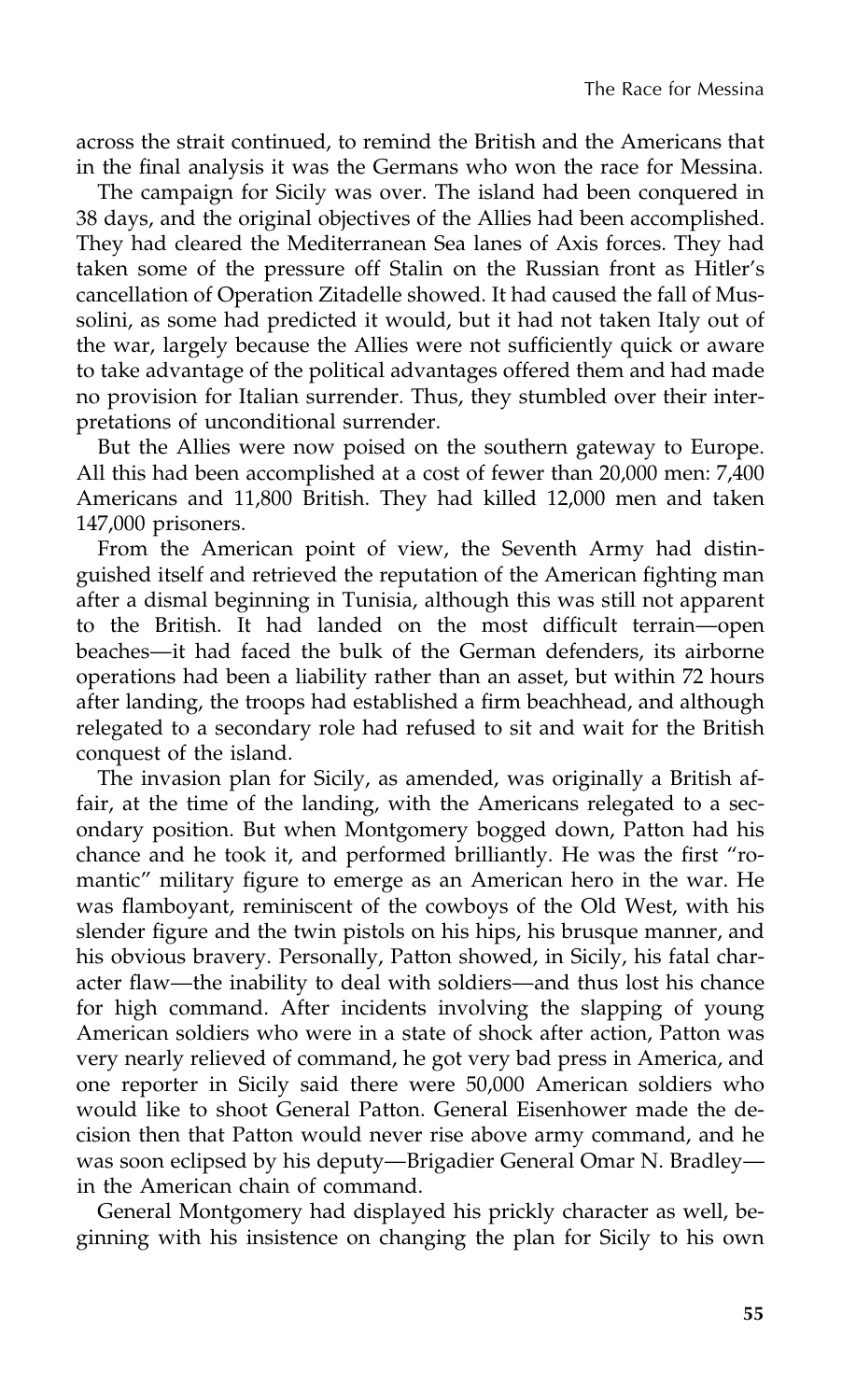ends and (hopefully) glory, his eagerness to accept the glory for any of the accomplishments of his units, and his constant demand for more power and strength in the field before he would move.

From the British point of view, the most important development was the success of the amphibious landings, which erased the unpleasant recollections of the failure at Gallipoli in World War I. They had learned in North Africa and here to land troops, equipment, and supplies and to keep them coming. They, as much as the Americans, had suffered from the bad coordination of airborne operations.

From the mistakes and errors and chafing on each other's nerves, the Allies had begun to learn to work together. What they still had to learn was the skill of the Germans in defense and withdrawal.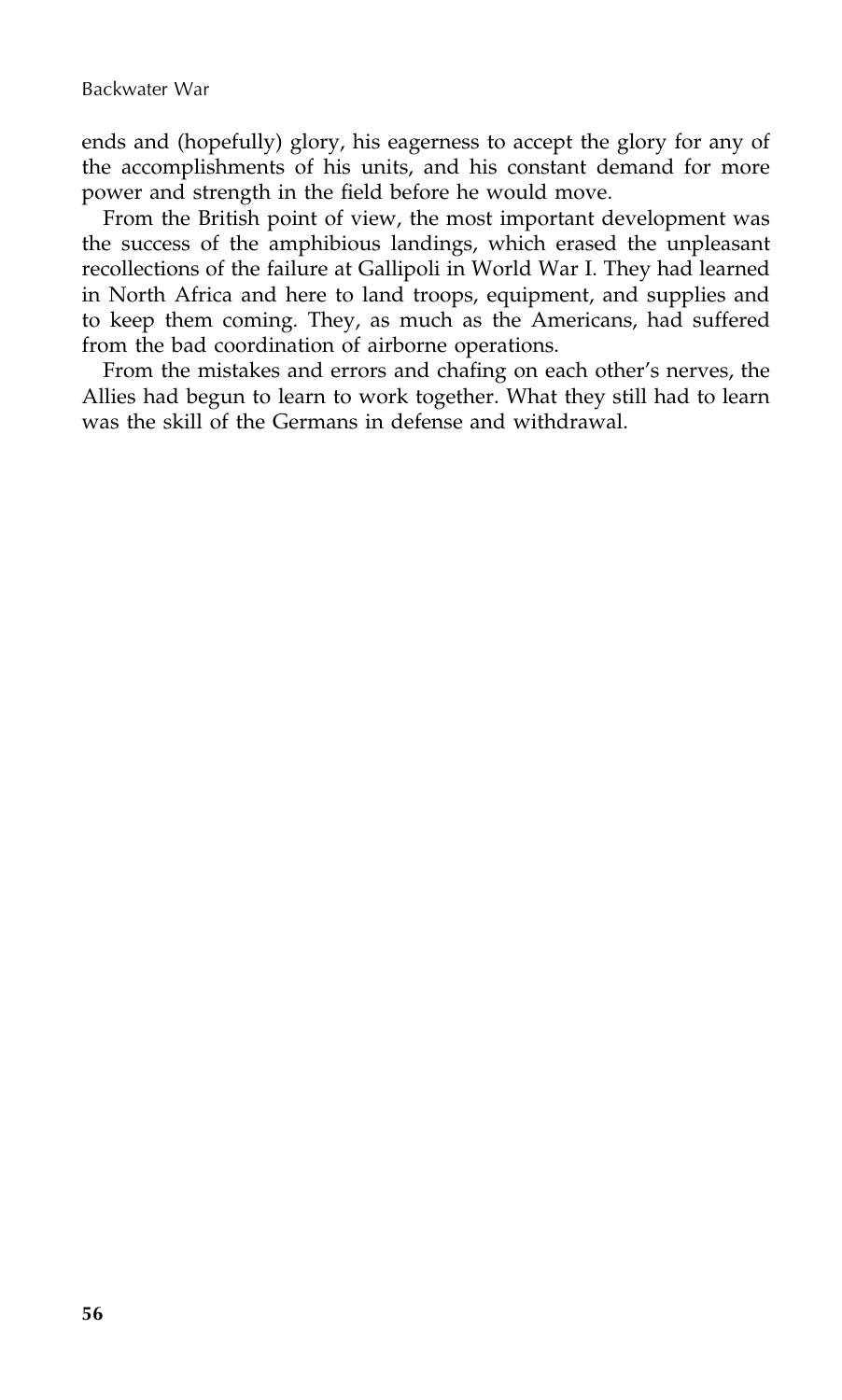## The Surrender of Italy and the Surprise That Wasn't

The end of the Sicilian Operation found the Allies in basic disagreement about what to do next. The British wanted to avoid the invasion of Europe across the English Channel if possible, and the Americans could scarcely wait for that invasion. The argument was only settled when the Americans made it quite clear that if the Cross Channel Attack was off, then they would thereafter devote their major resources to the Pacific. The British referred to this as blackmail, but it was decisive; and thereafter the British learned to live with Operation Overlord—the Cross Channel Attack—which was scheduled for 1944.

Still, the British enthusiasm for some sort of activity in the Mediterranean caused General Eisenhower to set up several planning offices. One explored the idea of an invasion of Sardinia, one dealt with Corsica, one dealt with a landing on the "toe" of Italy, and one dealt with a landing on the "ball of the Italian foot." In all, nine different plans were made. The atmosphere at the planning offices grew more positive after the landings in Sicily were successful. A few days after the landings, General Montgomery predicted that he would capture Messina around mid-July. However, when Montgomery bogged down in front of Catania, the optimism was sharply tempered. Talk about Christmas in Rome died down.

By July 17, Eisenhower had opted for an invasion of the Italian mainland, but no one knew where or when. In Washington, General Marshall was very suspicious of an Italian mainland landing because he felt that it would develop into another quarrel with Prime Minister Churchill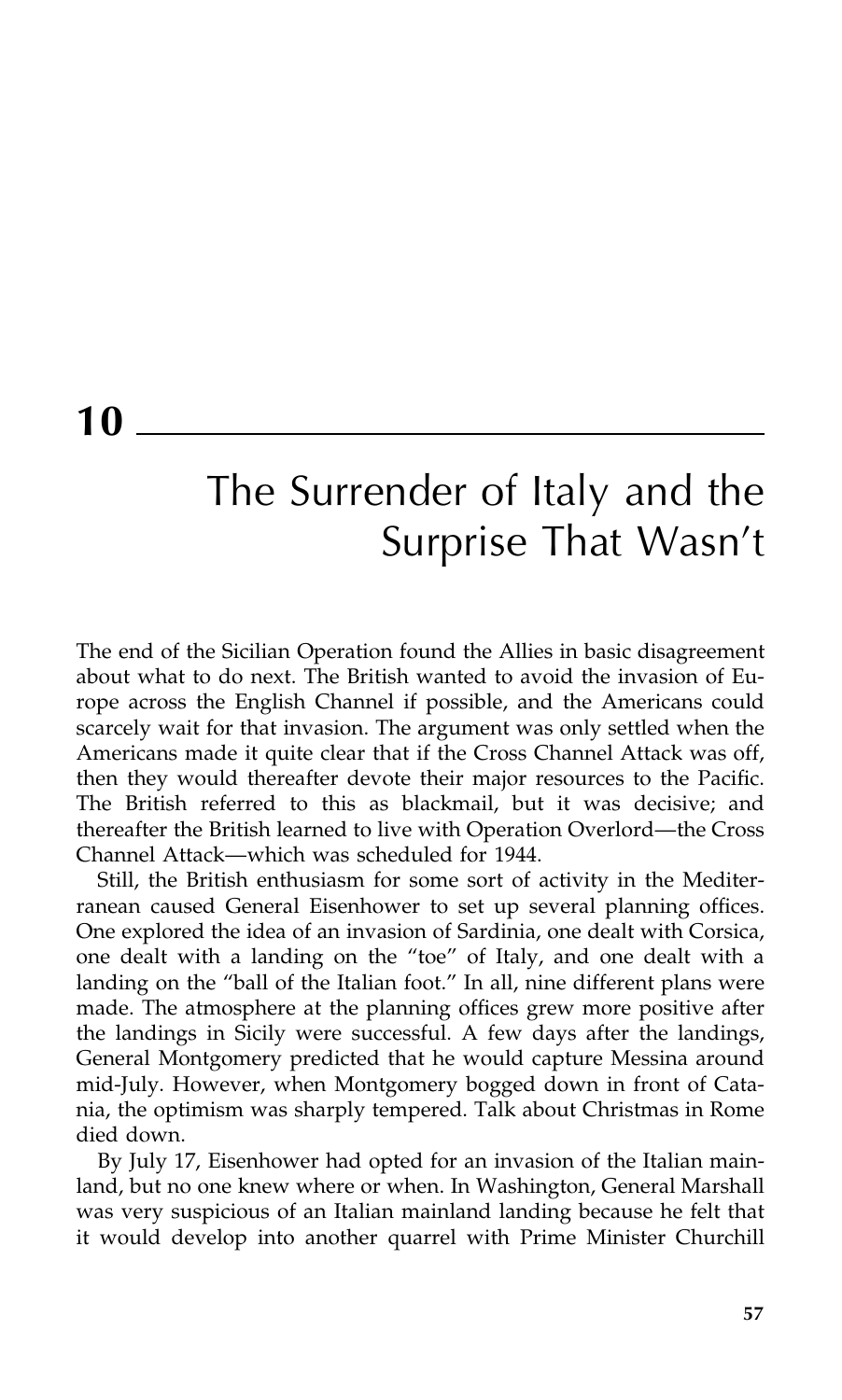about keeping the resources in the Mediterranean when he felt they could go to England for Operation Overlord. So the Americans stood fast on the number of divisions that would be made available for continued Mediterranean operations. It was the end of July before the name "Salerno" began to crop up in the planning, largely because of the steep beaches that were ideal for landing men, tanks, and vehicles. The disadvantage that the beaches were overlooked by hills seemed to be overcome by the fact that there were no German divisions in those hills. And the deciding factor for Salerno was air cover. Two-thirds of the Allied fighting force were British aircraft, with very limited range. When fitted out with drop tanks, the Spitfires and Mustangs had a range of 180–200 miles. Chief Air Marshal Tedder advised that he could not cover the beaches north of Naples, which were also under consideration, but that he could cover Salerno.

Montgomery did not like the Salerno plan, but his bog-down in Sicily had muddied his credentials, and this time his objections were heard but not honored, and, thus, Salerno was chosen for the Allies' first foray into Hitler's *Festung* Europe. The decision was affirmed on August 16, the day before General Hube completed the German evacuation of troops from Sicily.

Meanwhile, the Allies had planned a new strategic conference—called "Quadrant"—in Quebec City on August 14. President Roosevelt and Prime Minister Churchill were there when the reports of the two separate peace missions of the Italians at Lisbon and Tangier arrived. The two Allied leaders did not look on the feelers warmly because they were still struggling with the problem of "Unconditional Surrender."

The Italians waited for news, supremely aware of the new speed with which German troops were surging across the northern borders into Italy. The tension grew so great that General Castellano persuaded his peers in the Commando Supremo to let him go to Madrid. But he did not have the power to sign for the government because the king would not give it until he was sure the Allies would intervene enough to prevent Italy from being overrun by the Germans. He told the British ambassador that he thought unconditional surrender could be made acceptable if the Allies would act. Castellano then went on to Lisbon.

The Allies still did not have any surrender terms ready and were still arguing. They agreed to confuse the Italians by offering them terms that did not spell out unconditional surrender, and bringing that in later. American General Walter B. Smith and British Brigadier General W. D. Strong went to Lisbon and met with Castellano on August 19. There they learned that their delays in these negotiations had permitted the Germans to bring in division after division and that the number of Germans in Italy was enormously increased.

Castellano went back to Rome on August 27. He had been gone so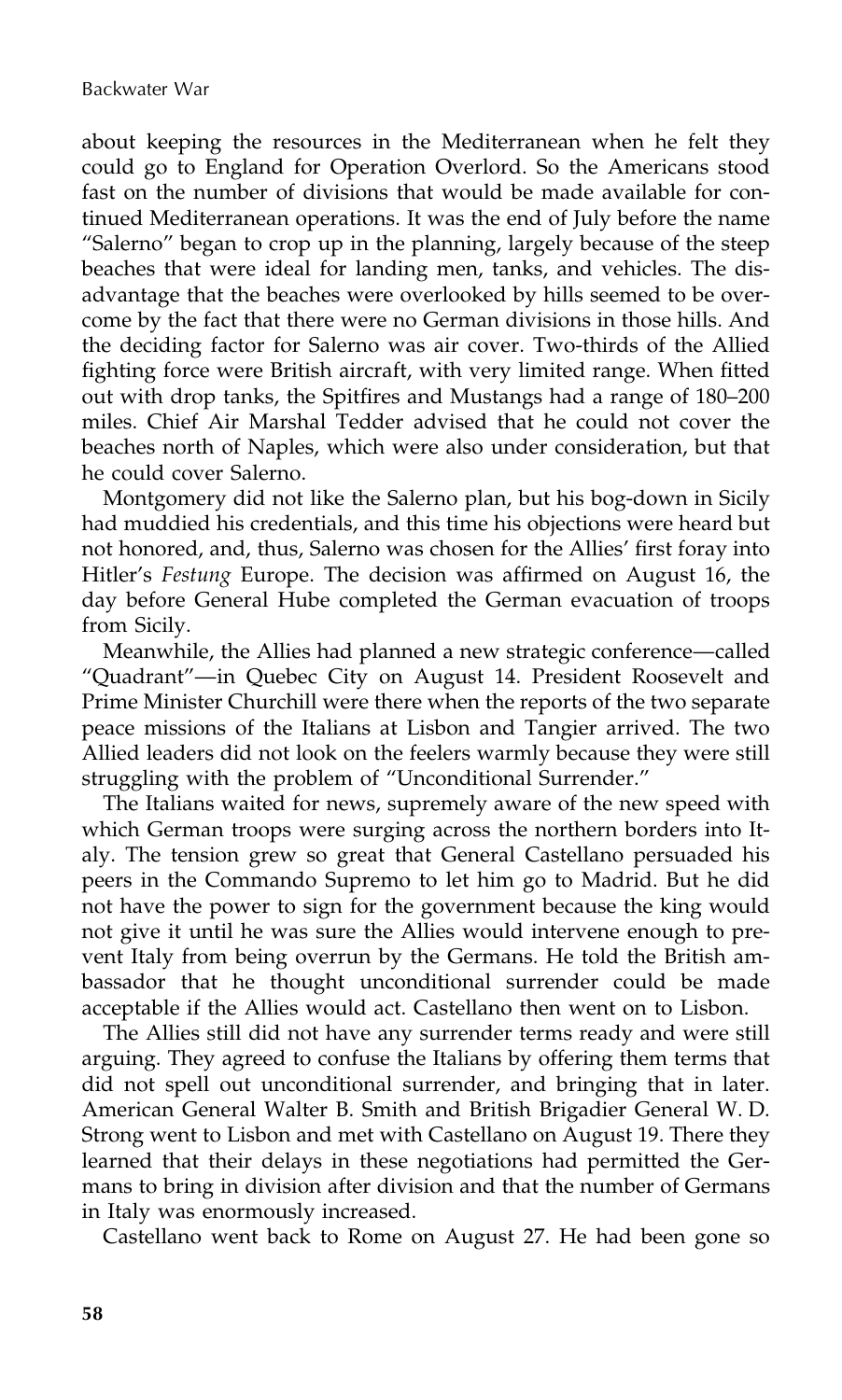long that the Italians sent a second representative. More delay. The Allies at Quebec decided to stick with "Unconditional Surrender," and in Africa, Eisenhower knew that this would be unacceptable, so he persuaded the Combined Chiefs of Staff to try to fool the Italians. They held the second representative hostage and sent his interpreter back to Rome with a letter urging acceptance of the Allies' terms, which no one in Rome really knew, and promising that the Allies would adjust "Unconditional Surrender" if the Italians cooperated.

The Italian government was not entranced with the goings on. Field Marshal Badoglio made one last attempt, saying the Allies must first land at least 15 divisions near Rome. The Allies rejected these terms, and put it hard to the Italians: Yes or No?

General Alexander, who was present at these meetings, was now concerned about the Salerno landings. The Germans were getting too strong. The whole surrender plan could work only if the Italians surrendered and created enough confusion to throw the Germans off balance. The Italians said the Allies had to make a concession—not Yes or No. The Allies promised to drop an airborne division near Rome, and on that note, the meetings broke up.

In Rome, the Italians did not think much of the concession made. The task of defending the government against the Germans was impossible. The king said to negotiate a surrender. Castellano went back to Sicily and was confronted with an instrument of surrender and told to sign it. At 5:00 p.m. on September 3, Castellano signed the surrender as Badoglio's representative.

Feverish movement was made to try to get the surrender to the troops before the Salerno landings. But the parachute landing near Rome was called off as suicidal. The Allies would not tell the Italians when they were going to land at Salerno, and the Italians deduced that it would be between September 10 and 15.

The Allies now had General Montgomery's army ashore just opposite Messina. They had started crossing the Strait of Messina at 4:30 a.m., accompanied by naval bombardment, air bombardment, and a barrage from the field artillery. Thirteenth Corps landed just north of Reggio de Calabria with the 5th Infantry Division on the left and the 1st Canadian Infantry Division on the right.

It was an easy advance. The British did not meet any Germans, and the Italians did not resist. The German 29th Panzer Grenadier Division had retired two days earlier north of Reggio. The people of Calabria cheered the British and Canadian troops as they came.

But the British Eighth Army was delayed by German demolition and mines. The first contact with the 29th Panzer Grenadier Division came on the night of September 3, and by September 9, 13th Corps was approaching its first major objective: the Catanzaro Isthmus.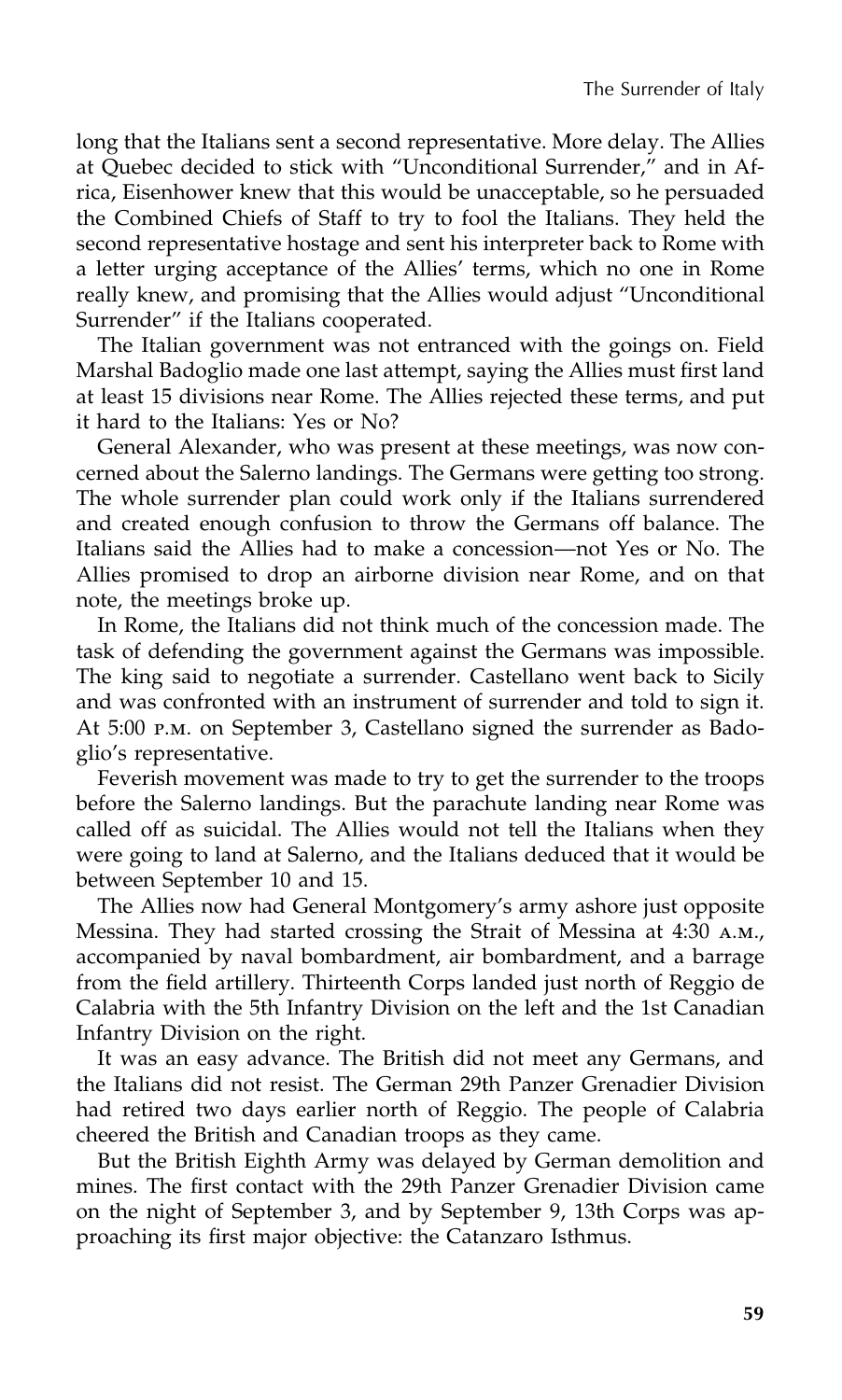General Clark was to land at Salerno. The British 1st Airborne Division was to drop on the Italian naval base at Taranto. The airborne landing near Rome was called off because it was impractical. So the Italians had not gotten anything they wanted in exchange for the surrender.

It was unfortunate that the Allies did not elect to give the Italians any information because the Italians believed that the invasion would come on September 12, and thus did nothing on September 9, the day the Allies landed at Salerno. Rather, the day before, they sent a message to the Allies saying they would not be able to accept the armistice, because the Germans in Rome were far too strong. So the Allies called off the air drop of the 82nd Airborne Division that was supposed to fall in conjunction with uprisings in Rome.

When Badoglio's message that the armistice could not be implemented reached Algiers, Eisenhower was away at his advance headquarters in Bizerte. The staff signaled the Joint Chiefs of Staff for instructions, and sent Eisenhower copies. Eisenhower was so angry that he drafted a curt note to Badoglio that said he was going to announce the armistice as planned. He did so at 6:30 that night over Radio Algiers. But from Rome came silence. It was more than an hour later that Rome broadcast the news.

The Italians had hesitated because they were virtually paralyzed by events and had made no plans to resist a German takeover. The king, Badoglio, and all the high-ranking military leaders abandoned their headquarters and escaped in a convoy of autos to Pescara on the Adriatic coast, leaving no instructions and no one in charge in Rome. The royal party embarked on an Italian warship and sailed for safety behind the Allied lines. In Rome, there was no government and no military leadership.

As all this was going on, the Germans had amassed for the defense of Italy, more strongly than the Allies expected. Field Marshal Rommel moved his headquarters to Lake Garda close to transportation links to Germany. He appointed General von Vietinghoff to command the new Tenth Army, which would control the German troops in lower Italy. Now the German forces in Italy comprised 17 divisions, five of them from the Eastern Front. The British were pleased to note that the prospects of the Allied invasion were already drawing troops from the east, in proof of their contention that this was the way to win the war. (The disposition of the German troops in Italy on September 3 is shown in Appendix B.) The German defense system was set. Rommel's Army Group B was to serve as the protective force holding a grip on northern Italy. The aim of the defensive position was on the Appenine Mountains between Pisa and Rimini, which would be known as the Gothic Line. Behind that line, Rommel was to build a defense for a long battle.

The Germans had learned in Sicily that it was futile to try to stop the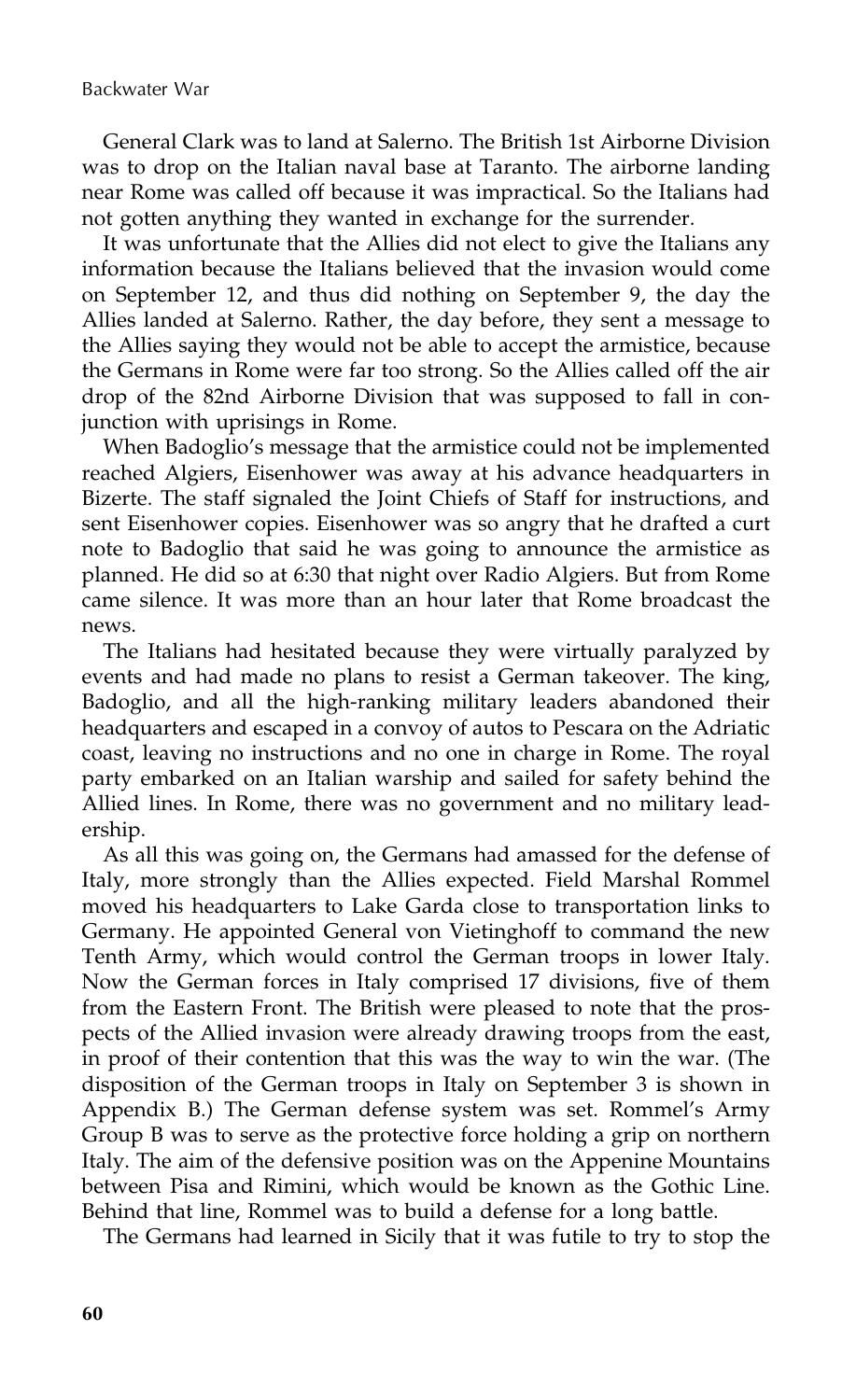invasion forces once they had a foothold. The thing to do was attack before the enemy was organized in its beachheads. If this failed, then it was best to withdraw to ground of German choosing and fight a land battle away from the covering fire of battleships and cruisers at the water's edge. This way the choice of terrain and military skill of the Germans tended to compensate for the enormous resources of the Allies.

The Germans considered that the Allies would land in one of five places, but soon they narrowed it down to three: the "toe" of Italy, the Naples area, or Rome. Each area was made the responsibility of a German corps commander who was to cooperate with Italian troops as far as possible. The "toe" and "heel" were given to General Herr's 76th Panzer Corps. He had three divisions: the 29th Panzer Grenadier Division, the 16th Panzer Division, and the 1st Parachute Division (which was down to one fighting regiment). But the country was so mountainous and difficult that by using engineers to blow up the bridge and mine the roads, a handful of men could (and already had) hold up the enemy army, in this case Montgomery's Eighth Army.

The Naples area was the responsibility of General Hube's 14th Panzer Corps when it escaped from Sicily. His primary responsibility was the port of Naples, which he defended with the Hermann Goering Panzer Division and the 15th Panzer Grenadier Division, both experienced in the Sicilian fighting. The 16th Panzer Division was already stationed near Foggia. There were three approaches to Naples: from the Gulf of Gaeta, through the Bay of Naples, and from Salerno. The northern approach the Bay of Naples—seemed most likely; the southern approach—from Salerno—seemed the least likely because it was so easily defendable that if it were attempted, an Allied landing could be quickly blocked. So Hube left Salerno to the Italians and disposed his two divisions to the north of Naples. In Rome, General Student was made responsible for preventing or thwarting any attempted uprising by the Italians.

If the Germans failed to stop the Allies on the beaches, they would withdraw to a series of defensive lines stretched across the Italian peninsula from which they could launch counterattacks when opportunity arose. They would try to hold south of Naples and the Foggia airfields. The next line ran from Gaeta to Isernia, and then to the Adriatic Sea. It would be known as the Gustav Line, with Cassino at the center.

North of Rome ran a line from Grossetto to Ancona. And finally there was the Gothic Line in the northern Appenines. The Allies did not yet know it but the German policy was to give up nothing until forced to do so, and to gradually withdraw northward, abandoning southern and central Italy. This plan was drawn up because the Germans overestimated the military strength the Allies (Americans) were willing to throw into Italy, and they underestimated the German ability to deal with an Italy that decided to abandon the Axis alliance.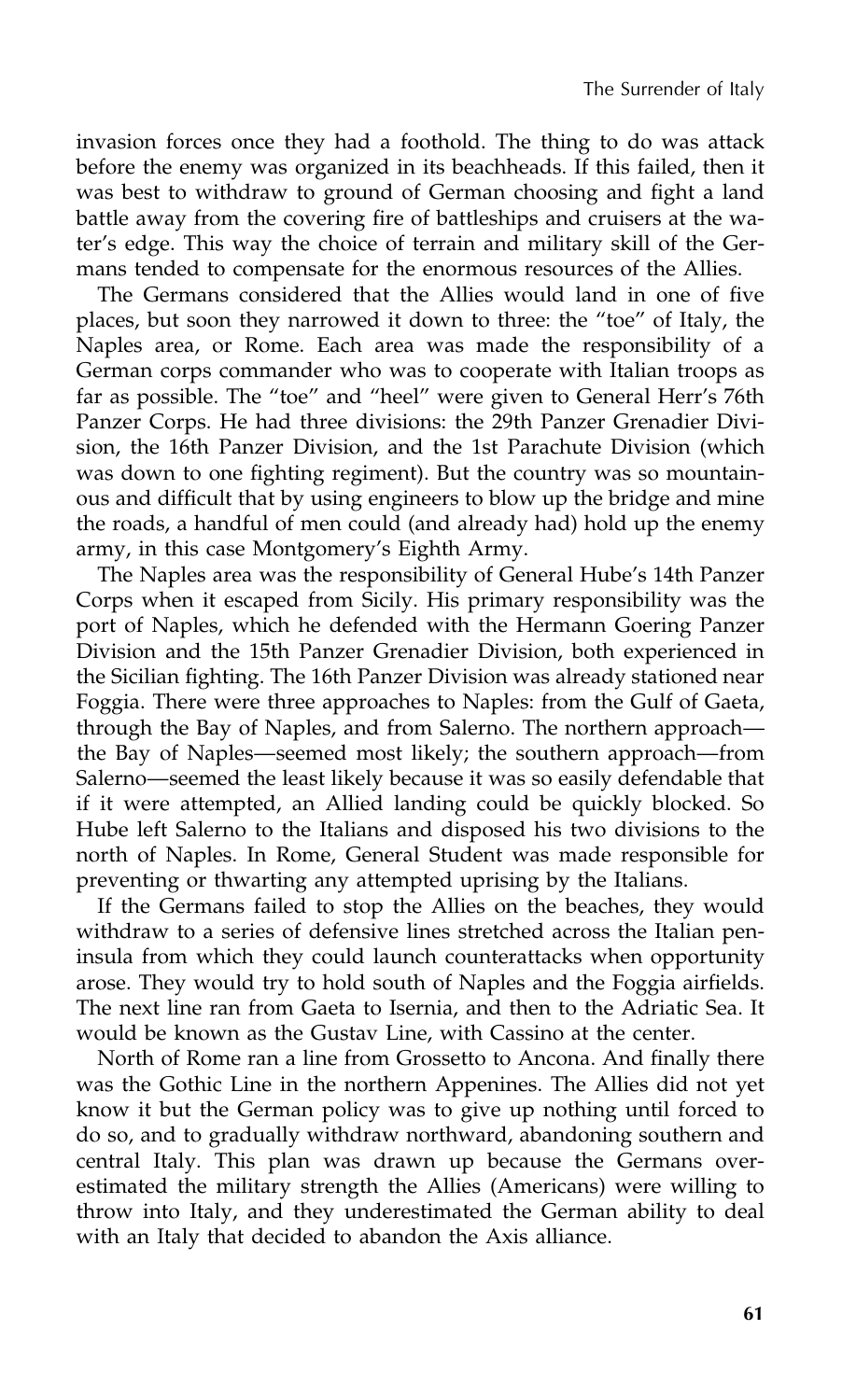As for dealing with the Italians, Plan Achse was issued by the OKW on August 30. If the Italians defected, as the Germans expected, the Italian army would be disarmed and the soldiers given the choice of fighting with the Germans or going home. The navy would be seized by the German navy, and the Italian aircraft would be seized by the Luftwaffe. Rommel took a fierce view; in his orders to his army group, he said the Italian soldiers who did not want to fight with the Germans were to be taken prisoner and transferred to Germany as slave labor.

The news of the Italian surrender reached the Germans from the Algiers broadcast in English. Field Marshal Kesselring was conferring with Italian General Roatta when General Jodl rang up from the OKW to ask about the broadcast. Roatta said it must be a trick, and for an hour Kesselring believed that. Then he ordered the implementation of Plan Achse.

It was obvious to the Germans all day that the Allies had something big going on. Their headquarters at Frascati was bombed and for a time communications with the outside were lost. That bombing had shown them that there was Italian treachery afoot: someone had given away the location of their headquarters.

With the realization that the Italian surrender was real, the Germans put Plan Achse into immediate action. In the north, Rommel's forces disarmed the Italians and took them prisoner, much to Kesselring's annoyance. The Italian fleet escaped because the Italian chief of staff had convinced the Germans the day before that they should sail out to attack the Allies. They tried to join the Allies at the point mentioned but were attacked by Luftwaffe planes, and the flagship *Roma* was sunk, taking down an admiral and most of his officers. The rest of the fleet escaped and joined the rest of the fleet to surrender to the British at Malta.

Three hundred Italian air force pilots took their planes to Allied airfields. The rest went home or were taken prisoner by the Germans.

In the south, the Italian Seventh Army surrendered without a whimper to the Germans and turned over equipment, weapons, and supplies to the German Tenth Army. General von Vietinghoff sent all the soldiers home; he had no time to be taking prisoners and using German soldiers as guards.

Kesselring was now on his own. But Hitler had been so sure that he would not be able to save the Tenth Army that he had given no orders. So Kesselring was free to support von Vietinghoff at Salerno, and he saw no reason to abandon southern Italy, as Hitler was willing to do.

In Rome, General Student moved swiftly to put Plan Achse into force. The German ambassador and his staff left for the north. The 1st Parachute Division dropped on the Italian headquarters at Monterotondo, outside Rome, but was too late to catch Roatta. The 2nd Parachute Division and the 3rd Panzer Grenadier Division advanced on Rome, asking the Italians not to fire on them. Some Italians opposed the Germans and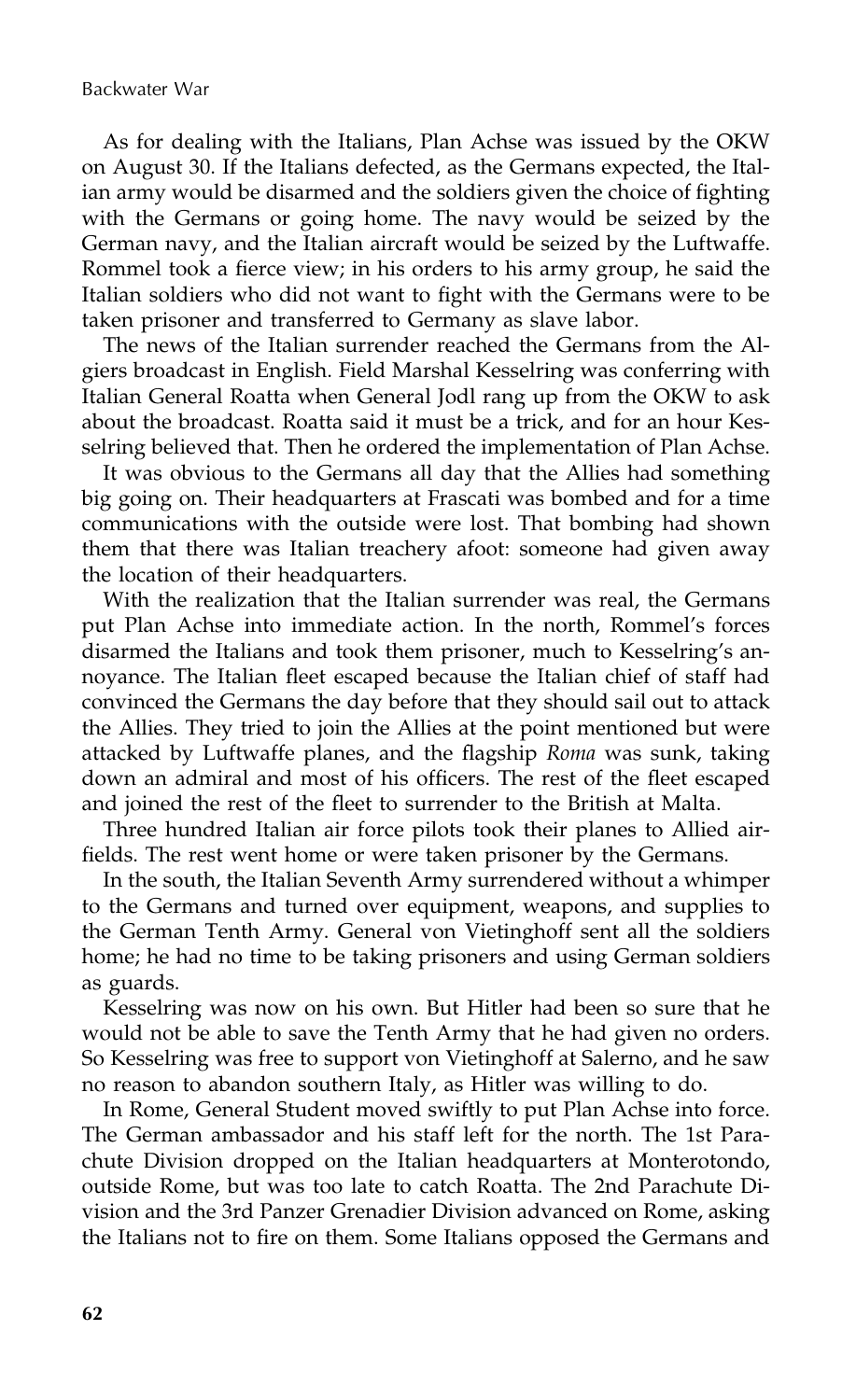fought fiercely. Others gave up without a whimper. By evening, the Germans were negotiating for a cease-fire, and General Siegfried Westphal, Kesselring's chief of staff, used every method from argument to bullets to inducing surrender. There was no one in charge of the Italians, until Field Marshal Caviglia, who did not like Badoglio, took charge and authorized the surrender of Rome to the Germans. By nightfall of September 10, Kesselring was the master of Rome and his communications with Rommel in the north and von Vietinghoff in the south were in perfect condition. He could now concentrate on defeating the Allies and proving Rommel wrong in his contention that the Germans had to abandon all but northern Italy.

So the Americans and British prepared to invade Italy proper with only three divisions in the assault wave on Salerno and two divisions in reserve to follow up. Coming from Messina, Montgomery would bring another two divisions, but this gave the Allies only seven divisions to operate with against the eight German divisions in Kesselring's command. Obviously, there had been a slipup of major proportions somewhere.

It went back to the shoddy planning in the shadow of the Trident Conference and the basic disagreement between the Americans and the British that was never really settled. Even before the Sicily operations, the Americans were convinced that Churchill and the British wanted to subvert the attack across the English Channel, and everything they did was viewed in that context. General Marshall insisted on cannibalizing the U.S. Seventh Army, sending some of the divisions back to England to prepare for the invasion of France and some to participate in the Italian campaign. General Patton felt that the Seventh Army was now only a shadow of its former self, and he became a propaganda foil, to fool the Germans into believing that he might strike somewhere. However, the actual plan was to abolish the Seventh Army altogether. Operation Avalanche was planned to operate on a shoestring, and it would have been worse if Admiral Cunningham had not sent back ten troopships from the Mediterranean after they arrived in Britain, and allowed the retention in the Mediterranean assault craft, which should have been sent back. The U.S. Fifth Army was about to start its war faced with a stronger force than its own.

In the air it was the same. Eisenhower had to give up three medium bomber groups to northwest Europe. Tedder had asked for more Flying Fortresses and P-38 fighters, but the request was refused because the Eighth Air Force was planning to launch its strategic bombing campaign against Germany and needed more fighters and more bombers. The fact was that the Allied planning was premature, and the resources were not available to build up both the Mediterranean and the North Atlantic theaters as quickly as the planned operations demanded. The Mediter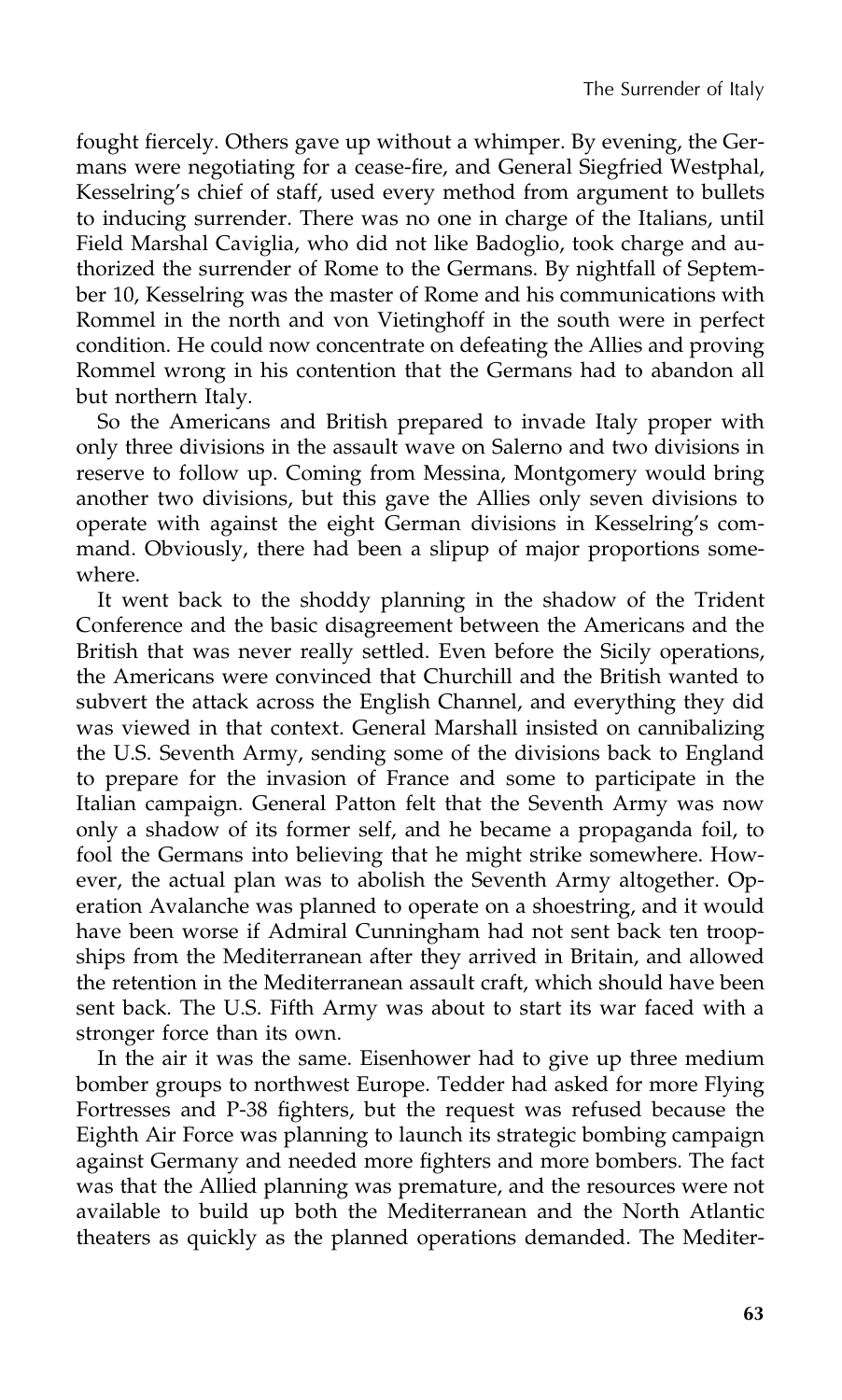ranean command suffered the deprivation. Thus, the airpower of the Allies at the time of the invasion of Italy was weaker than it had been at the time of the Sicilian invasion. The Germans now had many more air bases within the range of ground operations. If it had not been for naval coverage of the invasion beaches with carrier planes, the air show might even have been worse than it was.

The plan for Operation Avalanche was anything but neat. First, there were too many alternate plans floating about, taking possession of people's minds and creating uncertainties. The manner in which units were yanked out of Sicily and sent back to England and the use of shipping and what shipping was left for the operation were all confused, almost until the last. General Clark did not help matters by changing the plan several times, such as advancing H Hour by 30 minutes, which he did on August 14, thus upsetting the detailed timing of the assault waves and convoys.

Clark's plan was to land General McCreery's 46th and 56th Infantry Divisions of the British 10th Corps on the northern half of the Salerno beaches, and General E. J. Dawley's American 6th Corps, with only the 36th Infantry Division in the assault wave, on the southern beaches. Two regimental combat teams of the American 45th Infantry Division were in the floating reserve and the British 7th Armoured Division would follow 10th Corps after D plus 4 and participate in the assault on Naples.

The northern flank of the beachhead was to be secured by three battalions of American Rangers and two British Commandos who were to land first on the beaches and block the passes on the two roads leading south from Naples. These were the roads the Germans were expected to use for reinforcement.

After establishing their initial beachheads, the American and the British corps were to go forward and establish a perimeter on the arc of low hills that overlooked the beaches. The boundary between the Americans and the British was to be the Sele River, and the Ponte Sele bridge on Route 19 was to be the junction point. The 10th Corps also had the specific task of taking the small Salerno port and the Montecorvino airfield from which Tedder hoped to launch planes by D plus 1. Later, 10th Corps was to break out to the north and seize Naples by September 21 and have it in hand when the first convoy of reserves and supplies was scheduled to arrive.

The naval plan was iffy. If the Italians did not surrender their fleet, then a covering force would be necessary. Admiral Willis' Force H had four battleships, two fleet carriers, and four cruisers. Two other battleships would watch the naval base of Taranto. Three cruisers would give fire support to the British plus two other ships, and four cruisers would support the American operations. American Vice Admiral Henry K. Hewitt was in command of the naval assault force, and he had his flag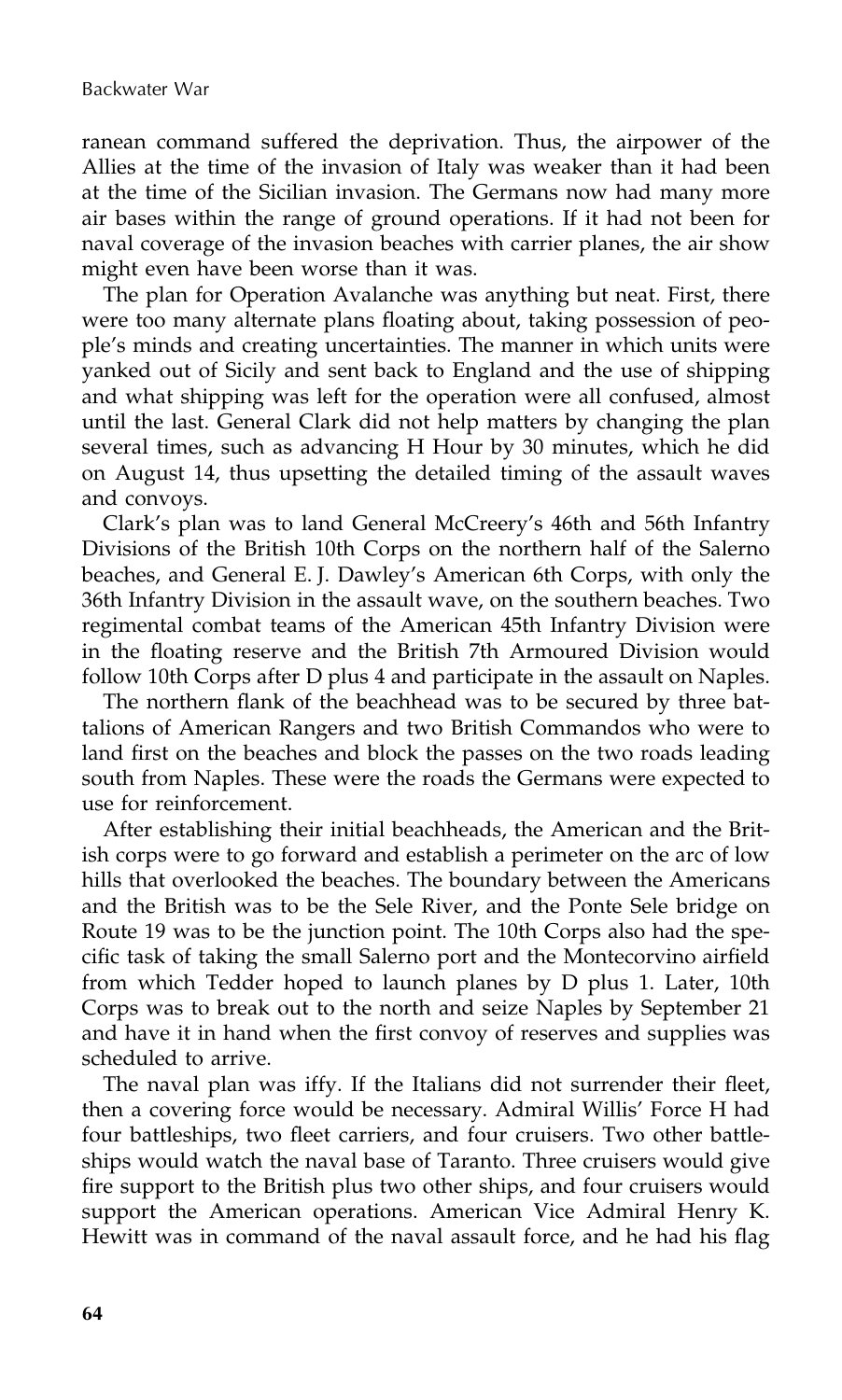in the headquarters ship *Alcon*, on which General Clark also would be riding.

Since submarines had found the Gulf of Salerno mined, minesweepers would move in first to clear the lanes and beaches.

The air plan called for neutralizing the Luftwaffe, driving it from the forward airfields. Bombing was to reduce the German ability to bring up reinforcements; and fighter cover was to be provided until the time when the army broke out from its beaches. There was to be no preliminary bombardment or bombing. General Clark wanted to rely on surprise. Not taking a very bright view of surprise, General McCreery arranged privately for a close naval support program in case the enemy was not surprised. But the Americans took no such precautions.

At the end of August, General Hube seemed to have smelled a rat because he brought the 16th Panzer Division from the Adriatic side of the peninsula to strengthen the defenses at Salerno. This was a division dating back to Stalingrad days that had 4,000 survivors of the division who had fought in Poland, France, and Russia. Its morale was very high and relied on strong mobile patrols of tanks, self-propelled guns, and the infantry to cover the gaps.

On the afternoon of September 8, the Germans received reports of enemy shipping in force 25 miles south of Capri. The whole 14th Panzer Corps was flashed into the highest state of readiness, and all troops were told to expect a major landing almost immediately. Preparations to meet the landing were going on, when at 8:00 p.m. came the code for Plan Achse—*"Ernte Einbring"*—and the Germans began to disarm the Italians. The commander of the 222nd Coastal Division was asked to surrender but he refused, whereupon the German major who had made the demand shot him dead. But generally the Italians were only too glad to surrender, give up their arms, and begin heading for home. The Germans had completed the disarmament when the American Rangers and the British Commandos headed in for shore. There would be no surprise.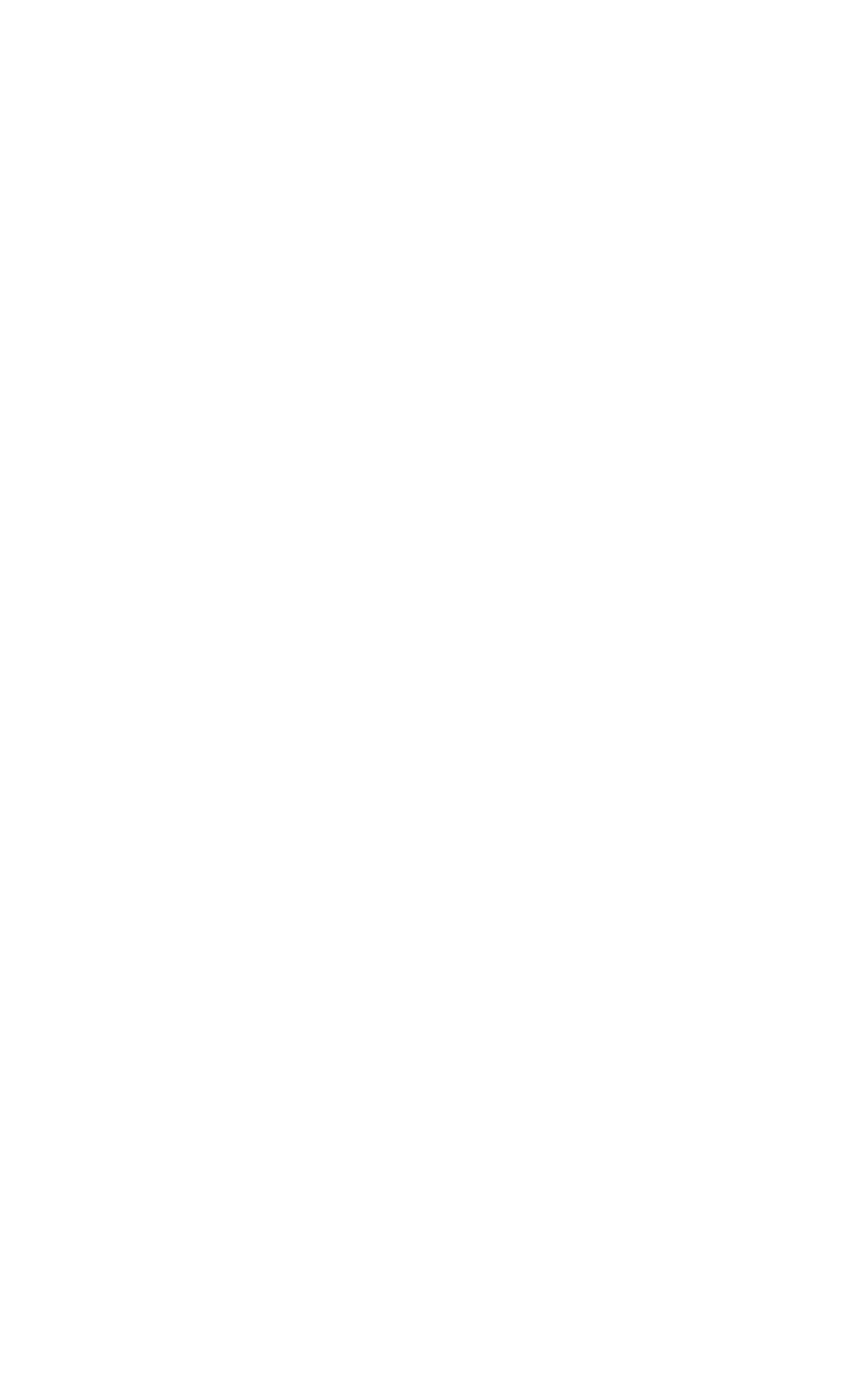## Unrest at Quadrant

At the end of July, the Joint War Plans Committee of the U.S. Joint Chiefs of Staff had some serious reservations about General Marshall's insistence on sticking with the concept of the Cross Channel Attack. They pointed to the turnaround in Russia, where the Soviet Union had wrested the initiative from the Germans, and the Anglo–American superiority established in the air and on the sea. It was obvious that Germany was no longer capable of defeating the Soviet armies and was on the defensive in the east. Therefore, the prime reason for Operation Overlord had evaporated. They decided that the inflexible adherence to the Cross Channel Attack was wrong. Taking the wherewithal from the Mediterranean for the launching of a major offensive might cause a loss of momentum; and if the Germans decided to defend the Italian peninsula, it could mean the bogging down of the Allies. The committee was critical of Marshall's insistence on bringing seven divisions from the Mediterranean back to England to prepare for Operation Overlord when they could make all the difference in the Italian campaign.

But Marshall was inflexible. He believed that the defeat of Germany depended on the Cross Channel Attack. He was also becoming disturbed because he saw in the British attitude an attempt to subvert Operation Overlord, no matter how much lip service they might pay to it. He was well aware that the British felt they had been dragooned into accepting Operation Overlord to keep the Americans from carrying out their threat to move the center of their operations to the Pacific.

Marshall did not have any use for the contention that much could be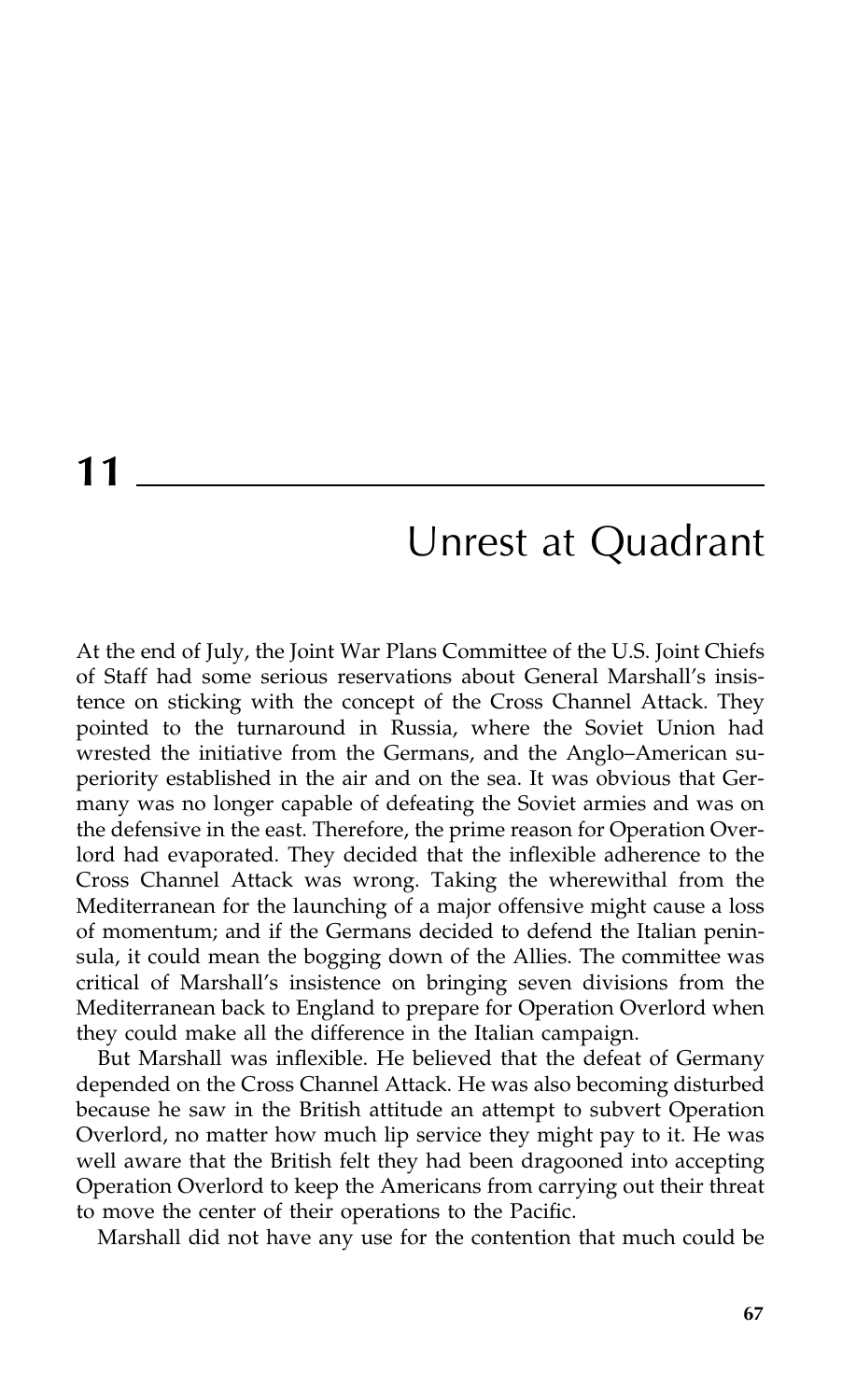achieved by hitting the Germans in the Balkans. A campaign on the Danube River held no magic for him. Marshall wanted Operation Overlord and an invasion of southern France, and he was quite willing to accept a laborious campaign in Italy—basically a waste of time—as the cost of it. So, when the British and some Americans talked of the dangers of a slow campaign in Italy, he was unimpressed.

Between the end of the Trident Conference, and the next conference called "Quadrant"—in Quebec in August 1943, various British leaders continued to express their reluctance to proceed with Operation Overlord. Prime Minister Churchill told American General Albert C. Wedemeyer that he would much rather attack the Balkans in the south and Norway in the north than go up against the strength of the Germans in France. General Brooke told General Eisenhower that he would not at all mind dropping the Cross Channel Attack entirely.

All during the Sicilian campaign, the British had pressed the Combined Chiefs of Staff to allot more resources to the Mediterranean. One result of this situation was the American feeling, from President Roosevelt down, that the British attitude toward the Cross Channel Attack was so negative that it could never succeed under a British commander. So, the American minds closed on that issue. Another result was a deep suspicion by the Americans of the British and their motives in everything they did that related to the Mediterranean. Therefore, the Americans blinded themselves to the realities of what was happening in Italy. Hitler had decided to defend Italy no matter the cost and was setting out to do so.

The Quadrant Conference was the stickiest yet held between the British and Americans, and the issue all the way through was Operation Overlord. In the end, the Marshall position prevailed, but it was apparent that the reluctance of the British was unabated. The conference ended with a partial agreement that Operation Overlord was still paramount. It did not address the basic problem of what would happen if the Germans devoted major resources to the defense of Italy, and it was obvious that Marshall was willing to let Italy become a backwater theater; he was not willing for it to become a primary theater. In the major attention devoted by the Americans to achieving the Italian surrender, little thought was given to the possibility that the Italian surrender might be meaningless because of German seizure of power in Italy.

Bemused by consideration of the help they were going to get from the Italians, Eisenhower and his staff declared themselves satisfied with the resources that Marshall agreed should be retained in the Mediterranean, and did not worry about the seven lost divisions. In Washington, Roosevelt worried more about that than Eisenhower did in Algiers. Roosevelt suggested that the seven divisions be replaced by seven new American divisions. Marshall would not agree. To him everything had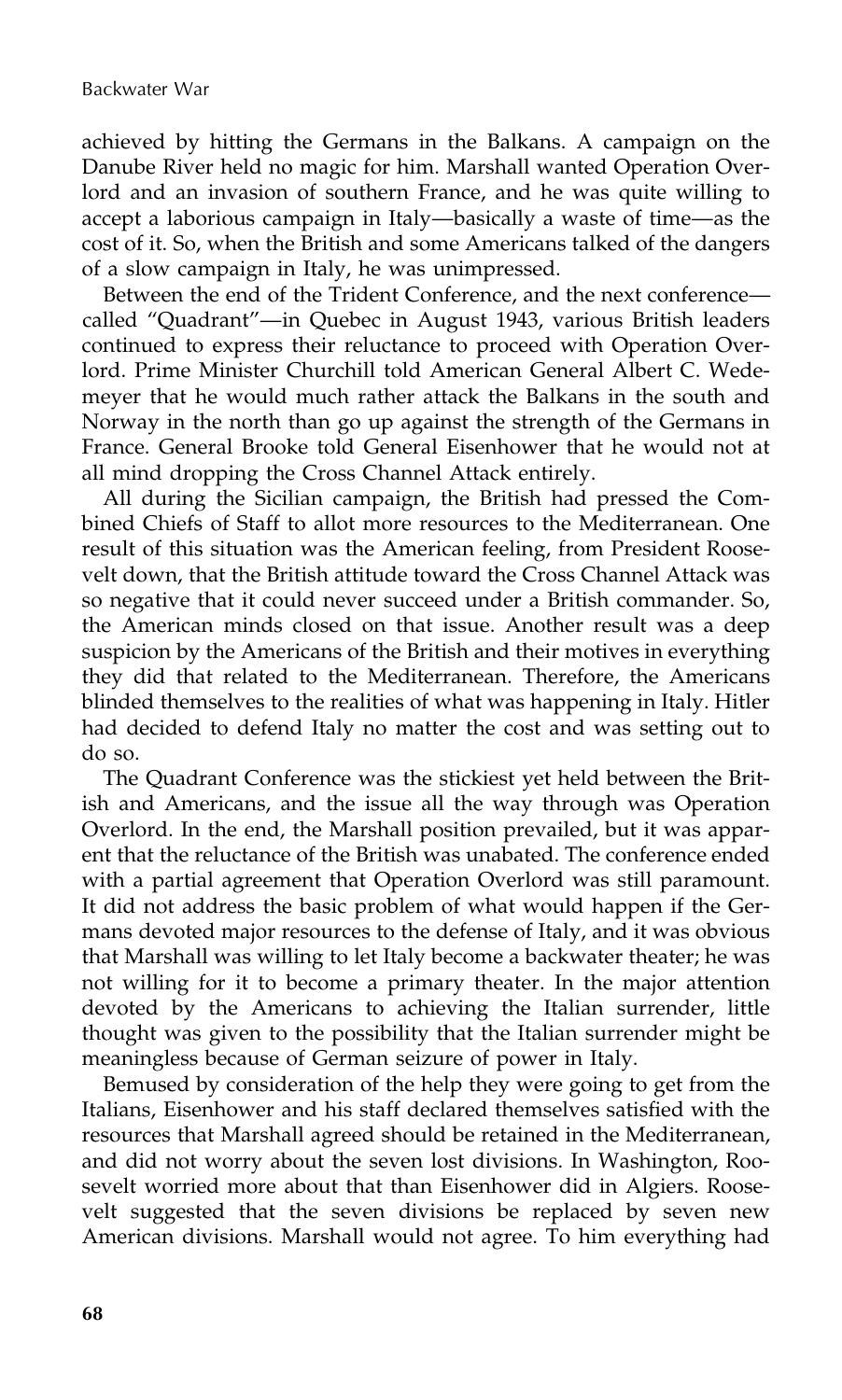to be predicated on the buildup of resources for Operation Overlord. He allayed Roosevelt's worries by telling him that Eisenhower said he had plenty of resources. He also pointed out his concern that by hook or by crook, if resources were left in the Mediterranean, Churchill would contrive to entertain his Balkan adventure. So distrustful were the Americans of Churchill's intentions and statements in this regard that the Marshall position carried the day.

So the Quadrant Conference ended with no one happy. The Americans were still not positive of the British commitment to Operation Overlord. The British agreed to the withdrawal of the seven divisions, but feared that many opportunities to shorten the war would be lost in the Mediterranean. So the Allies went into the Italian campaign without the resources to ensure victory, and not even knowing that this was so, or paying adequate attention to the comparative logistics.

After the Quadrant Conference, Eisenhower had new instructions from the Combined Chiefs of Staff: He was to eliminate Italy from the war, which he thought was in the works with the Italian surrender. The Allies deluded themselves into believing that in their own country the Italians would be able to control the Germans.

Now Eisenhower was to capture Corsica and Sardinia, operations that were already under way but being carried out by the French. He was to keep the pressure on the Germans to create conditions that would enable the Allies to carry out the Operation Overlord adventure and the eventual invasion of southern France as well.

But the questions were, would the Germans allow themselves to be contained and static? Or would the Allies find themselves bogged down in Italy, taking heavy material losses and the Germans sapping their strength instead of it being the other way around?

In the planning for the Italian campaign, the Allies failed to understand what the Germans intended, and failed to make plans based on the realities of the situation, as it developed in Italy, or for the contingencies that might be involved. This was how it was as they approached the landings at Salerno.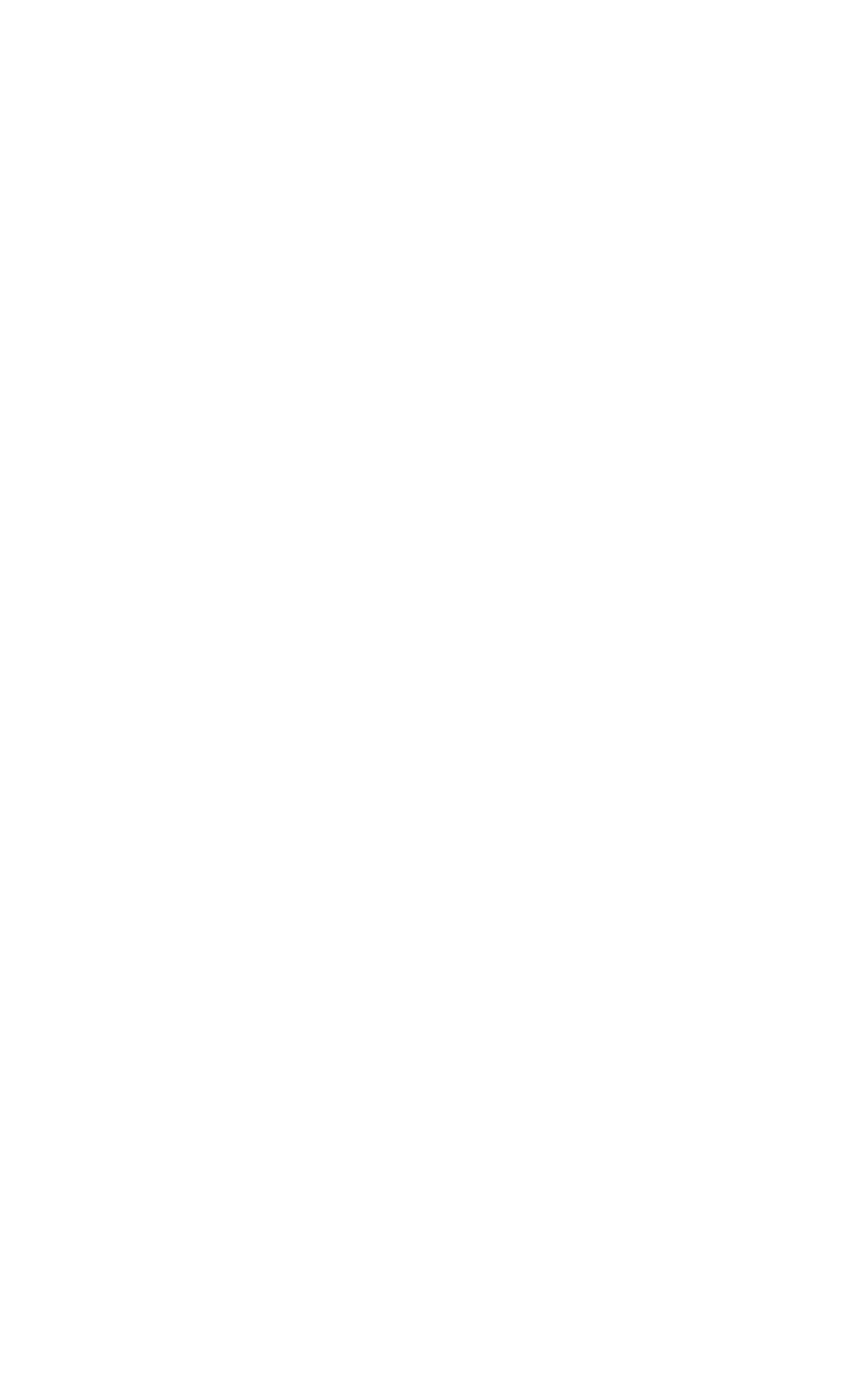## Salerno

On September 7, 1943, the Germans sent the alert for Plan Achse—the takeover of Italy. On that day General von Senger arrived in Sardinia with secret orders to prepare for the German evacuation of the islands so they would not lose the 90th Panzer Grenadier Division, which was occupying them, and waiting for Allied attack. Also involved would be the evacuation of Corsica by the SS Reichsführer Brigade. So the 90th withdrew to Corsica that next day. But, there, the Italians refused to cooperate with the Germans, and the French community rose up in rebellion and von Senger had to fight a withdrawal action to a bridgehead at Bastia from which he organized an evacuation during the last two weeks of September. On September 20, French General Henri-Honoré Giraud arrived on Corsica with Free French soldiers, and the Germans had to fight them as well. It was October 30 before von Senger managed to get away from Corsica with his rear guard. So, as the battle for Italy began, two of the option targets for action in the Mediterranean were also falling to the Allies.

Meanwhile, in the confusion of the Italian surrender and the takeover of Italy by the Germans, Mussolini was rescued by a daring German maneuver. The former dictator had been moved from a jail in Rome to a ski lodge at the Campo Imperiatre on the Gran Sasso. On September 8, Colonel Skorzeny, who had been selected personally by Hitler to rescue Mussolini, located the ski lodge and a possible landing site for a small plane. He took photos and sent a German staff doctor to visit the ski lodge on the pretext of planning to use it for German troops. The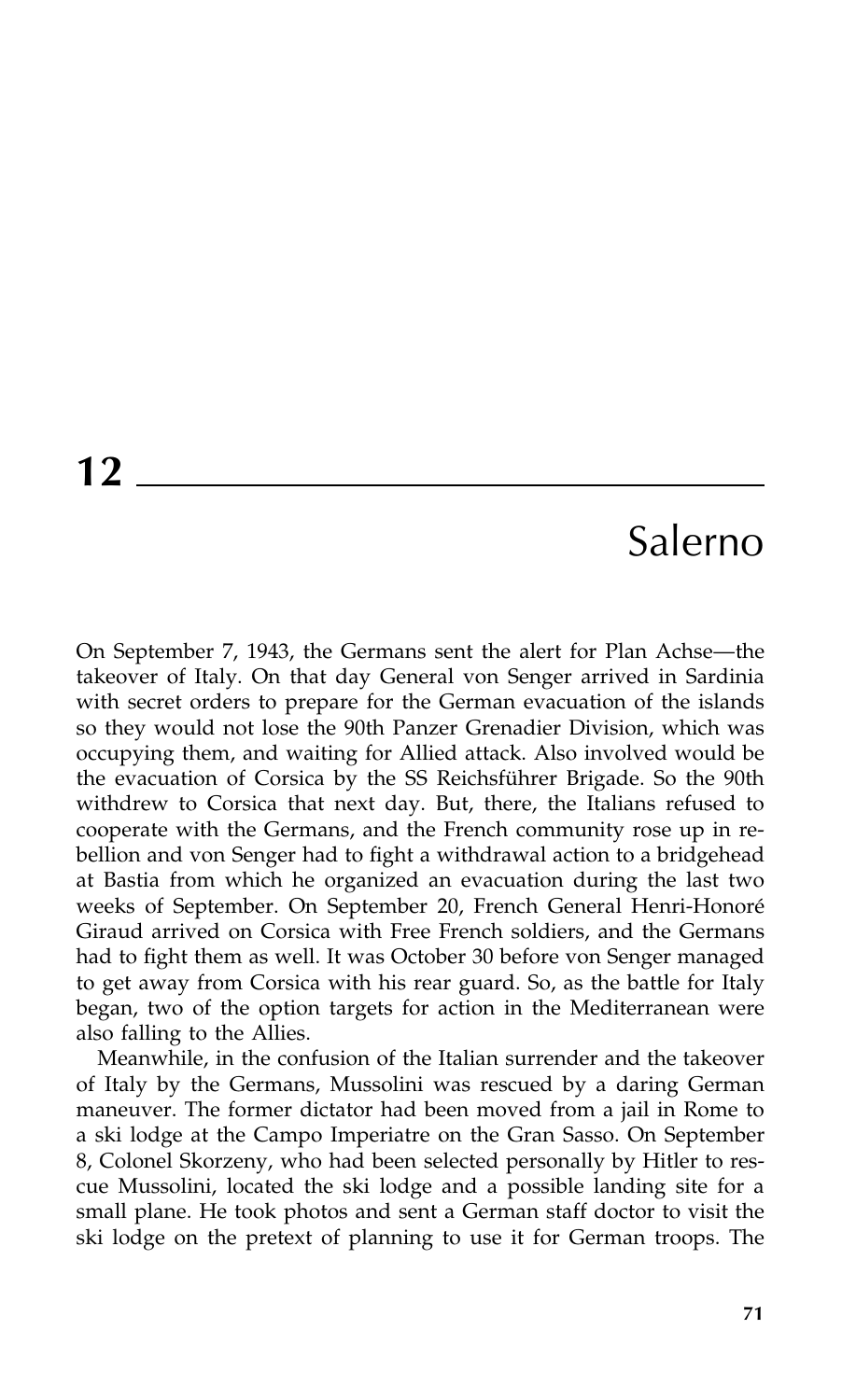doctor returned to say that he had not been allowed to go to the ski lodge because a detachment of Italian soldiers guarded the funicular railway station that led to the top. Then, Skorzeny learned that other troops guarded the top. But they could not learn whether Mussolini was being held there. Skorzeny discussed the problem with General Student, and they decided that Mussolini must be there and that they must hurry before the Italians could transfer Mussolini to Allied custody. So Skorzeny set out on the afternoon of September 12 with a company of gliderborne troops. Skorzeny's glider was the first on the ground, crash-landing 50 yards from the lodge. He and his men ran to the hotel and scrambled through a second-story window. Inside was Mussolini. The Italian guards offered no resistance, and the paratroopers captured all of them, on the bottom of the mountain at the funicular station, and on top. A Storch aircraft landed on the mountain, and Mussolini was airlifted out with Skorzeny. The pilot flew to Pratica di Mare, where three Heinkel 111 planes were waiting to take Mussolini to Germany. Shortly after 7:30 that evening they were in Vienna, and the next day they flew to Munich. On September 15, they arrived at Hitler's headquarters in East Prussia.

As soon as it had been made clear that the Italian fleet was going to surrender as called for in the agreement between the Italian government and the Allies, Admiral Cunningham had released the 12th Cruiser Squadron to pick up the British 1st Airborne Division for the attack on the naval base at Taranto, called "Operation Slapstick." The paratroopers were embarked, and on September 8, as the Allied forces moved in on Salerno, the paratroopers were at sea. They arrived on the following day, and landed unopposed. There was one casualty: the minelayer *Abidel*, loaded with paratroopers, hit a mine while anchoring. She exploded, with heavy loss of life.

As the Allied convoys approached Salerno on the night of September 8, the sea was calm and the night was clear. The American and British troops suffered none of the usual tension the night before an invasion. It would be, as the cockneys liked to say, "a piece of cake." The announcement of the Italian surrender was in the air, and anyone who had been in Sicily could only too easily recall the sensation of being greeted as conquering heroes by the people of Sicily. The troops were arriving in an almost festive air.

The minesweepers came in and did their job without arousing the troops on shore. The invasion fleets assembled in the landing areas. The ships of the fleets performed with much more precision than they had in the Sicily landings, the result of experience.

But there the dream ended. In the northern sector, the British were detected before they could get started into the landing craft. The shore batteries, manned by Germans who had just taken over from the Italians,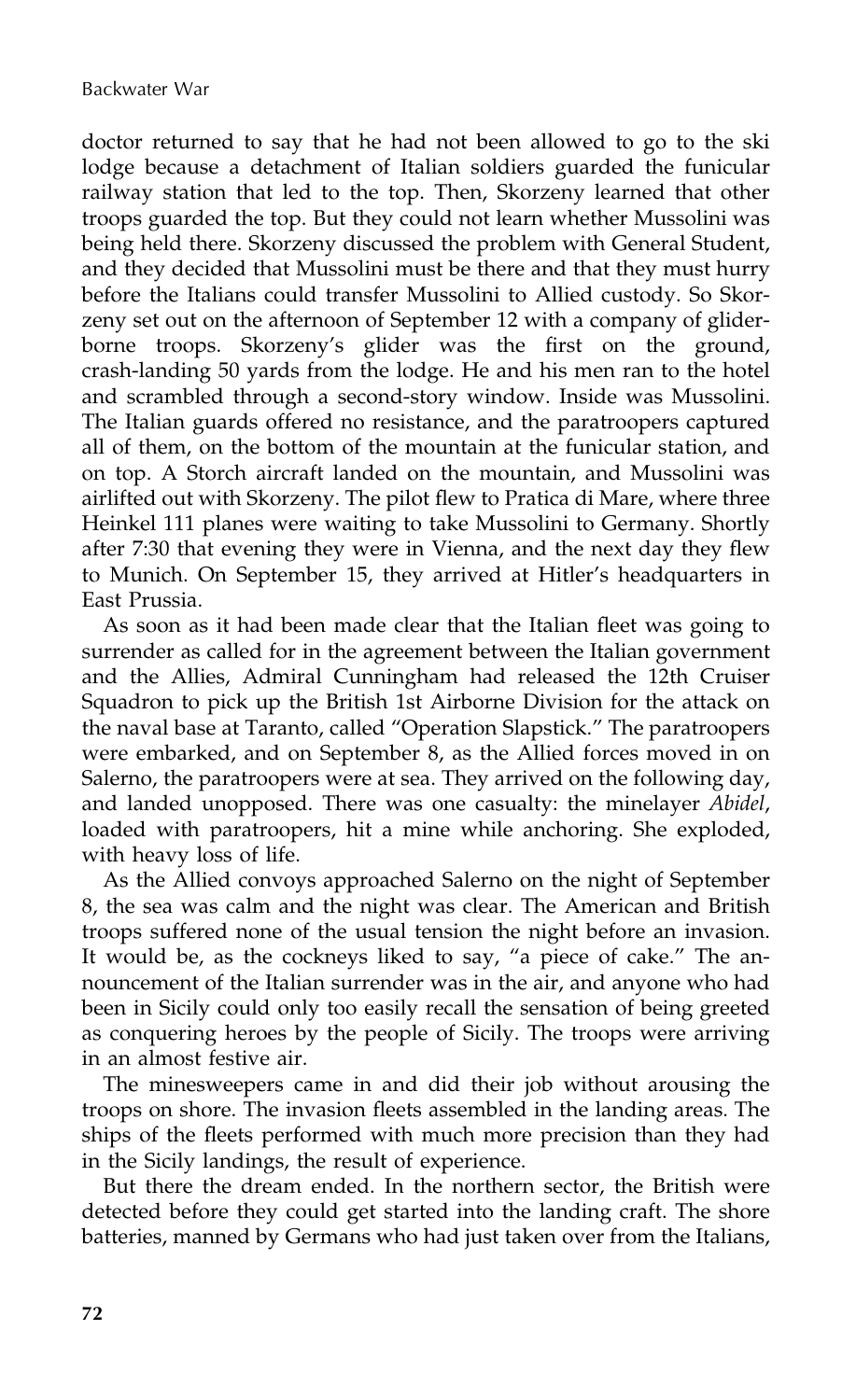opened fire with great accuracy on the ships carrying the Rangers and the Commandos. Five minutes after they landed, the destroyers in the British assault area opened an intensive 15-minute barrage of gun and rocket fire to support the landings. Fortunately, the commanders in the north had made contingency arrangements for full fire support. The British warships fired back on each coastal battery, and the supporting destroyers moved in behind the assault waves to give close-fire support. The Rangers and Commandos landed against light opposition and secured their objectives, with few accidents. One landing craft did land on the wrong beach, creating some confusion.

The troops on shore did not just walk in. The Commandos suffered some casualties but managed to hold their positions. The British 46th Infantry Division was fortunate to land away from any German strong points, but the 56th Infantry Division ran into heavy opposition. By the end of the day, the dream of an easy time had ended. Neither division had achieved its objectives and the 56th had suffered heavy losses. The port of Salerno was not far, but the 46th had not captured it. The 56th reached the edge of Montecorvino airfield but could not go any farther.

In the American sector, there was surprise; they received a hot welcome, not just a warm one. The beaches were silent as the landing craft went in, but when the men hit the beach, they were met by heavy fire from concealed positions. Much of the fire was too high to do much harm, but it soon steadied down and the losses began. After landing safely, on the extreme right, the 1st Battalion of the 141st Infantry Division began to work its way to the railroad station near the Solofrone River. But the third wave of boats met German fire so intense that it and the following waves were immobilized on the beach. The fact that no plan for fire support from the ships had been arranged was almost the undoing of the landing. The 3rd Battalion on Yellow Beach ran into German fire from the beginning, 400 yards from the shore.

Following are the words of the official U.S. Army historian describing the scene:

From the massive heights that loomed over all the beaches, and from Monta Sopprano in particular, came the flashes and sounds of the enemy fire. Flares of all colours illuminated the sky, while the crisscrossing tracers of machine guns flashed over the beaches, the heaviest concentrations coming from the right near Agropoli. Some boat pilots who judged the fire too strong for them to land their troops turned around and headed back toward the ships, until intercepted by control vessels and sent again to shore.10

Landing craft foundered and some burned near the shore or drifted in the waves. Lost equipment floated on the surface and communications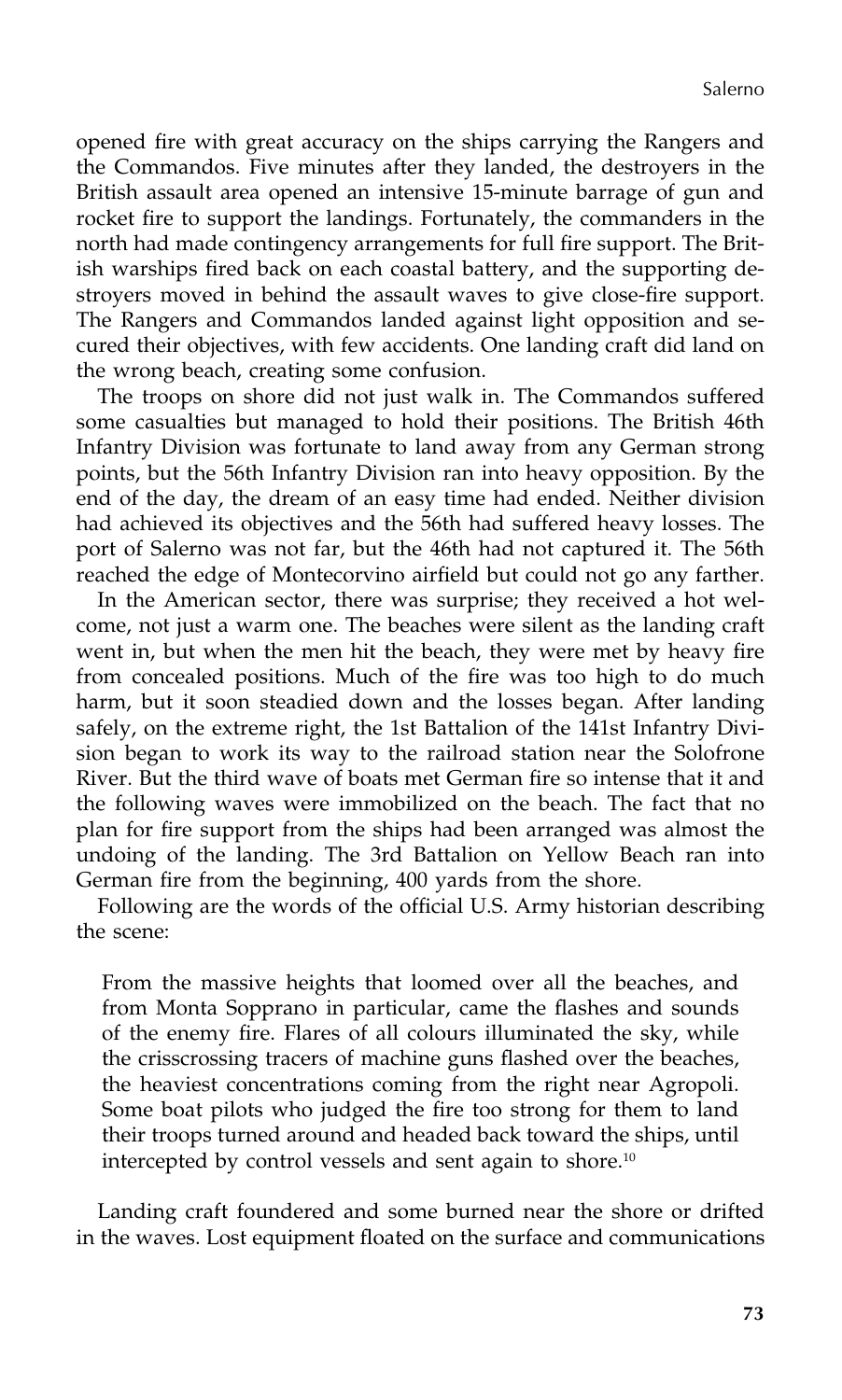equipment was lost. Boats sank and men swam for the beach. As one mortar squad debarked, the gunner tripped on the ramp and dropped the mortar into the water. Machine-gun fire scattered that platoon, and the men who hit the shore joined whatever unit they were near. Some mortars came ashore without any ammunition. The Americans were finding this a much tougher landing than anything they had ever experienced before.

Casualties were very heavy but the 36th Infantry Division, a National Guard Unit, had been well trained and managed to win most of its D-Day objectives. By dusk, it was holding a narrow beachhead around the Roman ruins of Paestum.

The British and the Americans had met the German 16th Panzer Division, which had 17,000 men, 100 tanks, and 36 assault guns. At the end of the first day, it was apparent that the invasion was already in trouble. The Italians had been counted on for support by the Allies but had produced none. The Germans were very strong and could now concentrate all the weight of their Tenth Army against the U.S. Fifth Army before the British Eighth Army could come up from the south. The Americans still did not know it, but they were facing a numerically superior force, and one very skilled in the art of war.

Now one of the problems over which General Eisenhower had glissaded so easily arose to haunt the Allies: the serious shortage of shipping. The beachheads needed reinforcement immediately.

When dawn came on D plus one, the seriousness of the Allied position began to become apparent. They occupied two corners of the beach. Every action could be observed by the Germans on the hills around Salerno.

Shortly after dawn in the American sector, German tanks came into action working in small groups, supported by their infantry in platoon units. A lone tank reached the beach shortly after dawn and fired on the landing craft approaching. Antiaircraft guns on the LSTs and machine guns on the landing craft took the tank under fire and soon drove it off. Without any naval support fire, it was individual American infantrymen who kept the German tanks at bay in the south during these early hours. Corporal Roy C. Davis, a bazookaman, crawled under machine-gun bursts up the beach until he got to a point near a tank. With one round, he pierced the tank's armor, then crept up to the disabled vehicle and thrust a grenade through the hole, killing the crew. Sergeant John Y. McGill jumped onto a tank and dropped a grenade through the open turret hatch. Even men without useful weapons helped. Private First Class Harry Harpel kept one group of tanks from reaching the beach by moving the loose planking of a bridge across an irrigation canal. These untried American troops moved with the efficiency of veterans.

But they were badly hampered by the lack of naval fire, and the Amer-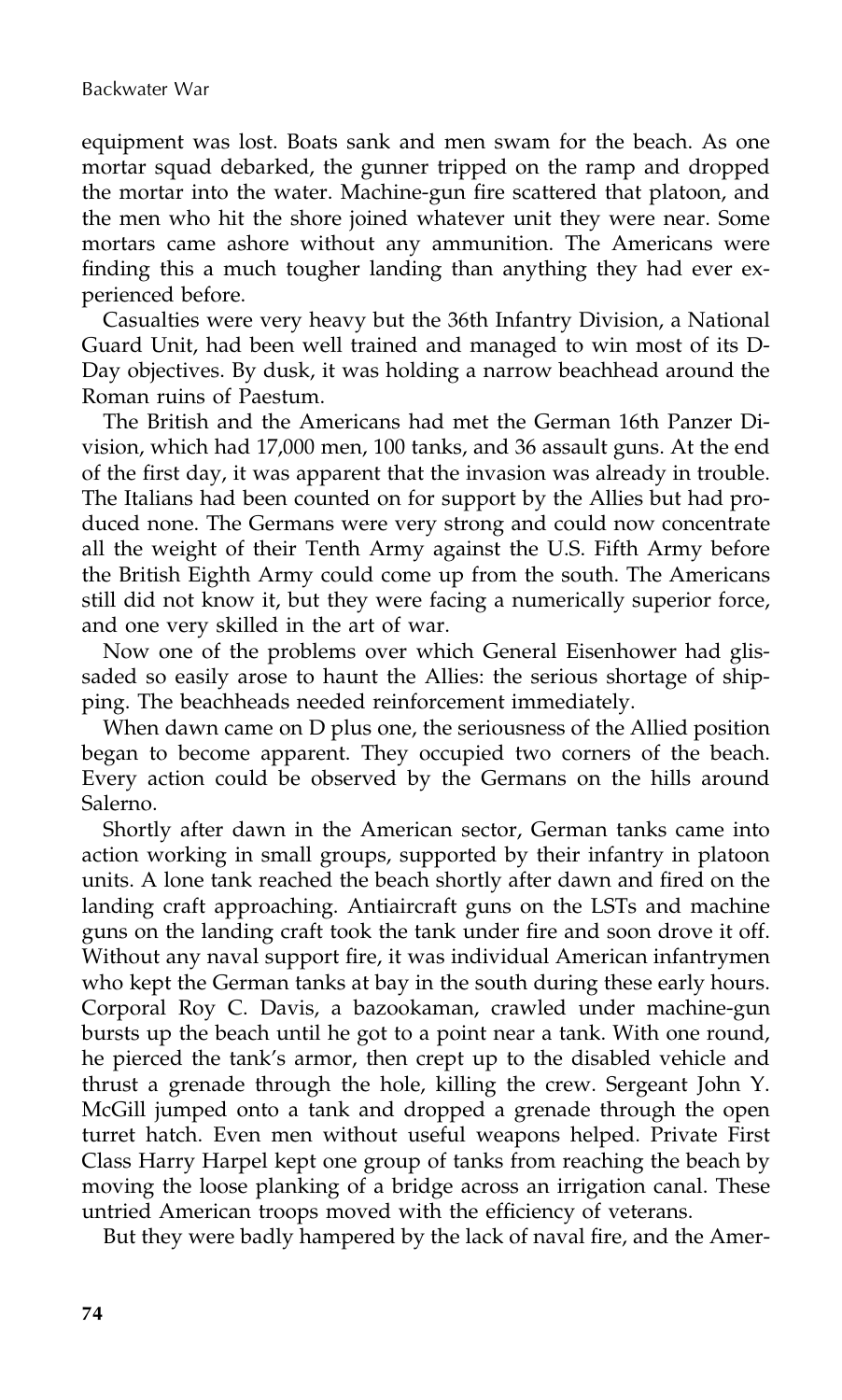ican tanks, in particular, were disorganized and slow to get ashore. Many of the tanks did not get ashore until afternoon and some not until after nightfall. Six LSTs carrying tanks of the 191st Tank Battalion, moving toward Blue Beach at 6:30 in the morning, were hit by enemy shell fire; four received direct hits and one tank was burning. For five hours the LSTs circled aimlessly, and at 11:00 a.m. finally approached the shore. With neither artillery nor tanks in support during the first four hours, the infantry depended to a great extent on a few 40-mm antiaircraft guns that came ashore at daylight.

At the end of D Day, the Allied troops were ashore, with the British controlling the north entrance to the beaches; the Americans controlled the south. But the Germans controlled the center where Route 19 and Route 94 arrived at a gap in the hills and from which the Germans could bombard the beaches with their artillery and bring their tanks down when they wished.

So although the landings were an official success, they placed the troops in peril. Immediate reinforcement, which they could not get, was needed, as well as the speedy arrival of the Eighth Army from the south.

Almost from the beginning, General Alexander recognized the problem. He ordered the Eighth Army to race for Salerno even though Montgomery argued that to hurry was to take risks. Sometimes, said Alexander, even Montgomery had to take risks. Eighteen American LSTs, which had been assigned to other theaters, were still in African ports, and the Combined Chiefs of Staff ordered their release to build up the force at Salerno.

General von Vietinghoff now recognized his opportunity. If he could bring up reinforcements and destroy the Allied landings at Salerno, he could then turn his efforts against the Eighth Army in the south and destroy that force methodically. It was a race against time. The Germans had the advantage of proximity and numbers, and the use of rail and road transport to bring up their troops. Von Vietinghoff ordered General Herr, in the south, to break off contact with the Eighth Army and move the 76th Panzer Corps toward Salerno. The 26th Panzer Division and the 29th Panzer Grenadier Division were to leave only rear guard behind and move at its best speed over the 125 miles of mountain road to the beachhead. General Hube's 14th Panzer Corps was ordered away from the Gulf of Gaeta to send the 15th Panzer Grenadier and the Hermann Goering Panzer Divisions south to block any advance of the Allies north to take Naples. Field Marshal Kesselring ordered General Student to release the 3rd Panzer Grenadier Division from Rome and asked the OKW for Field Marshal Rommel's two Panzer divisions, a request that was denied, but still five divisions could come to the aid of the German troops at Salerno. That meant von Vietinghoff could move enough troops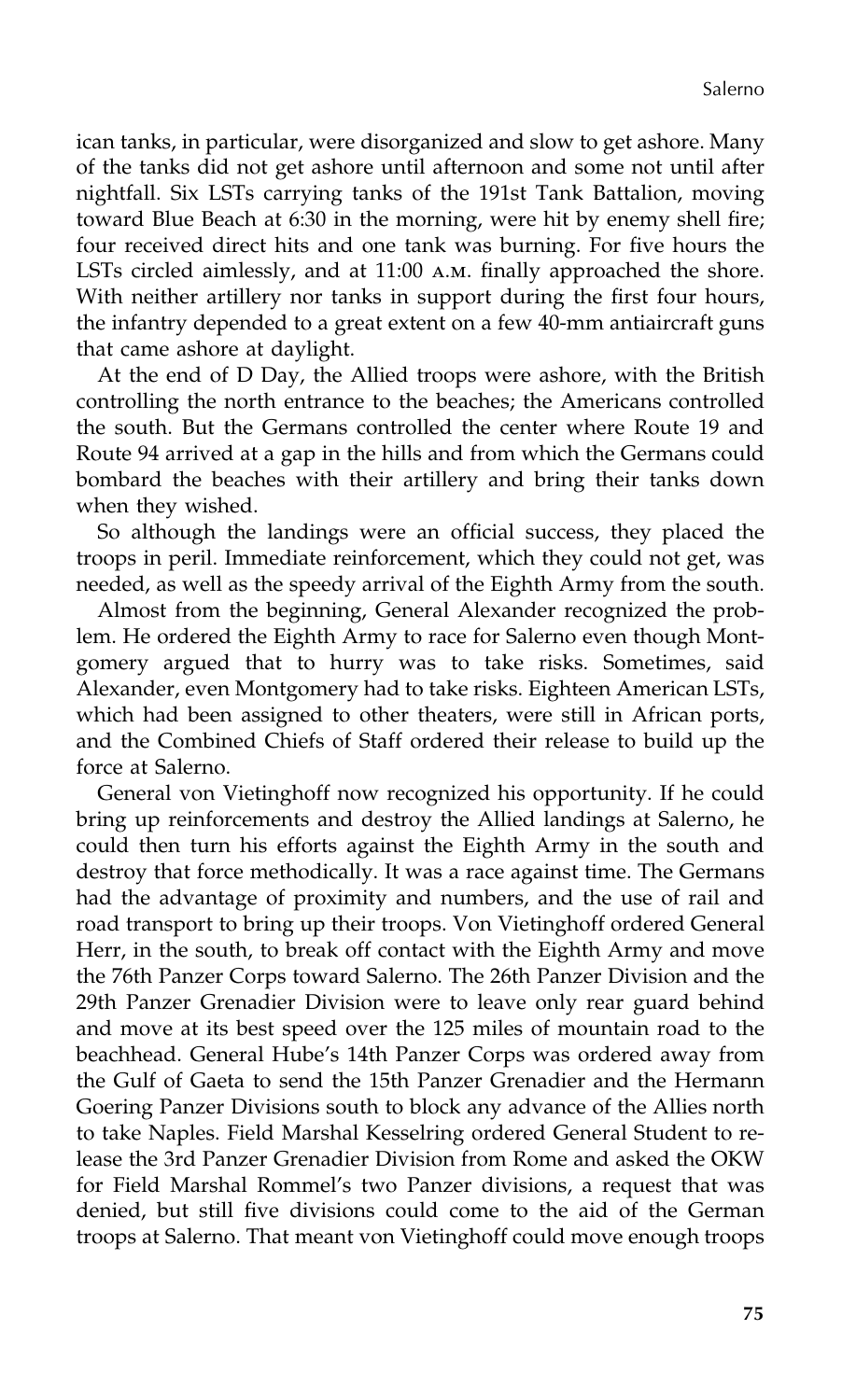to have six divisions to contest the four that General Clark had available. The Allies had air superiority, but it was not very strong.

On the morning of September 10, the Americans landed part of their floating reserve: the 45th Infantry Division. Clark visited the beachhead and was pleased with the conditions in the 6th Corps area. He visited General McCreery and learned what resistance the British were meeting in the north. McCreery indicated it would be difficult for the British to advance to the point where they were to rendezvous with 6th Corps. So, Clark ordered reinforcements to the 10th Corps area in view of the preponderance of German strength located there. Clark was very optimistic. He told General Alexander that he expected to be able to attack north toward Naples. So favorable did the situation seem that the Northwest African Tactical Air Force proposed to reduce the fighter cover over the beaches. Just at this point the Germans were planning to step up their air attacks.

On September 10 and 11, both sides did their best to build up their forces and contain the enemy. The German effort was directed first against the British 10th Corps, which threatened Naples. The Commandos, Rangers, and the 46th Infantry Division were hit by the 15th Panzer Grenadier Division and the Hermann Goering Panzer Division. The 46th managed to capture Salerno, but the Germans had the high ground and kept the harbor under observation and fire.

The confusion between commands continued. The forces off Salerno saw that the number of Allied air sorties was decreasing and protested to the air force, but the air force saw that the air opposition over the beaches was light on September 9 and, thus, cut back the number of fighter sorties as the Germans were increasing theirs. On September 10, the number of Allied fighters was definitely decreased, as more Germans came in. By the 11th, American Admiral Hewitt radioed Eisenhower that the status of the beachhead was growing critical because of the lack of air support. He was told that the only help that was coming was from Admiral Philip Vian, commander of the carrier force.

The Germans continued to hold the Montecorvino airfield and stopped the 56th Infantry Division, which was trying to get to Monte Eboli. Because of the concentration of the Germans on the British 10th Corps, the American 6th Corps was left alone to expand its bridgehead and secure key points overlooking the Ponte Sele bridge. However, that left a huge gap between the British and the American forces, so Clark landed his floating reserve to fill it.

Ashore once again on September 11 Clark was impressed by the way German pressure was building against the British area in the Battapaglia area, where they had pushed into the outskirts of Vietri and were within 12 miles of Salerno. On that day the Germans had captured 1,500 pris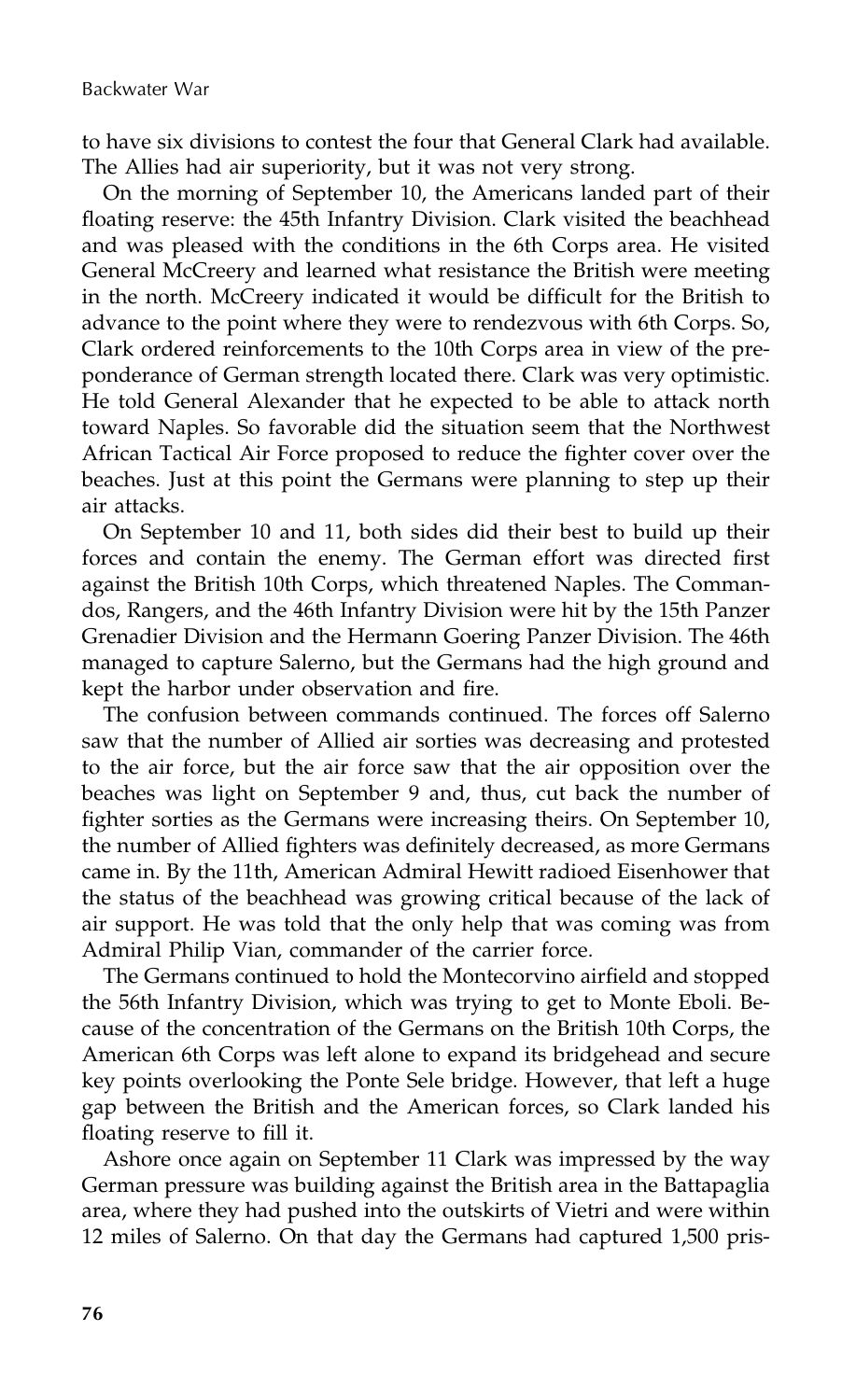oners, most of them in the British sector. That night American troops were moved into the gap between the two forces.

By this time the air situation was indeed serious. The Germans launched 450 sorties by fighters and bombers and 100 sorties by heavy bombers in the first three days of the battle; and they sank four transports, one heavy cruiser, and seven landing craft and made many hits on the Allied fleet. On September 11, a near miss damaged the cruiser *Philadelphia*, another damaged a Dutch gunboat, and a direct hit on the cruiser *Savannah* put it out of action. Admiral Hewitt had to declare his situation critical to Admiral Cunningham, who sent the cruisers *Aurora* and *Penelope* from Malta.

Clark came ashore again on September 12 and found the British 46th Infantry Division badly bruised and the German strength increasing and pointing toward the center of the beachhead. He had evidence that the Germans were preparing to launch an attack in the near future, and his forces were spread very thin.

After four days, the Allied beachhead was still dangerously shallow and the number of troops to man the perimeter was very small. Clark decided that day to bring his headquarters ashore, as a way to preserve and enhance troop morale.

The first signs of German counterattack came on the evening of September 11. That day, General Clark had ordered his floating reserve to land on the bank of the Sele River to close the wide gap between the American and the British landings. One regimental combat team was to go up the south bank and seize the Ponte Sele bridge; the other combat team was to advance along the north bank to 10th Corps in the Battapaglia–Eboli area. But these moves had not been made that evening of the 11th when the German counterstrike caught Clark off balance.

At the first signal of German attack, the 56th Infantry Division was hit by the leading elements of the 26th Panzer Division, which arrived in the area up Route 19 and attacked virtually without pause. The Royal Fusilier Battalion in Battapaglia was surrounded by the Germans and 450 men were taken prisoner. At the same time, the U.S. 45th Infantry Division thrusting toward the Ponte Sele bridge was stopped by the 29th Panzer Grenadier Division. Overhead the Luftwaffe flew more sorties and damaged one British cruiser and two American cruisers. The German aircraft were up at 18,000 feet, too high for any Allied fighters except the P-38s, but most of these had been sent back to England.

The Germans had planned their countermove carefully. They would attack the 10th Corps from the north while moving their reinforcements around the Ponte Sele bridge into the Battapaglia area. Then they would attack along Route 19 to the west, to crush 10th Corps against the anvil of the northern force. Then they would move southwest along the Sele River and break through to the sea between 6th Corps and 10th Corps.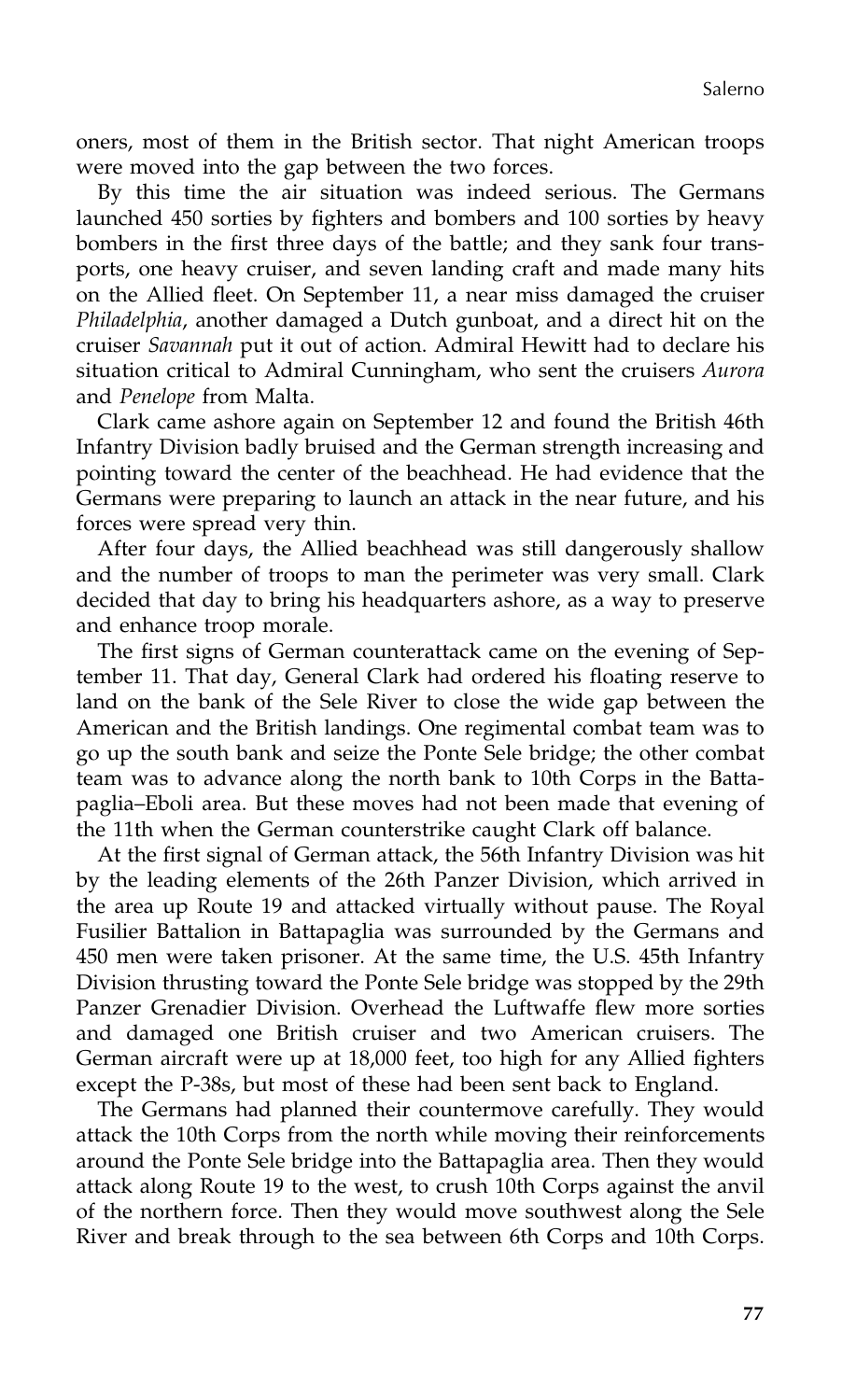Then the two corps would have to either escape by sea or face destruction.

During the next two days they nearly succeeded. The 10th Corps lost heavily in fighting around Battapaglia and the Montecorvino airfield, but managed to hold on because of excellent air support and naval gunfire.

The American 36th Infantry Division was forced off Altavilla and Point 424 (a strategic defense point) on September 12. On September 13, the critical point of the battle came. A mixed force of tanks, self-propelled guns, and infantry from the 16th Panzer Division rushed through the American 45th Infantry Division positions along the Sele River and reached a point two miles from the beaches. It was the American artillery that stopped them, firing almost point-blank into the tanks and infantry. There were no American reserves left, and that night of September 13– 14 General Dawley had to draw his perimeter back to a point not far from his D-Day beachhead line.

The situation looked so bad on September 14 that General Clark ordered his staff to draw up a contingency plan to reembark one of the two corps to reinforce the beachhead of the other, but his naval commanders pointed out that the plan was totally impractical. It would involve getting men from shore to ship under constant enemy artillery fire. The plan was dropped when General McCreery and Admiral Cunningham argued against it, and the next day General Alexander opposed it.

But by September 14, the Allied position was getting stronger because a regimental combat team from the 82nd Airborne Division had been dropped in the American sector of the beachhead. This time the Allied navies made sure that no one disrupted the landings. Although a Luftwaffe air raid came just before the troops dropped, the gunners held their fire and did not shoot down their own troops.

Back in his forward headquarters at Bizerte, General Eisenhower secured permission from the Joint Chiefs of Staff to use the strategic air forces to help in the battle. Admiral Cunningham brought the battleships *Warspite* and *Valiant* from Malta to use their 15-inch guns in support of the landings. Churchill signaled General Alexander that he could ask for anything and it would get the highest priority, but Churchill could not resist fighting the Battle of Gallipoli over again. He gave some advice: He urged Alexander to get to the front because the Battle of Suva Bay had been lost when Sir Ian Hamilton stayed far from the front on the advice of his staff at Gallipoli. Alexander was wise enough to ignore the Churchillian wisdom. Alexander was not in the rear; he was at Salerno watching the effect of reinforcing moves he had made two days before.

The British 7th Armoured Division started to land units in the 10th Corps sector on September 14. The 3rd Regimental Combat Team of the U.S. 45th Infantry Division arrived in the American sector. The U.S. 3rd Infantry Division was en route from Sicily, and a second regiment of the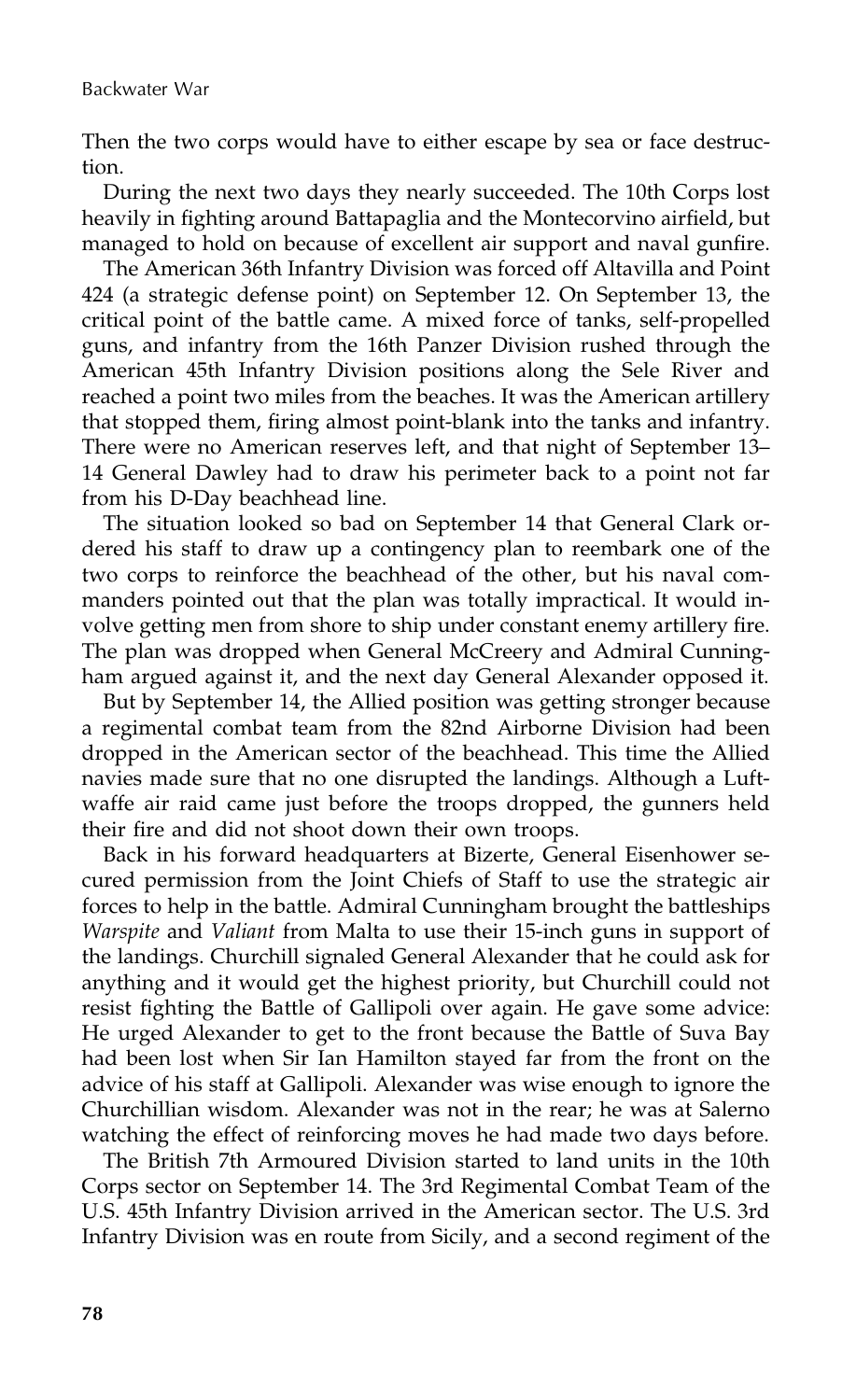82nd Airborne Division landed on the beachhead that evening and another dropped at Avellino. That drop was not very successful because of the mountainous nature of the area. The paratroopers were scattered all over the area. Most of them had to hole up in farms and mountain villages until the Allied advance liberated them from the fear of capture. But the beach drops were successful.

During September 14–16, the Fifth Army received massive naval and air support. The battleships with their 15-inch guns were particularly accurate in firing and in demoralizing the Germans. The strategic bombers did carpet bombing in the Battapaglia–Eboli–Ponte Sele area, and the Eighth Army began to come up. On September 16, a leading patrol met a patrol from 6th Corps 20 miles south of Paestum. The Luftwaffe managed to hit the battleship *Warspite* with a glider bomb, forcing it back to Malta for repairs, but the Allied reinforcements had come up in time to save the beachhead. It had been a very narrow escape, but the Allies had won the race.

After that linkup, von Vietinghoff advised Kesselring that the Allies were too firmly established to be thrown back into the sea or destroyed. He recommended disengagement so he could redeploy before the Eighth Army threatened his rear. So Kesselring authorized a slow withdrawal to the Volturno River north of Naples. Here the Germans were to stop and hold until the engineers could fortify the Gustav Line.

Von Vietinghoff made one more attack on September 17 against 10th Corps. Hube's and Herr's corps were sent to catch 10th Corps between them to try to crush it. But both attacks came under heavy bombardment that soon brought them to a halt. The Germans switched to the defensive as they had intended to do, and began to disengage on the south. The Battle of Salerno ended in a stalemate.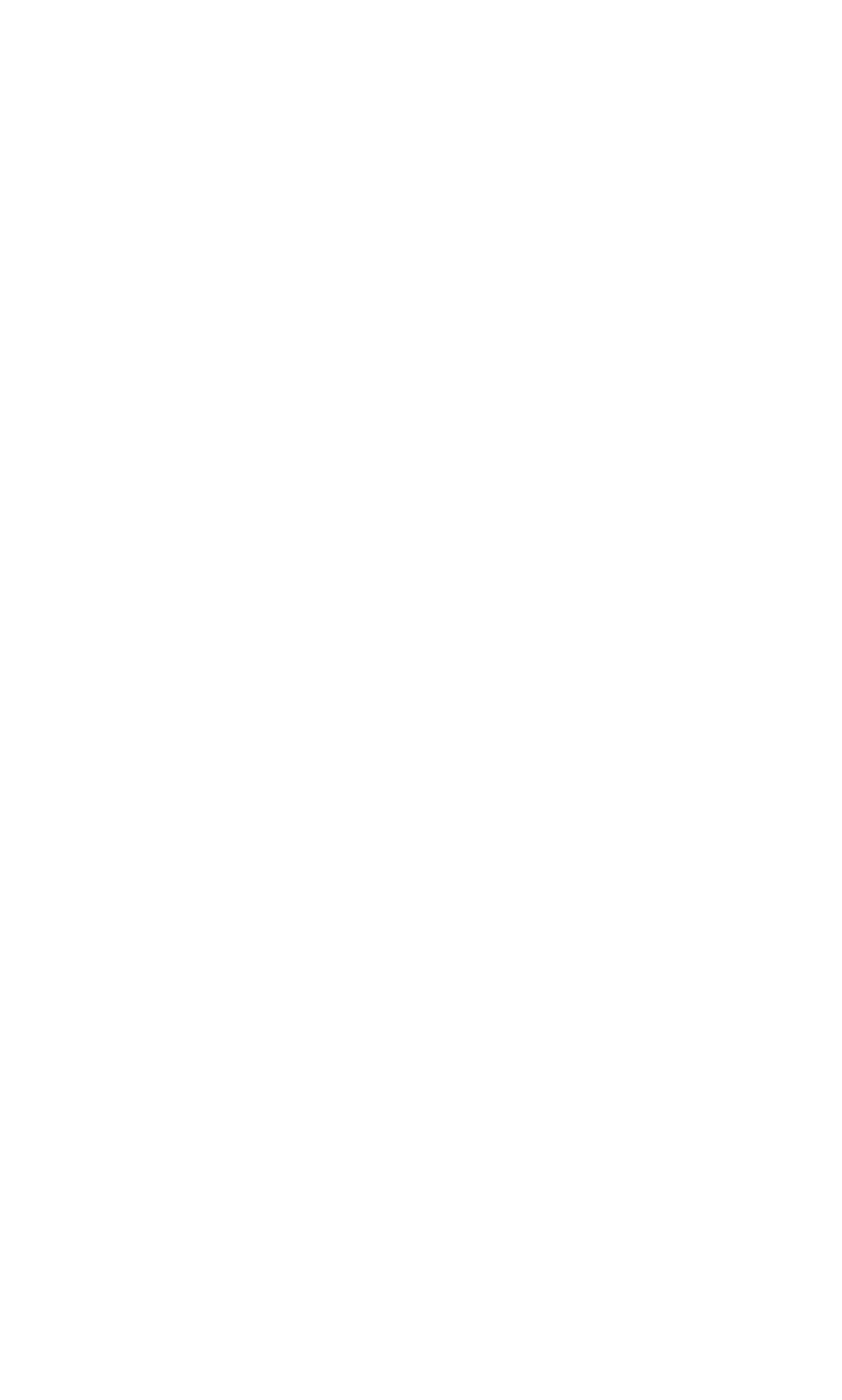

M-4 tank set on fire by enemy artillery in the vicinity of Cassino, Italy, February 4, 1944. (Signal Corps Photo)



View of Anzio, Italy, from the air, September 13, 1945. (USAF Photo Anzio, Italy)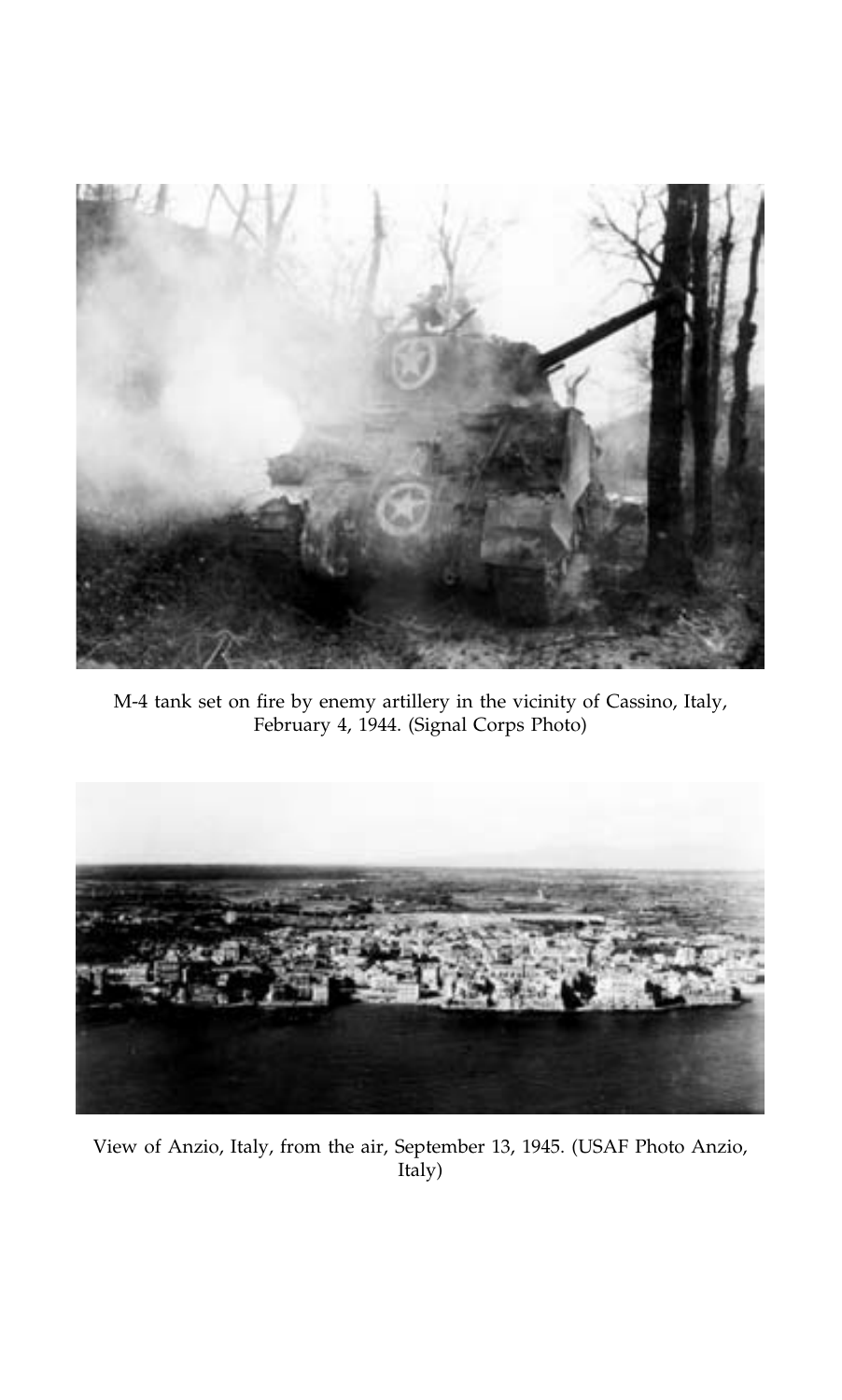

President Roosevelt decorates General Clark: At an airfield in Sicily, President Franklin D. Roosevelt of the U.S. (right) congratulates U.S. Lieutenant General Mark W. Clark (left), commander of the Allied Fifth Army, during ceremonies at which General Clark was decorated with the U.S. Distinguished Service Cross for "extraordinary heroism in action" in the battle for Italy. U.S. General Dwight D. Eisenhower, Allied Commander in Chief in the Western Mediterranean area, is in the center. President Roosevelt inspected American soldiers in Sicily after the conclusion of historic Allied conferences in the Middle East. (Signal Corps Photo)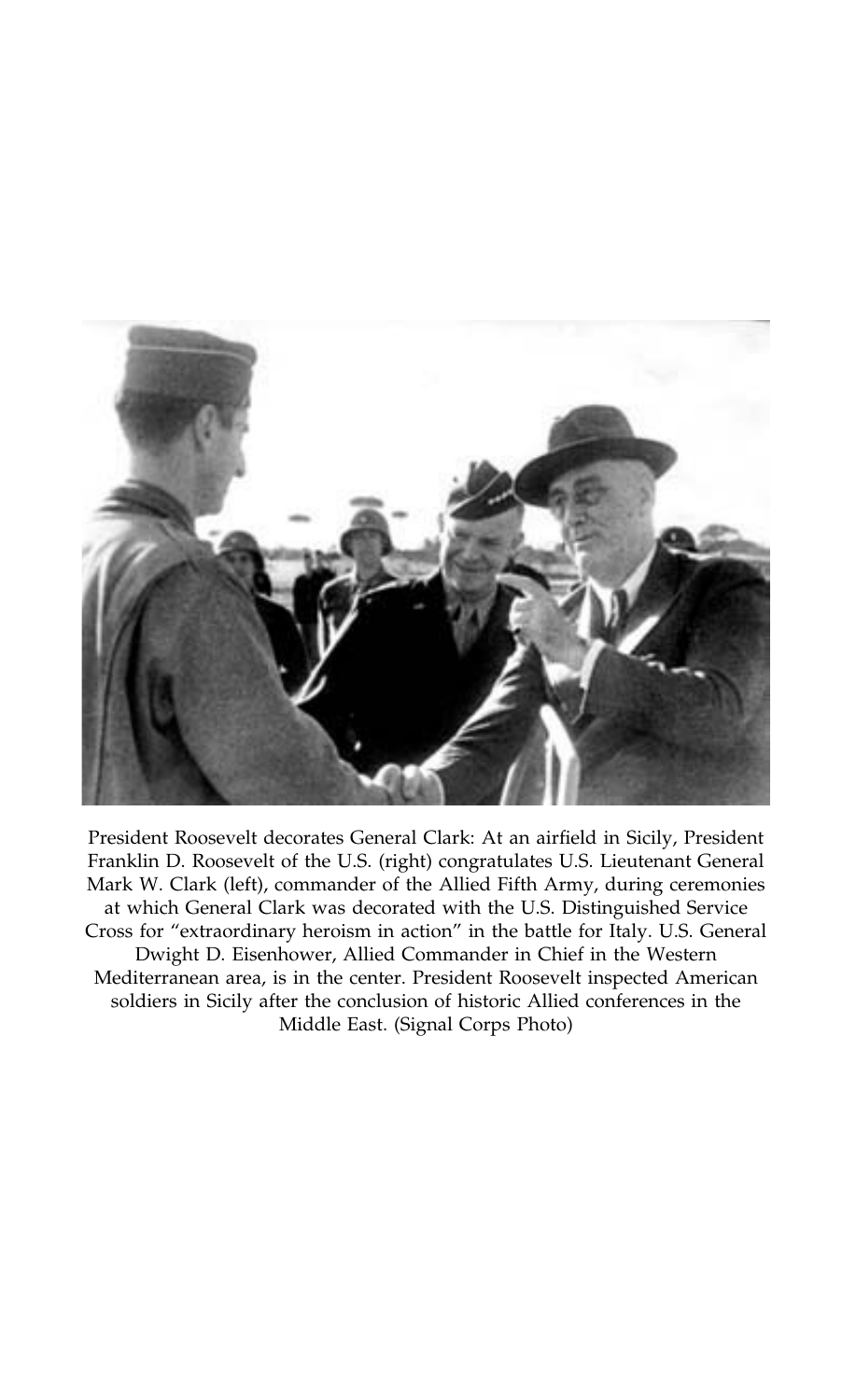

On December 13, President Franklin D. Roosevelt decorates General Mark Clark with the Distinguished Service Cross during the president's visit to Sicily. (Signal Corps Photo)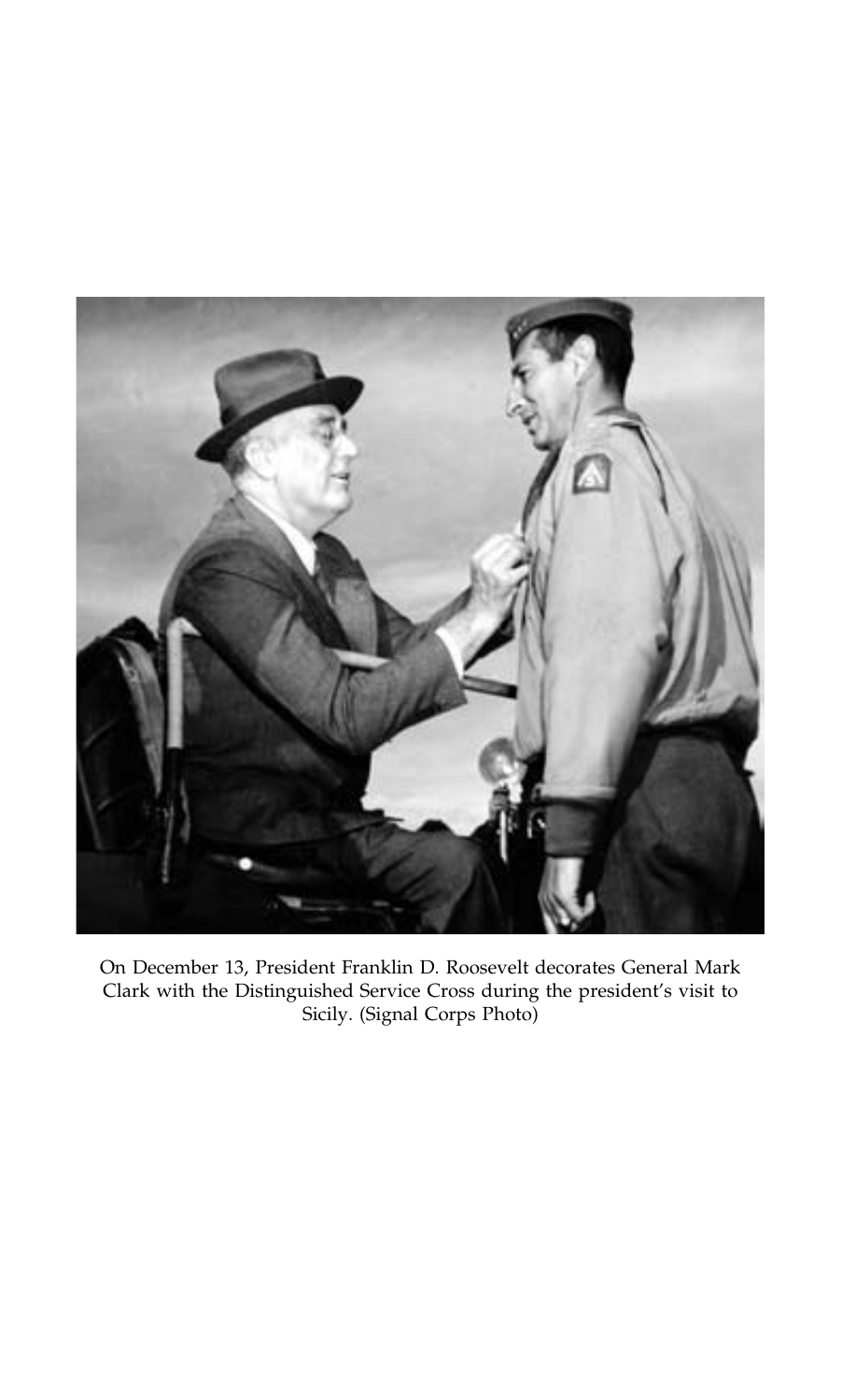

Dwight D. Eisenhower and Franklin D. Roosevelt in Sicily. (Signal Corps Photo)



Winston Churchill visits the Italian front: Left to right, Captain Pendell, Lieutenant General Mark W. Clark, Commanding General of the Fifth Army, and Winston Churchill troop the line of honor guard at Fifth Army Headquarters during the Prime Minister's tour in Italy. (U.S. Army Photo)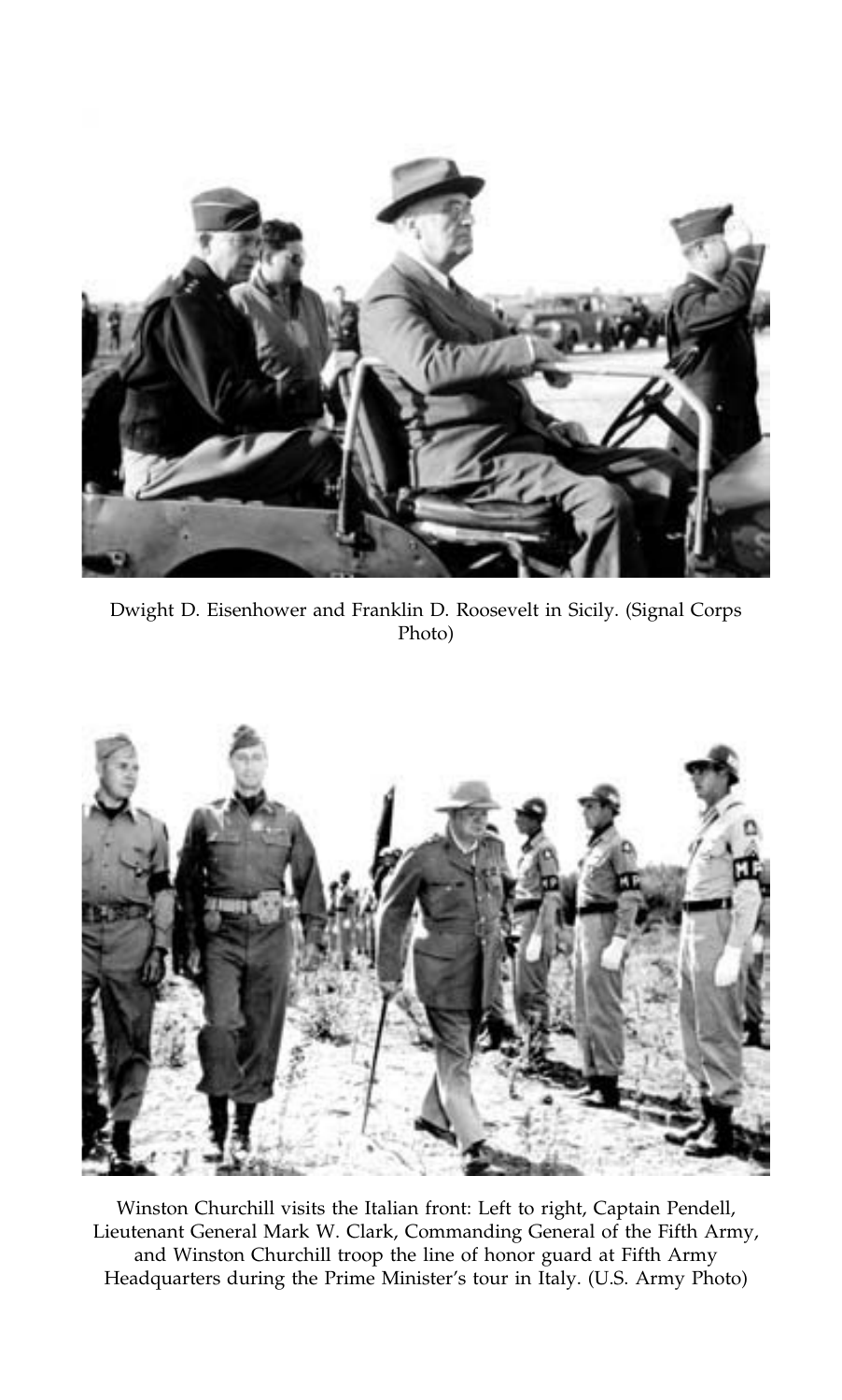

Fifth Army, Radicosa, Italy: G.I. vehicles on side road from highway 65 to II Corps command post during light snowfall, December 14, 1944. (War Department Photo)



Fifth Army, Castel Delrio area, Italy: Mules are being loaded with ammunition to take up to a battery of 155-mm Howitzers high on the side of a mountain, a location not accessible to trucks. (War Department Photo)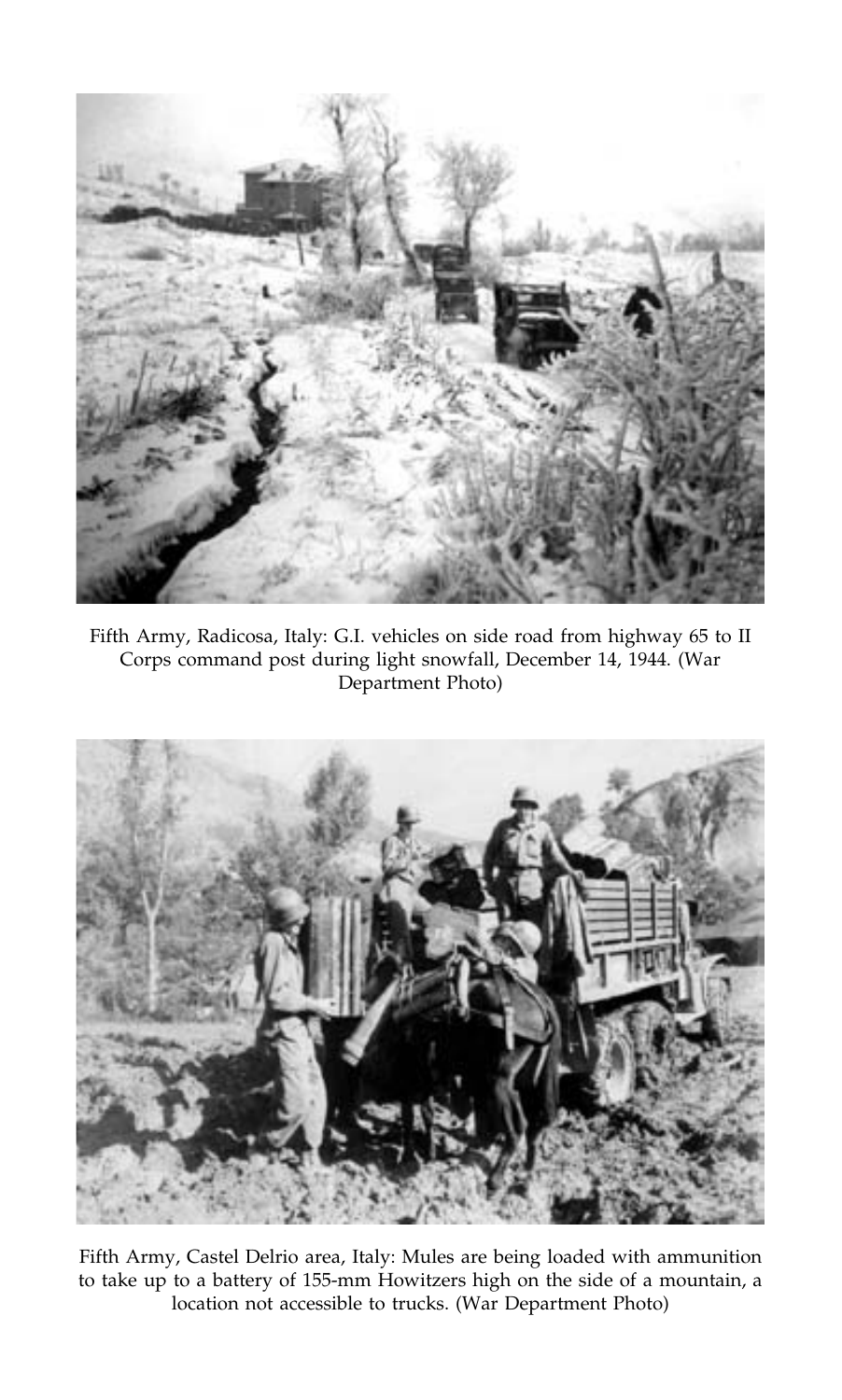

Pozzilli area, Italy: Medium tank of 755th tank battalion moves along mountain road near Demanio after a snow storm, January 2, 1944. (Signal Corps Photo)



Castiglioncello area, Italy: Winston Churchill and Lieutenant General Mark W. Clark (second from left) Commanding General, Fifth Army, chat with officers of the 34th Division just before lunch, which they enjoyed during the Prime Minister's tour of inspection of Fifth Army area. (Signal Corps Photo)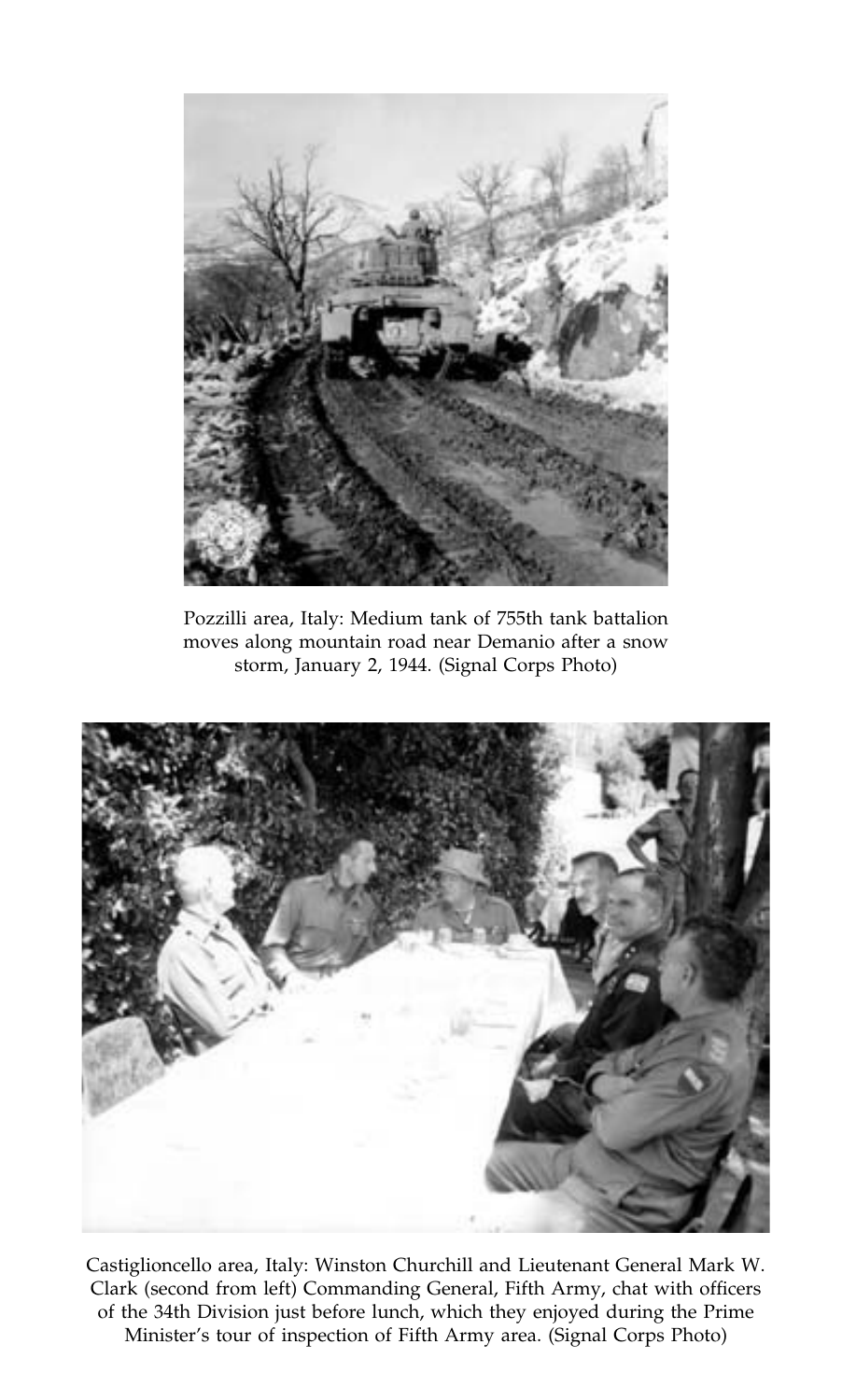

Cassino, Italy, monastery in ruins: Approach to Monte Cassino showing the excellent line of fire the Germans had. Picture taken from in front of Monte Cairo and hills 593 and 569. The trees were parched by shell fire and bombings. (War Department Photo)



Fifth Army, Castel Delrio area, Italy: "Cat" of 313th Engineers pulling jeep out of mud. (War Department Photo)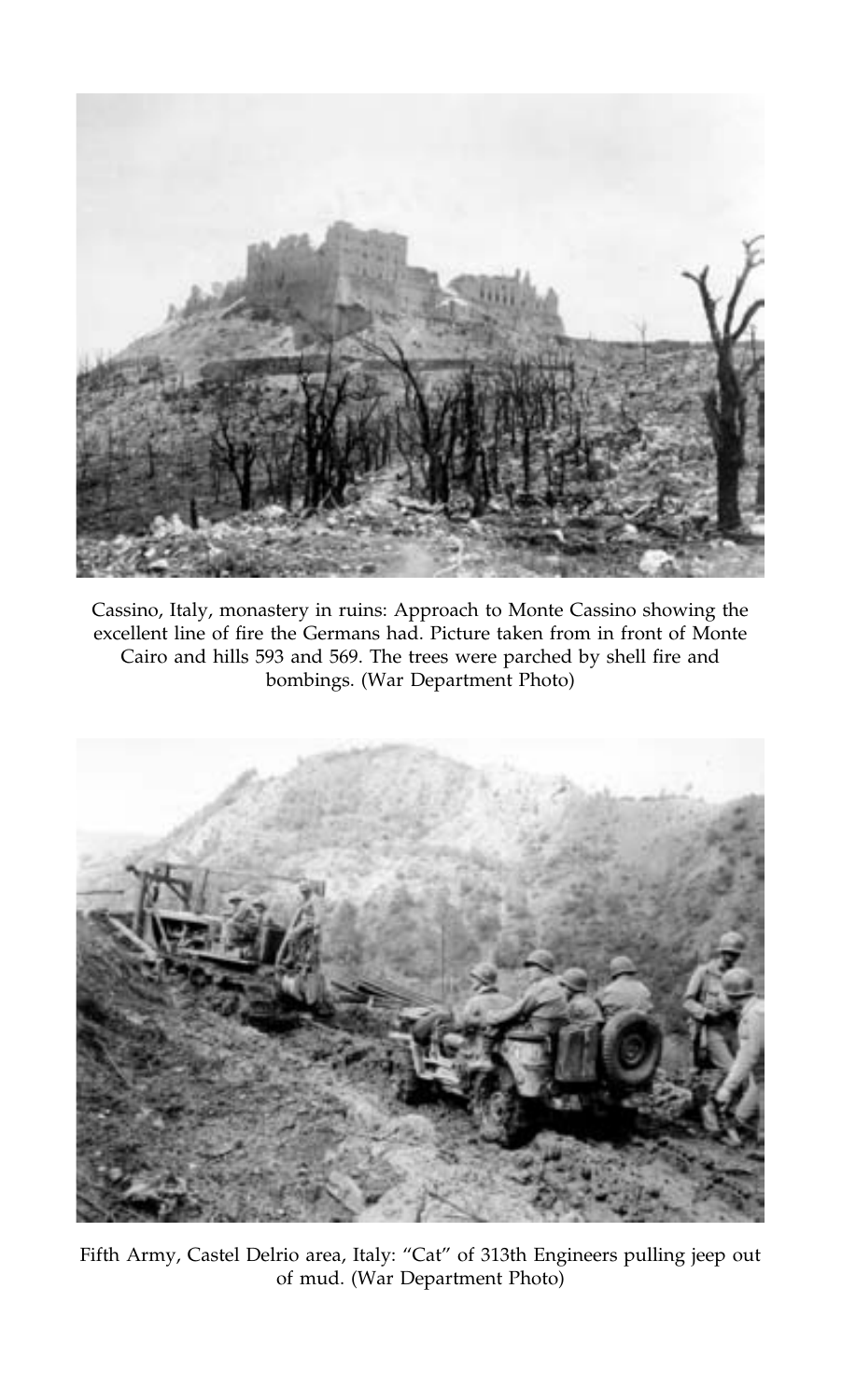

Rapido River area, Italy, the plains northwest of Cassino: Smoke can be seen on the horizon. In the foreground is the Rapido River. On the right is route 6 to Rome. (Signal Corps Photo)



Rapido River area, Italy: The famous St. Benedictine Monastery is easily discernible on the hill hiding Cassino. (Signal Corps Photo)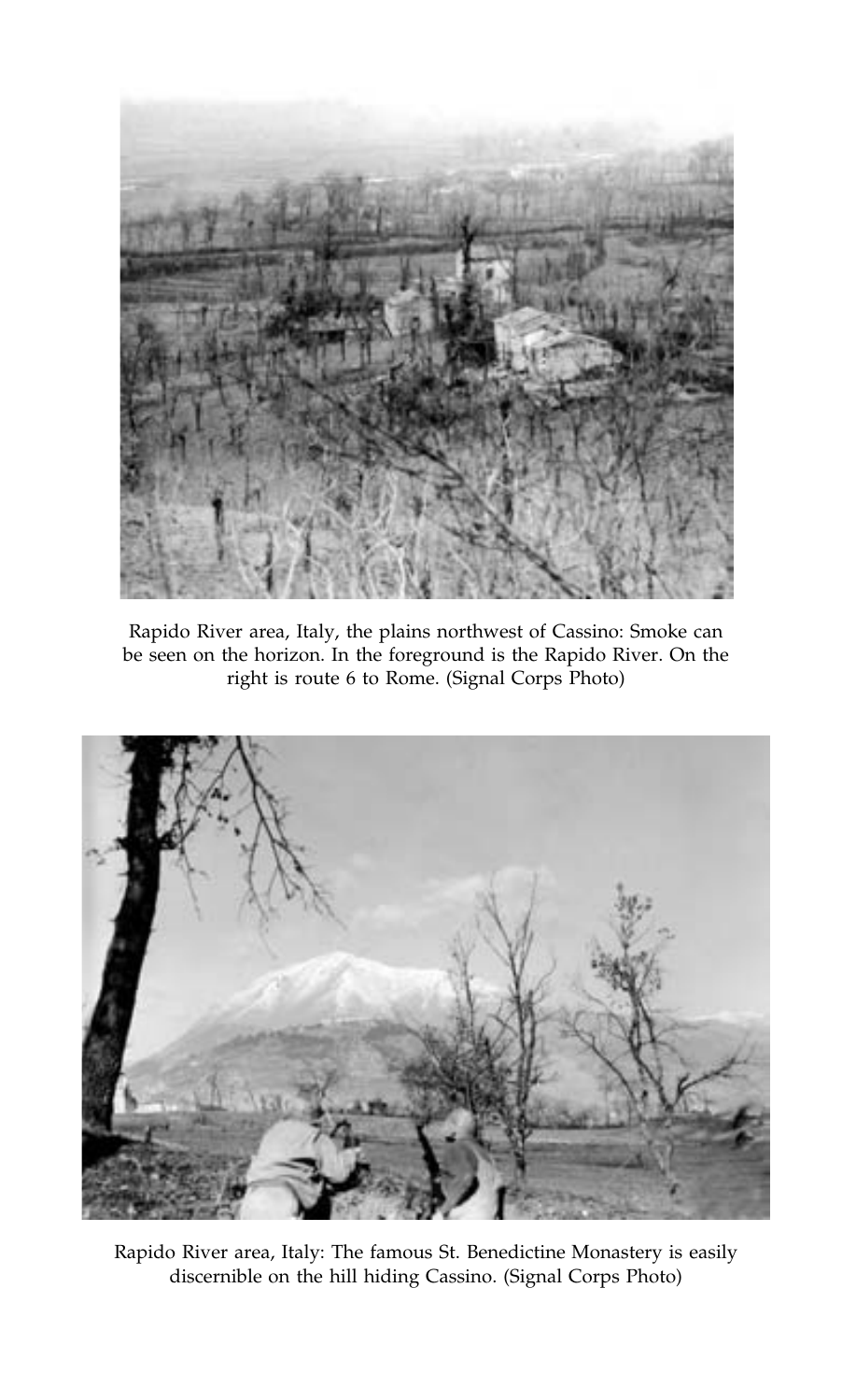

Rapido River area, Italy: Smoke from the shells of German "Nebelwerfers" partially obscures Cassino. Above the town is the Cassino Monastery, which U.S. artillerymen have orders not to shell. (Signal Corps Photo)



Aerial bombing of Anzio harbor, Italy. (Library of Congress Photo)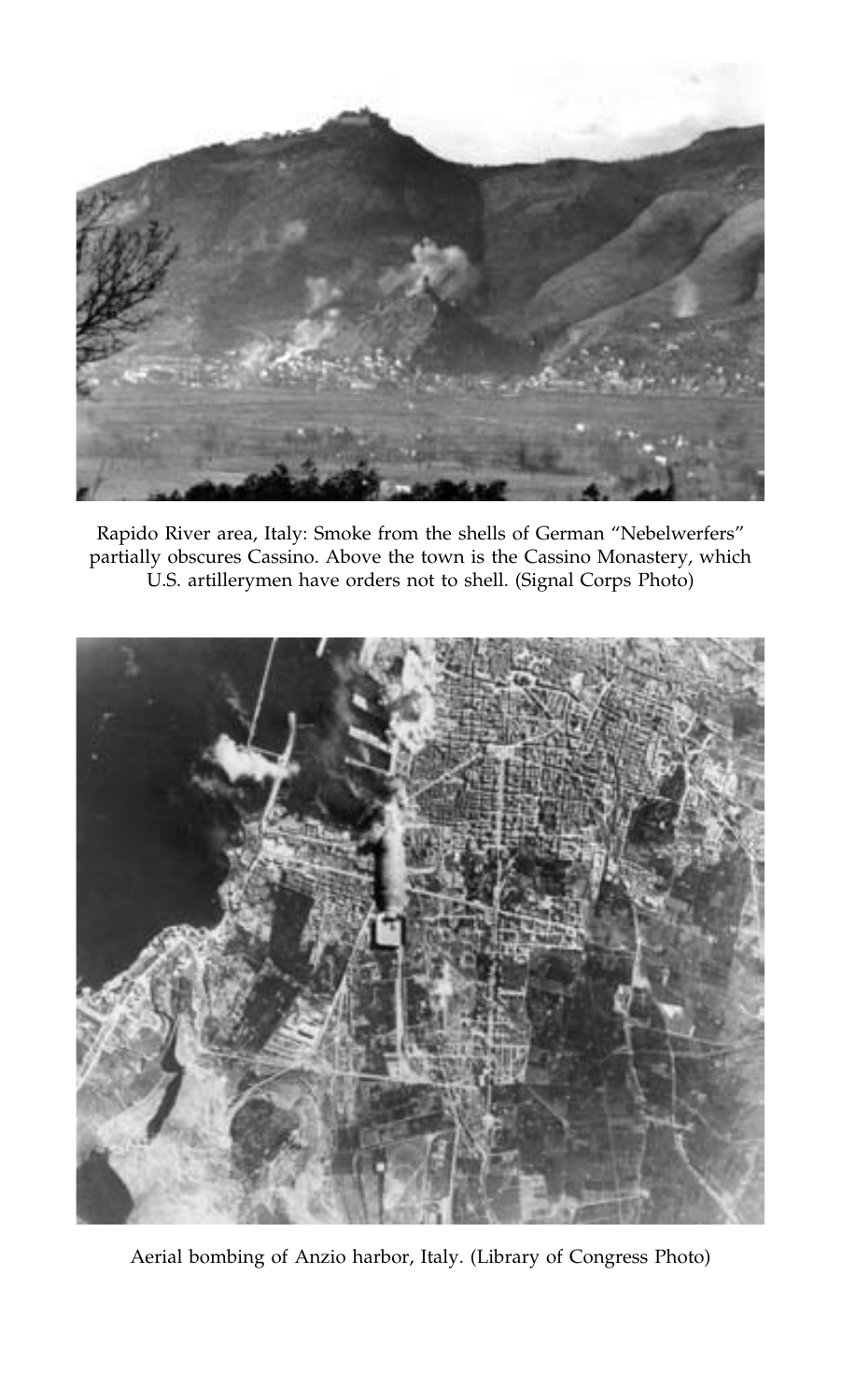

Fifth Army, Porretta Area, Italy: Lieutenant General Mark W. Clark (center), with Major General Joao Batista De Mascarenhas, Commanding General Bef, at his right, looking over enemy-held terrain from an observation point located above the town of Porretta. They could observe enemy movement through the scopes set up beyond them. (Signal Corps Photo)



"Ducks" of the Fifth Army coming ashore and moving inland, as more and more Fifth Army troops come into the beachhead. LST's are unloading other troops and equipment. Fifth Army beachhead near Anzio, Italy, January 28, 1944. (Signal Corps Photo)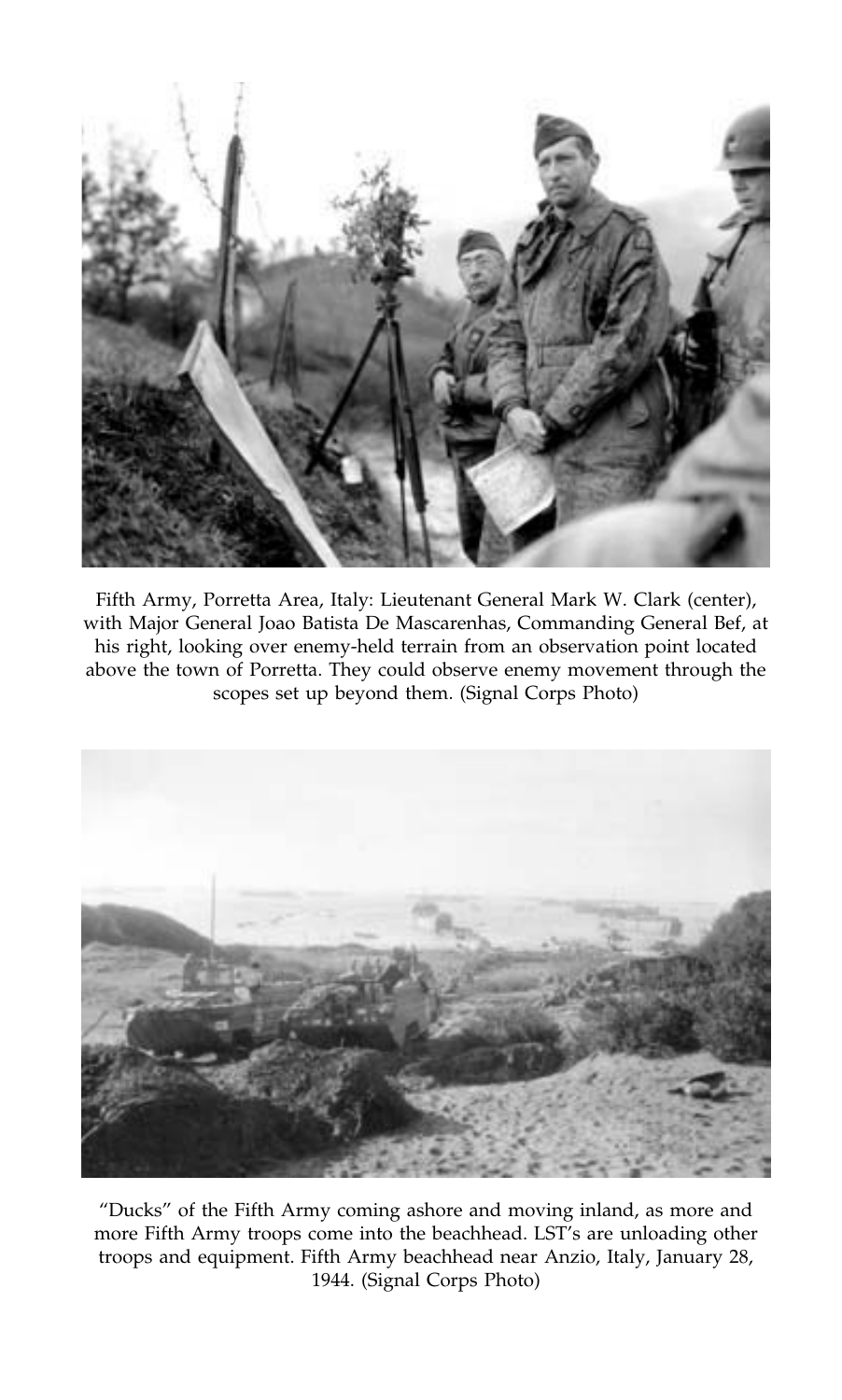

Medium tank of a tank battalion moves along a mountain road near Demanio, Italy, after snow storm, January 2, 1944. (Signal Corps Photo)



Explosions from a second wave of dive bombers in the three-day attack on Monte Cassino Monastery, Rapido River area, Italy, February 17, 1944. (Signal Corps Photo)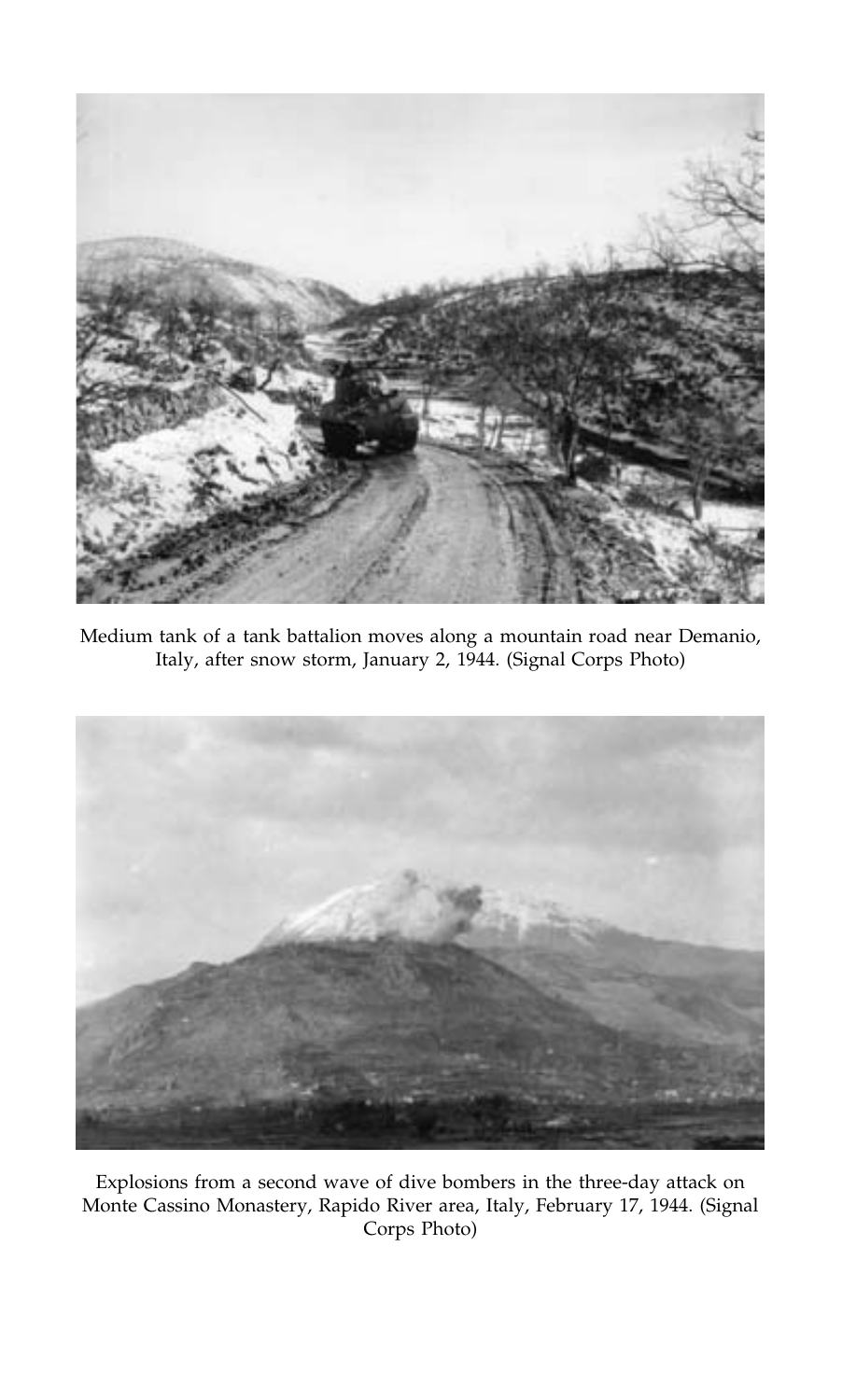

A week after the destruction of the St. Benedictine Monastery by the Allies, it is still being used by the Germans for gun position and observation. Allied shells range in on a position, Rapido River area, Italy, February 14, 1944. (Signal Corps Photo)



Rapido River area, Italy, January 22, 1944: T-24 light cargo carrier stuck in the frozen mud. (Signal Corps Photo)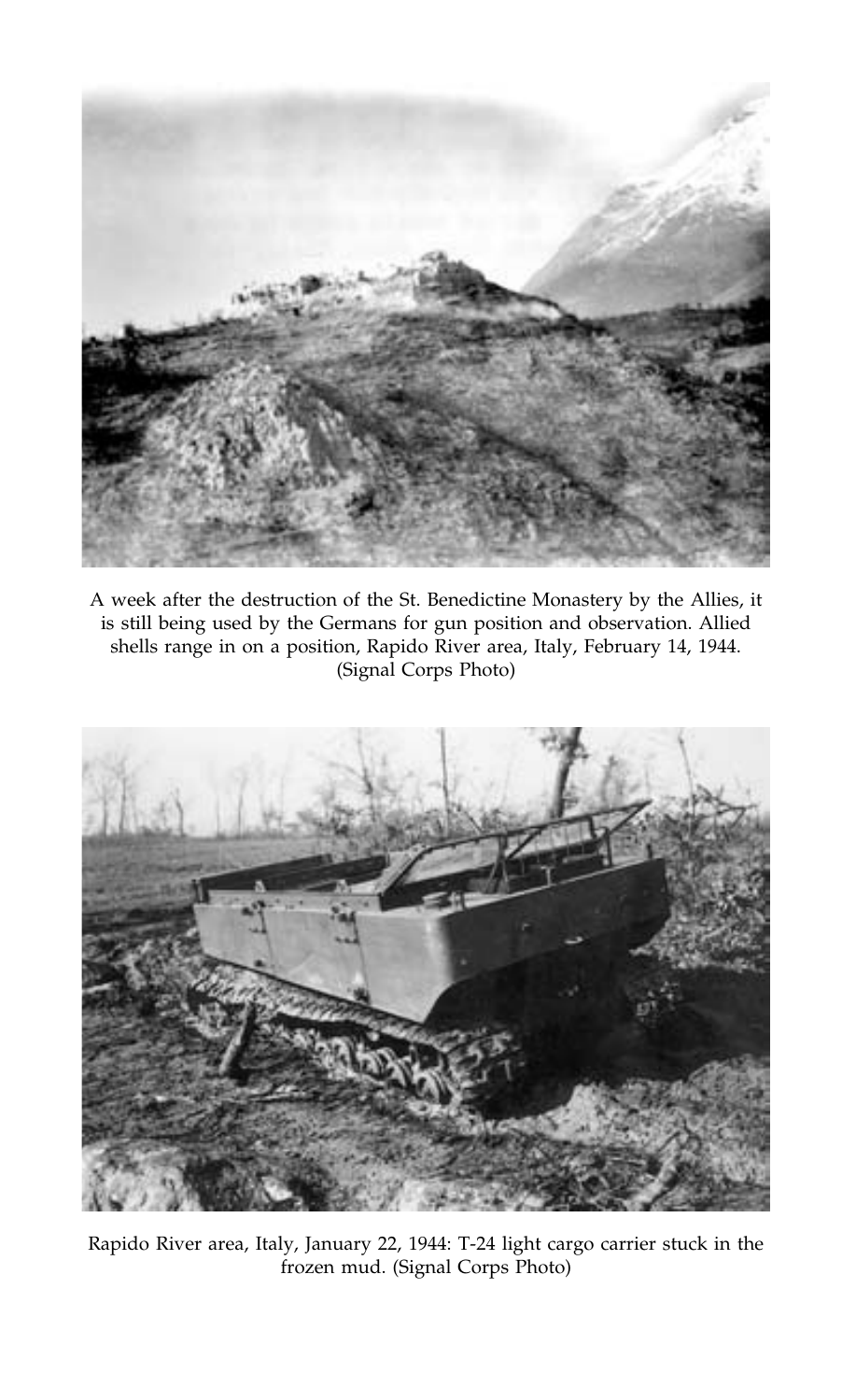

Anzio beachhead area, Italy, March 1944: After receiving first-aid, the infantryman is loaded into the ambulance that will take him to the hospital on the beach. (Signal Corps Photo)



Offshore of the Fifth Army beachhead near Anzio, Italy, January 22, 1944: One LCI burns while troops and equipment come ashore at the new Fifth Army beachhead, near Anzio, Italy. (Signal Corps Photo)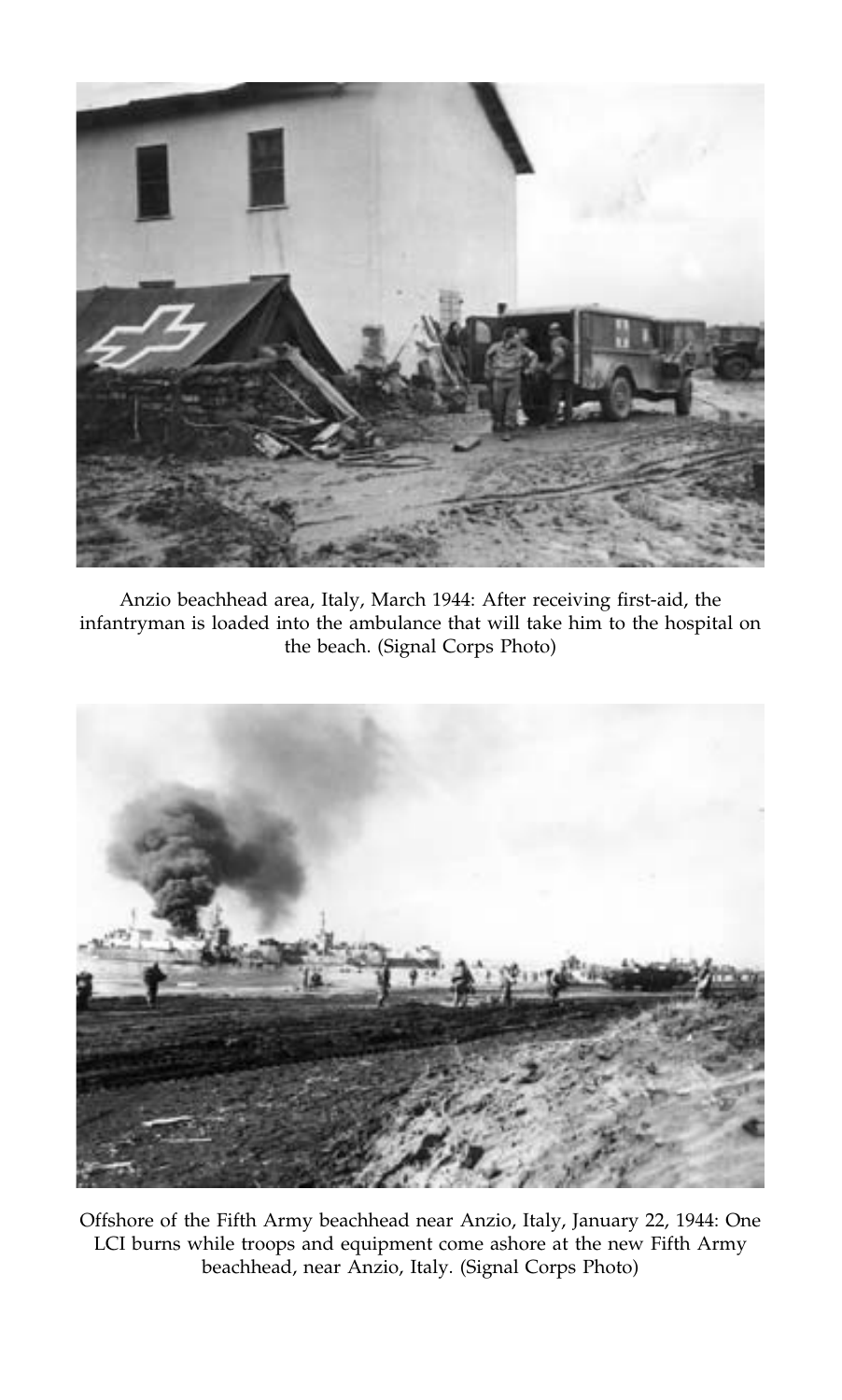

President Franklin D. Roosevelt is shown at a conference in December 1943 in Cairo, with President Innonis of Turkey and Prime Minister Winston Churchill. (Signal Corps Photo)



Cassino area, Italy, February 2, 1944: American M-4 tank laying helpless in a ditch after knocking out pill boxes and getting behind the Gustar line at the base of Monte Cassino. (Signal Corps Photo)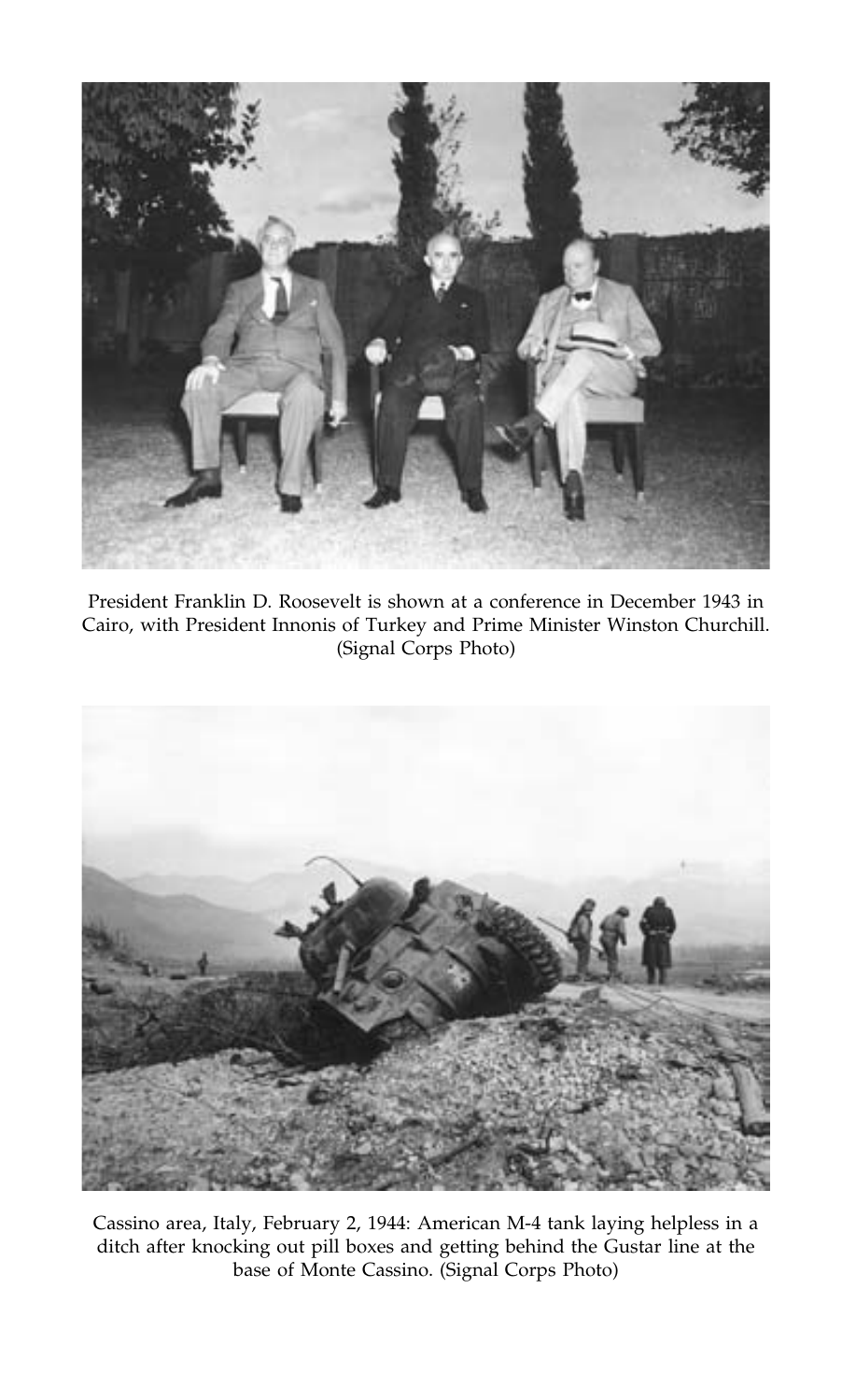## The Strategic Trap

The German withdrawal to the Volturno River attracted the Allies like a beehive attracts a bear. It had been superbly organized. The 14th Panzer Corps held the Sorrento Peninsula, which stopped the advance of the British 10th Corps on Naples. The 76th Panzer Corps moved back with the 1st Parachute Division, which was delaying the advance of the British 1st Airborne Division coming from Taranto. The whole German line moved from around the Fifth Army beachhead and then pivoted on Sorrento and swung back to form a line from the Gulf of Sorrento to the Adriatic.

At the end of one week, the Germans occupied a line from Sorrento to Malfi to the Ofanto River, and behind them, German engineers were blowing up Naples. Every ship berth was destroyed, cranes and shore gear were destroyed, pipelines and cables were ripped up, power stations were blown up, block ships were sunk in the landing area, and tugs and harbor craft were sunk in the harbor where they would prove the most difficult for the Allies. The harbor was heavily planted with mines. Ashore, booby traps and time bombs were planted in the important buildings, such as the post office. Hotels and barracks were mined. Some of the fuses had a 42-day run.

After the Germans pulled out of the northern beachhead area, it took 10th Corps two days to reorganize before it could start to attack northward toward Naples. Meanwhile, General Alexander issued his first directive to the U.S. Fifth and British Eighth Armies on September 21. The war would now go into four phases in Italy: the consolidation of the area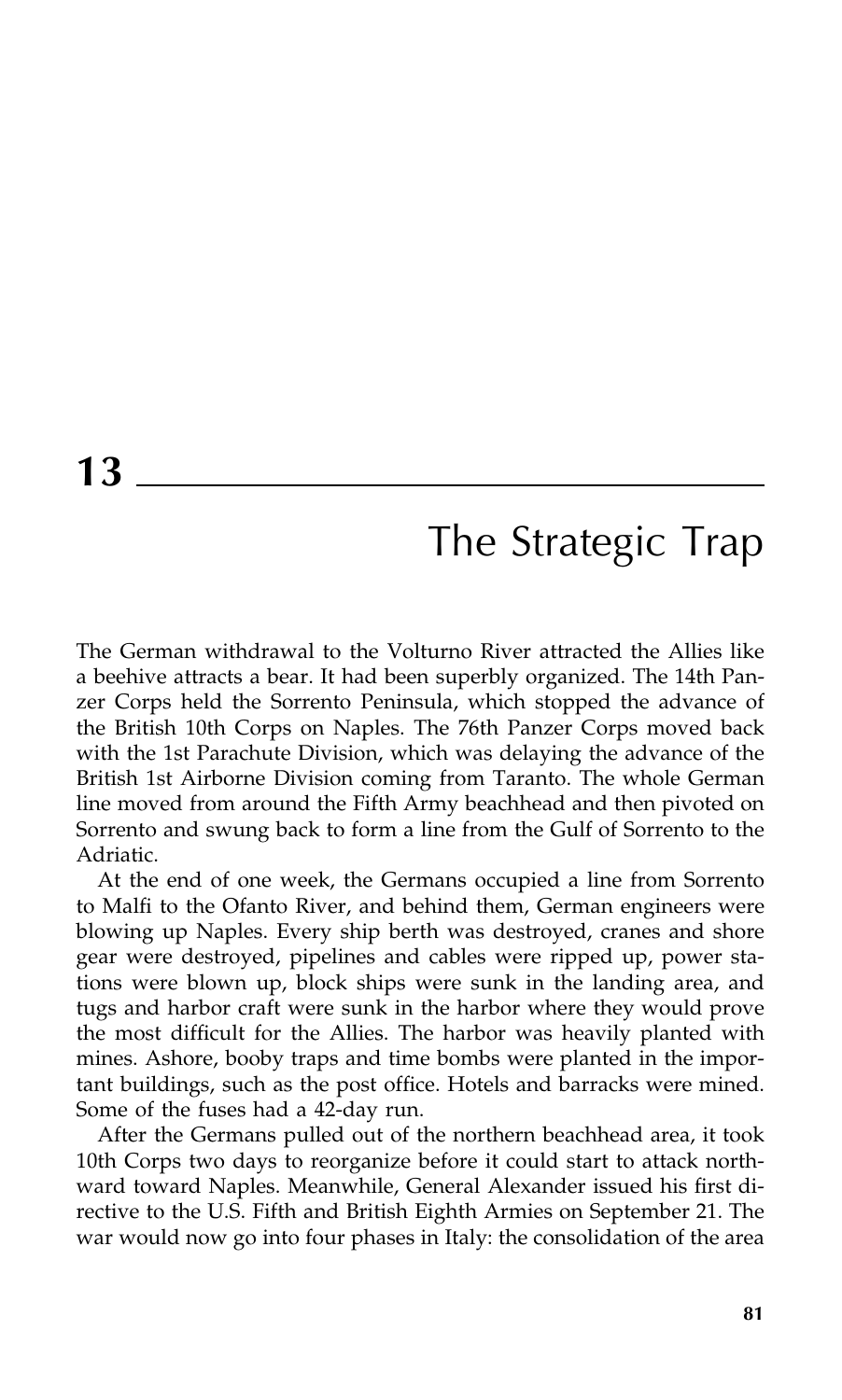from Salerno to Bari, the seizure of the port of Naples and the airfields at Foggia, the capture of Rome and the road and rail center of Terni, and the occupation of Leghorn and Florence and Arezzo. So the Allies had achieved one aim, to get Italy out of the war, but it seemed to have made very little difference. With Alexander's directive, it appeared that the Allies were locked in to the Italian campaign for as long as it took them to achieve these ends, with the constraint that General Eisenhower must operate with the troops and heavy equipment that he had. General Marshall was content with this program; it did not seem to interfere overly with his buildup for the Cross Channel Attack; and as long as Prime Minister Churchill could be restrained from plunging the Allies into the Balkans, Marshall had no objection. It was apparent that in Washington the whole Italian campaign was regarded as a way of marking time until the buildup and the assault on France could be prepared. No one seemed to pay much attention to the fact that the Allies were being drawn into an overland campaign in the mountainous peninsula of Italy where the defenders had all the advantages.

The change in the war became evident very soon. When the 10th Corps was ready to move on September 23, it was stopped cold by the Herman Goering Panzer Division and parts of two other German divisions. The 3rd and the 15th Panzer Grenadier Divisions were moving to the Volturno River to prepare the defenses there, but elements joined the Hermann Goering Panzer Division in a rear guard.

In the American sector, General Dawley was relieved by General Clark, who had been unhappy with him from the beginning. First, Clark appointed General Ridgway as deputy commander of 6th Corps; then on September 20, Dawley was replaced by General Lucas. The Americans tried a two-prong attack directly north through the ruins of Battapaglia and over the mountains toward Avellino by the 3rd Infantry Division while the 45th Infantry Division began a movement from the Ponte Sele bridge toward Teora, but they were really heading for Benevento.

The Germans opposed with rear guards of the 16th Panzer Division, while the 26th Panzer Division and the 29th Panzer Grenadier Division made their way northeast to stabilize the German line across the peninsula. As soon as the continuous line was firm, the 16th Panzer Division would be withdrawn for a rest because it had been fighting since the beginning of the Salerno invasion.

Now more Allied troops were coming in. The 78th Infantry Division and the 8th Indian Division of the British 5th Corps now began to land in the "heel of the boot" ports. The Eighth Army was moving slowly. Montgomery sent the 1st Canadian Infantry Division and the British 78th Infantry Division to the Foggia area. By September 29, the Germans had retreated out of the Gargarno Peninsula, but farther up the resistance was beginning to stiffen.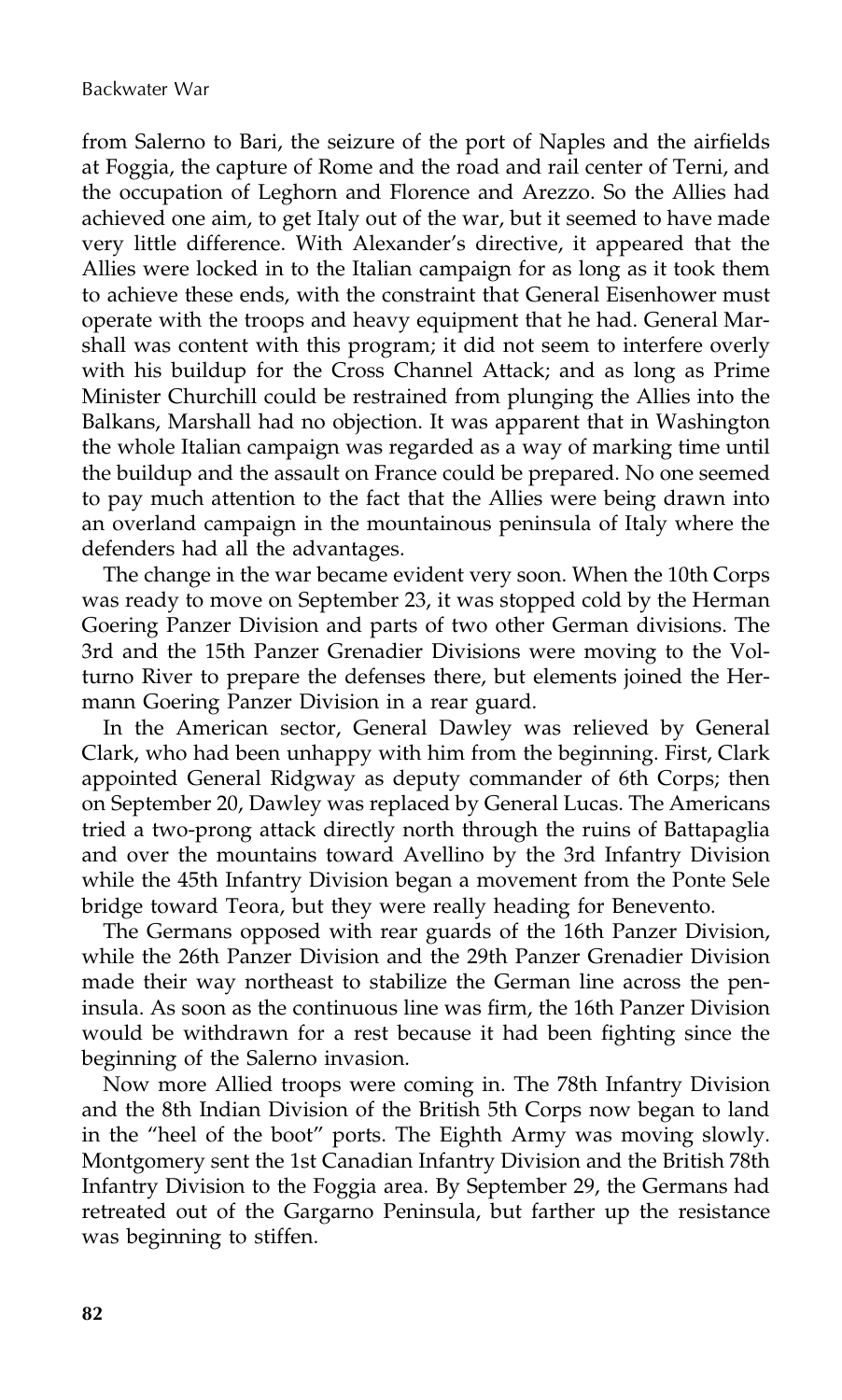The Germans understood what the Allies were trying to do—take Rome—although they did not understand how low the project was on the overall Allied priority list and how limited the resources devoted to the task would be. So, on October 1, Hitler ordered Field Marshal Kesselring to base his plans on holding a front south of Rome. It might not be the Volturno Line but the Allies must be delayed in order to give the Todt Organization time to complete the defenses of the Gustav Line. As for the Gustav Line, it was the ideal defense position because the Italian peninsula was at its narrowest. By holding the Gustav Line, Kesselring would be keeping the Allies far from Germany, and Rome and its airfields would be safe. The weakness of the Gustav Line was its susceptibility to amphibious attack, but the Germans were sure that would not have to be dealt with in the winter months.

The Gustav Line ran along the Garigliano River and its tributary, the Rapido River, to Cassino and then up and over the steep Appenine Mountains until it reached the Sangro River on the coast of the Adriatic Sea. The main defensive positions were being built on the reverse slopes of the hills overlooking the river valleys. The riverbanks would be laced with minefields held by covering forces, with artillery sited to cover from behind the hills. In the Liri Valley, which stands in the shadow of Cassino, there were strong defenses on the low ground, too.

There were four possible approaches that the Allies might use to take Rome in the winter months. The first was Route 7, which ran up the west coast of Italy. It was easily blocked where it passed around the Aurunci Mountains near Gaeta, or in the Pontine marshes. The second was Route 6, past Cassino and up the valley of the Liri River to Frosinone and then to Rome. Here was the weakest sector of the Gustav Line, in the wide mouth of the Liri Valley, but it was protected by the Rapido River. Although that river was small in the winter, it could be fierce, and it was overlooked by two superb observation points: Monte Cassino to the north and Mount Majo to the south. Route 6 also possessed a number of natural defense positions closer to Naples.

The third approach was was up the Adriatic coast on Route 16. However, if the Allies went this way, they would have to get off the road at Pescara and then fight overland through the mountains on Route 5 to Avezzano and then to Rome. The fourth approach was by amphibious landing at the mouth of the Tiber River or farther north.

Kesselring believed that the Allies would choose the approach up the Liri Valley, though there was a chance they would move up Route 7 through the west-coast sector and then make an amphibious assault.

The German effort in October went into blocking Route 6 and Route 7 as the Todt Organization built the Gustav Line. The German Tenth Army had a delaying line, called the "Barbara Line," which ran along the ridge of the high ground between the Volturno and Garigliano Rivers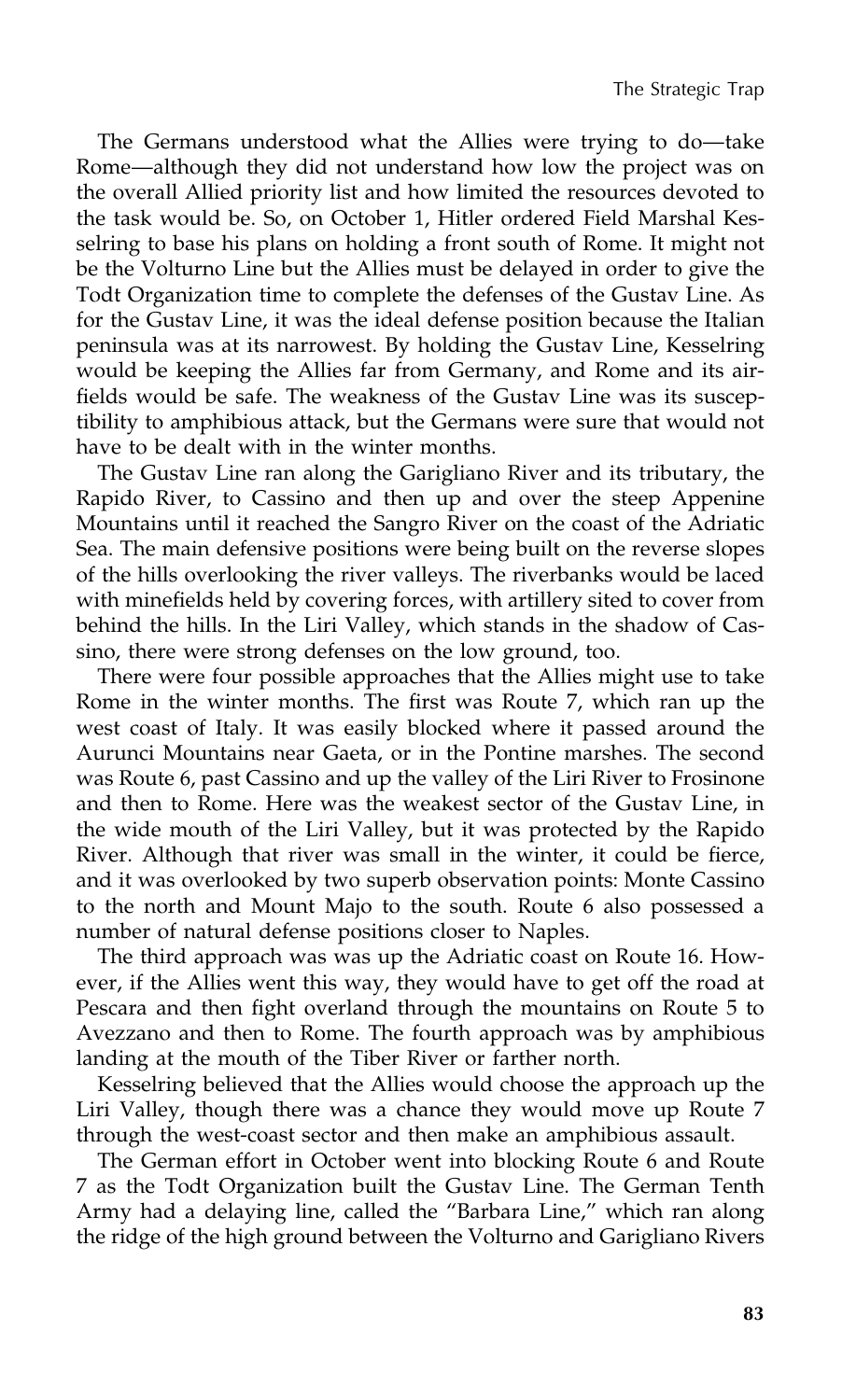and then over the Appenine Mountains to the Trigno River. General Hube had also found a covering position called the "Bernhardt Line," based on Mignano. This position was very strong, but it was too far forward and could not be worked in conjunction with the rest of the Gustav Line. The 14th Panzer Corps built that position into a series of strong points of considerable depth.

After the Battle of Salerno, it was time for the Hermann Goering Panzer Division to retreat through Naples, which it did, burning and wrecking the city as it went. By the time the British 7th Armoured Division moved into the city on October 1, its port, which once handled 8,000 tons of supply a day, could not handle 1,000 tons.

The Germans made no attempt to make a stand between Naples and the Volturno River. The first units of the 10th Corps reached the river on October 5. The British 46th Infantry Division moved into the coastal sector. The British 7th Armoured Division entered the center at Grazzanisi, and the British 56th Infantry Division entered Capua on 10th Corps' flank.

The American 6th Corps had tougher going through the hills to the east of Naples. The Germans were moving back slowly and setting many demolitions. The U.S. 3rd Infantry Division was first, and set up alongside the British 56th Infantry Division on October 7. The U.S. 34th Infantry Division, which had just arrived from North Africa, joined the American attack on Benevento on October 2 and then moved up the Calore River to its junction with the Volturno. The U.S. 45th Infantry Division moved up the east bank of the Calore until it was stopped by German defenses, which were designed as part of the extension of the Volturno Line.

The British Eighth Army resumed its advance up the Adriatic coast, led by the 13th Corps on Route 16 and the 1st Canadian Infantry Division on Route 17. The British 5th Corps was right behind them. The British 1st Airborne Division had gone into reserve, and its brigades were about to go back to England.

On the night of October 2–3, 13th Corps was assisted by a special landing at Termoli, in which the British surprised the German garrison and captured the headquarters, taking the town and port before it could be destroyed. By early afternoon, the landing force had linked up with the 78th Infantry Division and secured a crossing over the Biferno River. But the next day the Germans reacted severely because Kesselring had decided to hold Termini and the line to the Volturno until October 15. Thus developed the first major action since Salerno.

General von Vietinghoff sent the 16th Panzer Division out of reserve on a 95-mile march, and it came into action on October 4. Heavy attacks were made on the British 78th Infantry Division's bridgehead across the Biferno. The Luftwaffe was called to help, and for several hours the issue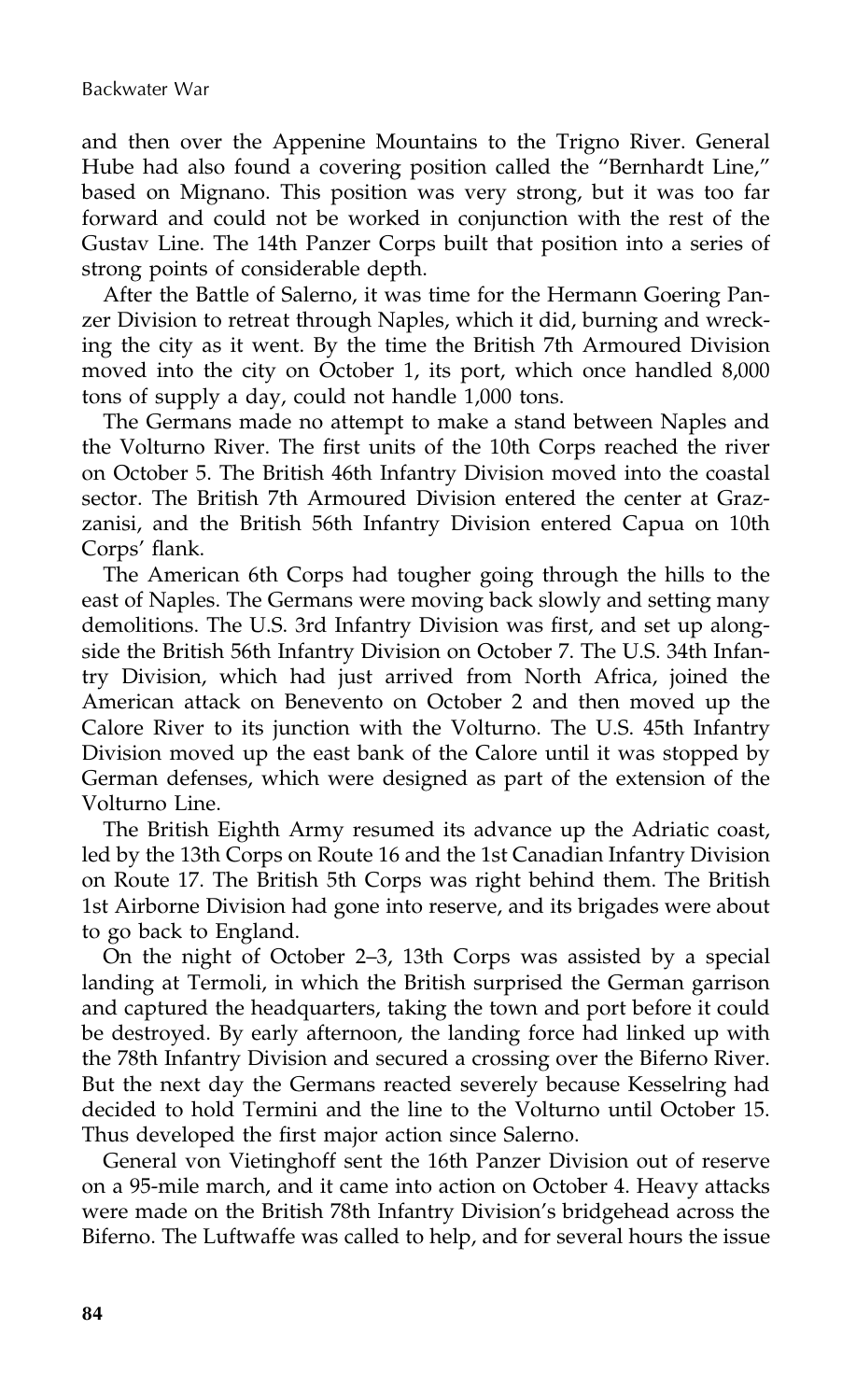was in doubt. But during the night of October 5–6, a second brigade of the 78th landed in the port and a tank crossing was completed across the Biferno. The fighting resumed and the British drove the Germans out, and they retreated to the next river line: the Trigno.

On Route 17 the Canadians had to fight all the way in their advance on Vinchiaturo. By October 15, the gap between Montgomery's two divisions had grown so wide that he stopped and regrouped. The next objective of the Eighth Army was a road on the far side of the Trigno River, but Montgomery had to wait to start until his supplies were built up. He was then going to try a river crossing under fire. The Americans were already doing the same over the Volturno.

The dream of sunny southern weather was rudely shattered already. As the British moved around Mount Vesuvius, the autumn rains began to come down, and soon their tracks were marked in yellow mud. This meant real trouble in moving tanks and ammunition along the long route from Taranto. With the combination of mud and the damage wrought to the roads by German demolition of bridges and culverts, the roads became virtually impassible. The wise move would have been to wait until the rains stopped, but the Allies were in a hurry, and they churned on through the sticky mud until they bogged down. Then they had to wait to dry out, and they started all over again.

Four major roads ran north from Naples toward Rome: Routes 6 and 7 on the west and Routes 16 and 17 on the Adriatic coast. They were linked by three important lateral roads. The Allies headed for these.

During the first ten days of October, the Germans deployed all their divisions along the Volturno–Trigno Line; the only reserve Kesselring kept was the 2nd Parachute Division near Rome. Hitler was now intrigued by Kesselring's success in slowing the Allies, and so two more divisions were about to be committed from Rommel's force.

The U.S. Fifth Army reached the Volturno with six divisions abreast. Only the 36th Infantry and the 82nd Airborne Divisions were in reserve. On the night of October 12–13, General Clark ordered a simultaneous attack along the whole Fifth Army front. The Allied commanders were united in their belief that the Germans would not tarry at the Volturno but, instead, would hurry northward to Rome and the Appenine Line.

The river itself at this time of year was 200–300 feet across with no apparent fords. The countryside was so flooded and muddy that the convoys had to stay on the roads. Where there was a possible ford and room for assault, the Germans were strongly entrenched. After many surveys, the British opted for an assault across the river between the river mouth and Cancello. This way the army could make use of the naval artillery from offshore. The 46th Infantry Division would attack with two brigades. The 7th Armoured Division would cross at Grazzanisi and the 56th Infantry Division would cross at Capua. The 7th and the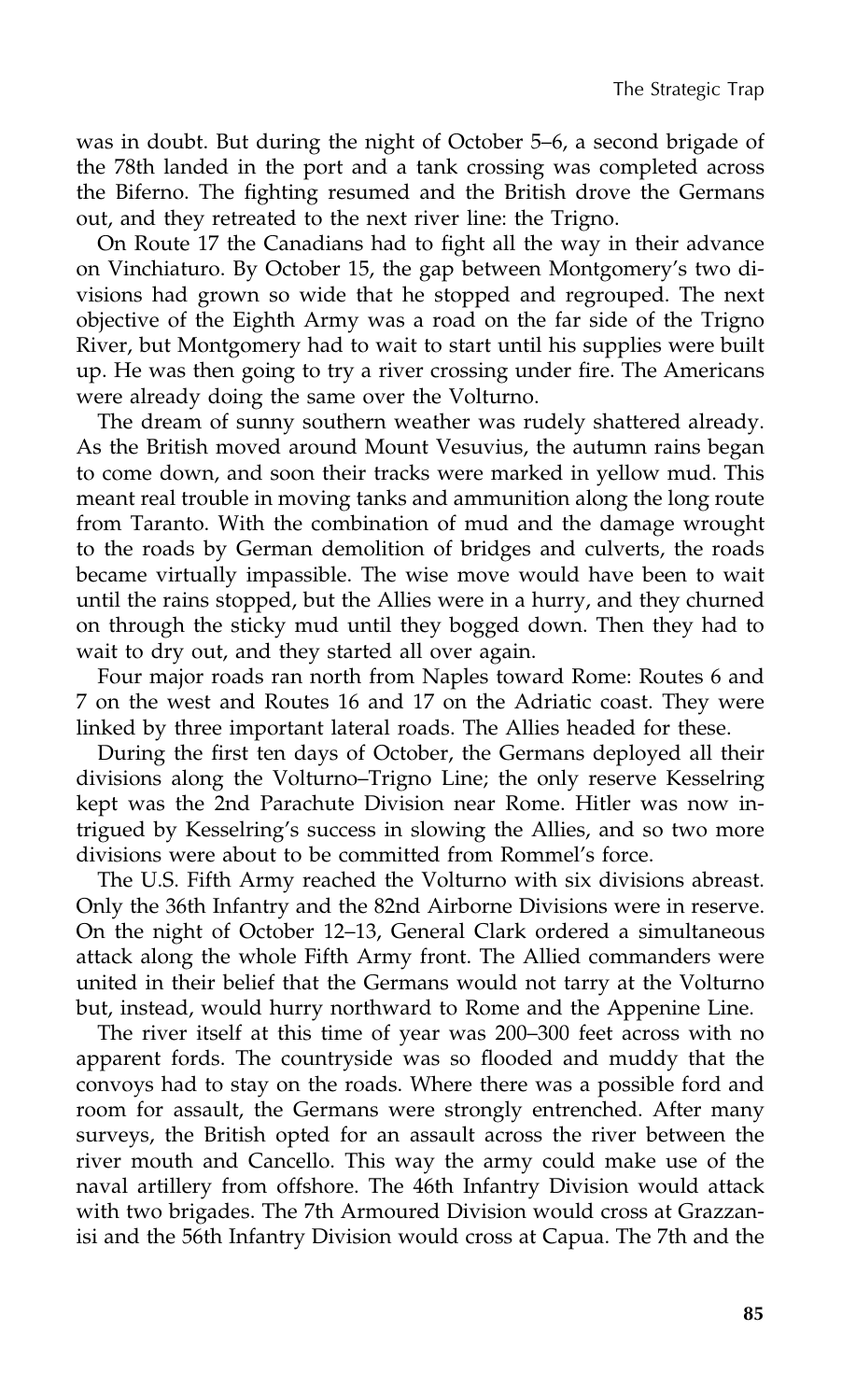56th would make feint attacks, but would be prepared to pursue them if the opportunity arose.

In the U.S. sector, the advance offered easier going. The river was narrower and the ground drier. The 3rd Panzer Division was not as strong as the Hermann Goering Panzer Division and the 15th Panzer Division that the British faced. It was composed of *Grossdeutschlanders* men from the Eastern European countries—who, Hitler held, were all Germans. But many of them did not think so, and so the division had already gained a reputation for instability. The American crossings would be considerably easier than the British, running from Triflisco north.

The crossings began on the night of October 12, just after dark. The American 34th and 3rd Infantry Divisions established bridgeheads, which they expanded during the next 48 hours. But in the British sector only the 46th Infantry Division got its two brigades safely across and established. The 7th Armoured and the 56th Infantry Divisions then ceased their efforts, and the effort was devoted to the 46th area, where the equipment for movement across the river was limited. Fields full of nonmetallic mines, which had to be individually handled, slowed up the British advance for two days. On October 14, the division was making slow progress against the 15th Panzer Grenadier Division, but the Americans had made a more spectacular success and were building a 30-ton bridge at Triflisco. They moved the boundary east so the British 56th could cross this bridge and come up on the U.S. 3rd's left flank.

By this time the date was October 15, and the German troops had fulfilled Kesselring's orders to hold the Volturno until that date. So the situation eased and the British began to move more quickly, and by October 19, the Germans had withdrawn skillfully and the whole Volturno battle position was in Allied hands. Further, the fighting was brisk and the Germans resisted every foot of the way west of the Appenines. On the eastern side, the British Eighth Army was having the same experience. They could make no substantial progress against the 16th Panzer Grenadier Division, which was holding them up at Trigno. Montgomery would have to make a major effort, which he was not prepared to do until more troops and more supplies came to him, and that meant the end of October. It was apparent to Clark and Alexander that the Germans were going to continue this line-by-line resistance, and that they were much stronger than anyone involved in the Allied planning had expected. The first results of the Trident Conference decision to withdraw those seven divisions from the Mediterranean were now being fully felt. The Allies had chosen to march up the Italian "boot," and here, on the Volturno, they could see that they did not have the resources available to do so. They threatened to bog down altogether for the winter, which was precisely what the Germans wanted.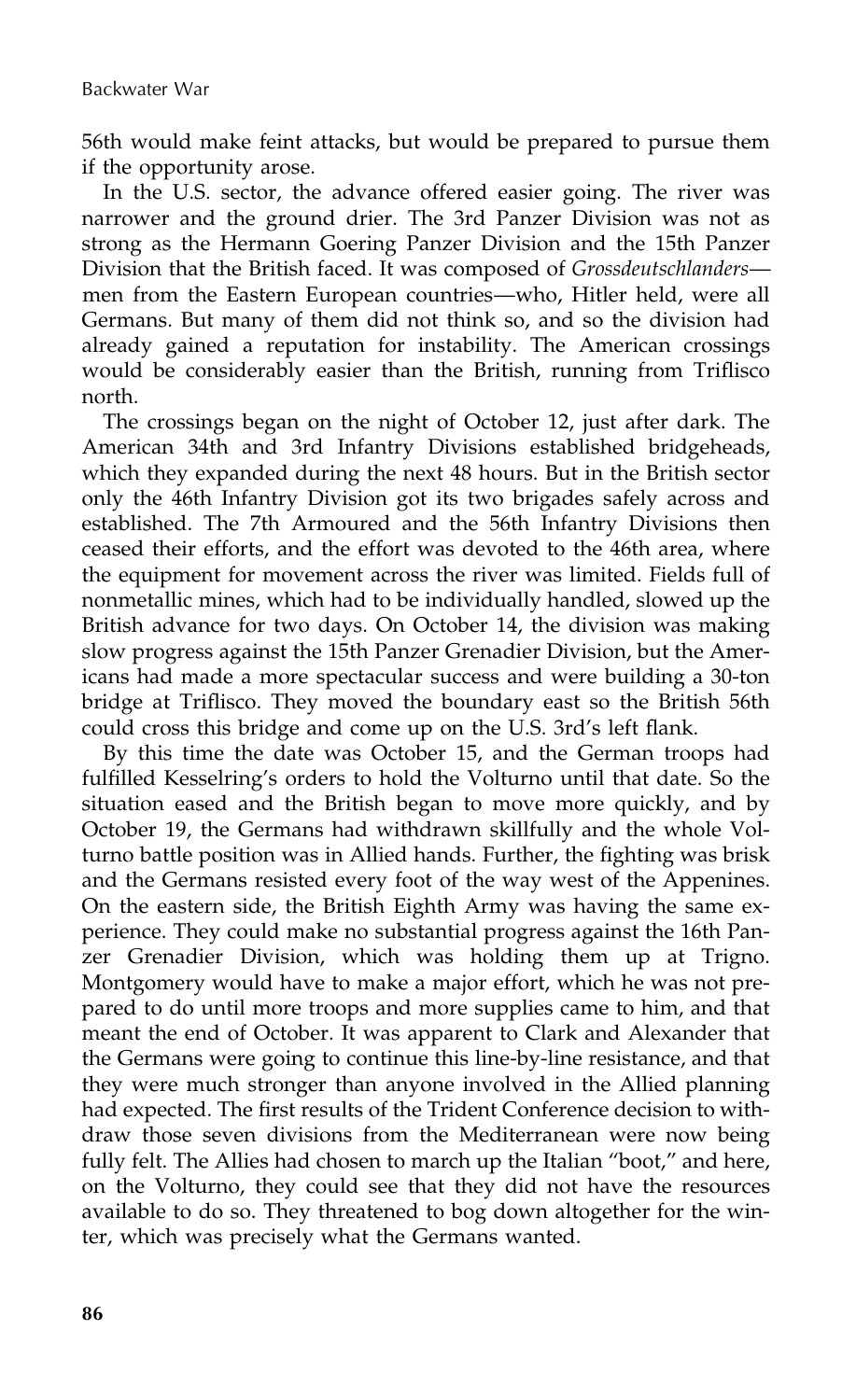# A Series of Delaying Actions

The main objective of the German Tenth Army was to gain time, to fight a series of delaying actions, using men and materials sparingly, and to inflict maximum casualties on the Allies and delay their passage until the German winter line was set up. The main purpose of the Allies was to reach the German defensive positions before they could be completed and organized for battle.

Three roads immediately beyond the Volturno River decided the tactics of the American 6th Corps. Each division had its own road: the 3rd Infantry Division a dirt track that wound around the mountains to Dragoni; The 34th Infantry Division a road that also led to Dragoni; and the 45th Infantry Division a road on the eastern side of the Upper Volturno that led to the Piedimonte d'Alife. The Germans had already strewn these roads with mines and booby traps and had blown all the bridges and culverts.

The Americans began to move on October 14, with the 3rd Infantry Division heading in a new direction, to the northeast. The 3rd sent troops to capture Liberi, which was four miles from the position that day. The ultimate objective at this point was Dragoni. The troops moved out and, in less than a mile, encountered resistance stiff enough to stop their tanks at the village of Cisterna. Colonel Harry Sherman sent another battalion, which moved that night, and by the morning of October 15 had reached a point a mile north of Cisterna. Sherman committed his 1st Battalion that morning on the right, and it tore through the village of Strangolagalli, then attacked to outflank the Germans at Cisterna. But the Ger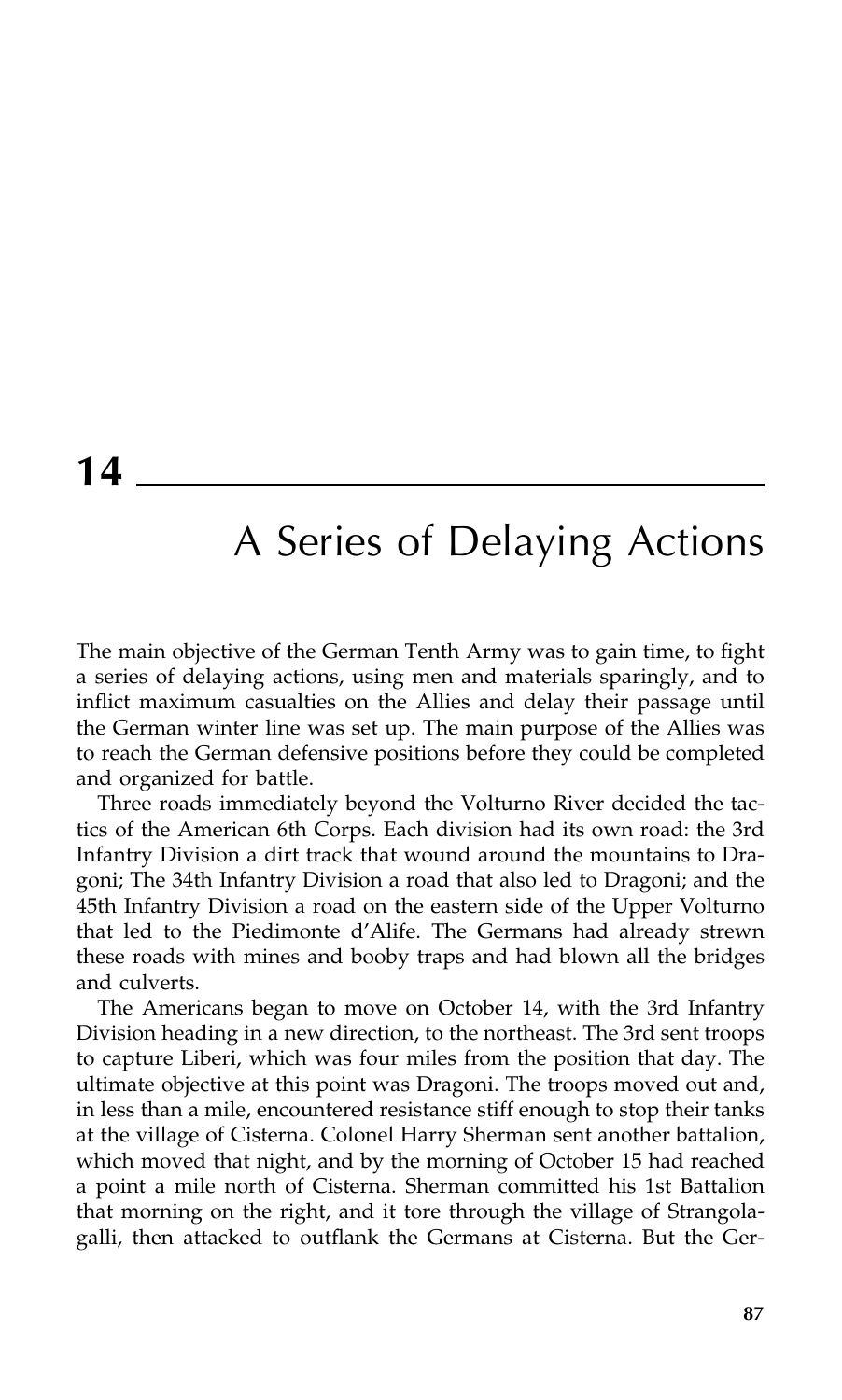mans, having delayed the advance for a day, were gone. Sherman then sent his 1st Battalion against Liberi, but it was stopped by intense fire. On the left the 2nd Battalion moved ahead until it was stopped after midnight outside Villa, not yet reaching its objective. The 3rd Battalion then was committed again on the left, but it ran into strong fire and then was counterattacked, as were the other two battalions.

This situation demanded reinforcement, which Sherman got from the 3rd Battalion of the 15th Infantry Division by General Truscott's order, and he prepared to attack. When he attacked that morning, there was no opposition; and at 10 a.m., they were in Liberi. Again the Germans were ahead of him, having withdrawn from Liberi to another defensive position. So, he released the reinforcing battalion.

On they went toward Dragoni. Just before noon the troops of the 1st Battalion hit rifle, machine-gun, tank, and artillery fire: another Germanprepared position of defense. The battalion was pinned down the rest of the day. The 2nd Battalion moved into the hills to bypass the Germans, which they did, and returned to the road. They moved forward but struck another strong point and took to the hills again to avoid this roadblock. Later in the afternoon, Truscott told Sherman he expected Sherman's troops to be in Dragoni by dawn on October 18.

The 3rd Battalion of the 7th Infantry Division then attacked just before dark and by midnight reached high ground overlooking Dragoni. Patrols went into the village. At dawn on October 18, they moved across the Liberi–Dragoni Road. The 2nd Battalion came up to high ground west of Dragoni. The 1st Battalion came up and General Lucas instructed the regiment to remain where they were. Truscott protested but Sherman was ordered to wait for the 34th Infantry Division to come up abreast of his position. Truscott complimented Sherman on his leapfrogging, which had been very effective. But it was hard, and the men were worn out after four days of fighting to get a few miles of territory along their road. On their left, the 15th Infantry Division had much the same experience, in advancing ten miles against small groups of Germans who had defended very skillfully, forcing them to outflanking movements. By the time the Americans had established fields of fire and arranged for mortars and artillery, the Germans had moved on to the next position, and it all had to be done over again.

So who was containing whom? The Allies had set out to contain the Germans and draw many units south, as their job in connection with the overall strategy of getting through the winter, taking Rome, and then moving the center of military operations to the beaches of Normandy and the south of France. But the Germans were making a strong defense of the south, with the troops at hand, which was not altogether how the Allies had planned it. And the casualties were high for what they were getting. In the short advance that took five days, the 3rd Infantry Divi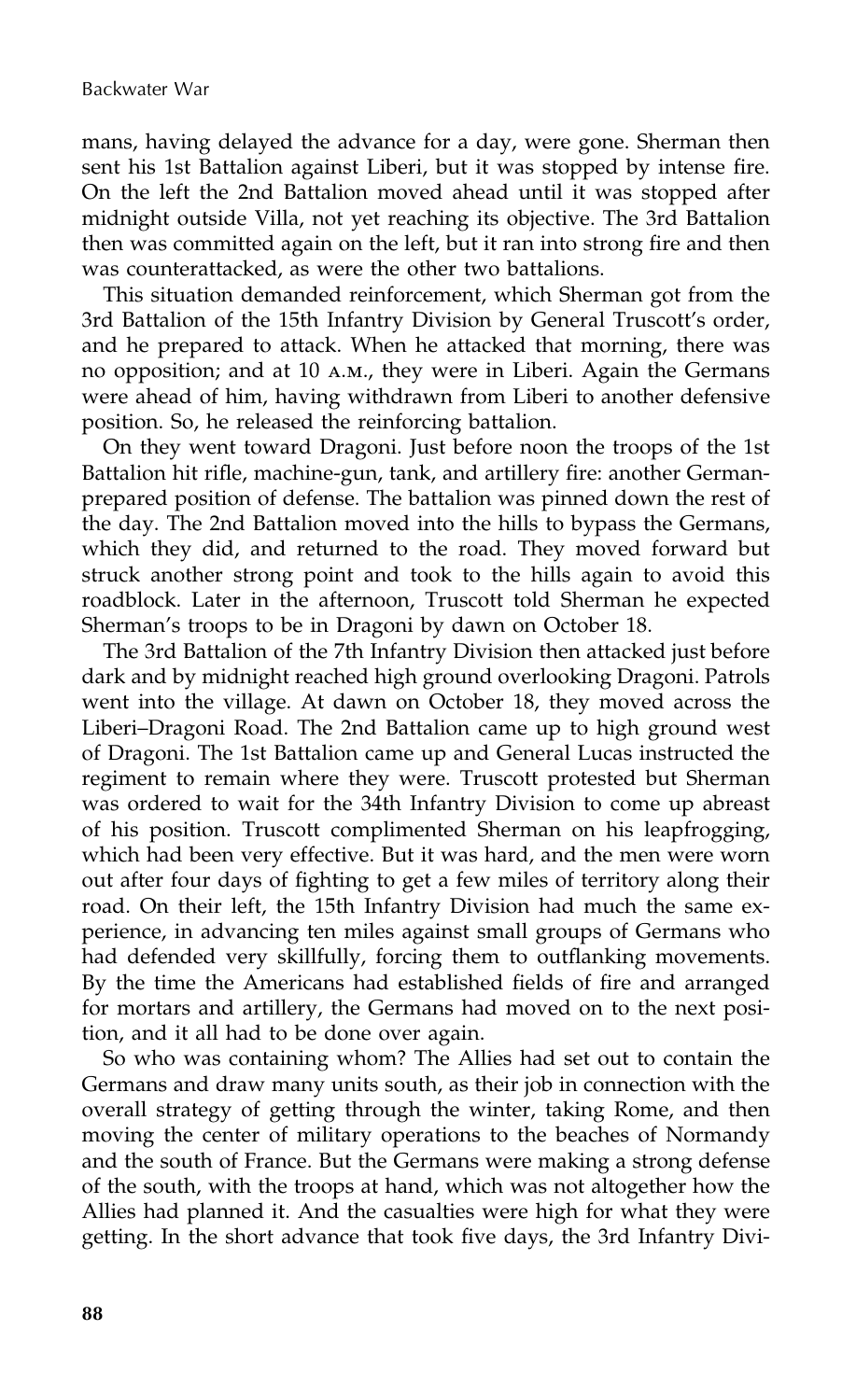sion suffered 500 casualties. Next to them, the 34th Infantry Division had the same sort of experience to capture the neighboring road center of Alvignano, two miles away. On another road, the 34th Infantry Division's 123rd Infantry Regiment made a run to try to entrap some German units crossing the Upper Volturno. They could hear the Germans moving. On October 18, they were ordered to seize the bridge near the town. The 2nd and 3rd Battalions attacked and the 1st Battalion covered their flank along the river. When sounds of firing indicated a firefight up ahead, the 1st Battalion commander decided to cross to the east bank of the river and bypass the fight and drive to the objective. But in crossing, the men ran into fast deep water, which slowed them down; only half of the battalion made it across. A patrol was sent to find a shallow ford and did, but it was near dark before they got across and began pushing toward the Dragoni bridge. It was midnight when they reached the bridge, and at that point the Germans set off their prepared charges and destroyed the structure. The Americans then improvised a roadway, and brought up their antitank guns and jeeps and the three-quarter-ton trucks loaded with ammunition. They met the other two battalions. But they had not trapped any German troops in this difficult maneuver. On the night of October 19, the 34th Infantry Division reached Piedimonte d'Alife, which had been bombed by B-25s a week earlier. It was a forest of ruin, carefully booby-trapped by the Germans.

Meanwhile, the 45th Infantry Division captured Monte Acero near the confluence of the Volturno and the Calore Rivers, and had driven up the eastern part of the Upper Volturno. But progress was slowed by the same sort of stubborn German resistance. General Middleton asked for air support missions several times, but the weather was so bad the planes could not manage them. They wanted to take Faiccio, which dominated the ground beyond Monte Acero, but German tanks and Luftwaffe attacks prevented it. Only when the Germans abandoned Faiccio on October 15 did the Americans move. It took the division four more days to reach Piedimonte d'Alife, and there the planned advance of the division ended.

The 133rd Infantry Battalion was then sent into the narrowing Volturno Valley toward Sant'Angelo d'Alife, five miles farther. But then the 100th Infantry Battalion (the Nisei Japanese–Americans, who would become the most decorated unit in the U.S. Army) started, they were caught in open flats not far from Piedimonte d'Alife. From prepared positions in the foothills of the Matese Mountains, the Germans opened fire with rifles, machine guns, artillery, and *Nebelwerfer* rockets—a new weapon to the Americans that they called "screaming meemies." The heavy fire disorganized the battalion, which erupted in temporary panic, and the regimental advance stopped right there.

Two artillery and mortar battalions were brought up and they tried to return the fire. However, they could not pinpoint the German positions,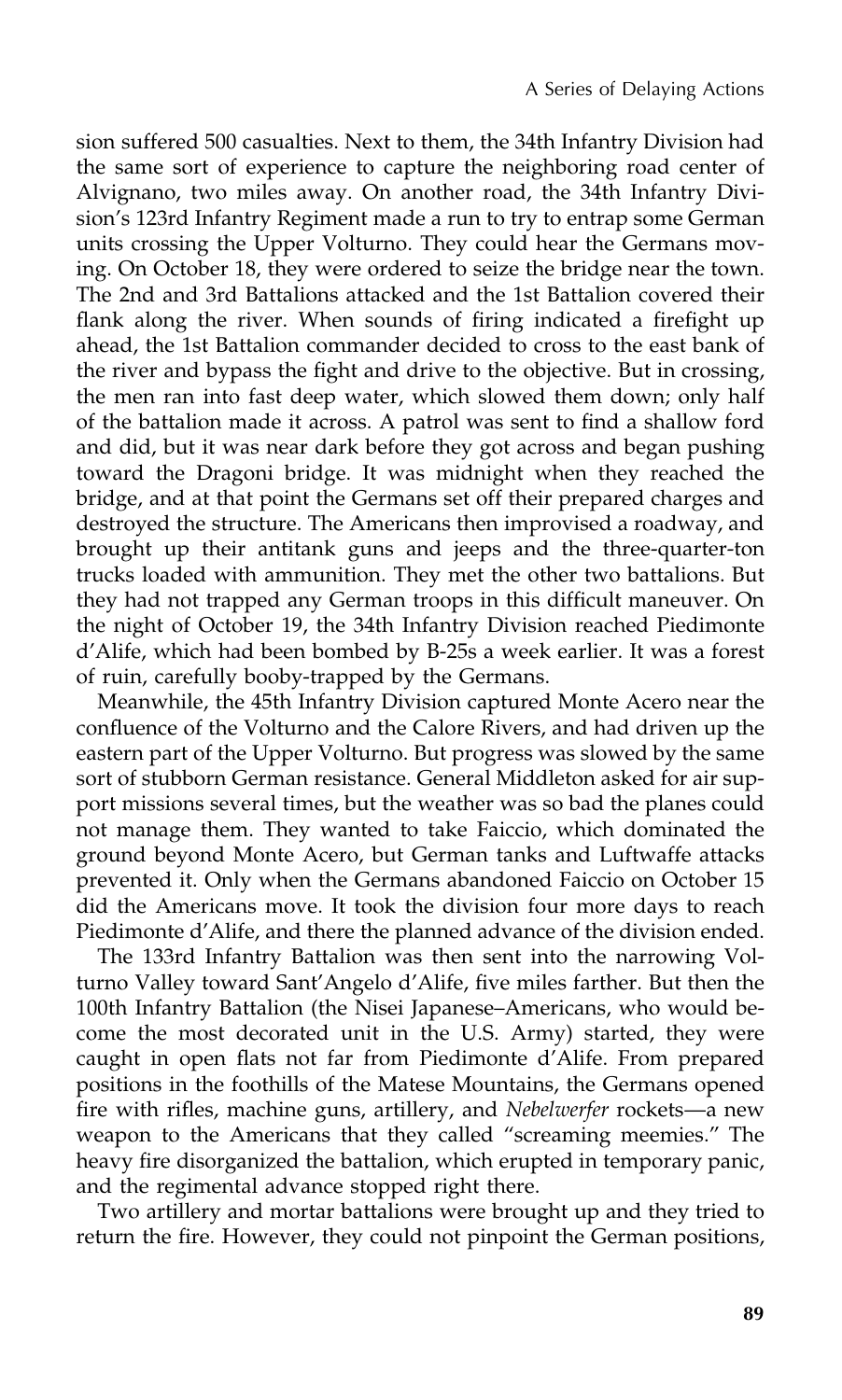and no matter how hard they fought, the German guns were not stopped. The Germans had tanks as well, and they could not be dislodged. The 122nd Infantry Regiment tried for three days, without any success at all. Then on the fourth day, they started again. The Germans had pulled out, and they walked into Sant'Angelo d'Alife and Raviscanina, without opposition. But in a week, the 34th Infantry Division suffered 350 casualties.

Meanwhile, the British 10th Corps was fighting in the coastal area an area of grainfields, orchards, vineyards, and olive groves, which was cut by drainage ditches, streams, deep ravines, and sunken roads. A dozen miles north of the Volturno a hill mass rises from the coastal plain topped by Monte Massico and Monte Santa Croce. This high ground commanded the approach of the corps from the south. To the northeast were greater eminences: Monte Camino, Monte de la Difensa, and Monte Maggiore.

The British 46th Infantry Division, working north, reached a canal four miles north of the Volturno but was stopped there by strong opposition for three days. It managed to force a crossing on the evening of October 18. Meanwhile, the British 7th Armoured Division bridged the Volturno on October 16 and advanced slowly across wet ground. The British 56th Infantry Division fought along the Triflisco Ridge to get to Route 6 and Teano. Some of the ridge crests were so narrow that only a single platoon could be moved out at a time. Supplies sometimes had to be carried by the men. It was slow going, but by October 22, the division was ready to make an attack down into the Teano Valley. But, first, General Mc-Creery shifted divisions, putting the 7th into territory more suitable for armored operations.

On October 30, McCreery launched his attack, hoping to catch the Germans off guard. The 46th moved through Cascano Pass and took the Sessa Aurunca area; the 7th cleared the region as far as the Lower Garigliano River. But they did not catch the Germans off balance. The action had consisted only of eliminating machine-gun positions because it was apparent that the 14th Panzer Corps had abandoned the Barbara Line.

The 10th Corps then turned to the hills to the north: Monte Camino, Monte de la Difensa, and Monte Maggiore. This mountain barrier extended eight miles between Cascano Pass and the Mignano Gap and was the way to Cassino, which was 12 miles beyond. To make a drive possible to Cassino, 10th Corps would first have to take possession of those three high peaks on the left of Route 6, while 6th Corps took the high ground on the right. So it would be more mountain warfare.

During the last ten days of October, the Fifteenth Army Group staff carried out a review of the military situation. Eleven Allied divisions were attacking nine German divisions in country that gave every advan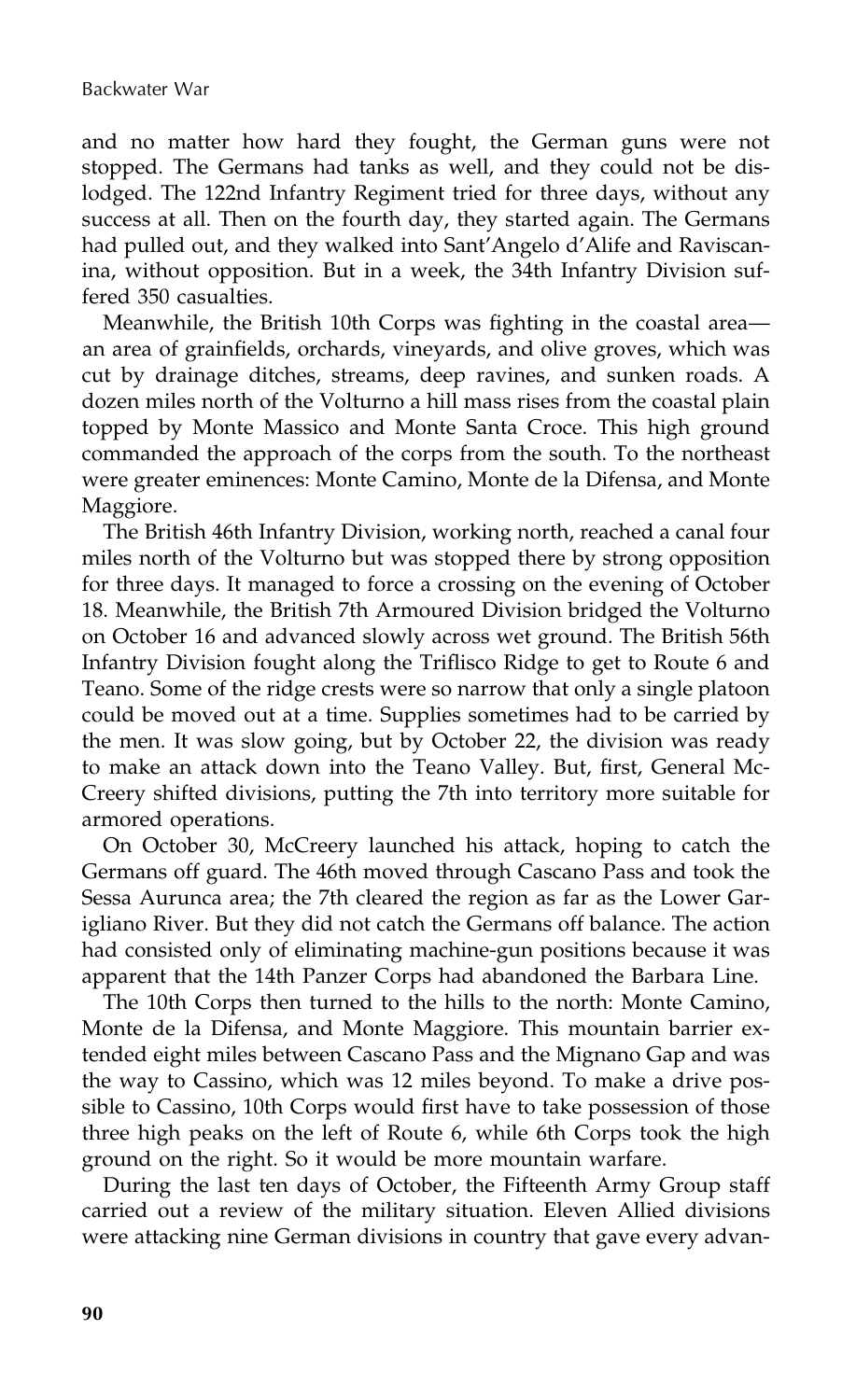tage to the defense. In northern Italy, there were another eight German divisions.

The Allies were limited in the forces they could use in Italy. There was not enough shipping, and it had to be shared among several tasks, including the establishment of air bases in the Foggia area, particularly for establishment of the U.S. Army 15th Air Force, which would be a strategic bombing force.

So what was the mission in Italy? It was to draw German divisions away from Russia and northwest Europe. The only way to do this, said General Alexander, was to attack. As General Eisenhower put it in a message to the Combined Chiefs of Staff: "If we can keep him [Hitler] on his heels until early spring, then the more divisions he uses in a counter offensive against us the better it will be for Overlord and then it makes little difference what happens to us."11

So the Allied leaders set about planning a series of offensives to bring Rome into Allied hands by Christmas. In fact the leaders in the Mediterranean were taking on unrealistic goals, given their resources.

Eisenhower sent a request to the Combined Chiefs of Staff for a delay in the return of shipping that was supposed to be returned to England in November. When that request was received, the balloon went up suddenly. When General Marshall saw that message, it aroused all the fears he had been nursing since the Mediterranean adventure began: that Churchill would somehow manage to foul up the plans for Operation Overlord and divert the Allied effort to the Mediterranean. In Washington it was apparent that the plan to reach Rome in eight weeks was totally unrealistic because it meant that the forces would have to advance twice the distance they had advanced in seven weeks from Salerno to the crossing of the Volturno, and there was a major German defense line that had to be reached before they could go for Rome. But the Combined Chiefs gave the Mediterranean theater an extension of shipping until December 15, much to Marshall's dismay. He could see the Mediterranean tail beginning to wag the Atlantic dog. The autumn rains had broken and the Germans now proposed to withdraw their mobile divisions and replace them with infantry. General von Senger, in command of the 15th Panzer Corps, put his 94th Infantry Division along the high ground overlooking the Garigliano River. Four German divisions in the line and the five in reserve were now opposed by only six American and British divisions, which gave the Germans a definite edge in strength.

The first attempt of the Allies to breach the Bernhardt Line was a failure. The American 3rd Infantry Division and the British 56th Infantry Division attacked Monte Camino on November 5. After ten days they had gotten nowhere; the 15th Panzer Grenadier Division had beaten them solidly. The U.S. 45th and 34th Infantry Divisions did better above Venafro, until the Germans reinforced the area. Then it became apparent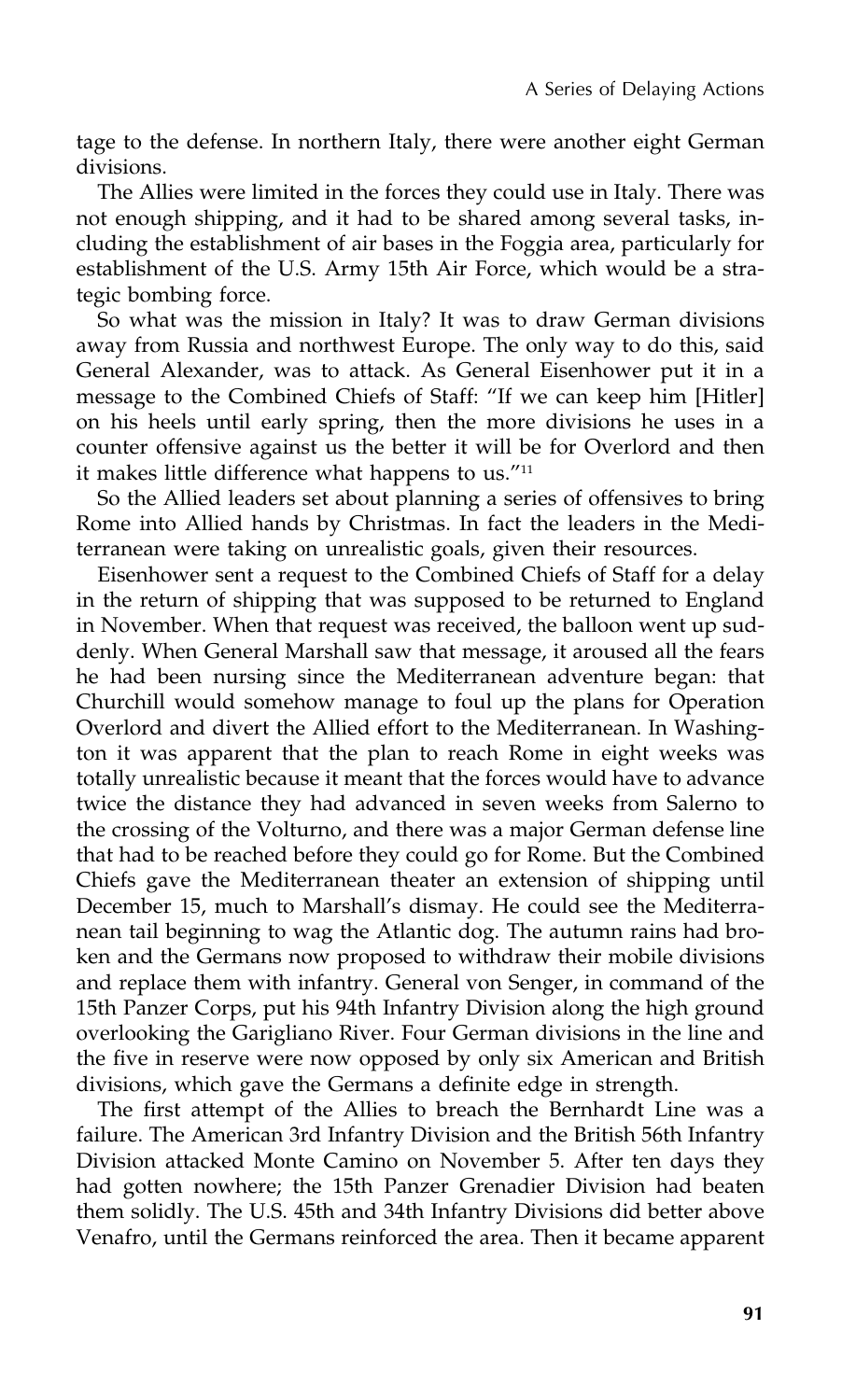that the Germans had fought the Allies to a standstill in this area. Only a combined Eighth Army and Fifth Army offensive, well planned and executed, could dislodge the Germans. So General Alexander told General Clark to stop his offensive and regroup.

The Eighth Army opened its offensive across the Trigno River on the night of November 2. They were supported by the naval forces off the coast and the Desert Air Force. They made progress to Isertia, but then were stopped. The 78th Infantry Division reached Sangro on November 8, but could not get much farther.

It was time for the combined offensive of the Eighth and Fifth Armies. The offensive would be a one–two punch. Montgomery would attack the Germans at Sangro, and when they moved their reserves to meet the threat, then General Clark would strike the Bernhardt Line, in a major attempt to break through.

On the German side, Kesselring had won Hitler's support for his plan of holding south of Rome. It was now necessary to organize a new command for Italy to bring the effort of defense into one headquarters. Rommel's headquarters was to be dissolved and a new Fourteenth Army headquarters was to be established under General Oberst Eberhard von Mackensen. Both this organization and von Vietinghoff's Tenth Army would come under Army Group C, which was the title of Kesselring's new command. For a time it seemed that the command would be given to Rommel, but Hitler changed his mind at the last moment and sent Rommel to France to organize the forces for defense from the Allied attack across the channel. Thus, Hitler showed his understanding of the basic Allied strategy: to fight in Italy and then to switch the major effort to France. But what this meant in Italy for the Allies was a unified command, with Kesselring now free to move troops anywhere in the theater that he wished.

So the stage was now set for the Battle for Rome, with the Germans unified in their defense, and the Allies becoming unified in their assault.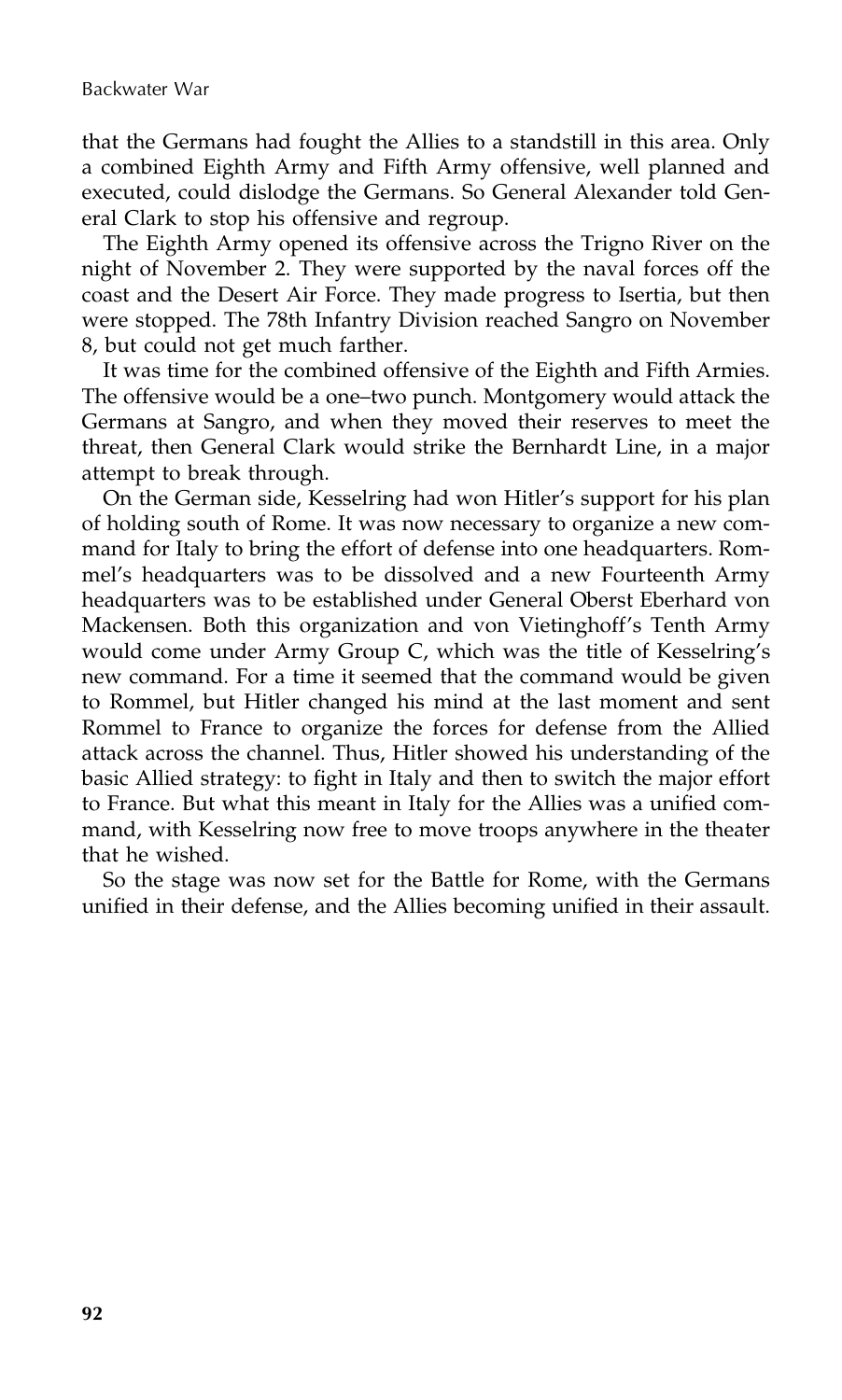# The Advance Is Stopped

General Montgomery was building up for a great assault in the tradition he knew—the set battle—with plenty of reserves and plenty of firepower. For weeks he had been planning this triumph to reach the Avezzano area, from which he could then march on Rome. There were four approaches, but the obvious one—along the coast road—was the best by far because it could handle all the traffic necessary. The other three roads were limited in traffic capability but would also be used, albeit by fewer troops, to keep the Germans from lumping all their reserves on the coast road.

The Sangro River, which runs on a wide gravel bed, is normally only a few feet deep. The Germans decided not to defend the riverbank; instead, they put their main line of resistance on high ground, three miles north of the river.

The main feature of the defense line was the Li Colli Ridge, which runs parallel to the river, from the village of Fossacesia (near the beach) through Mozzagrogna and Santa Maria to Casoli. The line then swung away from the river to follow Route 84 to Castel di Sangro and Alfredena. In the hills were the infantry, on the flat was the 16th Panzer Division in reserve. In the mountains were the men of the 1st Parachute Corps, in country so rugged they used pack animals for supply. In all, four German divisions held a 40-mile front against five Allied divisions. The Allies had the advantage of air, artillery, and tank superiority, but the Germans had the advantage of terrain, which obviated much of the Allied advantage.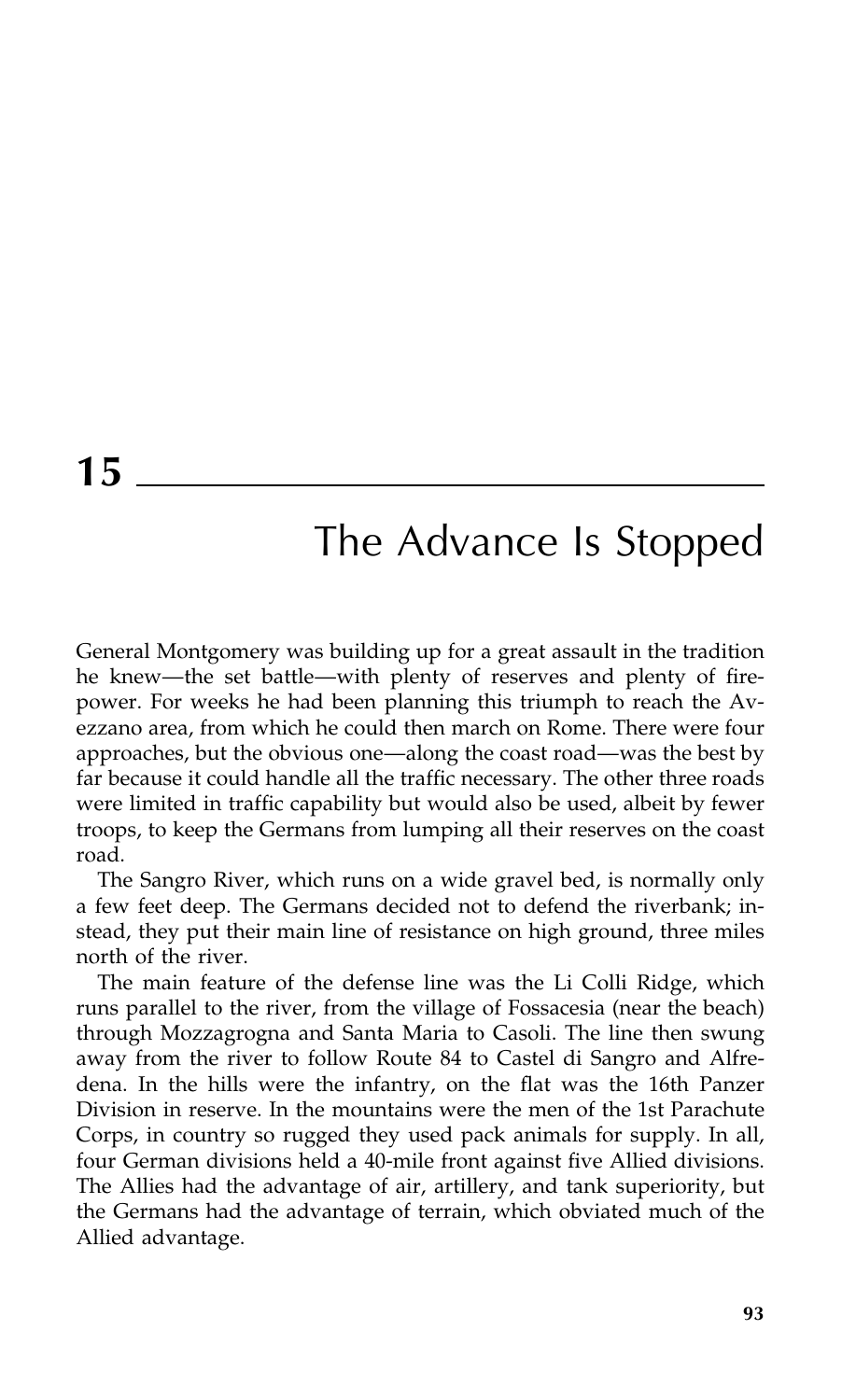The 13th Corps was to carry out a deception program, at which the British were masters. A pretense was made that Montgomery was moving his headquarters to 13th Corps. Ammunition dumps and supply dumps were shown openly, while those on the coast were concealed. The British 1st Airborne Division, which was awaiting transportation to England, would stage elaborate preparations for an amphibious landing at Pescara, and the Royal Navy would bombard Pescara.

But the real assault was to be by the British 5th Corps with the 78th Infantry and 8th Indian Divisions breaking through the German line. Fifth Corps would attack Mozzagrogna and then Fossacesia, supported by tanks and airpower. This was decided when it was learned that the Germans had left the steep slopes up to the Li Colli Ridge uncovered by antitank guns in the belief that the terrain was too steep for tanks. General Alfrey, who commanded the British 5th Corps, thought the tanks could make a successful surprise attack here. Of course they depended on the river remaining fordable and the approaches firm, which meant "keep the rain away."

The New Zealand Division was to make a silent attack along the demolished bridge site near Casoli on Route 81, while the 13th Corps would make noisy preparations that were intended to confuse the enemy. The New Zealanders would move into position behind the 19th Indian Brigade.

Preliminary operations were to begin on the night of November 19 and the main attack was to be made on November 20. However, the weather took a hand. It began to rain on November 15 and kept raining. By November 16, the river was too high for wading, and the riverbanks were too soft for tanks. It seemed that the attack would have to be postponed; but on November 19, the river began to fall, the rain stopped, and so the preliminary operations were continued, although the river was still too high for the New Zealanders to move across. On November 20, however, it rained and rained, and every effort had to be made to ferry troops to the forward units of 78th Infantry Division, which was stranded on the far bank without support. For several days, all effort was directed to securing the bridgehead. The hope of a tank attack on Li Colli Ridge waned when, on November 23, the river submerged three bridges, which had been built by the engineers. So a new plan had to be laid, one that did not depend on tanks.

The New Zealand attack started, but stealth had to be discarded because of the weather, and full air and artillery support was called for. The 19th Indian Brigade was sent to take some high ground overlooking the New Zealand fording places. They took the ground but were then cut off by rising floodwaters behind them. The bad weather affected everything: patrolling was cut down and the British commanders suffered from lack of up-to-date intelligence about the enemy.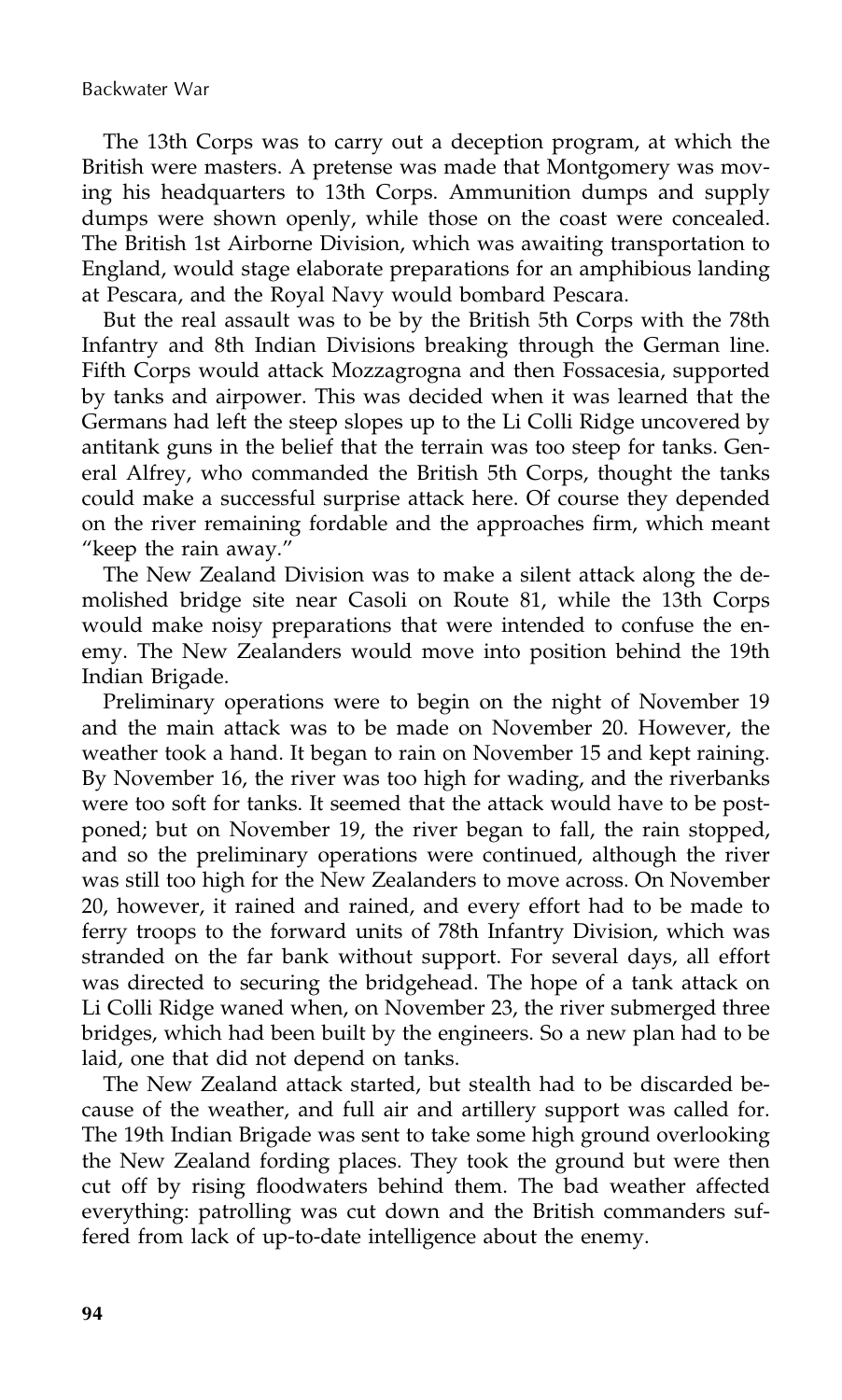On November 21, Hitler appointed Field Marshal Kesselring as commander in chief of the southwest. Kesselring visited the front and ordered the defense at Mozzagrogna to be strengthened, so the 16th Panzer Division moved a regiment to the sector opposite the New Zealanders. The reinforcing unit—the 90th Panzer Grenadier Division—was starting to arrive and the 26th Panzer Division was coming up to relieve the 16th Panzer Division. Thus, the weather had played into the German's hands, because if the Allied attack had taken place as planned, the Germans would have had relatively inexperienced troops in the line but now they would have elements of three experienced mobile divisions as well.

After the flood of November 23, the river varied from day to day. In the air, the Desert Air Force flew 400 sorties a day against the enemy defenses. All the British divisions fought the mud to try to build up bridgeheads on the far side of the river, so they would be ready to hit when the ground dried. On November 27, 100 tanks paved the way, and that evening, the 8th Indian Division took Mozzagrogna, but the 26th Panzer Division later drove them out. On the night of November 28, Alfrey thought it would still be possible to run tanks along the Li Colli Ridge. And so a plan was made for the Indians to take Mozzagrogna again during the night and then for British 78th Infantry Division to mount a combined tank and infantry attack on November 29. The British had some luck with the weather; it remained fine and the air force and artillery were able to give full support. They put on a show that had the Germans complaining that they never saw such bombardment, even in Russia.

The Indians captured Mozzagrogna, and the tanks climbed the ridge and turned left and took Santa Maria. The next day the attack was renewed and went north along the ridge to capture Fossacesia and by nightfall the 78th had cleared the ridge all the way to the Adriatic coast.

The New Zealand attack, started on November 28, began slowly because it was hampered by accurate Luftwaffe attacks on the tanks and vehicles. But on November 29, the Germans began to withdraw northward, and on November 30, the New Zealanders were approaching Castel Frentano, having given the German 65th Panzer Division a severe drubbing, knocking out of action the division commander and one regimental commander and taking 1,000 prisoners. Other German elements came to the rescue and established a new line of defense on high ground overlooking the Moro River. The New Zealanders pressed on from Castel Frentano and attacked Orsogna, the next dominating place blocking the road to Chieti. They reached the center of the town, but were then driven out by the 26th Panzer Division, and had to fall back. That flurry of attack marked the high point of the Allied attacks on the German line.

German historians have said that after defeating the 65th Panzer Division the New Zealanders were in a position to break through to Pes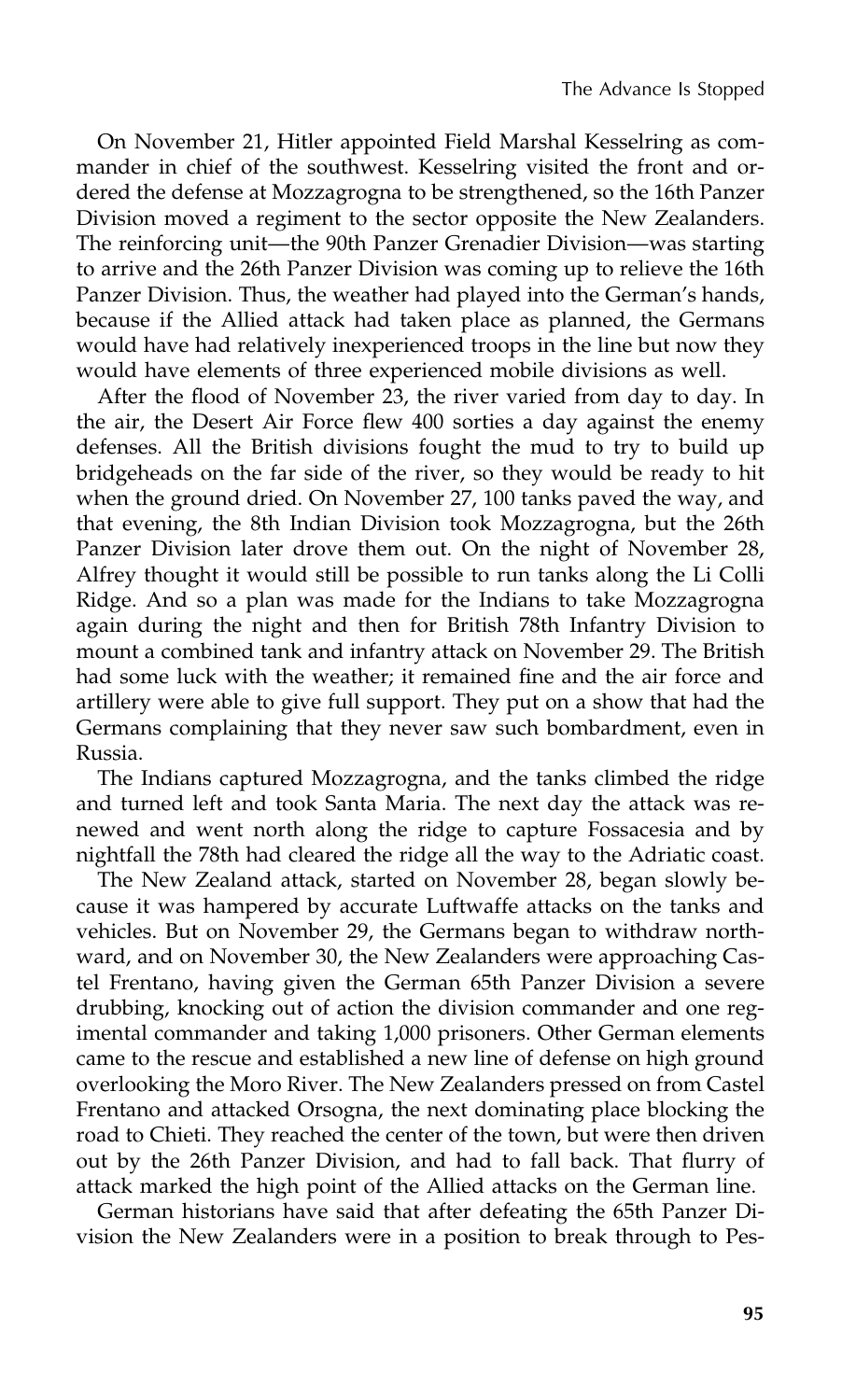cara, but they were stopped by Montgomery's timidity. British historians say that conditions were such that the Germans had the advantage of being able to bring in fresh troops. The British superiority lay in its armor, artillery, and airpower, all of which were hampered by the weather. They could expect the weather to worsen and the difficulties of the roads to slow the supply of ammunition. Besides, said the British historians, Montgomery would have been unwise to concentrate troops ahead of the Sangro River until he had an all-weather supply line across the river. It took his engineers until December 6 to build a flood-proof bridge.

All this, of course, is begging the issue, which is that Montgomery failed to break through the German line because he would not move when opportunity presented itself. To him there was no gamble worth the effort in war. Here, as in North Africa, he insisted on having superiority in every way before he would attack. One might even say that the conditions under which he would attack almost obviated the need for a commander. Certainly a Rommel or a Patton would have exploited the opportunity that faced Montgomery that day. But not Montgomery.

After being stopped at Orsogno, Montgomery reorganized his force, putting the 1st Canadian Infantry Division forward as his striking force and the 78th Infantry Division into a less-demanding position on the left flank in the Appenines. The Canadians attacked across the Moro on December 8, hoping then to turn east and capture the port of Ortona, but the 90th Panzer Grenadier Division stopped them for 12 days. They put patrols in Ortona on December 20, but that was the best they could do. Two more attacks on Ortona failed. The Germans did not pull back; they held their line. The struggle developed into an extended street fight, with the German 3rd Parachute Regiment defending against the 2nd Canadian Brigade. The Canadians fought their way from house to house. As soon as they took a building, it had to be occupied or the Germans would infiltrate it again and the whole process would have to be done over. The fighting in Ortona was so close that artillery support was impossible. In one house a whole Canadian platoon was destroyed by a time bomb, and in another a German patrol of paratroopers was wiped out by a Canadian booby trap. The Canadians fought like tigers, and on December 28 they fought their way through the town; but by that time, the Germans had (typically) withdrawn and the 3rd Parachute Regiment was waiting on the other side of the Riccio River to stop any further Allied advance.

During the last week of December, General Montgomery reviewed the military situation. He advised General Alexander that the offensive should be stopped on the Adriatic side of Italy because there was no hope, he said, of breaking through to Rome that winter. (In Washington, General Marshall had known this from the beginning.) His biggest concern was ammunition for the future. Alexander agreed that Montgomery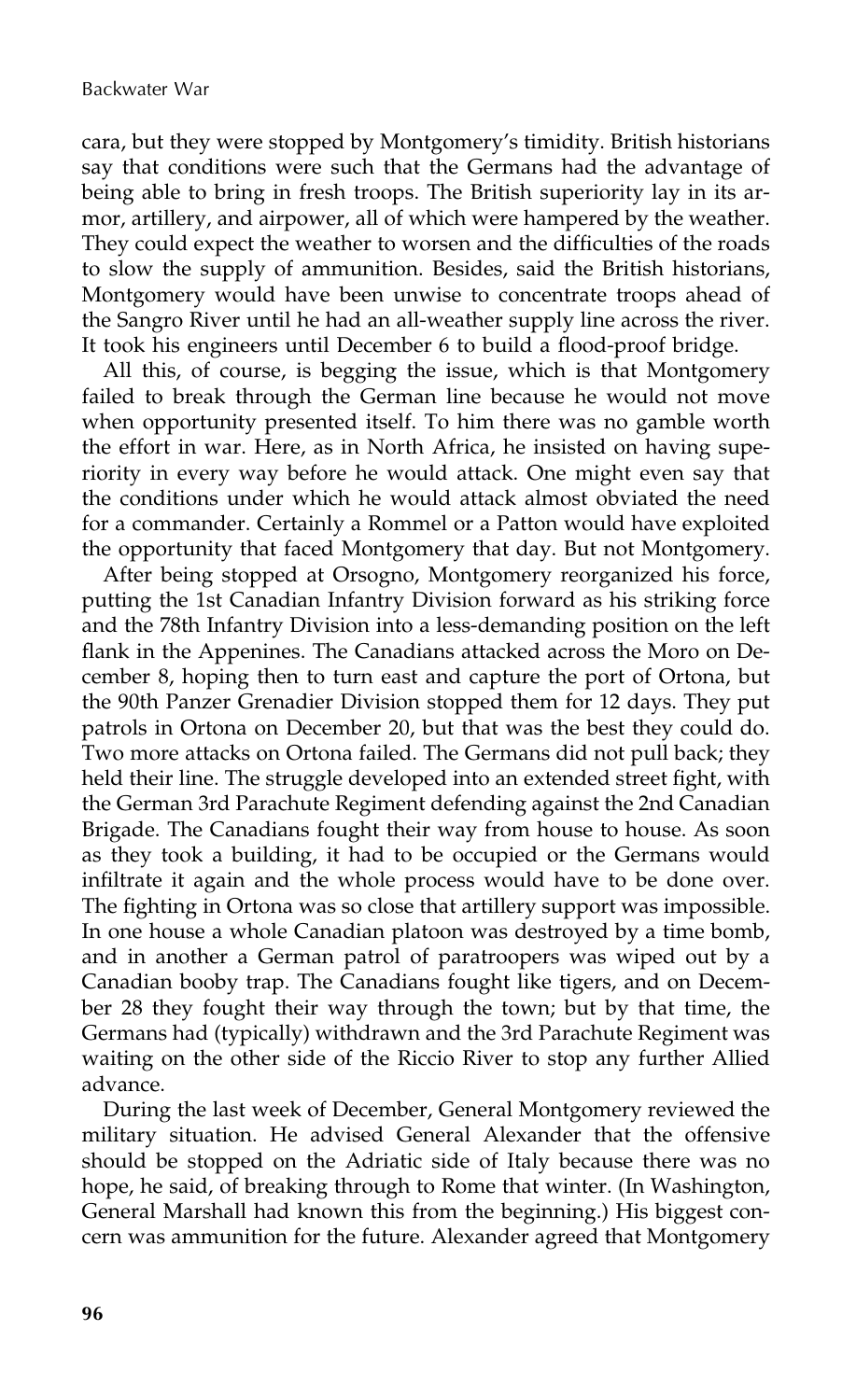should stop on the Adriatic side of Italy and told him to settle down to a holding action. On December 30, having missed the chance for breakthrough in Italy, Montgomery left for England to take over the Twenty-first Army Group scheduled for the Normandy invasion in the spring.

On the other side of the Italian peninsula, General Clark spent the last of November regrouping and prepared for the celebrated coordinated offensive. As happened with Montgomery, bad weather delayed the start of operations, and Montgomery's delay made further delays for Clark. He had lost the 82nd Airborne Division to the claims of Operation Overlord, but he acquired the II Corps from Sicily, that is, what was left of it. Two divisions had been removed to England: the U.S. 1st Armored Division and several polyglot organizations consisting of the 1st Special Service Corps (mixed American–Canadian Commando types), the French–North African 2nd Moroccan Division, and the 1st Italian Motorized Group.

Clark's plan was to grind up the Bernhardt Line from the south. First, they would take Monte Camino. Then they would take Monte Lungo and Monte Samoucro, and then they would exploit the Liri Valley.

The first action was called Operation Raincoat, and it involved the attack on Monte Camino. It was preceded by a number of deception measures to take the German attention away from what was really happening. Dummy tanks and guns were established near the Garigliano River. Landing craft were loaded with troops in Naples to bother the Germans on the seaward side and 6th Corps made a great show of movement on the other end of the Fifth Army front.

The attack itself was carried out by the British 46th and 56th Infantry Divisions and the Special Service Force and the U.S. 36th Infantry Division. In the bombardment of the 15th Panzer Grenadier Division positions on the mountain, some 4,000 tons of ammunition were fired, but with virtually no effect. The artillery bombardment was withstood by the stout German dugouts; and the aerial bombardment was totally inaccurate.

So the infantry had to virtually go it alone climbing the mountain. They fought for each position until the Germans fell back, and then went on. It was hard moving ammunition and supplies by hand against determined opposition, and so Monte Camino did not fall until December to the British 56th Infantry Division. It took four more days to clear up the western slope. British 10th Corps did most of the fighting and suffered heavily, with 1,000 casualties in the ten-day battle. The Germans resisted so stoutly that some of them got left behind and had to abandon their heavy equipment to the rising river and swim for it to get away.

The second phase of the Fifth Army battle was the attack on Monte Samoucro, which began on December 7 by the U.S. 36th Infantry Divi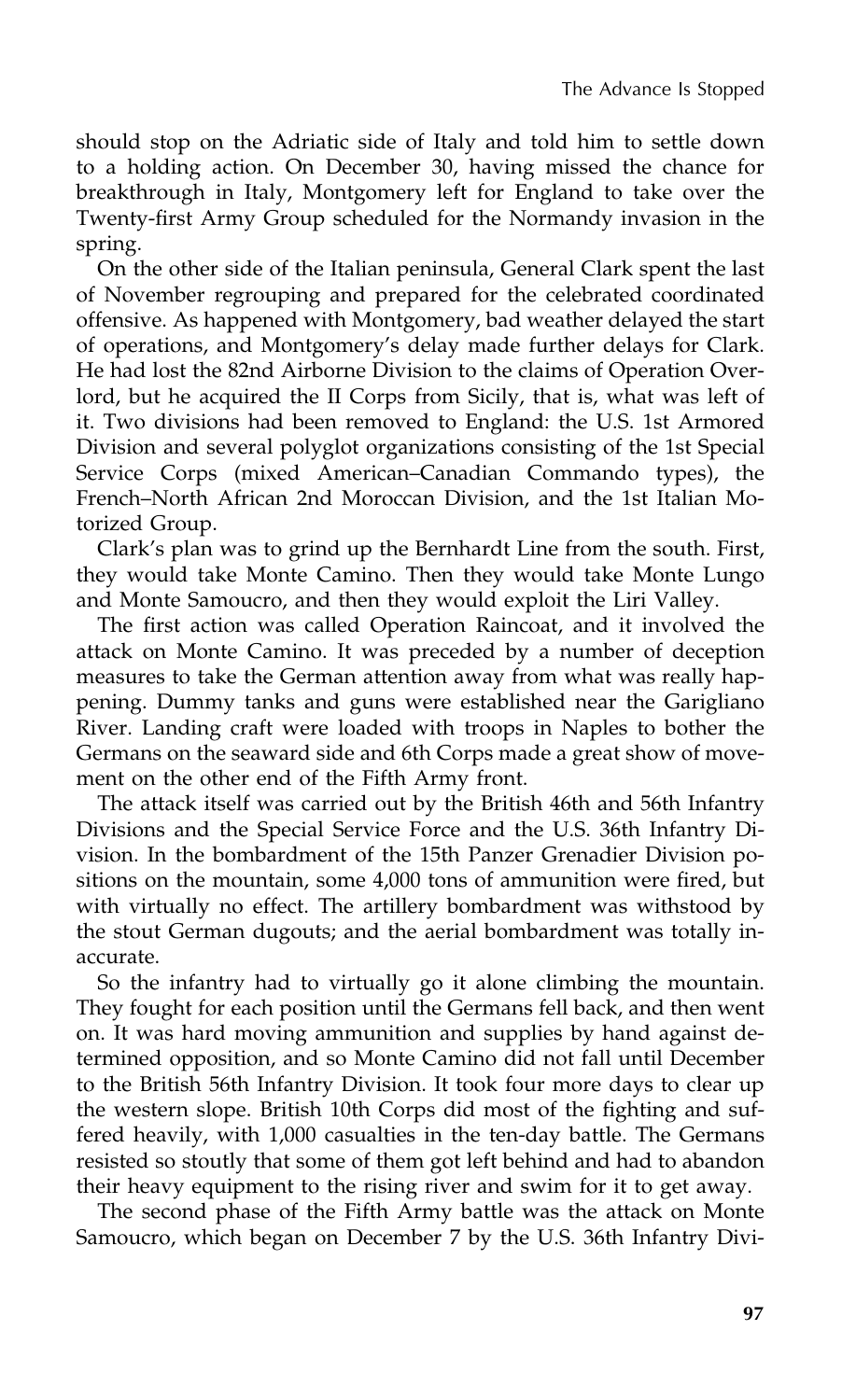sion. At first the going was easy, but then the 29th Panzer Grenadier Division, which had been suppressed in the beginning, counterattacked and stopped the American advance. That same day the Italian group attacked Monte Lungo and was driven back. A new attack by II Corps carried the mountain by December 17 and both mountains were in American hands, but the casualties had been very high; and the 36th was exhausted. They had reached the village of San Pietro, overlooking Route 6, but could not get to the road because they were stopped by German positions at San Vittore. These would have to be captured before Route 6 could be used for advance.

To the north, 6th Corps was stopped by an Austrian unit—the 44th Hoch and Deutsch Meister Infantry Division—which had been fighting in Stalingrad not so long before. To its north was the 5th Mountain Division, which had been fighting at Leningrad. Neither of these divisions was experienced in mountain fighting and neither were the Americans, but when the Moroccans came up, it was different. They were experts in mountain warfare and they forced the Germans back toward the Gustav Line. But it was too late.

For months, Generals Eisenhower and Clark had been thinking about an amphibious operation. Eisenhower had been stunned by a remark made by General Marshall at the time of the Sicily invasion that he showed very little resilience and imagination, and he had been fretting about it ever since. The operation that he and Clark wanted to carry out was an end run around the Axis lines of defense. Ultimately, that fall, it had settled on the Anzio area. The problem was shipping, because the Allies had to return to Britain 56 British LSTs and 12 American LSTs destined for Operation Overlord. They had managed to keep them until now, and Eisenhower asked to keep them until January 15, in anticipation of making the Anzio landing in December. The Combined Chiefs agreed because they hoped to continue the Mediterranean pressure on the Germans, but Stalin was objecting to this. Meeting at Cairo and then at Tehran, the British and Americans were reacting to Stalin's insistence that troops were being drained from southern Europe and sent to the Russian Front. He wanted this stopped by the invasion of France, north and south. Churchill was specifically upset by this threat to his Mediterranean hopes, and the Americans and British high commands hoped that perhaps Clark could bring off the landing at Anzio in time to use the shipping before it was taken away, and solve a lot of their political problems with Stalin. But first the Fifth Army had to advance some 50 miles from Mignano to Frosinone. On December 18, Clark decided his progress had not been rapid enough for him to reach the entrance to the Liri Valley in time to do any good. He had wanted to make an assault on Anzio before that time, but now he said it could not be done in the next few months.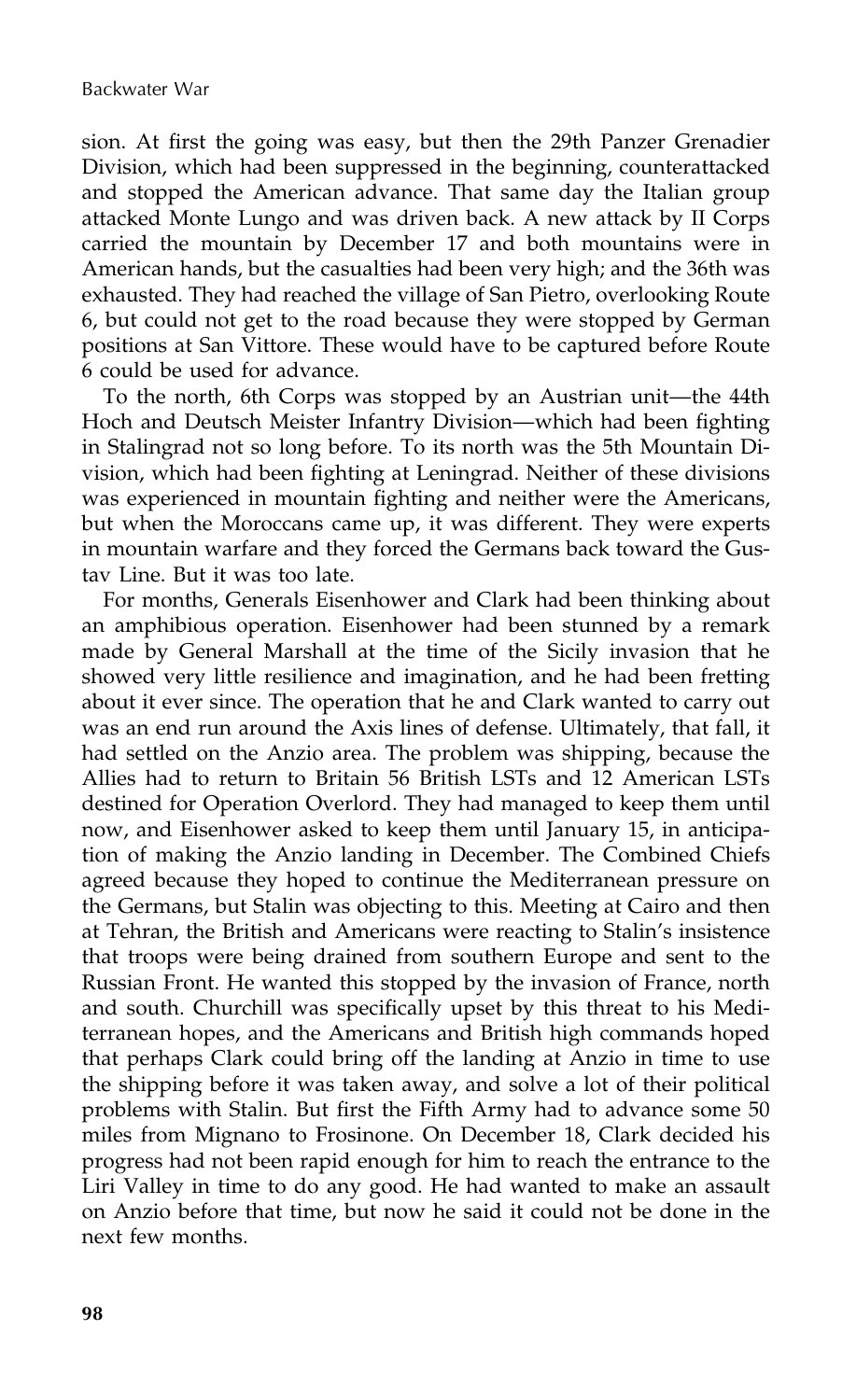And so the Allies were stopped in southern Italy. The Germans had done a masterful job of rear guarding, delaying the Allied drive at almost every crossing, and stabilizing the front for the winter. The Allied armies were exhausted by the mud and the rain, their losses were growing, and their gains were too small. The war in Italy threatened to bog down into the type of trench warfare that had characterized the earlier European struggle during the period 1914–1918. So the Allied offensive stopped, and the two armies settled down. The American 36th Infantry Division was exhausted, and the 34th Infantry Division replaced it in the Fifth Army line at the end of December. Other changes were made as well. The French sent in a second division, and the 45th Infantry Division, which was also exhausted, was moved out for a rest. At the same time the Germans were making a change: pulling out the tired 29th Panzer Grenadier Division and replacing it with the 44th Panzer Grenadier Division.

General Lucas's 6th Corps was pulled out, and he settled down to prepare for a new move: the amphibious operation that was to carry the Fifth Army all the way to Rome.

So Monte Lungo, San Pietro, and Monte Samoucro had been captured at heavy cost in material and casualties. The absence of reserves had prevented the Americans from following up.

One thing had been proved in the recent months of fighting. The Germans had revised their opinion of the American soldier, although British General Alexander still had his reservations. A German military newspaper had this to say about their new opponents from North America: "The Americans use quasi Indian tactics. They search for the boundary lines between battalions or regiments, they look for gaps between our strong points, they look for the steepest mountain passages (guided by treacherous civilians), they infiltrate through these passages with a patrol, a platoon at first, mostly at dusk. At night they reinforce the infiltrated units, and in the morning they are often in the rear of the German unit which is being attacked from behind, or also from the flanks simultaneously."

And so the year 1943 came to an end. The plan for the Allied amphibious landing, which had almost, but not quite, come off in 1943, was delayed until 1944. But it would not be carried out by General Eisenhower. He was being detached from command in the Mediterranean and moved to England to take command of the Allied Forces that would be fighting in France in the spring. He was replaced by General Henry M. Wilson as supreme commander in the Mediterranean.

The campaign in Italy would go on, and General Marshall urged General Clark to get to Rome in the spring, before the Cross Channel Attack was launched. In fact, the plans called for Rome to be captured by February 1944.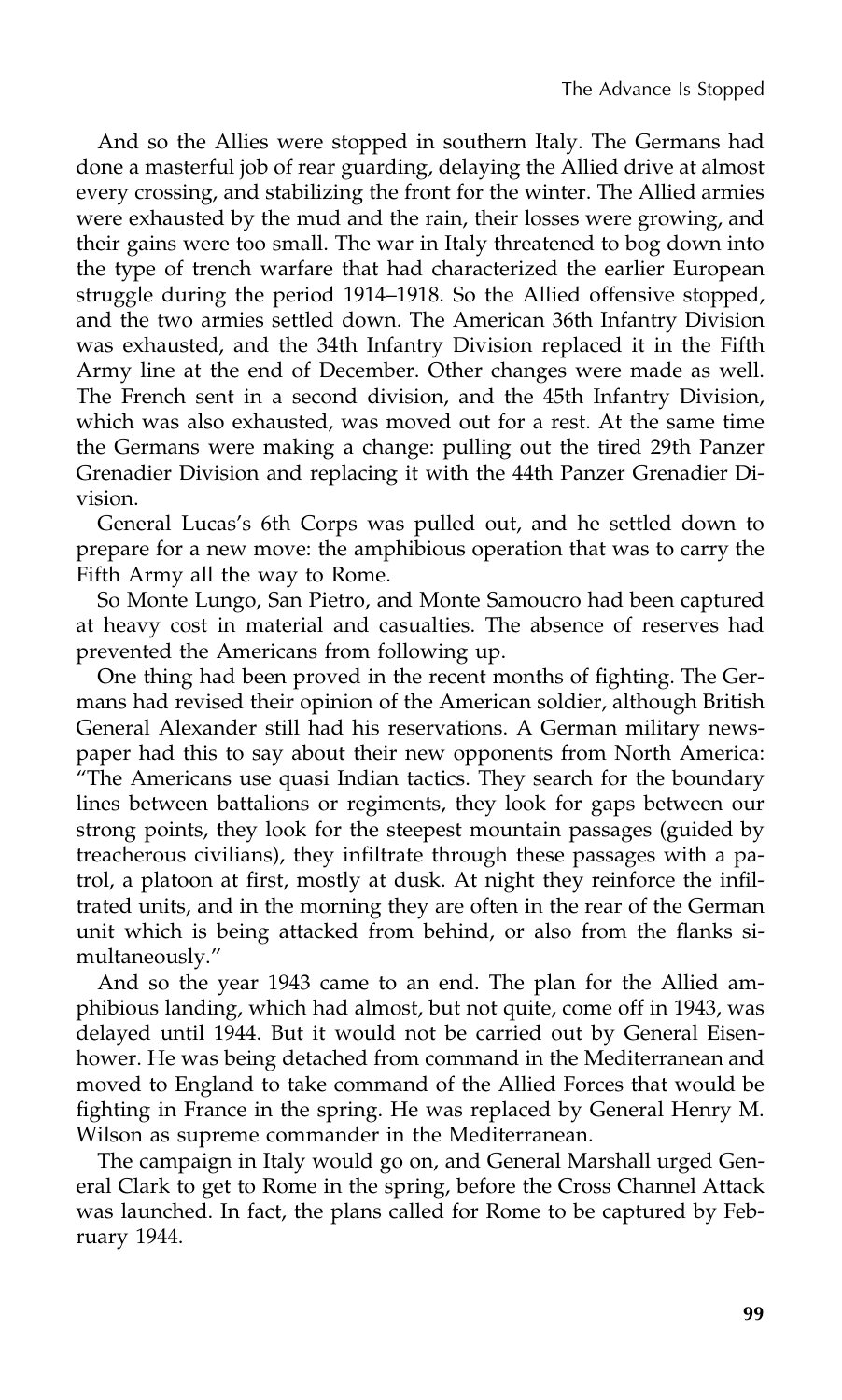All these changes were surmounted by one other. The control of the armies in the Mediterranean would now pass to the British Chiefs of Staff. The policy planning would move across the Atlantic into the hands of Prime Minister Churchill. The Mediterranean was now becoming, once again, a British show.

The first example of the change was the restored Anzio Operation. Yes, having been laid aside by Eisenhower and Clark as impossible to complete in time to meet the shipping requirements, when the British took over, the Anzio plan was brushed off and reconsidered. The deciding factor was Churchill's active involvement after the conferences of Cairo and Tehran. He arrived in Tunis with pneumonia, spent a week recovering, and then began putting his hand on operations in the Italian campaign. "The stagnation of the whole campaign on the Italian front is becoming scandalous," he informed the British Chiefs of Staff, and demanded action.

As the year ended, Churchill reluctantly gave up one of his favorite plans: luring Turkey into the war on the Allied side. He also gave up hope that the Americans could be persuaded into broadening operations in the Mediterranean and, thus, concentrated his efforts on capturing Rome. To do this the Mediterranean command would have to keep the LSTs for an additional month.

Churchill spent Christmas Eve talking with his leading British officers—General Wilson, General Alexander, and Chief Air Marshal Tedder—about the Anzio Operation. They told him two divisions would be needed in the landing. They had to keep those LSTs for another three weeks.

On Christmas morning, they brought Admiral Cunningham into the discussion as well as General Eisenhower, although General Eisenhower kept his mouth shut. At the end of it, Churchill sent Roosevelt a message asking to keep the LSTs until after the Anzio Operation could be launched.

And so Anzio became a fact, with everyone's knowledge that it faced many troubles: with shipping, with distances between the landing and the Fifth Army front, and with the very great German strength in Italy. It was, as everyone agreed, a very hazardous venture, but Churchill would have his way, or most of his way. He made one last stab at trying to scuttle the scheduled landings in the south of France the next year, and failed. But at least he had Rome almost in his grasp.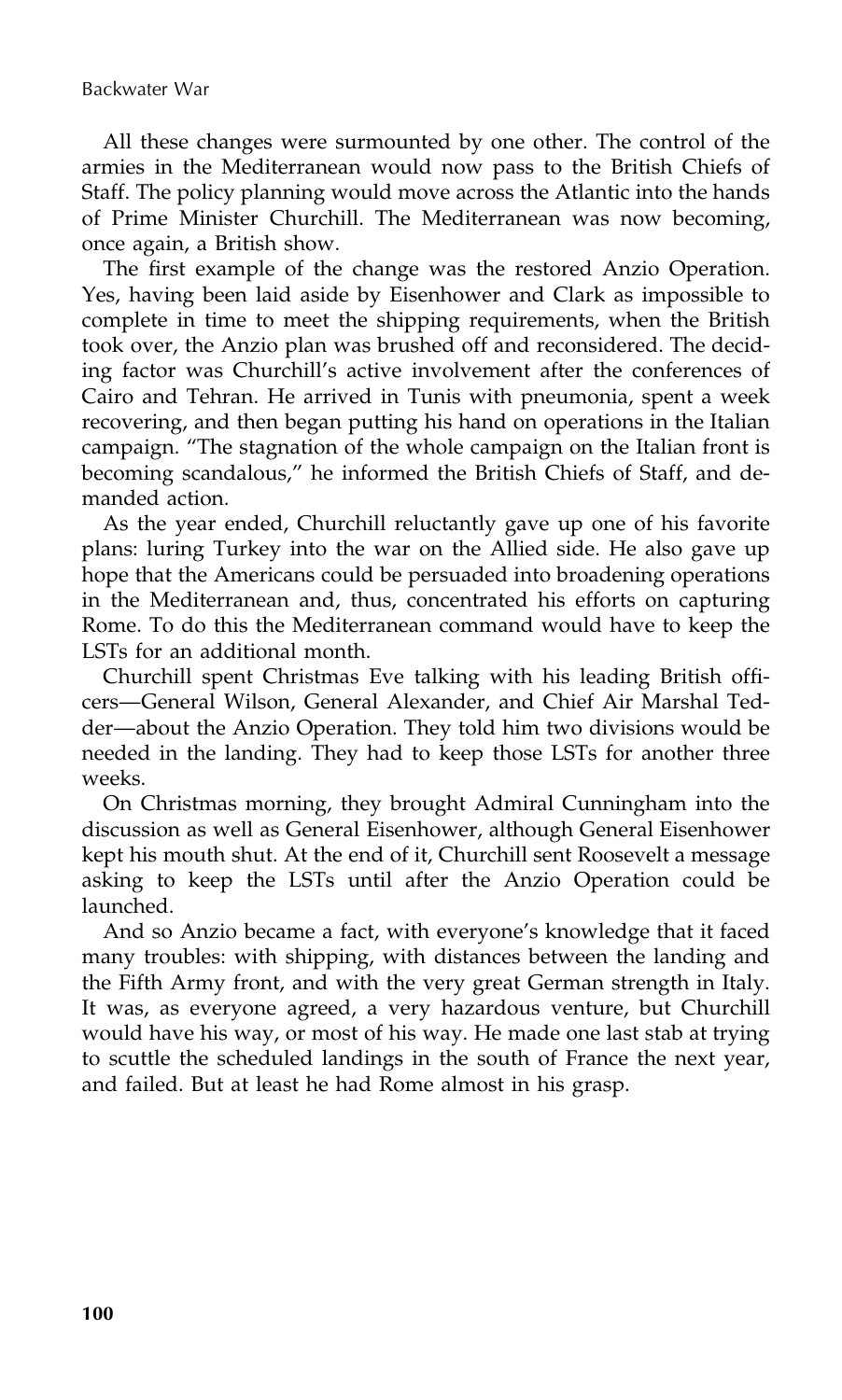#### The Rapido River Fiasco

During the last two months of 1943, the Allies assaulting the Bernhardt Line in Italy had suffered high casualties and had been pinned down much of the time. Field Marshal Kesselring's defense had been superb, and the Allies had been sucked into a fight that sapped their resources and their military strength. Even Hitler, who had not believed it possible to defend southern Italy, had been impressed by Kesselring's success in reducing the Allied drive to a snail's pace.

With the passing of control of the Italian campaign into British hands in December 1943, it was evident that some strong Allied action would be taken soon, because Prime Minister Churchill was adamant: "We must have the big Rome amphibious operation. In no case can we sacrifice Rome for the Riviera."12

But when the Fifth Army's Chief of Staff Major General Alfred M. Gruenther went to Algiers at the end of the year, there was serious consideration of scrapping the Anzio Operation and the race for Rome because it might interfere with the invasion of the south of France. The strongest argument against Anzio was that the Mediterranean command would lose those LSTs held back from England, and that there would be no shipping available after that to resupply the Anzio beachhead once it was established. Thus, the success or failure of the Anzio landings would depend on the main body of the Fifth Army and its ability to advance in time to link up with the Anzio contingent and then continue a general advance. The risks of the Anzio Operation were so great that many officers questioned its feasibility. Even General Clark, who had at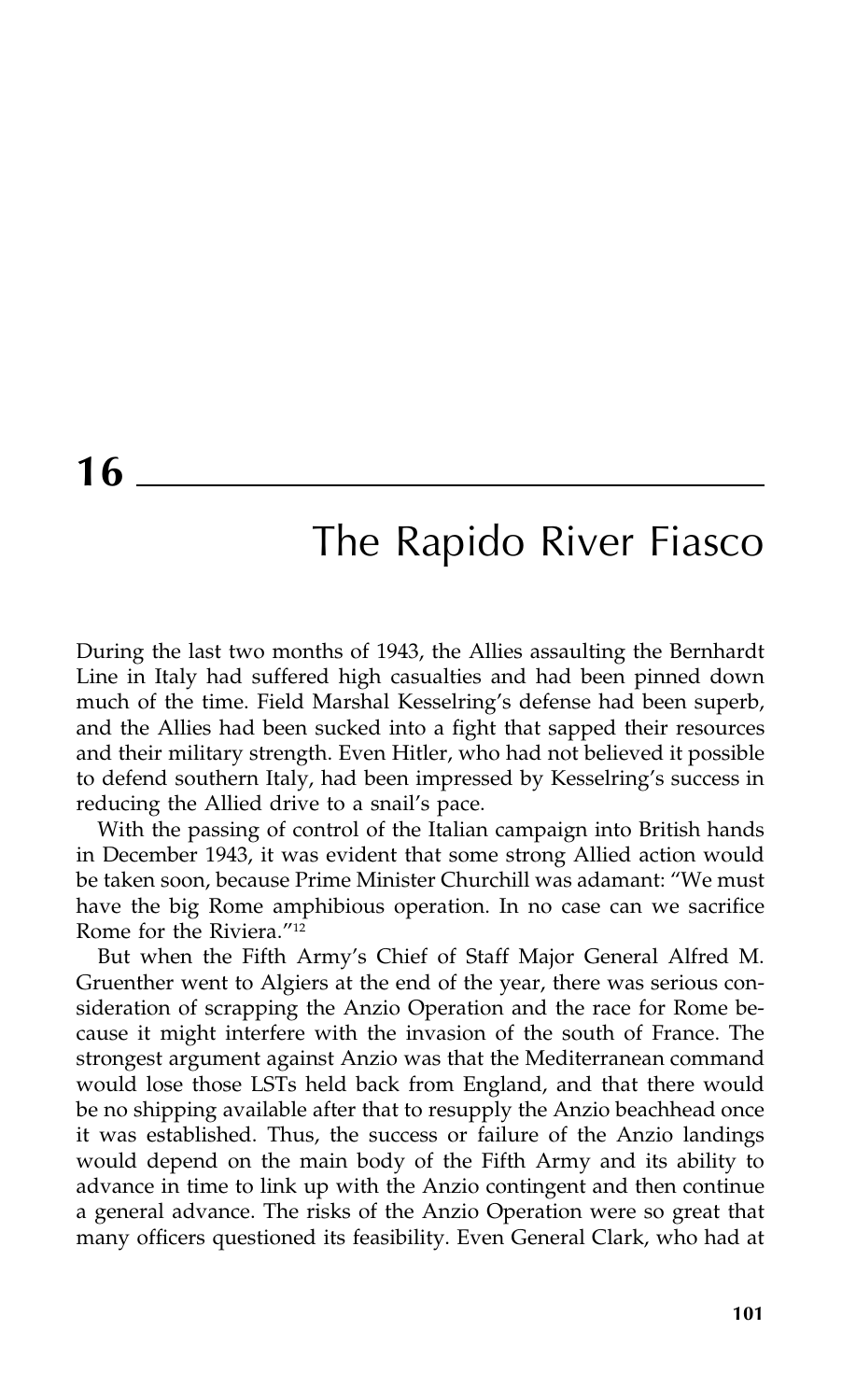first been enthusiastic, lost his feeling that the Anzio Operation was possible and wrote in his diary that he believed it would be cancelled. But he did not want to cancel it, and so he began a process of justification that would make Anzio—the Shingle Operation—seem reasonable. He intended to attack with the greatest possible strength in the Liri Valley several days in advance of Operation Shingle. His objective was to draw the maximum number of enemy reserves to that front and take care of them there.

The Anzio scheme had appeared to be very attractive earlier, when everyone in the Mediterranean believed that the shipping would be available to support the operation. It had captured Clark's imagination and also General Alexander's. The news that the shipping absolutely must be returned to England early in February came as a shock, but by this time the commanders were so set on Anzio that they began justifying all sorts of shortcuts.

Churchill hoped to see a thrust toward the Alban Hills, which would cut the German lines of communication and put Rome in Allied hands. Alexander saw the operation in terms of a one–two punch, with the main body of the Fifth Army being his right hand, which would hit the Gustav Line and draw Kesselring's reserves south. As soon as these reserves were committed to defense of the Liri Valley, the Shingle Operation would begin at Anzio, and the loss of strength and fear of being cut off should unsettle the German divisions in front of the Fifth Army and lead to breakthrough.

Clark remembered what had happened at Salerno very clearly and so his orders to General Lucas were to seize the beachhead and hold it no talk here about rapid exploitation. Lucas was worried about the inevitable counterattacks because of what had happened at Salerno. He planned a buildup at Anzio and then a thrust toward the Alban Hills when he was strong enough. The British would hold the left side of the beachhead, and they would direct their effort along the Anzio–Albano Road toward Campoleone. The Americans would hold the right and would thrust at Cisterna on Route 7. But before any breakout could happen, the perimeter must be secure, based on the Moletta River and the Mussolini Canal. The gap between would be strewn with minefields.

Field Marshal Alexander knew that the attempts to draw the German reserves out could not prevent the Germans from building up its forces around the beachhead quicker than the Allies could land troops from the sea, owing to their limited shipping. So he had to rely on the air forces to attack Kesselring's communications and destroy any German columns on the road. It was obvious that the whole operation could be endangered by bad weather, but supplies for 37 days were to be landed immediately. And to speed the operation along, fully loaded lorries were to be embarked in the LSTs. They would land, unload their supplies at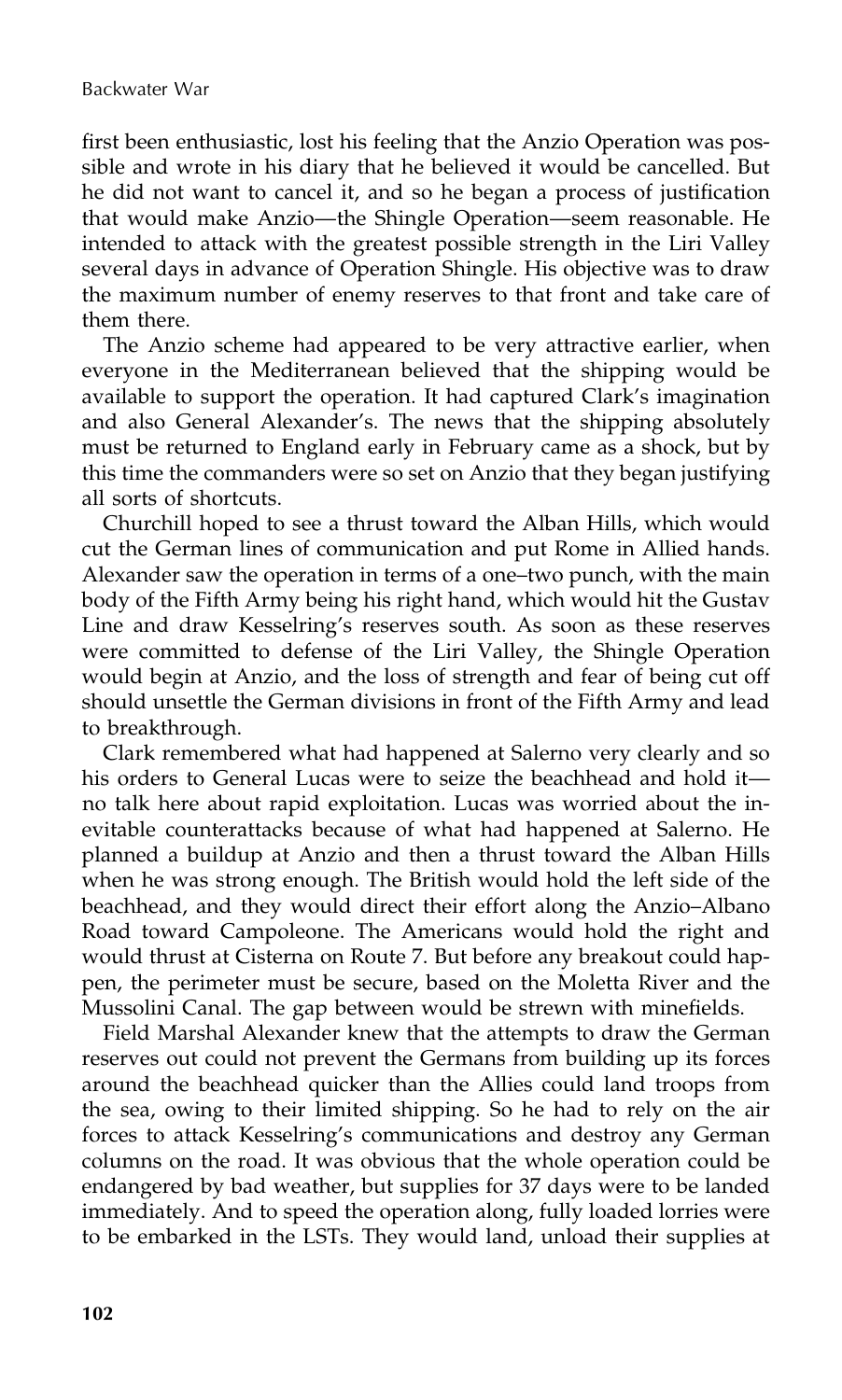the dumps, and return empty by the same ships to Naples where the process would be repeated. This rescued handling time, and time was the essential factor here. Obviously, with shipping so complicated that Alexander could not expect to have adequate reinforcement by sea, this was going to be very much a gamble, the sort that General Montgomery, for example, would have never entertained. The success of Anzio would depend on the other troops of the Fifth Army fighting their way 75 miles up the coast. Success in this struggle would depend on the Fifth Army's ability to enter the Liri Valley and hasten across its broad flat plain. But access to the valley was blocked to the Rapido River and so an attack across the Rapido became absolutely essential to the success of the new Anzio landings. All this was decided on January 8, with the operation to be carried out a scant two weeks later.

The risk was so great that Alexander insisted on a mixed British– American operation so that the dangers would be equally shared and there would be no question of a British commander putting an American force at hazard.

What was planned was an attack that would pin down German forces and prevent them from moving against the Anzio beachhead. It would be more useful if it attracted additional German forces, which would keep them away from Anzio. It would be completely successful if the troops were able to break through to the Liri Valley and drive beyond Frosinone to link up with the Anzio beachhead. Before the troops could advance over 80 miles of broken ground to the Bernhardt Line to get to the Rapido, they must take San Vittore, La Chiaia, Monte Majo, Cervaro, Cedro Hill, Monte Pochia, and Monte Trocchio. And they had to do this and cross the Rapido before the amphibious troops landed at Anzio.

After several hard months of fighting, the Allied troops were very tired; but by making a determined effort, they managed to move forward during the first two weeks of January, albeit with very heavy losses. The divisions were not only tired but they had lost about 26,000 men, since the crossing of the Volturno, 16,000 of them while breaking through the Bernhardt Line. Now they were facing the Gustav Line. One reason was that the Germans, having completed work on the Gustav Line, had moved back to that line. By January 11, Kesselring had begun the reorganization of the German front. Seven German divisions were settling in at their fixed defensive positions.

On January 9, the 6th Corps left the line and retired to Salerno for a practice landing before sailing for Anzio. The British 1st Infantry Division's practice went all right, but the American 3rd Infantry Division got into trouble. The weather was rough. Many of their DUKWs were sunk, and very few troops landed in the right places. It was a very bad start, but there was no more time for rehearsal. Combat loading had to begin for Anzio.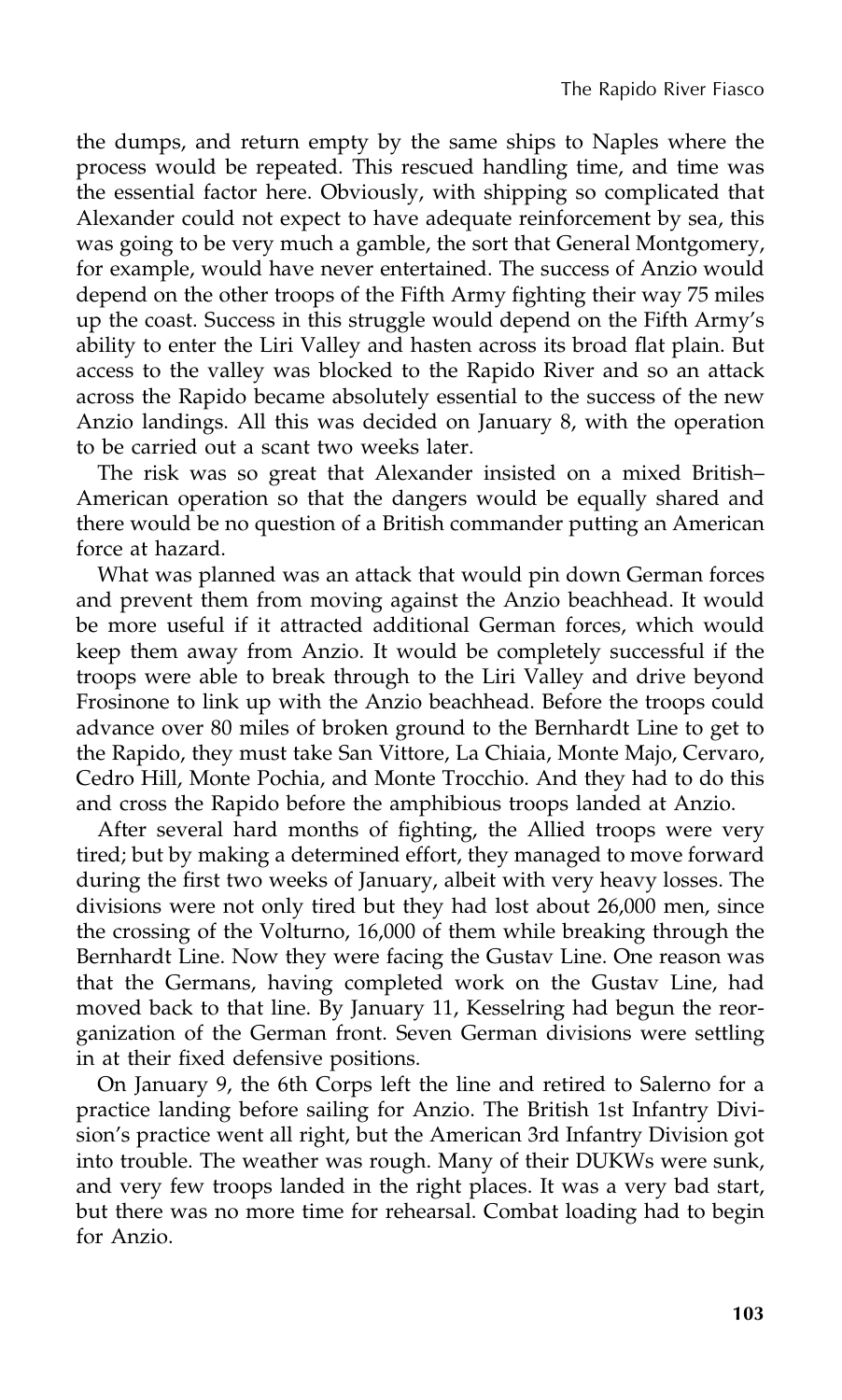Kesselring was fully aware of the possibility of an Allied amphibious landing, but his troops could not be everywhere at once. Thus, he had to draw up a master plan, setting up procedures to define this area and that (whichever were under attack), the troops who would move, and the routes they would take. The code word for the Anzio area was "Richard," and the commander responsible for defense was General Schlemmer, commander of the 1st Paratroop Corps. The only German unit actually in the area was a single battalion of the 29th Panzer Grenadier Division, which had been sent there to rest, refit, and practice demolition work by blowing up Anzio Harbor.

The Allied deception efforts had been successful, and Admiral Wilhelm F. Canaris, the head of OKW intelligence, had visited Kesselring and announced that a major amphibious landing was not likely.

Beginning on January 12, the Fifth Army was to pin down the Germans on the Gustav Line—so they would not move to Anzio and attract additional troops to the Gustav Line—break through that line and rush across the Liri Valley to attack with the Anzio force, and bring the supply train up quickly enough to supply both their own attacks and the Anzio force attacks. A conservative military man looking at the plan would have said they were crazy, and several did; but the romance of capturing Rome had seized all those fighting in the Italian campaign. Urged on by Churchill and the British, the Anzio plan forged ahead.

On January 12, the French Expeditionary Force, which was on the right, was to cross the Upper Rapido River and move through the high ground immediately behind Monte Cassino, which dominated the Liri Valley from the northeast. Five days later the British 10th Corps on the left was to cross the Garigliano River at two places and set up two bridgeheads: one near the coast at Minturno and the other near Sant'Ambrogio. From there the British would move east to take the high ground overlooking the Liri Valley from the west. Three days later, on January 20, the 6th Corps was to deliver the coup de grace to the Germans by staging a massive crossing of the Rapido River near Sant'Angelo d'Alife, and enter the Liri Valley, then scud across it to Anzio to join up with the amphibious landing forces that would arrive on January 22.

Very heavy rains during the last few weeks and melting snow from the mountains had turned the Rapido and the other waterways that lay ahead of the Fifth Army into torrents. All of the rivers and streams had overflowed their banks and flooded much of the lowland. The German defenders had taken advantage of this and improved on nature by diverting the Rapido to create an artificial marsh that would last until the dry season, with a bog too soft for vehicular travel for any distance. Back of the river and the bog lay the main German line—their final line of defense south of Rome. The Todt Organization in the last three months had built concrete bunkers, weapons pits, steel turrets for machine guns,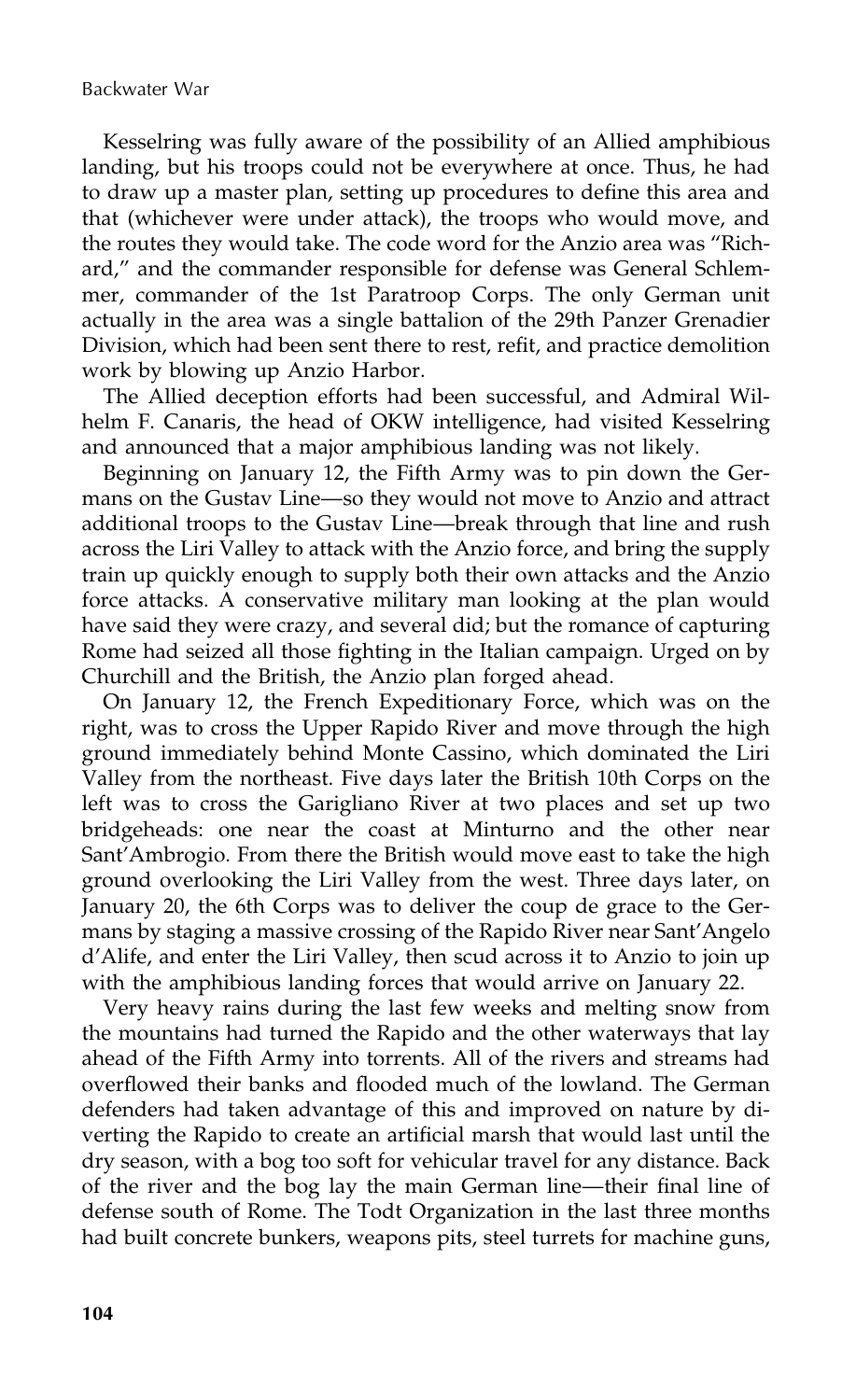and barbed-wire entanglements on the slopes and had placed mines in the area, particularly box mines that contained almost no metal and thus passed examination by metal detectors. These fortifications on the high ground and the barren steep slopes of Monte Cassino and in the hills around Sant'Ambrogio were manned by the highly trained and highly motivated German defenders.

On the lower ground behind the Rapido, where the Liri Valley begins, the Germans had also erected stout defenses centered on the village of Sant'Angelo d'Alife, the town of Cassino, and the village of Sant'Ambrogio. On the hills around and the top of Monte Cassino, they had observation points to keep the Allied movements under watch.

For four months, Kesselring and his staff had been supervising the perfection of the defenses. He was now confident that they could stop the Allies. General von Vietinghoff's Tenth Army had 90,000 troops under the direction of Generals von Senger and Etterlin in the Gustav Line. Besides these troops on the western side of Italy, Kesselring had another 25,000 men in two divisions under the 1st Parachute Division, which would be available to counter any Allied amphibious operation. He also had two more divisions at rest in the Rome area that could be brought into action very swiftly.

General Keyes, the commander of the U.S. II Corps, who replaced Brigadier General Bradley, had noted to General Clark that the high ground at Cassino was very important, and provided the enemy with a close observation point covering Sant'Angelo. At a conference of generals early in January, Keyes had recommended that 10th Corps and II Corps together attack across the Garigliano River and then move into the Liri Valley from the west. But General McCreery had objected because his troops were not equipped or trained for mountain warfare, and that is what would be required. Thus, the plan was dropped.

Clark's eye was on Anzio and getting there as quickly as possible. The direct route was across the Rapido and into the Liri Valley. Once into the valley, Clark planned to send the U.S. 1st Armored Division racing to the beachhead. But Major General Fred Walker, commander of the U.S. 36th Infantry Division, which would make the crossing, was full of forebodings. A frontal attack across the Rapido, he was sure, would be disastrous. He wanted to cross along the Upper Rapido were the river was narrow, get into the mountains, and move into the Liri Valley from the east, which would then be behind the Gustav Line. But the French, who were operating in the east, lacked the strength to take the mountain wall behind Cassino.

Walker voiced his objections to Clark and Keyes, and they listened, but it always came back to the same point: the river had to be crossed near Sant'Angelo and the 36th had to do it. What Clark never explained to Walker was that it did not really make much difference if the 36th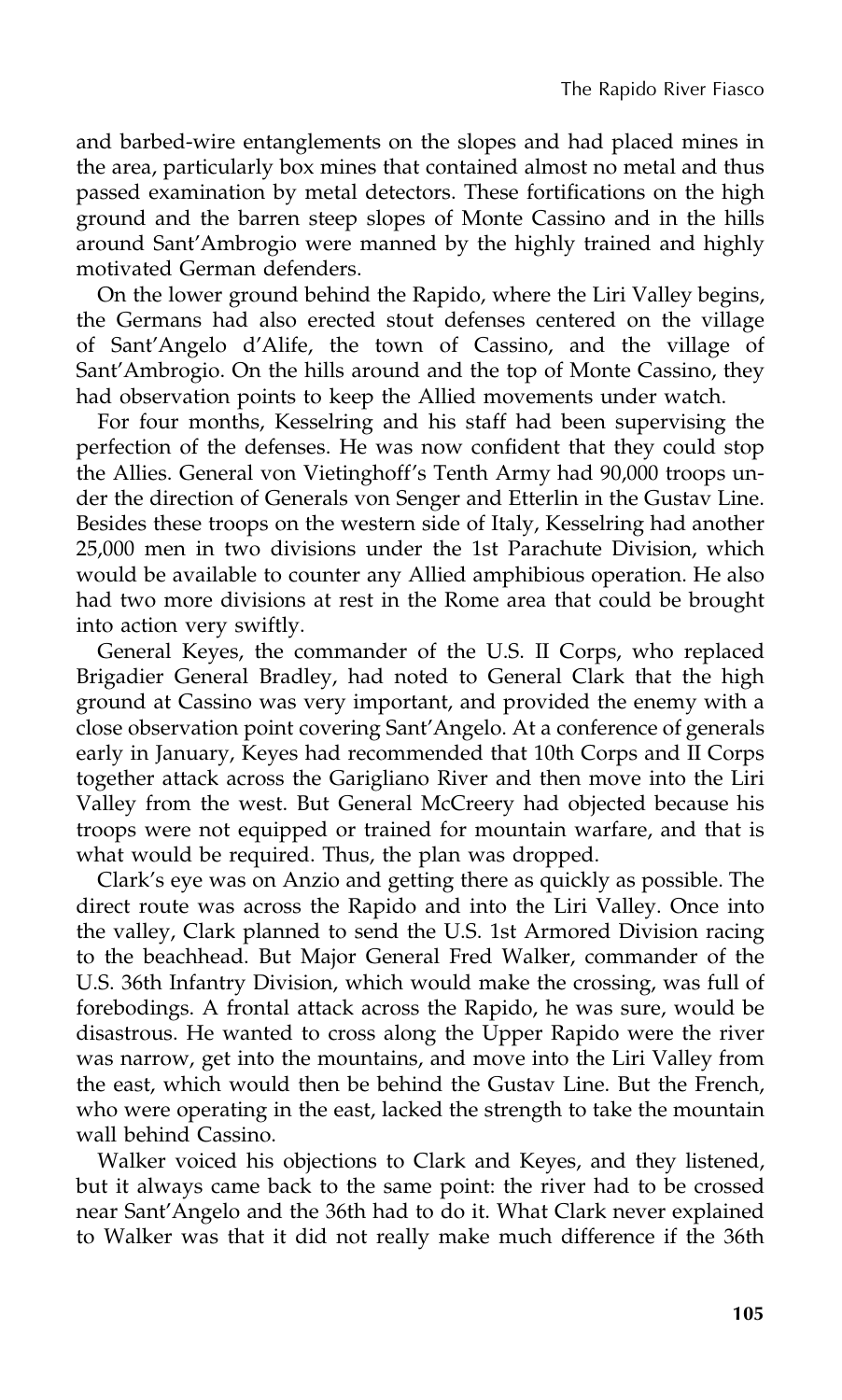failed to cross as long as it tied down the Germans on the Gustav Line and made them bring reinforcements. In plain words, the 36th was expendable.

On January 15, the British were ready to begin the part they would play in the Fifth Army surge. The German positions on the Garigliano were held by the 94th Infantry Division. It had the hard task of defending the river and the coast around the Gulf of Gaeta. General Pfeiffer, the German commander, put the bulk of his division on the high ground back of the river with an outpost line to the river.

One regiment held the Minturno Ridge from the sea to the Ausente Valley. Another held the Castelforte Ridge from the Ausente north to the southern edge of the Liri Valley where it met the 15th Panzer Grenadier Division positions. The third regiment was in the coastal sector. The 94th had been on the Garigliano for some time and had been able to prepare its positions. All the obvious crossing points were heavily mined and held by outposts in fortified positions on both banks.

General McCreery planned 10th Corps' attack against the 94th using two divisions. The British 5th Infantry Division from the Eighth Army was to attack in the coast sector along Route 7 with the Minturno Ridge as its objective. The British 56th Infantry Division was to attack the Castelforte positions to secure the high ground overlooking the road that ran up the Ausente Valley to Ausonia and the rear of the Gustav Line positions in the Liri Valley. The British 46th Infantry Division was to wait and support the flank of the American II Corps when it attacked across the Rapido River.

The British decided to use some 14 rafts, including two strong enough for tanks, in the early crossings. The engineer had plenty of equipment for bridge building, but they would not try until the direct artillery observation points had been cleared off the bridge sites. They had to use the existing road approaches to the river because the flooding had made the fields on both sides too soft to carry a large number of military vehicles in wet weather, and these roads were certainly registered by German guns.

All the early parts of the operation went well. Assembly of the artillery, and the vast quantity of ammunition needed, and elimination of the enemy outposts without alarming the Germans, all were accomplished, using the one good road, Route 7.

On January 16–17, Allied planes swooped down and dropped bombs and strafed troops of the German 94th Infantry Division in their line, and two cruisers and five destroyers fired shells on German positions from close inshore. Kesslring called General von Vietinghoff to ask whether he thought something was going to happen. But von Vietinghoff, on the evening of January 17, saw nothing amiss. The moonless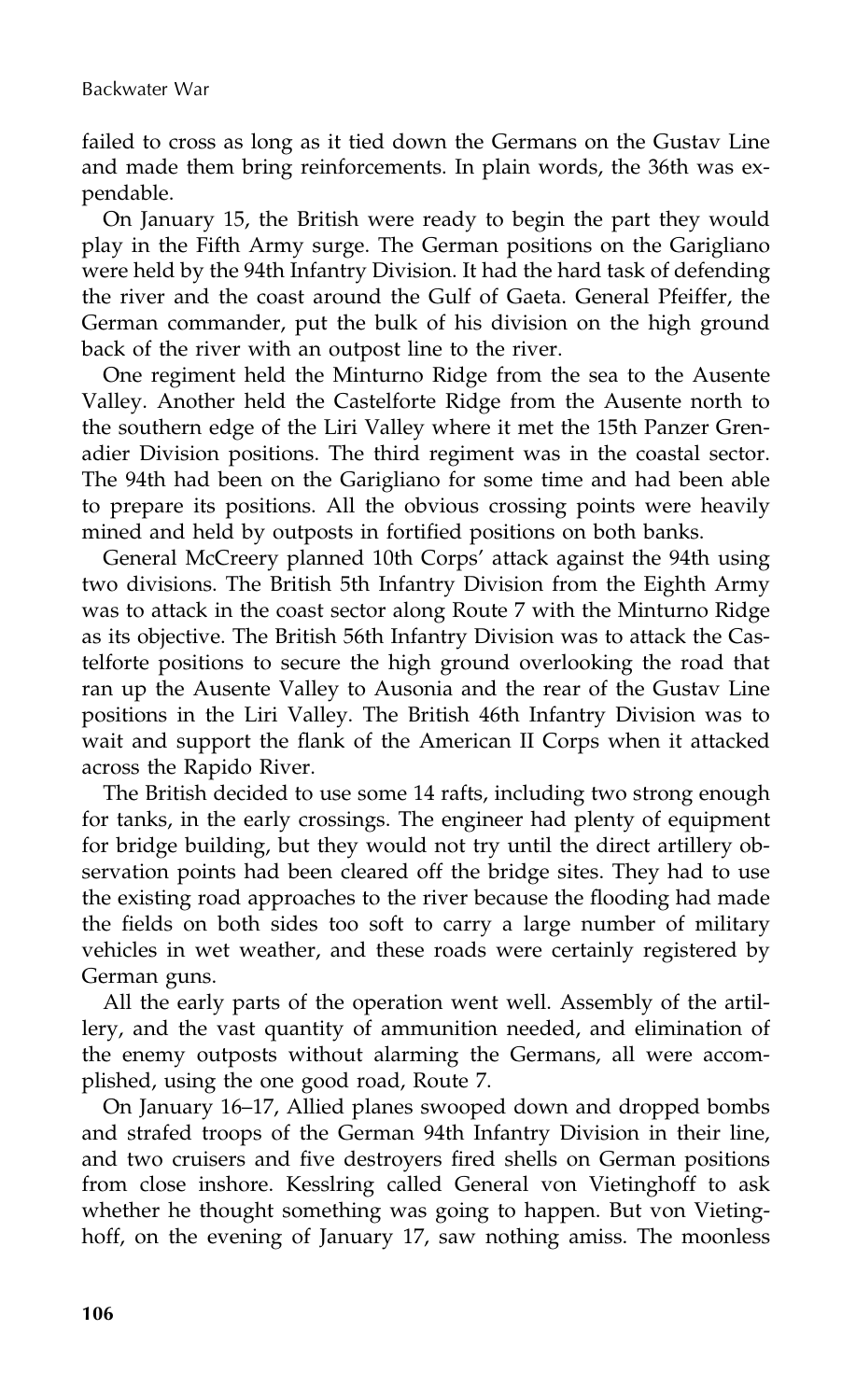nights they had been having obviously were keeping the Allies from moving.

The British attack started at 9:00 p.m. on January 17. General Pfeiffer's 94th was taken by surprise. By dawn the next morning, the 10th Corps had ten battalions over the river, with rafts bringing antitank guns and other heavy weapons. During January 18, the two divisions expanded their bridgeheads. The British 4th Indian Infantry Division had some difficulty on the seaward flank, and poor navigation by some of the landing craft did not help. However, by evening, the 5th Infantry Division was firmly established on the Minturno Ridge, and the 56th Infantry Division was on the high ground on either side of Castelforte, although it had not taken the town. Bridging went slowly because of accurate German artillery fire. The first 30-ton bridge was opened in the early hours of January 20. Even then the bridges could only be used at night because the approach roads were under German artillery observation and were shelled whenever a vehicle attempted to move down to the river in daylight. This situation was to exist for three months, because the German observation posts were not cleared off the river line until the whole Gustav Line collapsed in May.

The British 10th Corps buildup, however was fast enough to allow the troops in the bridgeheads to defeat the 94th Infantry Division's first counterattacks. General von Senger visited the 94th area on the morning of January 18. He could see that the Allies were trying to turn both flanks of his 14th Panzer Corps. He had stopped the French in the north with his own reserves. He asked Kesselring to release the 29th and 30th Panzer Grenadier Divisions, which were south of Rome in reserve to counterattack the threat posed by 10th Corps. This posed a big dilemma for Kesserling. The purpose of those divisions south of Rome was to fend off any amphibious assault that might develop; and Kesselring fully expected one. However, German intelligence had found no indications of any such activity. Admiral Canaris had been sure and most persuasive. On January 15, he said to the German commanders in Italy: "I consider an allied landing operation as being out of the question for the next four to six weeks."13

Since there was no apparent prospect of an Allied invasion on the east coast, and because the British might expand their bridgehead and damage the Gustav Line irreparably, and because the ability of the Tenth Army to hold in the Gustav Line was hanging "by a slender thread," against his own better judgment, Kesselring ordered General Schlemmer, commander of the 1st Paratroop Corps near Rome, to move south with those two divisions and part of the Hermann Goering Panzer Division to fend off the British in the 94th Infantry Division sector.

"I am convinced that we are facing the greatest crisis yet encountered,"14 said Kesselring. What bothered him most was the failure of the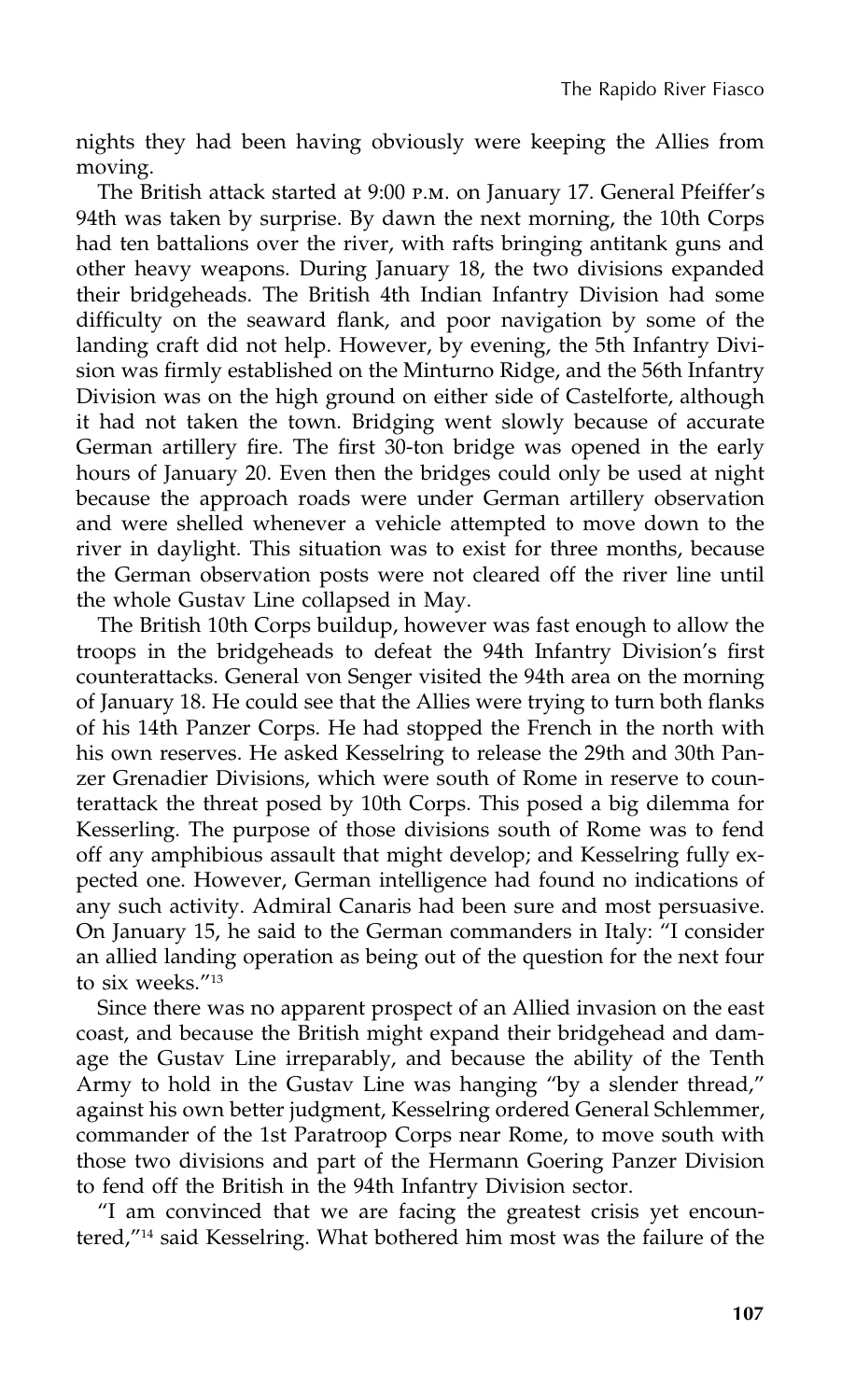German minefields to stop the British movement. Depending on those mines, the Germans had placed 13 of the 15 battalions in corps and army reserve on the east side of the Liri River to block the crossing of the Rapido.

Schlemmer's counterattack on 10th Corps started on January 20, and soon the British were engaged in hard fighting. Any idea of moving up the Ausente Valley was now fading. The second crossing in the British 10th Corps area was turned back. Near the junction of the Liri and Gari Rivers, assault troops of the British 46th Infantry Division made three attempts to get across on the night of January 19 but failed each time. The swift current broke their raft and ferry cables and the German resistance was too strong. So on the early morning of January 20, only a handful of British troops were on the far side of the river near Sant'Ambrogio. When daylight brought an increase in German pressure with the arrival of more troops, McCreery ordered those British troops brought back and further efforts to cross abandoned.

A major reason for the British failure here went back to the Anzio rehearsal in which the American 3rd Infantry Division had lost 40 DUKWs, which had to be replaced for the Anzio landing. Because of the shortage in all sorts of seagoing vessels, the only place General Clark could get replacements from was 10th Corps, which had planned to use them to take the 46th Infantry Division across the Garigliano, but had to give up the amphibious craft.

Despite this failure, at the Fifteenth Army Group level, General Alexander was delighted, because if all went well, there would be no German reserves left near Rome to oppose the Anzio landing. The future looked very bright at that moment from Army Group headquarters.

When the Americans learned of McCreery's plans for the assault on the Garigliano, they were very unhappy. General Keyes had understood that the British 46th Infantry Division was to cross at Sant'Ambrogio on January 18, which would have given the division 48 hours to secure a bridgehead, which would protect the left flank of the 36th Infantry Division when it attacked on January 20. At the last moment, he learned that McCreery had delayed the crossing for a day. This would give the 46th only 24 hours to complete the operation of safeguarding the 36th's flank. Keyes wanted to delay the American crossing of the Rapido by 24 hours then. But General Clark refused because the river crossings were linked up with the timing of the Anzio beach landings.

Keyes had very little confidence in McCreery. He criticized his unwillingness to launch attacks in force. To be of help to the 36th, the British would have to make a strong crossing with most of its strength committed. Unless the 46th gave real assistance that the 36th needed, Keyes told Clark, the effort of the 36th would probably get nowhere.

Now, the 46th had failed to give that punch, and when the 36th at-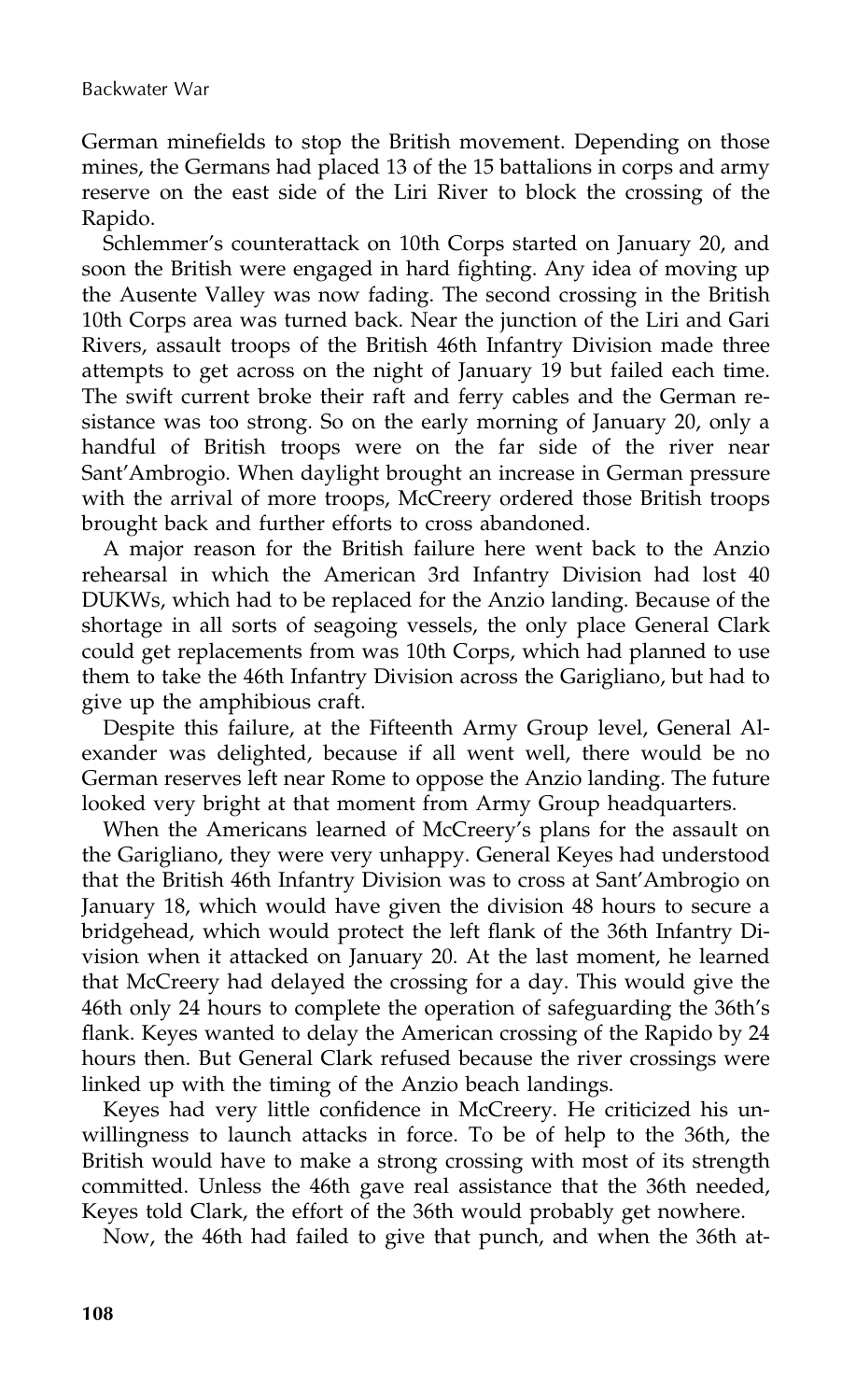tacked across the Rapido that evening, its left flank would be exposed. This was quite a shock to Generals Clark, Keyes, and Walker. Their concern about the Rapido River crossing mounted. McCreery of 10th Corps suggested that the crossing be abandoned because it had very little chance of success because of the heavy defensive position of the Germans west of the Rapido.

But Clark felt that it was essential that the attacks be made even though there would be heavy losses. In other words, he reiterated the expendability of the 36th. What he wanted was the clearing of the way for the Anzio landing that had been planned on such a shoestring that unless the Germans were drawn off, it was bound to fail. So the 36th was to be sacrificed to the "God of War" with every indication before the crossing was made that it would fail.

In fact, the announced purpose of the crossing had already been achieved by the British success in crossing the Garigliano, and drawing those two German divisions down from the Rome area. But the announced purpose was not the real purpose of the need to get into the Liri Valley. So weak was the whole Anzio operation that unless the Allies got into the Liri Valley and could link up with the beachhead, the whole one–two punch planned by General Alexander was likely to fail.

In the American sector of the line, at a meeting of division commanders of the II Corps on January 18, two days before the crossing, Walker outlined his plans. He described the German positions near Sant'Angelo. He warned that the job was going to be tough for his division. But he bravely said something he did not believe: His division would accomplish its mission and be in Sant'Angelo on the morning following the attack. Three days earlier, the French had bogged down completely after fighting their way four miles to the Upper Rapido, where they had run into the main line of German defense, and had paused, exhausted. Walker was aware of this. He was also well aware on January 20 of the failure of the 46th Infantry Division to give him the left flank protection he had expected.

Keyes, who had heard Walker's earlier protest about the Rapido crossing, was cheered by the general's confidence. Keyes was confident because he had brought up a very strong contingent of artillery to support the crossing.

So, as the 36th Infantry Division prepared for its task, its leaders expressed confidence that the junior officers and men did not feel. Their lack of enthusiasm brought a lethargy to the division that was to be its undoing.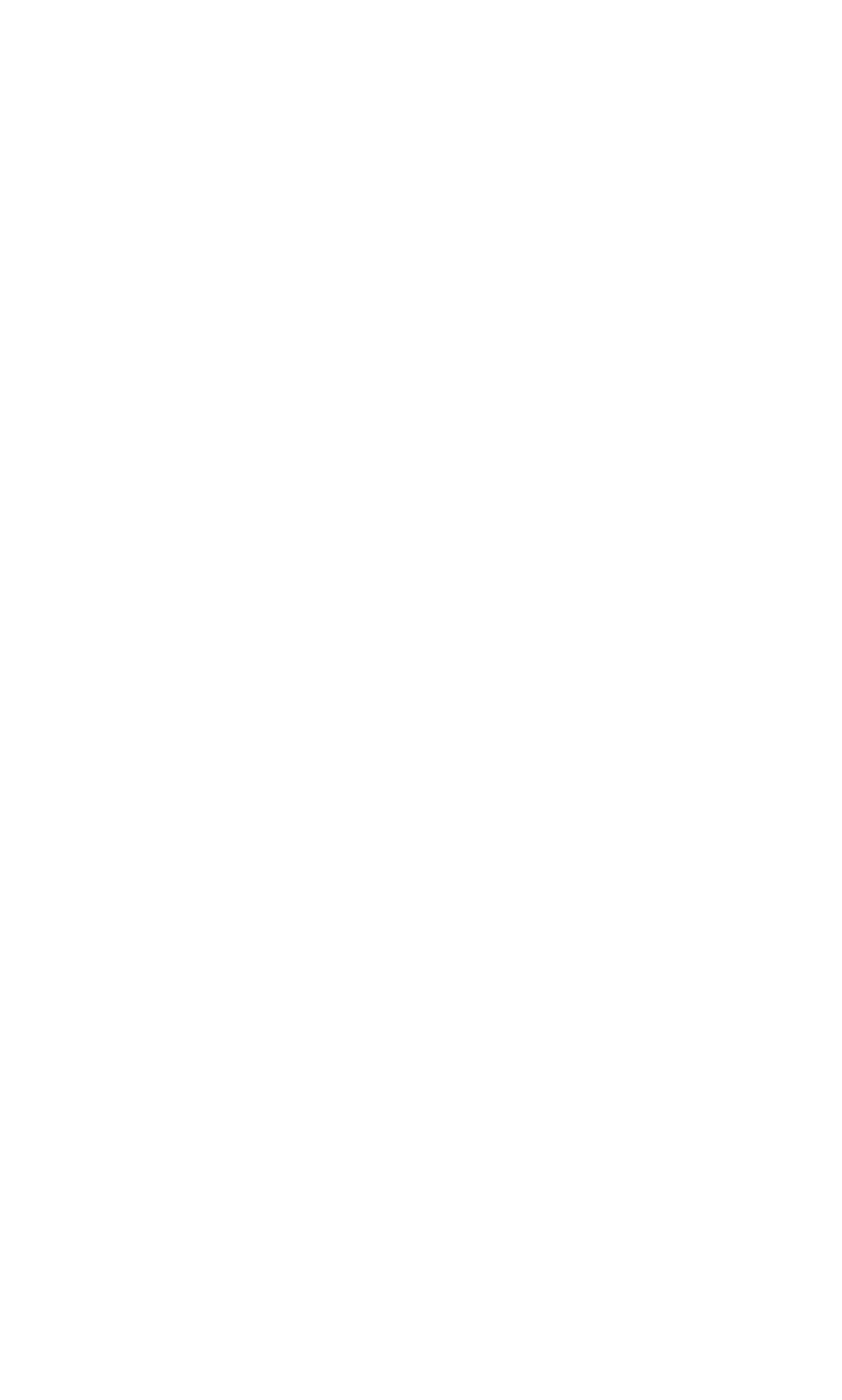# Crossing

If the 36th Infantry Division could establish a bridgehead two-and-a-half miles deep at Sant'Angelo, it could open the Liri Valley, and this was the objective. It was to have as much help as General Clark could give it. The 34th Infantry Division would make a fake attack on the division's right to fool the Germans, but it was to be ready to move in several different directions as opportunity arose. The crossing would be supported by the artillery and attached tank battalions of the 34th as well as its own, plus the artillery and tanks of Combat Command B of the 1st Armored Division, and 12 battalions of corps artillery. Besides, the 12th Air Support Command would bomb and strafe the enemy.

But the stream was high (9–12 feet deep) and would be difficult to cross in this season because it was 25–50 feet wide. On the west bank, the Germans held the battered village of Sant'Angelo on a 40-foot bluff, just high enough to allow them to see much of the river and the flats on the American side. And Sant'Angelo was only the high point of a strong defense system all along the line, with dugouts, machine-gun nests, slit trenches, and concrete bunkers, protected by double-apron wire fences and mines and booby traps. The Germans had had time, too, to mine the American bank and the flats that were concealed by the manmade marsh. The defenders were the 15th Panzer Grenadier Division, one of the most experienced in Italy.

As General Walker considered the problem of the attack, he was concerned about several matters. One was Monte Cassino, which dominated the whole area. The abbey might be manned by German observers, but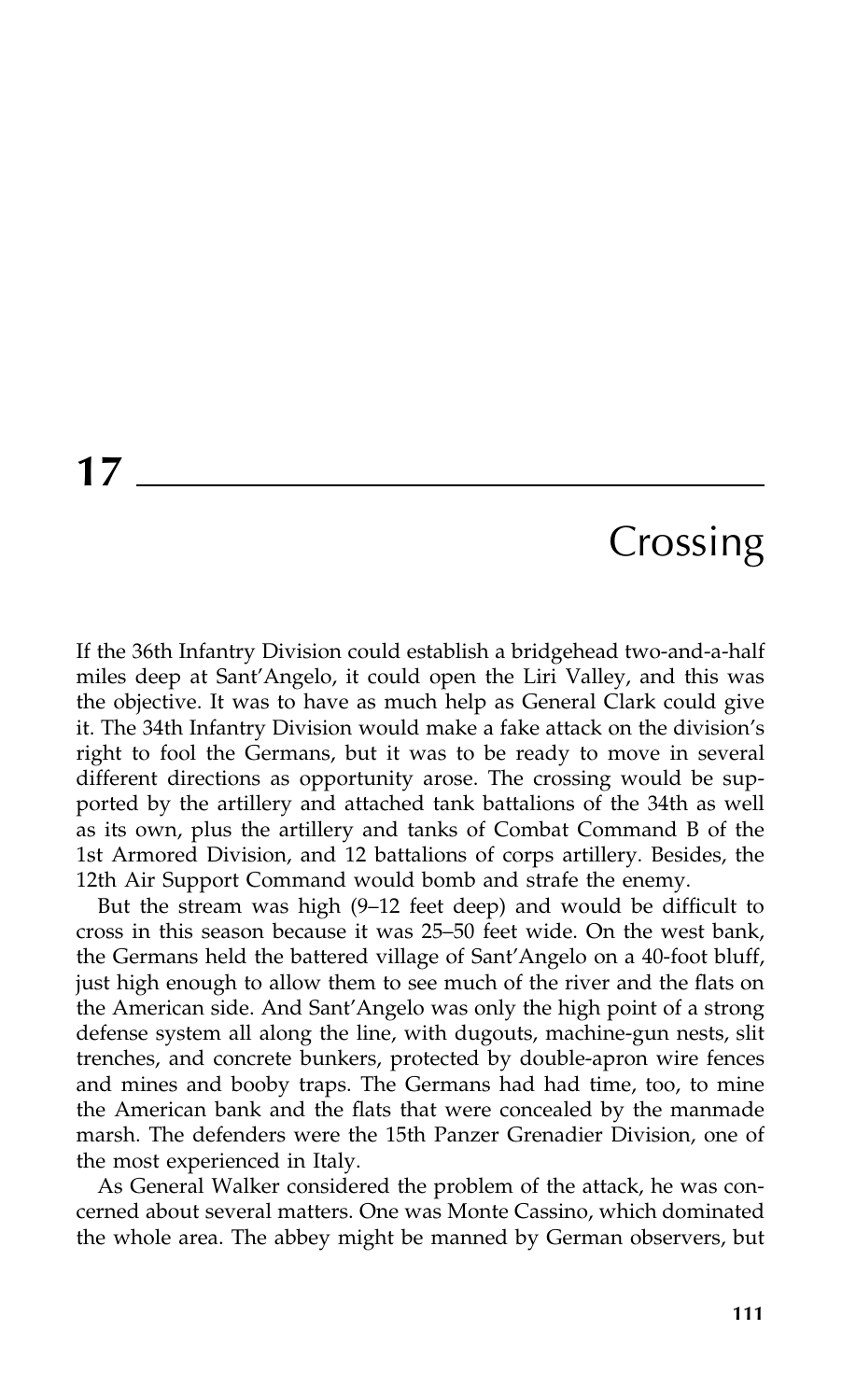that really made no difference. There were so many high points on the German side of the river, that Walker could see that the only way to escape constant observation was to make a night attack.

So the 36th Infantry Division would keep one regiment in reserve and attack with two. One regiment would cross the river north of Sant'Angelo, the other would cross south of the village. The plan called for the 36th's Cavalry Reconnaissance Troop to cross on the south and make contact with the British 46th Infantry Division. But the 46th delayed and was not across the Garagliano to protect the 36th's left flank by January 20, the day of the 36th's crossing.

Before the crossing, Walker expressed confidence that the 36th would manage the operation, but he really felt no such confidence. He felt that the chances for success were virtually nil. But he never indicated this feeling to his superiors, and General Keyes, his immediate superior, as commander of II Corps, thought Walker really was confident. But his regimental commanders knew different, and they soon began to share Walker's pessimism about the undertaking. That pessimism walked straight down the line to battalions and companies. So, on the eve of the crossing, the soldiers who were going to go across felt that they were facing a suicide mission, and many of them behaved accordingly. The feelings of doom were not helped when the 36th learned of the failure of the British 46th, which made it tough for Walker's men who now would not have any of the advantages that the 46th's crossing would have provided.

The key to the 36th's successful crossing of the Rapido had to be complete cooperation between the engineers and the infantry. In January, Walker had told his division engineer to plan for the crossing. The engineer quickly discovered that basic engineer supplies were very short in the area. Standard footbridges could not be found. The division engineer told the corps engineer that an attack through a muddy valley without suitable approaches and exits—a valley blocked by organized defenses behind a river that could not be forded—would create an impossible situation and end in failure and great loss of life. The corps engineer agreed. And that was the position from which the engineers began.

The engineers were scheduled to do all that was possible to assist in the enterprise. The 111th Engineer Combat Battalion, reinforced by two other companies, would have all crossing sites cleared of mines by the day of crossing. They would build bridge approaches and exits, clear mines in the bridgehead, and build two Bailey bridges. The 19th Engineer Combat Regiment was to send a battalion to each infantry regiment. These engineers would provide 30 rubber boats, 20 assault boats, and four improvised footbridges, which would be put in place the night before the crossing, in a convenient place for the infantry. They would also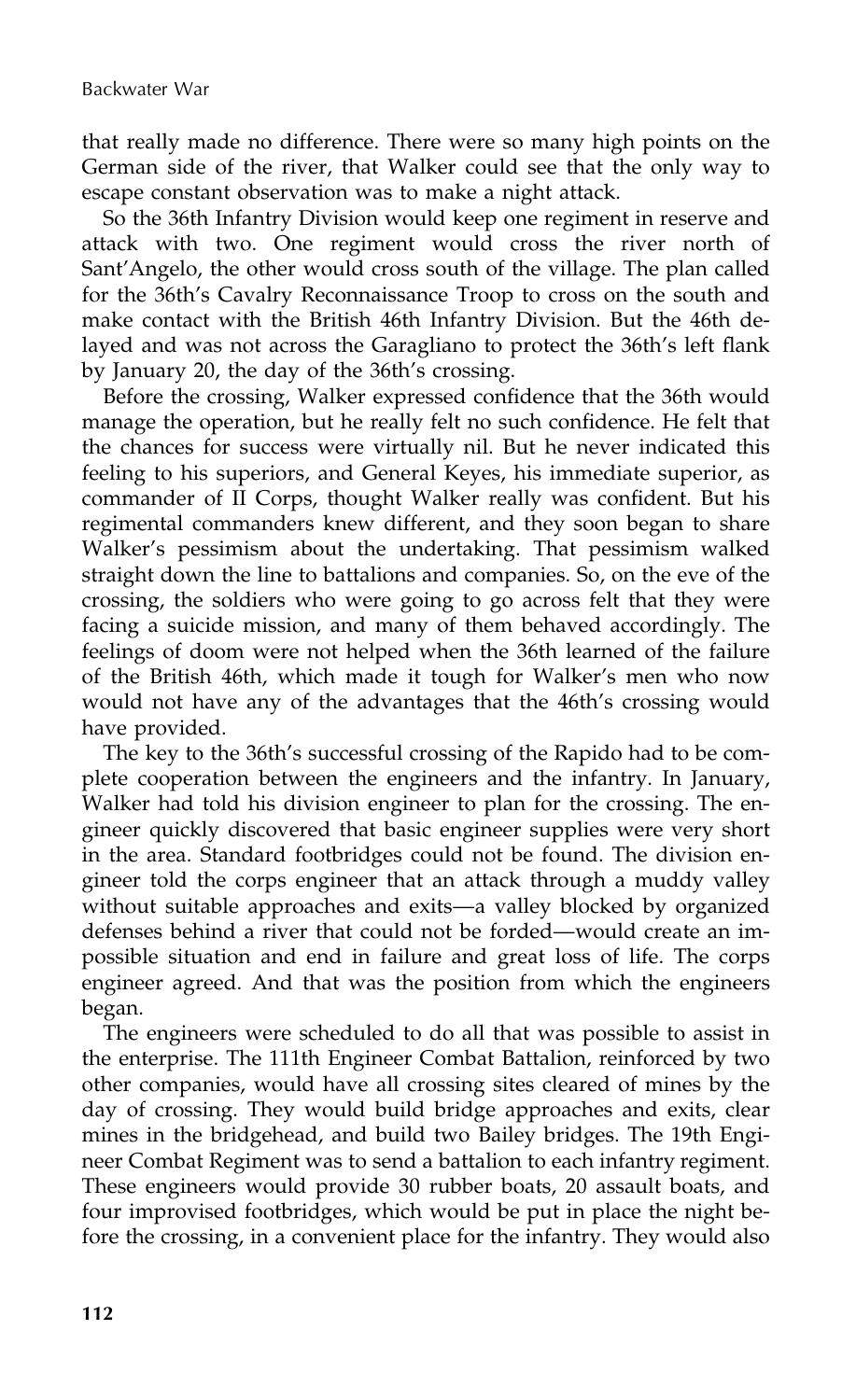build bridges after the capture of Sant'Angelo. As it turned out, almost none of these conditions was met.

These engineers found 100 wooden assault boats and 100 rubber boats. They planned to improvise footbridges with 50 sections of catwalk. They also found pneumatic floats, each of which would carry 24 men, 14 of them paddling, with four men on shore to guide the craft across by rope. The plan was that all this would be brought to the water's edge, but when the engineers got down to the river, they found there were no roads to the stream that could support the weight of two-and-a-half-ton trucks even after they spread gravel. After the rains, the ground was so wet that it was impassable to wheeled vehicles. So the engineers put the crossing materials into two dumps near the base of Mount Trocchio, several miles from the river. The boats and bridge materials would have to be carried by hand to the riverbank.

Again, the accidents at the Anzio practice landing in Naples had their effect. The division was to have a dozen amphibious tractors, but these had to be given up for the actual Anzio landings when so many were lost in the rehearsal.

In the training, the 142nd and 143rd Infantry Regiments were taught how to cross the river. After the training, Walker substituted the 141st Infantry Regiment for the 142nd, which meant that one of his regiments would make the crossing with no training at all. And in the practice, the infantry did not make any attempt to learn from the engineers and, in fact, rebuffed the engineers when they offered advice.

So the 141st and the 143rd prepared to cross the Rapido. The men were combat-weary; they had fought at Monte Maggiore, Monte Samoucro, Monte Lungo, and San Pietro in December, and each regiment was short almost 1,000 men. Early in January, replacements started coming in, but only about half the number needed. So the regiments would go into the operation under strength, with so many new men involved that they hardly knew the names of their leaders, and the officers did not know the men and their capabilities. After January 17, extensive patrolling discovered that the enemy was very strong on the opposite bank, both banks were heavily mined, and although the engineers had taped lanes through the minefields, they were not at all sure the Germans would not get in and redo the fields.

On the night of January 19, the regiments moved up to assembly areas at the base of Mount Trocchio, flat marshland where it was hard to find cover. On January 20, the air force P-40s and A-20 bombers bombed the Germans around Cassino.

As night approached, Walker succumbed to gloom, feeling that the mission should never have been assigned to any troops with flanks exposed. He felt that General Clark was now feeling that he had made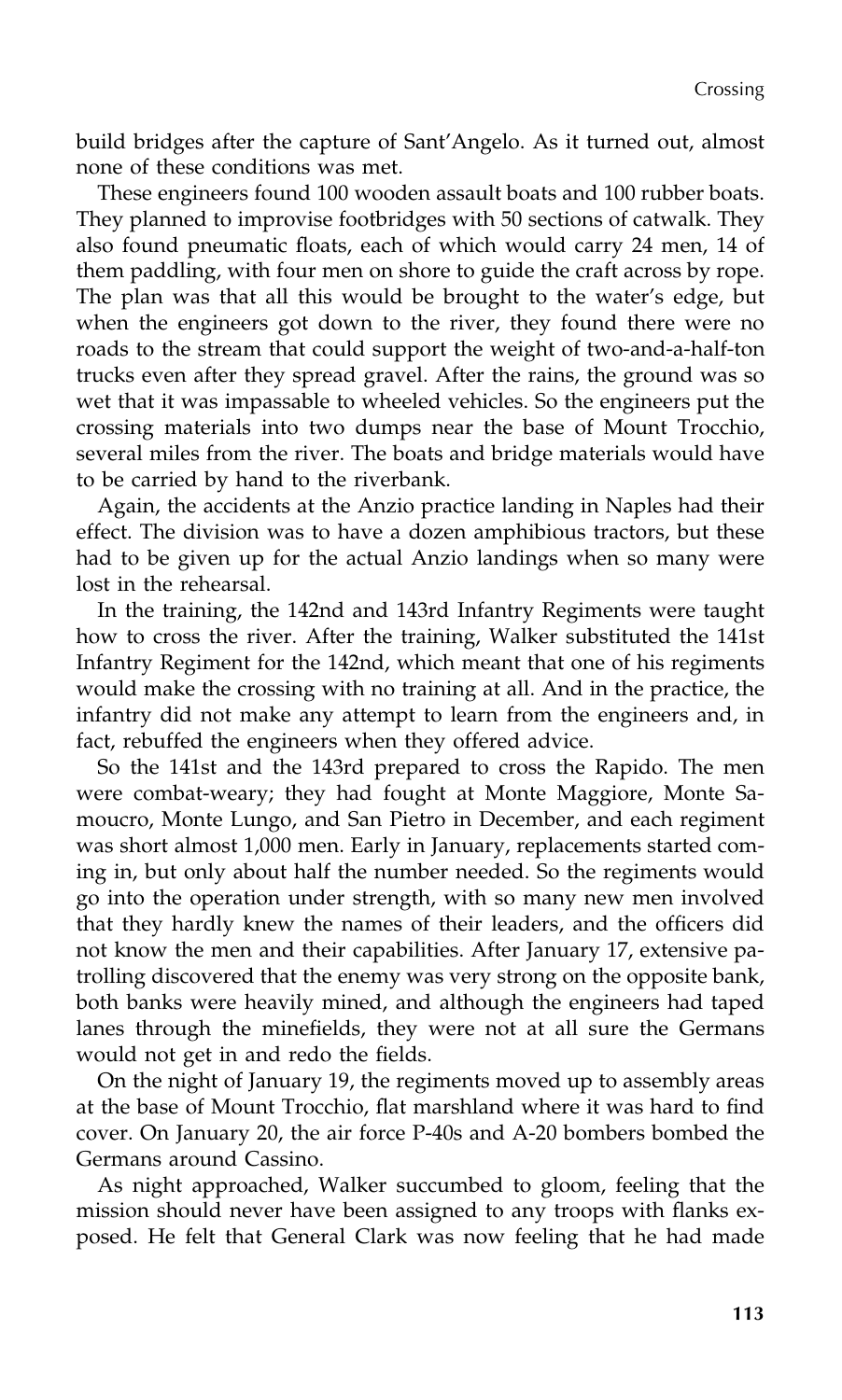an unwise decision. But he closed his diary that night with the words: "If we get some breaks, we may succeed."<sup>15</sup>

With darkness that night of January 20 came a heavy fog. The men of the 141st Infantry Regiment set out, each with an extra bandolier of ammunition and bayonets were fixed to their rifles. At 6 o'clock, they moved to the dump to pick up their boats, only to find that several of them had been wrecked by German shell fire. Just after 7 o'clock, they started out with the serviceable boats.

The artillery began a rolling barrage, which was to move inland against the enemy as the men crossed. But as the men crossed the flats and neared the stream, the German artillery replied and shells began to come into the line. Thirty men were lost to Company B, including the company commander and the executive officer. The troops scattered for cover, dropping their boats and sometimes their weapons. Some of them moved into the minefields, and there were more casualties. Enemy fire had destroyed many of the markers the engineers had put up.

By H Hour, the men were still struggling to get to the crossing site. One-quarter of the engineering equipment had already been lost. As quickly as they were brought up, the boats and bridges were damaged or destroyed by the enemy shelling. Some were simply abandoned by infantrymen who then headed for cover. By the time the material got to the stream, half of it was useless.

Everything seemed to be going wrong. Men got lost in the fog. Bodies of men killed blocked the boat lanes. Boats were put in the water, sank promptly from holes put into them by the enemy artillery, and sometimes carried down whole squads. Some good boats were deserted because of the shell fire. And the infantrymen resented being given orders by engineers, and sometimes would not follow them.

By 9 o'clock that night, a handful of men from Companies A, B, and C had made their way across the river. There were fewer than 100 in all; they dug in and waited for more men to come. They were to have a long wait.

Behind them the engineers were trying to put up bridges, only to see them destroyed by enemy shell fire. Using parts of the destroyed bridges, the engineers put together one footbridge, at 4 o'clock in the morning, but an hour later the bridge was damaged by shellfire. Using this damaged bridge and the handful of boats that worked, most of the 1st Battalion of the 141st Infantry Regiment crossed the river by 6:30 in the morning. But shortly before daybreak, enemy fire knocked out the telephone wires. All radios had been lost or damaged, so communications ceased. The only way the Americans on the near bank knew that the men on the enemy side were still alive was from the sound of American rifle fire. At this point, General Wilbur, the assistant division commander, decided to order the men on the American bank to retire to the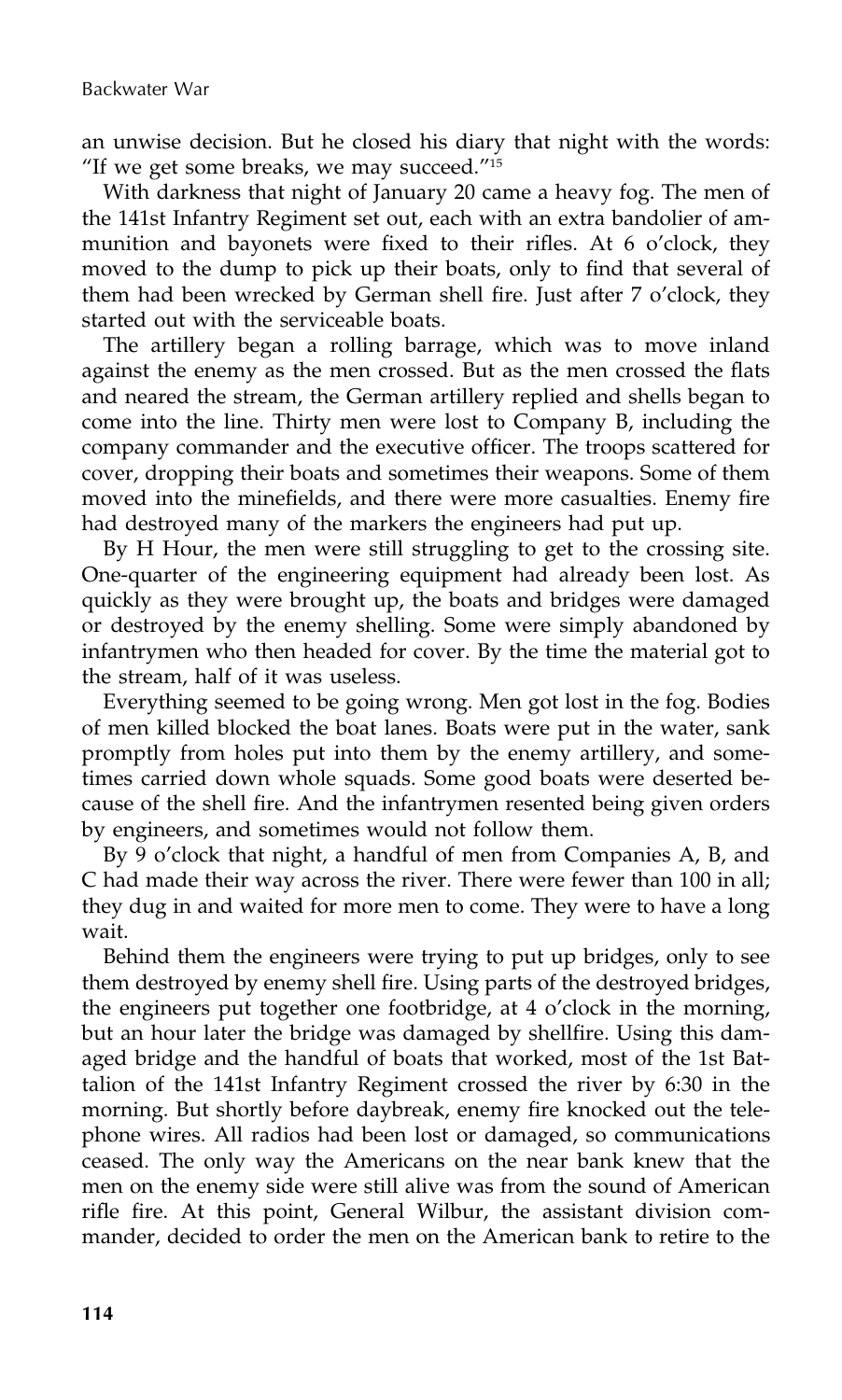assembly area and take cover before daylight brought heavy German fire on them. He instructed the men on the far bank to dig in and hold. A few minutes later Colonel Aaron Wyatt, the regimental commander, ordered the men on the far side to come back. Most of them could not make it because of heavy German fire. They were pinned down in foxholes about 200 yards from the bank.

At 7:15 a.m. on January 21, Wyatt was planning a second attack to back up the men who were across the river. But there was no way to do it. The Germans had perfect view of the river, and the Americans did not have any smoke equipment to help. So the Americans on the far side fought hopelessly, and one by one were lost.

Below Sant'Angelo, the 143rd Infantry Regiment had much better organization and much better luck. The cooperation between engineers and infantry was better, and a platoon of Company C launched on the river at H Hour—10:00 p.m. on January 20—got across the river without difficulty. However, as the boats came back to the American side, the German artillery and machine guns worked them over, and they were all destroyed, and many casualties were inflicted on Company B and Company C on both sides of the river. A footbridge completed 20 minutes after H Hour was knocked out a few minutes after being put into use, and heavy shell fire prevented anyone from repairing it.

By 9:30 p.m., still only the 1st Platoon of Company C was across the river, but in the next hour enough boats were put into operation to get the rest of Company C across. At 10:45 p.m., the regimental commander, Colonel Martin, went to the riverbank. He found Major David Frazier, the 1st Battalion commander, trying to get more boats forward, but since there were no engineers around he was not doing very well. They went back to the boat dump and found a platoon of engineers sitting in foxholes. They put the engineers to work. In a short time, the 1st Battalion of the 143rd Infantry Regiment had crossed the river.

But on the far bank, all efforts to make progress failed. The German position were too strong, and by 7:00 a.m. the next morning, the American infantrymen had been forced into a pocket with the river at their backs. Frazier asked permission to withdraw, but General Walker had the request denied, and told the battalion to stay and wait for reinforcements. But by 10:00 a.m., Frazier saw that his position was completely untenable and he was taking heavy casualties, so he brought all the men who could move back to the near bank.

The 3rd Battalion of the 143rd got into serious trouble when the engineer guides, by mistake, led them into a minefield, and the casualties totally disorganized both engineers and infantry. They never got organized again, although eventually that night the regimental commander relieved the 3rd Battalion commander. One reason for the relief was the feeling that the battalion commander did not have the confidence to get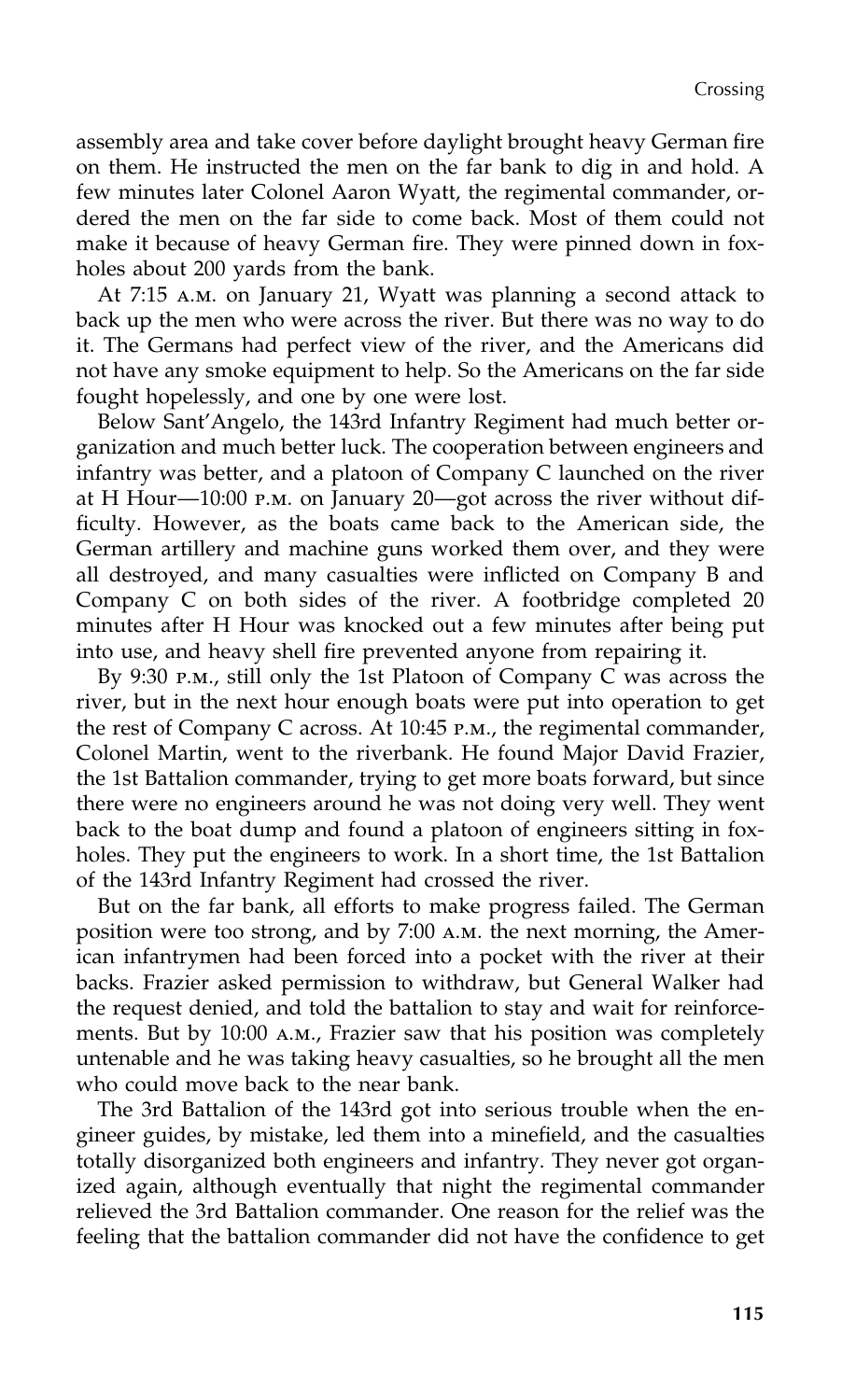on with the job. And after the fight, it was discovered that most of the men of the battalion did not have any faith in their ability to cross and defeat the enemy.

So the crossing of the Rapido River failed. It was so great a failure, caused primarily by the German artillery and American incompetence, that the German infantry was not aware that a major effort was being made. General Von Vietinghoff, commander of the Tenth Army, did not even call on any reserves to stop it.

Early on January 21, General Walker ordered another crossing of the Rapido, primarily to rescue the men stuck on the far side. Again it was agreed that the crossing would have to be a night maneuver because of the enemy shell fire. But morale was extremely low, and engineers and infantry still were not really cooperating. When General Keyes announced that the crossing would have to be made that day, because General Clark was in a hurry to get tanks into the Liri Valley to support the Anzio operation that was going on, Walker again predicted failure of the 36th Infantry Division's efforts, just as the one the previous night had been.

In fact the crossing was delayed again by the 141st Infantry Regiment until after nightfall because the boats promised by the engineers did not come up. The 143rd started crossing below Sant'Angelo at 4 o'clock in the afternoon using smoke to conceal the movement. By 6:30 p.m. all the rifle companies were across the river, and soon heavy weapons began to come across. The 3rd Battalion was entirely across, and Colonel Martin ordered the 2nd Battalion across. On the far bank the troops advanced 1,500 yards, but they were pinned down there.

What the American troops needed was close support from tanks and tank destroyers, but the vehicles could not cross because there were no bridges. That night, changes were made in orders so that Bailey bridges would be built instead of pontoon bridges which usually were built in a river crossing at the second stage. The engineers were confused by the request. They tried hard to comply, but they did not get a bridge up that second night, and so the tanks were not able to cross.

At 10:00 a.m. on January 22, the 141st held a shallow bridgehead with parts of the three companies ashore, but all the work on Bailey bridges had been brought to a halt by enemy shelling.

At around noon, with no hope of getting any tanks across because no bridges had been built, Martin ordered his units to withdraw from the far bank. By early afternoon, all three battalions were back, with only a few isolated groups in enemy territory.

North of Sant'Angelo, the 141st got going again around 9 o'clock on the night of January 21. Company F crossed, and its members eliminated German riflemen and machine gunners who were firing on the crossing point. Engineers put up two footbridges, and two hours later the 2nd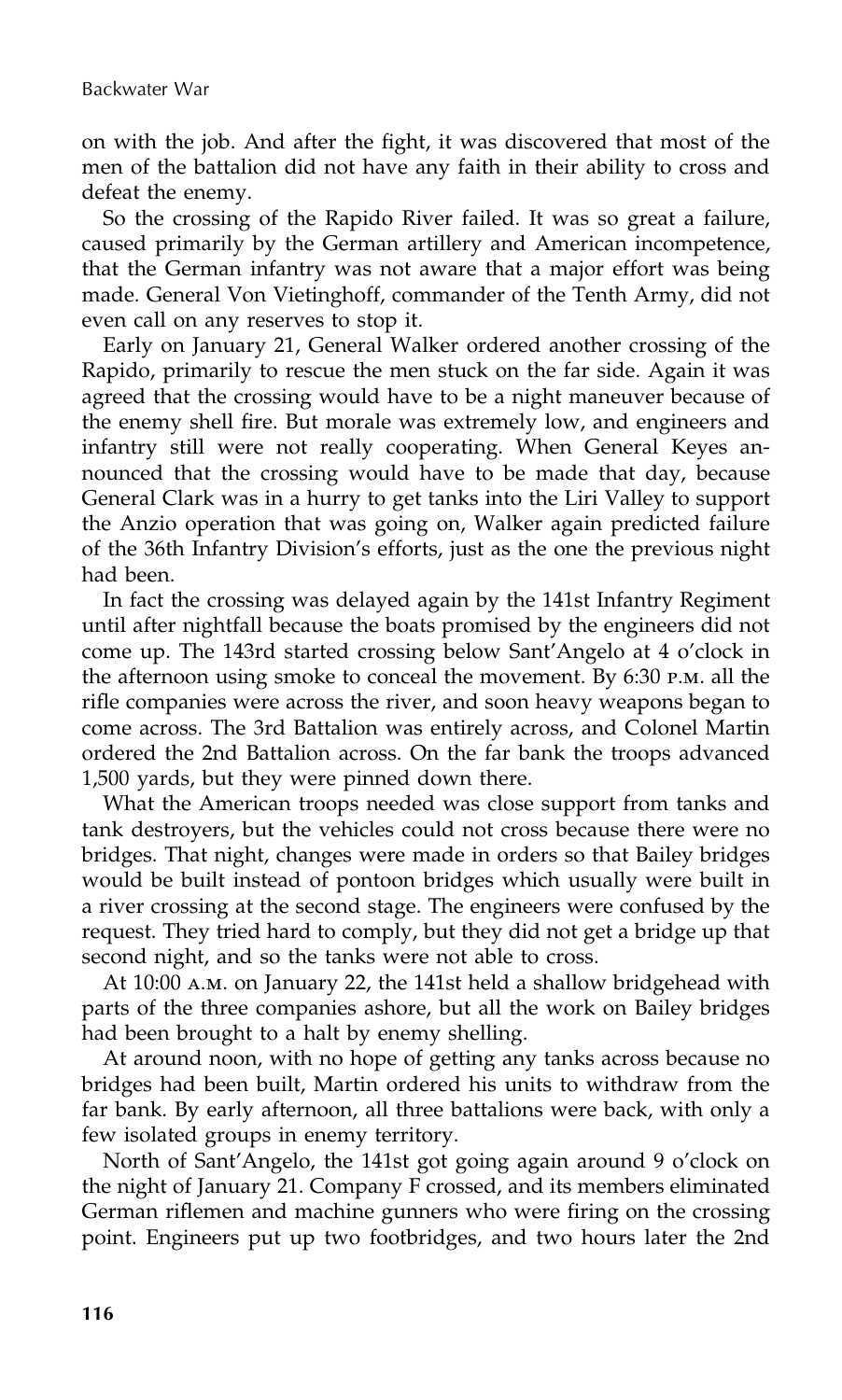Battalion crossed the river. The riflemen of the 3rd Battalion also crossed over. They found no survivors of the first crossing the night before, but the two battalions advanced 1,000 yards beyond the river, before severe casualties caused them to stop and dig in. Only one footbridge survived the German artillery. The coming of morning brought mist and fog that helped the assault by limiting visibility. When the haze began to dissipate smoke pots were set, but German artillery fire was very heavy. Between 4:00 and 5:00 A.M., 300 round of artillery fire fell in the division command post area, causing many casualties. In the bridgehead, the continuing artillery fire made it impossible for the units to organize and resume the attack.

Early in the afternoon of the 22nd, the three battalions of the 143rd were withdrawing from the German side of the river down by Sant'Angelo. The position of the 141st began to deteriorate, first with the knockout of communications. Then, by 4:00 p.m., every officer on the far side of the river had been killed or wounded. Then a shell landed squarely on the footbridge and knocked it out. With all boats destroyed and no bridge, and no officer, the infantrymen on the far side were in bad shape. Between 6:00 and 7:00 p.m., some 40 men got back by swimming the river and reported the situation was hopeless. Then a few more men straggled in, and soon the sound of American weapons on the far bank ceased. All the others were killed or captured.

And that was the end of the attack. When it came time to count the losses, it was found that the 36th Infantry Division had lost 1,681 men either killed, wounded, and missing—during the 48 hours of the operation. The Germans had negligible losses, and reported the capture of 500 Americans. So efficient had been the defenders of the Rapido that they saw nothing unusual in their victory, and it was some time before they even knew they had won.

As for the defeat, General Clark came to the Rapido and called for strong pressure against the enemy to keep them from sending troops to Anzio. The 36th was in no shape to give anyone strong resistance. The debacle for the division was so noteworthy that after the war it was the subject of a Congressional investigation, which turned out to be a farce because no reliable witnesses would testify.

As for General Clark, who received the brunt of criticism for the crossing of the Rapido, he admitted cheerfully that he had given the orders. He knew that it would be bloody and costly, but felt that it was imperative to draw as many Germans to the front so the way could be cleared for Anzio.

So that is how the battle ended and why General Clark decided that some blood had to be spilled, and that the American 36th Infantry Division would be the one to spill it.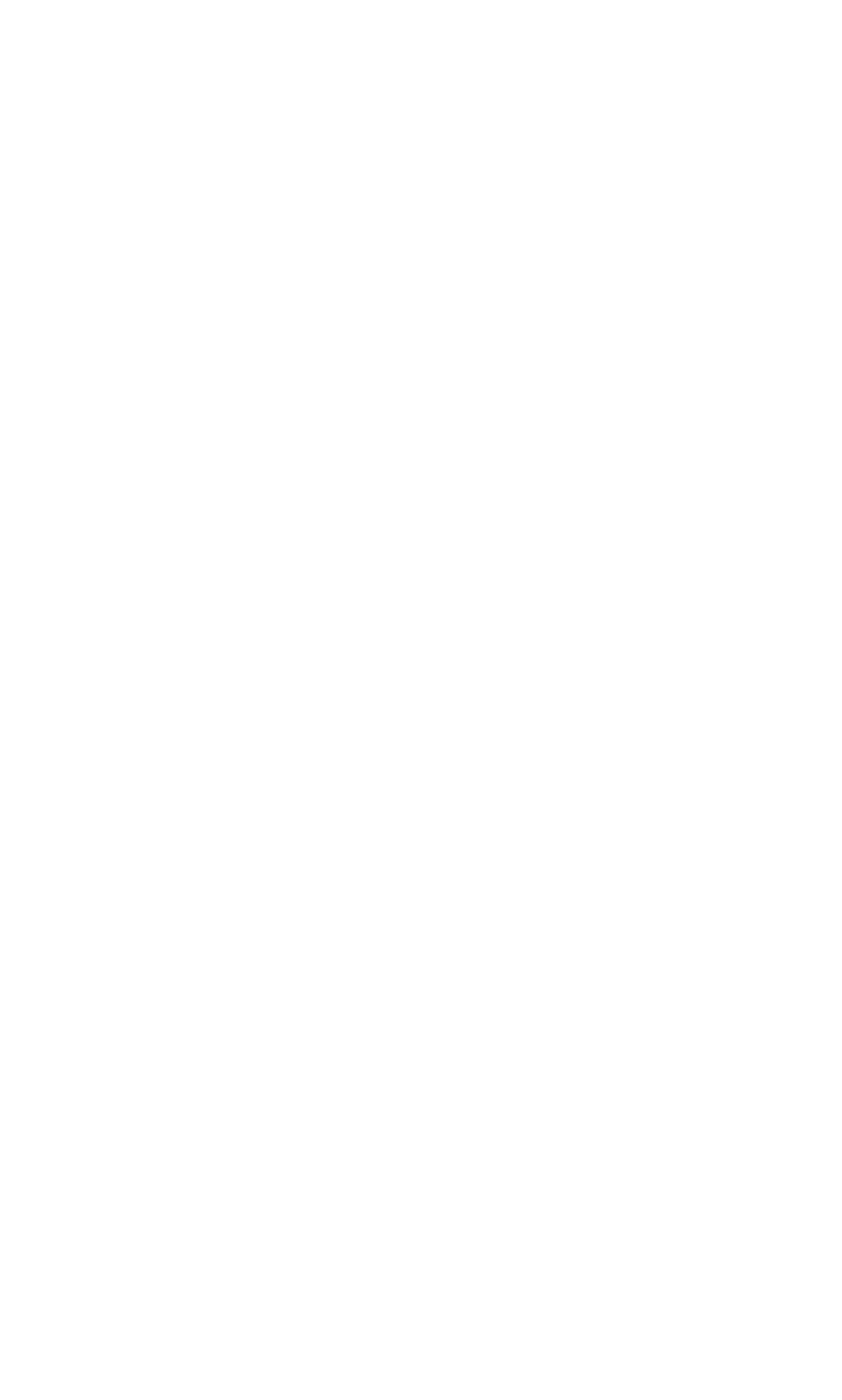# Anzio

The force destined to land at Anzio consisted of 6th Corps—more than 110,000 men, both British and American. The British units were the 1st Infantry Division and two Commando battalions. The American force consisted of the 3rd Infantry Division, the 504th Parachute Infantry Battalion, the 509th Parachute Infantry Battalion, and three Ranger Battalions. In addition, General Clark added part of the U.S. 1st Armored Division and one regiment of the 45th Infantry Division in followup roles.

As General Alexander saw the operation, its purpose was to cut the enemy's main communications in the Alban Hills area southeast of Rome and threaten the German rear. The landing should compel the Germans to weaken their Gustav Line defenses and this would let Clark break through the line and make contact with the beachhead.

He believed the Germans had two divisions in reserve near Rome but that Allied air attacks could hinder the move of the Germans. Clark's estimate was not quite so optimistic. He believed that the landing would constitute such a serious threat to the Germans that they would react violently and employ all the resources available to the German High Command in Italy to combat it. They could bring in a division from the Axiatic front in three days, and bring in two more divisions in northern Italy in the first two weeks. So Clark's orders establishing the landing were deliberately vague. He directed 6th Corps to secure a beachhead in the Anzio area and to advance on the Alban Hills. He did not say advance to the Alban Hills. He expected the Anzio force to meet powerful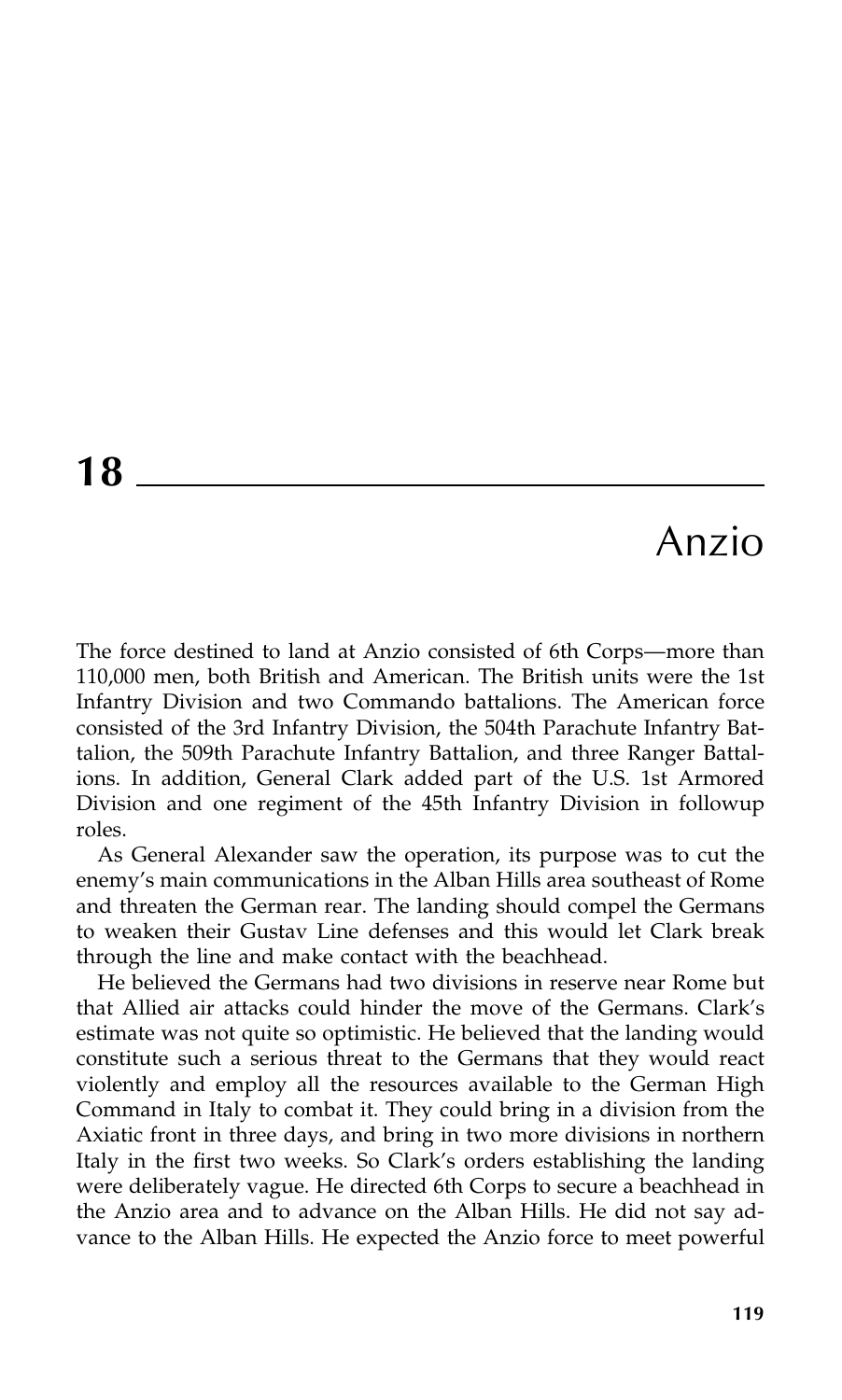resistance, and therefore, it could make immediate defense preparations and dig in. A strong reserve would be kept to resist counterattack. Whether or not General Lucas, 6th Corps commander, went on the attack immediately would depend on his judgment of the situation at Anzio.

As noted, the Anzio forces held a rehearsal on the beach near Naples on January 18. In the 3rd Infantry Division area, it was a disaster, causing the loss of 43 amphibious landing craft and 19 105-mm Howitzers. These losses had to be made up from the Fifth Army's forces ashore. Clark blamed navy mishandling of the exercise for the losses.

Lucas was very apprehensive about the whole operation because of the shortage of shipping and men. To him the whole Anzio adventure had "a strong odor of Gallipoli, and apparently the same amateur was on the coach's bench." The rehearsal at Naples seemed to bear out his pessimism: "They will end up putting me ashore with inadequate forces and get me in a serious jam. Then who will take the blame? $\overset{\cdot}{''}$ <sup>16</sup>

However, by the time of the landings, his natural optimism had returned and he felt they had a good chance of success, but he still wished the higher headquarters were not so optimistic. He was particularly concerned about a last-minute message from Clark that changed the nature of the mission. At first the plan had been to capture the port of Anzio to handle supplies, and the Alban Hills because of their commanding position over the whole area. However, because of the number of troops at hand and the shipping situation, Clark had become worried lest they were taking on too much, and so he threw the monkey onto Lucas's back. He was to interpret his orders as he saw fit. If he had the chance, he was to capture the port of Anzio. But if it seemed that he might lose the beachhead by spreading the forces too thin, he was to immediately go on the defensive. The high command was having it both ways: ordering an offensive operation, but telling the commander to be careful and not overstep. Lucas's position was not a comfortable one; being given responsibility without backup.

On January 21, 1944, the ships of the Allied assault convoy left Naples for Anzio carrying 40,000 men and 5,000 vehicles under the command of Rear Admiral Frank J. Lowry of the U.S. Navy and Rear Admiral Thomas H. Troubridge, of the British Royal Navy. Their two task forces were made up of American, British, Dutch, Greek, Polish, and French vessels. They included two command ships, five cruisers, 24 destroyers, two antiaircraft ships, two gunboats, 23 minesweepers, ten subchasers, six repair ships, eight LSIs, 84 LSTs, 96 LCIs, and 50 LCTs. British and American air forces would give air cover to the landings.

The convoy moved south around Capri to deceive the Germans, but after nightfall the ships turned north toward Anzio. At five minutes after midnight, they dropped anchor off the Anzio shore. Shortly before 2:00 a.m. on January 22, the boats of the first assault waves were heading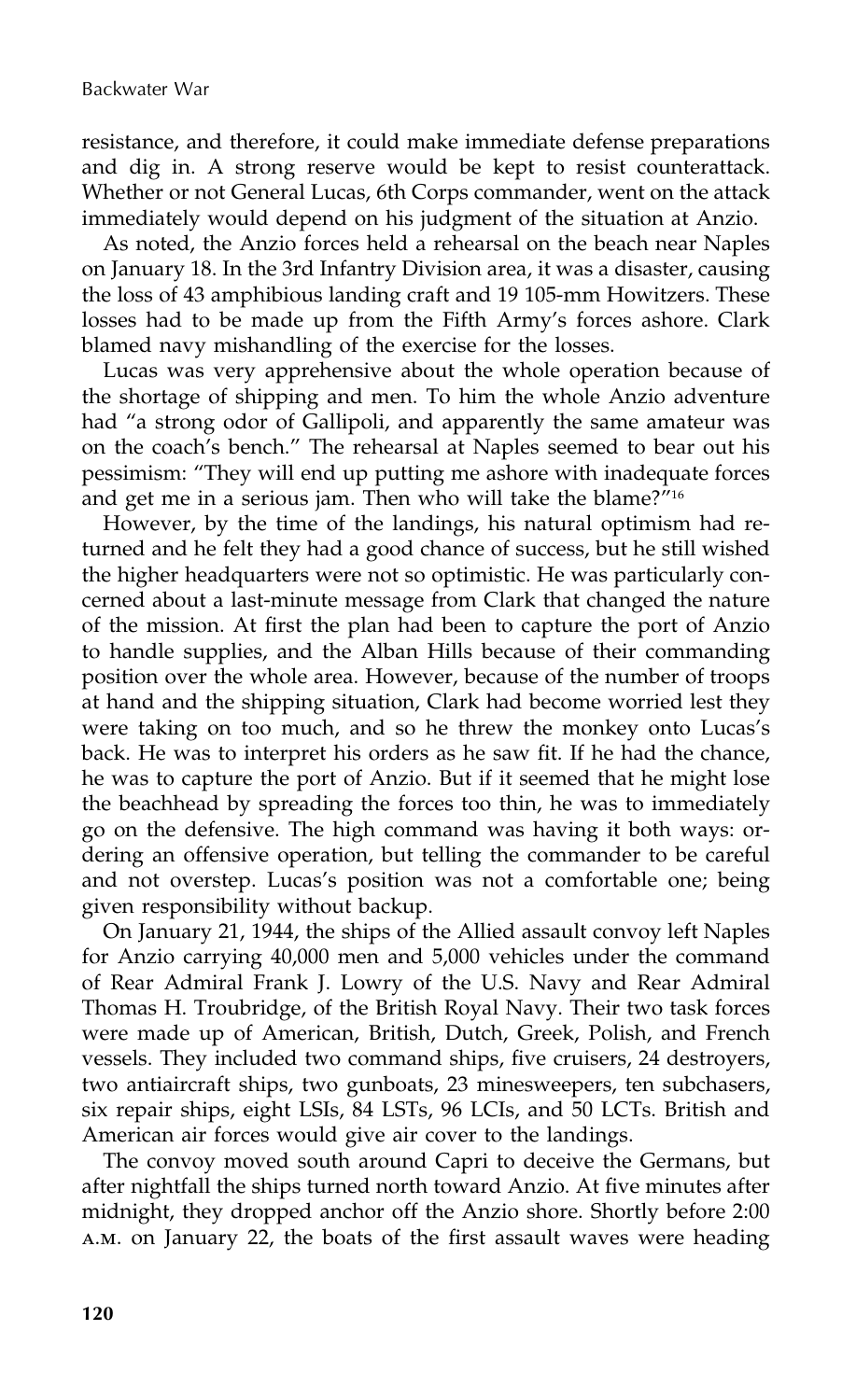toward the beach. At 1:50 a.m. two British landing craft launched a fiveminute rocket barrage on the beaches.

The commanders had expected fierce resistance from the shore. Instead, there was complete silence. As the troops swarmed onto the beaches, there was no opposition. There were no Germans at Anzio. General Lucas wrote in his diary: "We achieved what is certainly one of the most complete surprises in history."17

Allied planes flew 1,200 sorties on the beaches that day, but the only fire came from a few small coast artillery and antiaircraft units in the area. The most danger was from small minefields in the port of Anzio. Two battalions that had been recently removed from the Gustav Line offered some resistance, but they were undermanned and quickly overrun. By midmorning, the U.S. 3rd Infantry Division was ashore with all its artillery and tanks. They destroyed four bridges along the Mussolini Canal to protect their flank and dug in to repel a German counterattack. No attack came.

It was a warm, sunny day. Three battalions of Rangers occupied Anzio and the 509th Parachute Infantry Battalion went down the coast road and occupied Nettuno, two miles away. Behind came the 504th Parachute Infantry Battalion. It was just like a hike on maneuvers.

The British 1st Infantry Division landed on beaches north of Anzio, where some mines caused delay. By midday, the troops were two miles inland, and the Commandos had swung over to cut the road to Albano with a roadblock just north of Anzio.

By midday, the engineers were hard at work clearing minefields, bulldozing exits across the dunes, and moving streams of men and supplies ashore. During the day, the Luftwaffe made three brief raids and some guns of the Germans shelled from long range, but the beachhead was fully organized. Casualties were a minesweeper damaged by a mine and and an LCI sunk by a German bomb. By afternoon, the port of Anzio was opened. By midnight, 6th Corps and 36,000 men and most of the supplies were ashore. Casualties were 13 killed, 97 wounded, and 44 missing. The 6th Corps had to look hard to find 227 prisoners.

The attacks along the Garagliano and Rapido Rivers had succeeded splendidly in drawing German attention to the Gustav Line and away from Anzio. When the Germans heard of the landings, they had virtually no troops in the Rome area. Field Marshal Kesselring's two reserve divisions had gone to the Gustav Line. If Allied troops could reach Valmontane at the end of the Liri Valley, could cut the lines of communication to the Tenth German Army, if they turned to directly threaten the Tenth Army rear, or if they established a base for a later offensive, they would force the Germans to desert the Gustav Line.

When Kesselring learned of the landings, he estimated that it was a full-scale operation and that it could jeopardize his whole strategy in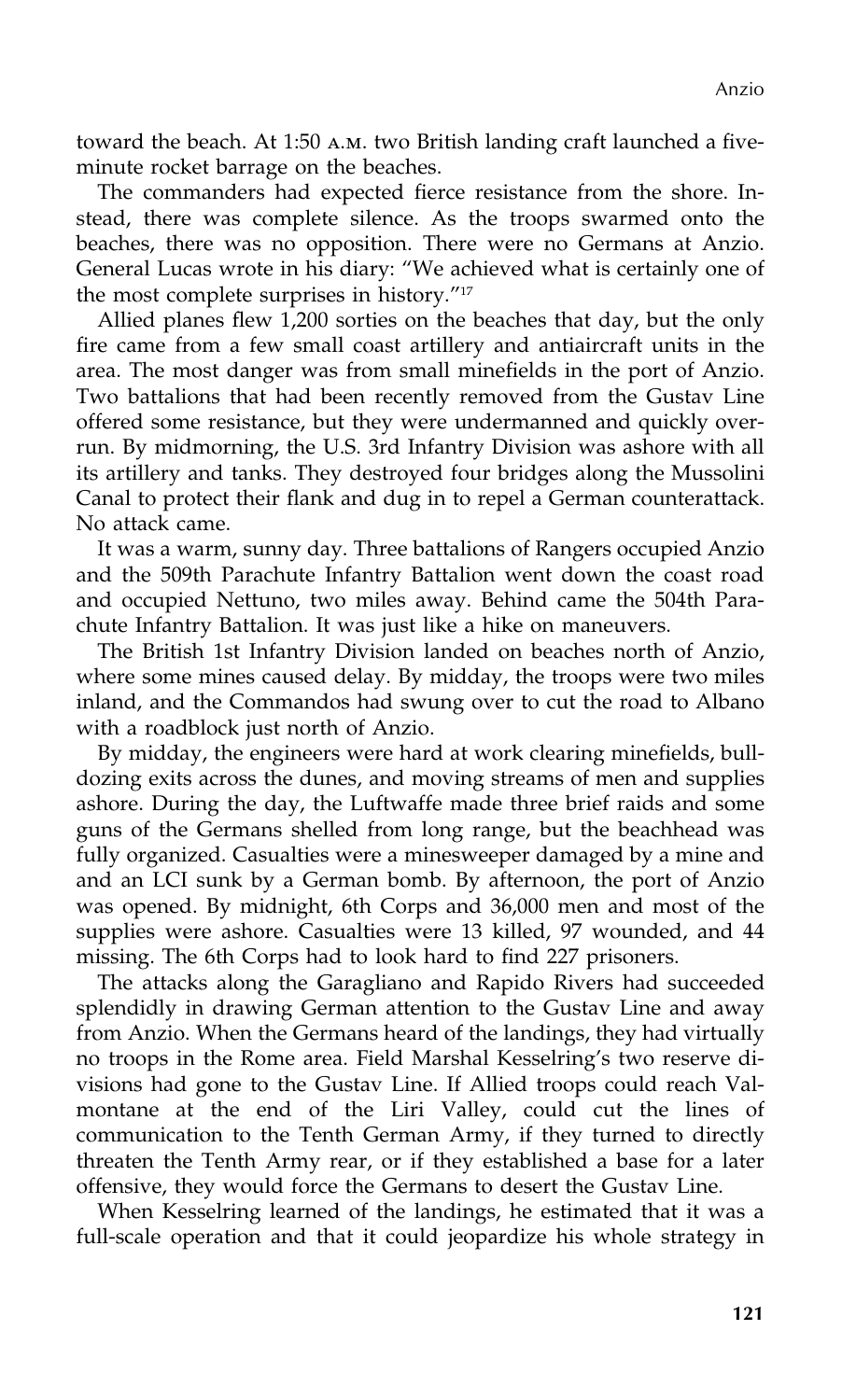Italy. Five hours after the landing began Kesselring ordered the 4th Parachute Division and several replacement units of the Hermann Goering Panzer Division to block the roads from Anzio to the Alban Hills, and he asked the OKW for reinforcements. That day, the OKW ordered the 715th Infantry Division to move down from southern France, and the 114th Jaeger Division to move from the Balkans and what amounted to another division from Germany. The OKW also authorized the formation of a new division—the 92nd Infantry—from replacement units in Italy.

By 7 o'clock in the morning, the Germans ordered units of the Fourteenth Army from northern Italy to Anzio, and by evening of the first day, they were moving. Kesselring also asked General von Vietinghoff to transfer all the troops from the Gustav Line that he could spare. That day, about two-and-a-half divisions began to march toward Anzio. Later that day, von Vietinghoff would also send about a division and a half from the Adriatic front to Anzio.

By 5 o'clock in the evening, the first German units arrived and took over defenses; and by nightfall, a thin line of Germans forces had encircled the Allied bridgehead. Kesselring was becoming more optimistic because the Allies had missed their chance to move northward to seize the Alban Hills (as had been the original plan, which had been decimated by shortfalls). Kesselring quite properly assessed the Allied plan as very conservative, involving the establishment of a small beachhead and then a wait for more troops. This would give him time to bring troops to prevent an Allied breakthrough, and he was losing no time.

The Allied move had done everything it was supposed to do, if it had been powerful enough and had been followed by strong and immediate Allied movement out of the beachhead. That evening von Vietinghoff telephoned Kesselring and suggested that he pull out of the Gustav Line because he could not hold it with the troops now at hand. Kesselring told him to stand fast—so one German crisis was prevented. Hitler was adamant that the Germans hold along the Gustav line. "The Gustav line must be held at all costs for the sake of the political consequences which would follow a completely successful defense. The Fuehrer expects the bitterest struggle for every yard."18

Kesselring fully expected an Allied attack on the Alban Hills, and he suspected that it should succeed. He could not move enough troops up fast enough to stop it. On the other side, Rome lay undefended, and it was very possible that the Allies would reach Rome.

But to Kesselring's surprise the Allies did nothing, except increase the size of the beachhead slightly. By the second evening, Kesselring decided that the Allied beachhead's large-scale expansion was not going to happen. The next day, January 24, the British 1st Infantry Division moved a few miles forward to the Moletta River and the American 3rd Infantry Division took several more bridges across the Mussolini Canal, thus se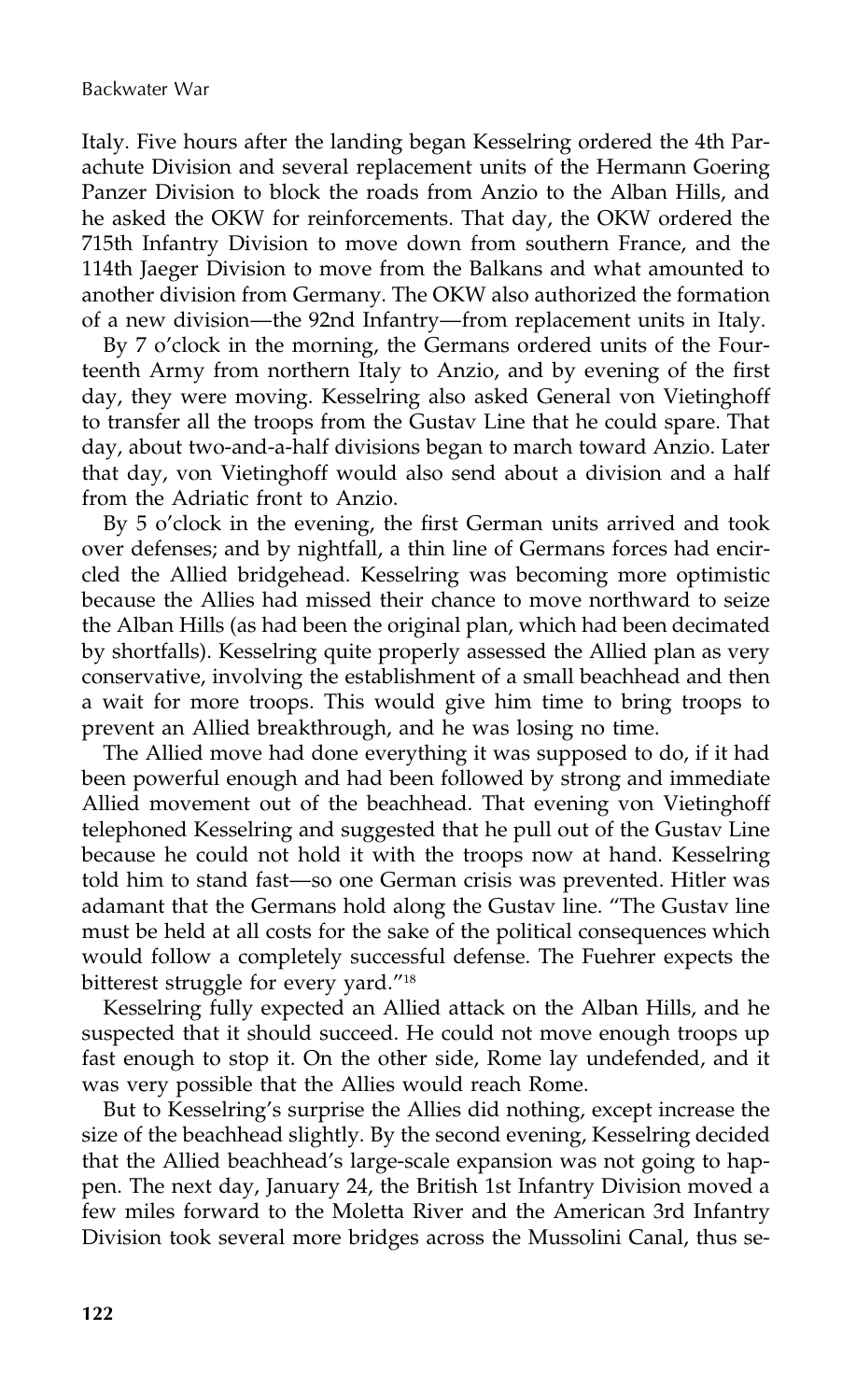curing the Allied left and right flanks. The beachhead was seven miles deep and 16 miles long, but the Allies were making no preparations for a full-scale attack, Kesselring saw.

By this time Kesselring was truly relieved. The Allies had given him time to bring up enough reinforcements that he was no longer concerned about the possibility of Allied breakthrough at Anzio. As General Westphal, Kesselring's chief of staff, later wrote: "On January 22 and even the following day, an audacious and enterprising formation of enemy troops could have penetrated into the city of Rome itself without having to overcome any serious opposition, but the landed enemy forces lost time and hesitated."19

So the chance for a quick capture of Rome had been lost by a combination of events that went back to before the Trident Conference, to that day that General Marshall had insisted that the Cross Channel Attack was everything and the Mediterranean could be no more than a diversionary action. Since that time, everything that had happened had eroded the volition of the Allied commanders and their confidence in audacious action.

The reinforcements came rushing in to Anzio at a speed that astounded the Allies, from all over Italy, from France, from southern Germany, and Yugoslavia. Here was proof of Prime Minister Churchill's contention that Allied activity in the Mediterranean would draw the Germans as quickly as the Cross Channel Attack, if not proof that operations in the south could prove as decisive and as swift as in the north.

Kesselring was given plenty of time to organize his defense. On January 24, he brought the Fourteenth Army headquarters from Verona to take over command. When General Oberst von Mackensen assumed command of the defense the following day, he had parts of eight divisions deployed around the Allied beachhead and elements of five more divisions on the way. Kesselring ordered von Mackensen to launch a counterattack without delay and destroy the Allied beachhead. He had only been lent all these troops for a short time, and they must be returned, the Balkan troops to keep order in the Balkans, and the troops from France and Germany back where they came from to be prepared for the Cross Channel Attack that was expected in the spring.

Von Mackensen scheduled his attack for February 2; but it never happened. Belatedly, the Allies launched their attack on Anzio, now that they sacrificed the initiative. And the cause? It had to be placed at the feet of the Mediterranean high command and particularly Generals Alexander and Clark, who had given General Lucas conflicting signals that would make him damned if he moved and damned if he did not. The high brass in Washington and London was growing restive about his failure to move, not knowing that Clark had so intimated Lucas about the possibility of loss of the beachhead that this had become his over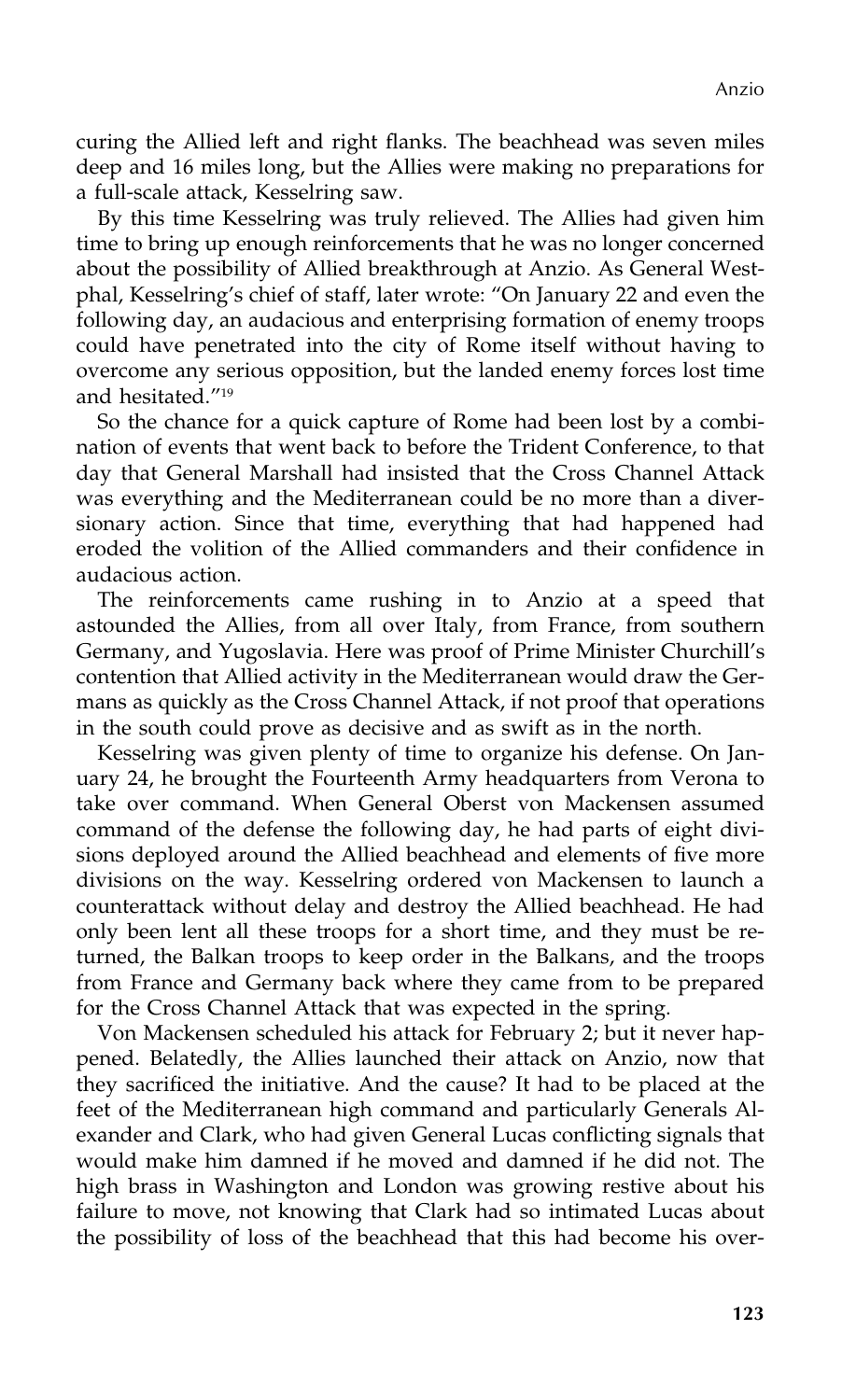riding concern. For once, without General Montgomery in the picture, the British were on the side of action, and the Americans were dragging their feet.

As for the Germans, they reorganized their defenses for the coming battle. The Tenth Army controlled the Gustav Line, with seven divisions. Three German divisions faced the British Eighth Army on the Adriatic coast, eight divisions surrounded the Anzio beachhead, and six divisions were holding northern Italy and the Lubljana Gap. All this was done with great speed.

On January 25, Alexander and Clark visited the Anzio beachhead and took an entirely different attitude from the one exhibited to Lucas just before the landings. Before, they had been concerned about the German counterattack, and there had been no counterattack. They had not been concerned about Lucas's advancement to the Alban Hills and to Rome; now this was their major concern. It was quite natural that all this had changed because the Allies had miscalculated the German defenses and now they were miscalculating again. They had seen strength where there had been weakness. Now they saw weakness where there was strength. Why didn't Lucas attack? Clark demanded.

So on January 25, Lucas ordered an attack: the American 3rd Infantry Division toward Cisterna and the the British 1st Infantry Division toward Campoleone. The 3rd was stopped by the Hermann Goering Panzer Division, and the 1st was stopped by the 3rd Panzer Grenadier Division. The Allies had missed their chance for a quick capture of Rome.

Some British historians have indicated that the chance was really nonexistent, that if Lucas had rushed to Rome he would have been cut off and hopelessly extended and the bridgehead would have been destroyed. But that argument fails to take into consideration Clark's promise of the 45th Infantry Division and Alexander's promise of other troops.

What had happened up until the Anzio landings had all been part of an audacious plan. The crossing of the Garigliano and the failed crossing of the Rapido had achieved their objectives of pinning down the troops of the Gustav Line and draining off the reinforcements in the Rome area, leaving Rome bare for attack. The failure to exploit that promptly from the Anzio beachhead had converted an audacious plan of attack to a mundane military operation. And for the next few months, the Allies were to pay a high price for that failure as the Germans reacted in the manner that Churchill had expected and changed the whole nature of the Italian campaign.

This fact began to become apparent the following week. Alexander had visited the beachhead on January 25 and he urged Clark to open a coordinated offensive to capture Cisterna and Campoleone before the Germans could build them up. He did not know that the building had already begun on these two points that blocked the roads that led to the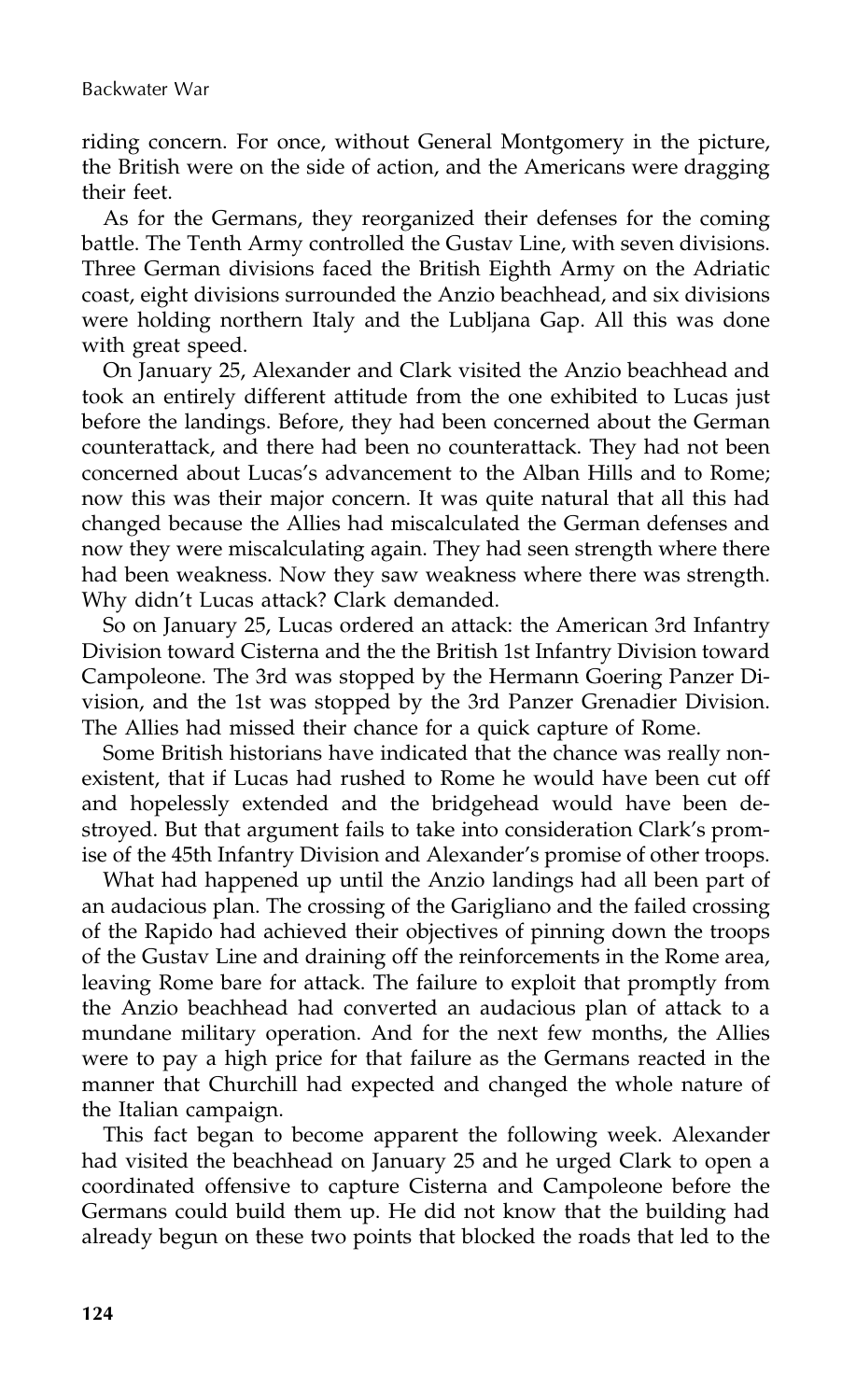Alban Hills. The U.S. 1st Armored Division was assembling at the beachhead along with the 45th, and they should be able to support the attack. So a week after the initial landing, the first coordinated attack took off just after midnight on January 30. The Rangers went first, and then the 3rd attacked. Two of the three Ranger battalions fell into a German ambush, were surrounded, and had to surrender; the third battalion suffered very heavy casualties; and the 3rd was stopped without taking Cisterna.

The British 1st Infantry Division, supported by the American 1st Armored Division, got going very well toward Campoleone, and reached the railroad south of the town, but could go no farther; nor could the American tanks. The Germans were there in strength and they repelled the advance. The 1st Infantry Division was then stuck out on a salient on the Anzio–Campoleone Road.

At the beginning of February, it was apparent that something had gone wrong. The Allied troops were penned in a shallow beachhead—all of it under German artillery fire. No airfield had been captured, so all air support for the beachhead had to come from Naples. The Luftwaffe raided constantly, and effectively, sinking warships and supply ships.

The way to change the situation, Clark believed, was to get the main element of the Fifth Army moving, break through the Gustav Line into the Liri Valley, and join up with the bridgehead and then drive on Rome. So the scene of action shifted from Anzio, which was now a besieged fortress, to the Fifth Army on the Garigliano and Rapido River fronts.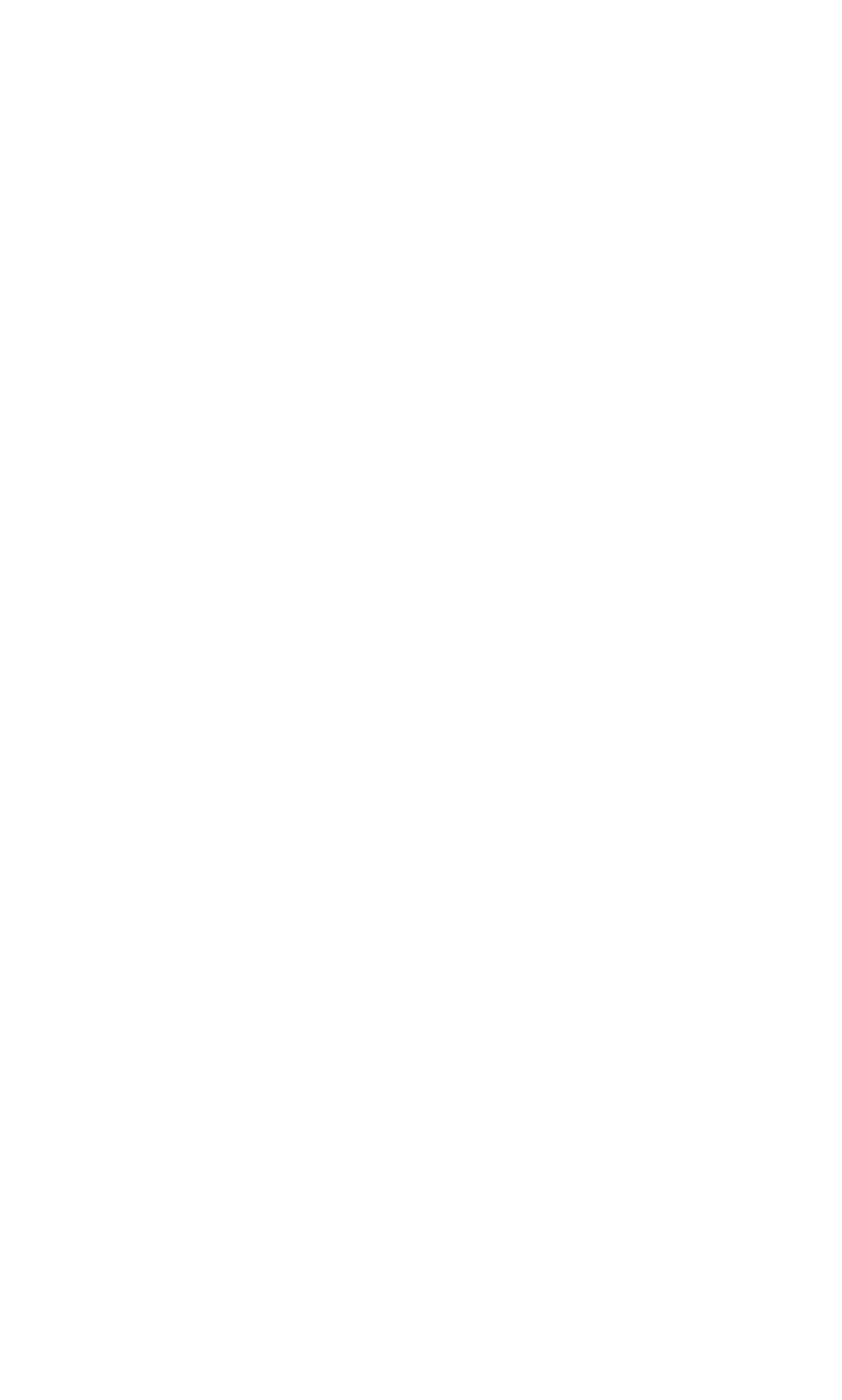## The Attack on Cassino

General Clark wanted the 10th Corps to attack and expand its bridgeheads over the Garigliano River; and if General Alphonse-Pierre Juin could turn his French troops to the southwest in a wide envelopment move, they could outflank the Germans. Meanwhile the II Corps commander, General Keyes, would try again on the Rapido, in a much less ambitious attack that would envelop the defenses just north of the town of Cassino.

In the south, General McCreery's 10th Corps was too close to exhaustion to do very much, so there was little action on that front. Juin prepared to attack on January 25 against Monte Belvedere, about five miles north of Cassino.

Since the U.S. 36th Infantry Division was virtually wrecked and needed reorganization, the U.S. 34th Infantry Division was chosen by Keyes to make the attack in the center. The attack would be two-pronged. One arm would strike for Cassino on the river, the other arm would strike across the Monte Cassino Massif, a collection of mountain peaks that stands over the valleys of the Rapido and the Liri. Once across the high ground, the 34th would be in the Liri Valley, three miles behind the Rapido River and Monte Cassino. To support the 34th, Keyes ordered the 36th to make a feint to cross the Rapido—in the area where it had failed before. Also the 142nd Infantry Regiment, which had not been involved in the first effort, was to be used to make a crossing north of Sant'Angelo. Once the crossing was made, the 1st Armored Division's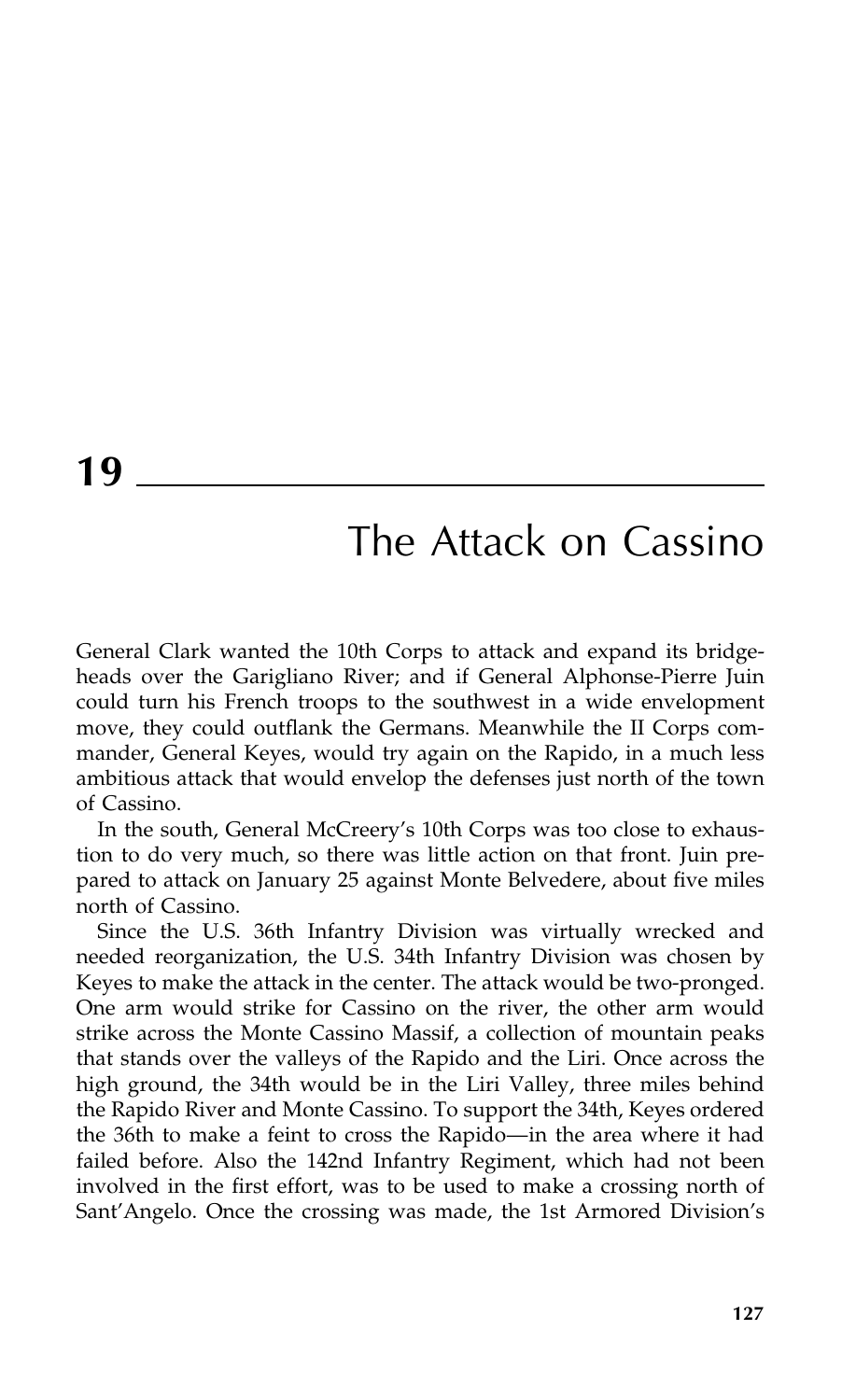Combat Command B, which had been held back from the force that went to Anzio, would exploit the advance and head for Anzio.

The first objective of the 34th was an Italian military barracks just north of Cassino. Here stood a group of some 20 one-story buildings that had been destroyed by artillery fire but now were fortified by the Germans with pillboxes and other refined defenses. South of them to Cassino, the bank of the Rapido was a narrow shelf about 300 yards wide. Beneath the shadow of Monte Cassino on this shelf, the troops would have protection from the German artillery: north of the barracks the high ground was farther from the Rapido. And two miles away at the village of Cairo, a flat plain stretched for a mile between two hills called "Hill 56" and "Hill  $213$ "

Starting the drive from the far side of the Rapido, Major General Charles W. Ryder, commander of the 34th Infantry Division, planned to send one force south of Cassino and the other west. With its first objective being Monte Castellone, three miles north of the barracks area. There the troops were to turn out and advance to the slope overlooking the Liri Valley.

First the 34th would have to take the barracks area, a hard job because the Germans had thoroughly mined the approaches and had artillery trained on the area. The Americans would have to cross open ground that had been flooded, rendering armor and heavy vehicles useless.

Ryder ordered the 133rd Infantry Regiment to take the barracks area. The 1st and 3rd Battalions would cross the Rapido to the north and south of Monte Villa, and then the 100th Infantry Battalion\* would cross and turn south of the road leading into Cassino.

Once the 100th got across the river, the 756th Tank Battalion would follow with 71 tanks and give supporting fire, while the 753rd and 760th Tank Battalions were to add support fire, and make ready to cross.

To avoid German observation the 133rd started its attack at 10:00 p.m. on January 24. Almost at once the attack was stopped. Mud disorganized the units—it grasped and held the tanks—and strong fire from the barracks area made the advance seemingly impossible. At 4:30 in the morning, Ryder decided to move to the right where the ground seemed firm. The 3rd Battalion sloped to the right of the 1st Battalion, and the 100th Battalion moved still farther north. An artillery barrage helped the 100th get a few men across the river, but there they were stopped by barbedwire entanglements covered by machine-gun fire. They cleared a lane through the wire, and four-and-a-half hours later, the 100th had several squads across the Rapido. Four hours after that, the 3rd Battalion had

<sup>\*</sup>The 100th Infantry Battalion, which was now the 2nd Battalion of the 133rd Infantry Regiment, was allowed to keep its distinctive name because it was made up almost entirely of Nisei—second-generation Japanese–Americans—and was the first Nisei unit organized by the U.S. Army from the Hawaii National Guard.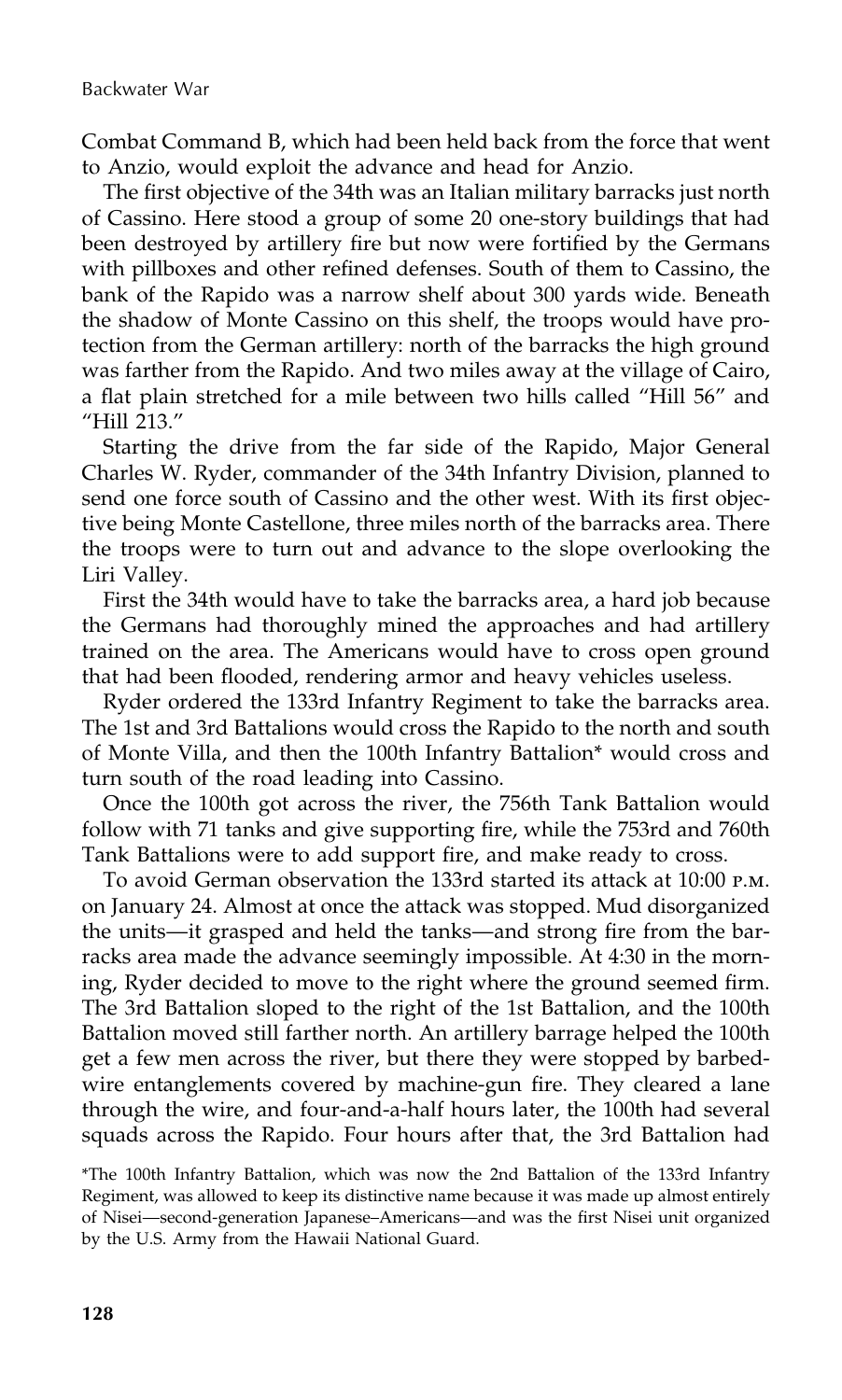consolidated a small bridgehead. By midnight, the 133rd consolidated that small bridgehead.

On January 25, the regiment was told to hold and that night to expand its bridgehead so that tanks could be moved across. But the German fire was such that the troops were unable to get practically anywhere that day. By nightfall on January 26, they were still close to the river.

The problem, as Ryder saw it, was fire coming from Hill 213, northeast of the barracks area, so he committed the 135th Infantry Regiment to cross the Rapido and strike toward Hill 213 from the south. Seizure of the hill would open the way for the assault west to Monte Castellone and to the Liri Valley.

During the night of January 26, the 135th got a company across the river, but it was almost immediately entangled in barbed wire, flooded ditches, minefields, and soggy ground. The tanks could not ford the stream—six tanks tried and got stuck.

So parts of two regiments held small bridgeheads across the Rapido, but that was not enough. Keyes wanted his armor across, and he pressed Ryder to get going. So Ryder ordered the 168th Infantry Regiment to pass through the 133rd on the morning of January 27 and renew the attack.

Ryder was going to send two battalions to attack abreast, each preceded by a platoon of tanks. The tanks would break down the wire, overrun antipersonnel mines, and destroy the enemy blockhouses. They would have artillery operation for an hour, and then a rolling barrage. The Americans were learning something about the terrain and their enemy. If the tanks could make a go for the river and then get across, Ryder thought he had a chance to succeed where the previous efforts had failed.

The barrage began just before dawn on January 27. Tanks started to move. Some of them slipped off the narrow paths and hung up in the mud, or under water. But two tanks got across the river and then two more, but they had so churned up the soft ground that the others could not follow. The engineers began to build corduroy roads to the river, but this would take hours, and so the infantrymen began to go ahead. The two assault battalions, despite strong enemy fire, each got a company across the river. What a change, and what it largely represented was morale from divisional top to bottom. The 34th Infantry Division thought it could be done, whereas the 36th Infantry Division had been sure they would fail, and so they had.

By three o'clock in the afternoon, those four tanks were all out of action. But they had given the infantry a start and the riflemen worked their way across the level ground. By nightfall, they reached the base of Hill 213. They had incurred heavy losses, but they had arrived at their jumping-off point. A fifth company crossed the river after dark and climbed to the top of Hill 213, undetected by the Germans.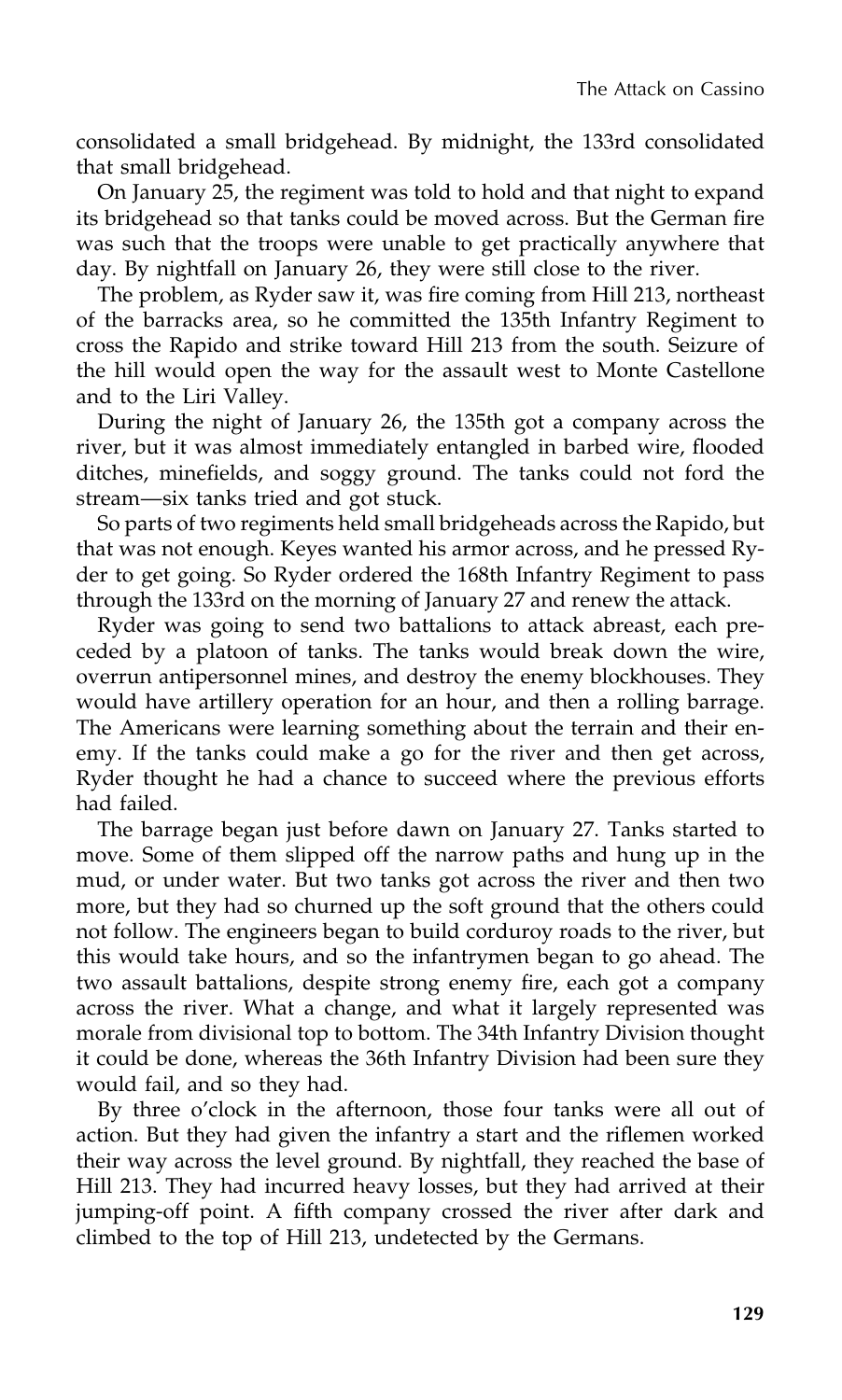But there the company commander made a dreadful mistake. He decided that his position was too far forward and that he had to go back. His men thought he was retreating in the face of the enemy and the movement became a rout, with the troops fleeing across the river. Their panic was infectious and the other two companies also panicked and ran, not stopping until they were back on the American side. This meant the other two companies that were left on the German shore were in a critical position so they had to be brought back, and two days of hard work were totally undone, with many men killed, wounded, and missing—all because of one officer's panic.

But all was not lost. These two companies were still organized, and they were led to another crossing 500 yards north. They went across again and moved about a mile toward the village of Cairo, between the Rapido and the village. Two platoons occupied defensive positions in the shadow of Monte Cairo. The rest of the companies tried to protect the route from the enemy. If a trail could be forged by the engineers for the tanks, the division would be able to recover and complete its Rapido crossing.

Meanwhile, the French were also moving. General Juin attacked on the morning of January 25 to capture Monte Belvedere. The fight took two days. But at the end of the second day, the 3rd Algerian Division had the mountain, which meant they had made a real threat to the Gustav Line. The problem was that the French troop's power stretched thin, and they were near the point of exhaustion after their Herculean feat. They could not move on to the next point and take Mount Abate.

What was needed now, said General Juin in a letter to General Clark, was for the 34th Infantry Division to take the heights to the southeast of Monte Cairo and Monte Castellone. The French had done an astounding job, but now they needed help, and fast.

So the situation had again changed. The French had saved the day, although at heavy expense. General Keyes was ordered to help them with the dispatch of a unit into the area between the 3rd Algerian and 34th Infantry Divisions to drive west to Monte Castellone. Keyes put together a rump force, using the 36th Infantry Division's 142nd Infantry Regiment. With tanks and tank destroyers, that regiment was to lead the tanks force in an attack to help the French and capitalize on their success.

General Ryder was continuing the attack of the 34th. The 168th Infantry Regiment committed all its battalions across the Rapido to advance on the Cairo plain against Hill 213 and Hill 56. The attack started early on the morning of January 29, and by 7:00 a.m., seven tanks had crossed the river. Although four of them were either hit or used up all their ammunition very quickly, the presence of the tanks helped the morale of the infantry immeasurably, and they made steady progress in the struggle to cross the plain.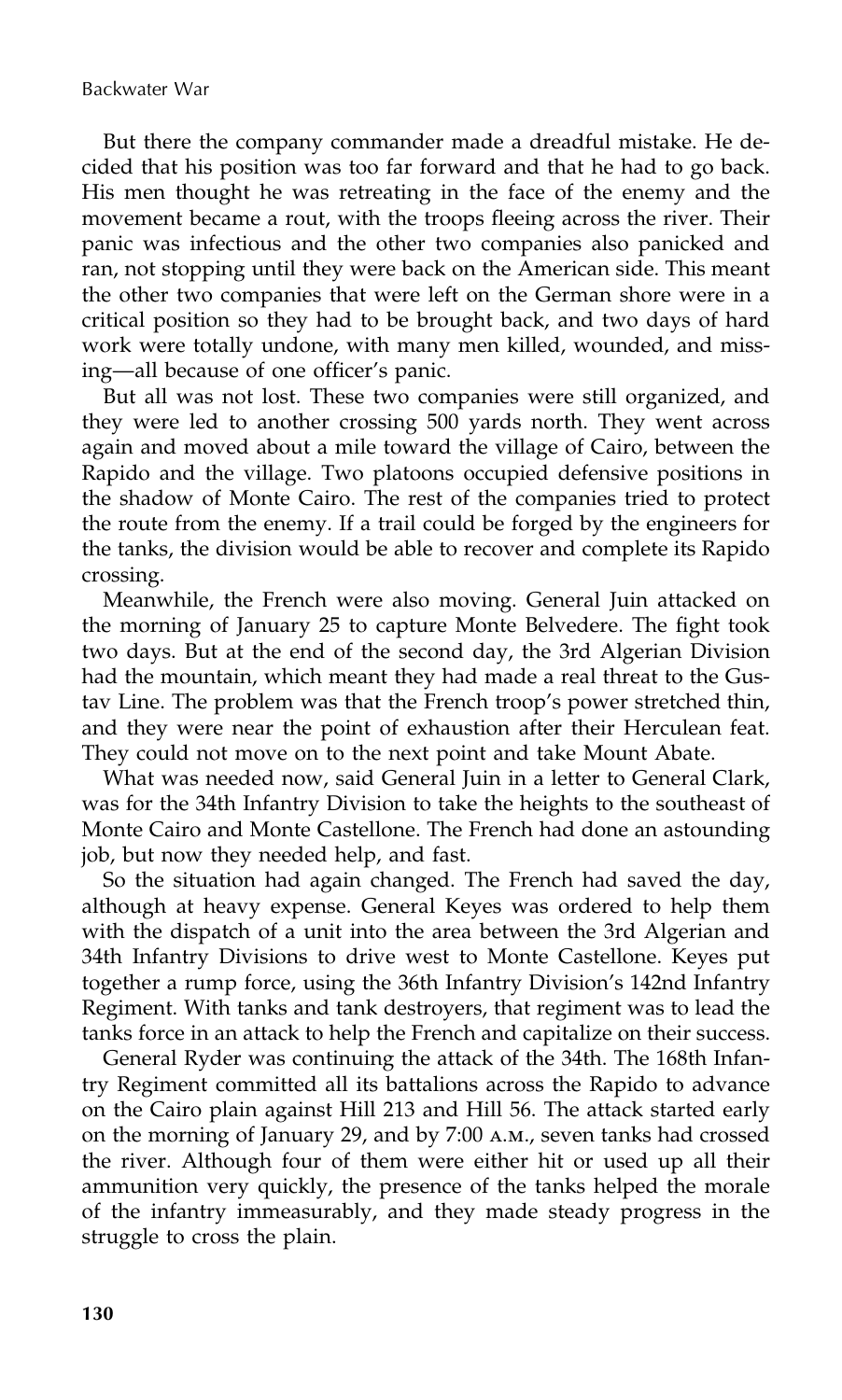That afternoon, the 756th Tank Battalion found a new approach to the Rapido and was able to ford it. Twenty-three tanks crossed the river and began firing at the German machine guns at the base of the massif. This produced excellent results for the infantry. The tanks fired their 75-mm guns, and the rifle companies advanced across the plain until by 6:45 a.m. they had all reached the base of the hills. The tank shells had ripped up the barbed wire and so the troops had no trouble getting through. By dawn on January 30, the infantry held the hills.

But the next morning the Germans counterattacked, and did so again the following day. The American communications failed—their radios had been soaked in the river crossing—and on January 30, they were out of communication with the command across the river. The tanks brought up ammunition, but while the French and American assaults had made an indentation in the Gustav Line, they had not broken through it. The Germans held on to the key military barracks area and they intended to hold the Cassino area, even if it meant moving troops from other areas.

At the beginning of February, the Allies faced the problem of getting troops to join up with the Anzio beachhead. The Germans faced the problem of eliminating the beachhead and holding the Gustav Line. But they could not move troops from the Gustav Line to wipe out the Anzio beachhead. It was quite the other way. Kesselring was having to take troops out of Anzio to bolster the defense of the Gustav Line. In early February, the line held about six divisions, or about half as many again as had been there at the time of the first Rapido River crossing attempt in January.

The Allied attack on the Cassino area continued in February. On February 2, the 133rd Infantry Regiment took the barracks area and tried to move on the town of Cassino but were promptly stopped by German machine-gun and artillery fire. On February 3, they reached the outskirts and then began a new tactic: street fighting. This entailed clearing each house individually. Five or six men would work together against a single building. Three men would creep close to the house under cover of fire from the others, throw one or two hand grenades into the lower rooms, and then rush the doors and windows as soon as the grenade exploded. They would also fire rifle grenades through the upper windows to drive the Germans downstairs, where they were killed or captured.

On the mountain side, the rocky ground made it impossible to dig foxholes, so the men piled rocks around themselves for protection. The weather stayed wet, and cold. Snow and ice made the trails treacherous. Trench foot was a common ailment. But so close did the 34th Infantry Division seem to a breakthrough that the assault continued on February 4 without a let up. One attack came within several hundred yards of the Monte Cassino abbey.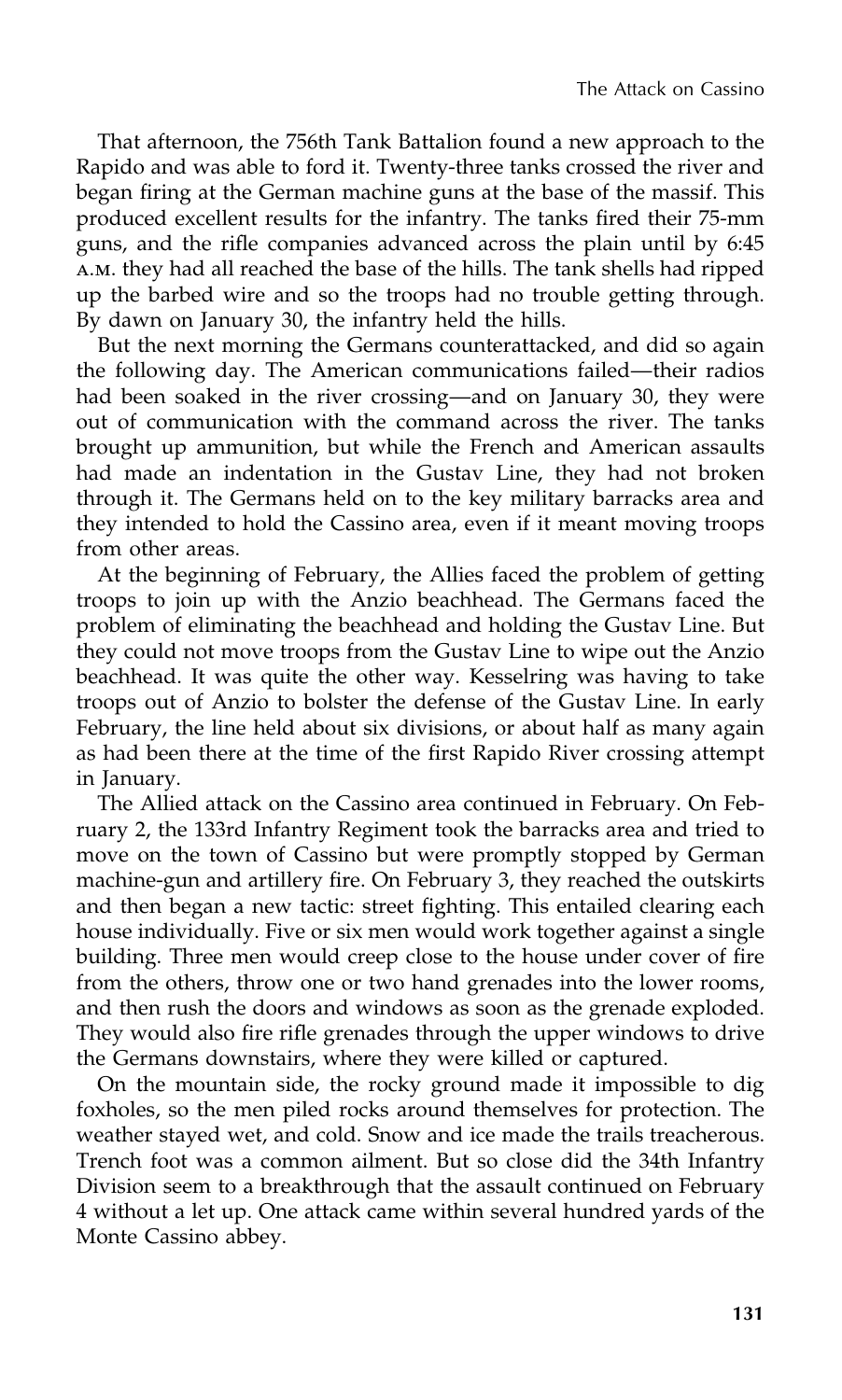But by the end of February 4, the 34th was exhausted and so General Ryder called a halt. For three days, infantrymen rested while the artillery carried the battle.

Ryder planned a new assault as part of the Fifth Army assault. Tenth Corps attacked on the night of February 7; II Corps at daybreak on February 8; and the 133rd with tank support managed to get a foothold in Cassino. But at the end of February 14, they would still be fighting to hold that small bit of ground, and it was the same with the 36th Infantry Division—all the attempts to break into the Liri Valley failed.

At the beginning of February, General Alexander had created a new unit—the New Zealand Corps—which consisted of the 2nd New Zealand Division and the 4th Indian Infantry Division. He was now considering putting that unit into the line because the 34th and 36th Infantry Divisions were virtually exhausted and the 36th was estimated to be down to 25 percent effectiveness. A breakthrough was in reach: the fighting had brought II Corps to within a mile of Route 6 in the Liri Valley. But II Corps could do no more. It was now up to the New Zealand Corps.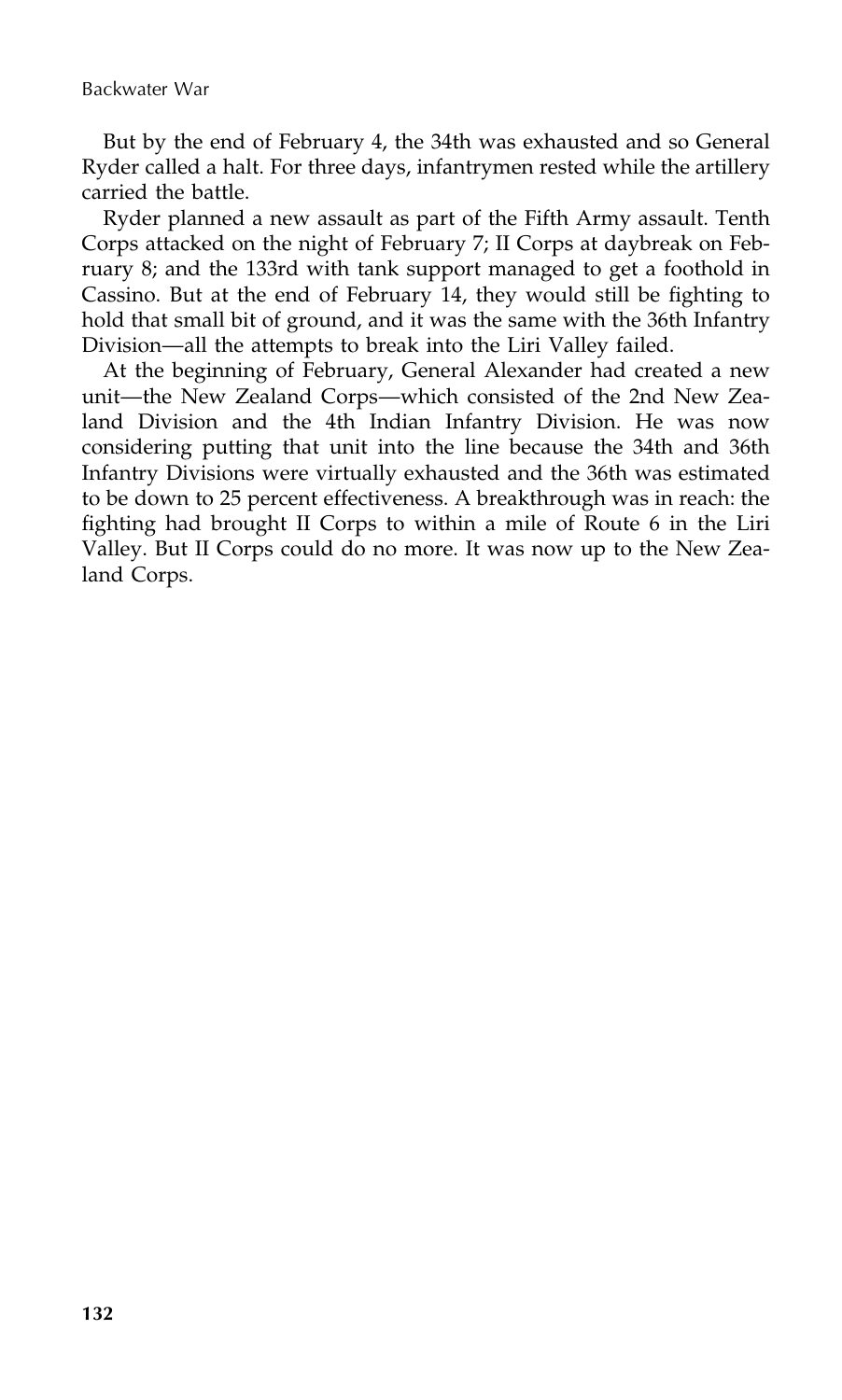## The Bombing of Monte Cassino

Since the beginning of the Italian campaign, the Allied forces in the field had been aware of a special problem in the fighting on Italian soil: the preservation of the works of art of ancient and medieval societies. This matter had first been brought to the attention of General Eisenhower before the invasion of Sicily. It was not forgotten. Soon after the Fifth Army crossed the Volturno River, General Clark reminded his troops that every precaution must be taken to protect church properties, and, therefore would be carefully avoided, with the caveat that if a situation warranted military action, it would be taken.

The old Benedictine Abbey atop Monte Cassino was a case in point. This was the original home of the Benedictines. Early in the campaign, Italian museum authorities in southern Italy had explained its historic significance, and Clark's staff had stressed the necessity of avoiding the bombardment of the abbey. It seemed unlikely that any damage would be done by the Allied forces.

But in the fighting around the base of the mountain in January, some artillery got out of control and hits were made on the abbey. A report came from the Vatican that the abbey had been seriously damaged by artillery fire. When the Fifth Army artillery officer investigated, he had to concede that it might be true, although he claimed that if so it had been accidental because they had been firing on the town of Cassino at the base of the mountain. In any case, new instructions were given to the artillery to avoid any hits on the abbey.

At the time, General Alexander's headquarters added a proviso: "Con-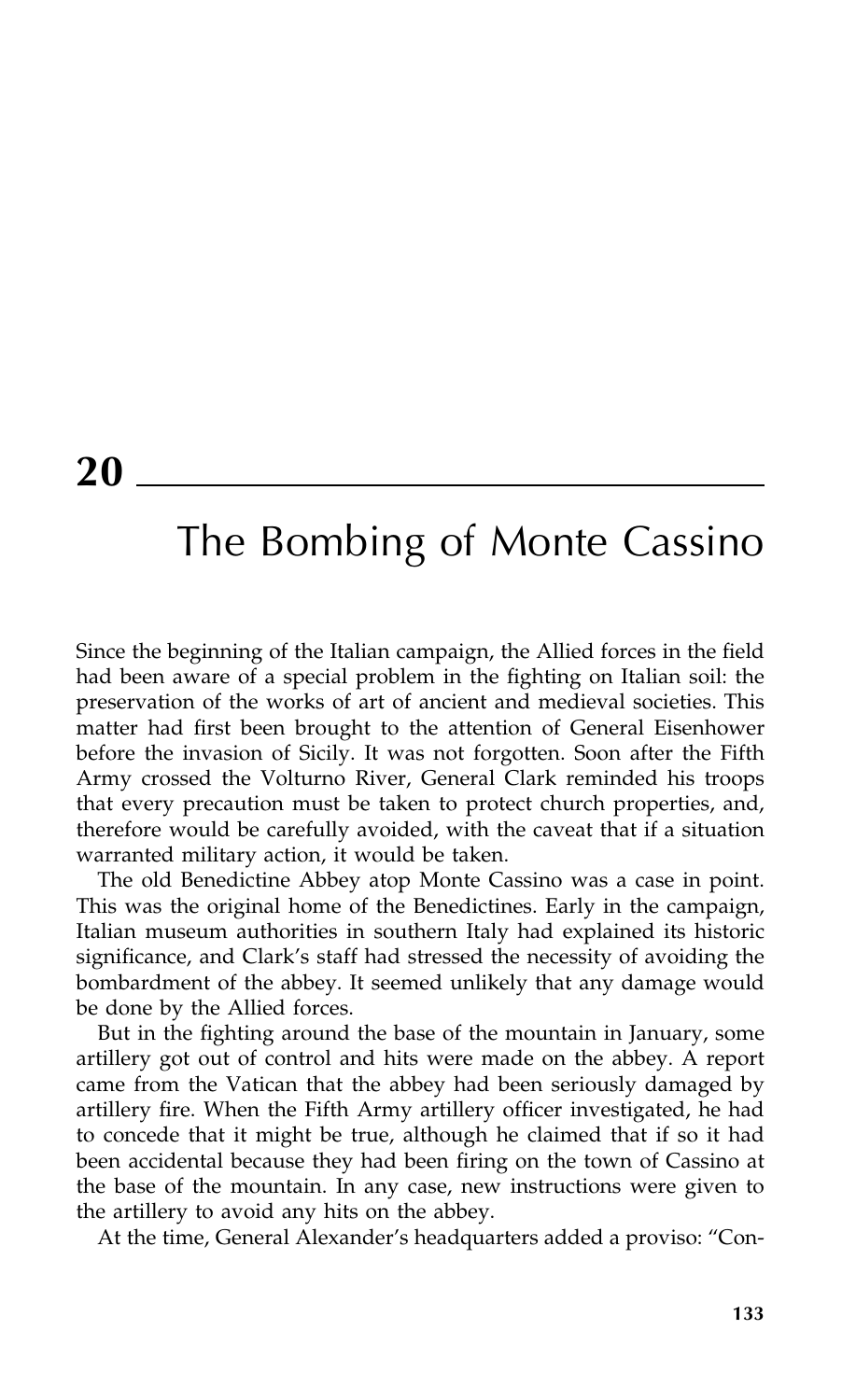sideration for the safety of such areas will not be allowed to interfere with military necessity."20

In fact, the monastery and the 70 monks who lived there had already been bothered more than a little by the war. In October, several hundred civilian refugees, fleeing from the fighting zones, had taken refuge there, creating problems for the monks. Worse, a German pilot had inadvertently crashed his plane into the wires that controlled the funicular railroad that ran from the base of the mountain to the top, destroying it. As the war raged around the abbey, there was no hope of repair, so the single six-mile road up the mountain from the town to the abbey became the only method of communication. That month of October, the Allies, too, added to the damage to the abbey when they were bombing the town of Cassino and several bombs went astray. But these were all regarded as accidents of war, and the monks remained confident that both the Allies and the Germans would respect the sanctity of the monastery. As far as the Germans were concerned, they had every assurance. General von Vietinghoff was himself a Roman Catholic, and he had promised that no harm would come to the abbey from his troops, nor would they use the abbey for military purposes, thus giving the Allies an excuse to destroy it.

After the Allied bombing in October, the Germans came to the abbot— Archbishop Don Gregorio Diamare—and offered to evacuate all the art treasures of the abbey, just in case. But the abbot was feeling secure in the promises of the Germans and the promises of the Allies, so he refused the offer. Still, the Germans came back a few days later, and this time the abbot decided they might be right, that somehow in the fighting the abbey would get hurt. So he acquiesced in the removal of the artwork. In the next few days German military trucks hauled several loads of art treasures out of the abbey and took them to the Vatican.

Convinced now that the defense line all around the abbey made it a danger zone, most of the monks left the abbey for Rome, and so did the nuns, orphans, and schoolchildren normally housed there. Most of the civilian refugees left as well, but more kept arriving, so there were always some in residence. Also remaining at the abbey were the abbot, five monks, five lay brothers, and about 150 civilian refugees.

The Germans were seriously concerned about the abbey knowing that the fighting around it would endanger it. It became a matter of the highest concern to the command and was discussed by von Vietinghoff and Kesselring. The field marshal assured the Vatican representatives that the Germans would not enter the abbey or use it for military purposes, and General von Senger was informed that no German troops were to occupy the abbey, so von Senger put if off limits. A line was drawn two yards from the abbey all around it and the army stationed military policemen around the abbey to keep all the Germans out.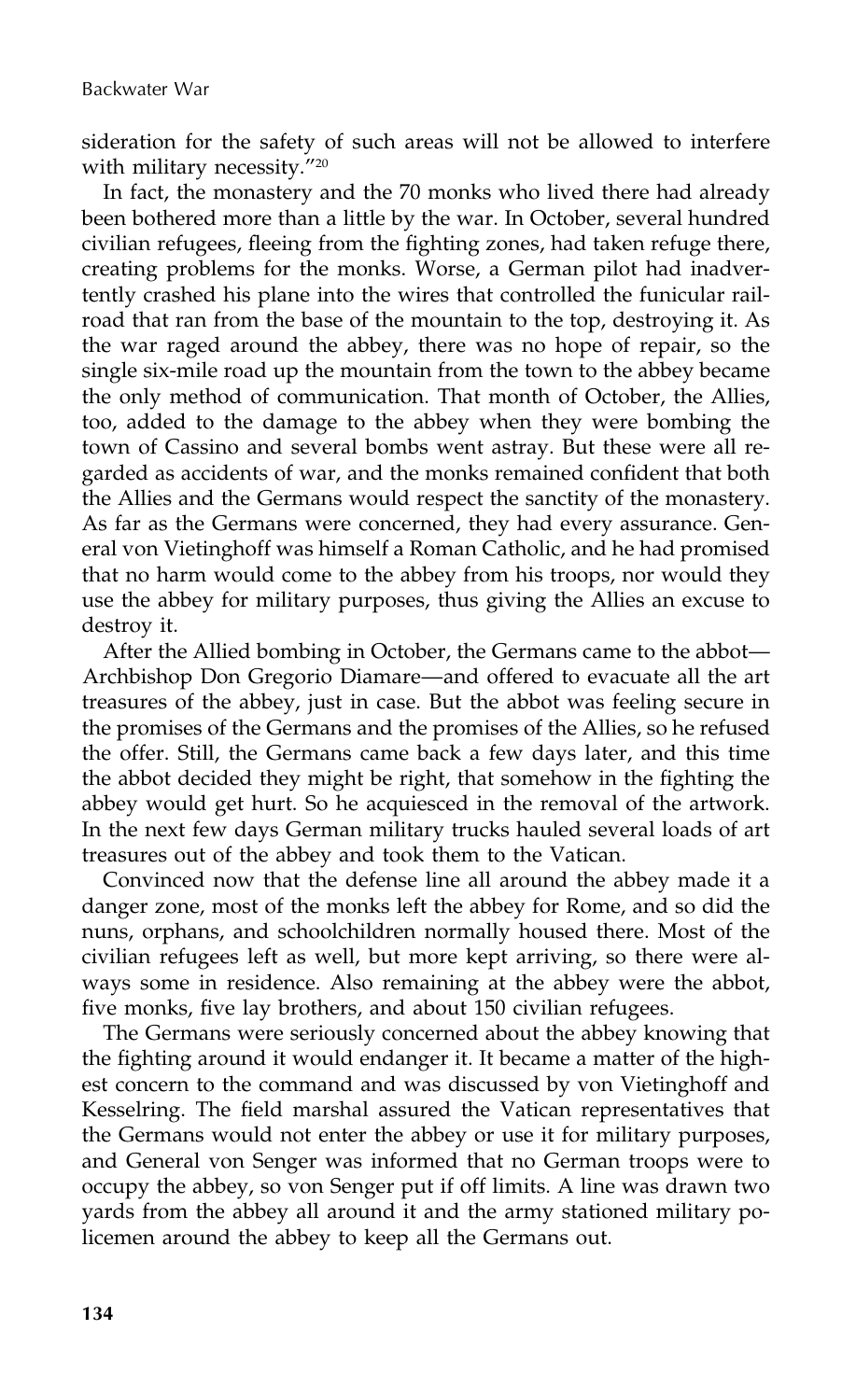But Kesselring did not expect the Allies to honor any agreements about the sacred land, so he stipulated that the protected zone included only the monastery and not the hill itself. So all the outlying buildings were demolished and the Germans set up fields of fire, observation posts, and guns. They also built an ammunition dump close to the monastery.

Early in January the Germans asked the abbot to vacate the monastery but he refused. They evacuated all the refugees except a few who were too sick to leave. Stray American and British artillery rounds kept falling on the hilltop, and on February 5, one round killed a civilian. A violent bombardment of the neighboring farmhouses caused about 40 women to seek sanctuary in the monastery, even though shells kept falling inside. By February 8, the monastery had been hit about 100 times by "accidental" Allied shelling.

The German attack at Anzio caused the Allies to double their effort in February to break through to the Liri Valley. In this effort, II Corps became exhausted, and the task was turned over to the New Zealand Corps under General Freyberg, the officer who had commanded the British troops on Crete with so little success. The New Zealand Corps consisted of the 2nd New Zealand Division which occupied the area on the flats east of Cassino and directly in front of the entrance to the Liri Valley and the 4th Indian Infantry Division—which was to clear the high ground behind the town of Cassino and then move into the Liri Valley from the north. In support, the American 36th Infantry Division was on Monte Castellone, and the 34th Infantry Division's 133rd Infantry Regiment was in the northeast corner of Cassino. The British 78th Infantry Division was ordered up from the Adriatic to bolster the left flank of the New Zealand Corps, which had its own artillery and the support of the II Corps artillery as well.

Freyberg was a difficult officer even for the British. They treated him with kid gloves because they needed the New Zealand troops, and referred often to his reputation as a hero of the 1914–1918 War. General Clark met with him on February 4 and was not very impressed. Freyberg intimated that single-handedly he could win the war. Clark wondered if he would litter up the Liri Valley with his oversupply of vehicles. Clark had a sense then that Freyberg meant trouble to the command.

They met again on February 9, and Freyberg complained that the Monte Cassino monastery might interfere with his operations. Clark then adopted the indeterminate stance used by all the Allied high command: He gave Freyberg a written directive authorizing him to fire on the monastery if, in his judgment, it was necessary.

At about this time the commander of the 4th Indian Infantry Division, Major General F.S. Tuker, took a look at the Americans of the II Corps. They had suffered enormous casualties in their efforts to get into the Liri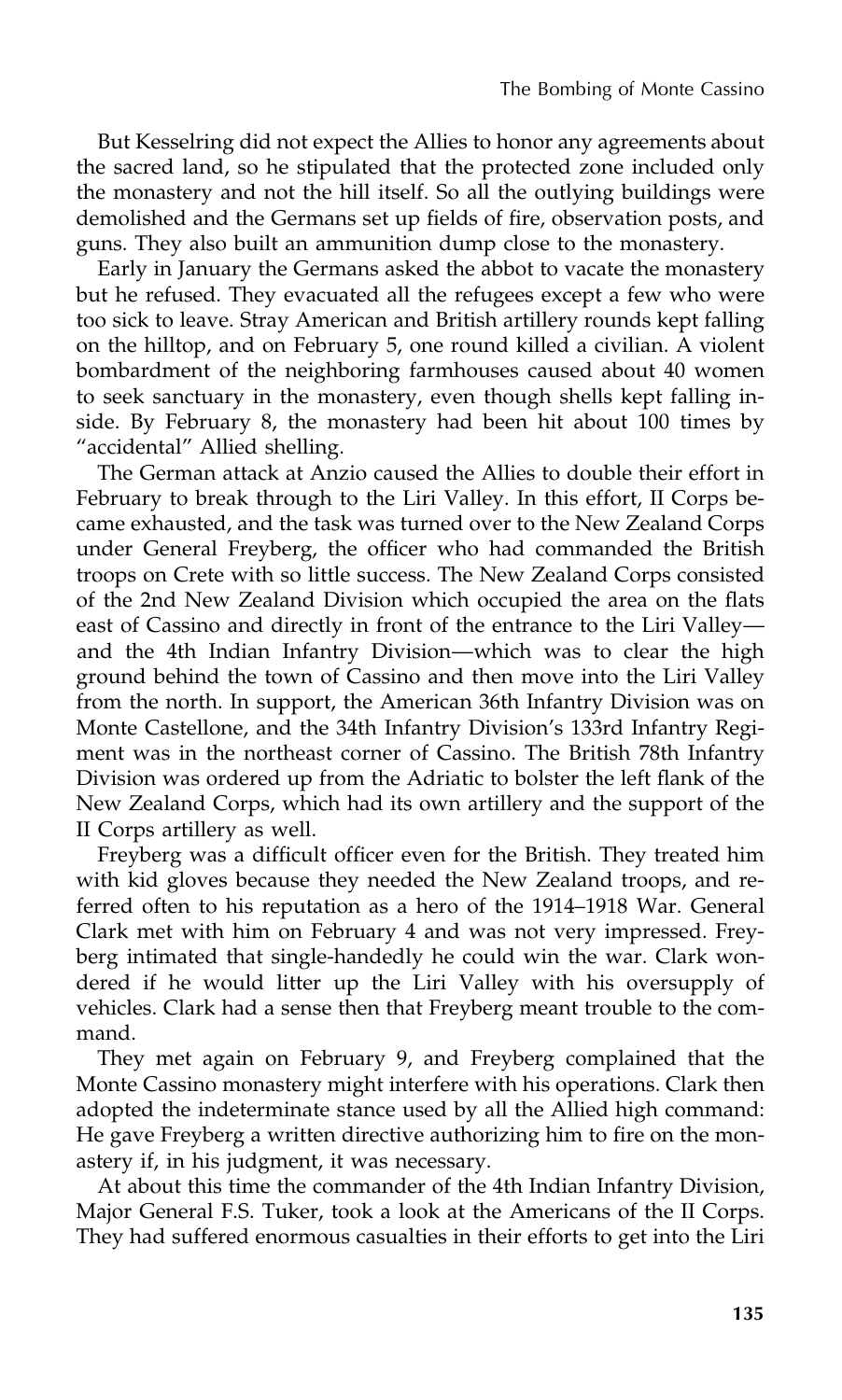Valley. Tuker immediately decided that the monastery must be destroyed so his troops could carry out their mission. He asked Freyberg to arrange for an aerial bombardment to destroy the monastery.

Freyberg, who had shown at Crete that he did not know the first thing about aerial operations, called the Fifth Army and asked for three missions of 12 planes each, the planes to be British Kitty bombers, carrying 1,000-pound bombs. General Gruenther, the chief of staff, who took the call, noted that this was a very slight bombardment, but he did not question Freyberg. He promised that Clark would try to divert air support from Anzio for the purpose. When Gruenther told Freyberg that the abbey was not on the list of approved targets, Freyberg insisted that it must be attacked. As he put it, if no other targets were attacked, he wanted the monastery destroyed.

Gruenther could not get in touch with Clark so he called General Alexander's superior command and laid it out for him. Freyberg insisted on the monastery being bombed. Clark had told him repeatedly that in his opinion there was no military necessity to bomb the monastery, but Freyberg still insisted.

While they waited for Alexander to act, Clark called in to his headquarters and again said that the monastery was not a necessary target. "General Clark also stated that this was a matter which caused him some embarrassment, in view of the extremely strong views of General Freyberg. General Clark felt that unless General Freyberg receded from this position it would place General Clark in a very difficult position in the event that the attack should fail."

Gruenther then asked General Keyes, the commander of II Corps, what he thought. Keyes said it was unnecessary to bomb the monastery, and that if it was destroyed, the rubble would enhance its value as a military obstacle because then the Germans would feel free to use it as a barricade. They then called on the artillerymen, who said 2,000 refugees had taken shelter in the monastery and that they knew it was not being used as a firing point.

So the Americans were united. The destruction of the monastery was not necessary nor was it advisable. But then Alexander's headquarters called back and said that the field marshal had said that if Freyberg wanted the monastery destroyed, it should be destroyed. Alexander said he had faith in Freyberg's judgment.

Gruenther made it quite clear that Clark was against bombing the monastery and that if the request came from an American commander he would refuse it. It was only because the request was British, and furthermore came from one of the touchy Commonwealth commanders, that he was even considering it. But Alexander now joined in the insistence, and so it was decided that the British should have their way and the monastery would be destroyed. However, they still tried to talk Frey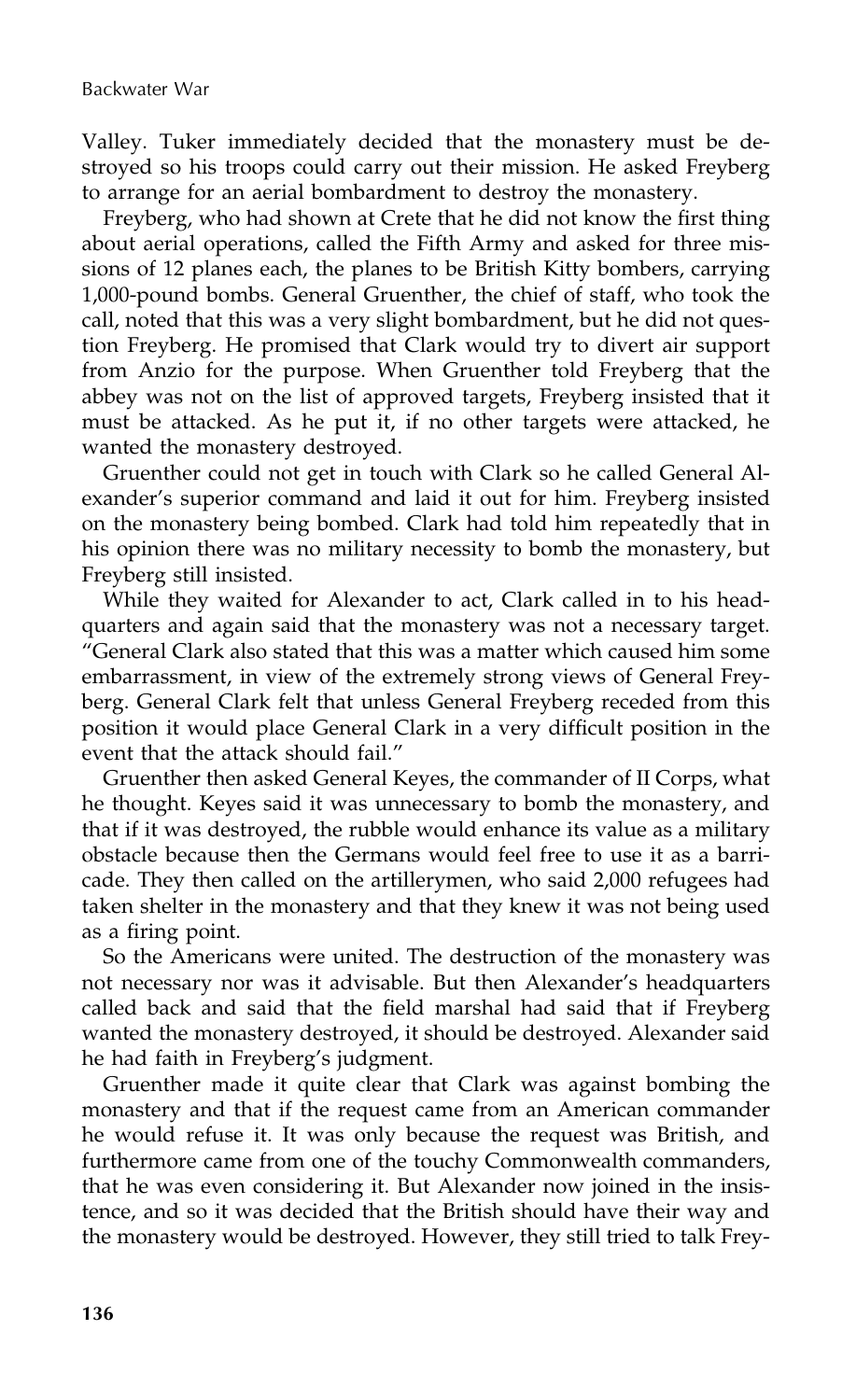berg out of his decision, but he threatened Clark that if he did not authorize the bombing, and the attack failed, he would be held responsible.

The bombardment was postponed. Alexander consulted Clark again, and Clark told him the bombardment was only being authorized because the British insisted on it. Alexander then went to General Wilson, the theater commander, who supported the Freyberg position. So the question had developed into a British–American confrontation, and within it were all the frustrations and irritations of both sides. Freyberg's position had now become that the monastery must be totally destroyed before the Indians could take the hill.

The bombardment was scheduled for February 16 and leaflets were dropped in the area. But the leaflets were very carelessly dropped and none of them fell inside the monastery. The only way the abbot learned of the coming bombing was because a civilian had picked up a leaflet on the hill and had brought it to him. The abbot then sent word to the Germans that he needed help to evacuate the civilians. Agreement was reached that the civilians would leave the abbey at five o'clock in the morning on February 16. But the American force—a squadron of A-36 bombers carrying 500-pound bombs—began the bombing 19 hours beforehand, hitting the abbey with bombs from 250 bombers until the abbey was reduced to a mass of rubble. About 600 tons of high explosives fell on the abbey. How many civilians were killed has never been revealed, but there were an estimated 2,500 inside when the bombing began as a complete surprise.

The bombing had several effects, all of them anticipated by the Americans. After the planes had left, the Germans emerged from their shelters and occupied the area, using the rubble for defense. Two days later, after the abbot had left the ruins, other Germans took over the whole system, and found the ruins excellent for defensive purposes. Within five days the paratroopers had constructed a virtually impregnable strong point. The Indians pulled back just before the bombardment—but not fast enough as it turned out because they suffered 24 casualties—which allowed the Germans to take over their old positions, which the Americans had fought bitterly to win.

The propaganda damage to the Allied cause was enormous. The Germans played this Allied error for all it was worth. On the morning of February 18, General von Senger and the abbot appeared before movie cameras that recorded the destruction of the ancient abbey for the Nazi Ministry of Propaganda.

"The Abbey Montecassino is completely destroyed," said the officer who introduced the interview. "A senseless act of force of the Anglo–American air force has robbed civilized mankind of one of its most valuable cultural monuments. Abbot Bishop Gregorio Dia-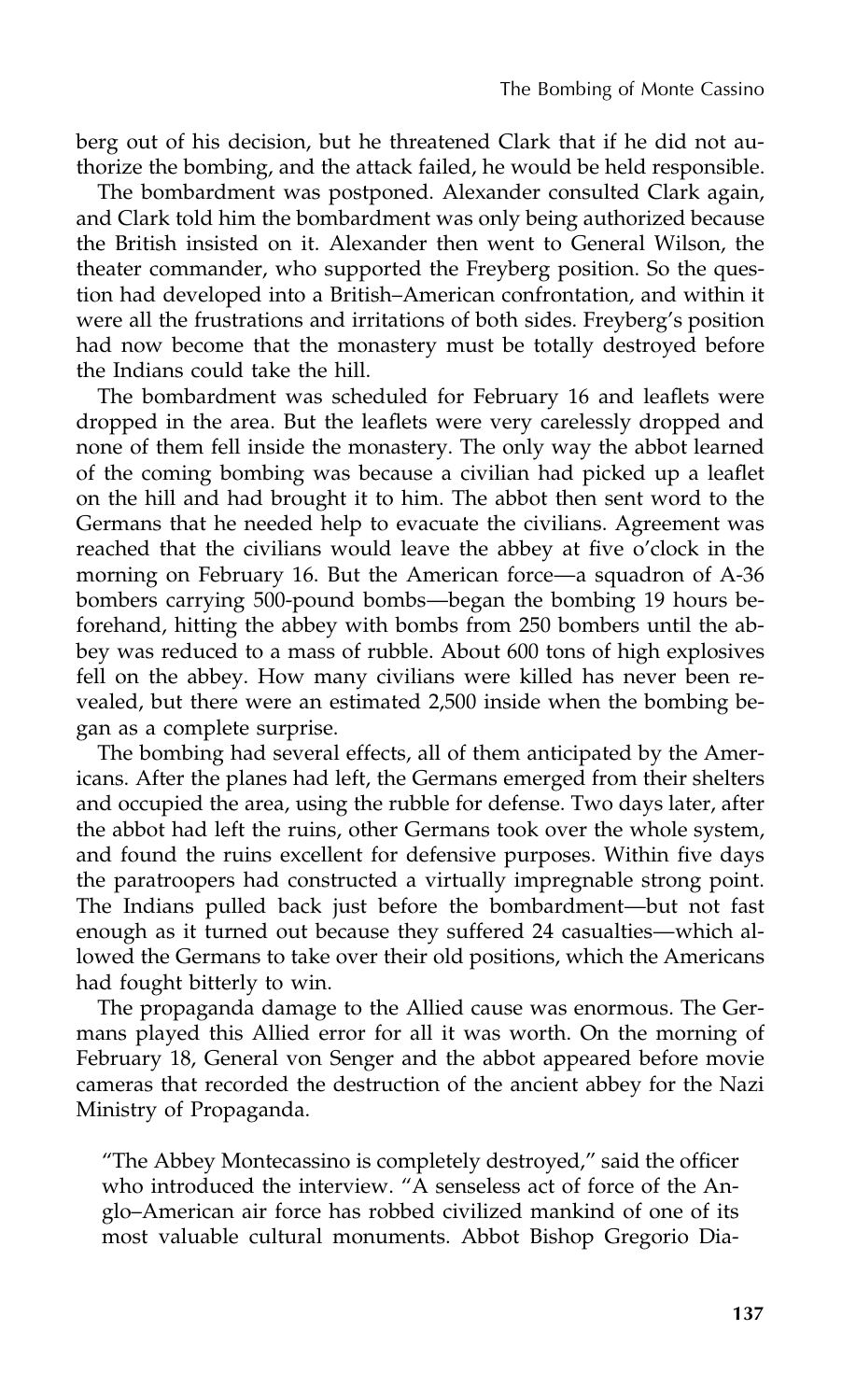mare has been brought out of the ruins of his abbey under the protection of the German Armed Forces. He voluntarily placed himself in their protection and by them was brought through a ring of fire of Allied artillery which has been laid around the monastery without interruption since the aerial bombardment, and into the Command Post of the Commanding General.

"The old abbot, who today is 80 years old, found here a place of refuge and recovery after four days of horror which he, his monks, and numerous refugees, women, children, old men, crippled, sick, and wounded civilians had to undergo because of the order of the Allied Supreme Commander. We find the general and the abbot in a voluntary discussion into which we now cut in."

General von Senger: Everything was done on the part of the German Armed Forces, definitely everything, in order to give the opponent no military ground for attacking the monastery.

Abbot: General, I can only confirm this. You declared the Abbey Montecassino a protected zone. You forbade German soldiers to step within the area of the abbey. You ordered that within a specified perimeter around the abbey there be neither weapons, no observation posts, or billeting of troops. You have tirelessly taken care that these orders were most strictly observed. Until the moment of destruction of the Montecassino Abbey there was within the area of the abbey no German soldier, nor any German weapon, nor any German military installation.

General von Senger: It came to my attention much too late that leaflets which announced the bombing of the area were dropped over the monastery. I first learned this after the bombing. No leaflets were dropped over our German positions.

Abbot: I have the feeling that the leaflets were intentionally dropped so late in order to give us no possibility to notify the German commander or on the other hand to bring some 800 guests of the monastery out of the danger zone. We simply did not believe the English and the Americans would attack the abbey. And when they came with their bombs, we laid out white cloths in order to say to them, do nothing to us, we are no military objective, here it is a holy place. It did not help. They have destroyed the monastery and killed hundreds of innocent people.

General von Senger: Can I do anything more?

Abbot: No, general. You have done everything—even today the German Armed Forces provide for us and for the refugees in model fashion. But I have something still to do, namely to thank you and the German Armed Forces for all the consideration given to the original abode of the Benedictine Order both before and after the bombardment. I thank you.<sup>21</sup>

The Vatican protested the bombing, and President Roosevelt answered that it was an unfortunate necessity of war. But the world never believed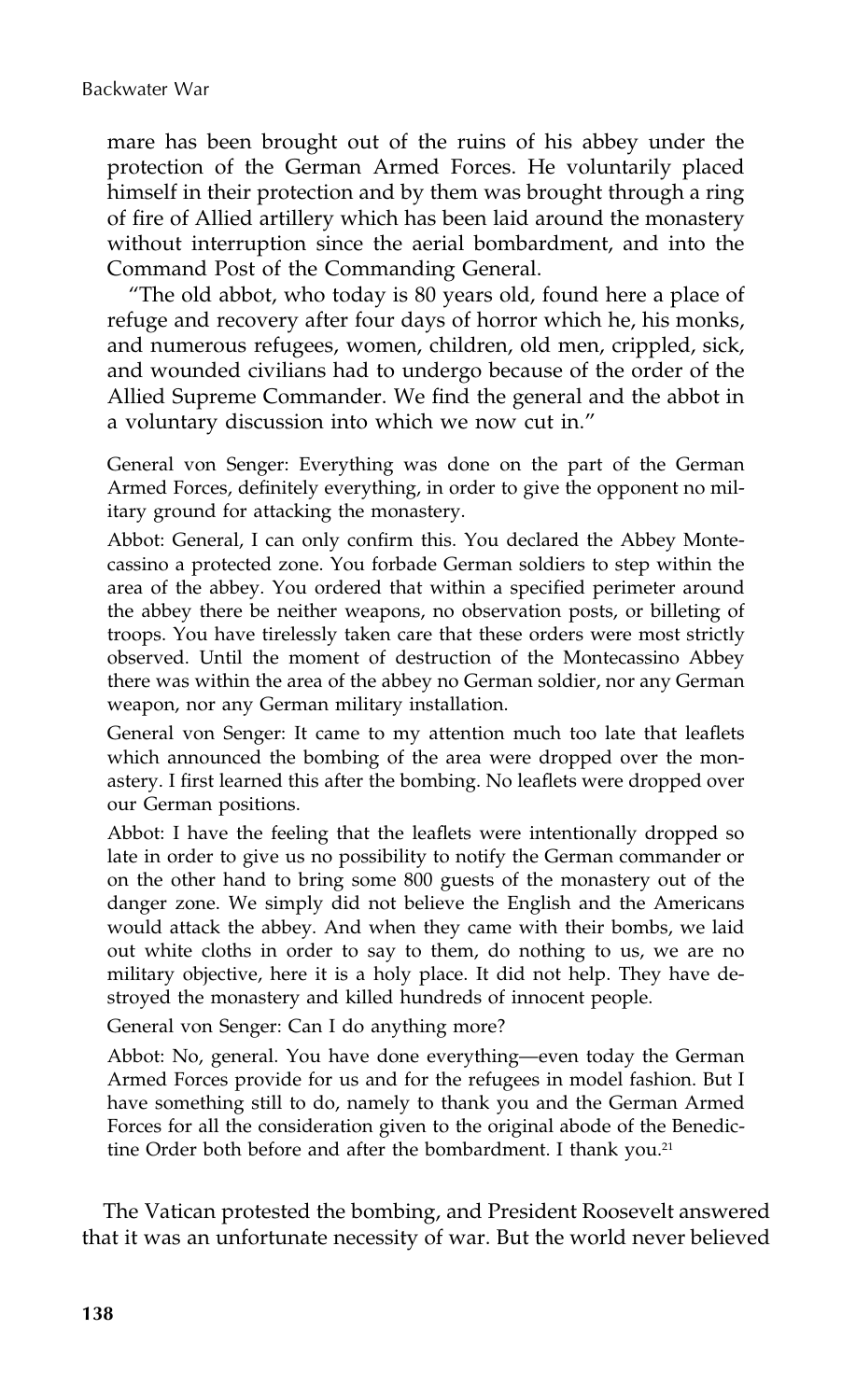it. The blame was fixed on General Clark, and he was castigated for the bombing for many years thereafter. The damage in neutral countries, particularly Roman Catholic countries, was irreparable, although the Germans played the scene for so much that the Vatican finally protested.

The irony is that the affair turned out just as General Clark had feared it would. The bombing did absolutely no good militarily; instead, it strengthened the German positions on the mountain. The Indians were not told when the air attack was going to happen, so they were not ready to take advantage of the shock to the enemy in the area. Instead, they attacked at midnight on February 17 with a Rajputani Rifle Battalion and two Gurkha Battalions. The Rajputanis took their objective, losing all but two of their officers in the process and found that their way to the monastery was still blocked by the Germans in depth. The first Gurkha Battalion mistook a belt of brush shown on aerial photos for the sort of brush they would find on an Indian hillside, and ran into five-foot-high thornbushes laced with wire and antipersonnel mines, and covered by strong German positions they had not noticed before the advance.

The Gurkhas fought hard but could not break through and had to withdraw. The second Gurkha Battalion was directed to clear the ridge in front of the Rajputani Rifle position, and they did; but as dawn came up, they found that they were in the open and exposed to fire from the Germans who had now taken over the ruins of the monastery. So the attack was withdrawn before full daylight arrived. Down below the mount, on the railway, the Maoris of the New Zealand division took the station but soon were driven off by a counterattack.

What the British call "the Third Battle of Cassino" was fought from March 15 to March 23, with the New Zealanders again attacking Cassino and the 5th Indian Brigade going through the New Zealanders at dark and up Castle Hill to move against the monastery.

At 8:30 on the morning of March 15, General Alexander and his staff, with a party of journalists, watched from a farmhouse five miles away as 500 bombers plastered Cassino. Then the artillery barrage started after three-and-a-half hours, and the New Zealanders moved forward. They met heavy fire from the Germans. They reached Route 6 but could not go forward. The Castle Hill force reached the lower hairpin bends of the road as darkness came. Rain fell that night in torrents, the moon was drowned out and the sappers, who were clearing tank routes, got mixed up with the advancing Indians, who were coming up to fight, and the Indians were stopped when they tried to take the upper hairpin bend on the Castle Road. One battalion was almost completely wiped out by German artillery fire. One Gurkha Battalion went on alone and got separated and confused and ended up holding the Castle and lower hairpin, with an isolated company on Hangman's Hill.

The Germans were reinforced during the night, and the next day they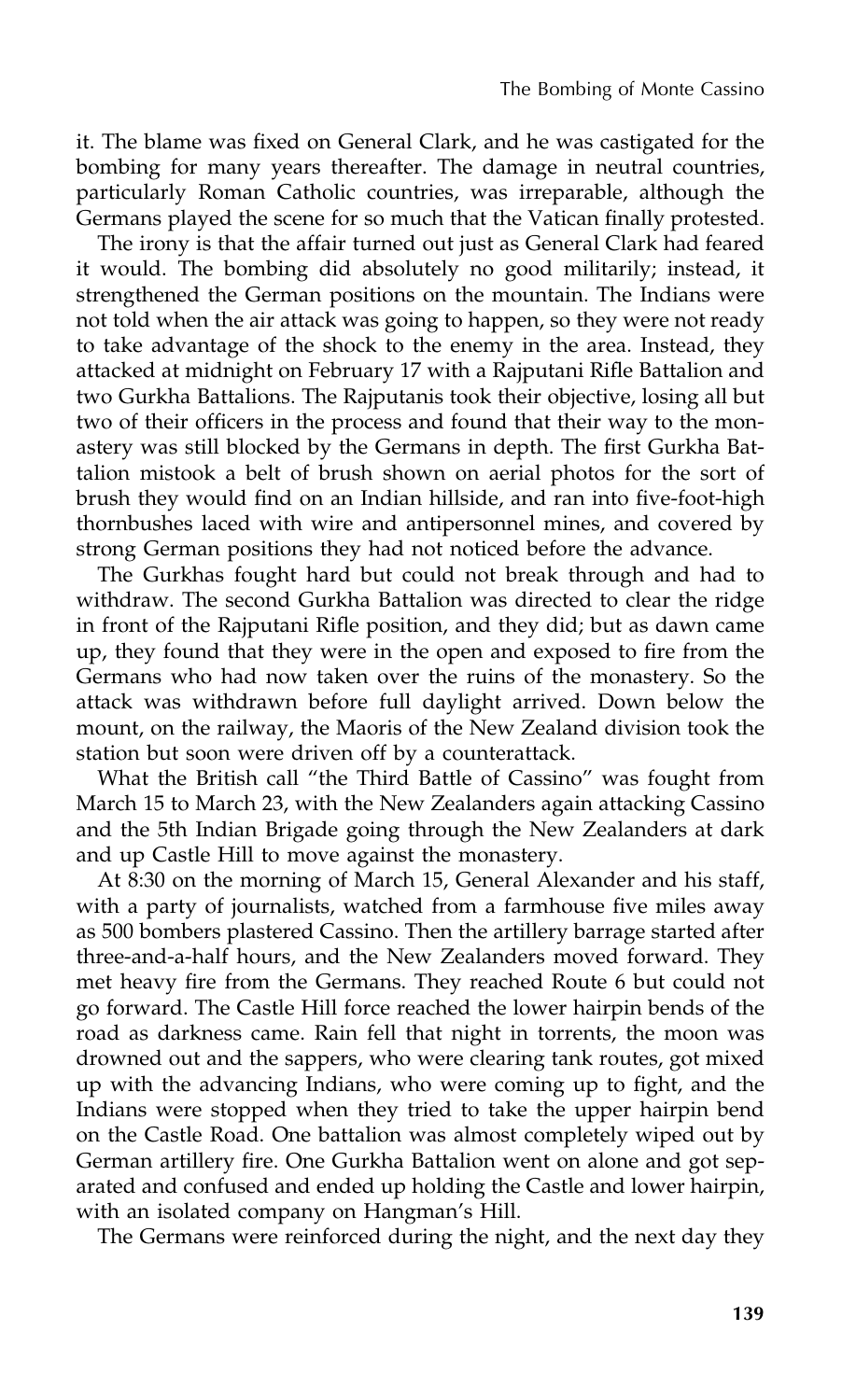Backwater War

started the fight all over again: positions changed hands almost by the hour. For two days and two nights this went on. On March 18, General Freyberg decided to make a coordinated attack the next morning. The Indians were to take Hangman's Hill and then the monastery; but the Germans attacked first, and so dislocated the Allied plan that it was ultimately called off. The Allied position grew worse on the night of March 19. For three more days General Alexander pursued the attack and failed. The Indians were evacuated and the battle was over on March 25, having cost the New Zealand Corps 4,000 men and accomplished nothing. It seems to have been a problem of inept leadership. Alexander must have thought so as well because the New Zealand Corps was disbanded and its battered units were posted to other corps. Instead of winning the war, General Freyberg was relegated to obscurity.

So March ended, and the Germans still held firmly to the Gustav Line.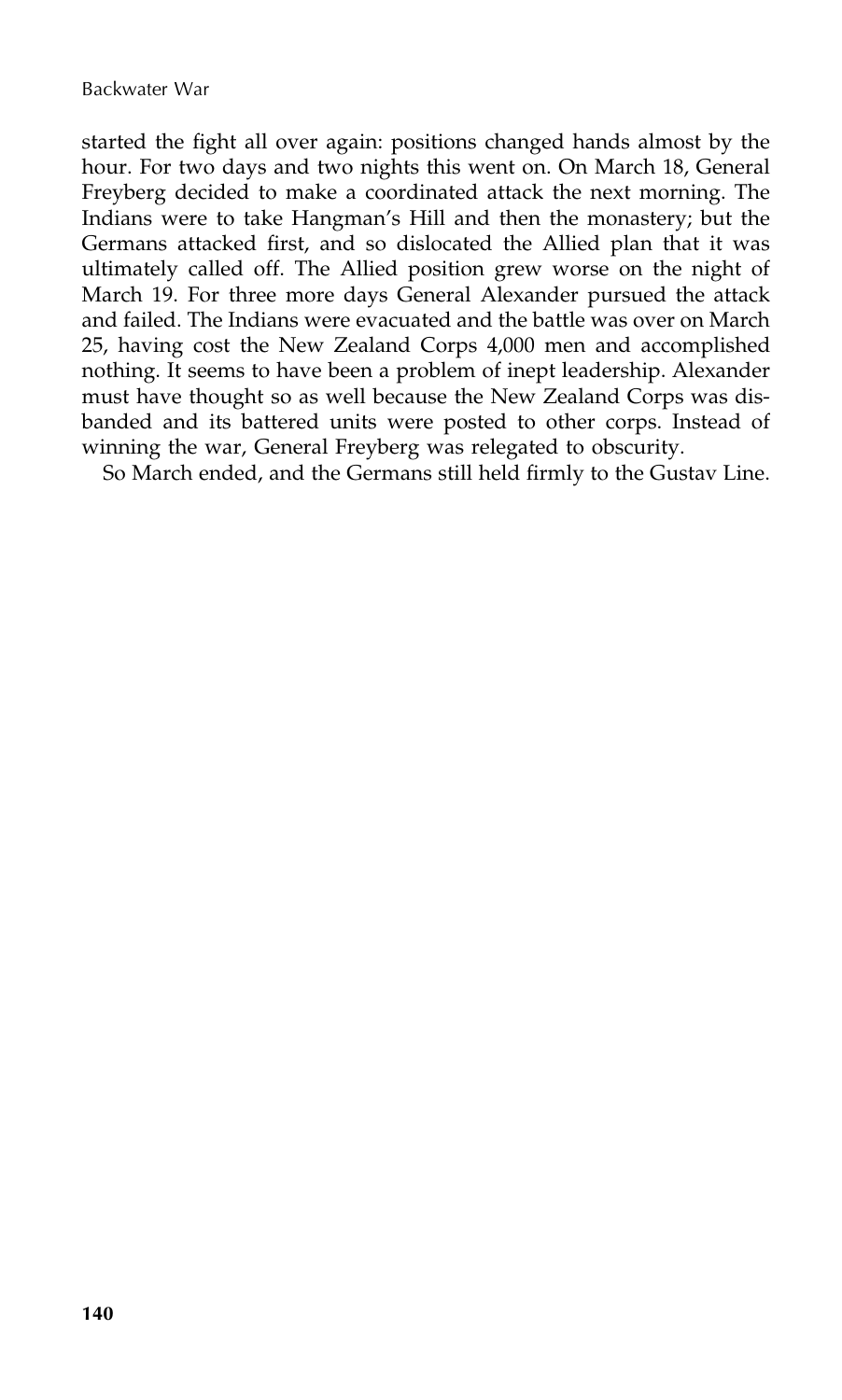### The Germans at Anzio

In the early days of February 1944, German General van Mackensen prepared the offensive with which he proposed to push the Allied beachhead off the Anzio shore. Three new divisions arrived plus a special regiment: the Berlin–Spandau Infantry Lehr Regiment, which was to teach the recruits how to conduct an assault. This regiment was one of Hitler's dream schemes. The other new units were the 29th Panzer Grenadier Division, which came from the Tenth Army front; the 114th Jaeger Division, which had been rushed from Yugoslavia; and the 362nd Infantry Division, which came from northern Italy.

General van Mackensen set his attack for February 16. The Lehr Regiment would lead the attack as Hitler had ordered. The other units in the main attack would be the 3rd Panzer Grenadier, 114th Jaeger, and 715th Infantry Divisions. In the second wave would come the 29th Panzer Grenadier and 26th Panzer Divisions to exploit the breakthrough and drive to the coast. Meanwhile, a diversionary attack would be made by the 1st Paratroop Corps, with the 4th Parachute and 65th Infantry Divisions. To mask the entire enterprise, van Mackensen ordered smallscale attacks all along the front.

At this point the German Fourteenth Army consisted of 125,000 men against the Allied troops of 100,000. The situation had indeed changed. Instead of being in a position to make a dash on Rome, the Allies now had to be concerned about their ability to hold on at Anzio.

On the morning of February 16, the Hermann Goering Panzer Division launched a feint attack on the American 3rd Infantry Division but met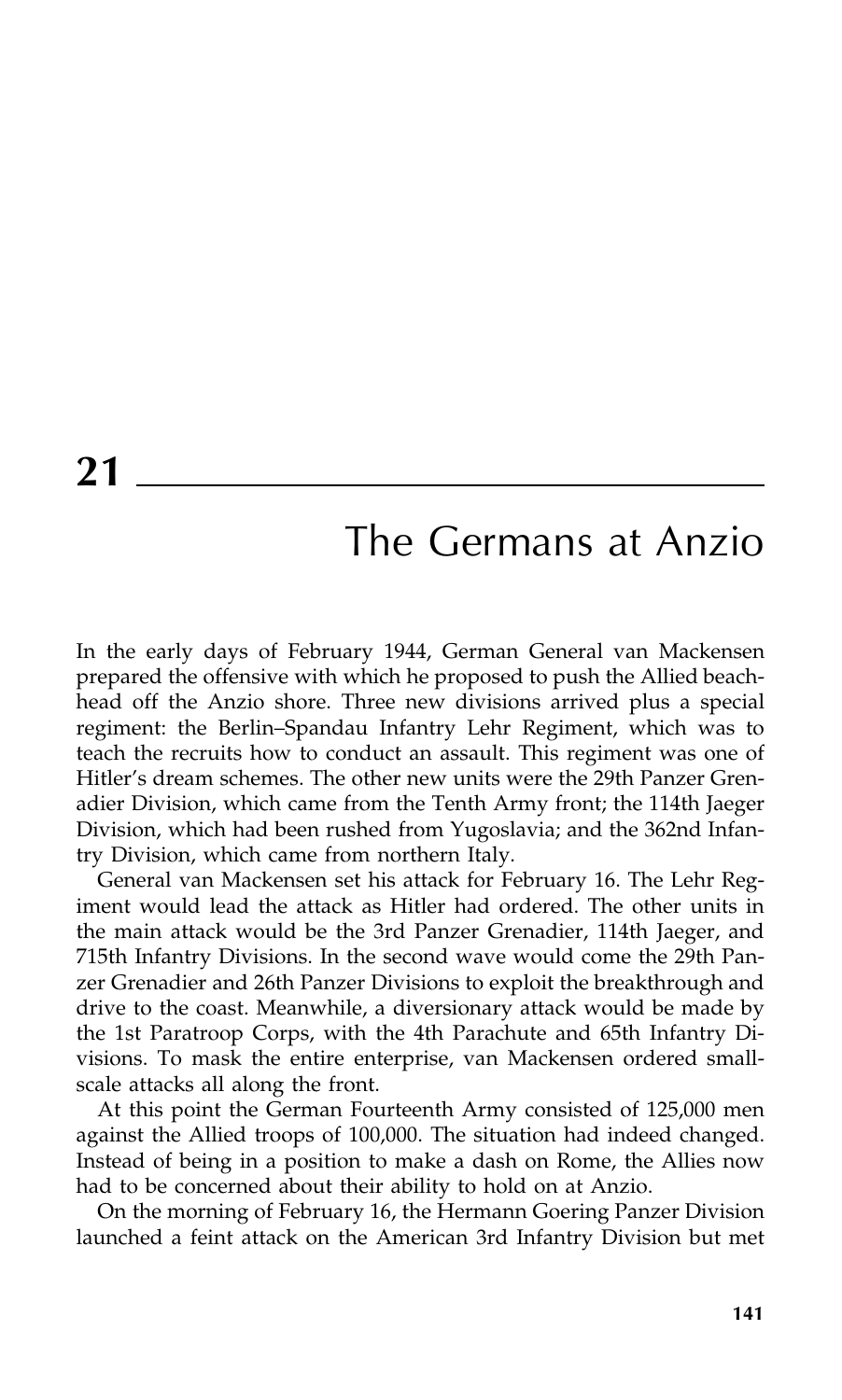little success. The 4th Parachute Division did better, and broke the 56th Infantry Division line and moved two miles before it was stopped by British reserves. The main attack on both sides of the Anzio–Albano Road struck the American 45th Infantry Division whose three regiments were along a six-mile front in the center of the beachhead perimeter. Fierce fighting went on all day, but the Germans did not get very far. They had counted on tank support to carry the battle for them. The tanks started out on ground that had frozen during the night, but by midmorning, it had turned to slush and tank maneuvers off the roads became impossible.

The Infantry Lehr Regiment proved to be a big disappointment like so many of Hitler's favorite schemes. The inexperienced troops lost many officers and suffered heavy casualties, and they panicked and ran. Thus, the attack was not a success and had failed in van Mackensen's prime purpose, which was to force the Americans to commit to battle their reserves: the 1st Armored Division. That was van Mackensen's goal for the second day of the attack.

The Germans kept up the pressure on the American 157th Infantry Regiment all night. In the fighting, Company E was all but wiped out. By dawn, when they were permitted to withdraw from their position, it was found that there were only 14 riflemen were left. This left a gap between two of the 45th Infantry Division's regiments.

The morning brought attack on the 45th's area by 35 German planes that bombed and strafed. Then came 60 tanks to hit the 2nd Battalion of the 179th Infantry Regiment. They destroyed one company and forced the rest of the battalion back almost to General Lucas's final beachhead line. By noon, the Germans had driven a wedge into the center of the 45th's line. The 179th drew back, and the Germans tore them to shreds as they did so. Small groups of men scattered and made their way back to the final beachhead line. The line was saved when Lucas made tanks and artillery available to the 179th and called fire from the ships offshore, while Allied planes came in to attack the Germans. The British 1st Infantry Division was brought up to back up the 179th, and a tank battalion of the American 1st Armored Division also was called into the battle.

In the afternoon, van Mackensen sent 14 battalions of infantry and tanks to try to force the issue, but the Allied line did not break because they were supported by very heavy artillery fire.

On the night of the second day, van Mackensen considered breaking off the battle because his assault divisions had taken so many casualties. The average battalion was down to between 120 and 150 men. His chief of staff thought they were winning and convinced van Mackensen that it would be a crime to break off at this point; so on the third day, February 18, the Germans renewed that assault. The 29th Panzer Grenadier and 26th Panzer Divisions virtually destroyed a battalion of the 179th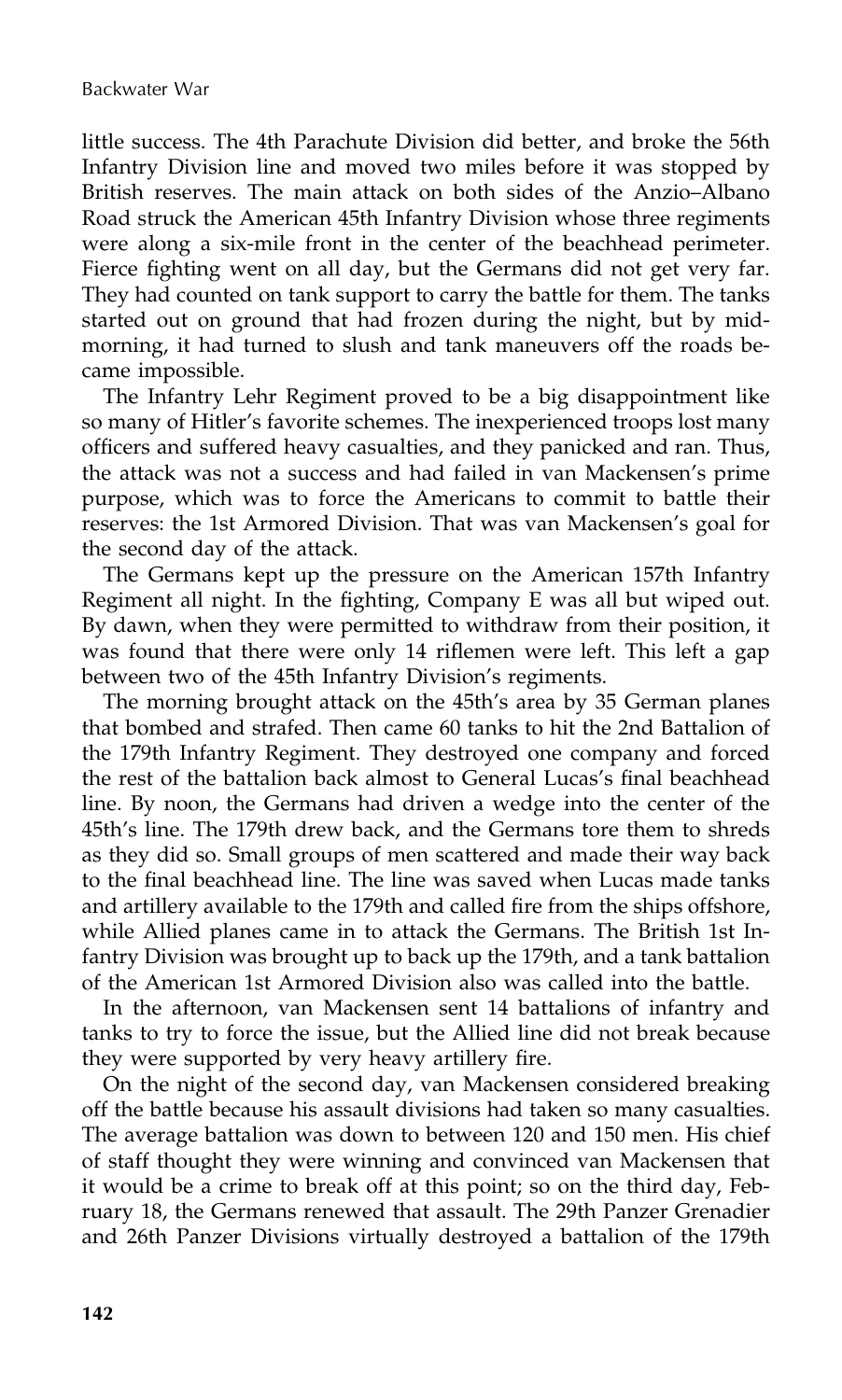Infantry Regiment before noon and made deep penetration and were on the point of pushing forward to the final Allied line. The commander of the 179th asked to withdraw from the line to a place of safety in the concealment of the woods, but the commander of the 45th Infantry Division said there would be no withdrawal. The line held that afternoon, and the German attack failed. The British and the Americans fought very effectively and made the best use of their artillery. By evening, van Mackensen knew that his attack had failed. The Germans made a further attack the next day to try to consolidate their lines, but the Allies counterattacked and took 400 prisoners. One more German thrust was made on the 20th, but it failed as well, and the struggle ended.

The Allies had taken serious casualties in this struggle. The 45th alone suffered 400 killed, 2,000 wounded, and 1,000 missing, plus another 2,500 men suffering from frostbite, trench foot, and exhaustion.

General Alexander had visited the front and did not like Lucas's leadership. He told General Clark about it, and Clark agreed to make a change after the battle. So the shooting had scarcely stopped when Lucas was fired. Why? He was seen as too tired, for one thing. But actually he was fired for not taking the Alban Hills, when if he had taken them, and rushed on and been cut off by the enemy and lost the beachhead, he would have been fired for doing it that way. All the way through, Lucas's orders had been fuzzy, representing the confusion of the higher command, which could not decide what it wanted to do. From the beginning Lucas had expected to be the goat, and he was not disappointed.

Now Alexander spoke of needing a man like General Patton, who could be counted on to make any thrust offered, and he told Clark that. He got Major General Truscott, the commander of the 3rd Infantry Division.

Pressed by Hitler, the Germans planned another attack at Anzio on February 22 to drive on the other side of the beachhead, and reach Nettuno. He would use the Hermann Goering Panzer Division, the 26th Panzer Division, and the 362nd Infantry Division, with the 29th Panzer Division in reserve. He would make spectacular displays to fool the Allies.

The attack was set for daylight on February 28, but 24 hours before the attack, he requested a postponement because of the bad weather. Kesselring agreed to the postponement and was glad he had because on the 28th a torrential rain fell on the battle zone. The Germans thought it would lull the Allies; and during the rainy afternoon, the Germans shifted their troops around and got ready. Around midnight, the Germans began a barrage against the 3rd Infantry Division. The men of the 3rd were exhausted from six weeks of fighting. General O'Daniel expected an attack. He had only been in command of the division since February 17, but he had a sense of the dramatic, and he ordered artillery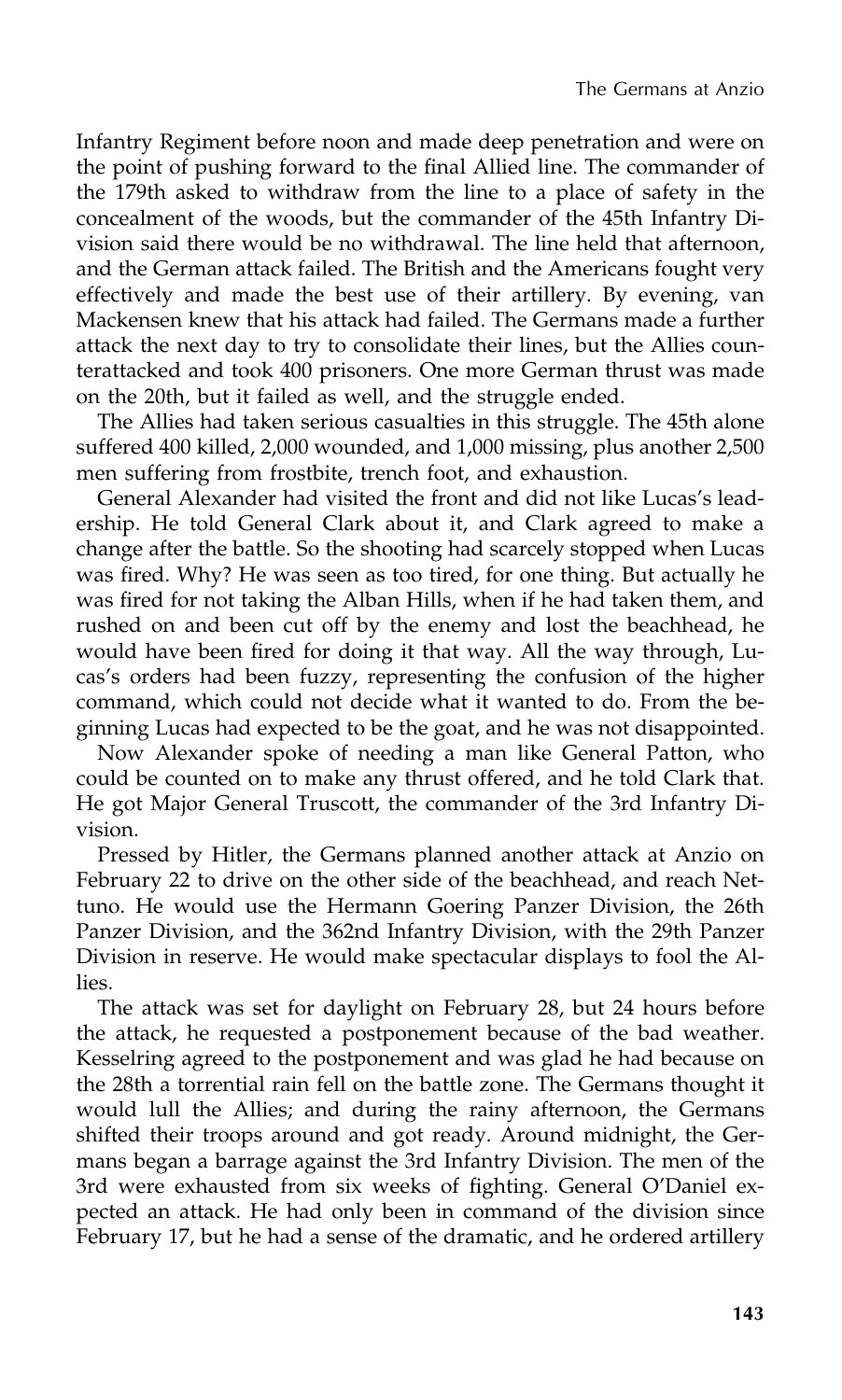fire on the routes the Germans would have to use. But the artillery did not disrupt the German attack, and they overran a company of the 509th Parachute Battalion on the left of the 3rd. Only one officer and 22 men escaped to reach the main line of resistance, where a company of 96 men stopped the Germans.

On the main front, the Germans struck the front of the 3rd with tanks and infantry; the division line gave, but did not break. On the east the Germans did break through the 504th Parachute Infantry, but the break was quickly sealed off. Against the Special Service Force along the Mussolini Canal, the Germans did not make any progress at all.

Heavy fighting continued all day, with clouds and squalls making visibility difficult. Allied planes were grounded in the morning, but in the afternoon 17 fighter bombers and 24 light bombers made close support attacks on the Germans. At the end of the day, the 3rd made a counterattack and regained all the ground that had been lost during the day.

Van Mackensen continued the attack on March 1, but he had suffered so many losses that the effort was weak and made no progress. At the end of the day, he had to admit to Kesselring that he had failed to dislodge the beachhead, and Kesselring told him to go on the defensive.

March 2 dawned bright and clear. Allied planes came over in strength: 341 heavy bombers and 175 fighters dropped tons of bombs behind the German lines, hitting German tanks and guns. Light bombers and medium bombers came in to work over the Germans some more. All this, plus the offensive, had cost the Germans a great deal: 3,000 casualties and about 40 tanks. It was the last offensive the Germans would make against the beachhead. It was, of course, Hitler's idea to raise morale at home, and it had failed miserably and cost the Germans in Italy a great deal.

Kesselring now expected a respite because he knew the Allies had also sustained heavy casualties in the recent battles. He sent his chief of staff to see Hitler and explain. General Westphal went with considerable nervousness, but he was eloquent in his explanations of the German position and got Hitler to agree that any more attacks at Anzio would be foolhardy and wasteful at the present time. Kesselring had to build up his forces once again before he could manage any moves.

So Kesselring established a new line of defense, from the mouth of the Tiber River through Cisterna, Valmontone, and Avezzano to Pescara, which was called the Caesar Line. So the situation at Anzio quieted down in March as it did along the Gustav Line where the Allies had exhausted themselves. Both sides settled down to wait for spring.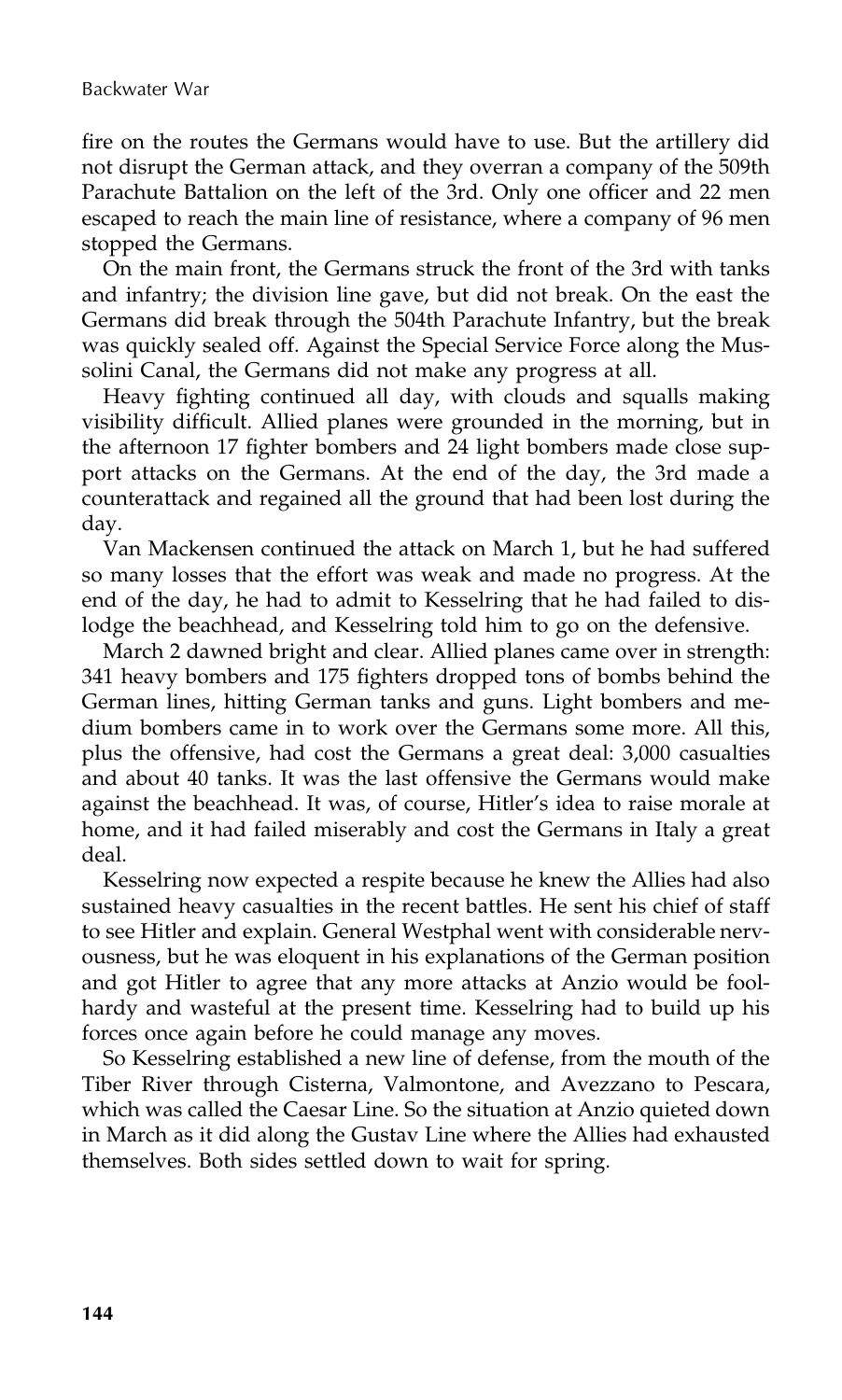# Spring Offensive

As spring came to Italy in 1944, the German armies had stopped the Allied advance between the Adriatic and the Mediterranean below Rome at the Gustav Line. They also surrounded an 30-mile-long Allied beachhead south of Rome at Anzio, extending 15 miles from Anzio northwestward toward the German stronghold of Cisterna.

The main Allied front stretched for 100 miles from the Gulf of Gaeta on the Tyrrhenian Sea across the Appenine Mountains to the Adriatic Sea. On May 11, 1944, the Allies launched a new attack along the Gustav Line, called "Operation Diadem." One cannot say it was unexpected by the Germans, they were always expecting attack in Italy, but it came at a time when most of the senior German officers involved in the defense were away from the Gustav Line. General von Vietinghoff, commander of the Tenth Army, was in Germany getting an award from Hitler. General Westphal was in Germany on convalescent leave. General von Senger, the 14th Panzer Corps commander, was home on 30-day leave.

In this extraordinary situation, at 11:00 p.m., the massed artillery of two Allied armies—1,600 field guns—opened fire along the front from Cassino to the Tyrrhenian Sea. Troops of the U.S. II Corps and the French Expeditionary Force began moving up the slopes of the hills on the lower reaches of the Garigliano River. At 11:45 p.m., the British Eighth Army opened its attack with their 13th Corps on the Rapido River. At 1:00 a.m., the Polish II Corps attacked Monte Cassino, and within two hours captured two high points of ground—the Phantom Ridge and Point 593—but the German resistance and counterattack was so severe that the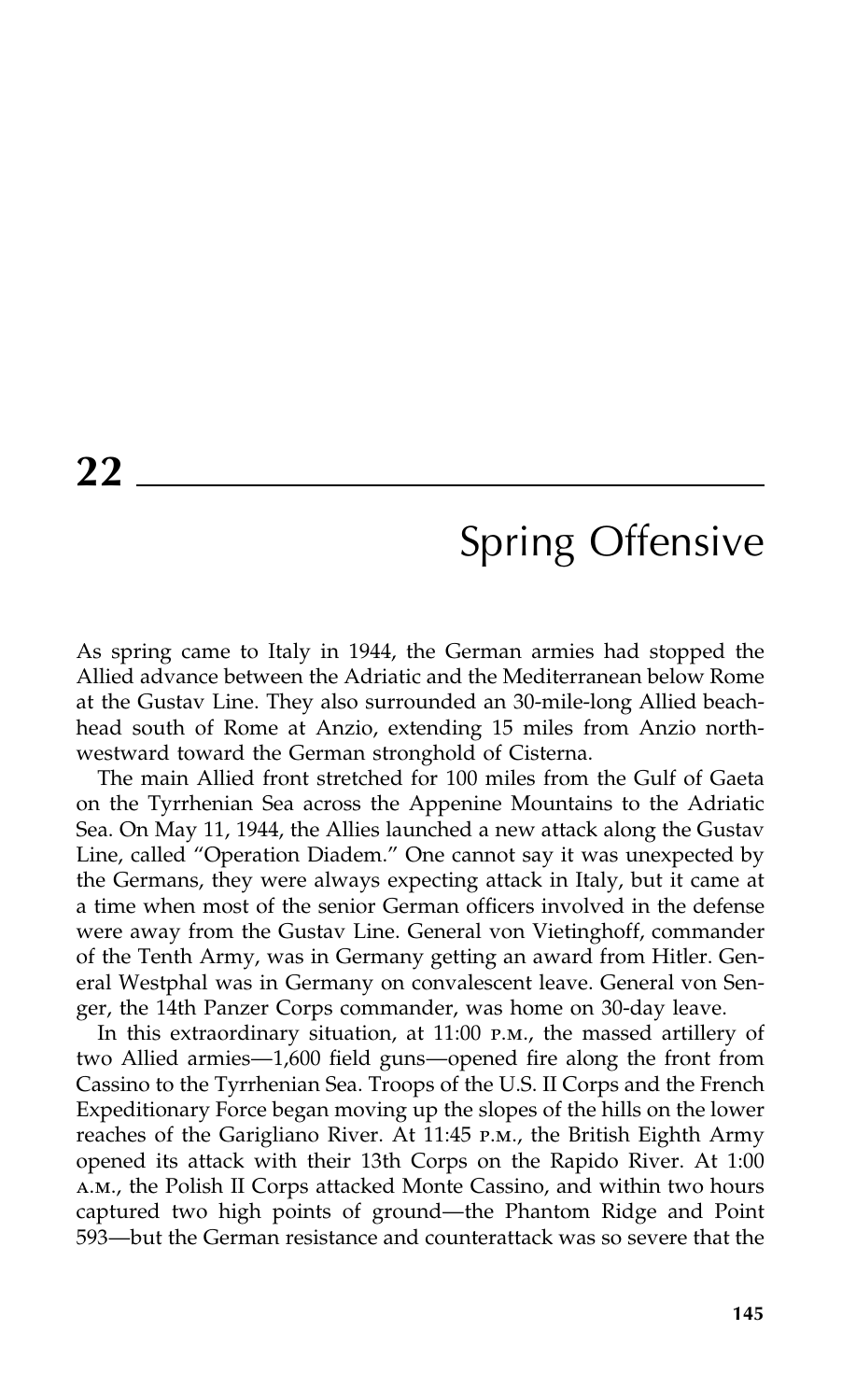next day the Poles were forced to withdraw to their line of departure northeast of Monte Cassino. They had lost half their number and had accomplished nothing.

The main British attack was in the valley below, where the 13th Corps established a bridgehead across the Rapido with the British 4th Indian Infantry Division on the right and the 8th Indian Infantry Division on the left. The British bridgehead was shallow and insecure but the Indians did better, and by afternoon, they were two miles south of Cassino. For the first time, the Allies had put two vehicular bridges across the Rapido.

On the Fifth Army front, there was no river to cross. The American 88th and 85th Infantry Divisions attacked at the break point between the German 71st Light Infantry Division and the 94th Infantry Division under an artillery barrage that had begun hours before.

The main advance here would be made by the 351st Infantry Regiment to the village of Santa Maria Infante, and then across the Ausonia Road to the Petrella escarpment. The 349th and the 350th Infantry Regiments would support this attack to the northeast and northwest. The 350th did a magnificent job, largely because of Staff Sergeant Charles W. Shea of Company F, who single-handedly attacked three sepearate German machine-gun positions and captured them all, which allowed the 2nd Battalion to reach the summit of Mount Damiano. Within 13 hours, the 350th had captured its first objective, but this victory was the only one for the whole corps during the first day of the offensive. The 351st ran into veteran Germans of the 94th Infantry Division. The battalion and company organizations broke down in the violence of the fighting and the advance of the division was stalled. Colonel Raymond Kendall, commander of the 2nd Battalion of the 351st, led his men in gallant fighting, until he was mortally wounded. His executive officer took over, but the 351st attack failed to make significant headway against determined and intelligent German opposition.

At nightfall on May 12, the Germans still held Santa Maria Infante. On the left the 339th Infantry Regiment encountered the same sort of opposition. Everywhere the Germans had held, and although they had been hurt, the Americans did not know it. The artillery had caused the Germans a great deal of loss; and when daylight came on May 12, the Allied fighters and bombers took over and added to the damage.

The French captured Mount Majo after Moroccan infantrymen first took Monte Feucci and thus forced the Germans to withdraw. So the French had really breached the Gustav Line. This attack had unhinged the whole German defense and had brought the French into position to put pressure on the German defense of the right flank in the Liri Valley. Seeing this, Kesselring on May 13, sent the 90th Panzer Grenadier Division from the mouth of the Tiber River southeast to the southern front. Early on the morning of the 14th, the Germans began to move. The 200th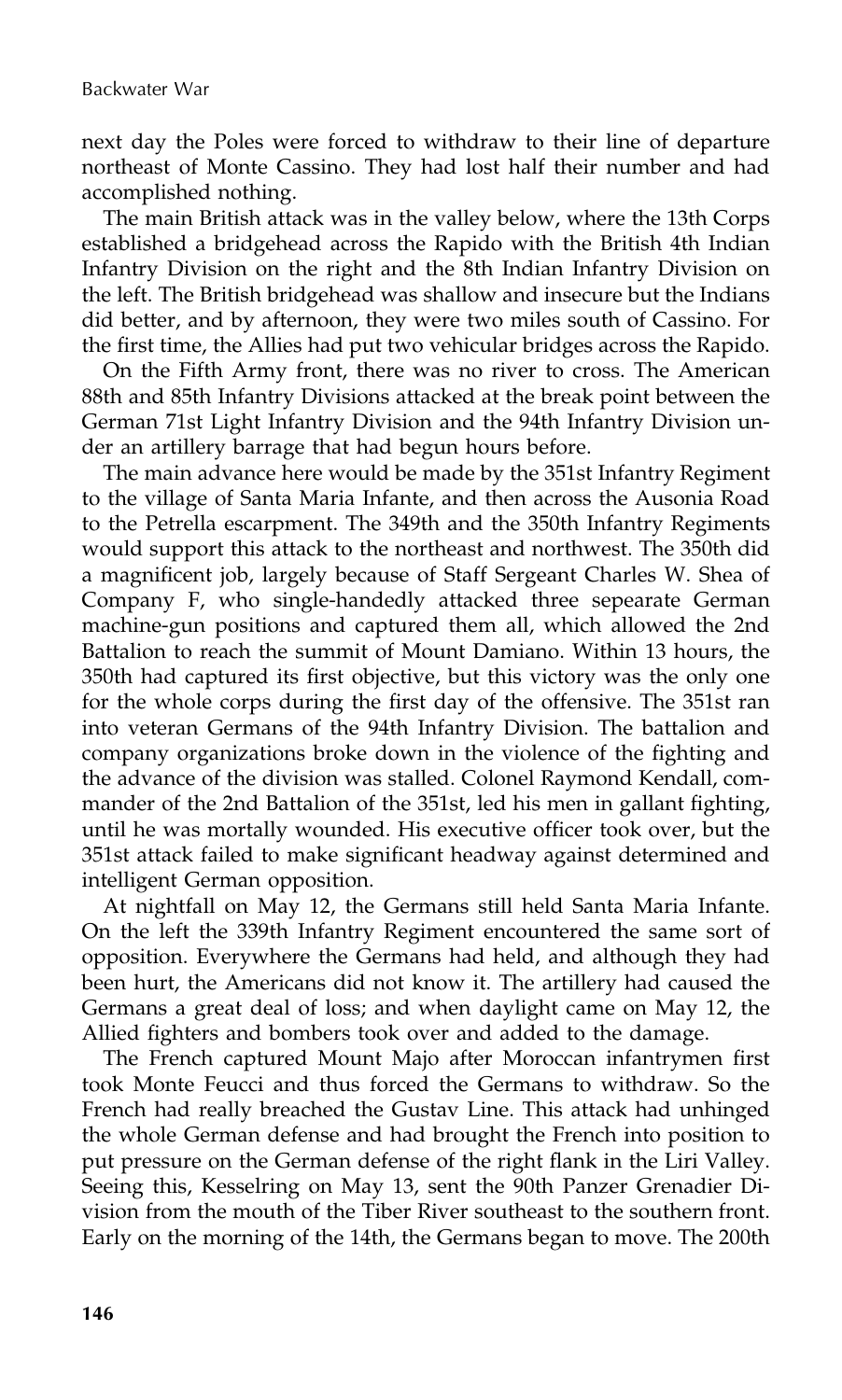Panzer Grenadier Regiment was the first to reach the front, 75 miles away. It was committed to trying to stop the French advance from Monte Majo to the town of San Giorgio on the southern edge of the Liri Valley.

So everything had changed. The key to the Gustav Line did not seem to be Monte Cassino but Monte Majo. But, then, the fording of the Germans to move troops to prevent the French advance had enabled the British 13th Corps to widen its bridgehead beyond the Rapido. On the 13th, the British 4th Indian Infantry Division succeeded in bridging the Rapido with three pontoon bridges, and soon had a bridgehead of 2,500 yards in depth. So the Eighth Army had done what the Fifth Army had failed to do the year before: conquer the defenses of the Rapido. Although Monte Cassino remained in German hands, the British now had bridges that enabled them to reinforce their units, and they did so. The 78th Infantry Division assembled east of the Rapido, ready to cross through the 4th Indian Infantry Division. A strong air attack that day turned out to be ineffective and reminded the Allies how strong and well constructed the German positions were along the Gustav Line. That was not the only problem. Traffic congestion on the handful of roads and German artillery fire combined to slow down the 78th, and it could not get into position to attack. The highways could not be reached by the morning of the 15th as had been hoped. So the Polish attack on Monte Cassino was scrubbed. The Eighth Army had made a hole through the Gustav Line, but they had not penetrated it in strength enough to destroy the defenses. The Germans still controlled the Liri Valley.

On the Fifth Army front, the German command ordered a counterattack by the 94th Infantry Division to pinch off the penetrations by the U.S. II Corps. All along the line, the German line troops called for reinforcements, but they did not get them. General Keyes, the corps commander, called on the 88th and 85th Infantry Divisions to strike and break through what he saw as weakened German resistance. General Clark arrived on the field and called on the corps to carry the attack through the night, with the 88th driving through Santa Maria Infante and capturing the village of Spigno and then thrusting across the mountains.

The 351st Infantry Regiment was slow in getting going, and it was six hours before its 1st Battalion began to move, so the regimental attack was delayed. But the 2nd Battalion did not get the word and moved out into the face of heavy German fire that stalled them at their first objective. On the left, a tank infantry team also did not get the word of postponement and attacked. The tanks stalled in the valley, but the infantry charged up the hill and took the objective. They lost half their men. The Germans counterattacked, and the Americans had to retreat to their line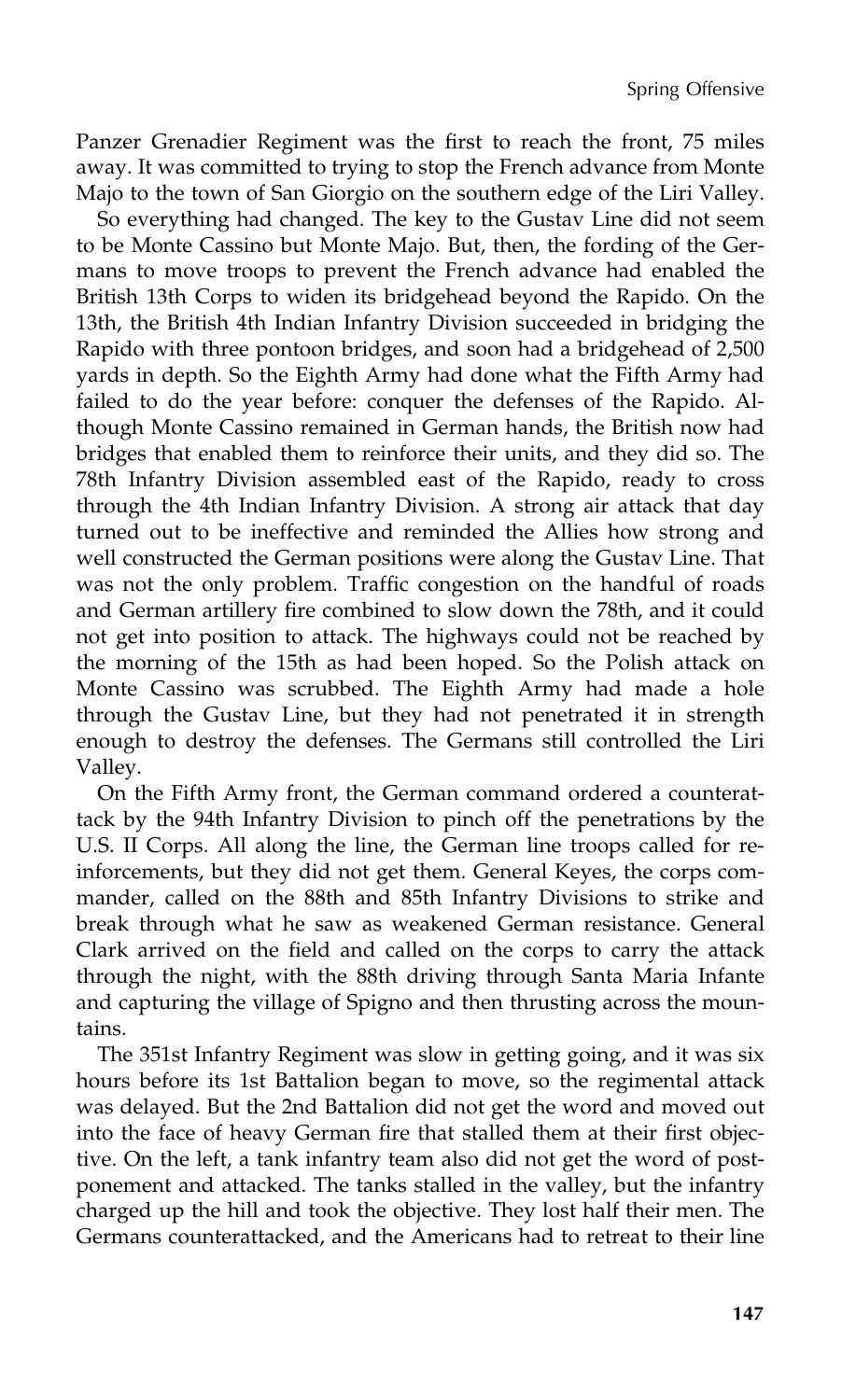of departure with such heavy losses that by evening the unit consisted only of 13 men.

After two hours of waiting for his first battalion, Colonel Champeny of the 351st Infantry Regiment moved to envelop Santa Maria Infante, but its positioning was wrong now, and the Germans put forth such heavy fire that the lead companies fell back in disorder. Finally, the 1st Battalion moved in an attack on Hill 109, with one company making a frontal assault after which another company was to move through. They did not know that the Germans, not Americans, held the next hill: Hill 131. Colonel Champeny sent a company to take it. They managed to claim the hill because the Germans were falling back. So Hills 109 and 131 were in Allied hands.

During the night, the Germans withdrew across the Ausonia Corridor, leaving only a rear guard behind to reestablish itself in the Gustav Line's rearmost positions along high ground from Monte Scauri to the crest of the hills overlooking the Ausonia Corridor from the west. There they linked up with the German 71st Light Infantry Division.

The French continued to advance toward San Giorgio on the southern end of the Liri Valley. The Germans were now finding control of their front line difficult to maintain and again called for reinforcement. General Steinmetz said that without them his 94th Infantry Division would have to withdraw to the Hitler Line, the second line of defense.

Before dawn on May 14, the 349th Infantry Regiment occupied Monte Bracchi with ease; and the 351st Infantry Regiment closed in on Santa Maria Infante. That day, the village was cleared. On the 88th Infantry Division's right flank, the 350th Infantry Regiment had moved to Monte Cerri. This was after a problem with morale had thrown one company into panic and confusion, but its officers succeeded in getting the men to move, and they captured Monte Cerri after a brisk fight, and with morale restored, they were ready to go on.

So the 88th had been fighting for three days, and had lost 2,000 men, but the Germans had been hurt sorely. On the night of May 14, General Steinmetz reported that his 94th had lost 40 percent of its combat strength. Now he was afraid that the Americans would move against Monte Civita, and he was right. That afternoon, the 350th moved against Spigno and the 349th against Monte Civita. The mountain fell easily on that night and the Americans surprised a German artillery unit that was still firing on the American troops in the valley below. The 350th advanced on Spigno, but General Clark grew impatient, and the 351st was sent to move through the 350th and take the town. They did this without trouble.

Clark now ordered the 88th to move across the mountains to Itri, the road junction on the enemy's lateral communications routes. He was looking for a breakout from the Anzio beachhead, and he planned to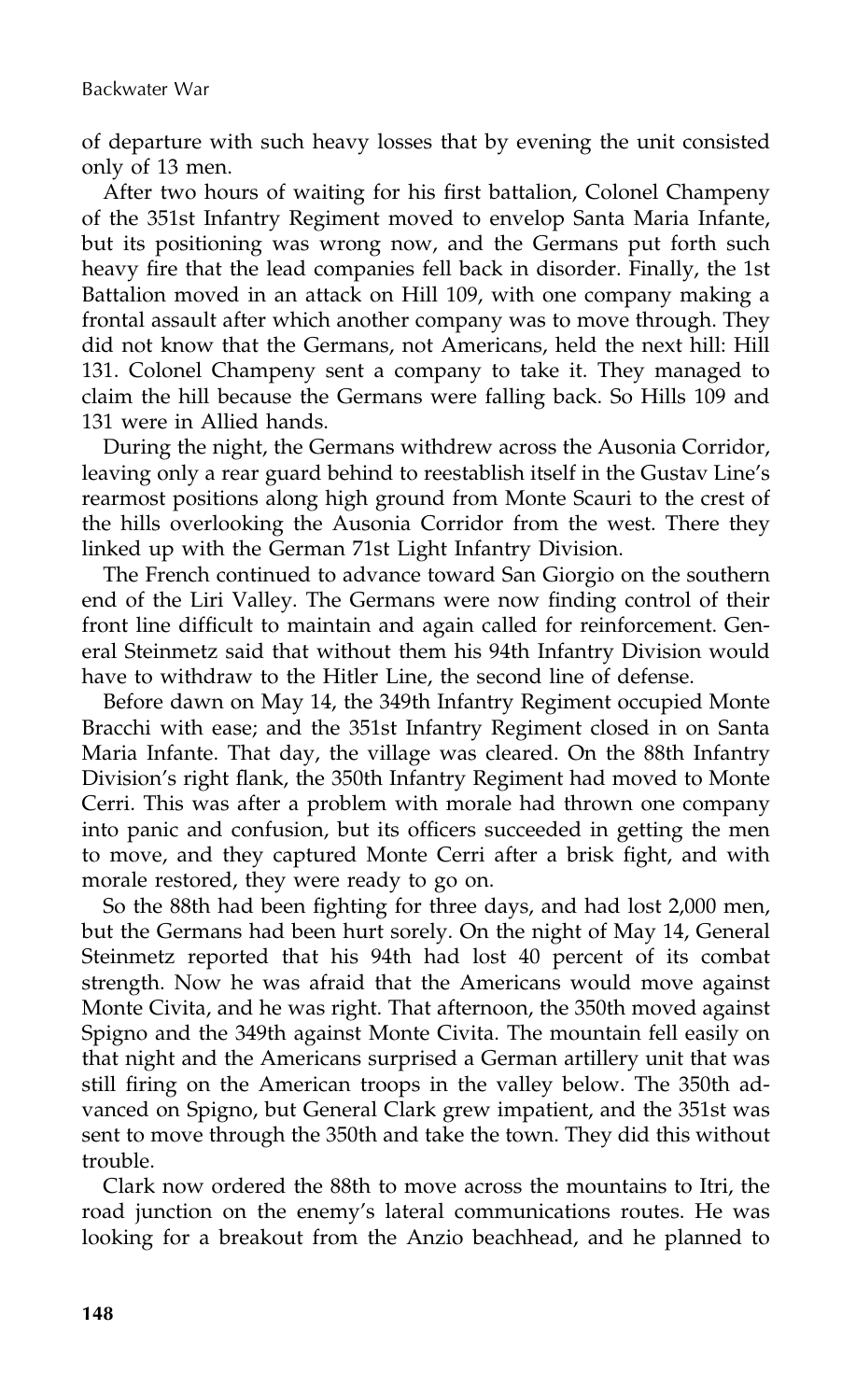move the 36th Infantry Division up and the 85th Infantry Division to Anzio. He hoped to break through the Gustav Line at Castellonorato, which sat beneath a steep hill atop which was perched an ancient castle. This was the stronghold of the Gustav Line in that sector. But it was dominated by German positions on Hill 108, which had to be removed first. The task of taking Hill 108 was given to the 85th's 337th Infantry Regiment which would then go on and capture Castellonorato.

The attack did not go smoothly. It was stalled when engineers came under heavy fire as they tried to prepare a fording site for tanks to cross a small stream a mile-and-a-half from the hill. But eventually the tanks and infantry got going and took Hill 108, while the Germans fled toward Castellonorato. The reserve battalion of the regiment then made the final attack on the town but was held up by the setbacks that had delayed the capture of Hill 108. The next morning the infantry attacked under cover of an air bombardment and cleared the village of the enemy.

So the 85th Infantry Division and II Corps were through the Gustav Line on the seaward slope of the mountains, and the Germans were outflanked. Now they would have to withdraw from the Gustav Line.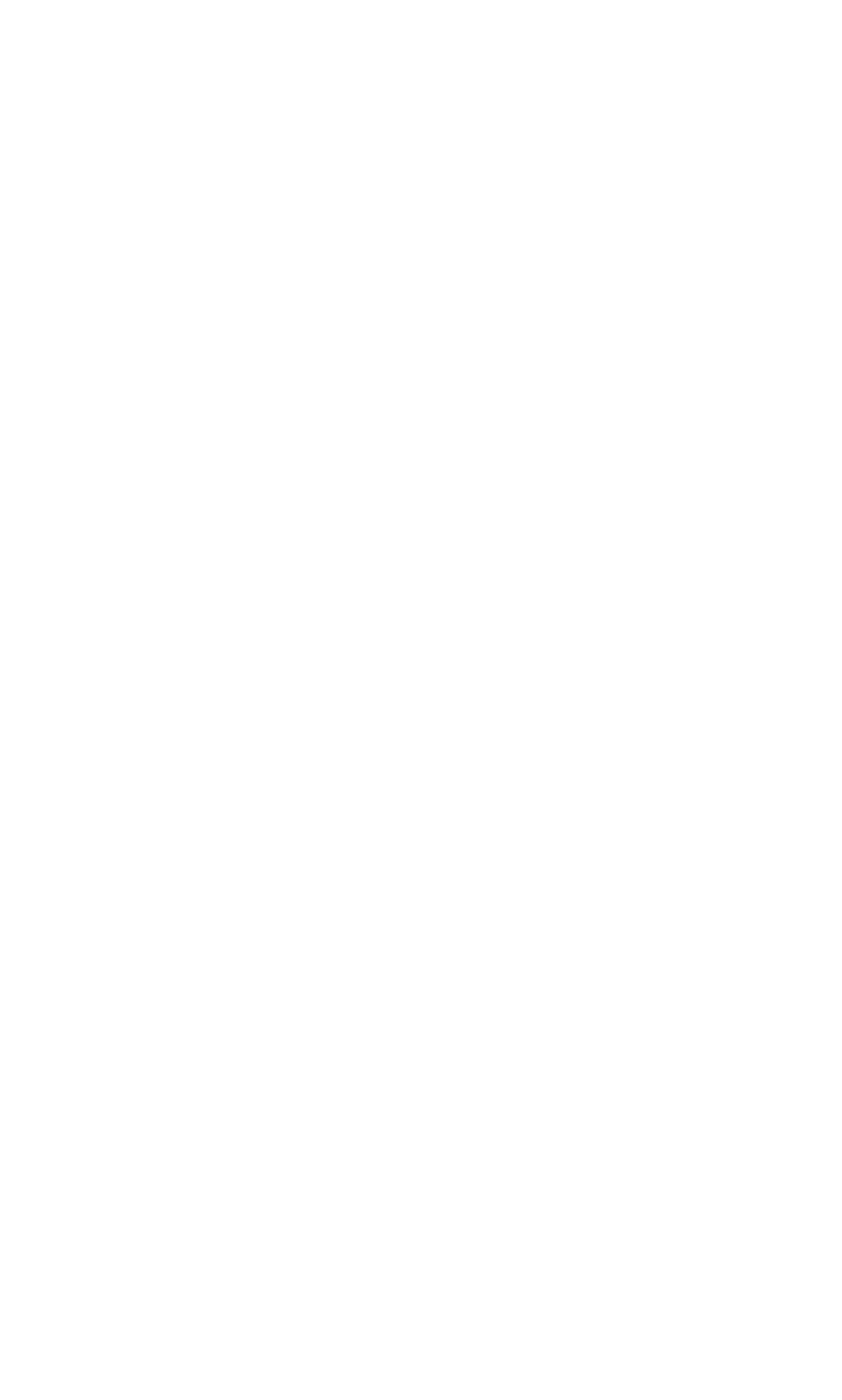### The End of the Gustav Line

When the U.S. 85th Infantry Division plunged through the Gustav Line near the coast, General Hartmann, the commander of the German 14th Panzer Corps, recognized that his defense line was finished unless this breakthrough could be contained. He ordered General Steinmetz to drive the Americans out of the area. At the same time he reported to Tenth Army headquarters that either the 94th Infantry Division had to be reinforced to do the job, or the corps would have to fall back toward the next prepared defenses. But General von Vietinghoff, who had just returned from leave and knew nothing about what had developed since May 11, would not act except to authorize the withdrawal of the 94th's artillery.

To support his collapsing front, Steinmetz assembled three infantry companies and a platoon of heavy antitank guns that he rushed into position southwest of Castellonorato. The worry now was that the Americans might overrun the Dora Line before the Germans could occupy it. Then Hartmann got another company that had fought its way out of encirclement south of San Martino Hill.

General Keyes also recognized the importance of the breakthrough at Castellonorato, and on the night of May 15, he moved artillery and armor to the 85th Infantry Division, changing the focus of attack to the left to make that the main attack. From that point on, the attack was directed along the Castellonorato–Maranola Road. Keyes hoped to outflank the German communications. He did this without consulting General Clark because events were moving so fast.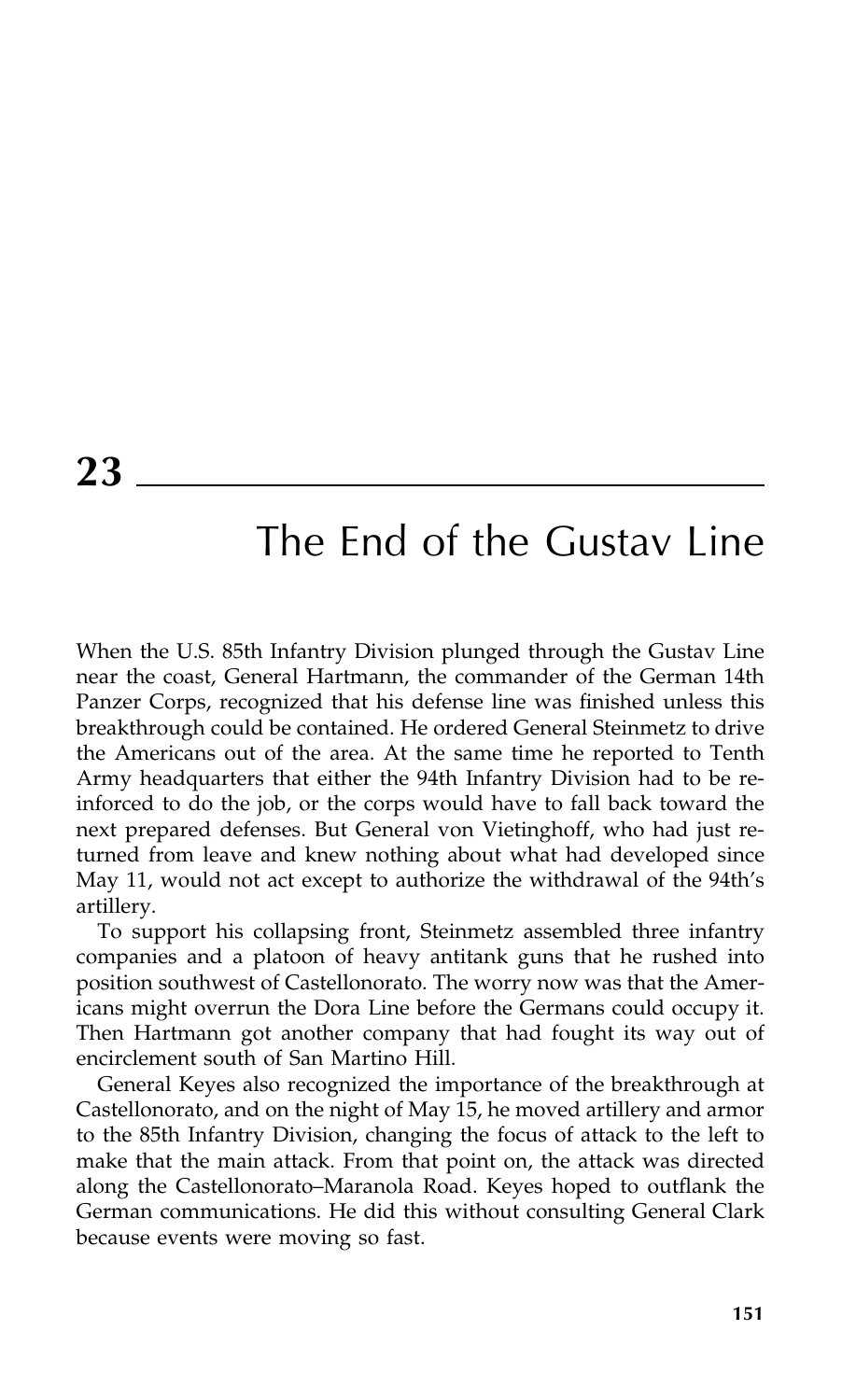On the morning of May 16, the French and II Corps had both broken through the Gustav Line between the Liri Valley and Thesea. The French had advanced into the heart of the Aurunci Mountains, and II Corps had outflanked the strongest part of the Gustav Line. But it had not been without cost. The casualties for the first 48 hours of the operation were 1,100, and total casualties were 3,000—more than in the Battle of Monte Cassino in the winter campaign. The difference was a new system of replacement by the 85th and 88th Infantry Divisions. The replacements were brought along with the unit, and trained with them, but were left behind in operations. Because of the training, they could easily be brought up when needed and slipped into the organization where they were prepared to function immediately. This was a great improvement in operations, preventing the sort of paralysis that had seized the 36th Infantry Division after its failure to cross the Rapido River.

The Eighth Army had now begun to move as well. Lieutenant General Sir Oliver Leese had assembled the 1st Canadian Infantry Division behind 13th Corps. The Canadians would cross the Rapido and help in the movement toward the Hitler Line. The British broke through the Gustav Line, and that night, the Canadians began crossing the Rapido. The next day the 78th Infantry Division attacked to cut Route 6, southwest of Cassino. The next morning, the Polish Corps resumed its attack on Monte Cassino, and on the 17th, the 13th Corps and the Poles launched a pincer attack on the Monte Cassino area. By afternoon, they had moved into the area southwest of Monte Cassino and seized the ridge north of the abbey, leaving the Germans only two escape routes: one along the Monte Cassino–Massa Albeneta Ridge, and the other along the flanks of the hills overlooking the highway. The Germans withdrew the 1st Parachute Division from the Cassino position, and a significant moment in the history of the campaign had arrived. Monte Cassino had fallen at last! So much attention had the world paid to this bit of ground, and so effective had the Nazi propaganda campaign been at its height, that all the world was aware of the Benedictine Abbey and its fate in the furious struggle between the Germans and the Allies here, and the word was radioed to Prime Minister Churchill and to President Roosevelt.

That night, the Germans counterattacked from the Villa Santa Lucia, a village two miles northwest of the abbey. It enabled the Germans to withdraw over the escape routes, and that was its only purpose. On the morning of May 18, a Polish patrol reached the ruins of the abbey, but all they found were 30 wounded German soldiers and several medical orderlies awaiting capture. That morning the Poles raised their flag over the ruins, thus ending the fourth battle for this eminence that had for so long controlled the Italian campaign. Thus, the Gustav Line was completely wiped out, and the Eighth Army could now move against the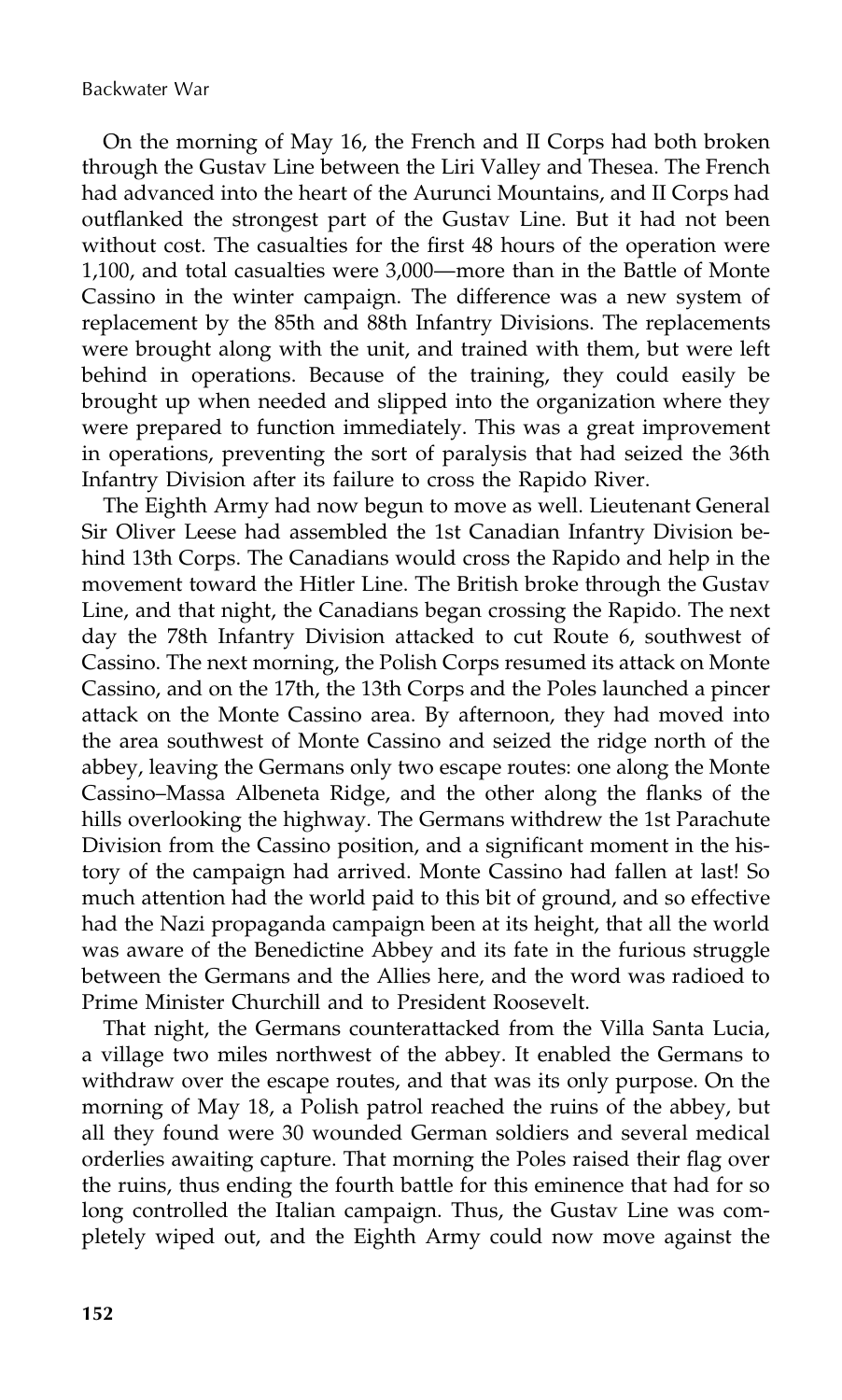towns of Pontecorvo, Aquino, and Piedimonte San Germano, the strong points of the Hitler Line along the Liri Valley.

Field Marshal Kesselring was furious with his generals because he did not know what was going on. German field intelligence had broken down. "It is intolerable, that a division is engaged in combat for one and a half days without knowing what is going on in its sector."23 But the fighting had been so fast and so fierce that the Tenth Army had been unable to keep abreast of events, and it had lost 2,000 men as prisoners, while taking only a handful of Allied troops from whom it could get information.

It was May 14 before General von Vietinghoff had learned that 11 Allied divisions were trying to break through the line. Shortly after the fight began the Germans had identified a number of Allied divisions that they had thought were in the rear. But two days later, they still thought that the Canadians and the South African 6th Armored Division were in Naples, possibly preparing for another amphibious landing. The British had been busily launching deception moves, and they had completely taken in the German agents in the Naples area. Thus, Kesselring had completely faulty information about Allied plans and movements for this period. He worried about a new possible amphibious landing on the Adriatic coast that was never planned, and so he was begrudging in his movement of reserves to meet the demands for reinforcement along the line. It had been a big factor in the Allied success.

On May 15, Kesselring ordered the 26th Panzer Division from the Rome area south into the Tenth Army sector, although he continued to hold it in reserve and did not commit it to von Vietinghoff. In the next few days, German Army Group C added several other units, including two regiments of the 3rd Panzer Grenadier Division to the Tenth Army sector. Von Vietinghoff moved two divisions from his Adriatic flank to the Liri Valley.

At supreme headquarters, Hitler ordered the 16th Panzer Grenadier Division from Germany to move to northern Italy. But he, too, was expecting another Allied amphibious landing, and so he refused to even think about committing more troops to the Liri Valley line.

It was now up to Alexander, who had become a field marshal, to close with the new German defenses on the Hitler Line. This line extended from the hill town of Piedimonte San Germano four miles west of Cassino to the west in the vicinity of Aquino and turned south to Pontecorvo, two-and-a-half miles away. Between Aquino and Pontecorvo, the depth of the defense was 500–1,000 yards. The Germans had built an antitank ditch and antitank minefields with belts of barbed wire at which they had set up fields of fire. Along the forward edge of the defenses were numerous prefabricated pillboxes, each of which could hold two men and a light machine gun. But the main defense was a system of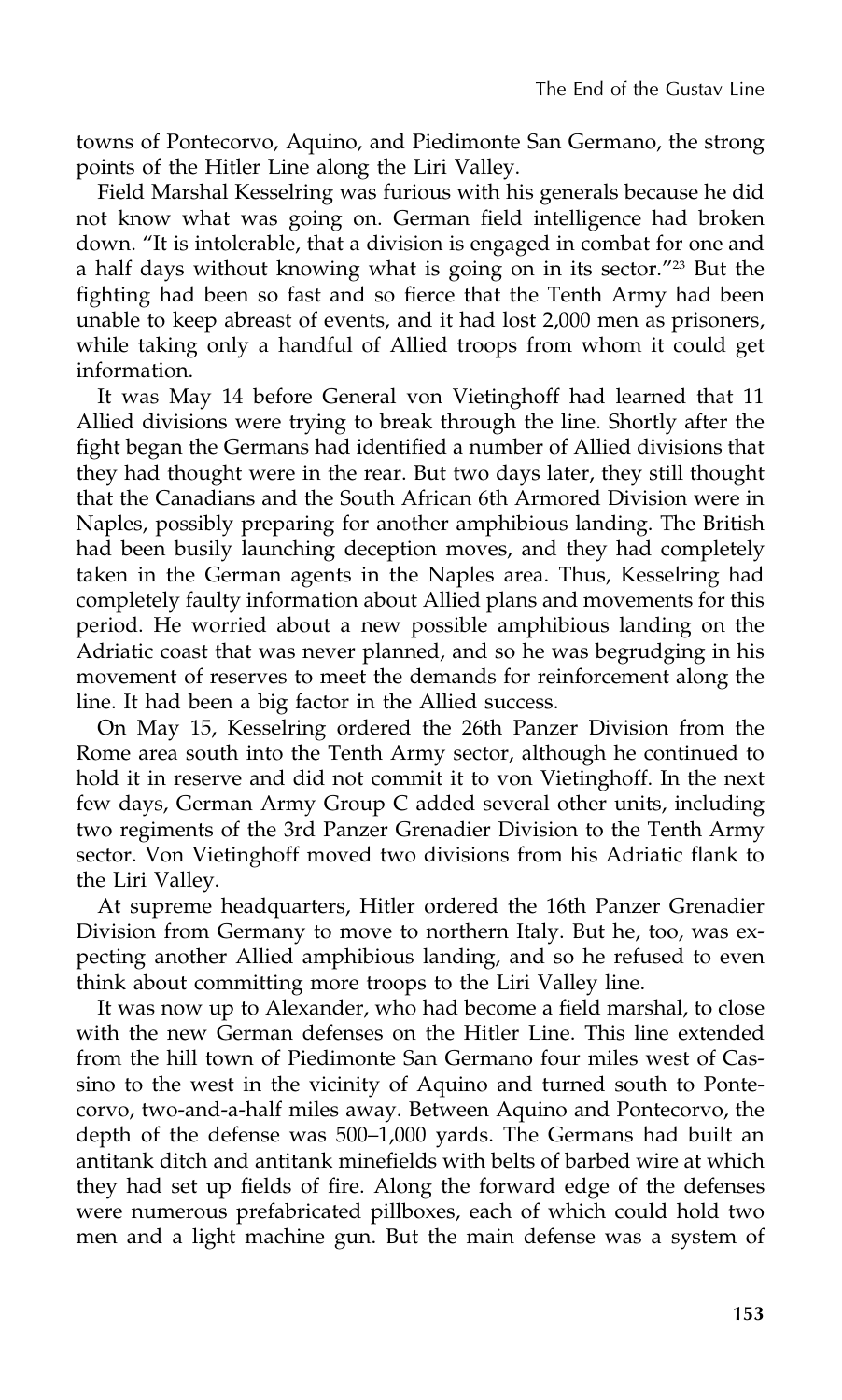reinforced concrete gun emplacements and weapons pits, all linked by tunnels and communications trenches. Nine Panther tank turrets had been mounted on concrete bases with underground bunkers for the crews. These turrets could revolve 360 degrees, and they had mobile antitank guns at their flanks. In all, 62 antitank guns—25 of them selfpropelled—were on the line. The infantry was protected by deep shelters with concrete roofs five inches thick and covered with earth as much as 20 feet deep to protect against air and artillery bombardment.

But the defenses were far from perfect. The Germans were shorthanded, and they had not had time to clear fields of fire through the lush vegetation that had sprung up since spring began. And they did not have enough troops to man the defenses as thoroughly as they should have and had planned earlier to have.

The troops defending the line were the 1st Parachute Division and the 90th Panzer Grenadier Division, both of which had suffered heavily in the defense of the Gustav Line. The 90th, for example, now included a number of panzer troops and engineers who were pressed into service as infantry in emergency situations. These troops were the defenders in the Piedimonte San Germano area and the Aquino–Pontecorvo area. Between Pontecorvo and Pico was the 26th Panzer Division, which had just been committed to the defense of the new line.

Field Marshal Alexander hoped that the Poles coming from the north and the French coming from the south might be able to turn the Hitler Line from the north and south and force the Germans to retreat again without a battle for the line itself. Lieutenant General Leese hoped to hit the Germans before they got set again and sent the 78th Infantry Division along Route 6 to capture Aquino. However, by the time they got there, the Germans had already set up their defenses in the Hitler Line. The attack was repulsed by fire so heavy that the British decided to stop and wait for the 1st Canadian Infantry Division to come up.

On the 19th, the assault began again under cover of a ground fog; but the fog dispersed, leaving the advancing troops in the open with very little cover. They faced well-directed fire from German antitank guns that drove the tanks from the field and left the infantry alone under mortar fire and antitank gun fire. The infantry fell back to the line of departure. The Canadians, who had attacked toward Pontecorvo, were stalled for lack of artillery support and traffic congestion. So Alexander's hope of a quick victory was dashed; and it seemed that a set piece battle against the strength of the Hitler Line was in the offing.

Meanwhile, the U.S. Fifth Army moved up to the Hitler Line through rugged territory. They encountered very few enemy troops in this terrain and so they were able to move fast. Their objectives were Itri and Pico: two key points in the German road system. On May 15, General Clark had directed the capture of Itri and now he called on the French to attack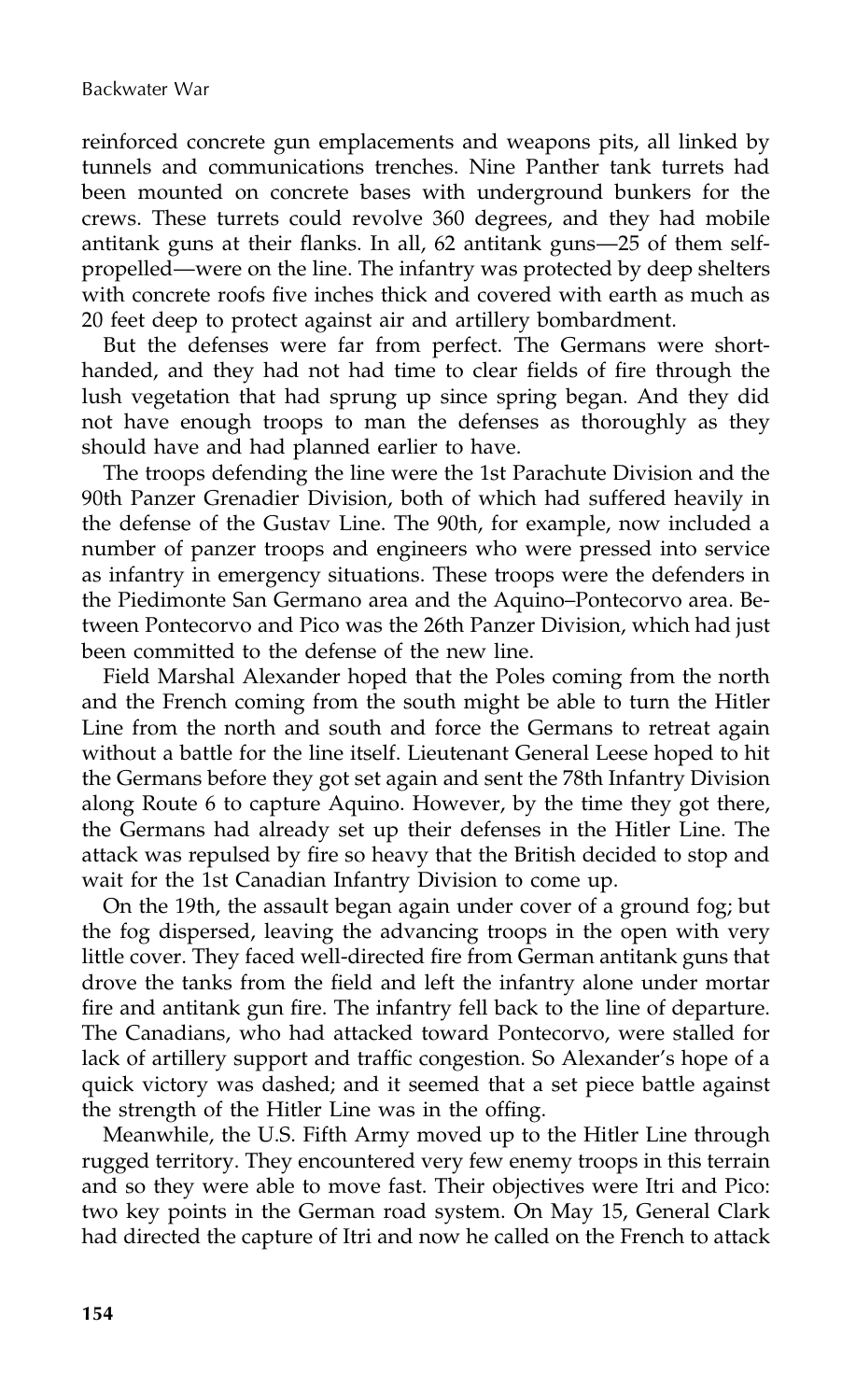south of Pico. The Americans and the French both set off from Spigno, but that was a mistake. The steep tortuous road soon became jammed with American infantrymen, French colonial troops, mules, and motor vehicles of all sorts, and the road was choked with dust.

II Corps was to advance in two columns: the 88th Infantry Division through the Aurunci Mountains and the 85th Infantry Division to the left across the slopes of the mountains toward Maranola and Formia. The 351st Infantry Regiment led the 88th across the mountains, guided by two local farmers.

The two battalions in the lead started out early on May 16, from Monte Sant'Angelo. They moved fast, and soon outdistanced their telephone lines. By noon, they had reached Monte Sant'Angelo. They were just stopping for a rest when an urgent message sent them racing for Monte Ruazzo, their second objective.

As the two battalions had been marching, General von Senger strengthened his positions along the Itri–Pico Road, with self-propelled guns and motorized infantry, but his position was none too strong. On May 17, Kesselring finally decided to offer some help about the Tenth Army's right wing, although he was still worried about a new amphibious landing and also about a possible breakout from the Anzio beachhead. He authorized the shift of a battalion from the Liri Valley to the Aurunci Mountains where General Steinmetz needed the men desperately.

On that morning of May 17, Colonel Champeny's 351st Infantry Regiment reached the summit of Monte Ruazzo. They paused and then moved on toward Monte Grande, which overlooked Itri. Early the next morning, they reached the Itri–Pico Road and ran into a force of tanks and self-propelled guns. This stopped the Americans cold because they had left their artillery too far behind to be of any help. Only when the regiment's reserve battalion came up with its artillery could the 351st continue its advance.

Meanwhile, the 85th Infantry Division advanced on the left across the slopes of the Aurunci Mountains, one column along the coastal highway to Formia and the other on the seaward slopes of the mountains toward Maranola, three miles west of Castellonorato. On the afternoon of May 17, the 337th Infantry Regiment descended to take Maranola before dusk, cutting the only lateral road to Formia, two miles southwest.

And the French colonial troops closed in on Pico. They reached the outskirts of Esperia, where they overlooked the Liri Valley.

Early on the morning of May 19, the British Eighth Army began to race for the Hitler Line, and the Algerians rushed into Esperia, while the French Mountain Corps moved up on Pico. They were right up against the German Hitler Line.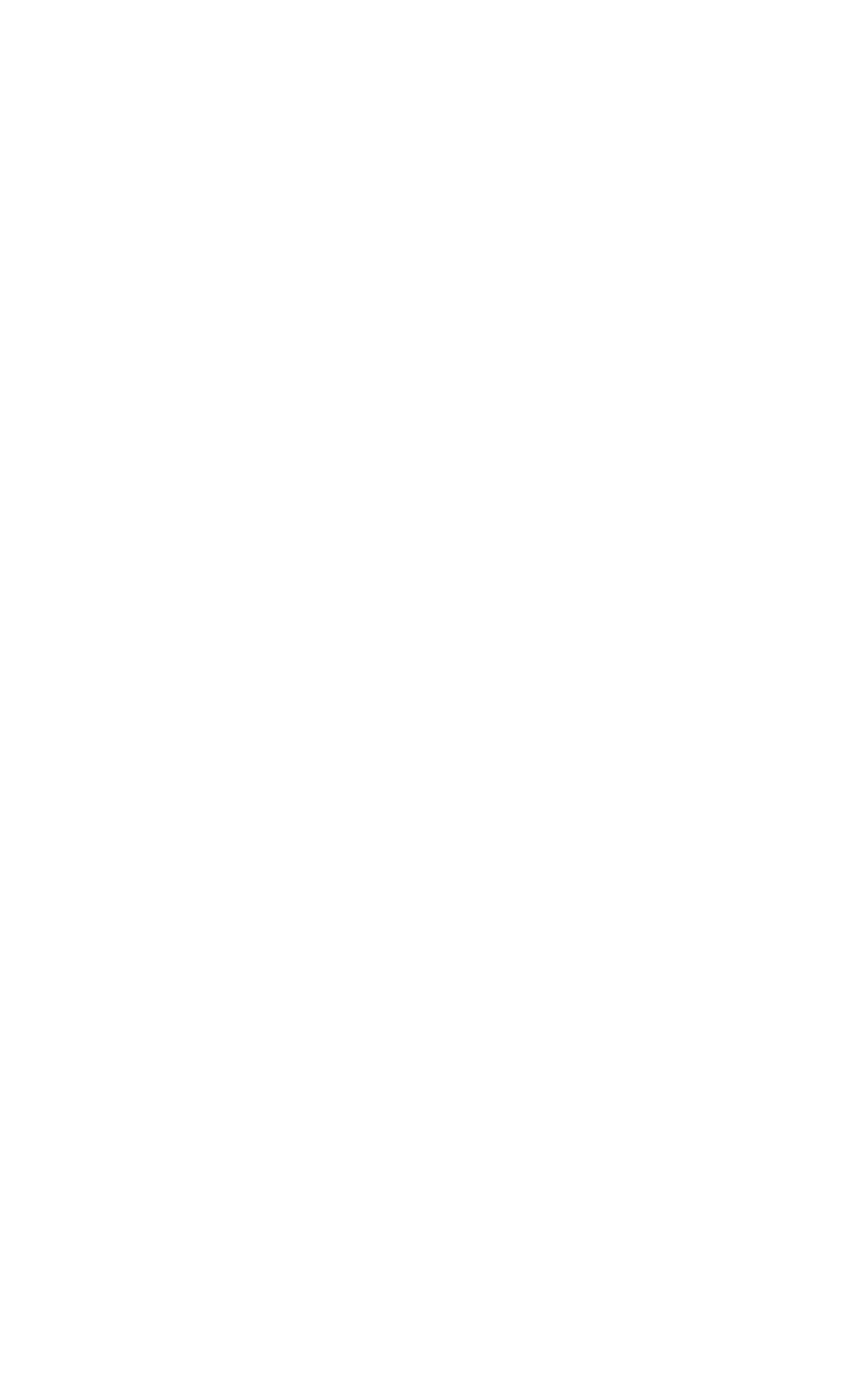# Breakthrough

As the Americans and the French closed in on the Hitler Line, German Tenth Army Chief of Staff Lieutenant General Fritz Wentzell told General Westphal, Field Marshal Kesselring's chief of staff, that the 71st Light Infantry Division had only 100 effective infantrymen left. Westphal promised reinforcements, but it was too late. As Kesselring now knew, the loss of the 14th Panzer Corps' southern sector was only a few hours away. This meant that General von Vietinghoff would have to withdraw the Tenth Army's right wing or face encirclement. To reinforce the Tenth Army's right flank, Kesselring had to call on his reserves. He chose the 29th Panzer Grenadier Division, one of his better units.

On the Tyhrrenian coast, the U.S. 337th Infantry Regiment captured Maranola, and the 338th Infantry Regiment moving up Route 7 caught up with that unit. The 338th then moved up to capture Formia. On the afternoon of May 18, they were to take the junction of the coast highway with the Itri–Pico Road.

General Keyes then formed a task force under Major General John E. Sloan, consisting of tanks and self-propelled guns and motorized infantry and engineers. The thought was to drive swiftly to link up with the Anzio beachhead. Meanwhile, the 91st Reconnaissance Squadron was sent southwest along the coast to the stronghold of Gaeta. The squadron entered the port almost unopposed on May 19, and then pushed north eight miles to Sperlonga. But then General Clark hesitated before sending the Sloan task force to Anzio. The British Eighth Army was having a lot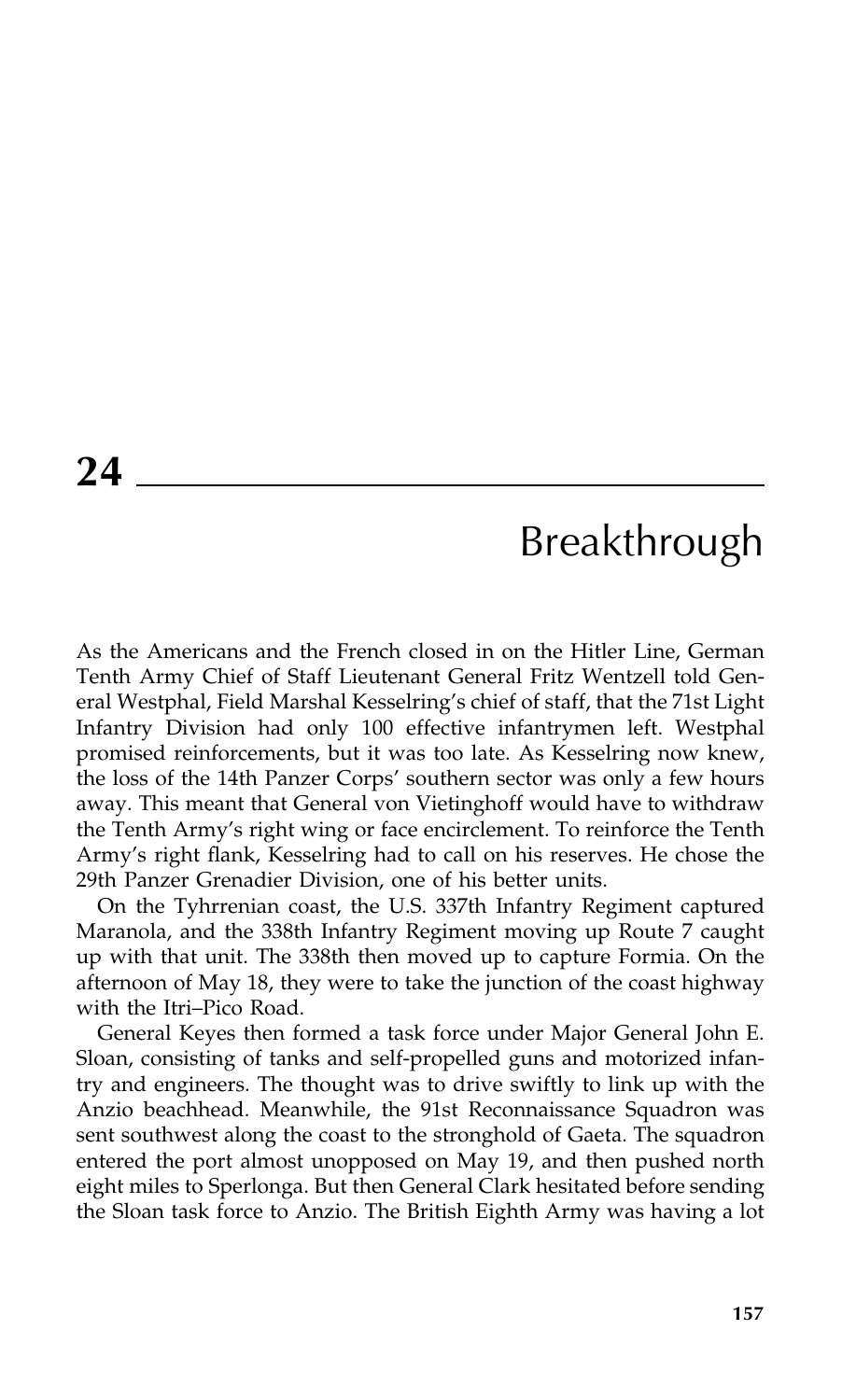of trouble at the other end of the Hitler Line, where the defense concentration was much stronger.

On May 7, Kesselring became aware of the disaster that had struck the southern sector of his Hitler Line. He feared encirclement by the French and the Americans coming up from the south, so he ordered the 26th Panzer Division to leave the Alban Hills where it was waiting to savage 6th Corps if it tried to break out of the Anzio beachhead and move to the Pontecorvo area. He also ordered the 305th and 334th Infantry Divisions from the Adriatic coast to stop the Americans and the French.

So when the battle for the Hitler Line began on 18 May, three of the five German mobile divisions had been committed. These key divisions were committed piecemeal and were being eaten up. The 15th Panzer Division had been wrecked first, trying to help the 71st Light Infantry and the 94th Infantry Divisions. The 90th Panzer Grenadier Division had gone next, sucked into the Liri cauldron, trying to stop the French. Now the 26th Panzer Division and the 305th were being drawn into the battle, while the 29th Panzer Grenadier Division and the Hermann Goering Panzer Division sat north of Rome, watching the coast and doing nothing. They were waiting for that second amphibious landing that never came.

After the Poles captured Monte Cassino, they moved along the southern spurs of Monte Cairo toward Piedmonte, the north bastion of the Hitler Line. From the south, the French attacked toward Pico; and in the middle, the Eighth Army's 13th Corps attacked Aquino and the 1st Canadian Infantry Division attacked Pontecorvo. Neither was successful in the flash attack, so it was apparent that a set battle would have to be fought. It would be the Canadians attacking Pontecorvo.

While the Canadians were getting ready in the middle of May, the French were closing in on Pico. They captured Monte Leucio but did not capture Pico until May 22. General Juin was then directed northwest toward Route 6. On the other flank, the Poles were in Piedmonte on May 20, but took five more days to clear the town of Germans.

The Eighth Army moved ponderously in the Liri Valley, largely because too many vehicles and too many soldiers were trying to use too few roads at the same time. The roads were remarkable for their old narrow bridges, which created monstrous traffic jams. They could have taken some lessons from the French, who used very few vehicles, mostly pack animals, and advanced quickly, while the British inched along like an army of bugs, all getting in the other's way. They were suffering from what might be called the "Montgomery Syndrome": assemble a vast force superior to the enemy in every way, and then attack him. As British historian General W.G.F. Jackson remarked, the British continued this ponderous error all through the war.

Luckily for the Allies the destruction of the Hitler Line by May 20 had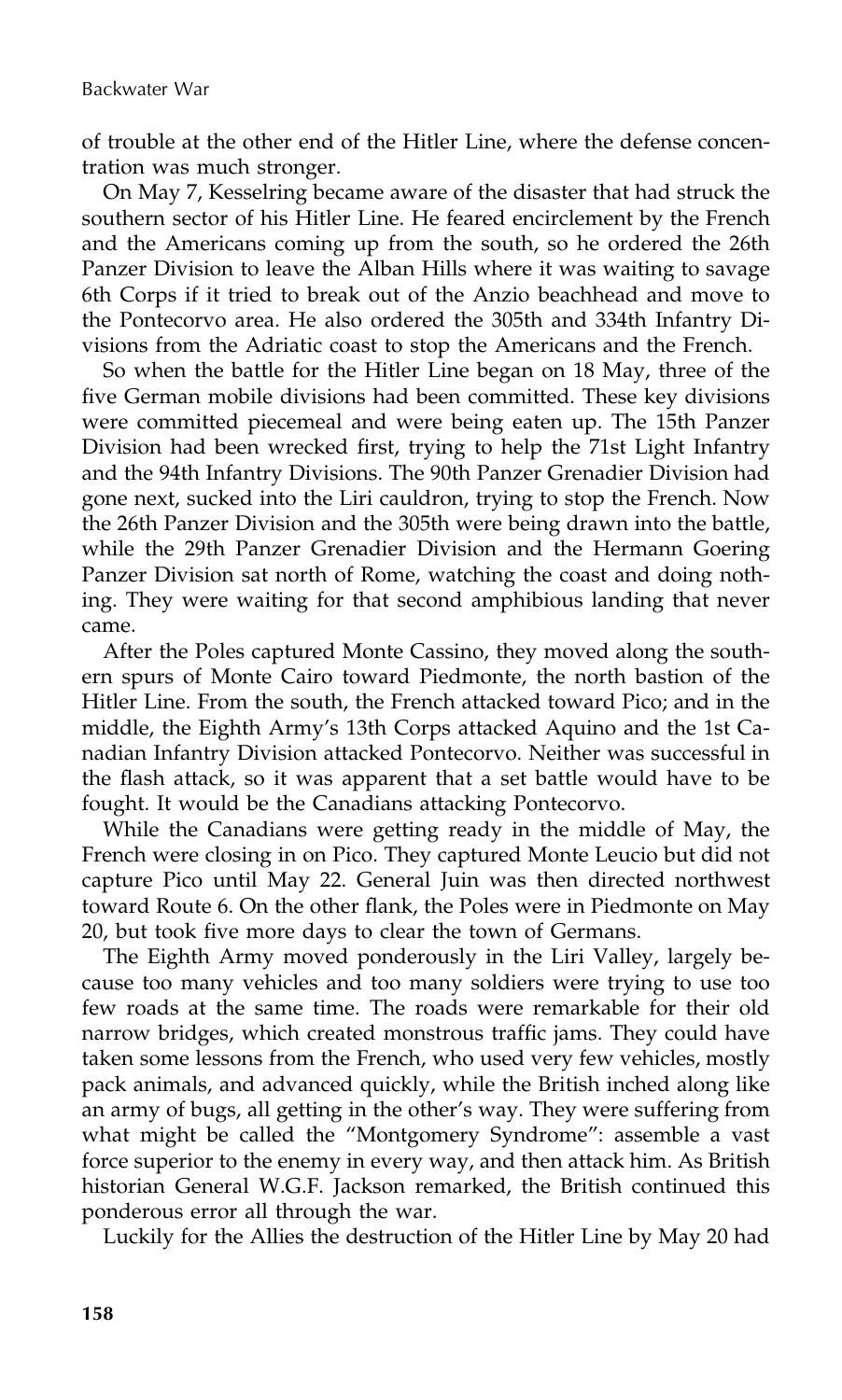lost its importance because the Americans had surged up through that line in the south. To try to contain them, Kesselring sent the 29th Panzer Grenadier Division to block the U.S. advance in the mountainous area along Route 7 between Fondi and Terracina. This was the last chance before the road emerged in the flat marsh area that led to the southern edge of the Anzio beachhead. Only if the 29th could stop the Allies here, could they be prevented from linking up with the beachhead.

General von Mackensen feared a breakout from the bridgehead and wanted to hold the division to meet that, but he was overruled by Kesselring. Still, von Mackensen stalled in making the move until Kesselring repeated the orders, and by the time the 29th arrived, it was too late to have any effect. The Americans already held the high ground by the time the division got there. It managed to hold the town of Terracina until May 24, when it had to pull back with the remains of the 94th Infantry Division and 71st Light Infantry Division through the Lepini Mountains. Kesselring was so furious with von Mackensen after this battle—the culmination of a series of disputes in which von Mackensen had delayed or refused orders—that he removed the general from command.

On May 18, Field Marshal Alexander authorized the release of the American 36th Infantry Division, which had been rebuilt since the dreadful failure at the Rapido. It had been held in reserve during these recent operations but now it was to go to the Anzio beachhead and participate in the Allied breakout through the German ring around the area. That would conform to attacks being made by the Eighth Army and the French on the Hitler Line and II Corps attack on Terracina. All was scheduled for May 23. The timing was agreed upon but what was not agreed was the point of the attacks. Alexander wanted to keep the focus on the Eighth Army and destruction of German divisions. General Clark had been infected with Prime Minister Churchill's belief in the importance of capturing Rome. The British put this down to Clark's ego and blamed him for interfering with their snug scheme of things to serve his personal ambition. Alexander felt that the capture of Rome by somebody would be an offshoot of his plan. That the somebody would turn out to be the British Eighth Army would not surprise anyone. So the inference is inescapable that the Allied high command broke down here in the disparate ambitions of the commanders.

Alexander wanted the breakout to be toward Valmonte, to cut Route 6. After some objections, Clark agreed to that course, but it was obvious that he had reservations about the plan.

The breakout started on May 23 with the U.S. 3rd Infantry Division's attack on the German strong point of Cisterna, in conjunction with the U.S. 1st Armored Division and the Special Service Force. It was then intended that the 36th Infantry Division would pass through the 3rd with the 1st Armored to Valmonte. The U.S. 45th Infantry Division would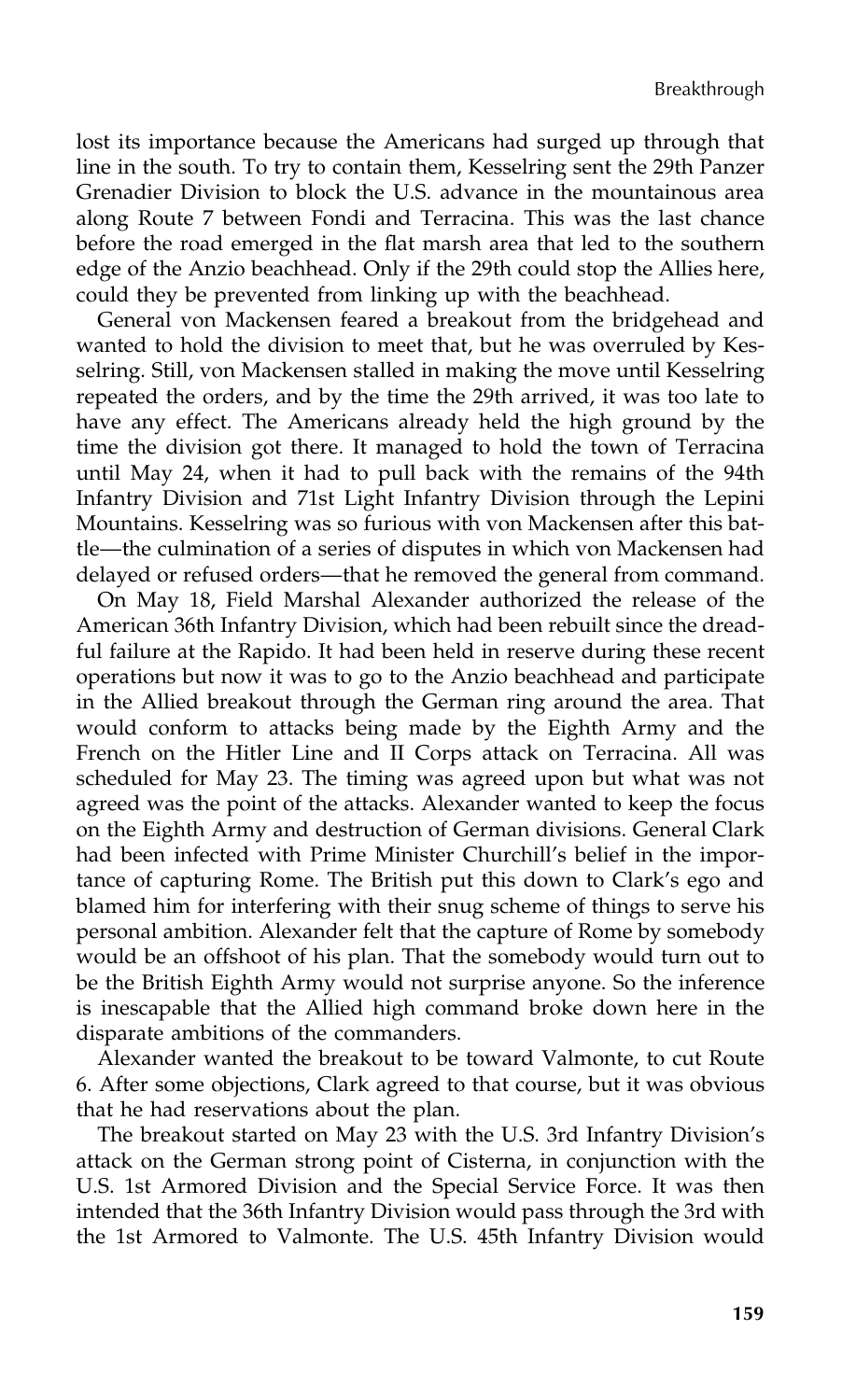widen the gap toward the Alban Hills. The British 1st and 5th Infantry Divisions would hold the northern perimeter.

When the attack came, the 3rd and the 1st Armored surprised the Germans and opened a large hole in the defenses. One of the major reasons for this breakthrough was the destruction of the German minefields by a new weapon in the hands of the Allies. The American engineers had developed the "snake," a 400-foot-length of steel filled with high explosive, which could be pushed into position by tanks, and then detonated by machine-gun fire, producing wide gaps in the minefields.

On the morning of the attack—May 23—Major General E. N. Harmon's 1st Armored Division had a three-phase attack scheme with the two Combat Commands moving abreast. They would pass through the 34th Infantry Division and occupy the rail line three miles northeast of Cisterna, then allow the engineers time to prepare crossings and blast the minefields, and then proceed north and northeast of Cisterna, opening the gap. Meanwhile, the British on the left would carry out diversionary attacks.

Beginning at 4:30 a.m., the tanks began moving up. Two engineer guides led four tanks, each towing a 400-foot snake into two gaps through the minefield along the line of departure and into the enemy minefield beyond. The snakes were pushed into position. At H Hour, the tanks started to move forward, the leading tanks detonated the snakes, which blew up, blasting wide paths through the minefields, and other tanks brought other snakes into position. The smoke from the detonations filled the air as the tanks moved through the gaps into the German defenses, stunning the enemy.

The Americans had also learned in North Africa how to combat the German *panzerfaust* antitank weapon. They draped their tanks with sandbags, supported by welded steel rods, to protect the front and treads of the tanks. They moved forward in formation so that only the lead tank was exposed to enemy fire. When a *panzerfaust* was fired, all the tanks in the formation fired on the suspected point of origin. After a few such encounters, the *panzerfaust* fire stopped; the Germans found that to fire one round meant instant retaliation and probable death. And as for results, they were discouraging; when the *panzerfaust* rounds hit the tanks, they bounced off the sandbags.

Under the unsuspected fury of the American attack, the German 362nd Infantry Division position was penetrated to a depth of a mile. Two battalions of the 956th Infantry Division had been pushed back by Combat Command A, while Combat Command B had done the same to the 954th Infantry Division on the 362nd's left wing south of Cisterna. The 955th Infantry Division had better luck in holding off the 3rd Infantry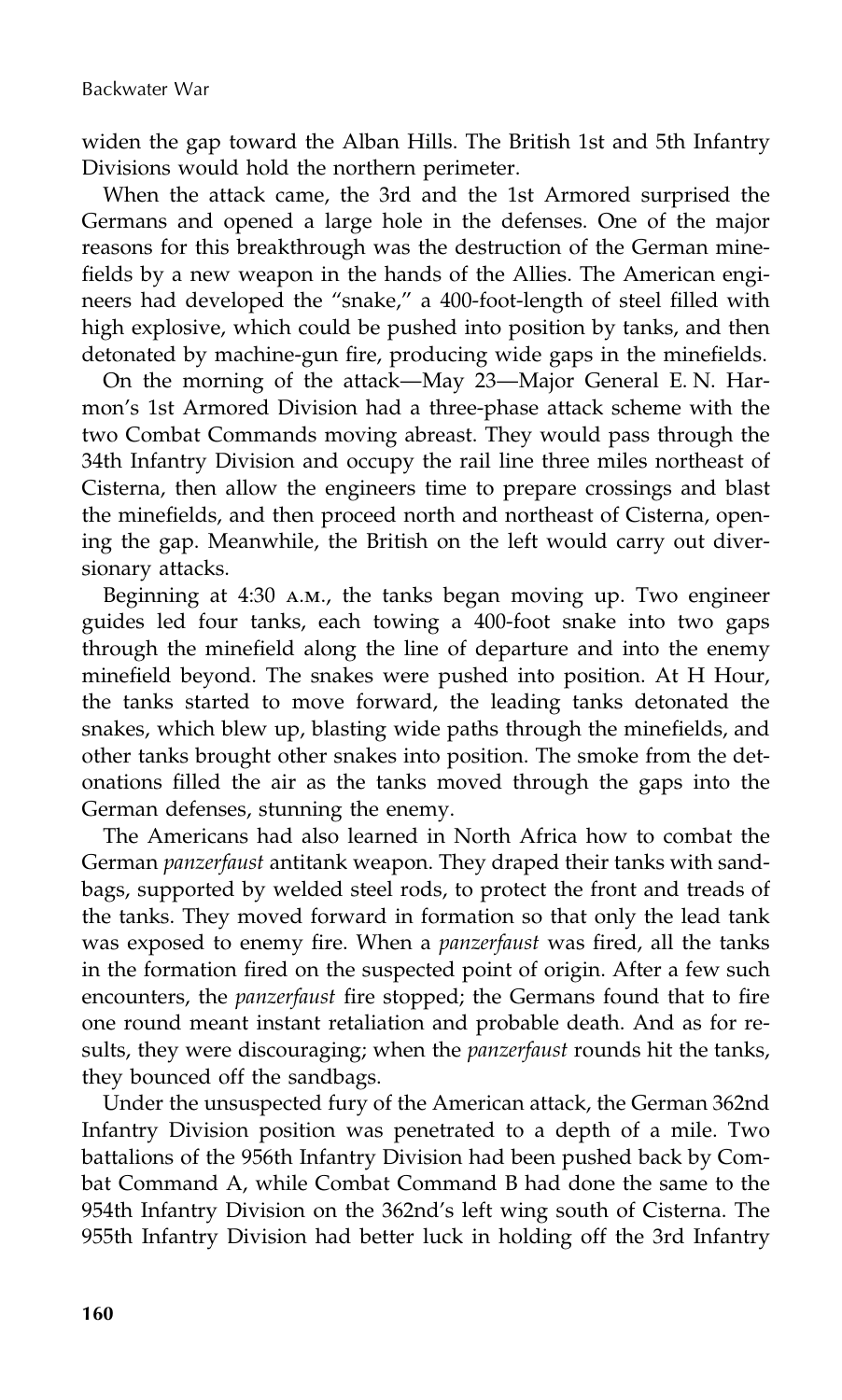Division attack with help from the German paratroopers on the northern side of the beachhead.

General O'Daniel's 3rd Infantry Division was to send one regiment frontally against Cisterna, while the other two enveloped from right and left. Then, the center regiment was to penetrate the town. The 3rd faced the left regiment of the German 362nd Infantry Division and also the 715th Infantry Division. At H Hour (6:30 a.m.), the 15th Infantry Regiment, on the right, moved forward because there were no mines in its area. Company A seized a bridge over the Cisterna Canal but then was stopped by a hail of fire from a group of houses 600 yards away. When they brought up tanks, well-directed fire from German antitank guns knocked out two tanks and a tank destroyer. Major Michael Paulick took a special task force of tanks around to the right, and to the rear of the enemy-held houses. They opened fire on them, and Company A sent a platoon to attack. The Germans withdrew and the infantry closed in.

Two battalions of the 15th launched the main attack. One company moved across an open field to draw fire, while another company and a tank platoon made the main assault against a stand of trees. They made a bayonet charge (one of the few made by American troops during World War II) and swarmed over the enemy positions, killing 15 and capturing 80. Many more broke and ran.

On the left wing, the 3rd Battalion of the 5th Infantry Regiment employed another new device: a "battle sled." This consisted of an opentopped narrow steel tube mounted on flat runners, wide enough to carry one infantryman in a prone position. It protected him against small-arms fire and shell fragments. General O'Daniel, who invented it, called it a "portable foxhole." Teams of 60 men had been organized in each of the division's three regiments.

Five tanks towed battle sleds in the 3rd Battalion advance, but the tanks came upon a drainage ditch, which was too wide and deep to negotiate, so the soldiers came out of the sleds and continued the attack on foot. This was the sole test of this new superweapon; but the tanks that had been used to tow the sleds continued to be helpful to the infantry all that day.

In Cisterna, the Germans had constructed formidable defenses, controlled by a command post located in a wine cellar deep underneath a large building in the center of town. Other cellars and many tunnels honeycombed the ground beneath the town, sheltering the garrison from Allied artillery bombardment and air attacks. When the bombardment ended, the Germans came up and manned positions from which they contested every foot of ground. The American 7th Infantry Regiment faced these strong defenses. When the attack began at 6:30 a.m., the 7th's 3rd Battalion was immediately stopped, and for two-and-a-half hours could not move. The operations officer said they were pinned down.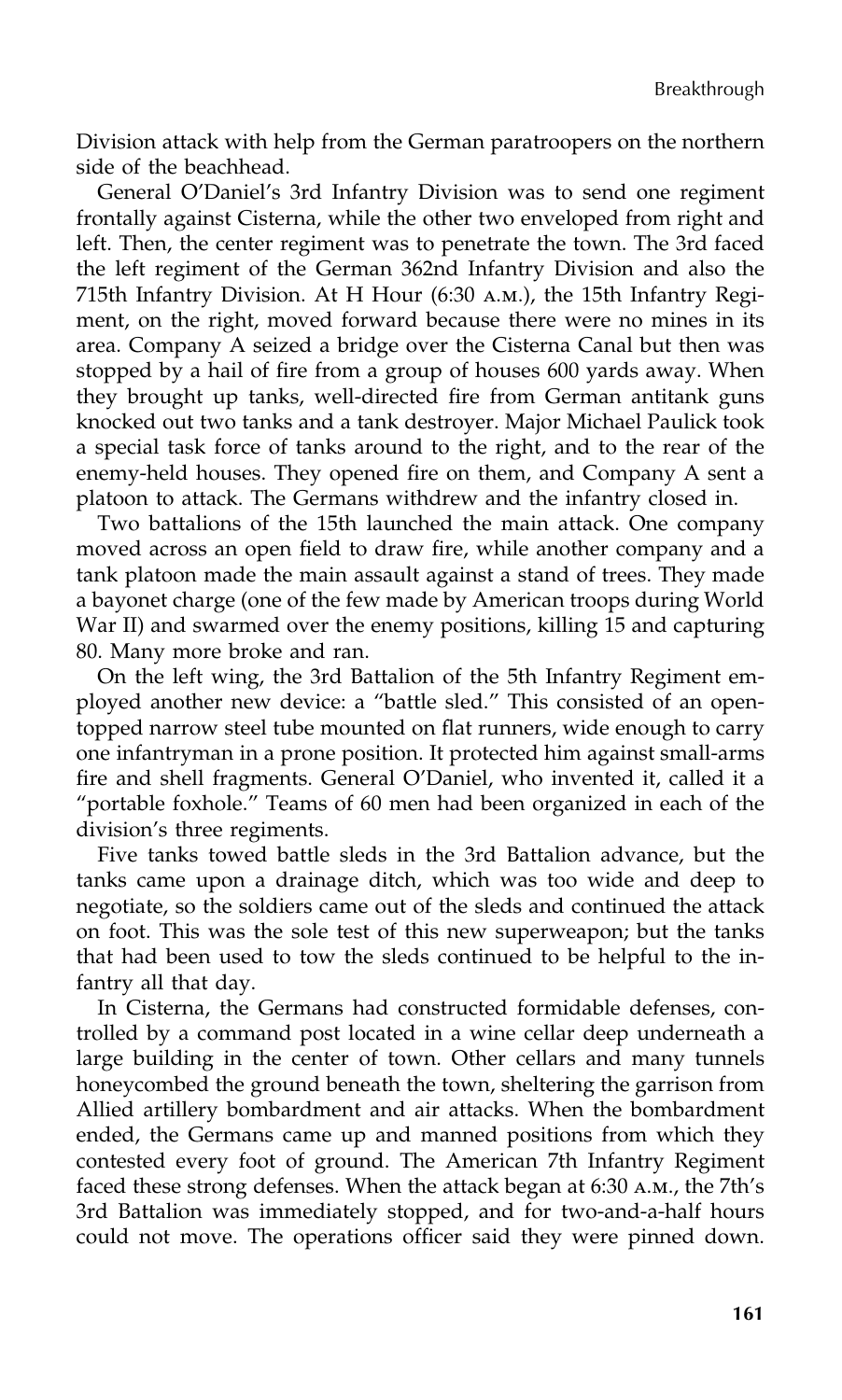Colonel Omohundrok, the regimental commander, said, "We have no such words in our vocabulary now. You're supposed to be at the railroad track at noon? You'll get a bonus if you do, something else if you don't."23

Urged by their colonel, the men moved forward one mile to within grenade-throwing distance. It took them three hours; but when they began hurling grenades, 16 Germans stood up and surrendered. They had penetrated the enemy by a mile, but in doing so they had suffered such high casualties that their attack was now blunted.

For two days the fighting was very fierce, and on the third day, elements of the Herman Goering Panzer Division began to appear. This meant Kesselring had been forced to commit his last free division to the fighting here. This division was moving south in the daytime and consequently suffered many losses to Allied air attacks. The 6th Corps claimed 600 German vehicles destroyed and 400 damaged. So many German vehicles were wrecked that the Americans advancing beyond Cisterna found the roads blocked by burnt-out German equipment.

By the evening of May 25, a wide break had been made in the German line and Cisterna, Cori, and the north edge of the Lepini Mountains were held by the Americans. The II Corps was advancing from Terracina, and this day a patrol of the 91st Reconnaissance Squadron moved across the Pontine marshes to the village of Borgo Grappo, where it met a patrol of engineers from 6th Corps from the Anzio beachhead. The Fifth Army was reunited after three months, and they had captured 2,500 German prisoners. The Anzio units had suffered heavy losses: the 1st Armored Division lost many tanks and the U.S. 3rd Infantry Division lost more than 1,000 men in the fighting, but both divisions were still effective.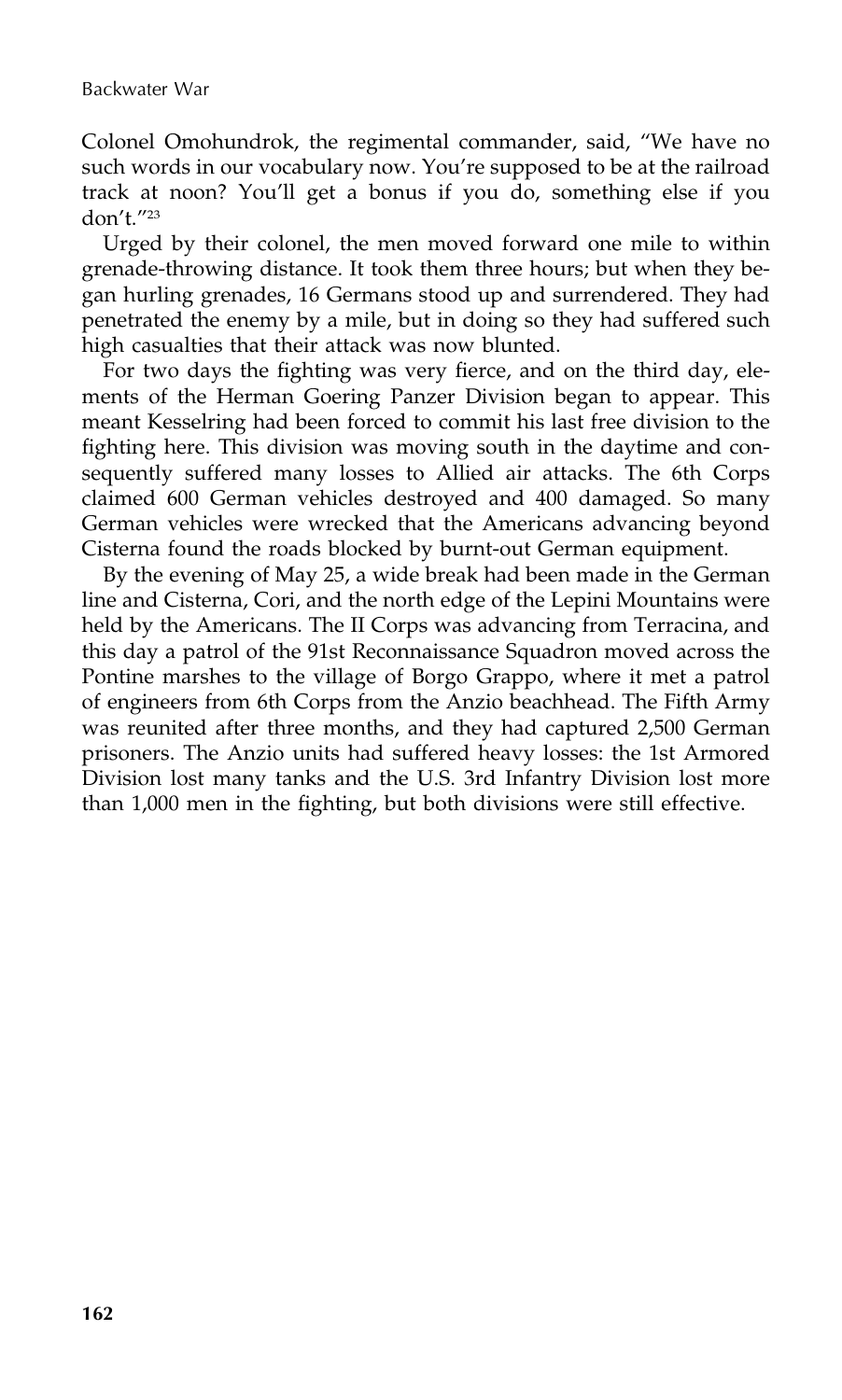## The Fall of Rome

On the afternoon of May 24, General Clark decided to turn and change the direction of the Fifth Army assault. Instead of focusing on Valmontone and the chance to envelop thousands of Germans in conjunction with the British Eighth Army attack, he would head northwest, for the capital. He talked it over with General Truscott, commander of 6th Corps, and checked his intelligence reports and decided that General von Mackensen was moving so many troops into the Valmontone area that his forces would get bogged down there. Without consulting Field Marshal Alexander, he changed the focus of his attack. On May 25, he sent an emissary to tell Truscott that they were going for Rome.

Truscott was, as the official American history of the campaign relates, dumbfounded. There was no indication that the Germans had significantly weakened the defense of the Alban Hills, and this was the only condition that would justify altering the plan agreed upon with Alexander. Truscott said he wanted to talk to Clark before he made any change. Clark's emissary said that would be impossible because Clark had left for a battlefront tour and was out of reach by radio. Besides, there was no question about it, Clark had ordered the attack and he was the boss. Move northeast. It was an order.

Later in the day, to smooth ruffled feathers, Truscott telephoned Clark's headquarters and said he was enthusiastic about the new plan and was moving as fast as possible to meet it, but actually he believed Clark's decision to be wrong. That was not his problem. His problem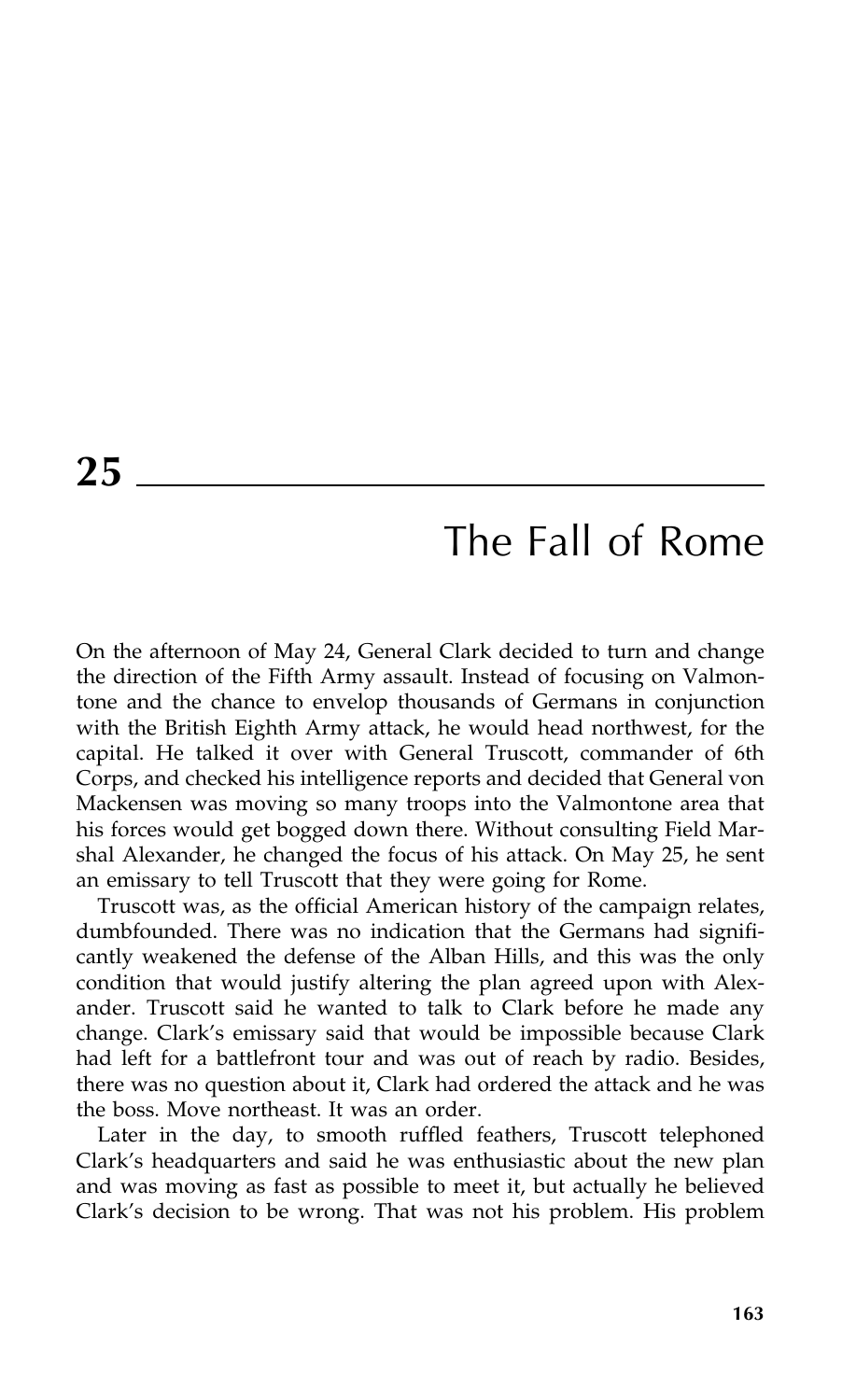was to carry out the order and persuade his division commanders to carry it out enthusiastically.

At about midnight that night, Truscott met with his 6th Corps commanders. They had already heard about the change and were very gloomy over the prospects before them. Generals Harmon and O'Daniel felt that they were throwing away a chance for victory. If they stuck to the original plan, they would soon be astride Route 6 and in possession of Valmontone and could make a rapid advance to Rome besides destroying the German Army. Many of them had the feeling that this was a contest between Clark and the British as to who would capture Rome.

Truscott presented the new plan as though he believed in it. Sixth Corps was to attack the next day on a three-mile front with the 34th and 45th Infantry Divisions abreast. The intelligence estimate said that they would attack between Campoleone and Lanuvio, facing the 1st Parachute Division and a few odd units. The 362nd and 715th Infantry Divisions, which they had already been fighting, were sorely hurt and not a big problem. That estimate was generally correct, although it did not take into account the fact that the 1st Parachute Division was a fresh unit and well entrenched in the only completed portion of the Caesar Line.

Only O'Daniel's 3rd Infantry Division and the 1st Special Service Force would continue on the road to Valmontone. They started out, but were almost immediately bombed and strafed by American planes, which killed 100 men and destroyed many vehicles. Later in the day, they met elements of the Hermann Goering Panzer Division who launched a suicidal attack through a mixup in orders. The Germans were greatly assisted by the American artillery that started firing on American troops in error, killing over half of a group of 160 replacements who had just come up, and killing the commander of the 1st Battalion of the 6th Armored Infantry. The Germans took advantage of the confusion and nearly broke through the American lines but were stopped by the infantry farther back.

It was all useless. On the 28th, Clark abandoned the drive on Valmontone altogether.

In London, Prime Minister Churchill was aghast. He saw the German Tenth Army escaping capture or destruction along Route 6 and at Valmontone because the Americans had quit the race. "The glory of this campaign," he announced to Field Marshal Alexander in his most sententious fashion, "will be measured, not by the capture of Rome, or the junction with the Anzio beachhead, but by the number of German divisions cut off."24

The German plan was to withdraw the Tenth Army into the Caesar Line alongside the Fourteenth Army. To do this, the Germans fought a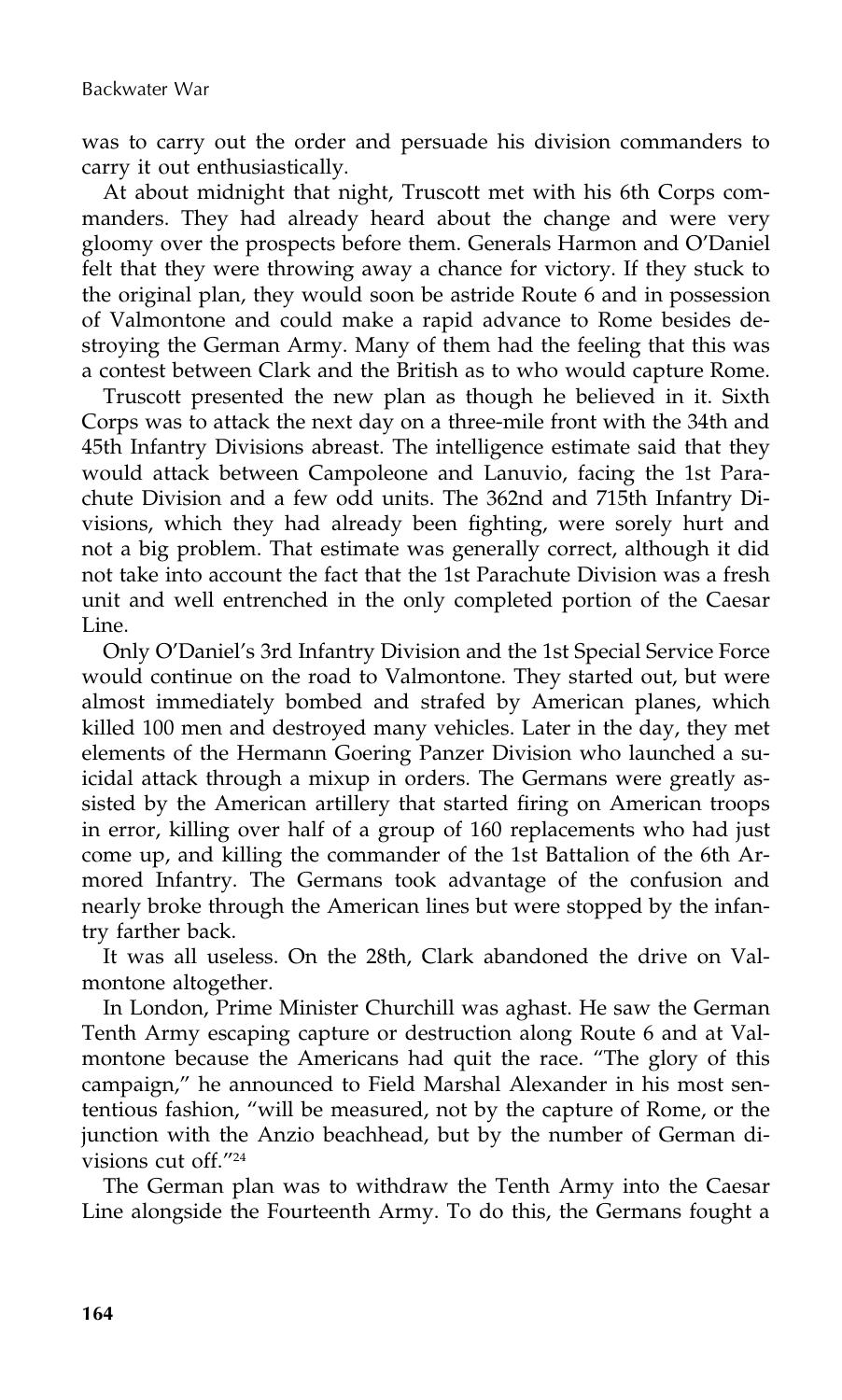delaying action against the Eighth Army, holding with rear guards, until the 51st Mountain Corps and the 14th Panzer Corps had escaped. The 29th Panzer Grenadier Division came back shepherding the remnants of the 71st Light Infantry and 94th Infantry Divisions. The 1st Parachute and 90th Panzer Grenadier Divisions served as rear guards, and held the Eighth Army.

On May 29, Clark ordered the continuation of the attack on Valmontone by the 3rd and 85th Infantry Divisions. The French had followed the 29th Panzer Grenadier Division through the mountains and were approaching the 3rd at Artena. Sixth Corps was now very tired, but Clark felt that one more effort might unnerve the Germans who, he believed, were also very tired. Then the U.S. 36th Infantry Division, which was patrolling on the night of May 30, found the high ground behind the town of Valmonte—Monte Artemisio—unoccupied. The 36th silently infiltrated two regiments to get onto this ground. The third regiment struck behind Vellitri, cutting off the German garrison's retreat. A dangerous gap then was cut into the strongest part of the Caesar Line. The Hermann Goering Panzer Division counterattacked but did not throw the Americans out. Clark ordered immediate attacks by both his corps for the next morning. II Corps, which included the 88th and 85th Infantry Divisions and the 3rd Infantry Division, was to attack around the northern side of the Alban Hills, cutting Route 6 and capturing Valmonte on the way.

Sixth Corps was to advance around the southwest side of the hills, while the 36th advanced through the center. American observers on Monte Artemesio could bring artillery fire on all the enemy positions.

During June 1 and June 2, Clark put every man and every weapon into a "typically American" power drive as the British, who did not like such maneuvers, called it. Eleven divisions, including the two British divisions on the coast, were ordered to smash forward against the tired Germans. The Hermann Goering Panzer and the 334th Infantry Divisions gave way first, letting II Corps through on Route 6. They retired on the night of June 2 east of Rome. The rest of the Fourteenth Army pulled back across the Tiber west of Rome, destroying the bridges and ferries behind them. Since Kesselring had declared Rome an open city, the bridges in Rome were left intact.

At 7:15 p.m. on June 4, the leading elements of the American 88th Infantry Division entered the Piazza Venezia in the center of Rome. Clark had won the race and his victory but he was never forgiven by the British for not letting them have a part of the glory.

The French Expeditionary Force came into the eastern outskirts of the city and then the Eighth Army cut across the hills, to continue its ad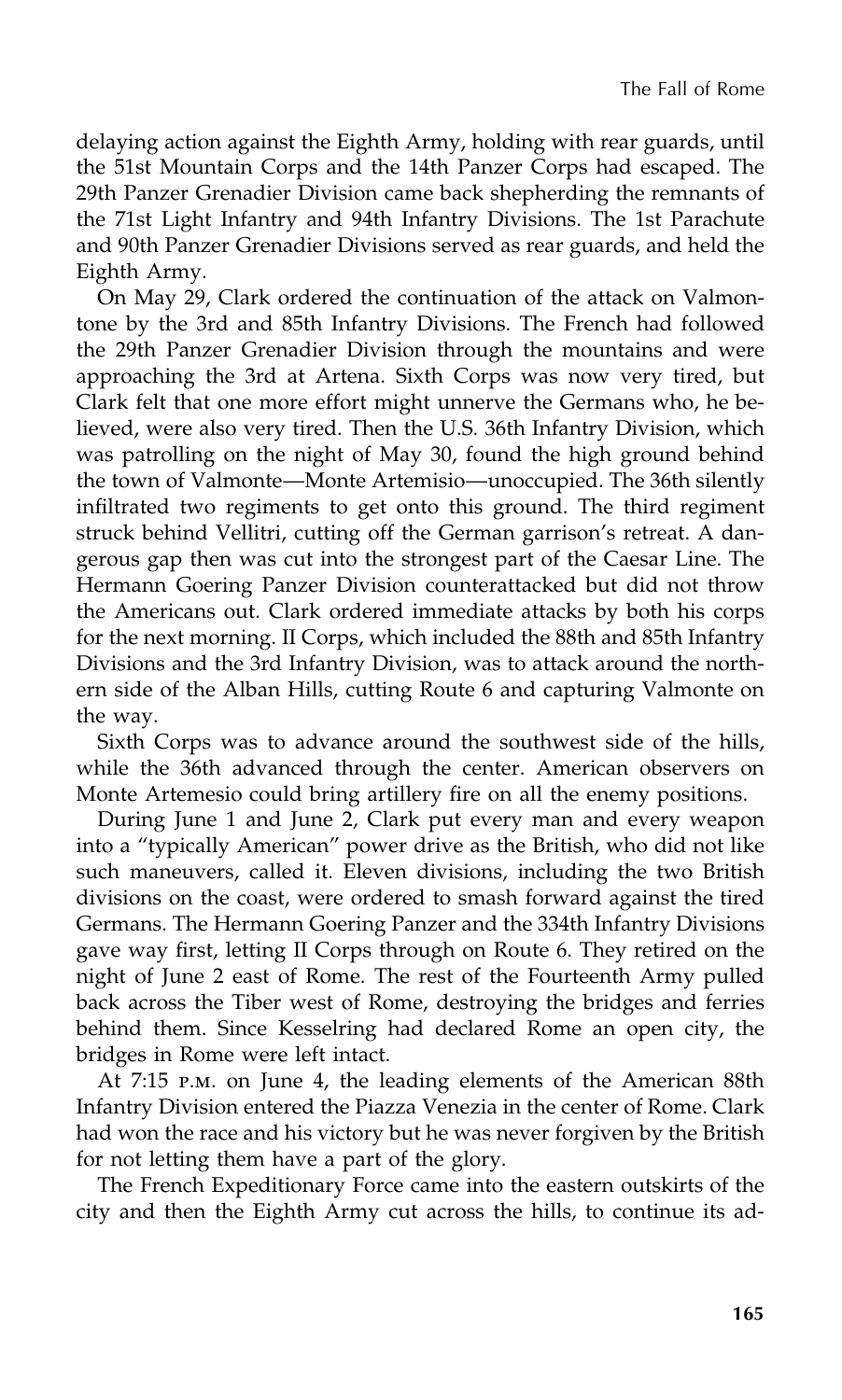vance up the east bank of the Tiber, heading for Terni. But the advance was held up by the crowding on the roads by the two armies: the Fifth and the Eighth. There was just too much of the Allied force and the confusion was extreme. Now the task was to rout the Tenth and Fourteenth German Armies.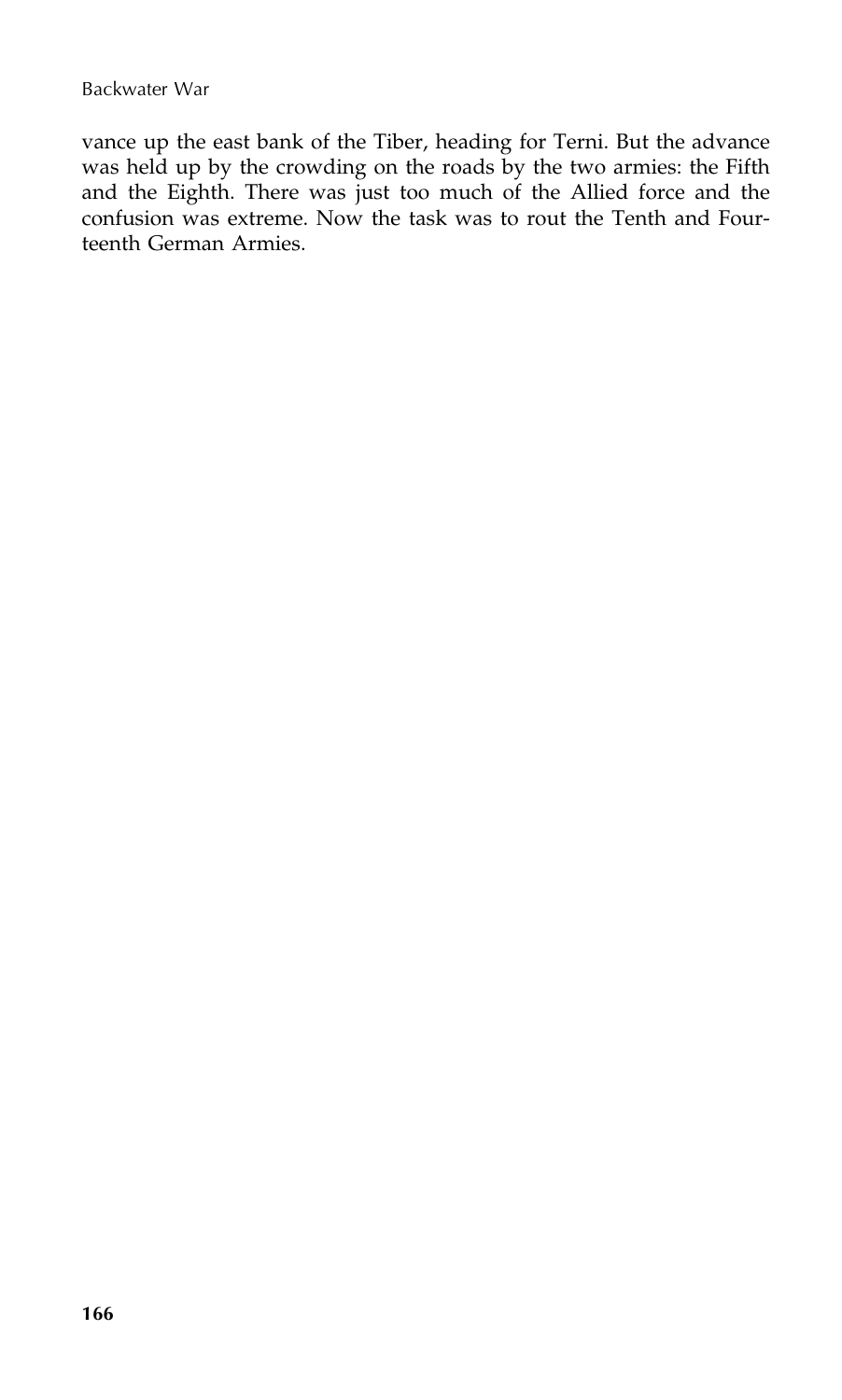#### North from Rome

One day of glory, that was all the heroes of Rome were allowed. It was June 5, the day after the triumphal entry into the Holy City. They celebrated their victory and General Clark summoned his generals to the city hall atop Capitoline Hill for a conference. Starting from the Excelsior Hotel on the Via Veneto, a parade of jeeps wound its way up to the center of Roman glory of the past. The soldiers were greeted by jubilant throngs of Italians.

And then, on June 6, 1944, Rome and Italy were forgotten by the world as attention turned to the Allied invasion of Hitler's *Festung* Europe in Normandy. But there was still a job to be done in Italy, where the German presence was strong and resilient from Rome north to the Alps. The question was: how should it be done?

Three days after the entry into Rome, General Wilson informed London that he was prepared to mount a new amphibious operation on August 15. That would be the Anvil Operation—the invasion of southern France—so totally dreaded by the British. It would steal away resources and men from the Italian campaign, and if this could not be avoided, it would always be lamented.

A week later, Wilson directed Field Marshal Alexander to withdraw 6th Corps headquarters and the 45th, 36th, and 3rd Infantry Divisions in stages. The French would withdraw both of their divisions by early July. At the same time, Alexander gave conflicting orders, calling for the defeat of the Germans south of the Arno River. The conflict was between Allied forces facing the Tenth Army area at this time.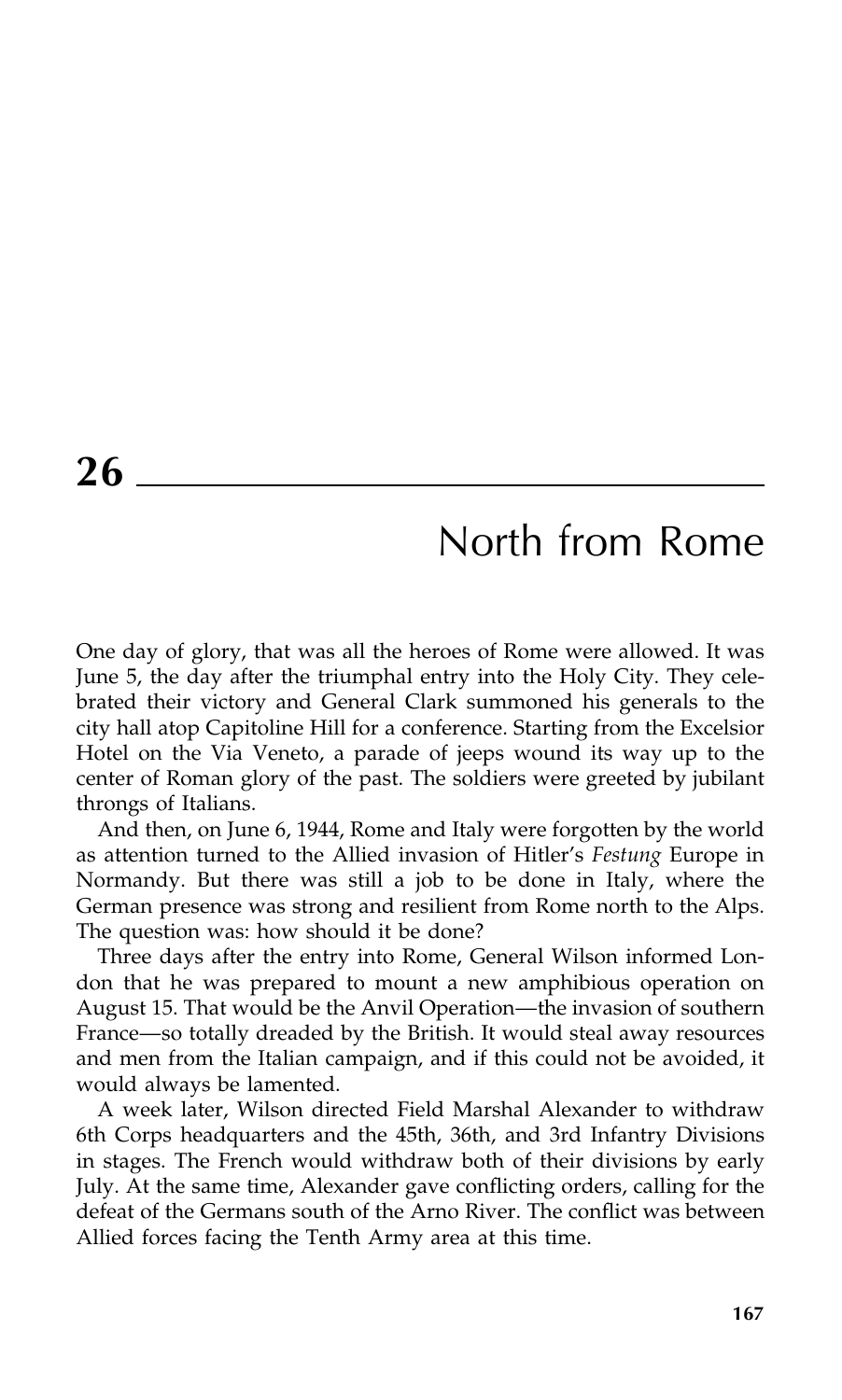The German Tenth Army consisted of three army corps: the 14th Panzer and the 76th Panzer and the 51st Mountain Corps, and these included the 29th and 90th Panzer Grenadier Divisions; 1st Parachute, 5th Mountain, 44th, and 278th Infantry Divisions. On the Adriatic flank another provisional corps was operating—Group Hauck—in reserve were a panzer division, a Luftwaffe field division, an infantry division, and a Turkomen division of doubtful loyalty, since it consisted of former Russian prisoners of war with German officers and noncommissioned officers.

But this division and the Luftwaffe division, both doubtful quantities, would be sent to reinforce the Fourteenth Army. For the next few weeks the dominant German theme would be to establish a series of delaying positions south of the Arno River. Two sketchy defense lines were drawn—the Dora Line, running northwest–southeast above Rome, and the Frieda Line, running from Piombino, northwest of Grossetto to Lake Trasimeno and then to Porto Civitanova on the coast.

The Allied pursuit of the Germans actually began before Rome was settled down. On June 5, the 6th Corps seized the port of Citavecchia on Route 1. II Corps went up Route 2 to take Viterbo and its airfield complex, which would be useful to the Allied air forces. By June 9, both places were captured, and 6th Corps was relieved by the American 4th Corps, which had arrived in Italy in March, so that 6th Corps could get ready for an attack on southern France.

The British Eighth Army's 13th Corps and the South African 6th Armored Division advanced west of the Tiber on Route 3 and the British 6th Armoured Division advanced east of the river on Route 4. The South Africans made 35 miles that first day.

On June 7, Alexander directed the continuation of the pursuit, ordering the Eighth Army to advance to the Florence area and the Fifth Army to the Pisa area. The British 5th Corps was to come slowly up the Adriatic coast. Both the Fifth Army and the Eighth Army were told to take extreme risks if necessary to reach their assigned areas before the German armies could recover their balance.

For ten days the Allied armies moved fast, but then the Germans got hold of themselves and stiffened, increasing their blowing of bridges and other manmade assistances in the countryside and more thorough mining of the roads. By June 20, both Allied armies found themselves facing Field Marshal Kesselring's first delaying position from the Ombrone River to Chiusi and east of Lake Trasimeno. The pursuit phase was over, and the Germans had established a new line across the peninsula. From now on the Allies would have to fight for every yard, as Kesselring built his Gothic Line and delayed.

Just now as the troops in the field advanced to the first German line of defense, the greater fighting was being done between London and Washington, where the old quarrel about the importance of the southern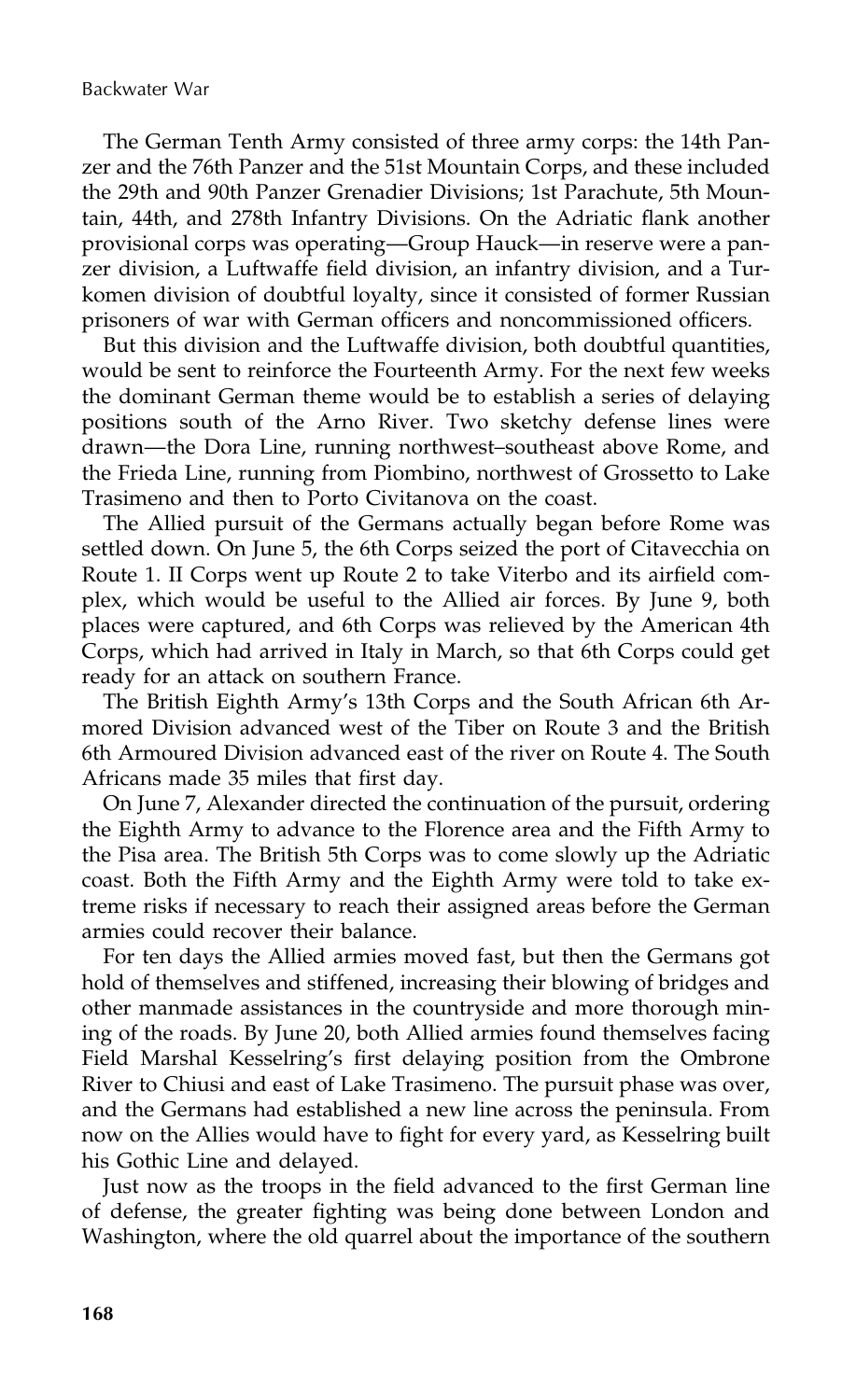North from Rome

theater was being fought all over again. The Americans were holding out for the invasion of southern France, and the British were trying to keep the southern show going, with a hope that they could then come up from underneath and strike Germany through Austria after having destroyed the German armies in Italy.

The strategic quarrel between the British and the Americans came to a head a few weeks after the Normandy invasion. A violent storm had destroyed the Mulberry artificial harbor in the American sector of Normandy, and the Americans were having great difficulty with supply. General Eisenhower looked forward with more than a little concern to the possibility of being stuck in Normandy by the fall rains and so he came out flatly in favor of the amphibious invasion of southern France, which the British disliked so much, because it would divert more resources from their Italian campaign. Eisenhower's endorsement was followed by that of the American Joint Chiefs of Staff, countered by Churchill and Field Marshal Jan Christian Smuts, and settled by President Roosevelt, who reminded all concerned that it had been agreed with Stalin that the Mediterranean was to play second fiddle all the way along. Roosevelt put the trump on it, by stating that he could not possibly survive, politically, in America if the invasion of France were to bog down, and it become known that he had countenanced the diversion of troops and material to the Balkans. So the American answer to the hopes of Churchill and Alexander was a resounding "No," and if Allied amity was to be maintained that had to be the end of the argument. The British, who seemed to have believed all along that in the end they would get their way, were extremely bitter about this turn of events. However, General Brooke gave them the wisest counsel: accept the inevitable and get on with the war. On July 2, the British Chiefs of Staff directed Field Marshal Wilson (he had been promoted) to launch the invasion of southern France with three divisions in assault about August 15. The Italian campaign was to continue, but with only about 18 divisions in the Fifteenth Army Group. The American Fifth Army was reduced to five divisions. The only reinforcements would be the American 32nd Infantry Division, a black organization, and a Brazilian division.

The Germans were ordered to hold the Gothic Line because as Hitler said, the breach of the line would have "incalculable military and political consequences."25 Four new divisions had already been committed to the Italian theater, and now Kesselring was to receive three more divisions, which had been slated to go to the Russian front, and one division from the Russian front itself.

So the Fifth and the Eighth Armies pulled up to the line—now called the "Trasimeno Line"—and were brought to a halt by the regrouped German forces. The line covered the two important ports of Leghorn and Ancona, which would be extremely useful for the Allied armies in re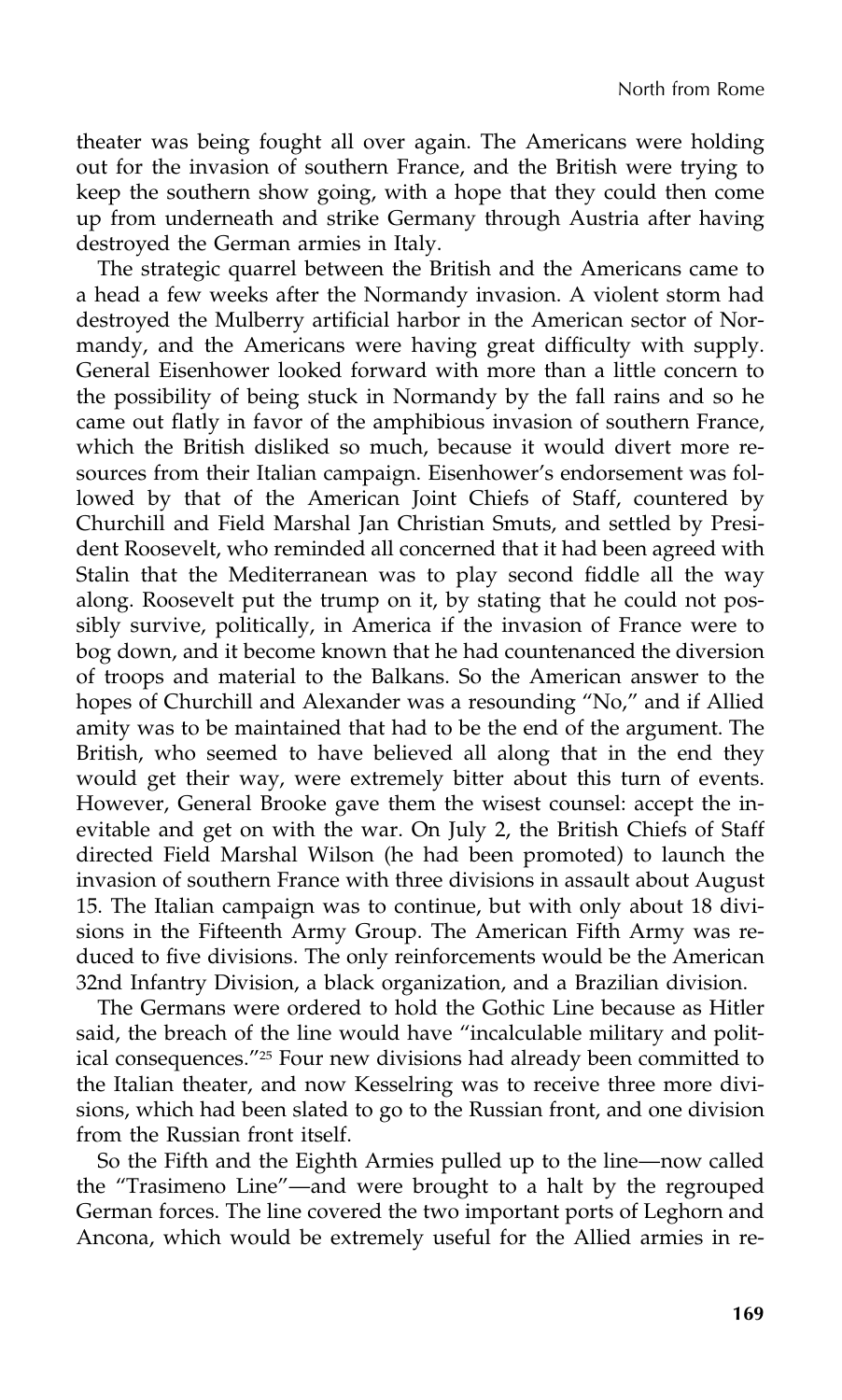supply as they moved north. The Eighth Army was now 200 miles beyond its railhead. The Trasimeno Line was really a temporary defense in depth, using a number of obstacles, rather than trying to establish a continuous obstacle. The country was a series of rolling hills, and the Germans blocked each of the north–south roads in depth.

So as the Allies attacked beginning on June 20 for ten days, the 14th Panzer Division arrived in time to slow down the American 4th Corps progress up Route 1. It was July 1 before they crossed the Cecina River, and they did so with heavy losses. The French entered Siena on July 3, but only because the Germans evacuated the place. French minds were on the coming invasion of southern France.

The hard fighting took place in the British sector in the center of the line, where the 13th Corps and 10th Corps tried to move up the two sides of Lake Trasimeno. The fighting was very brisk, until suddenly the Germans were gone. Kesselring had decided it was time to retire to his second temporary line of defense: the Arezzo Line which ran across the peninsula from Cecina to Ancona. Here the Germans stood, and when the Allies came up, they engaged them in a series of sharp conflicts, only to slip away again on the night of July 15. But now, the Germans fought a determined rear-guard action, blowing bridges and culverts and taking advantage of every favorable terrain position to launch a delaying fight that slowed the Allied advance. Sometimes when the Germans had an extremely favorable position, they would hold for two or three days, only then to slip away at night. In this way the Germans delayed and the summer days passed. It was August 4 before they had been forced back to the Arno Line, their last temporary position before the Gothic Line. They had abandoned Ancona on July 18 to the Polish Corps, which was coming slowly up the Adriatic side. On August 4, the Germans retired to the north bank of the Arno River, blowing up all the bridges including those in Florence. With the exception of the historic Ponte Vecchio—which the Germans blocked off by demolishing and mining the houses at both ends of it—all of the bridges were rendered impassible. Now the Gothic Line, the position Kesselring hoped to hold all winter, lay just 15 miles ahead of the Allies.

What was to be done about it? Alexander's chief of staff, General Harding, had figured out the situations of both sides, and he estimated that the German strength would rise to perhaps 21 divisions. To continue the assault, as Kesselring pulled back from the Gothic Line to the Po River, and from the Po to the Adige River, and from the Adige to the Ljubljana Gap, the allies would need 18 fighting divisions with half-a-dozen divisions in reserve, refitting and resting. But the Allied force was now down to 18 divisons and only two more coming from America and Brazil could be counted on.

What of Britain's resources? They were strained almost to the limit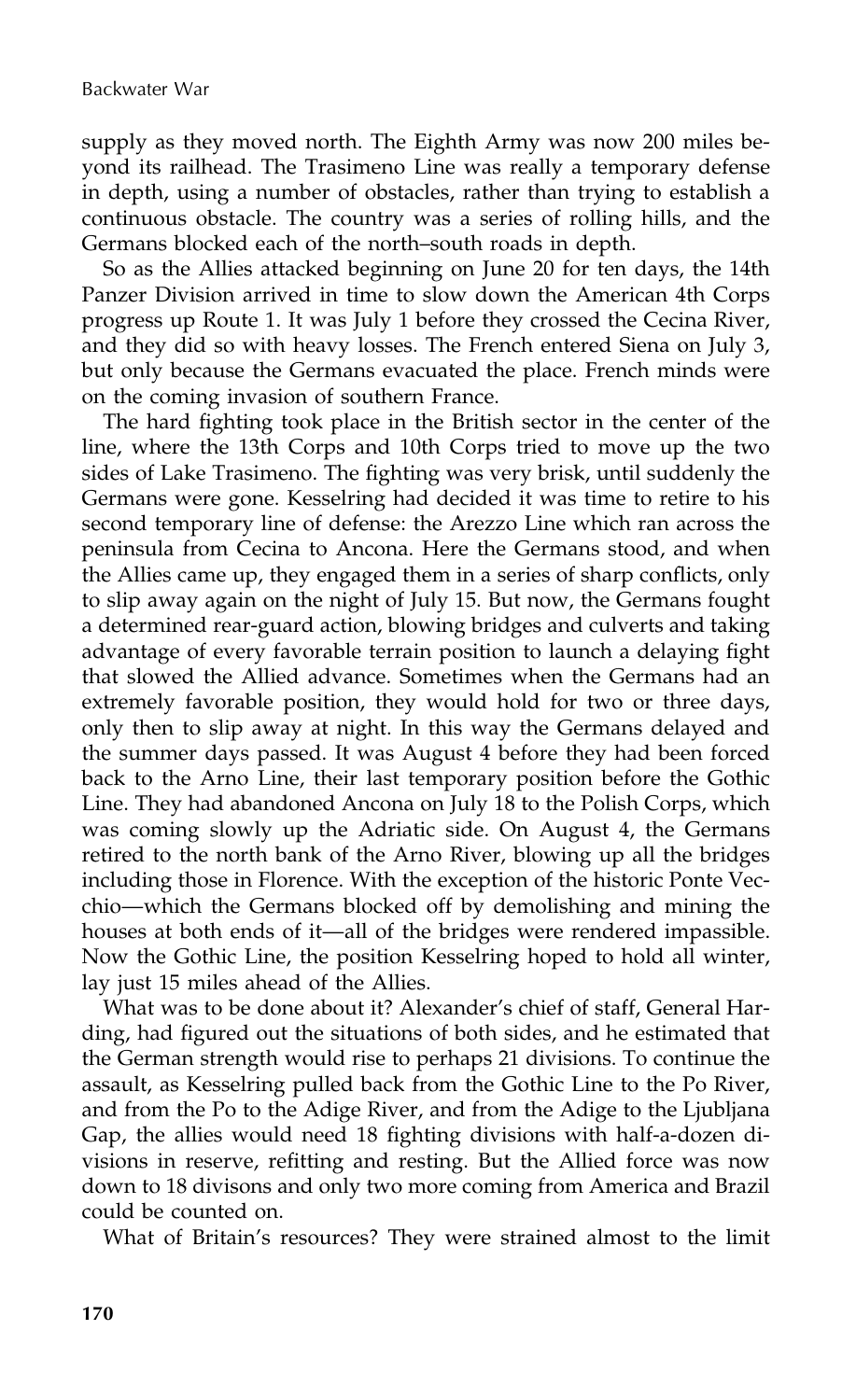and nothing could be spared from home. Alexander might eye the 50 divisions piling up in Britain, waiting to enter the war in northwest Europe, but he had no chance of getting his hands on one of them. The Americans were quite complacent with the situation. Alexander, they saw, had enough forces to keep fighting and keep the Germans at bay in Italy but not enough to do what the Americans always feared the British would try: go off on excursions into the Balkans. The American Joint Chiefs of Staff were very comfortable with Alexander's situation.

As Alexander contemplated the future, it seemed grim indeed. He was told by London that if he wanted more troops he was at liberty to raise Italian divisions and equip them with British gear and stores. That was all London could do for him.

Then came a historic meeting with General Leese on the Orvieto airfield on August 4. Leese had not been very happy with Alexander's plans for the next few months as announced. The loss of the French troops to the southern France operation deprived the army of its mountain forces, and the American Fifth Army had been so reduced in force that the British Eighth Army was going to have bear the bulk of the responsibility. It had no mountain troops, but it did have a great powerful force of armor and artillery, neither of which was going to be of much use in the heights of the Appenines. So General Leese proposed that the plan be changed and that the Eighth Army move to the Adriatic coast where it should attack through the Polish Corps sector and break the Gothic Line where the hills were lowest, around Rimini. Then the armor and the artillery could scud across the Plain of Lombardy and fight the sort of battles in open land that they were used to in Africa. One additional advantage to the plan was that it had unwittingly been set up by the lethargic movement of the Polish Corps, which had been enjoined all summer to move slowly and not use up too much of the Allied resources in its followup of the major armies. So the Germans were unlikely to be looking for trouble coming along the Adriatic front.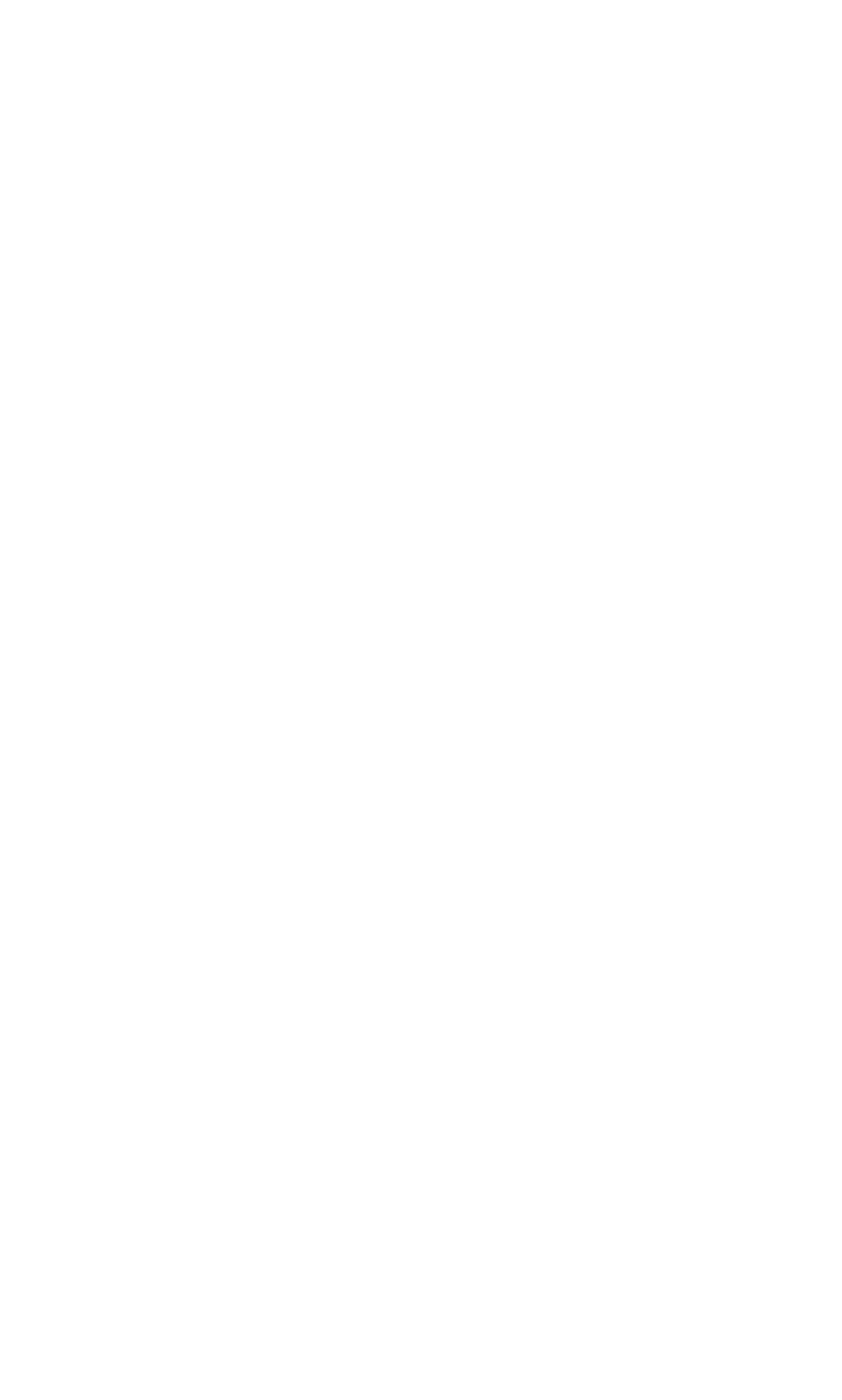### Cracking the Gothic Line

One of the major reasons that General Leese wanted to change the basic approach to the Gothic Line was to get away from his American allies. He did not like working closely with General Clark's Fifth Army. Leese had experienced difficulties with American General Bradley in Sicily and Clark in the Liri Valley. American ways were not British ways, and despite general goodwill, there were many points of friction in actual operations that magnified the differences between the two English-speaking armies. Clark undoubtedly felt the same way, particularly after the bombing of the Monte Cassino Abbey.

Leese's proposal appealed enormously to Field Marshal Alexander because of his liking for the "one–two punch." He could see how this approach would let the Fifteenth Army Group strike first with the Eighth Army on the shore of the Adriatic, and then when the German reserves were drawn there, the Fifth Army could move against the weakened center. Field Marshal Kesselring would then move his reserves back to the center, and the Eighth Army would then make the decisive breakthrough in the Rimini sector.

The change meant an enormous amount of work for the staff of the Fifteenth Army Group and the Eighth Army because the stage was set for the army to break the line in the center, and seven fresh divisions were concentrating around Lake Trasimeno, waiting. The logistics were already set, with the railhead moving to Arezzo. The movement to the Adriatic meant supplies would have to be pushed across only two roads in Allied hands, from the town of Foligno and across the Appenines to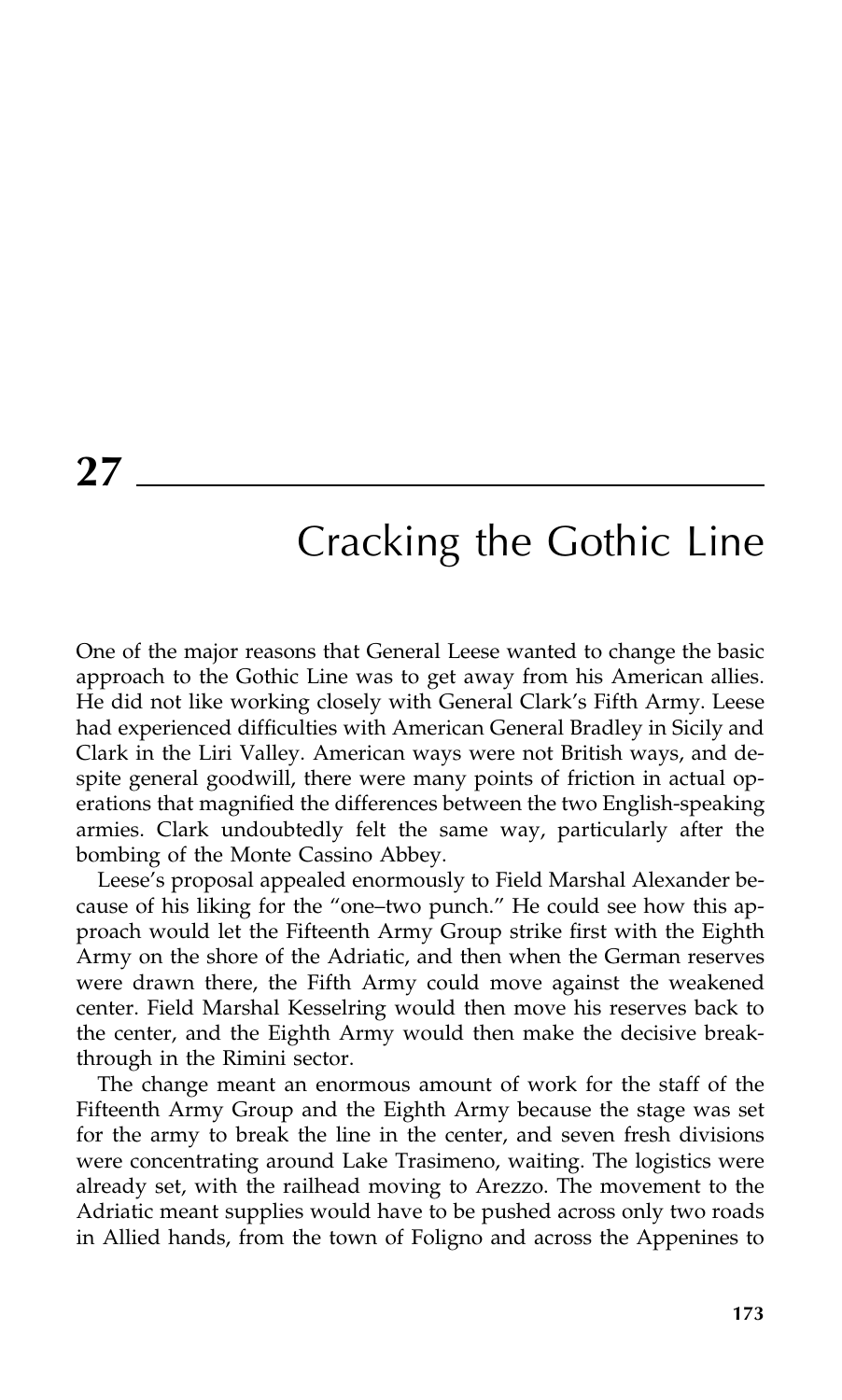the Polish Corps. This would create a major bottleneck. In addition the two roads—Routes 76 and 77—had not been rebuilt because no one knew they would be needed so rapidly, and blown bridges and culverts would create a major problem for the engineers. Besides this, the cover plan to mask the reality of the coming operation was already in the works: It indicated that the major Allied effort would be against Rimini!

Nevertheless, Alexander accepted the plan on the spot. Leese was delighted; it would give him the chance to fight the battle in his own way. He would have few mountains to worry about with his heavy weapons. He would be able to use his armor and guns for set piece attacks, which were what the army had been practicing ever since it had been in the hands of General Montgomery. But most important, now Leese would not have to worry about rivalry with the Americans, and rivalry for world headlines.

The new plan was christened Olive. When the Eighth Army staff got wind of it, there was general agreement that the "Old Man" had made a bad mistake, but there was nothing to be done about it. Previous operations had taught the staff that facing a succession of river lines was hard going, and this is what they were now going to do. The Germans would have beautiful defensive positions along the coast where the spurs of the Appenines run down to the sea; and as the Germans fell back, their line would grow shorter and the British line longer. Also Route 9 would give the Germans excellent lateral communication between the Fifth and the Eighth Army sectors. And, there was something else about which they were soon to learn. When they spoke approvingly of the Plain of Lombardy as good tank country, they did not know what they were talking about. The trap was the area of the Romanga, north of Route 9, which makes the triangle from Rimini to Bologna to Lake Comacchio. With any rain, this would become swamp.

But in three weeks, observing the utmost secrecy, the staff swung the army around and pointed it in a new direction. The deception plan was now changed, to confuse everybody. The Fifth Army buildup was clearly indicated, drawing attention to the central sector of the line, while the guns, ammunition, and supplies for the Adriatic were funneled in secretly, and all that could wait for the last possible moment were made to wait.

The Polish Corps and the Canadian Corps were to set up the Eighth Army attack by pressing on with their advance north of Ancona to the Metauro River, 15 miles south of the Gothic Line. They were to put bridgeheads across the river through which the Eighth Army attack would pass the 5th Corps and the Canadians so that the Germans could be moved back without realizing at first that a major offensive was in progress. With luck enough to maintain secrecy of the movement across the Appenines, the Eighth Army would face only the 278th Infantry Di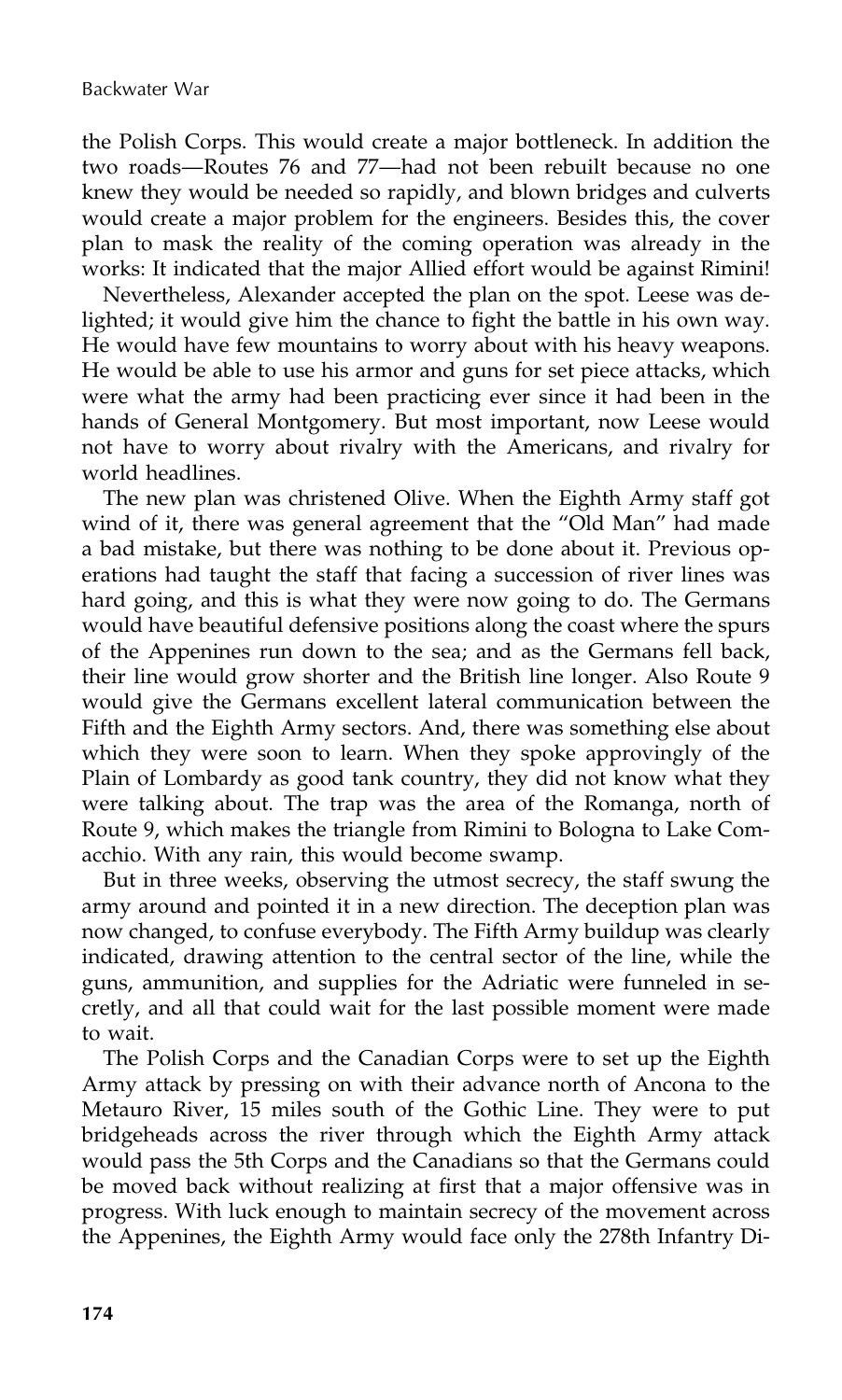vision and the rebuilt 71st Light Infantry Division. Neither was considered to be first-class, but a first-class unit—the 1st Parachute Division stood behind these two. The rest of Kesselring's mobile divisions were off to the west and need cause no immediate worry.

The Eighth Army would stage a complex attack. The Poles would take Pesaro at the eastern end of the Gothic Line and then go into reserve. The Canadians would attack in the center to the coast road north of Pesaro and along it to Rimini. The main attack force, the 5th Corps of five divisions would attack in the hills west of the Canadians to reach Route 9 in the Po River Valley west of Rimini. Tenth Corps would hold the mountain sector between the Eighth and the Fifth Armies, and 13th Corps would pass under the command of the Fifth Army, holding the sector north and east of Florence.

D Day was August 25. By August 22, 60,000 tanks, guns, and vehicles of the Eighth Army had crossed the Appenines by night, moving without lights to their concentration point behind the Polish screen, and the army's logistic center was shifted to Ancona.

While the Eighth Army was moving into position, much attention was focused on the Allied landings on the Riviera beaches. The operation had been renamed Dragoon. It was very successful, and the troops began to move immediately. By September 11, the Seventh Army had linked up with the American armies from Normandy at Dijon.

By that time the Americans had trapped 50,000 Germans in southern France, which symbolized the success of the American plan. The Russians were driving hard from the east, Bulgaria had quit the war, and the Hungarians were making quitting noises. In London, Prime Minister Churchill was watching the successes of the Russians with a certain reserve, foreseeing Stalin's triumphs leading to Russian control of the Balkans, but he was no more able to interest the Americans in trying to shape the postwar Europe than he had been from the beginning. President Roosevelt, like General Marshall, refused to get involved in such political thinking about the postwar future. The American military had certainly come of age in the past three years, but the political leadership still had a lot to learn about *Weltpolitik*. Churchill was still desperately hoping to salvage the Balkans, break through the Gothic Line, move into the Po Valley, and advance through Trieste and the Ljubljana Gap to Vienna before the Russians could get there.

When the Eighth Army began to move on August 25, the Germans were fooled into thinking that it was just an extension of the Polish advance which had been going on for several weeks. The Germans in this sector were relieving the 278th Infantry Division. Kesselring's attention was in the center and the west.

For the first four days, the Eighth Army steamed ahead, its own traffic problems causing more trouble than the enemy. The 71st Light Infantry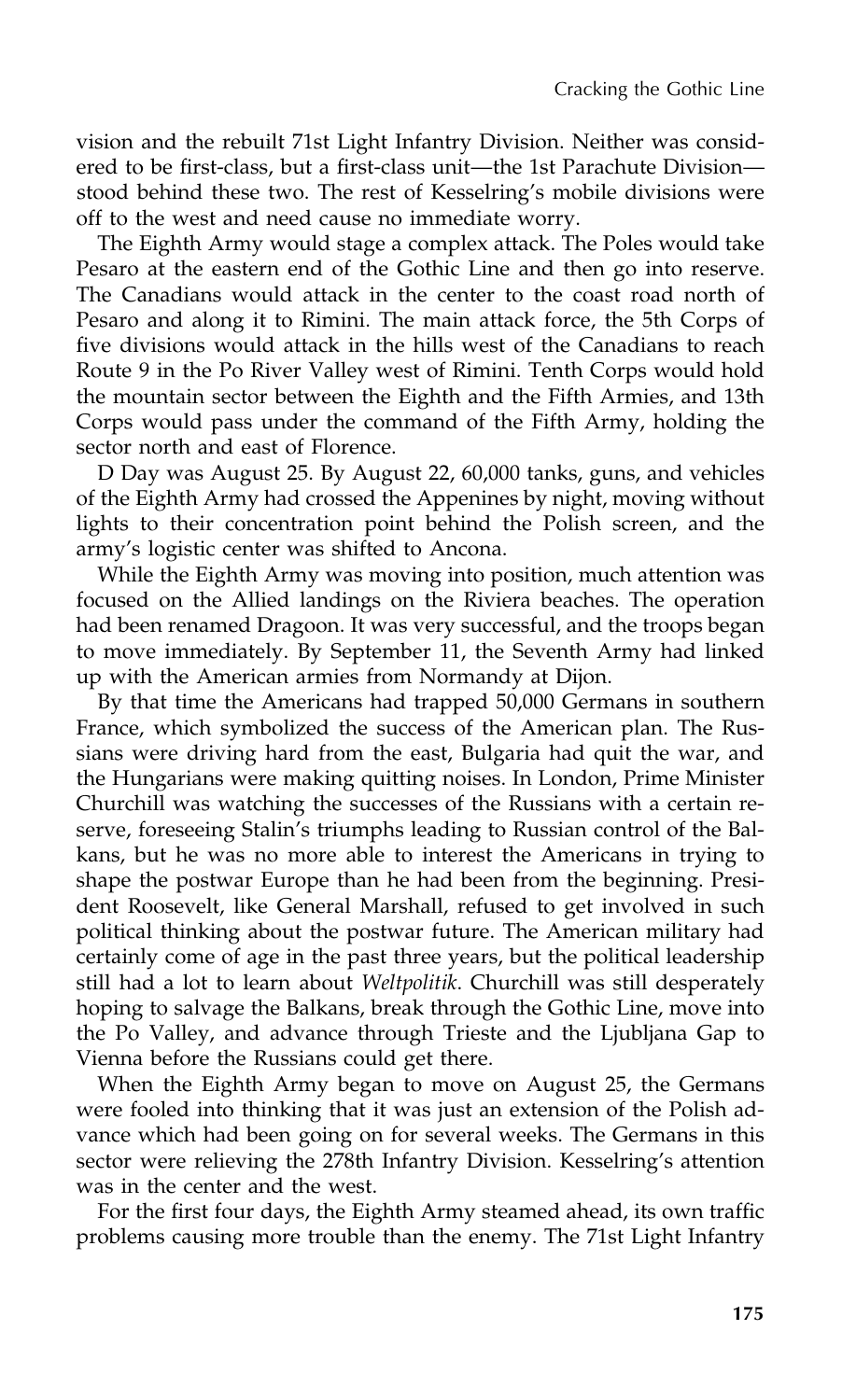Division put up little resistance to the 5th Corps and the mixture of troops from the 278th and 1st Parachute Divisions in their relief operation was also very ineffectual. The three Allied corps reached the Foglia River on August 29, and it was only then, at the foot of the Gothic Line, that the Germans realized what was happening. Reinforcements were ordered, and the Germans staged a stand-fast defense, but it was too late to save the Adriatic sector of the Gothic Line. On August 30, the forward positions were overrun before they could be manned. But the next day, the German resistance became stouter as elements of the 26th Panzer Division arrived from the Arno. The German front formed up and the 98th Infantry Division from Bologna came in. On September 2, the Gothic defenses in front of the Eighth Army crumbled, and the Germans were forced back, in near panic, to the Conca River Line. The Poles captured Pesaro and went into reserve. The Canadians took a bridgehead across the Conca on the night of September 3. It looked as though the line would break, so the armored divisions were moved up, although the 56th Infantry and the 4th Indian Infantry Divisions had fallen back behind the Canadian left wing.

The key to breakthrough was Coriano Ridge, which stands between the Conca River and the Marecchia River. After this the Plain of Romanga stretches out for miles. If the British could capture this, they could go as long as the weather held, they thought.

On September 2, the leading armored units began to move forward, but the tracks were so bad that most of the journey had to be made in low gear. Many tanks fell out with mechanical troubles, and others kept going although they were in no state for a battle. And when they crossed the Conca at 10:30 a.m. on September 4, they learned that the 46th Infantry Division had not reached its objective. The plan was fouled up. It was not until midafternoon that the British 1st Armoured Division started to attack. The Germans had the sun behind them and the British gunners were staring into it. During the British delay, the Germans had brought up tanks and self-propelled guns, and in the fight that followed, they outclassed the British. The British tanks broke down and some bogged down. The attack was stopped at dusk when it was seen that the British infantry was too far back to take over from the tanks. More German reinforcements funneled through, and it was obvious that the attack had failed.

By morning, the Germans had three mobile divisions and three infantry divisions blocking the path of the Eighth Army. The British had taken 4,000 prisoners, but they were tired, and the weather was beginning to turn. Heavy rain fell on September 5 and 7, and two days later, when things were going no better, General Leese decided he must prepare for a set-piece attack. It would take four days to mount the effort.

When the direction and extent of the attack became apparent to the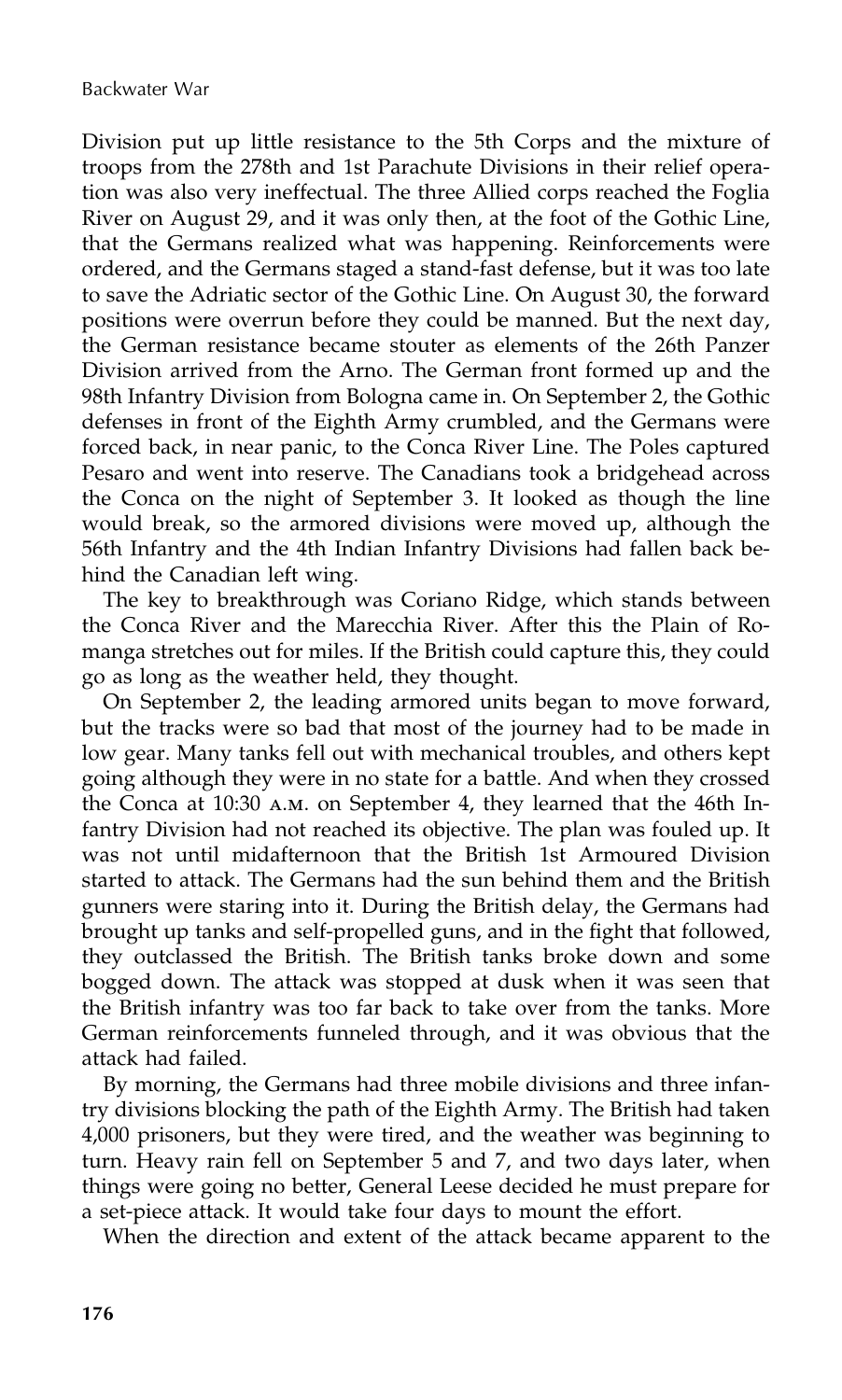Germans, Kesselring ordered a general retreat to the Gothic Line, and this saved Clark's Fifth Army from having to make an opposed crossing of the Arno River. On September 6, the Americans occupied Lucca, and, on September 12, Pistoia. American II Corps was brought up through Florence, which was an open city, and Clark was ordered to be ready to launch a major attack along with Leese's set-piece attack on September 12 on Coriano Ridge.

On September 8, Clark was ready. He chose the Il Giogo Pass on the secondary road to Bologna for the attack rather than the Futa Pass on Route 65 because he thought the main road pass would be more heavily defended. But to mask his intentions, he started off as though he were doing the opposite.

II Corps' advance began on September 10. By September 12, two U.S. divisions had forced the German 4th Parachute Division back into the Gothic Line on either side of Route 65. On September 13, the 85th Infantry Division came up, and the main offensive started. At first the going was slow because the defenses were stout and the German parachute troops were strong and able. In four days, 2,000 medium and fighter bomber missions were flown in support of the American attack. On the flank, the British 13th Corps broke through the defenses and up onto the Appenine watershed. On September 17, the 85th and the British 1st Infantry Division broke through the boundary between the German 4th Parachute and 715th Infantry Divisions. The German defenses collapsed all along Il Giogo Pass. The Germans were slow to reinforce, and it was not until September 20 that two divisions began to arrive in the area to contest the Fifth Army's salient, and by then the Gothic Line was gone. Futa Pass and Firenzuola surrendered on September 21.

Now was the time for the Americans to hit hard with their reserves. The 88th Infantry Division moved toward Imola and moved very quickly. On September 27, its leading battalion, guided by Italian partisans, seized Monte Battaglia, only 12 miles from Imola. Desperate German counterattacks were launched for a week. The Germans failed to retake the mountain, but they did stop the 88th thrust. The Americans suffered very heavy losses, and the weather turned bad, so Clark halted his offensive and switched his point of attack back to Route 65.

Meanwhile, the Eighth Army had begun its set-piece battle after midnight on September 12. It was a typical Eighth Army affair, begun with an enormous air and naval bombardment to soften up the enemy during the preparations. Fifth Corps and the Canadian Corps were to attack side by side, capture the Coriano Ridge, seize bridgeheads over the Marano River, and clear the high ground overlooking that river and advance past Rimini into the Plain of Romanga. It sounded simple and straightforward—a power play—but something went wrong.

The battle started out according to plan. The two corps were led by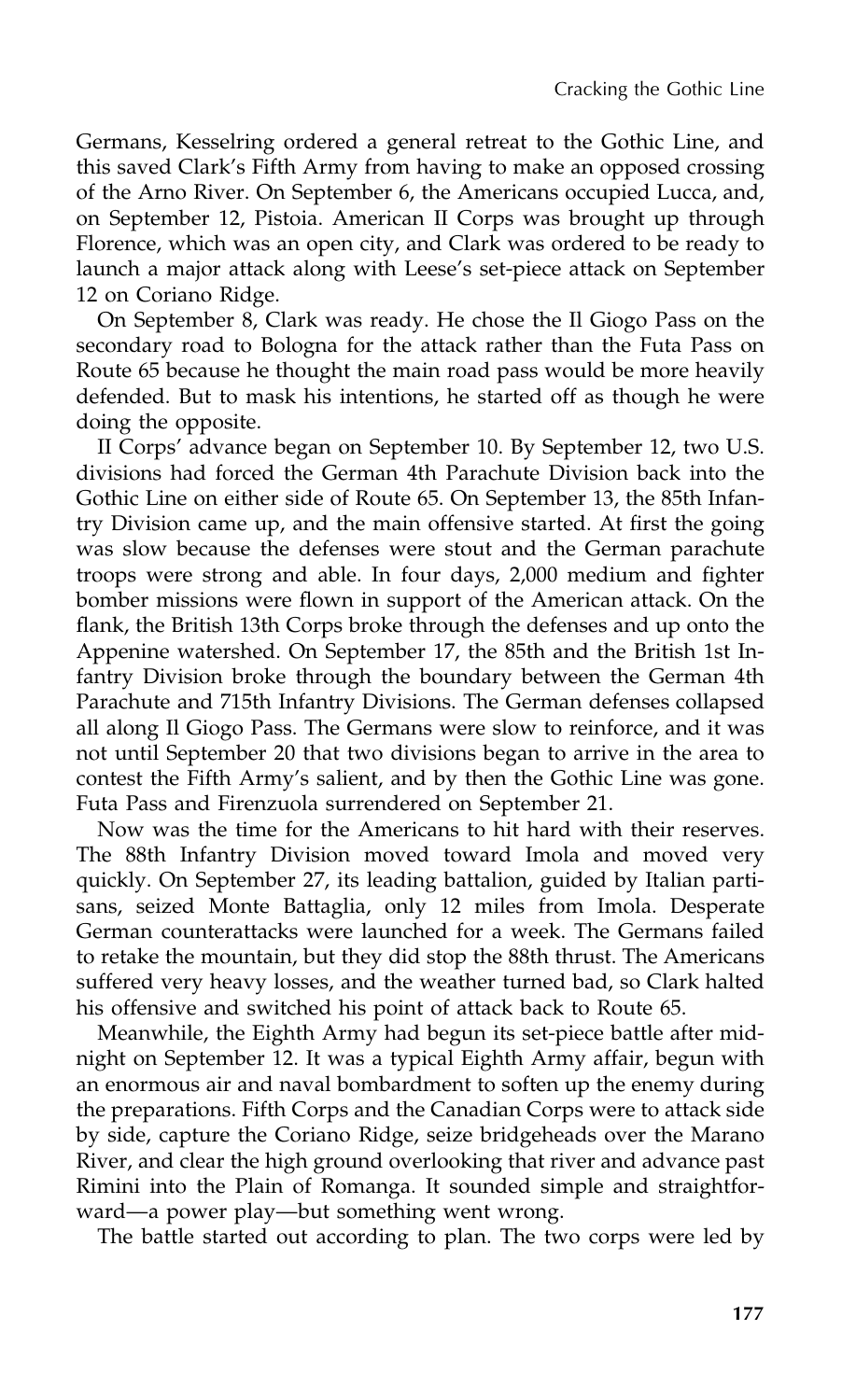their armor to clear the Coriano Ridge. There were signs of difficulty, however. It was apparent that the wet weather of September 6 and 7 had made the going difficult for tanks.

The second phase of the battle started on September 15. The German resistance had solidified, and both corps crossed the Marano and gained a foothold on the high ground beyond the stream. But the elusive breakthrough did not come. The Germans resisted and then were reinforced. A Luftwaffe division arrived from the west on September 17, followed by elements of the 90th Panzer Grenadier Division. Parts of ten German divisions were now in the line. By the end of September 18, the British and Canadians had achieved their Phase II objectives and were fighting their way across another stream, the Ausa River. The Germans were holding the last low ridge before the plains began. Staff members of the Eighth Army had cause to remember now what they had been saying about the difficulties of dealing with one river after another.

The third phase of battle began on September 19 when the Canadians moved around the outskirts of Rimini. British 5th Corps did not do so well. The British 1st Armoured Division was supposed to exploit a breakthrough, but there had been no breakthrough of the divisions brought to attack Ceriano with the 56th Infantry Division. The divisions became muddled in crossing a single ford they both had to use. The 56th managed to reach the Ceriano Ridge but was hit hard by the 90th Panzer Grenadier Division. On September 20, the 1st Armoured sent a brigade to help the 56th, but the brigade ran into a hail of fire on the reverse slope of the ridge. Although the tankers fought valiantly, taking heavy losses, they were forced to retreat. The situation was saved when the Canadian successes posed a danger to the Germans and so they pulled out and blew up their installations at Rimini to move back to the Uso River, which was the Rubicon River of the ancient Romans. As if the British did not have enough to worry about, the rain poured down to cover the German retreat. This week had been the most costly ever fought by the Eighth Army, with casualties averaging 1,000 per day. In the end it had been worth less than expected. The operation was over. The Eighth Army had reached the Po Valley, but at what cost! Two hundred and fifty tanks had been lost to the enemy and 230 had bogged down or suffered mechanical failures beyond the capability of the local forces to repair. Infantry casualties had been so severe that all the British reinforcements in the whole Italian theater had been used up, and the battalions had to be reduced from four to three companies for the next six months. The British 1st Armoured Division was actually disbanded. Its headquarters remained but its units were dispersed, and one brigade of the 56th was reduced to cadre and withdrawn from the fighting line.

Worst of all, as the leading patrols of Fifth Corps and the Canadian Corps moved onto the Plain of Romanga, they discovered themselves in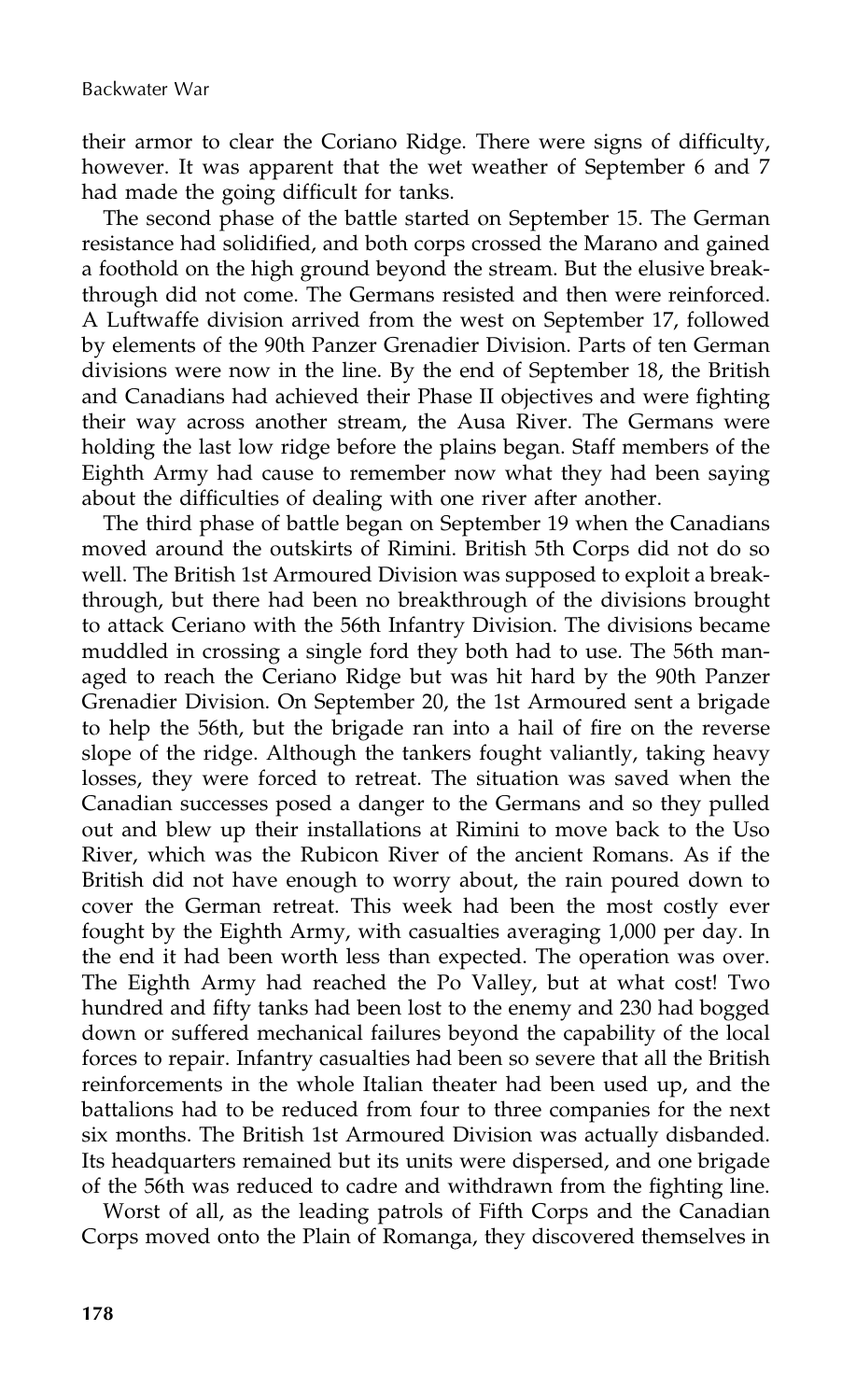a swamp created by the rain, interspersed with rivers, dykes, and meadows that were grand for cows but most inimical to tanks and trucks. The rain came down in torrents, concealing the escape of the German rear guards, who moved out, leaving behind them demolished bridges and minefields. The Plain of Romanga was one huge tank trap, lush agricultural land reclaimed from the marshes and across it ran 13 rivers. The land between rivers was flat and drained by a network of irrigation ditches. Most of the rivers were not fordable and they were really tank obstacles. The soil was clay, which became glutinous mud.

South of Route 9 lay the spurs of the Appenines, which ran down to the road. The rivers were fordable but the problem was to scale the steep spurs between them where the German defenders could cover the crossing. Flanking attacks were very difficult because of the steep terrain and the paucity of decent roads and tracks. So the situation of the armor was not anything like the tankers had been led to expect. They had exchanged mountains for mud.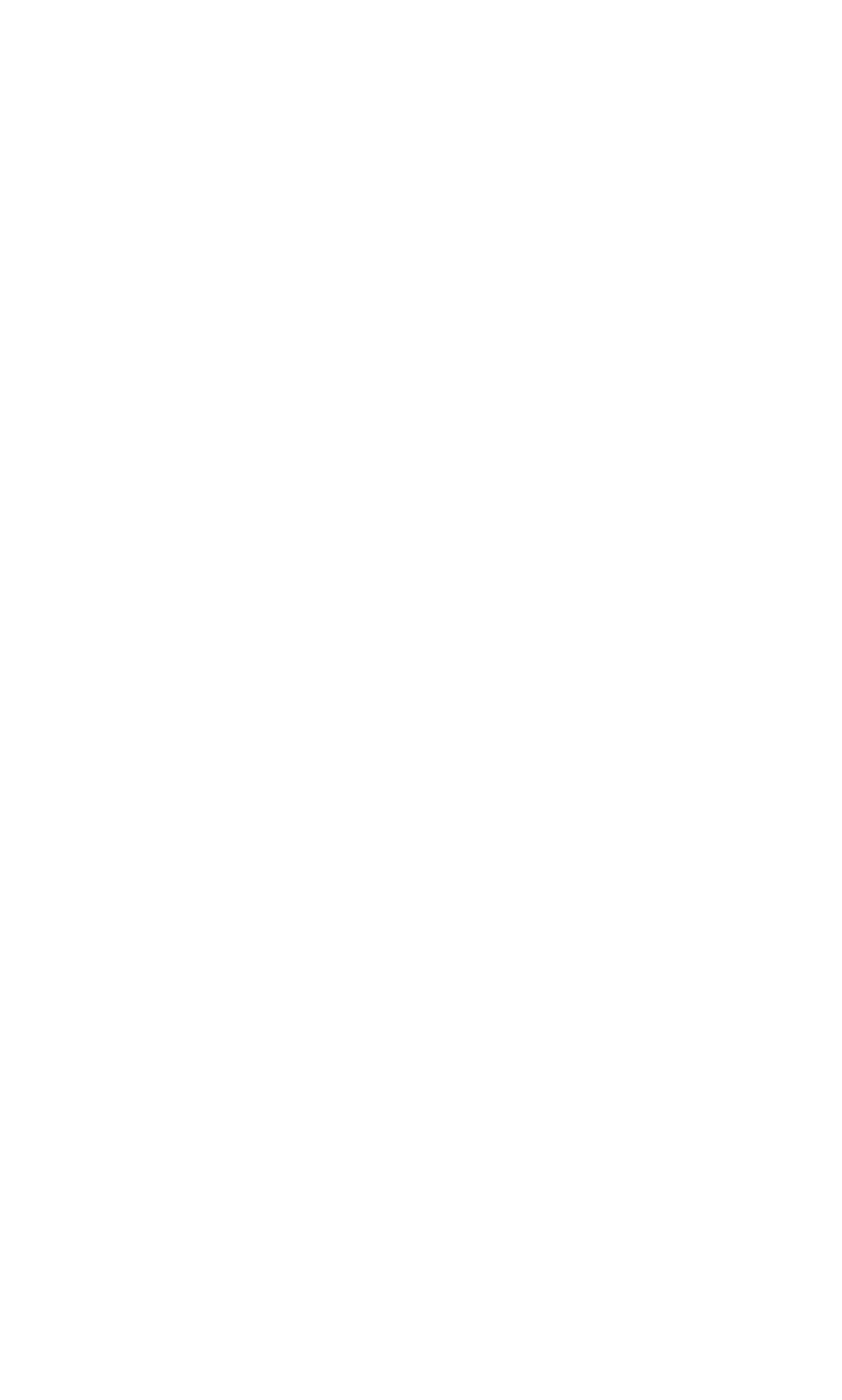### The Center of the Line

In the summer of 1944, after Field Marshal Alexander had accepted General Leese's plan for the breakthrough of the Gothic Line on the Adriatic coast instead of the middle, General Clark had to be informed of the change. A conference was called for August 10 at Leese's headquarters, and it was held in the open air in a grove of trees. There Alexander expounded on the new plan, while Leese lay back on the grass with the air of a man who had not a care in the world.

Clark agreed with Alexander on the new plan, but said he worried about his right flank. What he was obviously looking for was reinforcement of his force, in the shape of the British 13th Corps. Leese offered to make General McCreery the 13th Corps commander, which would mean that he and Clark would deal on equal terms. In the discussion that followed, Leese's obvious anti-American feeling erupted, and he said he refused to put any elements of the British Eighth Army under American command. As the argument grew heated and personal Alexander intervened, and pointed out that Clark was arguing from military logic and Leese was arguing from emotion. Leese finally yielded and Clark got the attachment of the 13th Corps under his command.

It was the salvation of Allied unity in Italy that this occurred because there was a great deal of American pressure on Clark just then to abandon the Italian campaign entirely to the British and take his army to France. Ever since the capture of Rome, Clark had been criticized inside the American military establishment for his decision to remain in Italy, and every day that passed without a new drive north increased the pres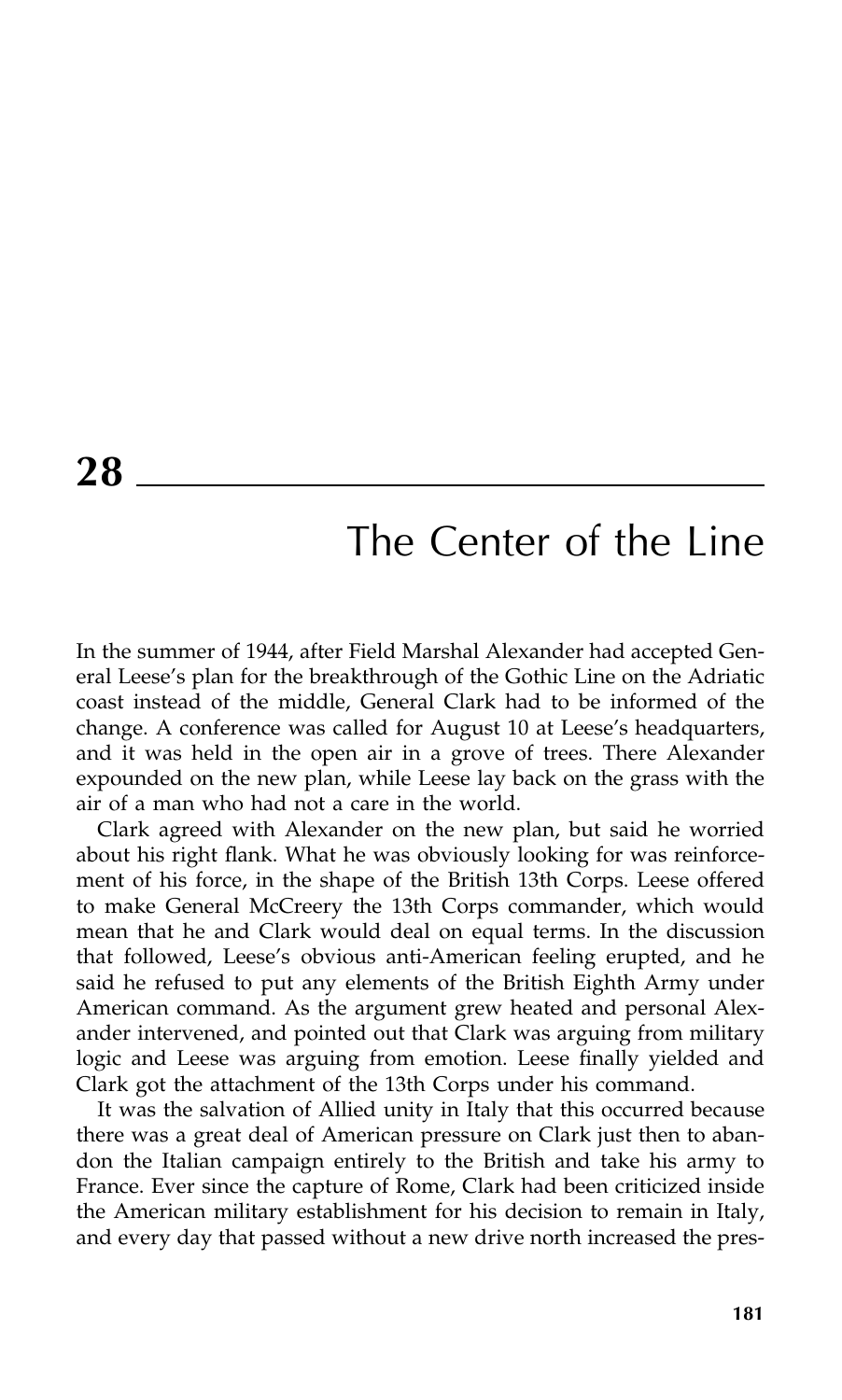sure. Particularly General Jacob L. Devers at the Mediterranean Command was arguing with General Marshall that the Americans should abandon Italy and let the British play their own game alone.

So the strategy changed. Clark was to withhold action until after the Eighth Army offensive began. He did so despite criticism from Devers, who visited the Allied Forces Headquarters at Caserta and noted the mutual distrust of Americans and British. The American feeling that the British would not fight hard enough to make the new plan work and the British concern that the Americans were all going to be withdrawn from Italy, leaving the Eighth Army with a job it could not handle.

The Germans were also just then experiencing a crisis in confidence. General Wentzell, the Tenth Army chief of staff, complained to a member of Field Marshal Kesselring's staff that as the war drew to a close and the Germans were losing it, they should be clustering around Germany instead of wasting their resources in these far-flung places. But Kesselring refused to listen to such talk. He was determined to hold the Gothic Line as long as possible. In the rear lay the rich hinterland of industrial Italy, the last bastion of Mussolini's new Fascist Republic. The German armies were committed to stand and fight.

The Fifth Army was to make a two-phased attack against the Gothic Line north of Florence. At first the II Corps would attack on the left and the British 13th Corps on the right, just north of Florence. In the second phase, II Corps was to attack along Route 6521, while the American 4th Corps was to simulate an attack to cross the Arno River.

But all this was discarded when the British attacked in the east and the Germans in the center pulled back to the Gothic Line, making the first moves unnecessary. Clark then ordered the 4th Corps to cross the Arno and advance as far as the German withdrawal would let them.

On September 1, then, the 1st Armored Division and the 370th Regimental Combat Team crossed the river, and headed for the Monte Pisano Massif and the city of Lucca at the foot of the mountains, ten miles northeast of Pisa. The South African 6th Armored Division of 13th Corps attacked on the right, aiming at the Monte Albano Ridge and the city of Pistoia 16 miles north. The advance was easy until September 3 when the South Africans approached a minefield. The 1st Armored Division also began to encounter some scattered small-arms fire. But on September 4 came indications that there were Germans up ahead; the South Africans ran into a roadblock and the 1st Armored Division ran into a German rear guard eight miles east of Lucca. The 370th had a similar experience, but by late afternoon was moving again. By the afternoon of September 5, 4th Corps had occupied three of its four objectives. It rained heavily on September 6, and the Americans found, from patrolling, that the Germans had retreated as far as they intended to go and that more advance would mean real fighting, so they ordered a halt and regroup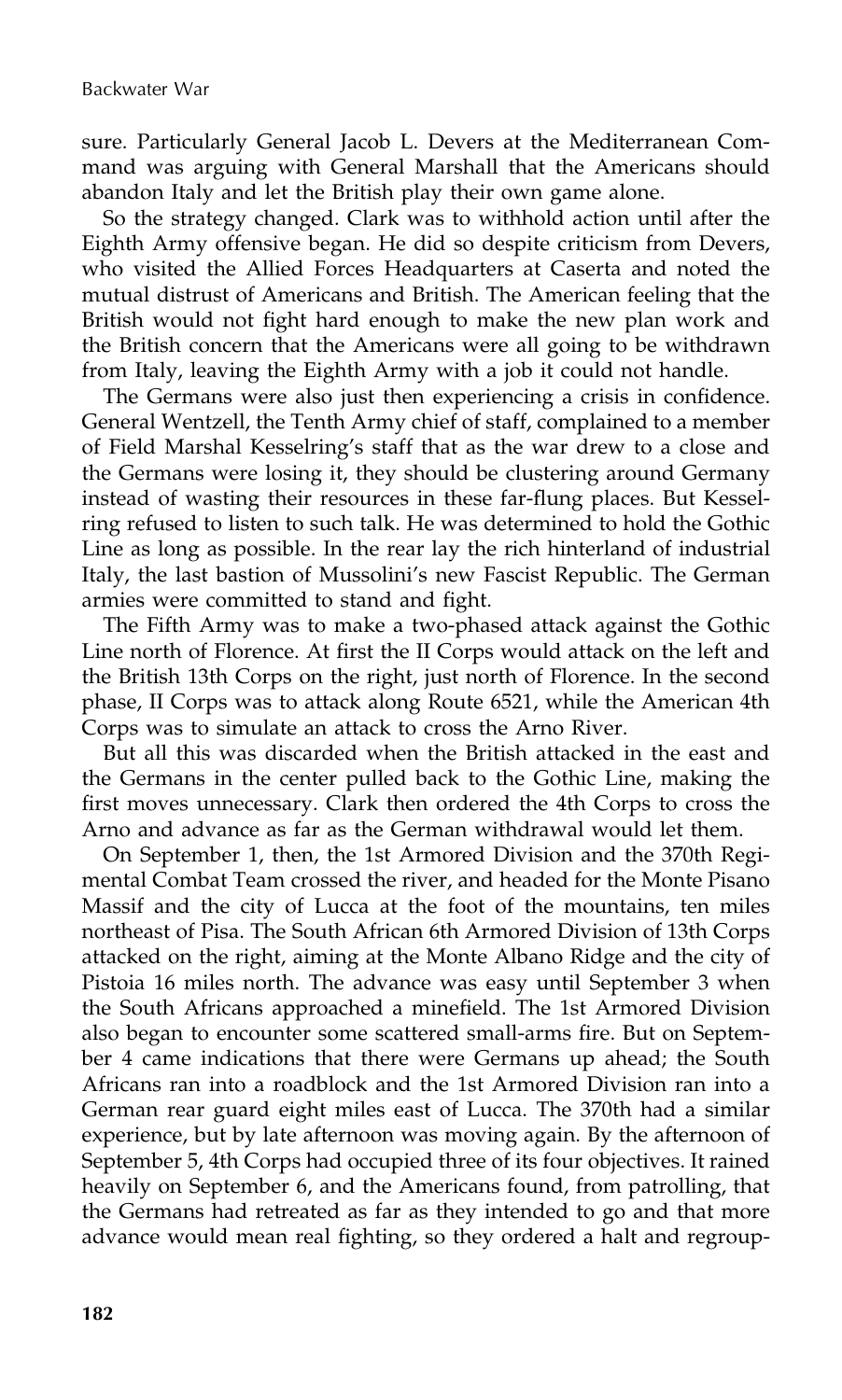ing of the 4th Corps, which would wait for the II Corps assault on the Gothic Line.

It was this that had brought Clark up to the mountain pass where he had to decide between Futa and Il Giogo Pass for his assault on the line. As noted, he had chosen Il Giogo and had made a breakthrough that had caused the Germans to abandon Futa Pass.

By September 24, the German Tenth Army had been pushed back to within 15 miles of the Po Valley, but there had been no break in the line. Kesselring sent two divisions of reinforcements, but they did not prevent the 88th Infantry Division from thrusting north of Firenzuola. That day Brigadier General Paul W. Kendall emphasized the importance of moving into the Po Valley before the Germans could bring up reinforcements and slow the advance. The Americans were greatly assisted by the Italian partisans who had taken possession of Monte Battaglia and turned it over to the 350th Infantry Regiment. But the 350th had no sooner dug in there, than the Germans began counterattacking. Yet by the night of the 27th, the Americans held all but one of the heights around the Castel Delrio Road junction and from Monte Battaglia north the ground descended as the Santerno River threaded its way to join the Po. Elsewhere the II Corps had good progress toward Imola. But the weather now took a hand. Just as the rain fell on the British Eighth Army on the east, so it fell on the American sector; and for several days operations were hampered. Allied aircraft were grounded by rain and fog. During the hiatus, the Germans reinforced their forward units. Monte Battaglia was the scene of many more German attacks and much shelling, but the Americans held this forward position until the 351st Infantry Regiment captured nearby Monte Capello and the British came up on the right flank and the Germans disappeared.

But despite the 88th Infantry Division's advance, the thrust into the German line meant only a narrow salient, achieved at high cost in casualties. General Clark saw that the Firenzuola–Imola Road was incapable of carrying the traffic needed to make a serious advance. What he did not know was that the Germans had run out of reserves and were incapable of holding much longer here. So he abandoned the drive and shifted attention to the left to concentrate on the capture of Bologna by General Keyes. Thus, troops were moved around and the 88th joined the other divisions of II Corps along Route 65. The Americans on Monte Battaglia were stuck there for days, under such heavy German fire that all officers of one company were killed or wounded and the company was cut down to 50 men. The other two companies of this battalion were about the same. When the British arrived to relieve them, the Americans expected to get off the mountain immediately, but German shelling so impeded the progress that they did not get off the mountain until October 5. Since September 21, the 88th's three regiments had suffered 2,100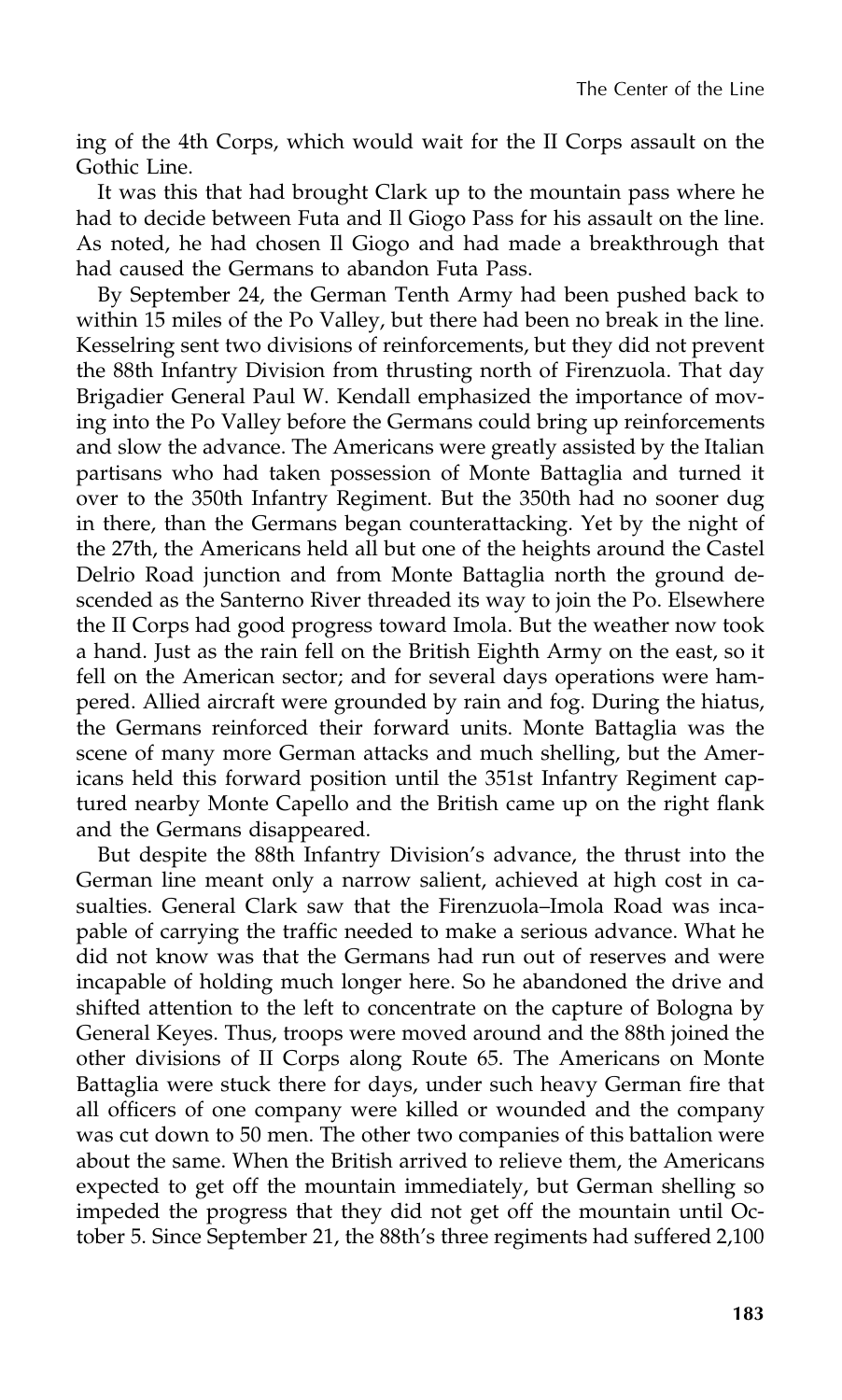casualties, almost as many as the entire II Corps had suffered in the sixday breakthrough against Il Giogo Pass.

Because the Germans saw that General Clark had abandoned the thrust toward Imola, they concluded that the Allied command had shifted the focus of its operations from the Eighth Army flank on the Adriatic to the central sector south of Bologna and, thus, pressure from the Eighth Army would cease. But Kesselring was not so sure. He saw that General Clark was strong enough to carry a major effort against Bologna without help from the Eighth Army.

The Germans had blocked the road to Imola. But at Radicosa Pass three tall peaks were potentially formidable defense positions because they were higher than the Gothic Line. But the three German divisions defending the pass had been shifted to shore up the defenses in the Imola area, and so when the three American divisions advancing on the pass converged, the Germans saw no option but withdrawal. Under cover of fog and rain, on September 28, the Germans withdrew. During the night, the American 91st Infantry Division occupied Radicosa Pass, and on September 29, the division pushed forward through thick fog. On the flanks, the 34th and 85th Infantry Divisions kept pace, trying to find the enemy's new line of resistance.

By the end of September, the Fifth Army was 24 miles south of Bologna, and on a clear day the British on top of Monte Battaglia could see the Po River Valley ten miles away. On the right the British 13th Corps held a 17-mile front, so extended that the corps' three divisions could make only limited advances. Lieutenant General Willis Crittenberger's 4th Corps also held a wide front of 50 miles. All units but the 45th Infantry Division on the coast had passed through the Gothic Line. However, with the approach of winter, the 4th Corps could hardly be expected to advance much.

That fall the Allies in France seemed to be driving toward an early end to the war with Germany and so even General Marshall relaxed his inflexible position regarding the Italian front, indicating that he would make no attempt to withdraw the Fifth Army from the Italian campaign until Kesselring had been defeated. The Americans would even sanction a new amphibious landing and would supply landing craft for it, if it could be done in the fall.

Immediately, Prime Minister Churchill began thinking about the Balkans again and considered either an assault on the Istrian Peninsula, including Trieste, or a landing south of Fiume followed by the capture of that city. All this would be dependent on the state of affairs in Yugoslavia. There the Germans had an army of 240,000 men, including 15 German divisions and the rest mixed Middle Europeans with one Cossack division. Opposing them were 180,000 guerillas, most of them under Marshal Tito.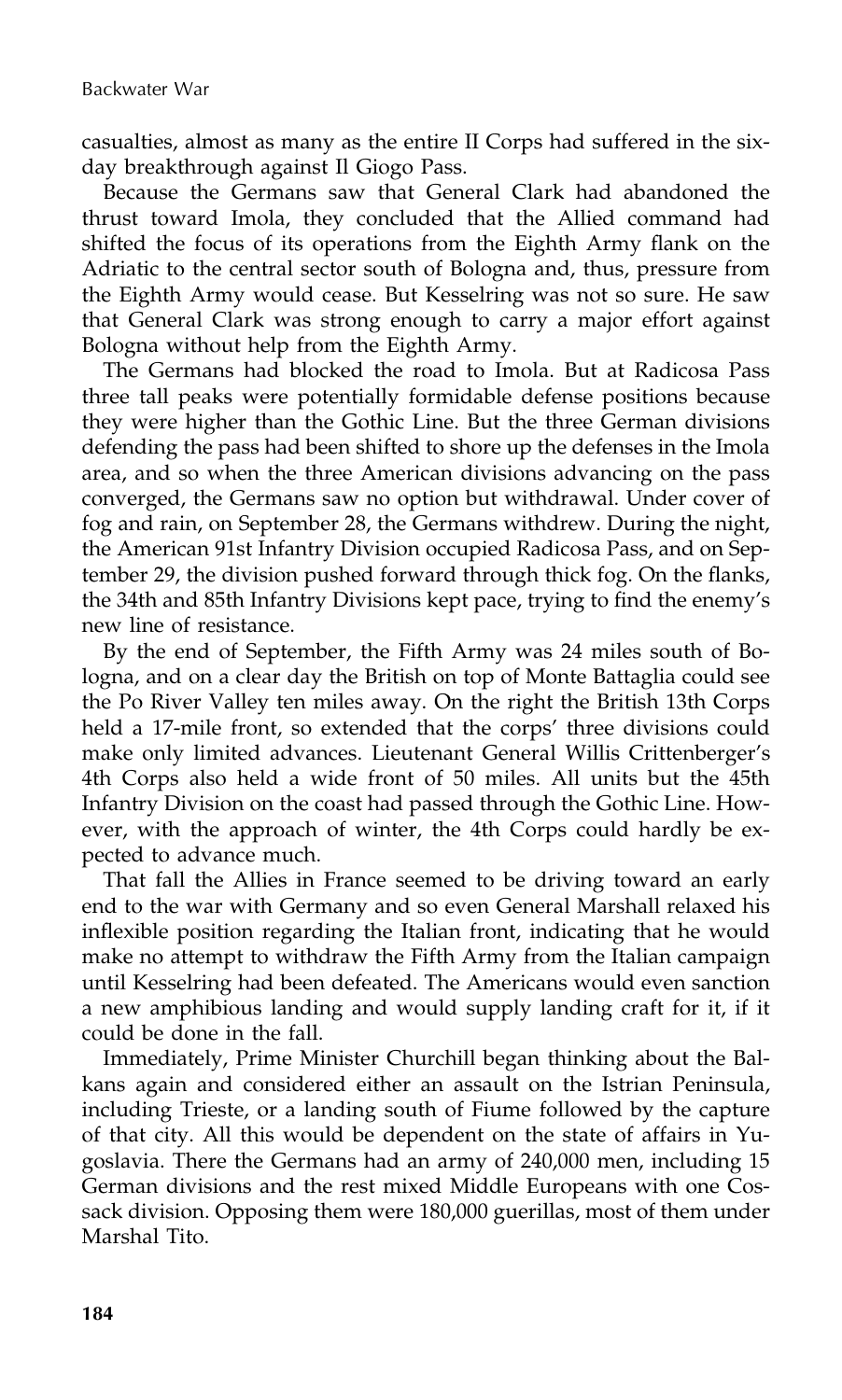As it worked out however, the amphibious invasion did not ever come to pass. General Eisenhower was cautious about his ability to bring the war in Europe to an end before the end of the year. So the Combined Chiefs of Staff suggested that the Italian campaign be pursued "relentlessly" until the major offensive in the northwest had been launched against Germany at the end of December. They recommended that no more troops be brought to Italy, and President Roosevelt capped that a few days later by rejecting a request from Churchill for two or three more divisions of American troops that were about to leave for Europe.

Then, on a stopover from a trip to Moscow in late October, Churchill conferred with his commanders at Naples. The successes of the Russians in Czechoslovakia and Hungary had renewed Churchill's appetite for Balkan adventures, if he had ever suppressed it. He desperately wanted to prevent the Balkans from "going red," and still thought he could do it. Tito had just agreed with the Russians to have his partisans become part of the Red Army, and that meant that supply for the partisans, which the British had undertaken for years, could now be stopped.

So, acting on Churchill's instructions, Field Marshal Wilson proposed that as soon as the Fifth Army captured Bologna, Alexander could withdraw six divisions to make a landing on the Dalmatian coast. The beachhead would be established at Zara and three or four divisions would advance on Fiume and Trieste. After they captured Fiume, the Allied force in Yugoslavia would be increased to six divisions, and they would move north to cut Kesselring's line of communications with Austria and the German Army Group E in the Balkans. At the same time the Allied air forces in Italy and the partisans would cut the German escape routes across the Alps, while the remaining Allied forces in Italy crossed the Po Valley.

When the Combined Chiefs of Staff heard the proposal the Americans said to themselves, "There goes Winnie again" and shot the plan down. Churchill then reluctantly supported a British proposal to limit themselves on the eastern side of the Adriatic to aid the Yugoslav partisans. They reminded Wilson that his immediate objective was Bologna. After that the Allies should tie down as many German divisions in northern Italy as possible.

All this discussion of high strategy went on above the heads of the fighting troops, who attacked and retreated in the foggy mountains of the Appenines and along the flooded Plain of Romanga that autumn. On the Fifth Army front, General Keyes proposed to close the 20 miles that separated his four divisions from Bologna and the Po Valley. British 13th Corps and American 4th Corps, on the right and left, continued to make limited gains in support, and kept Kesselring from shifting divisions to oppose II Corps.

But the Fifth and the Eighth Armies were a long way from destroying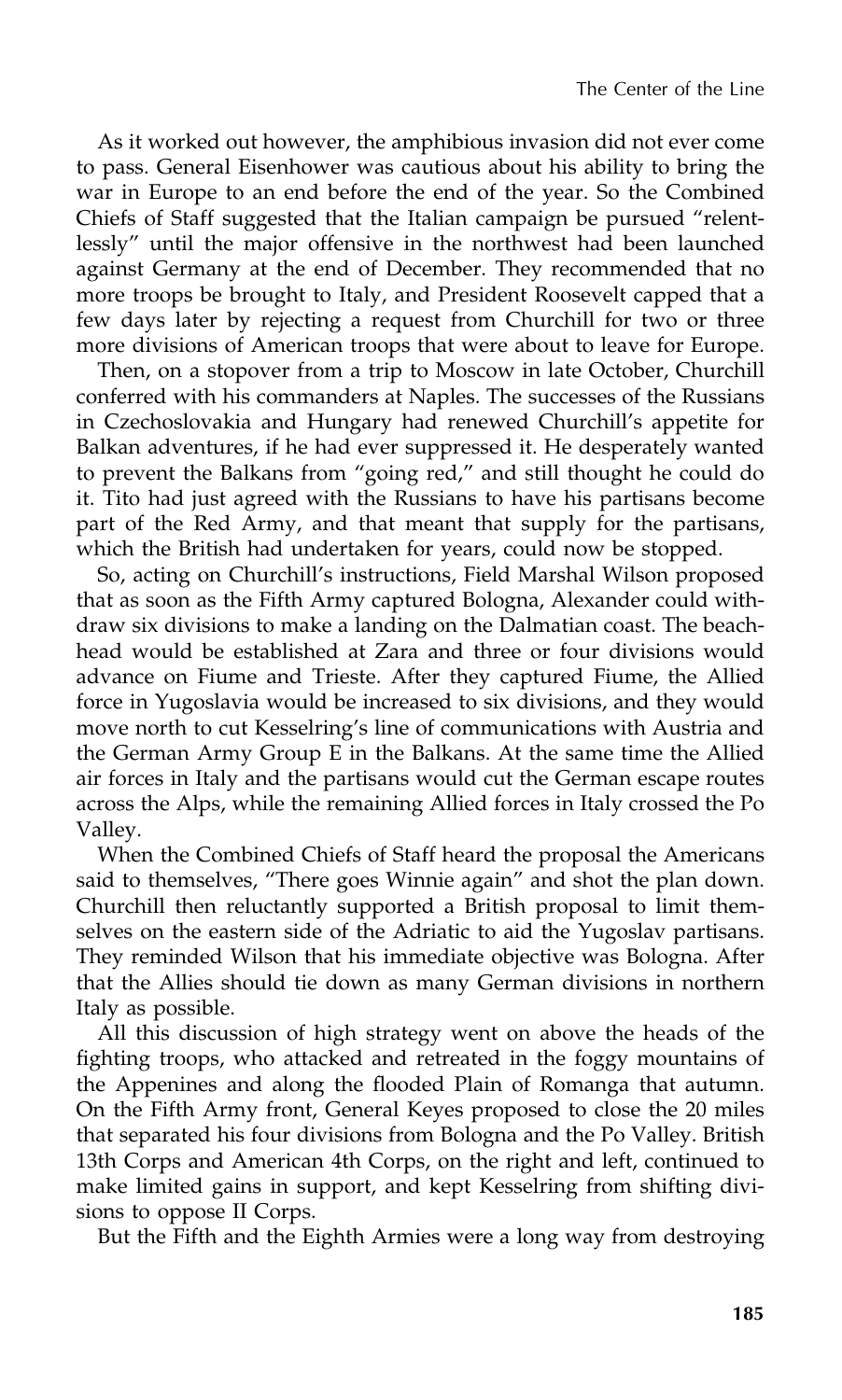the German Tenth and Fourteenth Armies. On September 21, Field Marshal Alexander informed London that the Allies had suffered severe losses, as well as the Germans, but that to clean up the Germans they would need a three to one superiority in troops and they had nothing like that. Therefore, Alexander said, it would be impossible for the Allies to achieve decisive victory in Italy before the end of the year. As far as replacements were concerned, if Alexander wanted them he would have to create them from within his own organization. So the British 1st Armoured Division was dissolved; its infantry was transferred to the 56th Infantry Division. Two infantry brigades were recruited from among Polish refugees, adding 10,000 men to the pool for the Eighth Army. Clark managed to get 3,000 infantrymen from Washington, originally scheduled for Western Europe.

Still, the prospects in Italy were discouraging. Clark got a division from 13th Corps, but during the first week of October, the II Corps had been taking casualties at the rate of 550 per day over the returns of previous casualties from hospitals. At that rate the four divisions could maintain their table of organization strength only through October 10.

Nonetheless, Keyes resumed a full-scale assault on Bologna. At 6 o'clock on the morning of October 10, II Corps attacked on a ten-mile front. The Germans held for four days, and on the night of October 4, fell back to the next ridge line. The next day, Clark flew to the 91st Infantry Division headquarters at Monghidoro where he had his first sight of the Po Valley and the snow-covered Alps beyond. Here was his objective.

The II Corps offensive went into its second phase on October 5 against Livergnano, a fight that involved all the divisions and took a week. On October 15, the 34th Infantry Division came out of reserve and into the line with Combat Command A of the 1st Armoured Division, to lead the attack toward Bologna. Alexander wanted to make one more try to take Bologna and Ravenna before winter. The Fifth Army would join with the Eighth Army to encircle and destroy the German Tenth Army.

At the end of October, many things changed. Kesselring was hurt in an automobile accident and was replaced in command of the troops by General von Vietinghoff. General Herr of the 76th Panzer Corps became commander of the German Tenth Army. The Fifth Army stopped to wait for the Eighth Army to draw off some of the German divisions that had packed the Fifth Army front. General Leese's anti-Americanism earned him shipment to a new command in Burma where he would not have the problem. General McCreery took over the Eighth Army.

There were complications anew. The Germans withdrew from Greece, in mid-October, and the British sent in the 4th Indian Infantry Division, which promptly got caught in the complications of the Greek civil war between the communists and royalists.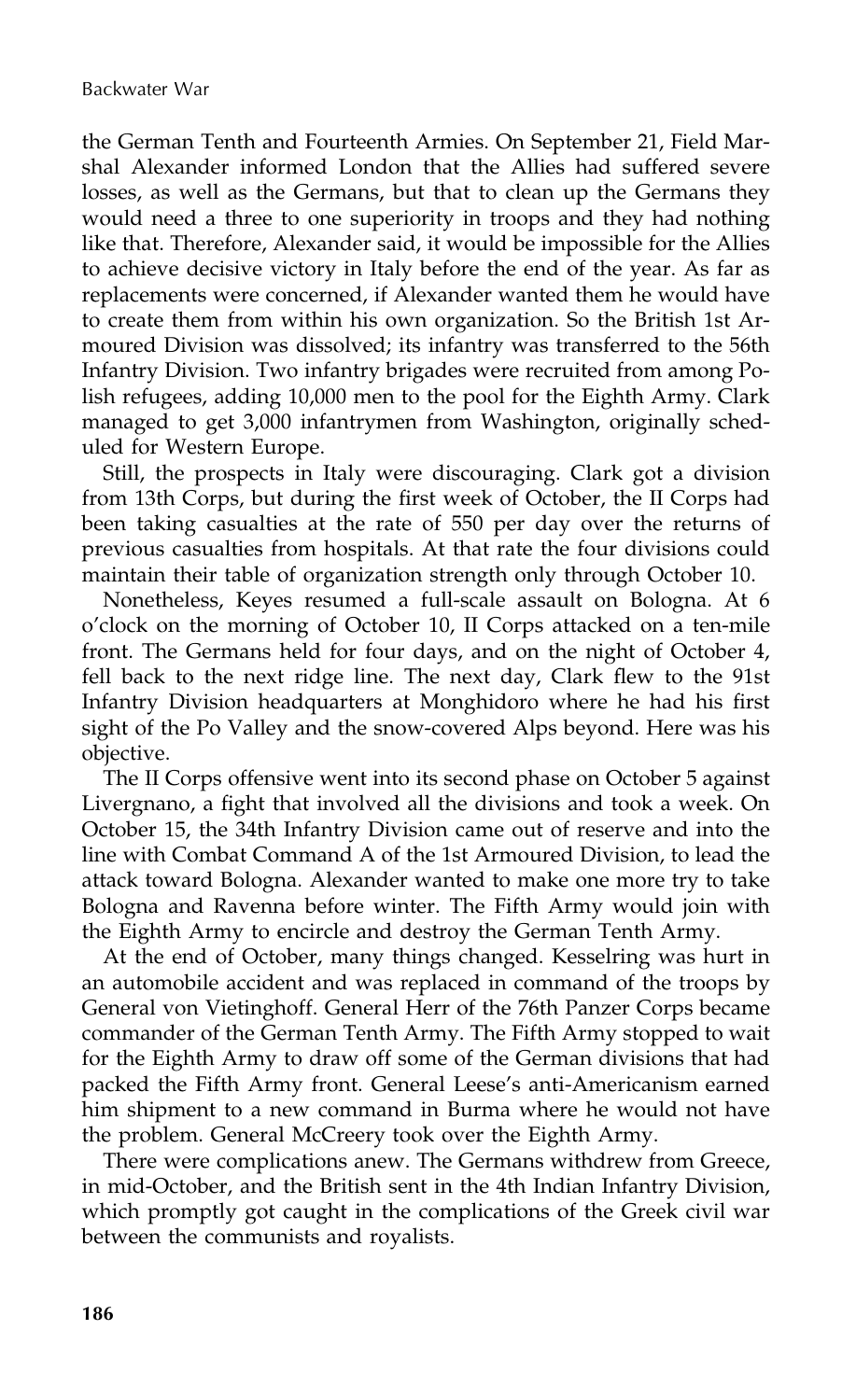### Winter Doldrums

On the Adriatic coast, the British Eighth Army had been stopped by the Germans along the Ronca River, and in the Appenine Mountains, the Fifth Army was stalled south of Bologna. The situation was galling to Field Marshal Alexander and his generals, but as far as the Allied strategy was concerned, it was just what was wanted. In order to defend, the Germans had to commit all their armies in northern Italy, which meant the plan to keep a maximum number of German divisions at bay was working very well.

Alexander was still planning his Adriatic amphibious foray for the spring. He hoped by February to occupy the Yugoslav ports of Zadar, Split, and Sibenik and to put the Eighth Army ashore and advance on Fiume and the Lubljana Gap and then to lower Austria. So the Allied armies prepared to capture Bologna and Ravenna, which would be needed for Eighth Army operations in the east.

But before undertaking such heroic feats, Alexander wanted to capture Bologna and Ravenna. The Eighth Army made the first effort—against Forli—on November 6. The Germans moved back a few miles to the Montone River and tried to take Faenza, but failed. The Germans held there until November 23, and then moved back six miles to the Lamone River.

Now politics and attrition changed the picture in Italy. Alexander's plans were knocked apart by the Yugoslavs and Germans. Marshal Tito, being a good Communist, announced that the British and the Americans would not be welcome in Yugoslavia. The Germans then proceeded to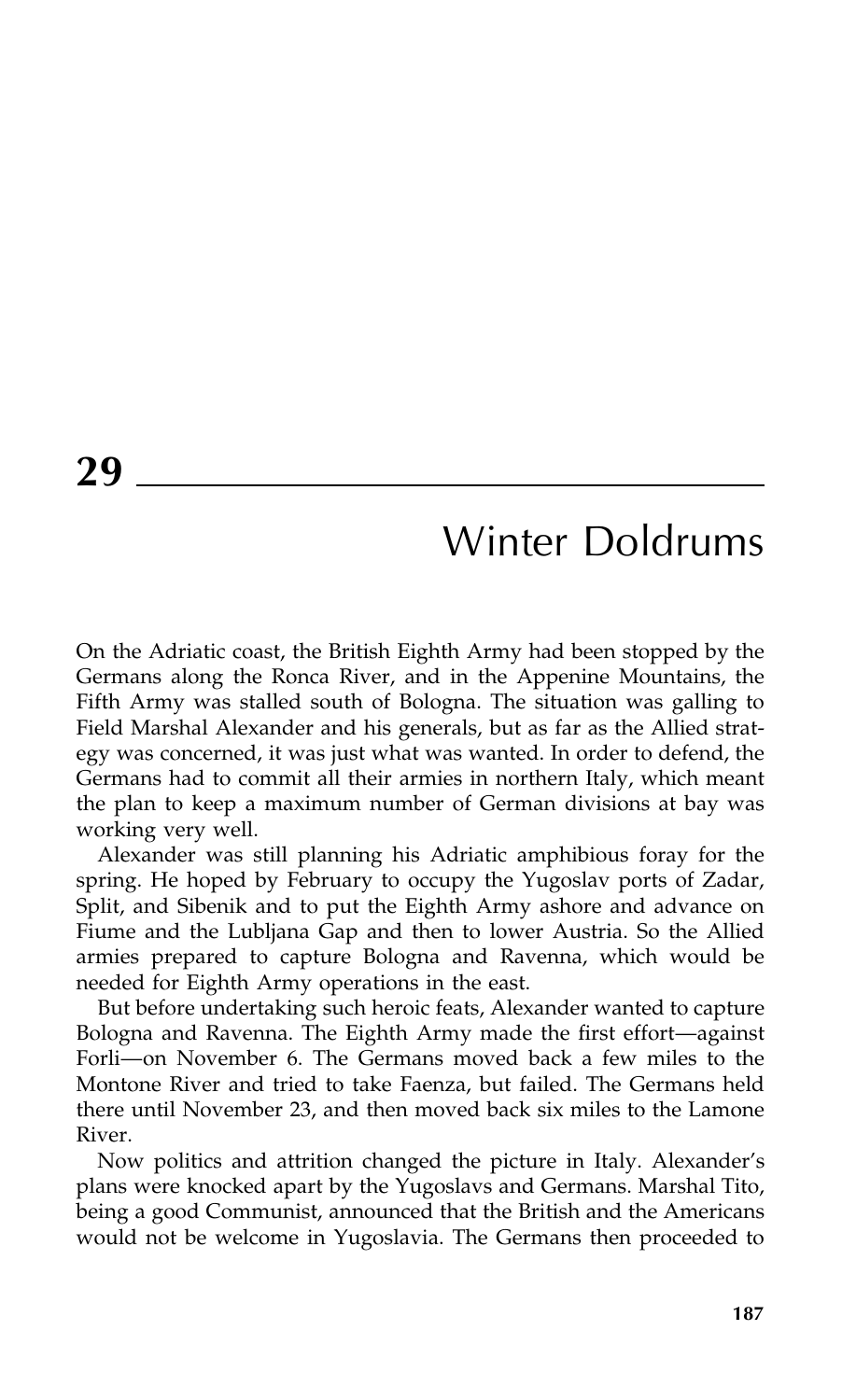take control of the western half of Yugoslavia. So the idea of an amphibious landing died. Then Sir John Dill, head of the British military mission in Washington, died, and General Wilson was chosen by the British to take his place. Alexander then became theater commander, and General Clark took Alexander's old job as Fifteenth Army Group commander, but not quite. The British made sure that McCreery, the new Eighth Army commander, would report directly to Alexander and not to Clark. General Truscott returned from France to take over the Fifth Army. A new directive from above set out the aims of the Allies in Italy, which were now reduced to capturing Bologna and Ravenna, and tying up as many German divisions as possible. This was much more nearly the American concept than the British of the war they had been fighting for two years.

Early in December, the Eighth Army resumed its offensive against Faenza but the going was slow. General von Vietinghoff intended to stand fast and he was strengthened in that resolve by Hitler who, on December 7, ordered the German forces to stand fast at Faenza. When the British gained some ground there, he modified that order only slightly.

The British were having division troubles just then, which hampered their drive. They had to send the 46th Infantry Division off to Greece, but General Keighley, the commander of 5th Corps, had plenty to work with. He had 400 pieces of artillery to support his advance and the 10th Indian and 2nd New Zealand Divisions (both new units) to carry the action while the tired 56th Infantry Division was moved to a quiet sector of the line. The 5th Corps attacked on the night of December 14, and the German garrison of Faenza pulled back, but only three miles.

On the Fifth Army front, Truscott expected a German counterattack. Recently the 92nd Infantry Division had joined the Fifth Army. This was the Negro division that had not performed very well so far. The American army at this point was very distrustful of black troops and that feeling created a situation in which the blacks were usually badly trained. Not being regarded as equals they behaved accordingly. The 92nd was made up of Negro infantrymen, commanded by both white and black officers. The division was not well regarded in the army as a fighting unit, and the Germans apparently had the same opinion because they planned an assault on the Fifth Army line, directly against the 92nd. Luckily, Truscott had expected something of the sort and had that division backed up by additional units of 4th Corps.

On December 26, the Germans launched Operation Wintergewitter (Winter Thunderstorm) against the 92nd. The purpose was to destroy the 92nd's capability for offensive operations. Behind a screen of artillery and mortar fire, the Germans attacked along the slopes of the Serchio River Valley against the 1st and 2nd Battalions of the 370th Infantry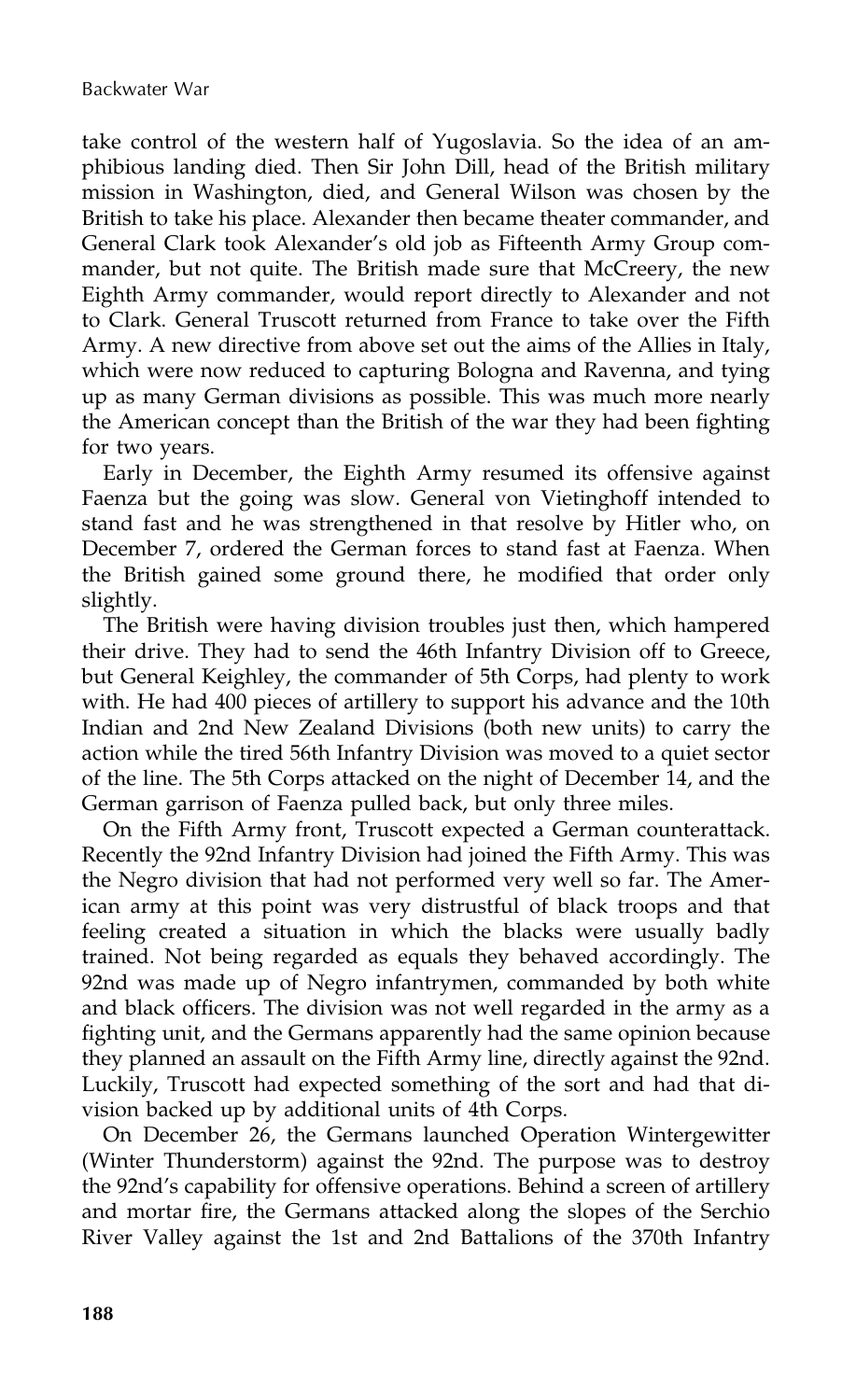Regiment; but this was only a feint. The main attack was made against the 92nd units east of the Serchio. The 366th Infantry Regiment began to fall back in disarray, and it appeared that the Germans would break through. Company G panicked and left a 500-yard gap through which the Germans rushed into the village of Barga, despite the stout resistance of a handful of the black soldiers. The Germans pushed beyond to Barga, mopped up, and did their job of destroying the effectiveness of the black units, and then withdrew.

During the night of the 26th, the disorganized 370th passed through the lines of the Indian 19th Brigade, which had been positioned to back them up. The American troops were on their way to the rear to seek safety from German gun fire. The division commander, General Edward Almond, had them rounded up and taken to a point west of Serchio where they were put in position on the Indians' left and behind their own 1st Battalion. In the next four days, the Indians then set about recovering all the ground lost by the 92nd in those hours of panic. But the incident so unnerved the senior officers of the Fifth Army that they postponed the assault on Bologna until spring.

The operations of the Eighth Army also came to a halt at the end of the year 1944, although the Germans had been driven from Ravenna on December 4 and from Faenza and from Bagnacavallo. As had been feared by Alexander's staff much earlier, the British advances were made in terms of one river to the next, and the Germans were now holed up behind the Lamone River and behind them were the Imola and Santerno Rivers, which would have to be crossed. The rains had brought more mud, and the ground had not yet frozen. But weather and tough Germans were not the only problems of the Eighth Army. It was going to lose a corps headquarters and three divisions to Greece, where the civil war was growing worse and the British were stuck in the middle of it. The Canadian troops were being sent to join the other Canadians fighting in Western Europe.

And so the Fifth and the Eighth Armies went on the defensive and would remain so until April. Except for two limited objective operations in the Eighth Army sector and one in the Fifth Army side, the armies would remain static all winter long.

That winter, the British were troubled by high rates of desertion from the Eighth Army. Part of the reason for this must be attributed to bad morale, engendered by the weather, lack of amenities, and general low standard of living of the troops, who when not in combat had plenty of time and reason to complain. But another part of it has to be attributed to the almost unceasing complaint of the British officers that the whole direction of the war effort was wrong, and that they should be engaged in the Balkans. British historian General W.G.F. Jackson alludes to this state of affairs: "They could sense the uselessness of throwing away their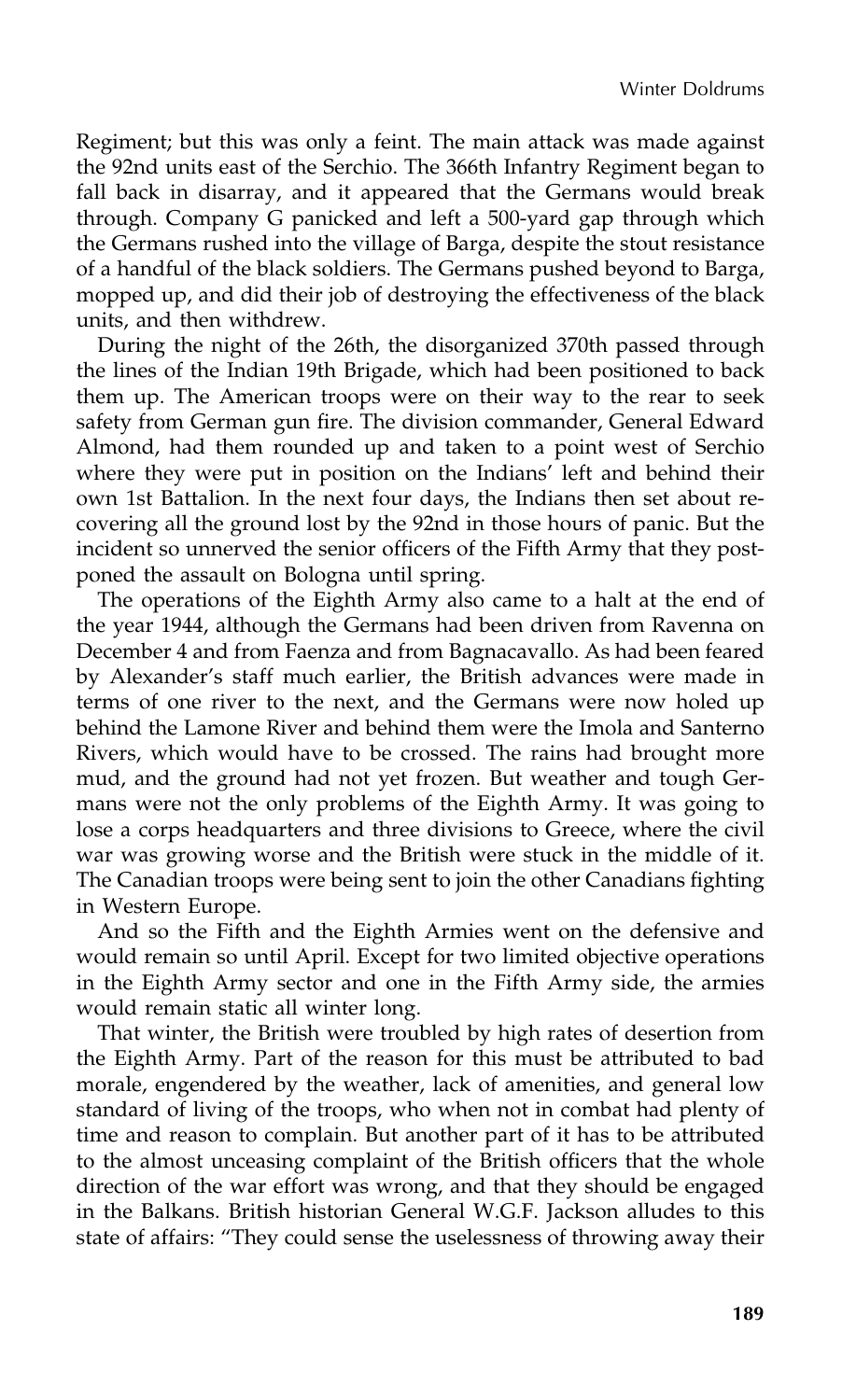lives when the Russians and Eisenhower's armies where doing the job for them and much more successfully. The concept of crossing the Adriatic and arriving as a victorious army in Vienna would have fired their enthusiasm; slogging away through the Romanga or the hills south of Bologna had few attractions for the commanders or their soldiers."26

The Americans alleviated the physical problems of their soldiers by building rest centers in the Arno Valley, including Florence and Montecatni, famous for its hot springs, and by winterizing many winter quarters, and bringing pyramidal tents with stoves up to the front lines.

But it was a hard winter in every sense of the word, and even the American troops suffered. They sang a favorite song that represented their feelings.

Dear Mr. Truman, let the boys come home, They have conquered Naples, they have conquered Rome. They have beat the master race And spit right in Herr Hitler's face. Oh, let the boys come home. Let the boys at home see Rome.<sup>27</sup>

In the winter months, the limited military operations were aimed at tidying up the fronts. The Eighth Army conducted operations to wipe out two troublesome salients: one held by the 114th Jaeger Division on a bridgehead five miles northwest of Ravenna, and another held by the 278th Infantry Division southwest of that near Faranola. In the first week of January, both of these salients were removed, and the Eighth Army was then drawn up along the Senio River from the mountains to the sea.

The Fifth Army conducted one operation to clear up troop dispositions in the area occupied by the 92nd Infantry Division in the Serchio Valley. This was also to be a test of the fighting capabilities of the 92nd—the black division—that had been suspect before it got to Italy and so far had given no indication of trustworthiness. The main test came in the coastal corridor to the west where General Almond planned to have the 370th Infantry Regiment capture the Strettoia Hills, three miles inland overlooking the coastal corridor. On the right flank, the 371st Infantry Regiment was to keep abreast as the 370th's three battalions leapfrogged one another from one hill to the next. On the coastal flatlands, the 366th Infantry Regiment's 3rd Battalion, with tank support, was to cross the Cinquale Canal between the coast highway and the sea four miles south of Massa.

The offensive began on February 8 as Generals Truscott and Crittenberger watched from an observation post. From the outset, the plan went astray. After covering only 800 yards, the 371st stumbled onto an enemy minefield and came to a dead halt, exposing the 370th's right flank. Air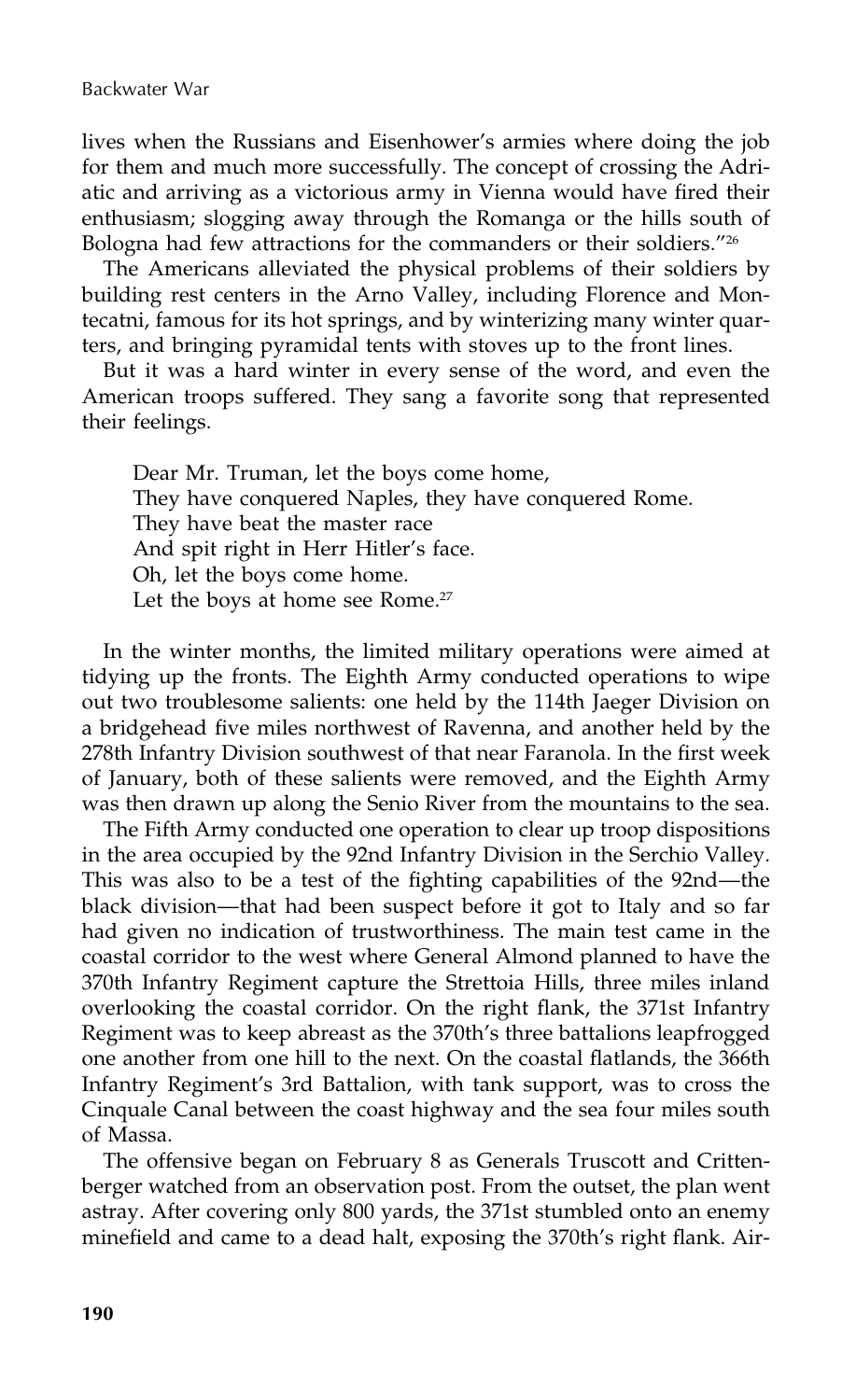craft support enabled the 370th to go ahead despite this, and by late afternoon, it had occupied its initial objective. But the men had just dug in when the Germans counterattacked starting with a hail of mortar shells. The Germans overran the forward company and forced the second company to withdraw down the slopes of the Strettoia Hills. Units of another battalion proceeding with the leapfrog plan ran into men falling back under enemy fire. In the resulting confusion, the attack broke down altogether. The regiment began to fall apart, with men taking shelter from the fighting by hiding in houses and anywhere they could conceal themselves. The order was put out to search everywhere for stragglers and try to get the regiment together again. It was the same story of failure in the 366th sector. After three days, the assault failed completely; so disorganized was the 92nd that further attempts to complete the operation were given up, and General Almond cancelled it on the third day. The disaster had cost the 92nd 47 officers and 659 enlisted men killed, wounded, and missing, among the two battalions. That price was paid for by 145 German prisoners and no ground gain. After that Truscott decided that the 92nd could not be used in further offensive action.

A week after the abortive 92nd affair, Crittenberger launched the second limited American operation of 4th Corps, which was designed to put the corps in a better position to undertake the spring offensive. He chose his newest division: the 10th Mountain Division. This was an unusual military unit, with a much higher educational level than most. It had been organized in an unusual way: through the recruitment of the American civilian National Ski Patrol System, which contained a high number of ski enthusiasts and winter sports fans. Militarily it was very special, having only three battalions of 75-mm-pack Howitzers as compared to the three battalions of 105-mm Howitzers and one of 155-mm Howitzers of the standard infantry division. Because of its light armament, the division was unacceptable to other theaters of war but completely adapted for the mountain warfare in which the Fifth Army was engaged. The division commander, General Hays, was one of the best American field commanders.

For the operation—called "Operation Encore"—General Truscott wanted to secure the high ground commanding a ten-mile section of Route 64. The area consisted of a series of peaks and ridges about five miles west of the highway. In American hands, the ridge would provide observation as far as the Po Valley.

Early in February, the 10th Mountain Division was positioned in the valley of the Silla River. Dominating the area were two peaks that the Americans knew as Riva Ridge and Monte Belvedere: Monte della Torraccio Ridge. The side of the Riva Ridge was a cliff rising 1,500 feet above the valley floor. The mountain troops would have to scale that cliff to reach the Germans and then move to Monte Belvedere. Then they would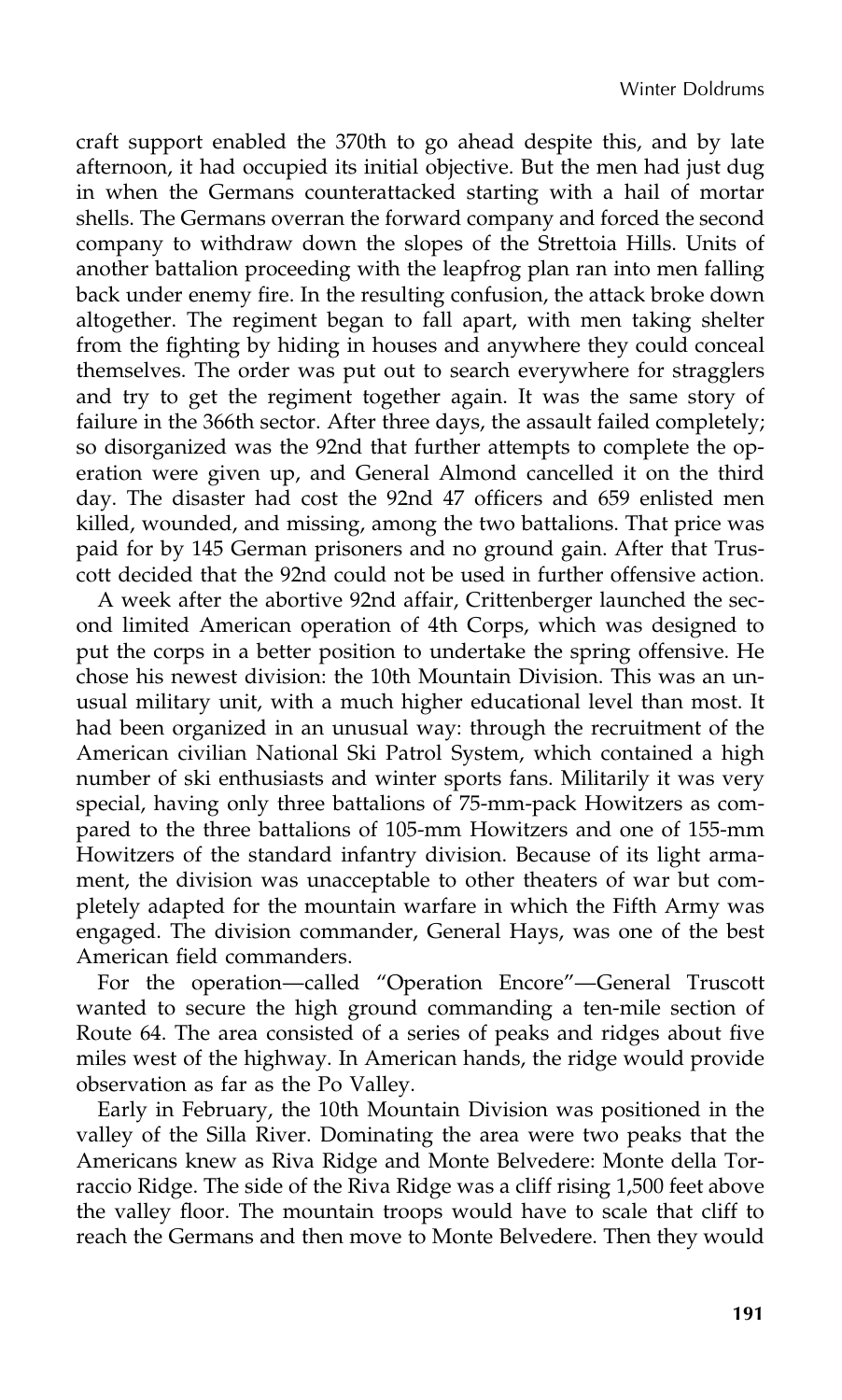begin the second phase of the operation to continue northeast about four miles, taking a series of lower ridges that led down the roads that descended into the Po Valley.

General Hays had secretly assembled the troops three miles south and east of the two ridges. To the right the Brazilian Expeditionary Force would cover their right flank. Because the mountain division was so light on artillery, General Crittenberger lent them a field artillery battalion with a 105-mm Howitzer and a Chemical Mortar Battalion, two tank destroyer battalions, and a tank battalion.

Crossing the snow-covered ground would be hard because of limited concealment provided by scattered clumps of stunted trees. Since the roads were narrow and bad in the mountains, transport would mostly be by pack mules, full tracked "weasels," and jeeps. Tanks could be used in part of the terrain.

The first moves would be made by climbing teams from each of the three rifle companies of the 86th Mountain Infantry Regiment's 1st Battalion and one from the 2nd Battalion. With coils of rope slung over their shoulders, the climbers moved off in the darkness, driving steel pitons in the rock, hooking snap links into them, and then fastening ropes to the snap links to provide hand lines for the main body of the climbers, who would follow.

When the advance party had reached the rim of the ridge, the 1st Battalion of the 86th Infantry Division followed, each company taking a different route. Before dawn, the entire battalion was on top, and they had not been detected by the enemy.

When morning revealed the Americans to the Germans, the 232nd Fusilier Battalion launched three counterattacks, but they were all repelled by the Americans. By the end of the day, the ridge was secured. That night, the 85th and 87th Mountain Infantry Regiments assembled at the base of the Monte Belvedere Ridge. They decided against artillery preparation in the interest of surprise, and attacked, the 85th frontally and the 87th up the western slope toward three mountain villages. The gamble paid off, and the men of the 87th were atop the enemy before they met resistance. The Germans were in a line of bunkers and machinegun positions, and they had installed a number of minefields; but the two battalions made steady progress and within a few hours had control of two of the three villages and the Valpiana Ridge. The 85th Mountain Infantry Regiment had almost the same experience, and three hours after meeting the enemy had fought their way to the top of the Monte Belvedere Ridge.

To attack the last peak—Monte della Torraccio—the Americans brought the artillery into action to neutralize the enemy guns, while British Spitfires and American P-47s flew support missions. Here the enemy was stronger and on February 21 launched a counterattack against the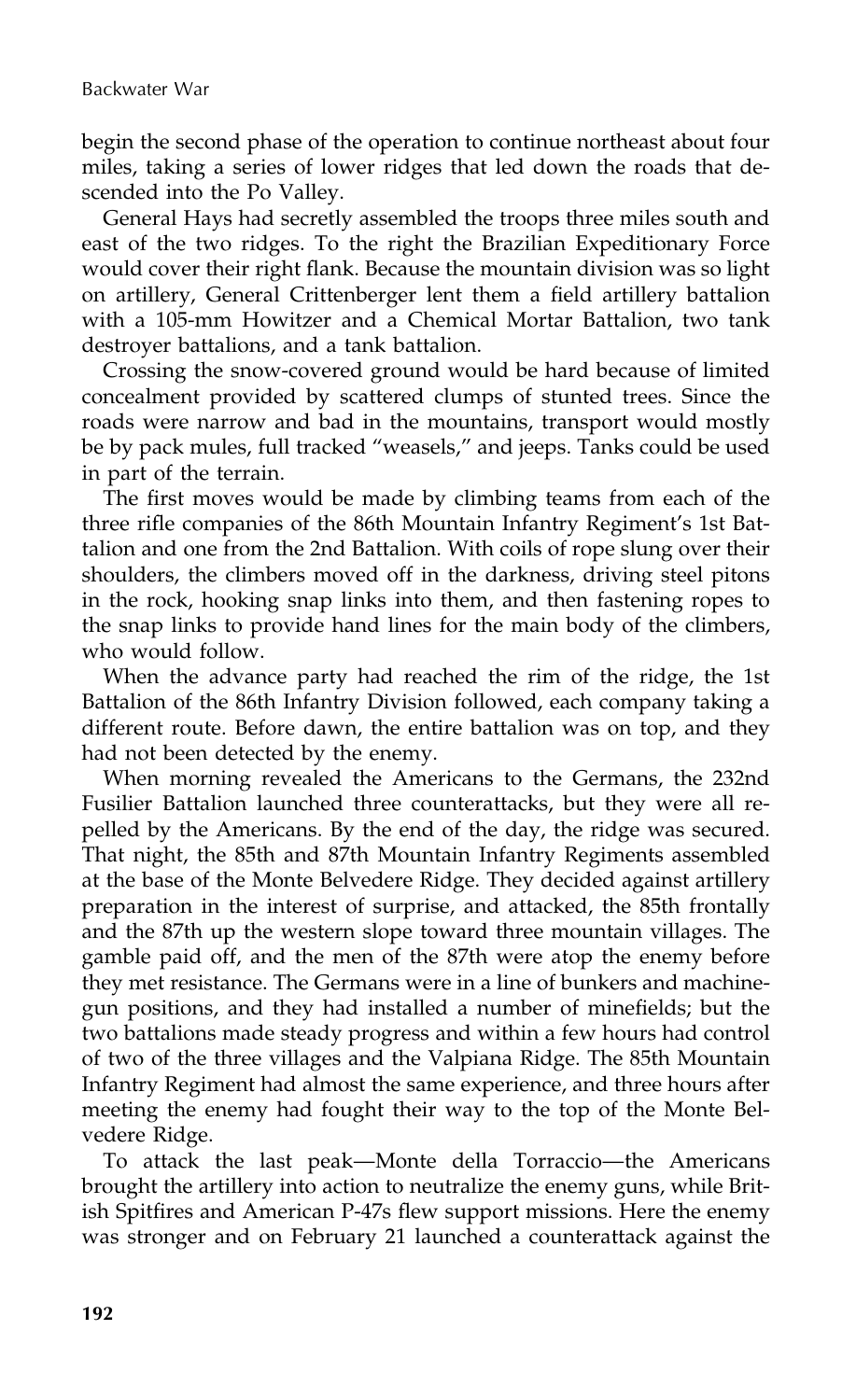3rd Battalion of the 85th Mountain Infantry Regiment on Monte Belvedere. The counterattack stopped the American advance but failed to gain any ground for the Germans. On the American right, the Brazilians made an attack, only to discover that the drive toward Monte della Torraccio had caused the Germans to withdraw, and they captured their objective on Monte Castello without trouble.

So the advance continued on the afternoon of February 21. The Germans woke up and began to put up stiff resistance to the 2nd Battalion of the 85th, using artillery very effectively and stopping the Americans 400 yards short of their objective. By late afternoon of the 22nd, the battalion of 1,000 men was down to some 400 effectives, and General Hays relieved the 85th and substituted the 86th Infantry Regiment in the line. Assisted by air attack and artillery fire, the 86th moved steadily ahead: and on the afternoon of the 24th, the whole high ground was in American hands. They had taken 900 casualties, 203 of them killed.

With the Brazilians then, the 10th Mountain Division moved forward and advanced 12 miles to another line of crests after which the terrain into the Po Valley was a gentle slope down. These peaks would be the jump-off point for the spring offensive of 4th Corps. In two days, March 3 and 4, against heavy opposition the troops secured their objectives. The Germans sent part of the fresh 29th Panzer Grenadier Division to counterattack. In very brisk fighting the Allies drove off the Germans and then stopped the offensive, concerned lest the Germans get the idea that this would be the jump-off point and fortify the area. But the 10th Mountain Division now held a six-mile front suitable for the opening of the spring offensive when the time came.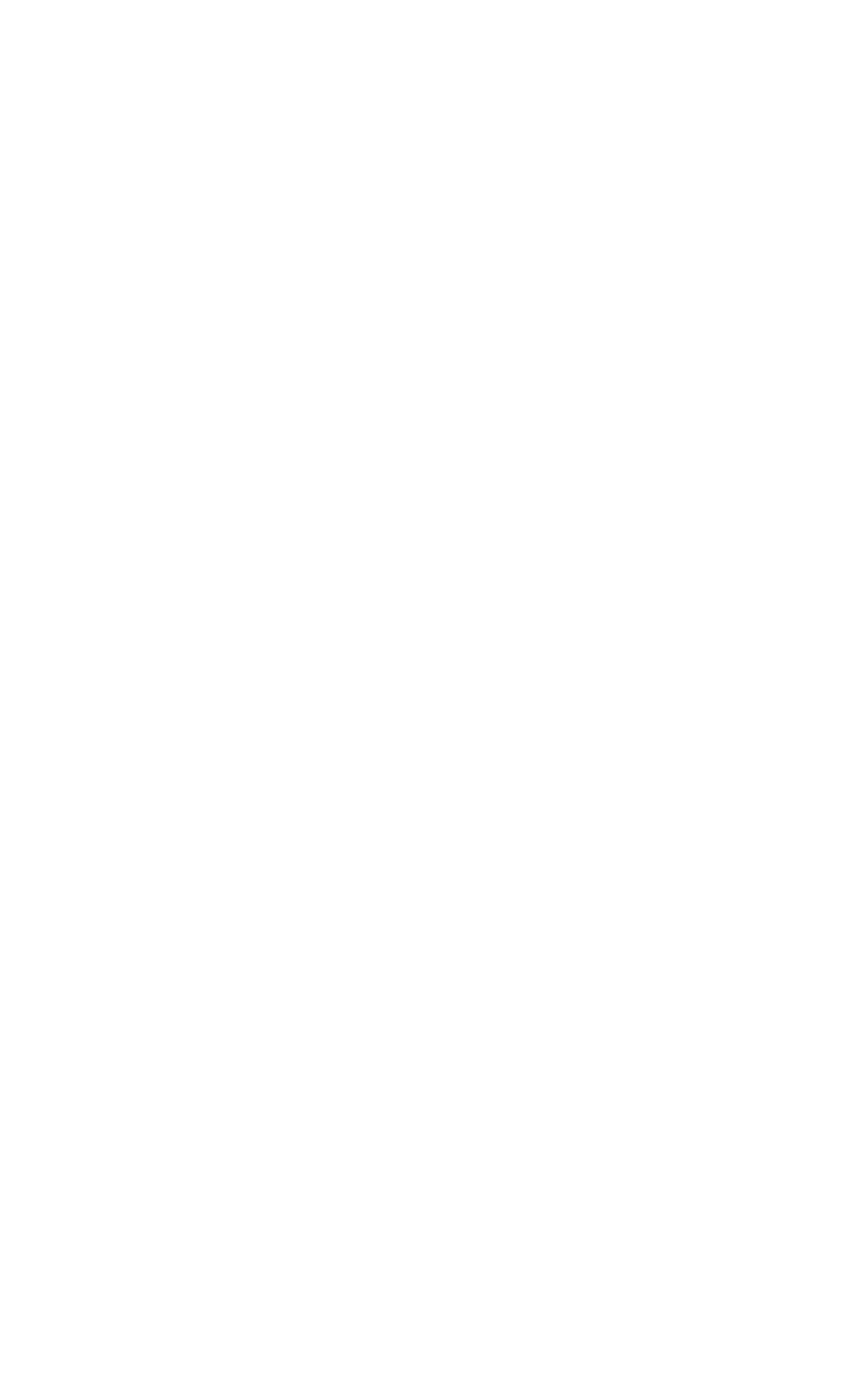## To the Bitter End

By the end of March 1945, the Allies were ready to begin a new offensive. The British 13th Corps had been returned to the Eighth Army. The U.S. Fifth Army still had a broad front: General Crittenberger's 4th Corps held 50 miles from the Rebo River to the sea. II Corps was poised to lead the attack against Bologna and the Po River Valley. General Truscott intended to concentrate his efforts west of Route 64 to outflank the German defenses south of Bologna. Contact with the Eighth Army would be made near Bondeno where the Panaro River joins the Po. Thus, the German forces in the bend of the Rebo River would be encircled.

The American effort was to be delayed until the Eighth Army had crossed the Santerno River. It all looked easy because the Allies had overwhelming air support and a two to one edge on the Germans in artillery, two to one in infantry, and three to one in armor. The Eighth Army, for example, had more than 1,200 artillery pieces to the 187 guns and 36 *Nebelwerfers* of the Germans; the ratio of the Fifth Army was about the same. Besides this overwhelming force, the Allies had another weapon, about 50,000 Italian partisans who were organized into companies, battalions, and brigades and were well armed by the Allies over the past two years.

The initial effort of the spring came on the Eighth Army front on the night of April 1 when a flotilla of LVTs (landing vessels, tank) carrying the British 2nd Commando Brigade crossed the Comaccio Lagoon to set up an amphibious attack on Argenta. There was some difficulty when the LVTs ran aground in the shallows, but the troops were transferred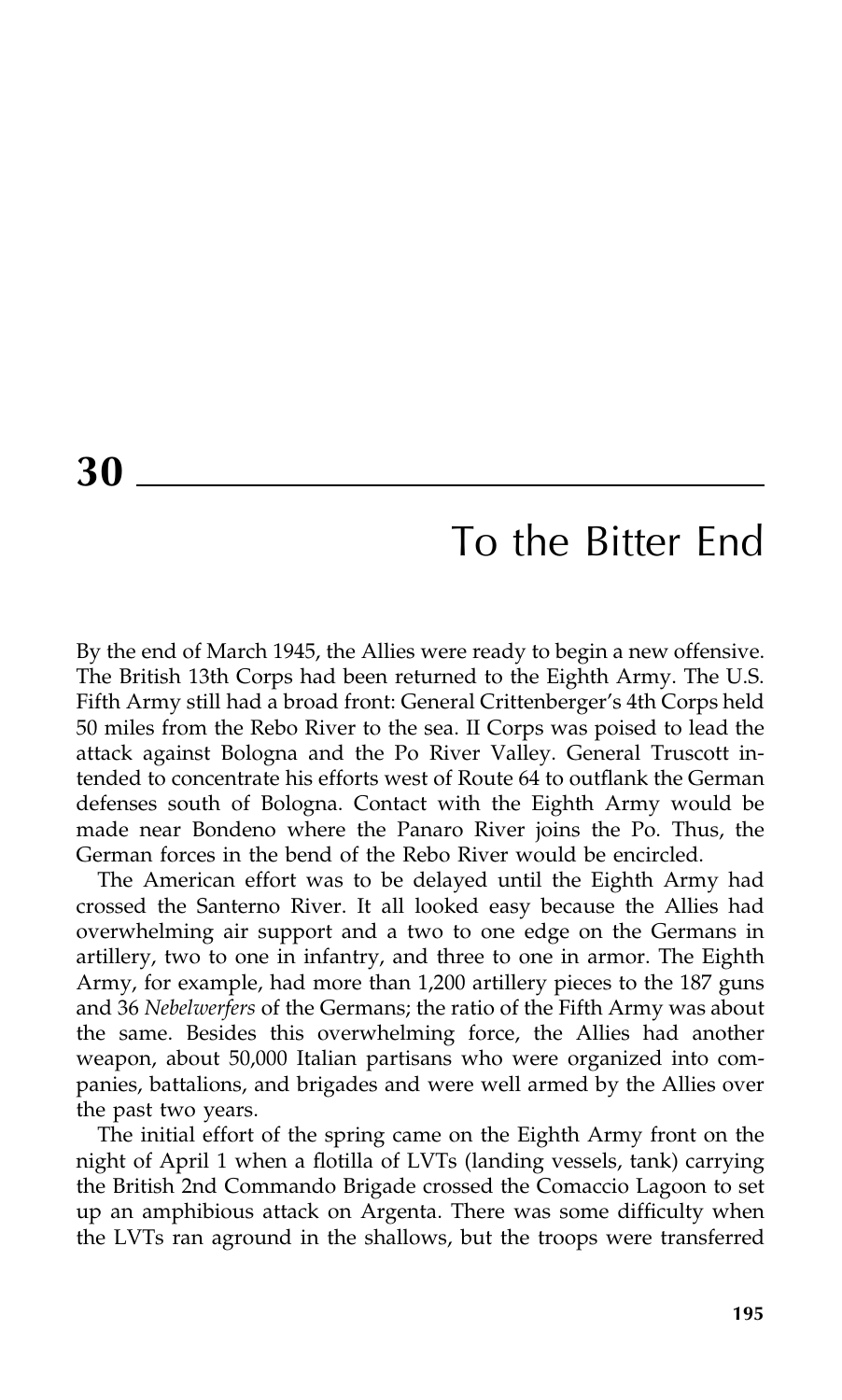to lighter boats, and the operation was carried out. By April 1, the enemy troops were cleared from this spit of land. On April 6, the 56th Infantry Division had cleared the area around the north bank of the Rebo River.

At the same time 120 miles to the west, a reorganized 92nd Infantry Division began operations in the Apuan Alps and the Serchio Valley. The best of the black troops had been formed into the 370th Infantry Regiment. The 442nd Regimental Combat Team of Nisei had replaced one of the other black regiments, while a third regiment, made up of former antiaircraft artillerymen, was formed. Thus, the 92nd was deemed combat-worthy.

The 370th and 442nd Regiments attacked first, the 370th toward Massa, where once again the black troops did not do very well. But the Nisei more than made up for it, and in three days moved up to capture 3,000-foot Monte Belvedere two miles northeast of Massa. The 473rd Infantry Regiment replaced the 370th in the line, and occupied Massa on April 10.

The Eighth Army attacked on April 9 after an impressive aerial bombardment of the German defense line parallel to the Senio River. Sixteen hundred heavy bombers and 600 medium bombers plastered the area between the Senio and Santerno Rivers, and fighter bombers carried out tactical support missions in the next two days as well. The troops began to move at 9:30 in the evening. The flamethrowing Churchill tanks went first, followed by the troops to establish bridgeheads across the Senio. The 2nd New Zealand and the 8th Indian Divisions led the way. By the evening of April 10, the New Zealanders had pushed three miles beyond the Senio to reach the east bank of the Santerno.

The Germans fought doggedly, but by April 12, the British 5th Corps and the Polish 2nd Corps had established bridgeheads beyond the Santerno. That afternoon the New Zealanders captured the town of Massa Lombarda.

Hitler, as usual, inveighed against any major withdrawals by the German troops, no matter the odds they might face. However, General von Vietinghoff had a much more practical view which he stated to the OKW:

If the Supreme Command of the Armed Forces continues to maintain its intention of keeping the Anglo–Americans as far and as long as possible from the borders of the Reich, its aim can only be achieved if we defeat the known intentions of our enemies, the annihilation of the German armies. This can be done only if we avoid decisive battles by retreating if necessary to our prepared Ticino–Po defense positions. This decision must be made soon in order to allow for the difficult and necessary moves from the western Alps and from the Ligurian coast. As these moves will require at least two weeks we must act quickly in order to prevent the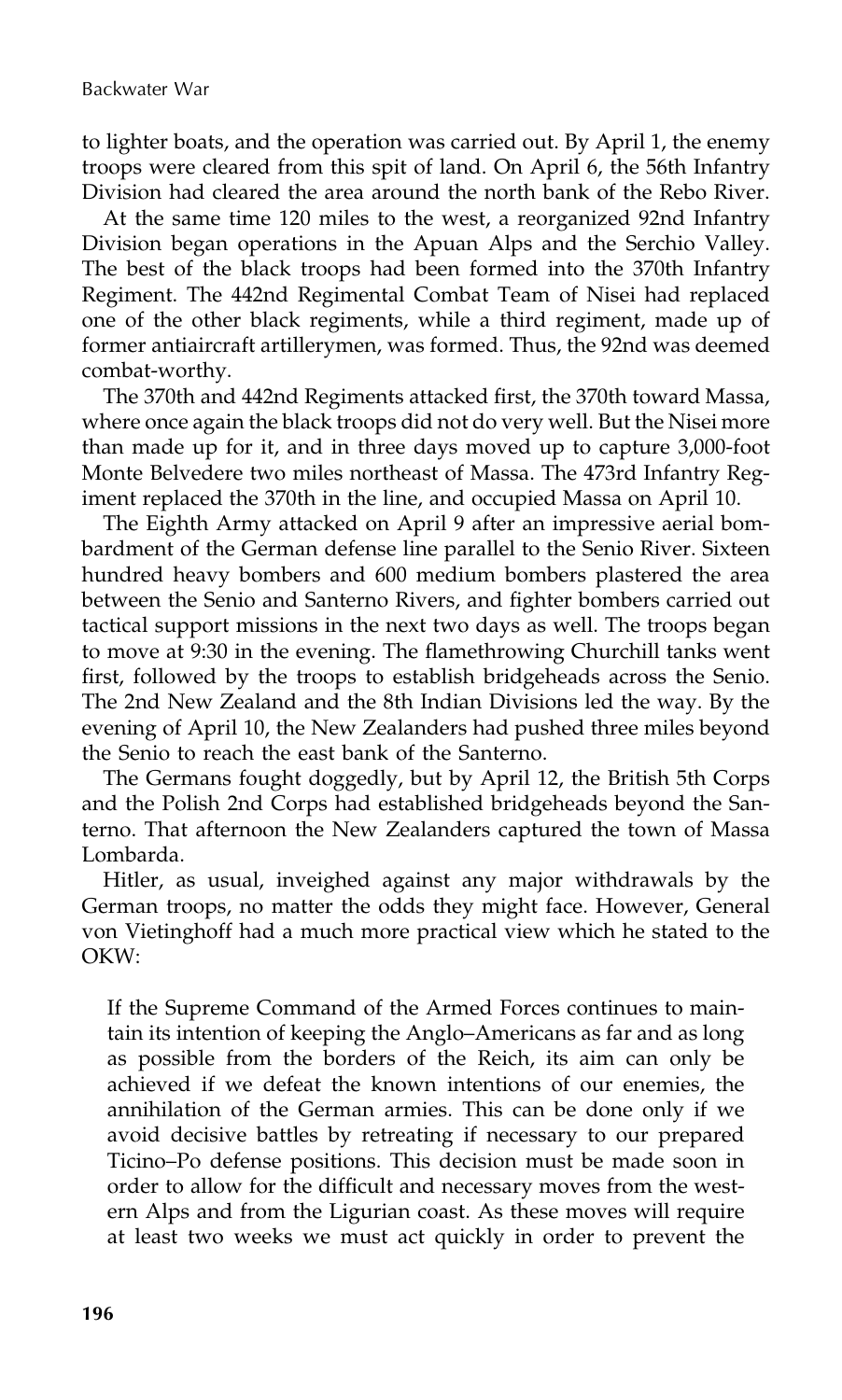enemy from reaching the Po on our eastern flank. This means that the Tenth Army would have to hold its sector at least two weeks after the commencement of our withdrawal from the western and alpine sectors of the army group's front. This is considered the only way in which the north Italian areas, so important to our war industry, can be preserved for the German army until the day of our decisive battle.<sup>28</sup>

Having said this, without asking Hitler, von Vietinghoff then withdrew the 1st Parachute Division from the Imola salient and pulled back into the Genghis Khan Line, while reinforcing the Argenta Gap as well as he could.

By April 16, the British 78th Infantry Division struck the line of the Marina Canal and managed to secure a bridgehead and the next morning passed east of Argenta. Within hours, British troops cleared the last German troops from Argenta.

Hitler replied to von Vietinghoff's demand for strategic withdrawal in a message dictated to General Jodl:

All further propoosals for a change in the present war strategy will be discontinued. I wish to point out particularly that under no circumstances must troops or commanders be allowed to waver or to adopt a defeatist attitude as a result of such ideas, apparently held by your headquarters. Where such danger is likely, the sharpest countermeasures must be employed. The Führer expects now, as before, the utmost steadfastness in the fulfillment of your present mission, to defend every inch of the north Italian areas entrusted to your command. I desire to point out the serious consequences for all those higher commanders, unit commanders, or staff officers, who do not carry out the Führer's orders to the last word.<sup>29</sup>

But it would take more than harsh words from Hitler to stop the Allies. The British had now nearly reached the Po, and the Americans of the 10th Mountain Division had attacked very successfully over the mountains, while other American elements had moved on the right and the left. On April 20, the Americans broke out of the Appenines and onto the plain south of Bologna and were moving up Route 65. On the 21st, the Allied troops, Poles included, occupied Bologna.

April 20 marked the turning of the Allied spring offensive all along the front. The Allies were approaching the Po River, and the Germans were withdrawing as rapidly as they could. The 85th Mountain Division crossed the Po on April 23 and headed for Verona, along the Adige River. German troops were surrendering by the hundreds, and those that were fleeing toward the Alps were abandoning equipment all along the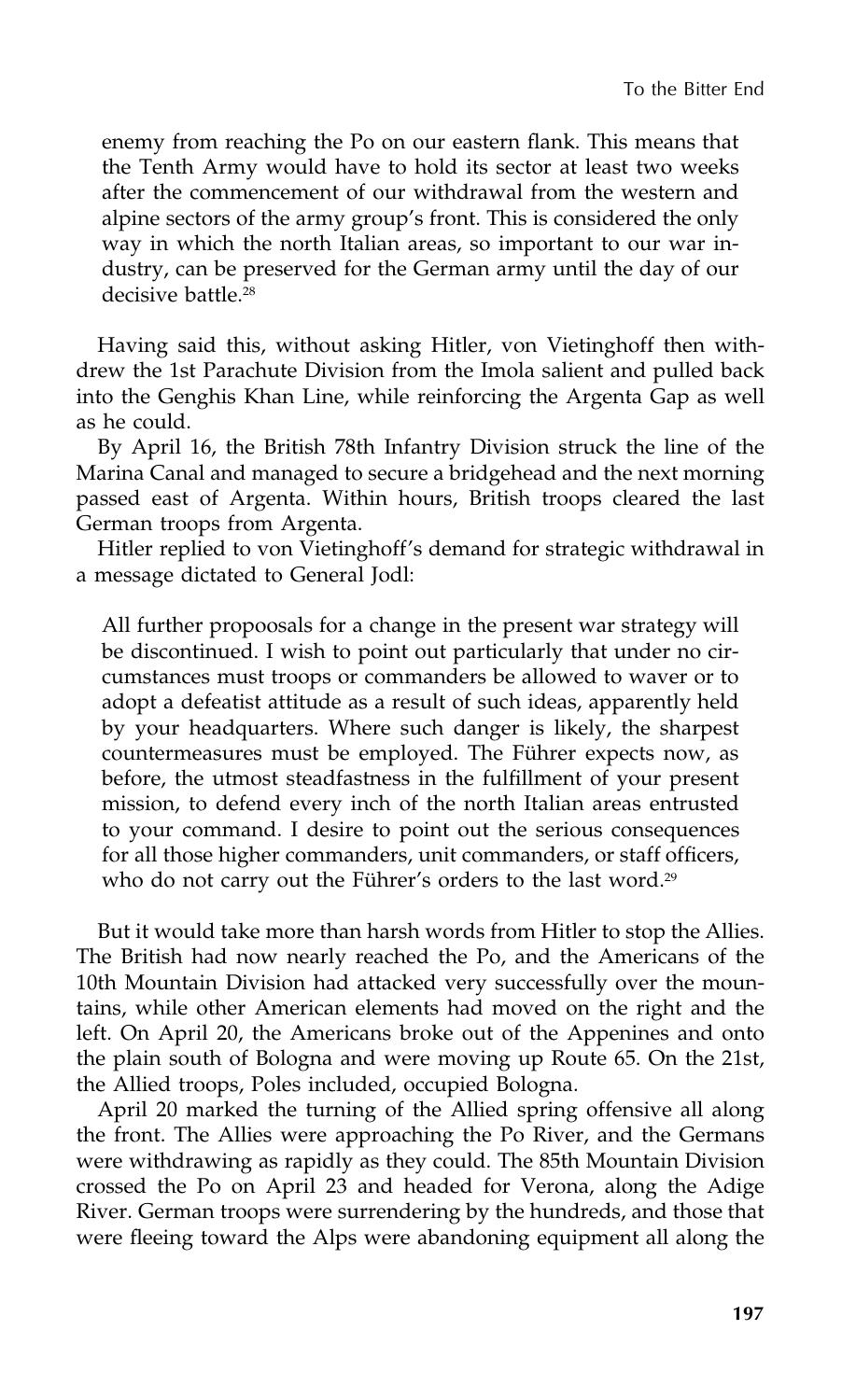roads. The British Eighth Army crossed the Po on April 24 and began pushing toward the Adige, ten miles away. The 2nd New Zealand Division crossed on April 26. On the 27th, the 5th Corps and 13th Corps crossed the Adige. Along with groups of partisans, the British were now mopping up mostly disorganized German units.

East of Lake Garda, the Germans had only two routes of escape. One, opposite the Eighth Army, led northeast to southeastern Germany and Yugoslavia. The other route, opposite the Fifth Army, led north along the shore of Lake Garda toward the Brenner Pass and the Reschen Pass into Austria. What was left of General Herr's German Tenth Army would follow the first route, and the remnants of Lieutenant General Joachim Lemelsen's Fourteenth Army would take the Lake Garda route.

As the Allied forces chased the retreating Germans toward the Alps, Allied headquarters issued a call for a general uprising of the Italian partisans in northern Italy. In most towns the republic set up by the Germans with Mussolini as the head had passed out of existence, and most towns were under partisan control. One by one, the cities were falling. The 442nd Nisei Regiment captured Turin and on May 1 linked up with the French 27th Alpine Division from the southern France theater. As of April 29, the Po Valley's northern exits were closed, and the Germans west of Lake Garda had no place to go and had to surrender. But three fighting groups of the 14th Panzer Corps were still full of fight, and had established a line running from Route 46 in the east across Route 12 to the town of Riva at the northern end of Lake Garda. Troops of the 10th Mountain Division ran into them on April 27 and for five days fought the last battle of the Italian campaign, on the shores of Lake Garda. The end of the battle was marked by the strange death of Colonel William Darby, who had just recently returned to Italy from Washington to become assistant commander of the 10th Mountain Division. The fighting was over. The Germans had retreated, and the colonel was strolling on the broad promenade along the lake talking over plans for a next move with one of his regimental commanders when a single artillery shell—the last fired from somewhere north of Riva—exploded in the air above him. An enlisted man was killed and Darby was mortally wounded.

On the British Eighth Army front, the 56th Infantry Division that was heading for Venice and the 2nd New Zealand that was heading for Trieste encountered nothing but small groups of German soldiers who were eager to surrender. On the 29th, the 56th captured Venice and the New Zealanders took Padua.

Since spring, the two Allied armies in Italy had taken 145,000 prisoners. By May 1, only company-size patrols were moving, and there was no fighting. On the afternoon of May 2, British and American units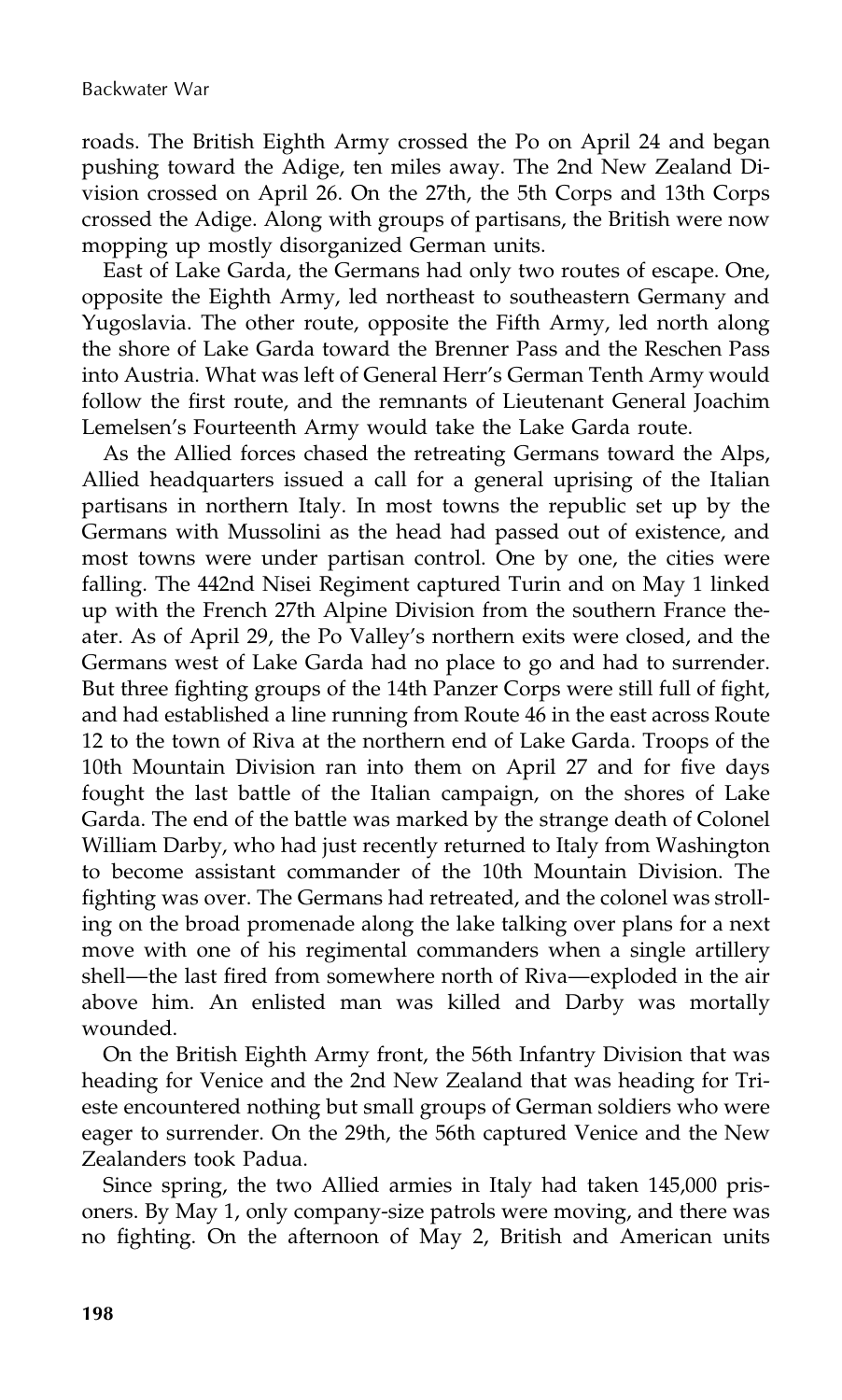picked up a report from the BBC announcing the unconditional surrender of all the German armies in Italy. The Backwater War was over.

As the war came to an end in Italy, Mussolini was in Milan, vainly trying to come up with a plan that would restore him to power throughout the country. Some of his advisers suggested that he escape to Switzerland or to Spain, but he categorically refused to leave the country.

On April 20, when he learned that Bologna had been cut off, he gave orders that most of the government offices of his Salo Republic should be closed down. There was one final possibility. He would establish a redoubt in the Valtelline and hold out there waiting for what he hoped and expected to come about: war between the victors, the western Allies, and Soviet Russia. For this, he needed a number of officials who now clustered around him.

On Saturday, April 21, Bologna was captured by the Allies and the anti-Fascists ran amok, killing many of the old Fascist leaders. On April 22, Mussolini said he would not negotiate with the Allies, but he might transfer power to the Socialist partisan forces, hand over the city of Milan to them, and disappear. But the Socialists of the National Liberation Committee rejected Mussolini's offer contemptuously. On April 23, Mussolini was still thinking about the Alpine redoubt where he would hole up. The next day the Allied air forces were over Milan, and fighter planes machine-gunned the streets. That day Il Duce received a crazed message from Hitler:

The struggle for existence or nonexistence has reached its climax. Using huge forces and materials, Bolshevism and Judaism have engaged themselves up to the hilt to assemble their destructive forces on German territory, to precipitate our continent into chaos. Nevertheless, with their obstinate scorn of death, the German people and all the others who are animated by the same sentiments will fling themselves to the rescue, however hard the struggle, and with their incomparable heroism will change the course of the war at this historic moment which will decide the fate of Europe for centuries to come.30

Hitler was obviously beyond use. If Mussolini was to save anything, he must do it himself. Before he retired to the redoubt, he would make one more effort to reach some agreement at Milan.

On April 25, virtually none of his government officials showed up at their offices. A general strike was about to be called in Milan, which the government could not stop. Mussolini decided to go to the redoubt. He met that day with members of the National Committee for Liberation at the house of Cardinal Schuster where Mussolini learned for the first time of the imminence of a German surrender. The committee wanted his surrender too. He promised an answer within the hour, and left the meeting. Then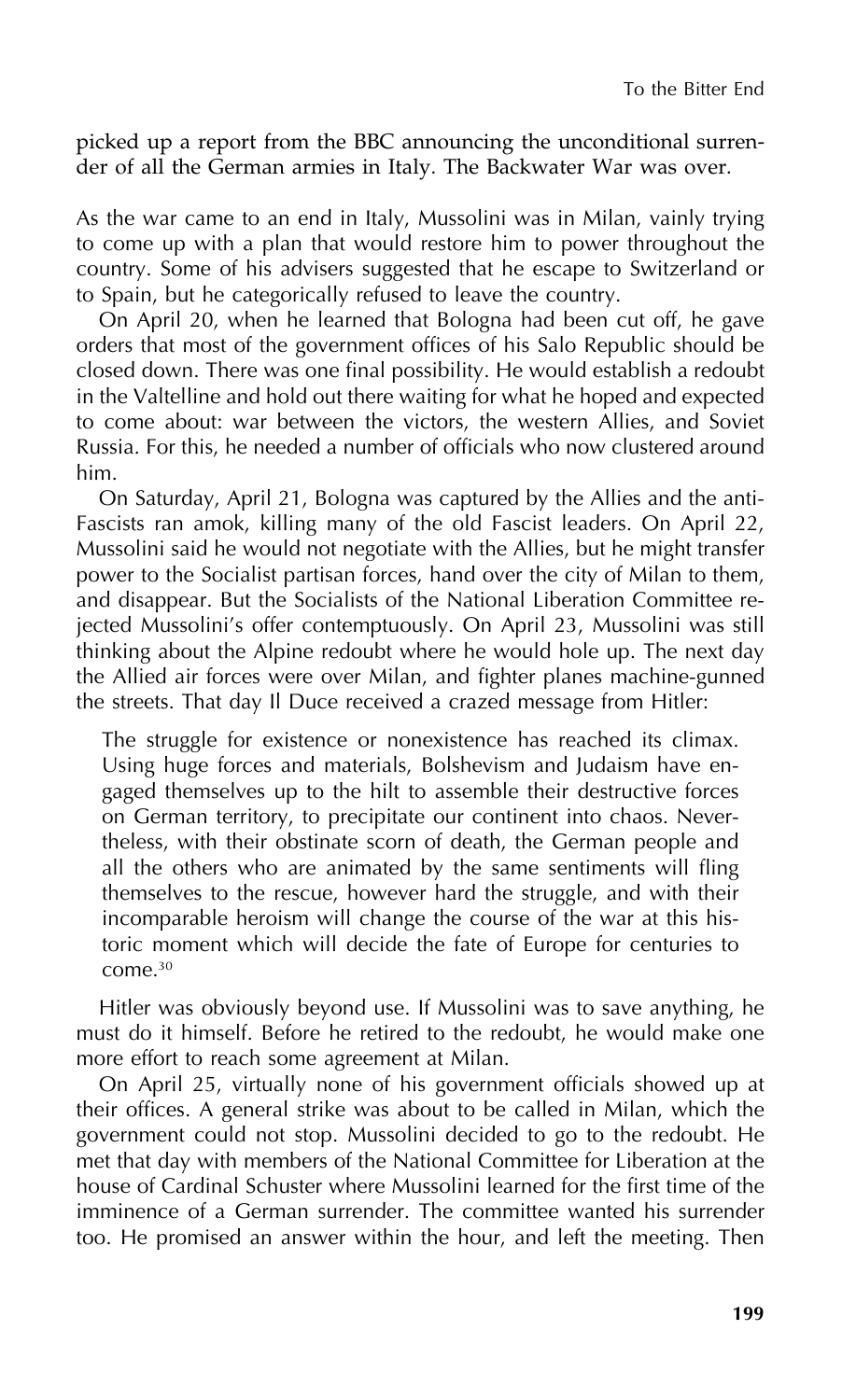#### Backwater War

he went to his office, and shortly afterward left Milan in a convoy of the faithful. They drove to Como where they stayed overnight, and then went on up the lake to Menaggio, then to Grandola to stay at the Hotel Miravalle, only ten miles from the Swiss border. They listened to the radio and the sentence of death given Mussolini and the members of his government by the National Committee for Liberation.

At 4 o'clock on the morning of April 27, Mussolini was awakened and told that the local Fascists in Como had signed an instrument of surrender and the partisans controlled the city. After that it was a question of escape. Mussolini was still surrounded by the German personal guards given him by Hitler and they tried to smuggle him across the Swiss border, disguised as a German soldier. But the column was stopped at Dongo, Mussolini was discovered and put under guard, and the Germans went on.

Mussolini was kept in the municipal building at Dongo, where he was joined by his mistress Clara Petacci, who had been traveling in another group and had been recognized and captured. He signed a statement saying that he had been captured by the 52nd Garibaldi Brigade and had been treated correctly. They were taken to a farmhouse near Como. There they were given a large room and left alone to await the decision of the new authorities at Milan.

The committee could not make up its collective mind. However, the Communist members were determined to kill Mussolini, so Communist executioners went to find Mussolini and kill him before the rest of the committee could decide to turn him over to the Allies. He and Clara Petacci were taken from the farmhouse and driven toward the lake. Their escorts then stopped at the Villa Belmonte—a big house behind a stone wall and put the two up against the wall and riddled them with machine-gun bullets.

Their bodies were then taken with those of 15 other Fascist leaders by moving van to Milan where they were hung upside down from a girder in a filling station as a final gesture of hatred. The bodies of the others were piled below them. That evening Mussolini was removed by the order of the Allied authorities and given a secret burial. Twelve years later, the body was released to his family and reburied in his home cemetery of San Cassiano in Predappio, the town of his birth.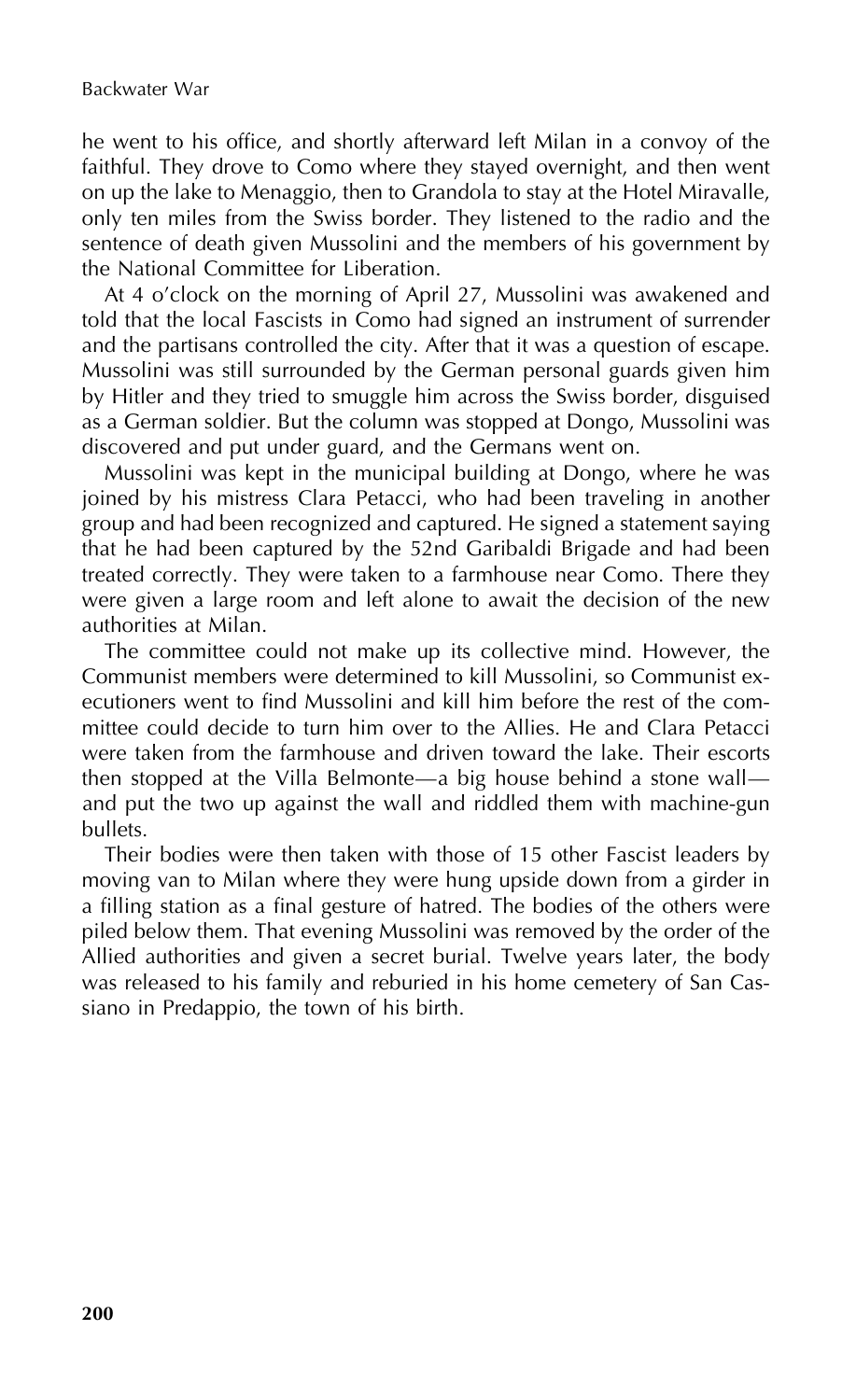# Appendix A: Order of Battle as of July 10, 1943, D Day—Invasion of Sicily

#### **ALLIED**

Allied Force Headquarters—Mediterranean General Dwight D. Eisenhower Fifteenth Army Group General Harold R.L.G. Alexander Allied Naval Forces—Mediterranean Admiral Andrew B. Cunningham Western Naval Task Force Vice Admiral Henry K. Hewitt, USN

#### **American**

Seventh Army Lieutenant General George S. Patton Jr. II Corps 1st Infantry Division 3rd Infantry Division 45th Infantry Division 2nd Armored Division Reserve (North Africa) 9th Infantry Division 82nd Airborne Division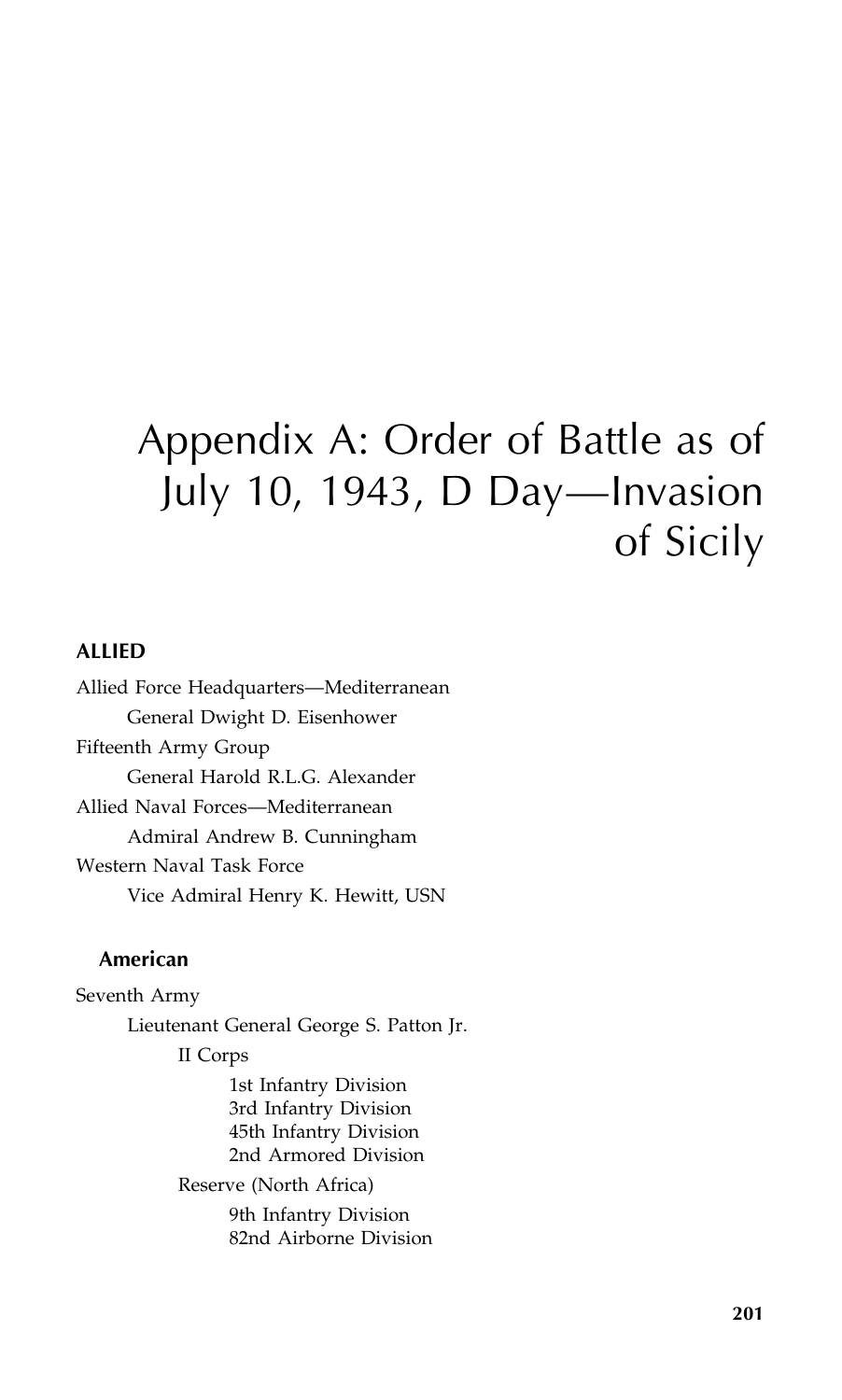Appendix A

#### **British**

Eastern Naval Task Force Vice Admiral B. L. Ramsay Eighth Army General Bernard L. Montgomery 13th Corps 5th Infantry Division 50th Infantry Division 30th Corps 1st Canadian Infantry Division 51st Highland Infantry Division Reserve (North Africa) 1st Airborne Division 78th Infantry Division

#### **AXIS**

Armed Forces Command—Sicily General d'Armata Alfredo Guzzoni

#### **Italian**

Sixth Army

General d'Armata Alfredo Guzzoni

12th Corps

26th Assieta Division 28th Aosta Division 3.3 Local Coastal Divisions 2 Naval Base Garrisons

16th Corps (Rossi)

4th Livorno Division 54th Napoli Division 2.6 Local Coastal Divisions 3 Naval Base Garrisons

#### **German**

14th Panzer Corps

15th Panzer Grenadier Division Hermann Goering Panzer Division 3rd Panzer Grenadier Division 16th Panzer Division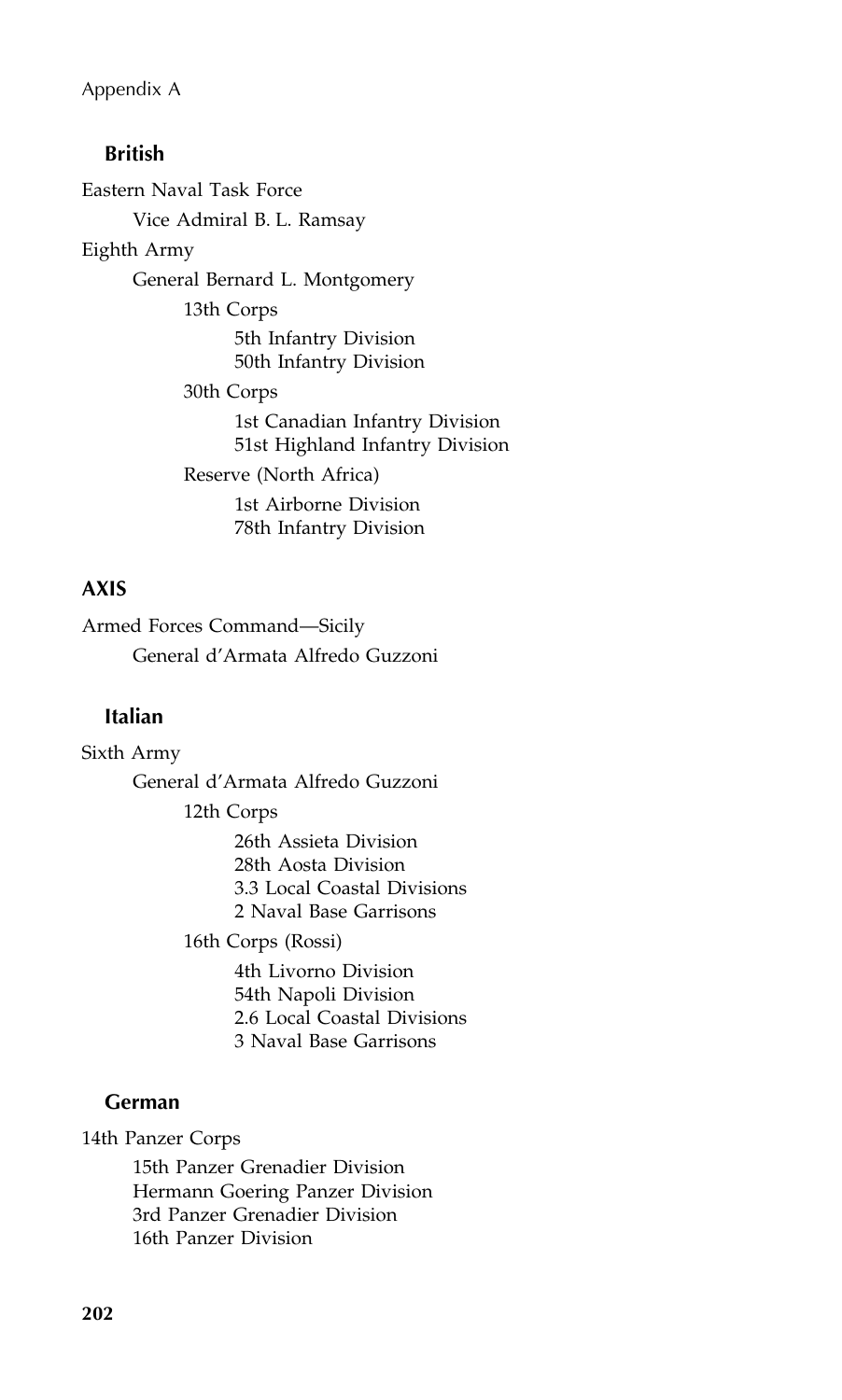# Appendix B: Order of Battle as of September 8, 1943, Salerno Landing

#### **ALLIED**

Allied Force Headquarters—Mediterranean General Dwight D. Eisenhower Fifteenth Army Group General Harold R.L.G. Alexander

#### **American**

Western Naval Task Force Vice Admiral Henry K. Hewitt, USN Fifth Army General Mark Clark 6th Corps (U.S.) 1st Armored Division 3rd Infantry Division 34th Infantry Division 36th Infantry Division 45th Infantry Division 82nd Airborne Division 3 Ranger Battalions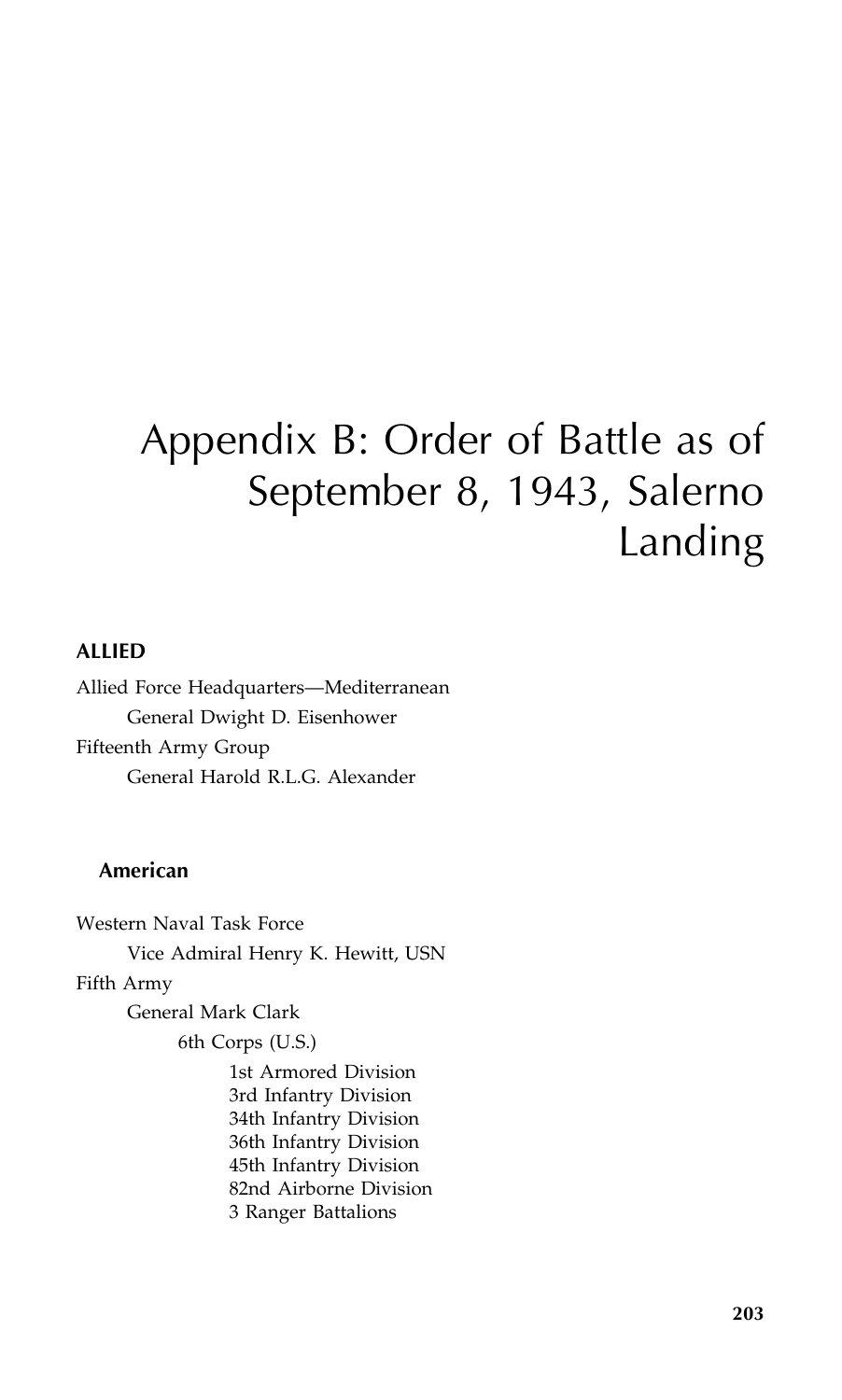10th Corps (British) 7th Armoured Division 46th Infantry Division 56th Infantry Division

#### **British (Adriatic)**

Eighth Army

General Bernard L. Montgomery 5th Corps 1st Airborne Division 8th Indian Division 78th Infantry Division

13th Corps 1st Canadian Infantry Division 5th Infantry Division

#### **AXIS**

#### **German**

Commander in Chief—South

Field Marshal Albert Kesselring

Tenth Army

General Heinrich von Vietinghoff

76th Panzer Corps

16th Panzer Division 1st Parachute Division 29th Panzer Grenadier Division

14th Panzer Corps

26th Panzer Division 3rd Panzer Grenadier Division Hermann Goering Panzer Division 15th Panzer Grenadier Division

Reserve (Rome)

1st Parachute Corps 2nd Parachute Division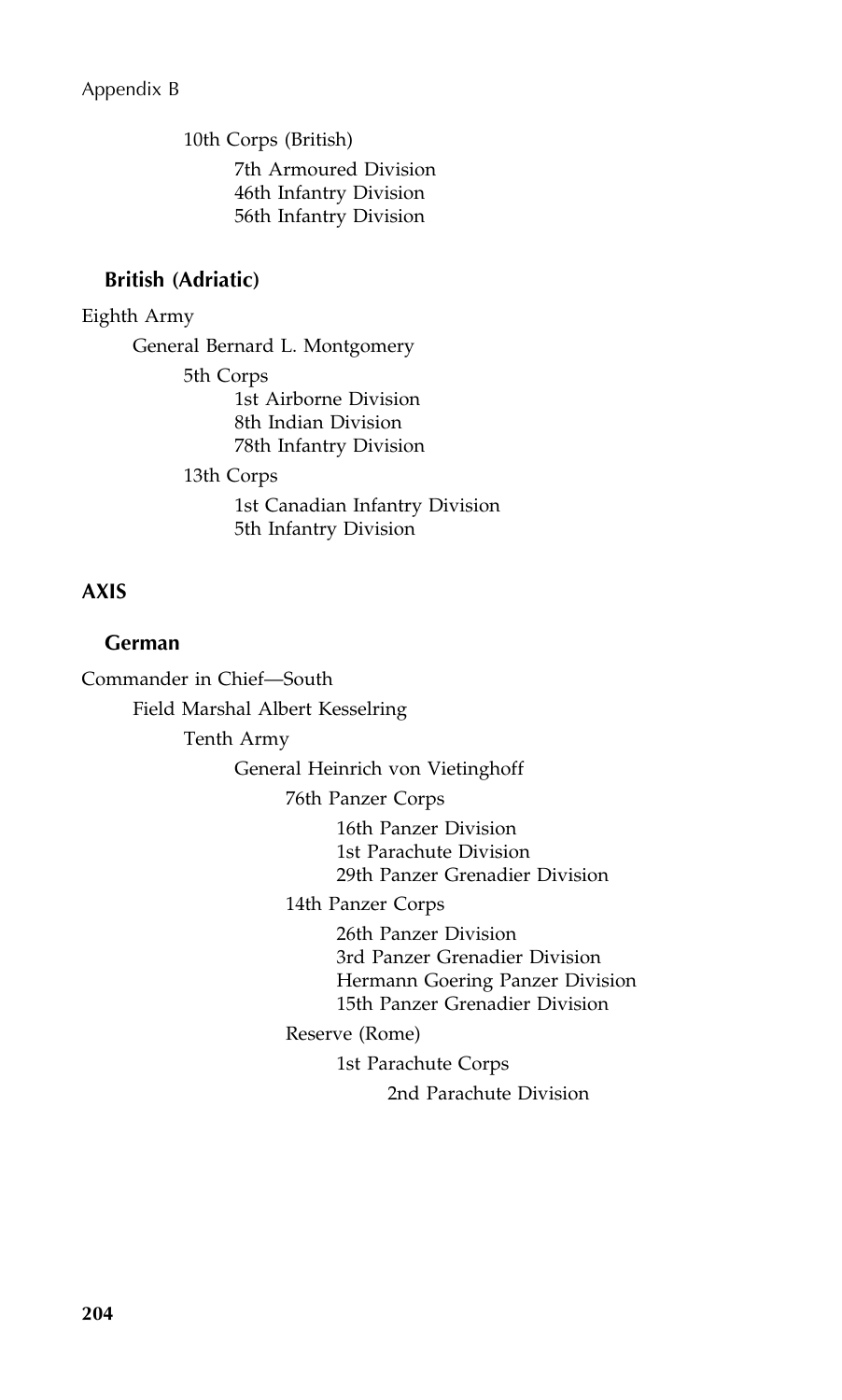# Appendix C: Order of Battle as of January 22, 1944, Anzio Landing

#### **ALLIED**

Supreme Allied Command—Mediterranean Field Marshal Henry Maitland Wilson Fifteenth Army Group Field Marshal Harold R.L.G. Alexander Fifth Army Anzio Force 6th Corps 1st Infantry Division (British) 3rd Infantry Division (U.S.) Reserve 1st Armored Division (U.S.) 45th Infantry Division (U.S.) Main Force II Corps (U.S.) 34th Infantry Division (U.S.) 36th Infantry Division (U.S.) French Expeditionary Force 2nd Moroccan Infantry Division 3rd Algerian Infantry Division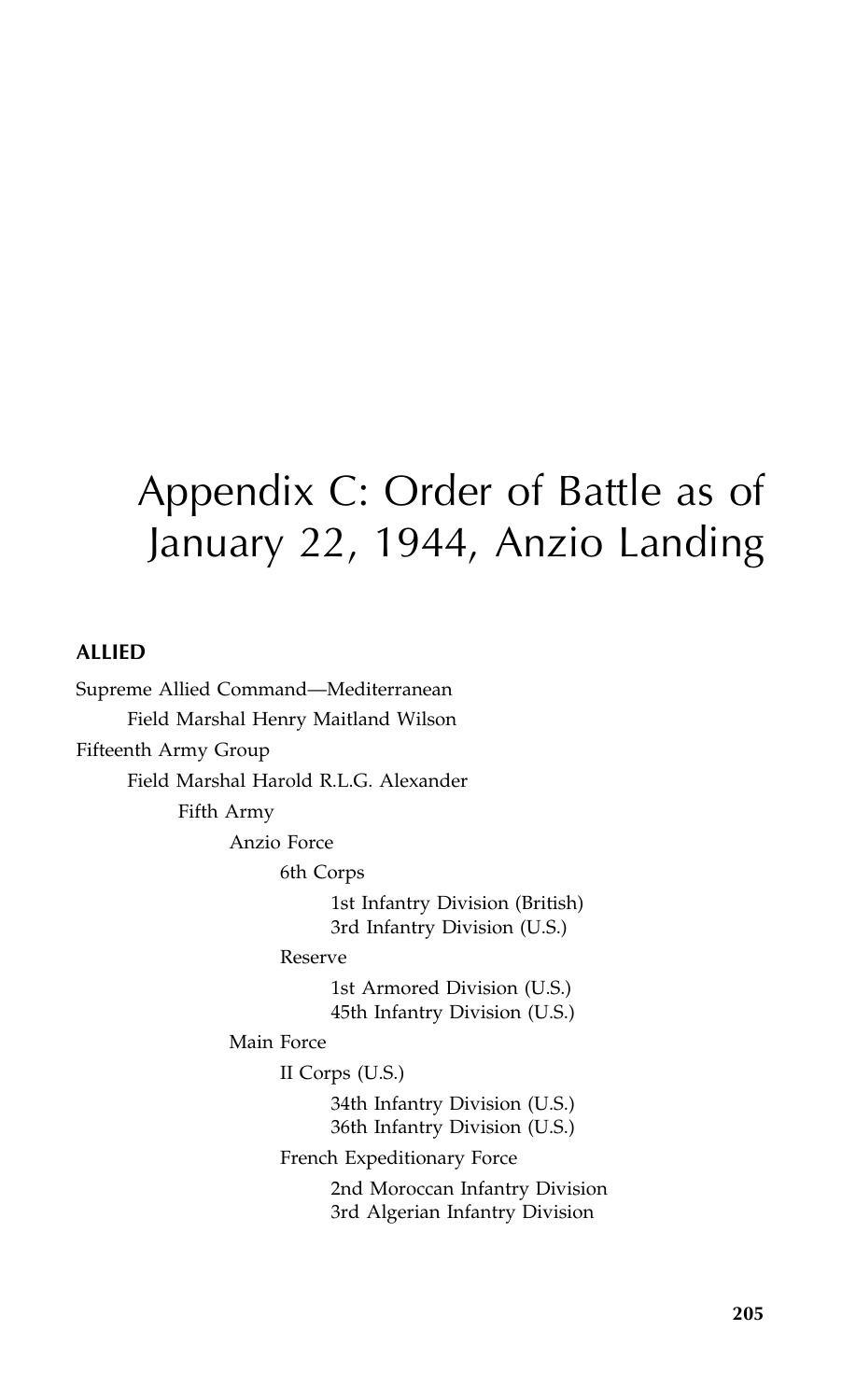10th Corps (British) 5th Infantry Division 46th Infantry Division 56th Infantry Division

#### Eighth Army

Lieutenant General Sir Oliver Leese

5th Corps (British)

1st Canadian Infantry Division 8th Indian Infantry Division

13th Corps (British)

4th Indian Infantry Division 78th Infantry Division

#### **AXIS**

#### **German**

Commander in Chief—South Field Marshal Albert Kesselring Tenth Army 76th Panzer Corps 1st Parachute Division 26th Panzer Division 334th Infantry Division 305th Infantry Division 3rd Panzer Grenadier Division 14th Panzer Corps 5th Mountain Division 44th Infantry Division 71st Light Infantry Division 15th Panzer Grenadier Division Hermann Goering Panzer Division 29th Panzer Grenadier Division 94th Infantry Division 1st Paratroop Corps 90th Panzer Grenadier Division 4th Parachute Division 92nd Infantry Division Fourteenth Army Adriatic Command 162nd Turcoman Infantry Division 16th Schutzstaffel Panzer Grenadier Division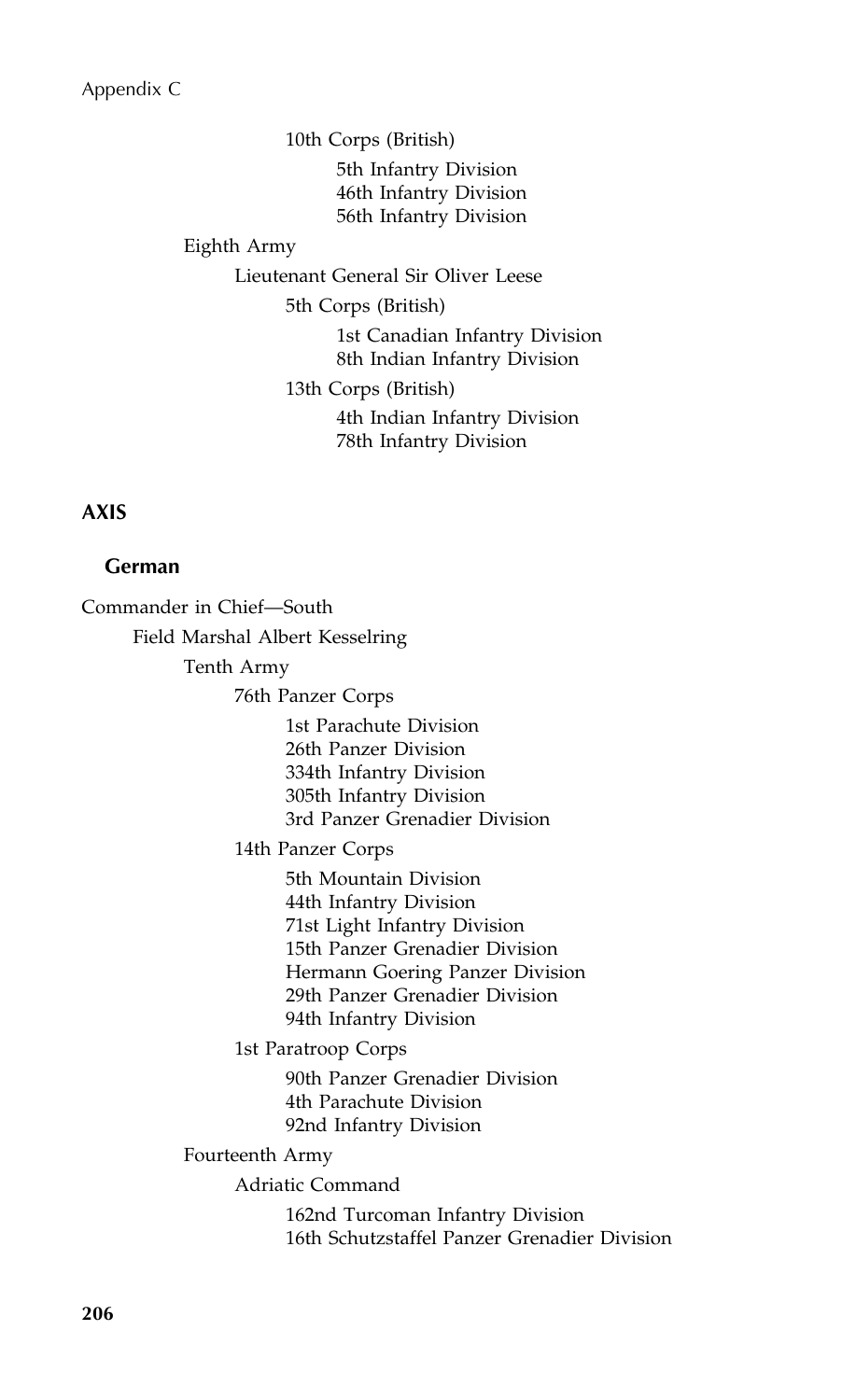51st Mountain Corps

362nd Infantry Division 278th Infantry Division

76th Corps

356th Infantry Division 65th Infantry Division

Reserve

114th Jaeger Division 188th Mountain Division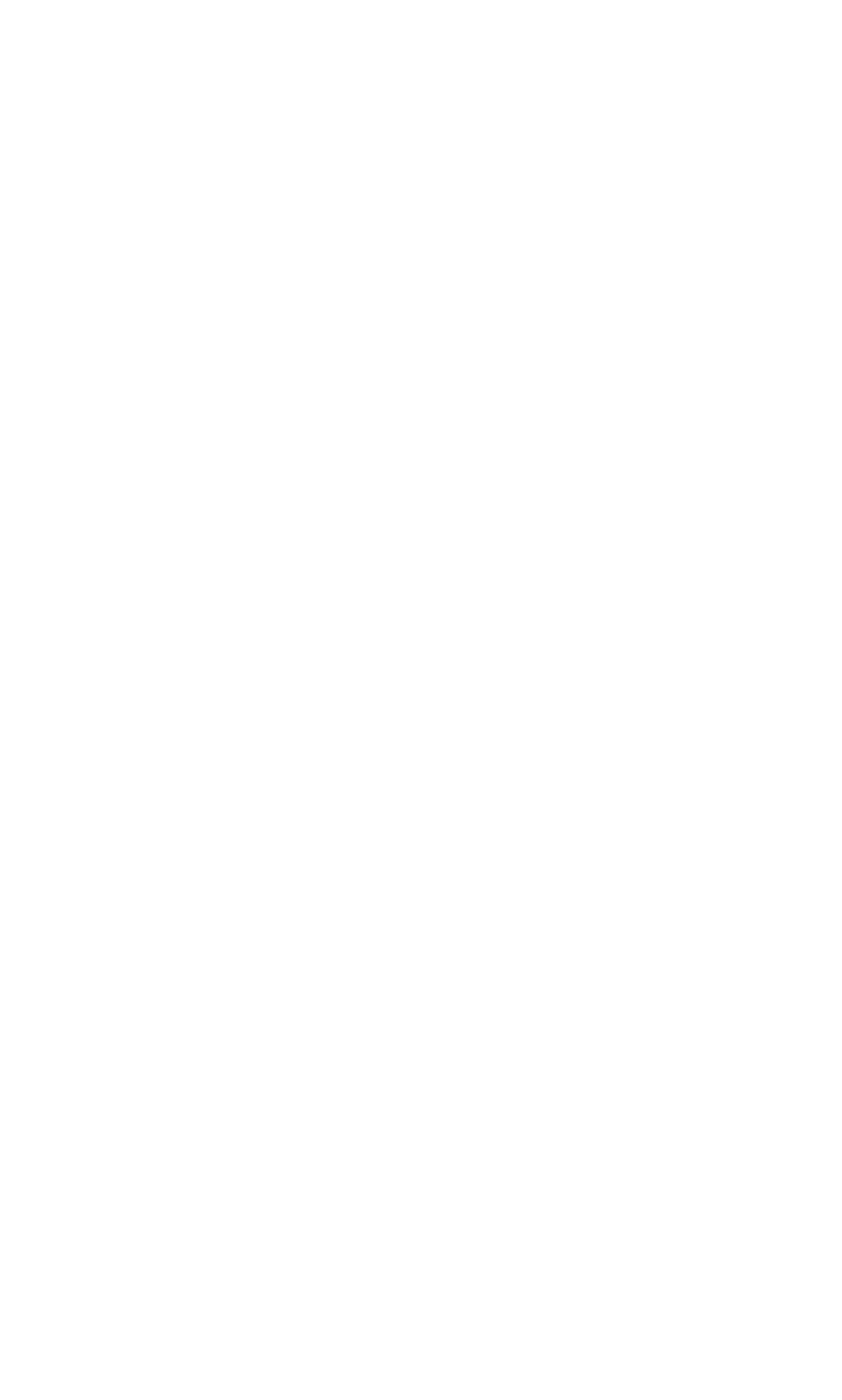## Bibliographic Essay

The basis of this book is the records of the U.S. Army in the Mediterranean Theater of Operations. For the Italian campaign, I used the three volumes of official army history (*U.S. Army History*) dealing with Sicily, Salerno to Cassino, and Anzio to the Alps. For the British story, I depended largely on the American records and W.G.F. Jackson's *The Battle for Italy*, which relates in very modest terms the basic quarrels between the British and Americans. *The US Army Air Forces in WW II*, vol. 2, was valuable as was Omar Bradley's *Memoirs: A Soldier's Story*. Winston Churchill's *The Second World War*, vols. 4, 5, and 6, described British activity and his own. Dwight D. Eisenhower's *Crusade in Europe* gave something of his point of view. Mark Clark's *Calculated Risk* tells his story. Dan Kurzman's *The Race to Rome* told the story of Mark Clark's bid for glory. Martin Blumenson's *Bloody River* tells of the crossing of the Rapido River. From my own works, I used *The GI's War* for the story of American soldiers in Italy; *War in the Balkans* gave some background on British Empire troops fighting in Italy as did *War in North Africa*. The story of the end of Mussolini is from my *Mussolini's Empire*.

Much of this book depended on two interviews: one with General Mark Clark at The Presidio, San Francisco, September 1949; and the other with General James M. Gavin in Washington, D.C., October 1957.

Additional sources include:

Della Rosa, Eligio. *Montecassino, Return of the Lost Madonna*, and *The Inside Story of the Bombing of Montecassino*. Glen Cove, N.Y.: privately printed, 1988. Hoyt, Edwin P. *Hitler's War*. New York: McGraw-Hill, 1988.

Kesselring, Albrecht. *The Memoirs of Field Marshal Kesselring.* Novato, Calif.: Presidio Press, 1953.

Montgomery, Field Marshal Bernard L. *Memoirs*. Cleveland and New York: World Publishing, 1958.

Mussolini, Benito. *The Fall of Mussolini: His Own Story*. New York: Farrar Straus, 1948.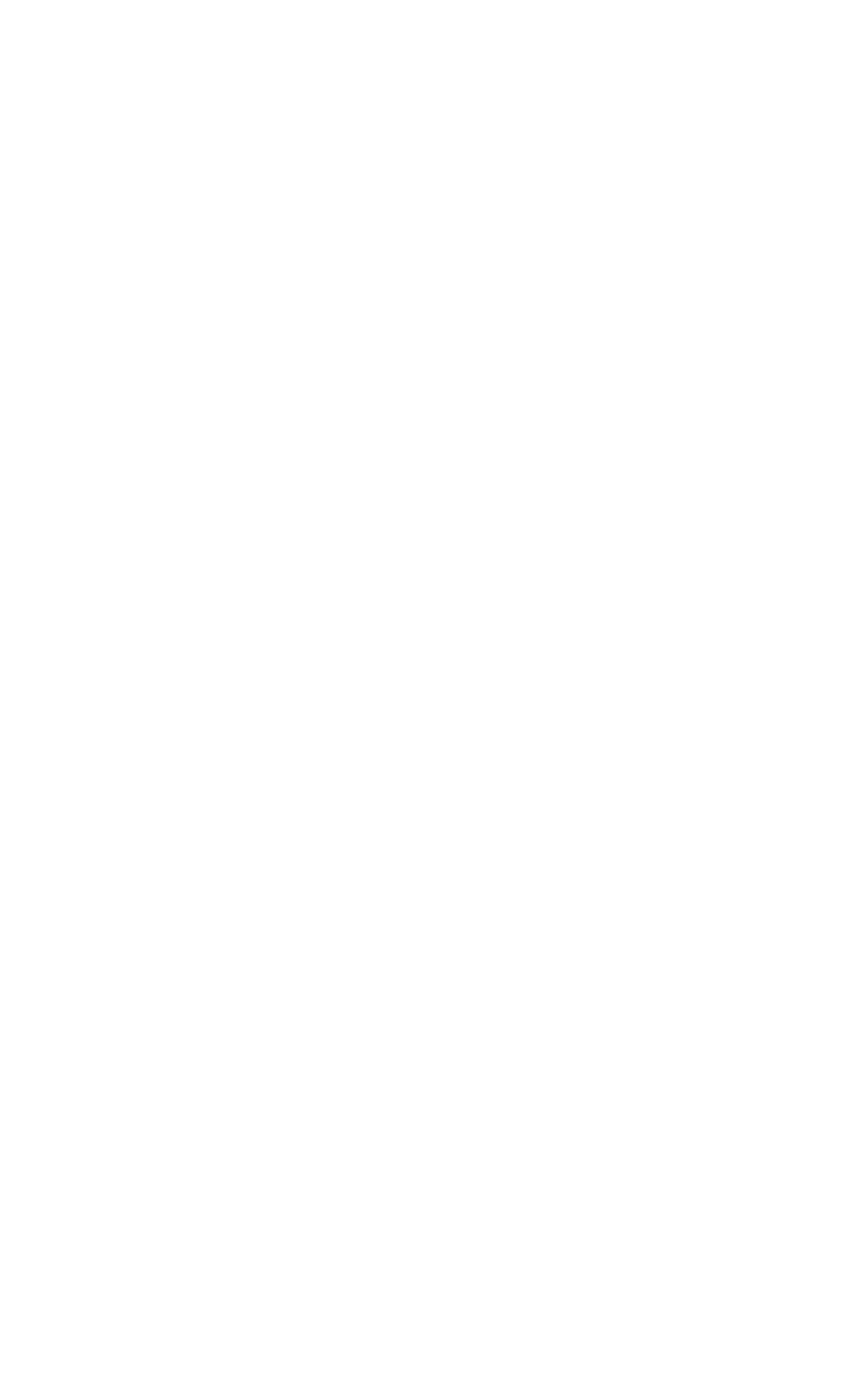### Notes

1. Churchill, vol. 4, p. 319.

2. General Mark Clark interview, September 1949, The Presidio, San Francisco.

3. General James Gavin interview, Washington, D.C., October 1957.

- 4. Ibid.
- 5. Mussolini, p. 49.
- 6. Churchill, vol. 4, p. 685ff.
- 7. *U.S. Army History*, p. 47.
- 8. Bradley, p. 247.
- 9. Montgomery, p. 234.
- 10. *U.S. Army History*, p. 210.
- 11. Eisenhower, p. 187.
- 12. Churchill, vol. 4, p. 828.
- 13. Kesselring, p. 193.
- 14. Ibid.
- 15. Clark interview.
- 16. Clark, p. 296.
- 17. Ibid.
- 18. Hoyt, *Hitler's War*, p. 27ff.
- 19. Kesselring, p. 243.
- 20. Clark interview.
- 21. German propaganda leaflet at Cassino.
- 22. Kesselring, p. 265.
- 23. Ibid., p. 166ff.
- 24. Churchill, vol. 4, p. 318.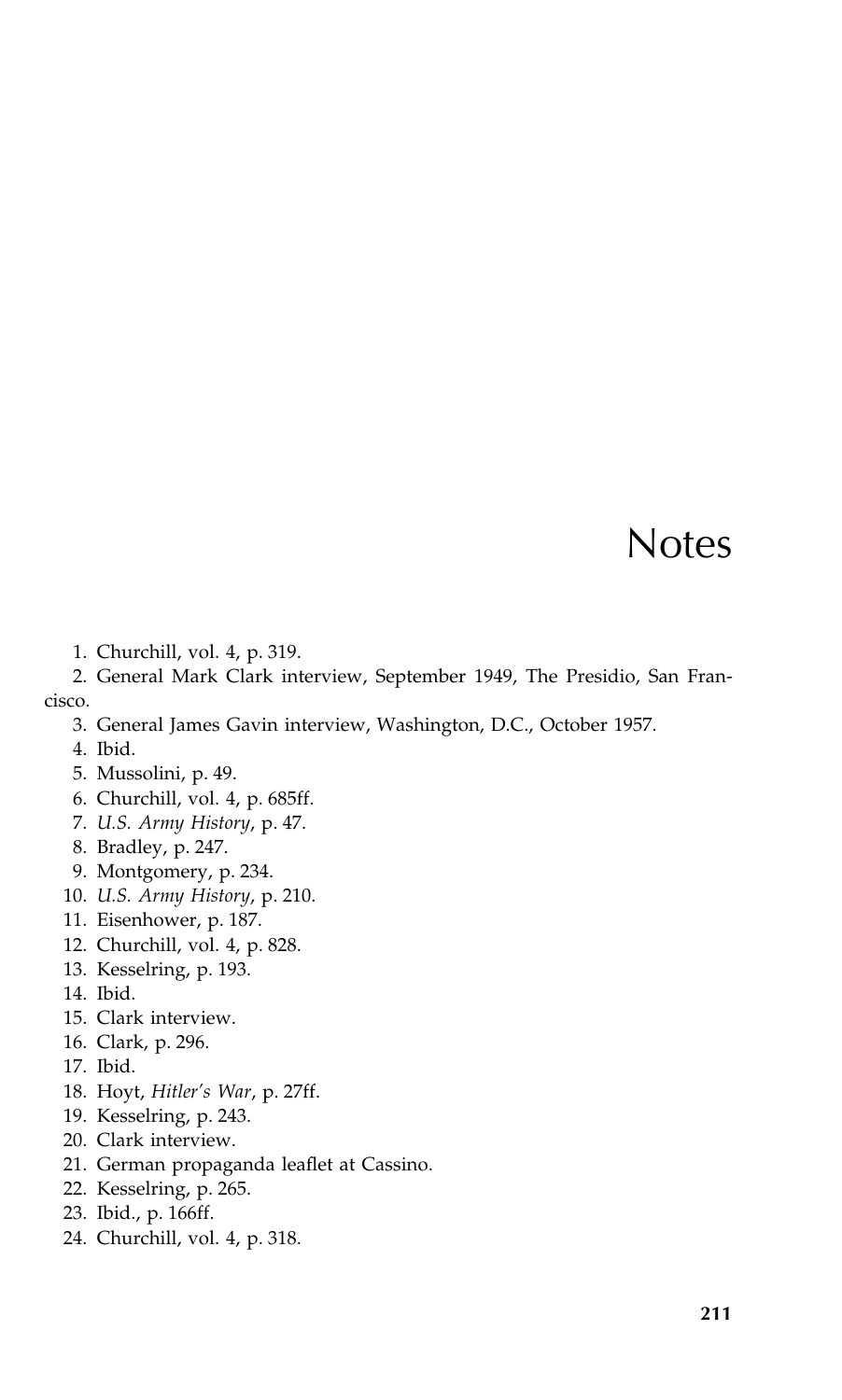Notes

- 25. Hoyt, *Hitler's War*, p. 243.
- 26. Jackson.
- 27. American soldiers' song.
- 28. Hoyt, *Hitler's War*, p. 357.
- 29. Ibid.
- 30. Hoyt, *Mussolini's Empire*, p. 257.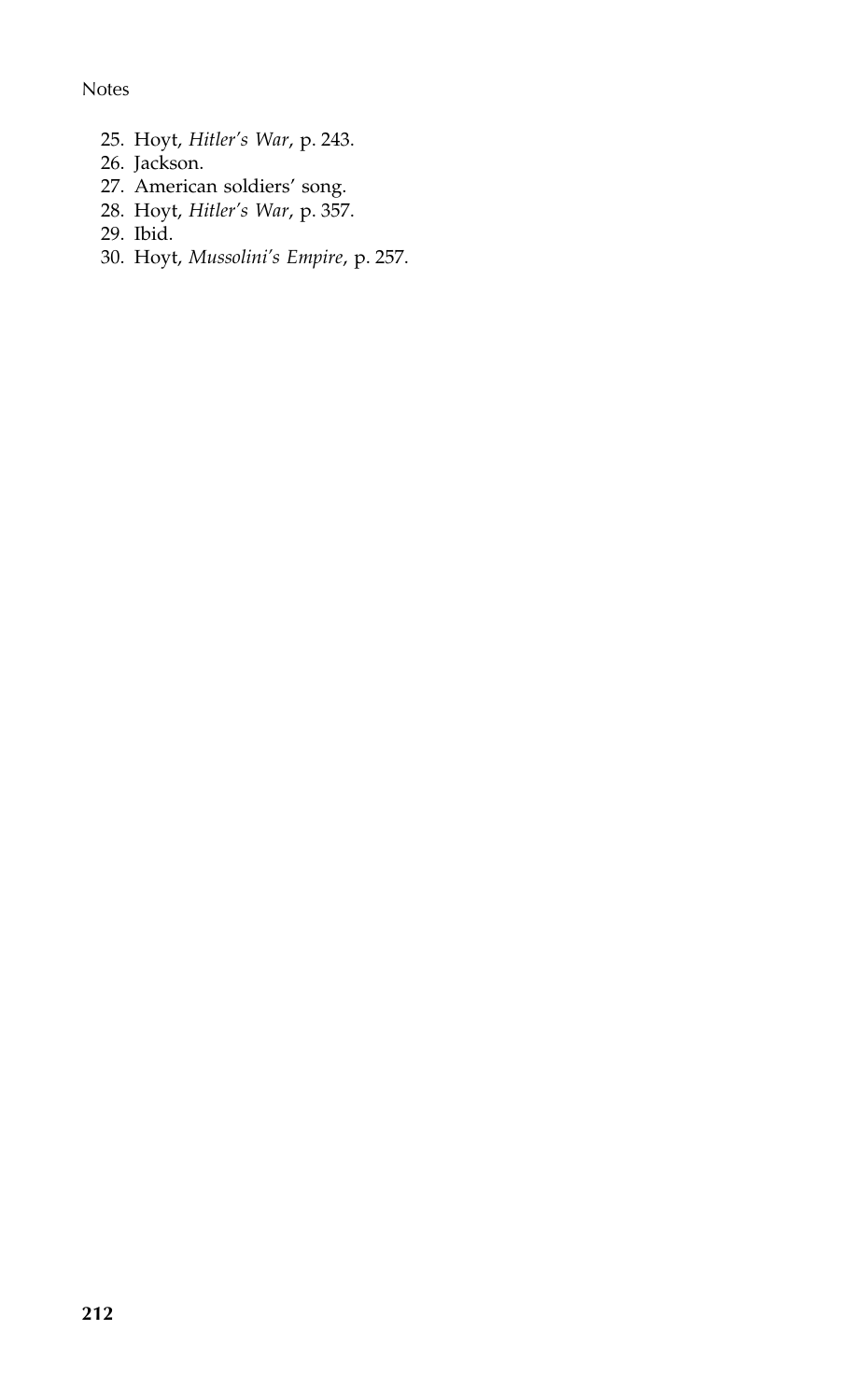## Index

- *Abidel*, Operation Slapstick, 72
- Alban Hills: Anzio breakout, 159–160; Anzio Operation, 119, 120, 122, 124– 125; Hitler Line, 158; Rome offensive, 165

*Alcon*, 65

- Alexander, Field Marshal Harold R.L.G.: Anzio breakout, 159; Hitler Line, 153–154; Leese's plan, 173– 174, 181; Mediterranean command, 188; Northern Italian campaign, 167, 168, 171, 181, 186, 187
- Alexander, General Harold R.L.G.: Anzio attack, 123, 124–125; Anzio planning, 100, 102, 103, 119; Battle of Salerno, 59, 75, 76, 78; Bernhardt Line, 92; first war directive, 81–82; German evacuation, 53; Italian mission, 91; Li Colli Ridge, 96–97; Lucas reassignment, 143; Messina Peninsula, 49, 51; on Monte Cassino abbey, 133–134, 136, 137, 139; New Zealand Corps, 132, 140; Rapido River, 108, 109; Sicilian invasion, 5, 10–11, 12, 28, 29–30; Volturno-Trigno Line, 86
- Algerian Conference, 8
- Allen, Major General Terry de la Mesa: Messina Peninsula, 49, 51; Sicilian invasion, 11
- Almond, General Edward, Northern Italian campaign, 189, 190
- Ambrosio, General Vittorio: Commando Supreme, 45; and Kesselring, 46; Rome meeting, 38–39; Sicilian invasion, 15, 38, 39–40
- Anzio: Allied attack, 120–125; Allied breakout, 159–162; German counterattack, 141–144
- Anzio Operation: Allied Forces, 119, 129; Allied strategy, 119–120; evaluation of, 124; Naples rehearsal, 103, 113, 120; planning of, 98, 100, 101– 103
- Army Group B (German), 39, 46, 47, 60
- Army Group C (German), 92, 132
- Arno Line, 170
- Arrezo Line, 170
- Augusta garrison, Sicily, 24, 29, 37
- *Aurora*, Battle of Salerno, 77
- Axis: countries of, 1; Sicilian casualties, 55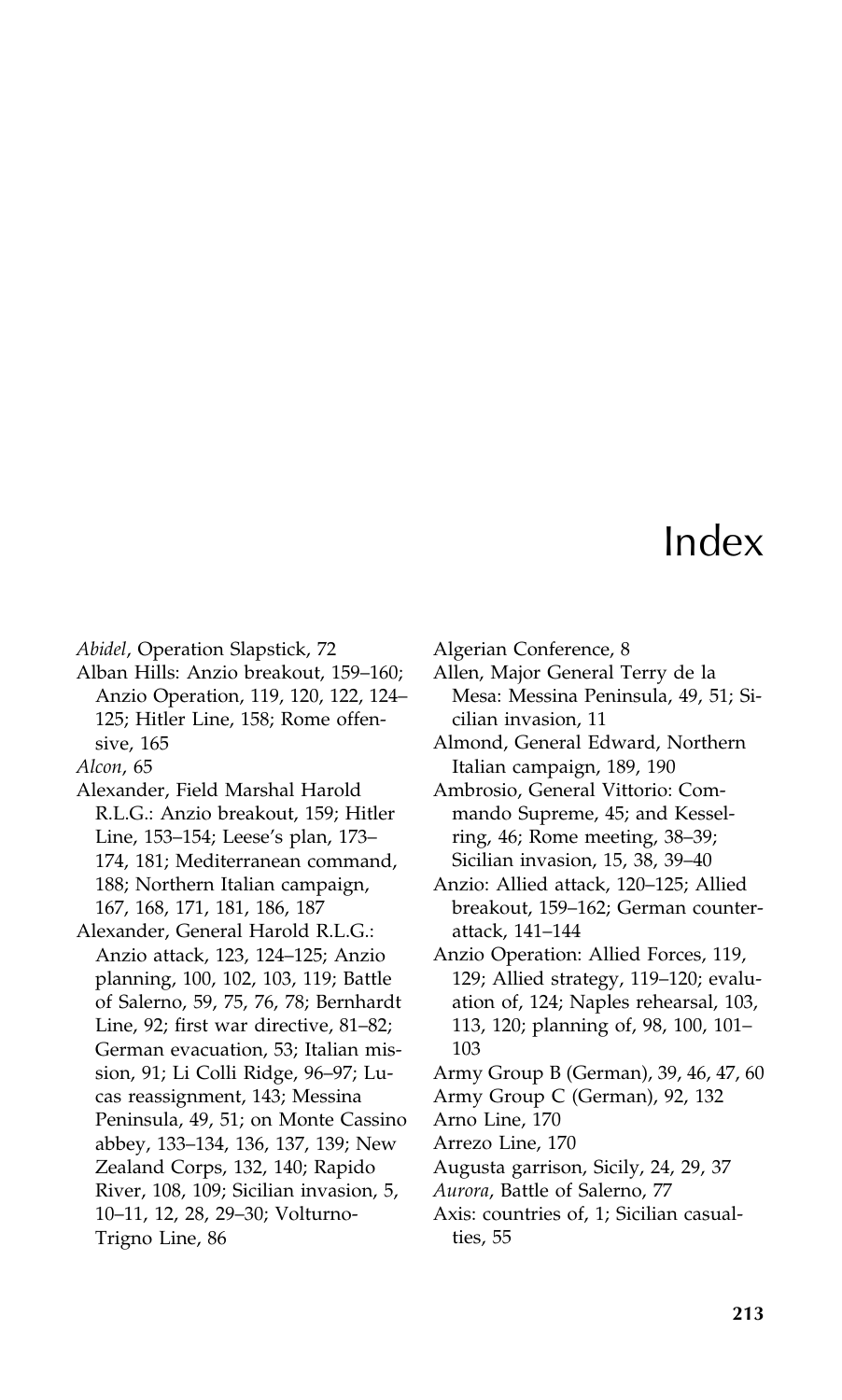- Badoglio, Field Marshal Pietro: armistice implementation, 60; evacuation from Rome, 60; government of, 44, 45- 47; and Hitler, 50; Italian surrender negotiations, 47, 59; and king, 41
- Balkans: British war strategy, 10, 46, 175, 184, 185; German war strategy, 39
- Barbara Line, 83–84, 90
- *Battle for Italy, The*, 6
- Battle of Suva Bay, 78
- "Battle sled," Anzio breakout, 161
- Benedictines, 133
- Berlin-Spandau Infantry Lehr Regiment, 141, 142
- Bernhardt Line, 84, 91–92, 97, 101, 103
- Bradley, Brigadier General Omar N.: Messina Peninsula, 50, 51; promotion of, 55; Sicilian invasion, 11, 28, 29, 33, 35
- Brazilian Expeditionary Forces, Operation Encore, 192, 193
- British Chiefs of Staff, 100, 169
- Brooke, Lieutenant General Alan F.: Cross Channel Attack, 5, 6, 68; war strategy, 169
- Caesar Line, 144, 164, 165
- Cairo Conference, 98, 100
- Canadian Corps, Northern Italian campaign, 174–179, 189
- Canaris, Admiral Wilhelm F., 104, 107
- Casablanca Conference, 4–5
- Cassino, Allied attack, 127–132, 139– 140
- Castellano, General, 41, 47, 58–59
- Casualties: 3rd Infantry Division, 89; 10th Corps, 97; 34th Infantry Division, 90; Anzio breakout, 162; Anzio counterattack, 144; Bernhardt Line, 103; Eighth Army, 178; Northern Italian campaign, 183–184, 186; Operation Diadem, 152, 153; Salerno, 74; Sicilian campaign, 55
- Catania, Sicilian invasion, 11, 17, 27, 28, 30, 49
- Catholic Church, property of, 133
- Caviglia, Field Marshal Enrico, 41, 63
- Chemical Mortar Battalion, Operation Encore, 192
- Churchill, Sir Winston: Balkan strategy, 10, 46, 175, 184, 185; Battle of Salerno, 78; Italian surrender terms, 43- 44; Mediterranean Command, 100; Quadrant Conference, 58, 68, 69; war strategy, 1, 2, 7, 8, 101, 123, 164, 169
- Ciano, Count Costanzo, dissident Fascist, 40–41
- Clark, General Mark W.: Anglo-American relations, 173, 181; Anzio breakout, 159; Anzio attack, 122– 123; Anzio planning, 98, 101–102; Anzio strategy, 119–120; Battle of Salerno, 76, 77, 78; Bernhardt Line, 92, 97–99; Cassino, 127; on church property, 133; criticism of, 181–182; and Fifteenth Army Group, 188; Hitler Line, 154–155, 157; Lucas reassignment, 143; Monte Cassino abbey, 135, 136–137, 139, 152; Northern Italian campaign, 167, 177, 182, 183, 184, 186; Operation Diadem, 148–149; Rapido River, 105, 108, 109, 113- 114, 116, 117; Rome Offensive, 99, 125, 159, 163, 164, 165; Volturno-Trigno Line, 85, 86; war strategy, 60, 64–65, 82
- Combined Chiefs of Staff: Battle of Salerno, 75; Italian surrender terms, 44, 59; Rome offensive, 91; Sicilian invasion, 9; war strategy, 68, 69, 98, 185
- Commando Supremo: Italian surrender negotiations, 58; Sicilian invasion defense, 37–38, 39
- Commandos (British): Anzio Operation, 119, 121; final campaigns, 195; Salerno, 64, 65, 72–73, 76
- Conrath, General, Sicilian invasion defense, 22, 23, 24
- Coriano Ridge, Northern Italian campaign, 176, 177–178
- Corsica, 69, 71
- Crittenberger, Lieutenant General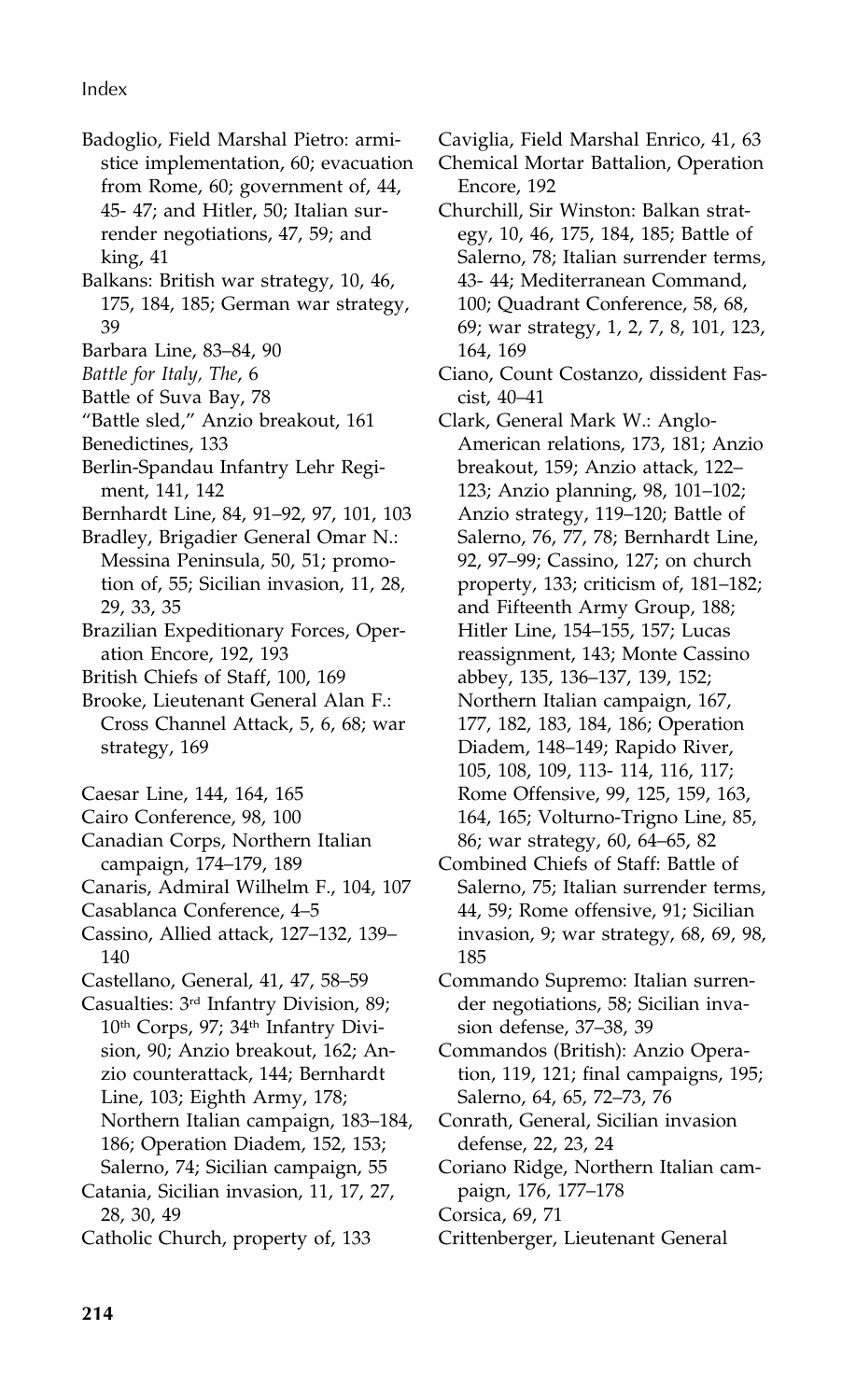Willis, Northern Italy, 184, 190, 191, 192, 195

Cross Channel Attack: American view of, 1, 4, 6–8, 57–58, 63, 67–69; British view of, 7–8, 68, 69; preparation for, 1–2, 3, 4–5

Cunningham, Admiral Andrew B.: Anzio Operation, 100; Battle of Salerno, 77, 78; German evacuation, 53; Messina Peninsula, 52; Operation Slapstick, 72; Salerno strategy, 63; Sicilian invasion, 5, 10, 25, 29

Dawley, General, 63, 78, 82

- Devers, General Jacob L., 182
- Diamare, Archbishop Don Gregorio, 134
- Dill, Sir John, 188
- Doenitz, Grossadmiral Karl, 39
- Dora Line, 151, 168
- Dragoon, Northern Italy, 175
- "Ducks" (DUKWs), 10, 103, 108
- 8th Indian Division, 94, 95, 146
- 82nd Airborne Division: Battle of Salerno, 78–79(eration Overlord, 97; Salerno, 60; Sicily, 21–22, 24, 25, 33, 34; U.S. Seventh Army, 11; Volturno-Trigno Line, 85
- 85th Light Infantry Division: Hitler Line, 155; Northern Italian campaign, 177, 184; Operation Diadem, 146, 147, 151, 155; replacement system, 152; Rome offensive, 165
- 85th Mountain Infantry Division, 192– 193, 197
- 86th Mountain Infantry Division, 192, 193
- 87<sup>th</sup> Mountain Infantry Division, 192
- 88th Light Infantry Division: Hitler Line, 155; Northern Italian campaign, 177 , 183–184; Operation Diadem, 146, 147, 148–149, 155; replacement system, 152; Rome offensive, 165
- Eighth Army: composition of, 10, 11; desertions from, 189; final cam-

paigns, 195–198; German evacuations, 53; Hitler Line, 155, 157–158; McCreery command, 188; Messina Peninsula, 51, 52; Northern Italian campaign, 169–170, 174–179, 186– 190; Operation Diadem, 145, 147, 152–153; Rapido River, 106; Rome offensive, 165–166; Salerno, 59, 75, 79; Sicilian invasion, 20, 29–30, 49; Volturno-Trigno Line, 85, 86; war strategy, 81, 82, 84, 92

- Eisenhower, General Dwight D.: Alexander's directive, 82; Anzio Operation, 98, 100; armistice terms, 42– 43, 44, 60; art preservation, 133; Battle of Salerno, 63, 76, 78; command structure, 5, 9–10; Italian surrender negotiations, 59; mainland invasion plans, 57–58; Operation Overlord, 99, 169; Rome offensive, 91; Sicilian invasion, 12, 30, 45; war strategy, 4, 68, 69, 185
- El Alamein, Allied victory, 2
- Etna Line, 30–31, 51
- 1st Airborne Division: British Eighth Army, 11; Li Colli Ridge, 94; Operation Slapstick, 72; Salerno strategy, 60, 81, 84; Sicilian invasion, 19
- 1<sup>st</sup> Armored Division, United States: Anzio 119, 125, 142, 159, 160, 162; Northern Italian campaign, 182; Rapido River, 105, 111
- 1<sup>st</sup> Armoured Division, Great Britain, 176, 178, 186
- 1<sup>st</sup> Canadian Infantry Division, British Eighth Army, 11; Hitler Line, 152, 154, 155, 158; Li Colli Ridge, 96; Salerno strategy, 59, 81, 84; Sicilian invasion, 29; Volturno-Trigno Line, 85
- 1<sup>st</sup> Engineer Special Brigade, 34
- 1<sup>st</sup> Infantry Division, Great Britain: Anzio breakout, 160; Anzio Operation, 119, 122–123, 124, 125; Northern Italian campaign, 177
- 1<sup>st</sup> Infantry Division, United States: Messina Peninsula, 49, 51, 52; Sev-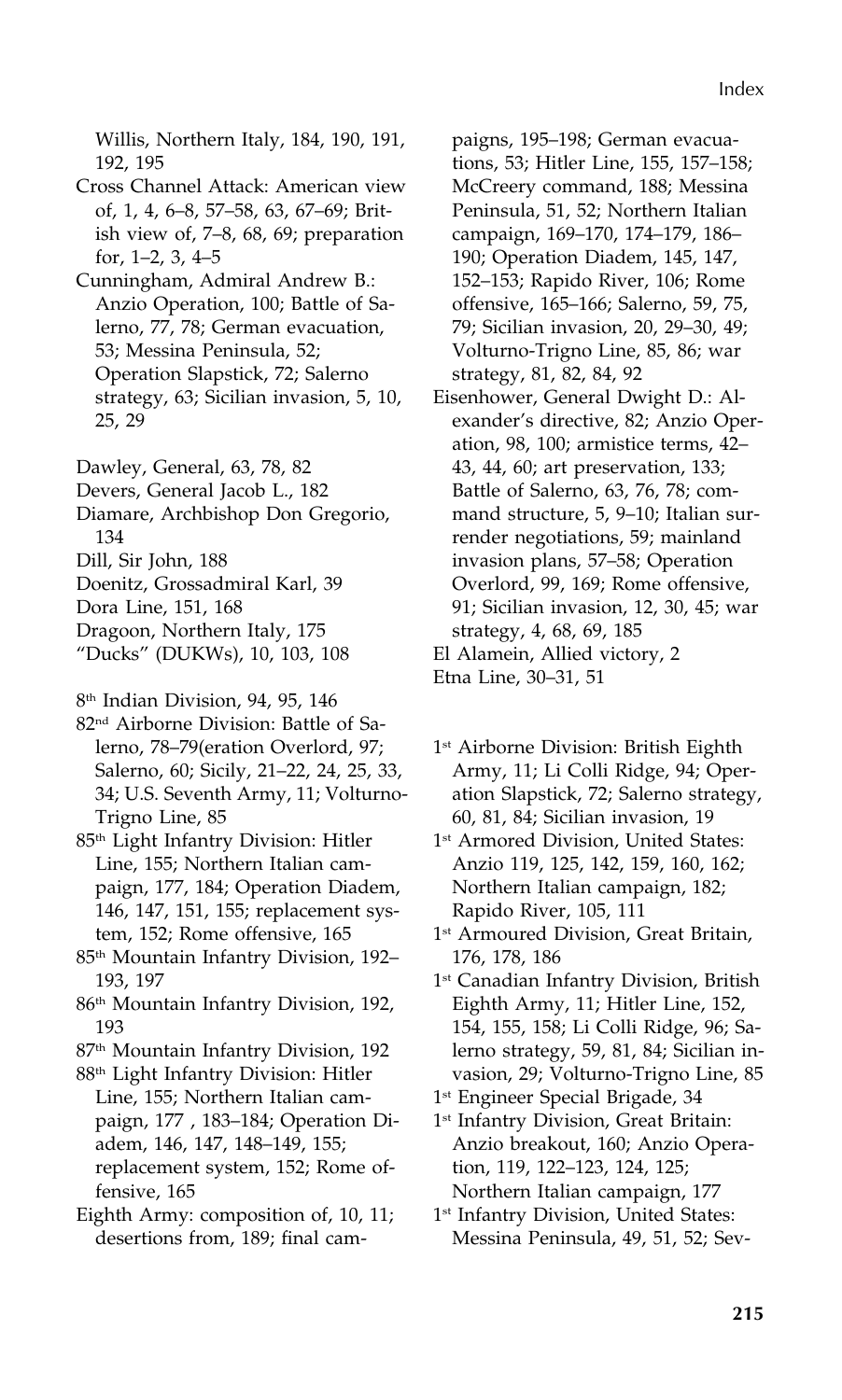enth Army, 11; Sicilian invasion, 12, 24, 29, 35

- 1st Parachute Corps, 93, 104
- 1<sup>st</sup> Parachute Division: Anzio counterattack, 141; German Army, 29, 38, 46; German defense strategy, 61, 62; Gustav Line, 105, 107, 154; Hitler Line, 154; Monte Cassino, 152; Northern Italian defense, 175–176; retreat of, 197; Rome, 164, 165; Sicily, 29, 53; Tenth Army, 168; war strategy, 81
- 4th Corps, Northern Italy, 168, 182– 183, 184, 188, 191, 195
- 4th Indian Infantry Division: Cassino, 132; Monte Cassino abbey, 135–136; Northern Italian campaign, 176, 186; Operation Diadem, 146, 147; Rapido River, 107
- 4th Livorno Division, 16, 18, 24, 37
- 4th Parachute Division, 121, 141, 142, 177
- 5th Corps: Alexander directive, 82; final campaigns, 196, 198; Li Colli Ridge, 94; Northern Italian campaign, 168, 174, 175–176, 178, 188
- 5th Indian Brigade, 139
- 5th Infantry Division: Anzio breakout, 160; British Eighth Army, 11; German evacuation, 53; Messina Peninsula, 52; Rapido River, 106, 107; Salerno, 59, 84; Sicily, 23, 29
- 5th Mountain Division, 98, 168
- 14th Panzer Corps: Battle of Salerno, 75; German strategy, 61, 65, 81, 84, 90; Gustav Line, 107; Hitler Line, 157, 158; Northern Italian defense, 170; retreat of, 198; Rome's defense, 165; Tenth Army, 168
- 15th Infantry Division, United States, 88, 161
- 15th Panzer Grenadier Division: Battle of Salerno, 75, 76; Bernhardt Line, 91, 97; German strategy, 61, 82, 91; Gustav Line, 106, 111; Messina Peninsula, 52; Sicily, 17, 18, 23, 24, 35, 53; Volturno-Trigno Line, 86
- 44th Hoch and Deutsch Meister Infantry Division, Bernhardt Line, 98
- 44th Panzer Grenadier Division, 99, 168
- 45th Infantry Division: Anzio, 119, 125, 142, 143, 159–160; Battle of Salerno, 76, 77, 78; Bernhardt Line, 91, 99; Messina Peninsula, 51; Rome, 164; Sicilian invasion, 12, 22, 24, 29, 30, 35; Seventh Army, 11; Volturno-Trigno Line, 85, 86; war strategy, 64, 82, 84, 87–88; withdrawal of, 167
- 46th Infantry Division, (GB): Battle of Salerno, 73, 76; Bernhardt Line, 97; Greece, 188; Rapido River, 106, 108- 109, 112; war strategy, 64, 90
- 50th Infantry Division, 11, 29, 53
- 51st Mountain Corps, 165, 168
- 51st Troop Carrier Wing, 11, 20
- 51st Highland Infantry Division, 11, 28, 35
- 52nd Troop Carrier Wing, 11
- 54<sup>th</sup> Napoli Division, Sicilian, 23, 24, 37
- 56th Infantry Division: Battle of Salerno, 73, 76, 77; Bernhardt Line, 91, 97; final campaigns, 196, 198; Northern Italian campaign, 176, 178, 186, 188; Rapido River, 106, 107; Volturno-Trigno Line, 85, 86; war strategy, 64, 84, 90
- 442nd Regimental Combat Team, 196, 198
- 473rd Infantry Division, 196
- 504<sup>th</sup> Parachute Infantry Battalion, 119, 121
- 505th Parachute Infantry Division, 23, 26, 34
- 509th Parachute Infantry Battalion, Anzio Operation, 119, 121, 144
- Fascist Grand Council, Mussolini overthrow, 41–42
- Feltre Conference, 40
- Fifteenth Army Group: Clark command, 188; Rapido River, 108; Sicilian invasion, 10; war strategy, 90– 91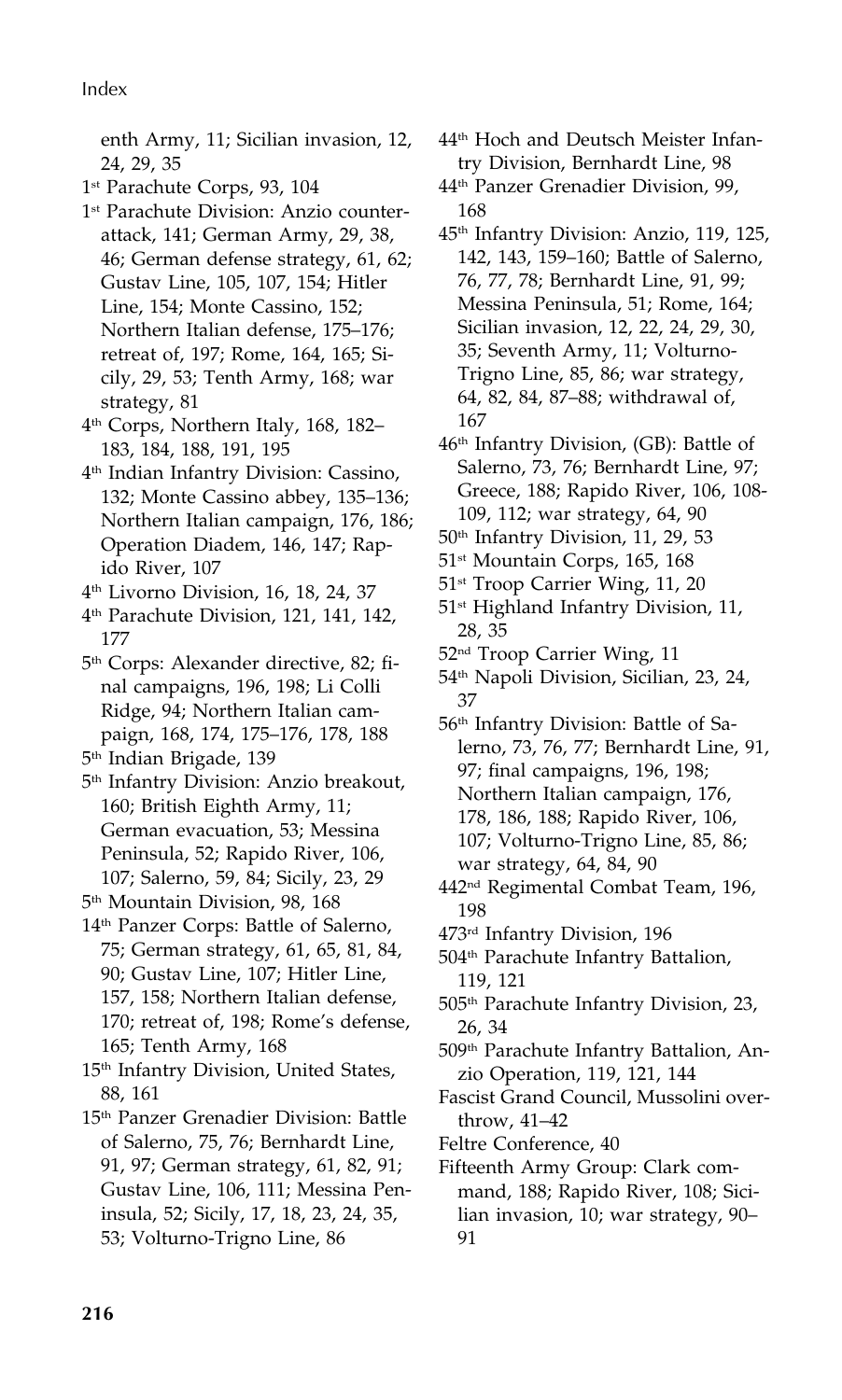- Fifth Army: Anzio, 101–103, 162; Battle of Salerno, 63, 74, 79; Cassino, 132; final campaigns, 195; Hitler Line, 154–155; Monte Samoucro, 97– 98, 99; Northern Italian campaign, 168, 170, 175, 184–186, 188–193; Operation Diadem, 146, 147; Operation Raincoat, 97; Rapido River, 104, 106, 125; Rome, 166; Truscott command, 188; Volturno-Trigno Line, 85–86
- Florence, 81–82, 170
- Foggia, Alexander's directive, 81–82
- Fourteenth Army Group: Anzio, 121, 141; creation of, 92; Northern Italian defense, 168; retreat of, 198; Rome, 165
- France, Operation Anvil, 167, 175
- Free French, in Corsica, 71
- French Expeditionary Force: Gustav Line, 152; Hitler Line, 158; Operation Diadem, 145; Rapido River, 104; Rome, 165–166
- Freyberg, Major General Bernard C., 135, 136–137, 139
- Frieda Line, 168
- Gallipoli campaign, 6, 56
- Garland, Albert, Sicilian invasion, 6
- Gavin, General James, 22
- "General Patton's Navy," 52
- Genghis Khan Line, 197
- Germany, 1, 60–61
- Giraud, General Henri-Honoré, 71
- Gliders, Sicilian invasion, 11, 19–20
- Goebbels, Joseph, 17
- Goering, Hermann, 16, 40
- Gothic Line: defense of Italy, 60, 61, 168–170, 171, 182; Olive offensive, 174–177
- Grandi, Dino, dissident Fascist, 40–41
- Great Britain, war strategy, 2, 4–5, 6, 7, 9
- Greece: British war strategy, 2, 46; civil war, 189; German war strategy, 39, 46
- *Grossdeutschlanders*, 86
- Group Hauck, 168
- Gruenther, Major General Alfred M., 101, 136
- Guadalcanal, 3
- Guariglia, Raffaele, 47
- Gurkha Battalions, Monte Cassino abbey, 139
- Gustav Line: Anzio Offensive, 119, 121, 122, 124; Battle of Salerno, 79; breaches of, 146, 147, 149, 152; Cassino, 131; collapse of, 107, 152–153; description of, 83; German defense strategy, 61, 103; Rapido River, 104, 105–106, 107; and Rome, 125
- Guzzoni, General d'Armata Alfredo: command structure, 39; Sicilian defense, 12, 13, 16, 17, 23, 24, 29; Sicilian strategy, 18, 27, 50
- Hamilton, Sir Ian, Battle of Suva Bay, 78
- Harmon, General Major E. N., 160, 164
- Hays, General, Northern Italian campaign, 191–193
- Hermann Goering Panzer Division: Anzio, 121, 124, 141–142, 143; Anzio breakout, 162; Battle of Salerno, 75, 76; evacuation of, 53; and Rome, 164, 165; in Sicily, 16–18, 22–25, 27, 34, 35; Volturno-Trigno Line, 86; war strategy, 61, 82, 84
- Herr, General, 61, 75, 79, 198
- Hewitt, Vice Admiral Henry K., 64– 65, 76, 77
- Hicks, Brigadier General, P. H., Sicilian invasion, 19, 21
- Hill 56, Monte Cassino, 128, 130
- Hill 109, Operation Diadem, 148
- Hill 131, Operation Diadem, 148
- Hill 213, Monte Cassino, 128, 129, 130
- Hitler, Adolf: on American involvement, 1; European war strategy, 4; Feltre conference, 40, 46; German-Italian relations, 38, 46–47; Gothic Line, 169; Italian defense, 15, 17, 28, 30, 31, 38, 39, 50, 68, 85, 101, 153, 188, 196, 197; Kesselring appoint-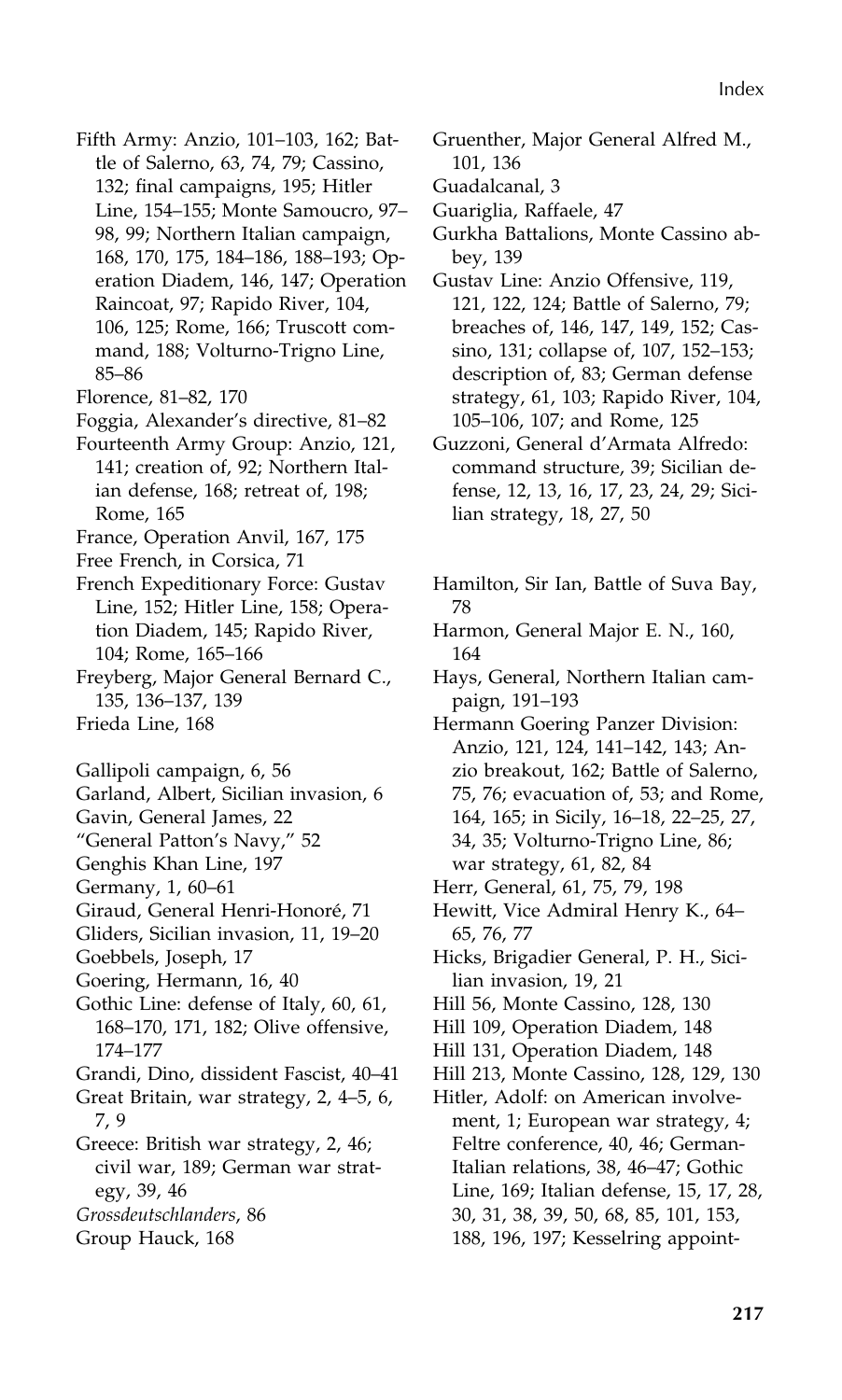Index

- ment, 95; and Mussolini, 46, 50, 72, 199; Plan Achse, 47
- "Hitler First" strategy, 2, 7, 9
- Hitler Line, Allied offensive, 152–155, 157–159
- Hopkinson, Major General B. F., 19, 20, 21
- Horsa gliders, 19–20
- House of Savoy, 42. *See also* Victor Emmanuel III, King
- Hube, General: Battle of Salerno, 65, 75, 78; Bernhardt Line, 84; German defense strategy, 61; German evacuations, 53, 54, 58; Messina Peninsula, 50, 51, 52; Sicilian defense, 38
- Italian airforce, 16, 37, 62
- Italian navy, 16, 62
- "Italophiles," 46
- Italy: Axis country, 1; and Cross Channel invasion, 169; and Germany's surrender, 199; Mussolini's overthrow, 41–42, 55; peace negotiations, 45, 47, 58; surrender of, 58, 62
- Jackson, General W.G.F., 6, 158, 189– 190
- Japan, 1, 2
- Jeschonnek, General Hans, 16
- Jodl, General Alfred: German war strategy, 38, 39, 50; Italian surrender, 62
- Joint Chiefs of Staff, 77, 169, 171
- Joint War Plans Committee, Allied strategy, 67
- Juin, General Alphonse-Pierre, 127, 130, 158
- Kasserine Pass, 11
- Keitel, Field Marshal Wilhelm, 17, 39, 40
- Kendall, Brigadier General Paul W., 183
- Kesselring, Field Marshal Albert: Allied spring offensive, 146, 155; Anzio, 121–123, 143, 144, 162; Battle of Salerno, 75, 79; defense of Rome, 83–
- 84, 92, 165; Gothic Line, 169, 170–
- 171, 176–177, 182; Gustav Line, 103,
- 105, 106, 107, 131; Hitler Line, 157,
- 158, 159; intelligence breakdown,
- 153; Italian surrender, 62, 63; Monte Cassino abbey, 134, 135; Northern Italian strategy, 168–169, 175, 183, 184; replacement of, 186; Rome meeting, 38–39; Sicilian defense, 15, 17, 24, 37; Sicilian defense strategy, 18, 22, 27, 38, 39, 46, 50; Sicilian evacuation, 52, 53; southwest commander, 95, 101; Volturno-Trigno
- Line, 84, 85, 86 Keyes, General Geoffrey: Cassino, 127, 129, 130; Monte Cassino abbey, 136; Northern Italian campaign, 183, 185, 186; Operation Diadem, 147, 151; Rapido River, 105, 108, 109, 112, 116; Sicilian invasion, 33–
- 34 King, Admiral Ernest J., war strategy, 3
- LCIs (landing crafts, infantry), Sicilian invasion, 12

Leese, Lieutenant General Sir Oliver: Hitler Line, 152, 154; reassignment of, 186; set-piece attack, 176, 177; war strategy, 171, 173, 174

- Leghorn, 81–82, 169
- Li Colli Ridge, 93, 94, 95
- Licata, defense of, 10, 13, 16, 18
- Lowry, Rear Admiral Frank J., 120
- LSTs (landing ships, tanks): Anzio Operation, 100, 101, 102–103; Battle of Salerno, 74–75; Sicilian invasion, 12
- Lucas, General John P.: Anzio Operation, 102, 120, 121, 122–123, 124; and Eisenhower, 30; reassignment of, 143; Sixth Corps, 82; war strategy, 88
- LVTs (land vessels, tanks), final campaigns, 195

Malta, 12–13, 18

Malta Brigade, Sicilian invasion, 35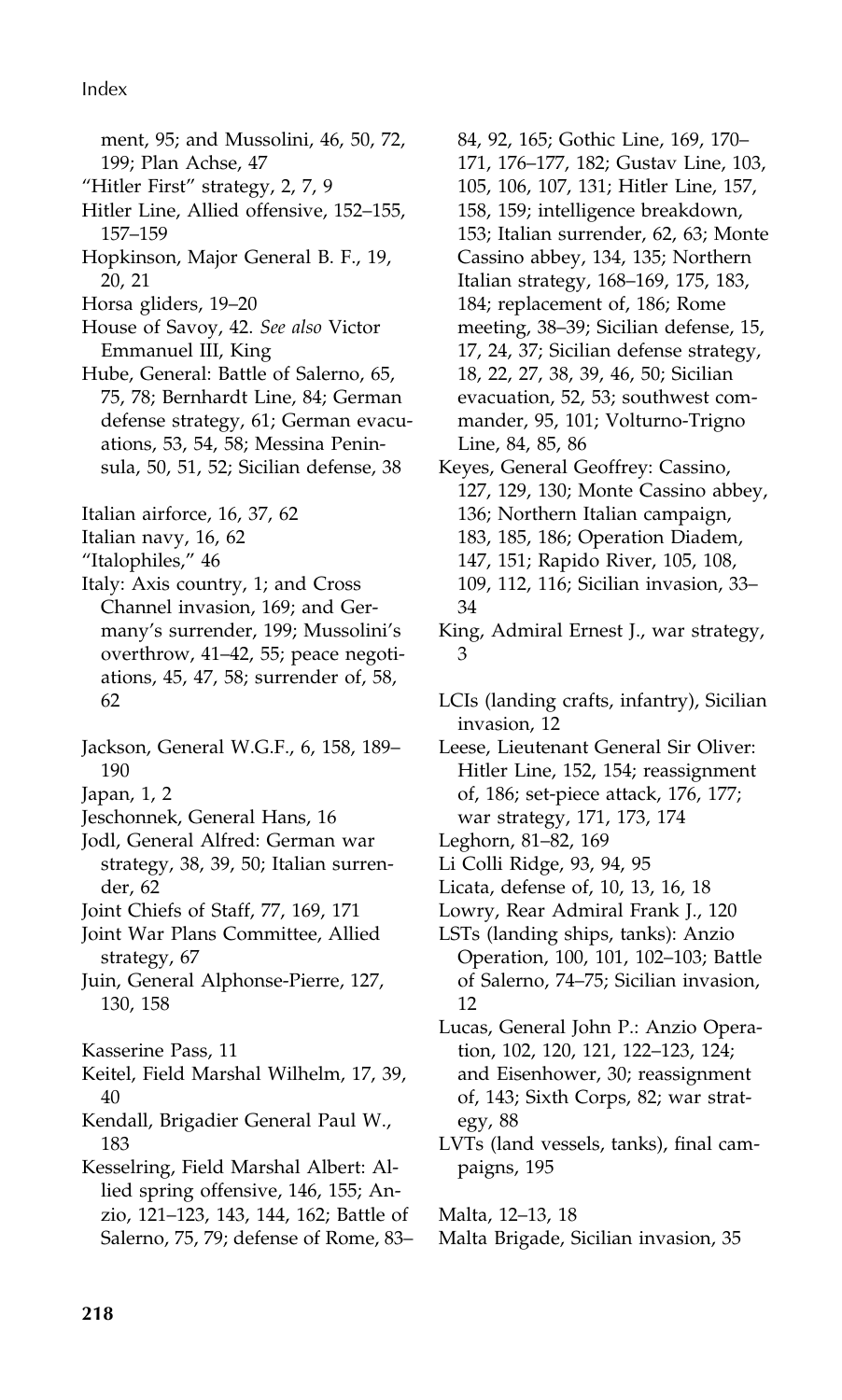- Manfredi, Rear Admiral Giuseppi, 34
- Marshall, General George C.: Alexander's directive, 82; Anglo-American alliance, 57–58, 63, 91; on Eisenhower's performance, 98; Italian surrender terms, 43; Northern Italian campaign, 184; Rome offensive, 99; war strategy, 3, 4, 7, 67–68
- McCreery, Major General Richard L.: Battle of Salerno, 76, 78; Cassino, 127; Eighth Army, 186, 188; Rapido River, 105, 106, 108, 109; war strategy, 64, 65, 90
- Messina, 35–36, 54
- Middleton, Major General Troy H., 11, 89
- Molinero, General Giuseppi, 33–34
- Monte Belvedere, 127, 130, 191, 192, 196
- Monte Camino, 90, 91, 97
- Monte Cassino: approach to Rome, 83; Cassino attack, 130; Operation Diadem, 145–146, 152, 158; Rapido River, 104, 105, 111–112
- Monte Cassino abbey: Allied policy, 133–134, 135–137; Cassino attack, 131; German policy, 134–135; impact of war, 134; propaganda war, 137–139, 152
- Monte Castellone, 128, 129
- Monte Civita, Operation Diadem, 148
- Monte Maggiore, 90, 113
- Monte Samoucro, 97–98, 99, 113
- Montgomery, General Bernard L.: character of, 55–56, 95–96; German evacuation, 53; England, return to, 97; Li Colli Ridge, 93–97; Messina Peninsula, 51, 52, 53, 57; Sicilian invasion, 10, 11, 12–13, 28–30, 35, 49; Volturno-Trigno Line, 85, 86; war strategy, 58, 59, 63, 82
- "Montgomery Syndrome," 158
- Moroccan Goums, 11, 50, 146
- Motorized chemical battalions, 11
- Mount Majo, Operation Diadem, 146, 147
- Mussolini, Benito: death of, 199–200; Feltre meeting, 40; German rescue

of, 71–72; Italian opposition to, 40– 41; overthrow of, 41–42, 55; Rome meeting, 38–39; Sicilian invasion, 5, 15, 37–38

- 9th Infantry Division, 11, 12, 50, 52
- 19th Engineer Combat Battalion, 112– 113
- 19th Indian Brigade, 94, 189

90<sup>th</sup> Panzer Grenadier Division: evacuation of, 71; Hitler Line, 154; Li Colli Ridge, 95, 96; Northern Italian defense, 178; Operation Diadem, 146; and Rome, 165; Tenth Army, 168

- 91st Infantry Division, Northern Italy, 184, 186
- 91st Reconnaissance Squadron, 157, 158, 162
- 92nd Infantry Division, German, 121, 188–191
- 92nd Infantry Division, United States, 196
- 94<sup>th</sup> Infantry Division: Gustav Line, 106, 107; Hitler Line, 158, 159; Operation Diadem, 146, 147, 148, 151; and Rome, 165; war strategy, 91
- 98<sup>th</sup> Infantry Division, 176
- 954<sup>th</sup> Infantry Division, 160
- 955th Infantry Division, 160–161
- 956<sup>th</sup> Infantry Division, 160
- Naples: Alexander's directive, 81–82; Allied invasion strategy, 64; Allied occupation of, 84; Anzio rehearsal, 103, 113, 120; German defense strategy, 61; German destruction of, 81, 84
- *Nebelwerfer* rockets, 89, 195
- New Zealand Corps, 132, 135, 140
- New Zealand Division, 94, 95–96
- Normandy invasion. *See* Cross Channel invasion, Operation Overlord
- North Africa, 1. *See also* Operation Torch
- Northwest African Tactical Air Force, 76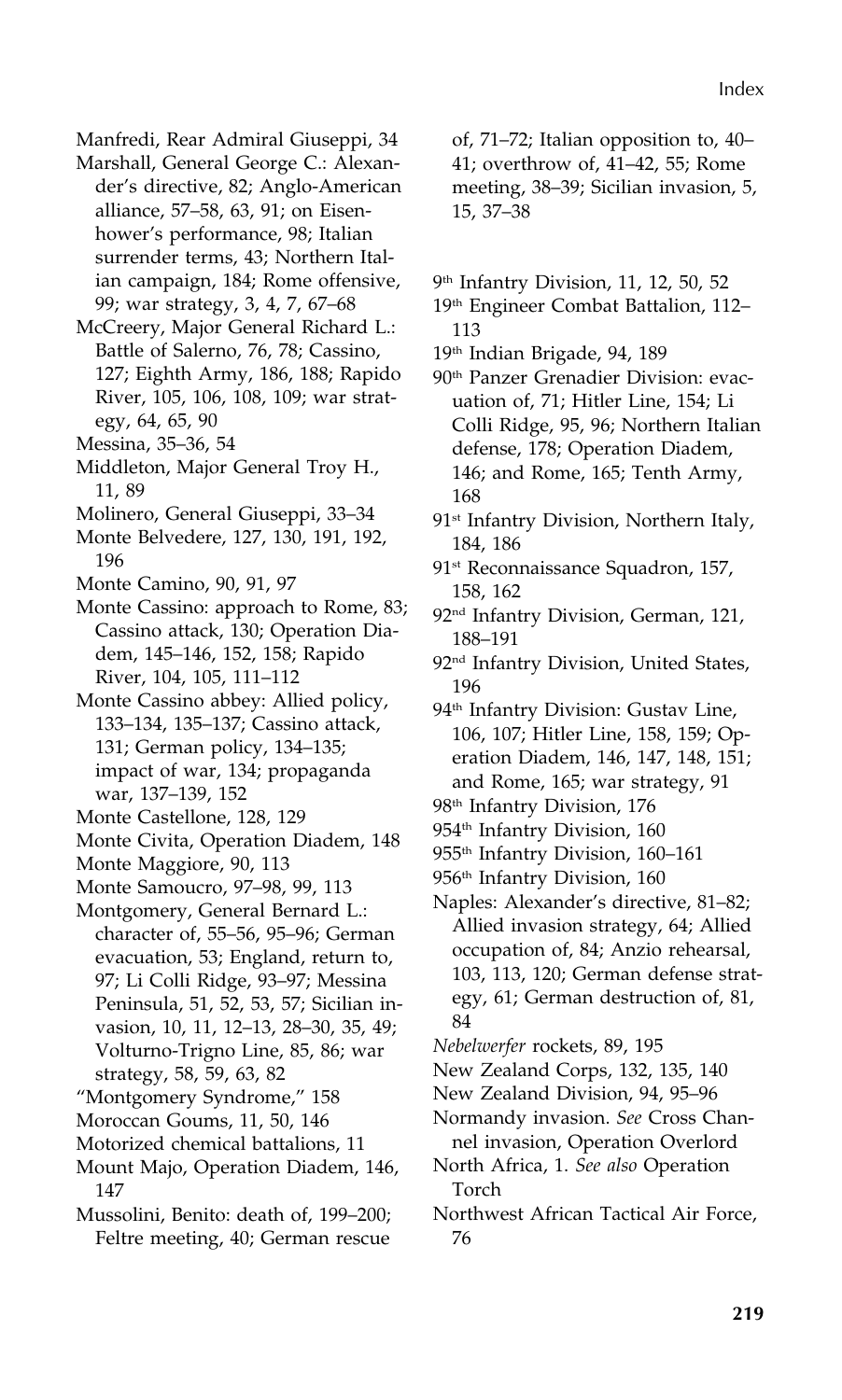- 100th Infantry Battalion, 89, 129 111th Engineer Combat Battalion, 112– 113 114th Jaeger Division, 121, 141 122nd Infantry Battalion, 90 133rd Infantry Battalion, 89 133rd Infantry Division, 128–129, 131, 132, 135 135<sup>th</sup> Infantry Division, 129 141st Infantry Division, 73, 113–117 142nd Infantry Division, 113, 127, 130 143rd Infantry Division, 113, 115–116, 117 168th Infantry Division, 129, 130 179th Infantry Division, 142–143 Oberkommandowehrmacht (OKW): Plan Achse, 62; Plan Alarich, 17, 39 "Objective Y," 22 O'Daniel, General, Anzio, 143–144, 161 Olive offensive, 174–175 Operation Anvil, 167 Operation Avalanche, 63, 64 Operation Diadem, 145–149 Operation Encore, 191–193 Operation Ladbroke, 19, 21 Operation Lehrgang, 53, 54 Operation Overlord, 7, 57–58, 67–69, 91. *See also* Cross Channel Attack Operation Raincoat, 97 Operation Roundup, 1. *See also* Cross Channel Attack Operation Shingle, 102. *See also* Anzio Operation Operation Slapstick, 72 Operation Torch, 1–3 Operation Wintergewitter, 188–189 Operation Zitadelle, delay of, 38, 55 "Our Italians," 11 Palermo, capture of, 30, 31, 49 *Panzerfaust* antitank weapon, 160 Parachute offensive, Sicily, 21–23, 25– 26, 28 Patton, General George S.: character of, 55; German evacuation, 53; Messina Peninsula, 35–36, 49–50, 51, 52– 53, 54; Palermo, 30, 31; Seventh
- Army, 63; Sicilian invasion, 10, 11,
- 25, 28, 29
- Paulick, Major Michael, 161
- Pearl Harbor, 1
- *Penelope*, Battle of Salerno, 77
- Petacci, Clara, 200
- Pfeiffer, General, Gustav Line, 106, 107
- *Philadelphia*, Battle of Salerno, 77
- Pisa-Ravenna Line, war strategy, 5–6
- Plan Achse, OKW strategy, 62, 65, 71
- Plan Alarich, OKW strategy, 17, 31, 39
- Polish II Corps: Northern Italian campaign, 170, 171, 174–176; Operation Diadem, 145–146, 152, 158

Ponte Grande bridge, Sicilian invasion, 19–21, 23

- "Portable foxhole," 161
- Portal, Air Chief Marshal Charles F. A., 5
- Porto Empedocle, Sicily, 13, 18
- Provisional Corps, Sicily, 33–34
- Quadrant Conference, 58–59, 68–69
- Rajputani Rifle Battalion, Monte Cassino abbey, 139
- Ranger battalions: Anzio Operation, 119, 121, 125; Battle of Salerno, 72– 73, 76; Seventh Army 11; Sicilian invasion, 24; war strategy, 64, 65

Rapido River: initial assault, 101–117; Operation Diadem, 145, 146, 147, 152

- Red Devils, Sicily, 19–20, 21
- "Richard," Anzio area, 104
- Richthofen, Field Marshal Wolfram Freiherr von, 39
- Ridgway, General Matthew, 25, 26, 82
- Rintelen, General Enno van, 38–39, 46
- Roatta, General Mario: Army General Staff, 45; Italian surrender, 62; Sicilian defense, 15–16, 39, 40
- *Roma*, sinking of, 62
- Rome: Alexander's directive, 81–82; Allied offensive, 100, 159, 163–166, 167; evacuation from, 60; four ap-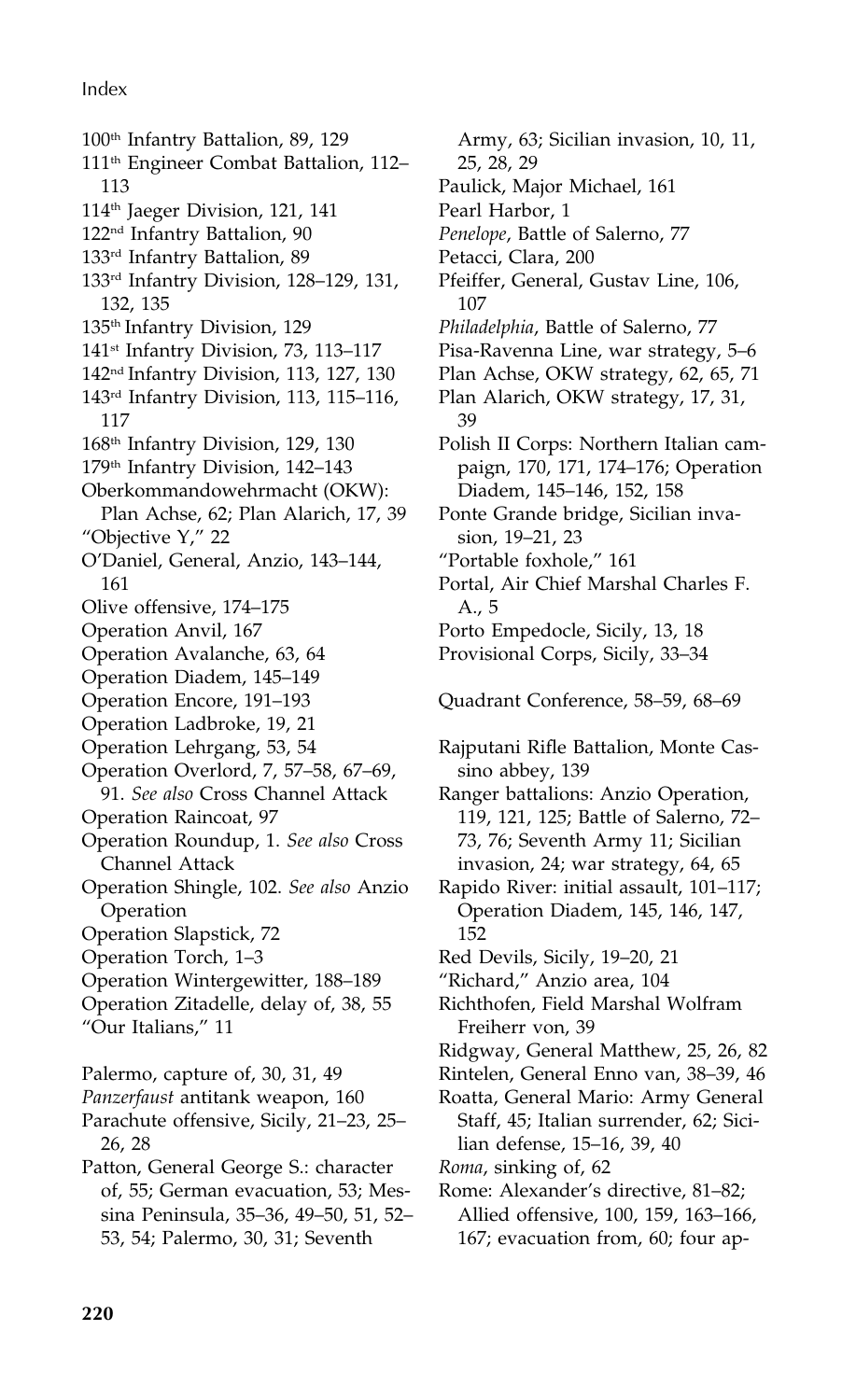proaches to, 83; German defense strategy, 61, 83; open city, 45, 165; Plan Achse, 62

- Rommel, Field Marshal Erwin J. E.: Army Group B, 46; Cross Channel defense, 92; defense of Italy, 60, 63, 85; North African campaign, 2, 3; Plan Achse, 62; Sicilian defense, 15, 17, 37, 39
- Roosevelt, Franklin D.: Anzio Operation, 100; command structure, 9; Italian surrender terms, 42, 43–44; Monte Cassino abbey, 138, 152; Quadrant Conference, 58, 68–69; war strategy, 1, 2, 3–4, 169, 185
- Rossi, General Enrico, 21
- Royal Fusilier Battalion, Battle of Salerno, 77
- Ryder, Major General Charles W., 128, 129, 130, 132
- II Corps: Anzio breakout, 162; Bernhardt Line, 97, 98; Cassino, 127, 132; Hitler Line, 155; Messina Peninsula, 50–51; Northern Italian offensive, 168, 177, 182–183, 186; Operation Diadem, 145, 149; Rapido River, 105, 106, 109; and Rome offensive, 165; Seventh Army, 11; Sicilian invasion, 12, 35
- 2nd Armored Division, 11, 12, 33–34
- 2<sup>nd</sup> Canadian Brigade, 96
- 2nd Canadian Infantry Division, 35
- 2nd New Zealand Corps, 196, 198
- 2nd New Zealand Division, 132, 135, 188
- 2nd Parachute Division, 62, 85
- 2nd Polish Corps, 196, 197
- 6th Armoured Division 168
- 6th Corps (U.S.): Anzio breakout, 119, 121, 162; Battle of Salerno, 76, 77; Bernhardt Line, 98, 99; Operation Raincoat, 97; retired to Salerno, 103; and Rome, 164, 165; war strategy, 64, 82, 84, 87–90; withdrawal of, 167, 168
- 7th Armoured Division, 64, 78, 84, 85– 86, 90
- 7th Infantry Division 88, 161–162
- 7th Infantry Regiment, 53
- 16th Corps, 21, 24
- 16<sup>th</sup> Infantry Division, 51
- 16th Panzer Division: Battle of Salerno, 74, 78; German strategy, 61, 65, 82; Li Colli Ridge, 93, 95; Volturno-Trigno Line, 84, 86
- 16th Panzer Grenadier Division, 153
- $64<sup>th</sup>$  Fighter Wing, 52
- 65th Panzer Division, 95–96, 141
- 71st Light Infantry Division: Hitler Line, 157, 158, 159; Northern Italy, 174–176; Operation Diadem, 148; and Rome defense, 165
- 76th Infantry Division, 40
- 76th Panzer Corps, 61, 81, 168
- 76th Panzer Grenadier Division, 75
- 78th Infantry Division: Bernhardt Line, 92; British Eighth Army, 11; final campaigns, 197; Hitler Line, 154; Li Colli Ridge, 94, 95, 96; Messina Peninsula, 52; Monte Cassino abbey, 135; Operation Diadem, 147, 152; Sicilian invasion, 35, 49; Volturno-Trigno Line, 84, 85; war strategy, 82, 84
- 714th Jaeger Division, 190
- 715th Infantry Division, 121, 161, 164, 177
- 727th Railway Operating Battalion, 35
- 753rd Tank Battalion, 128
- 756th Tank Battalion, 128, 131
- 760th Tank Battalion, 128
- Salerno: Battle of, 72–79; casualties, 74; invasion plans, 58, 59, 63
- San Fratello Line, 52
- San Stefano Line, 27, 28, 38, 52
- Sardinia, 69, 71
- *Savannah*, Battle of Salerno, 77
- Schlemmer, General, Gustav Line defense, 107, 108
- Schmalz Group, Sicily, 23, 24–25, 27
- Senger, General Fridel von: Allied spring offensive, 145, 155; evacuation, 53, 71; Gustav Line, 105, 107; Monte Cassino abbey, 134, 137–138; war strategy, 91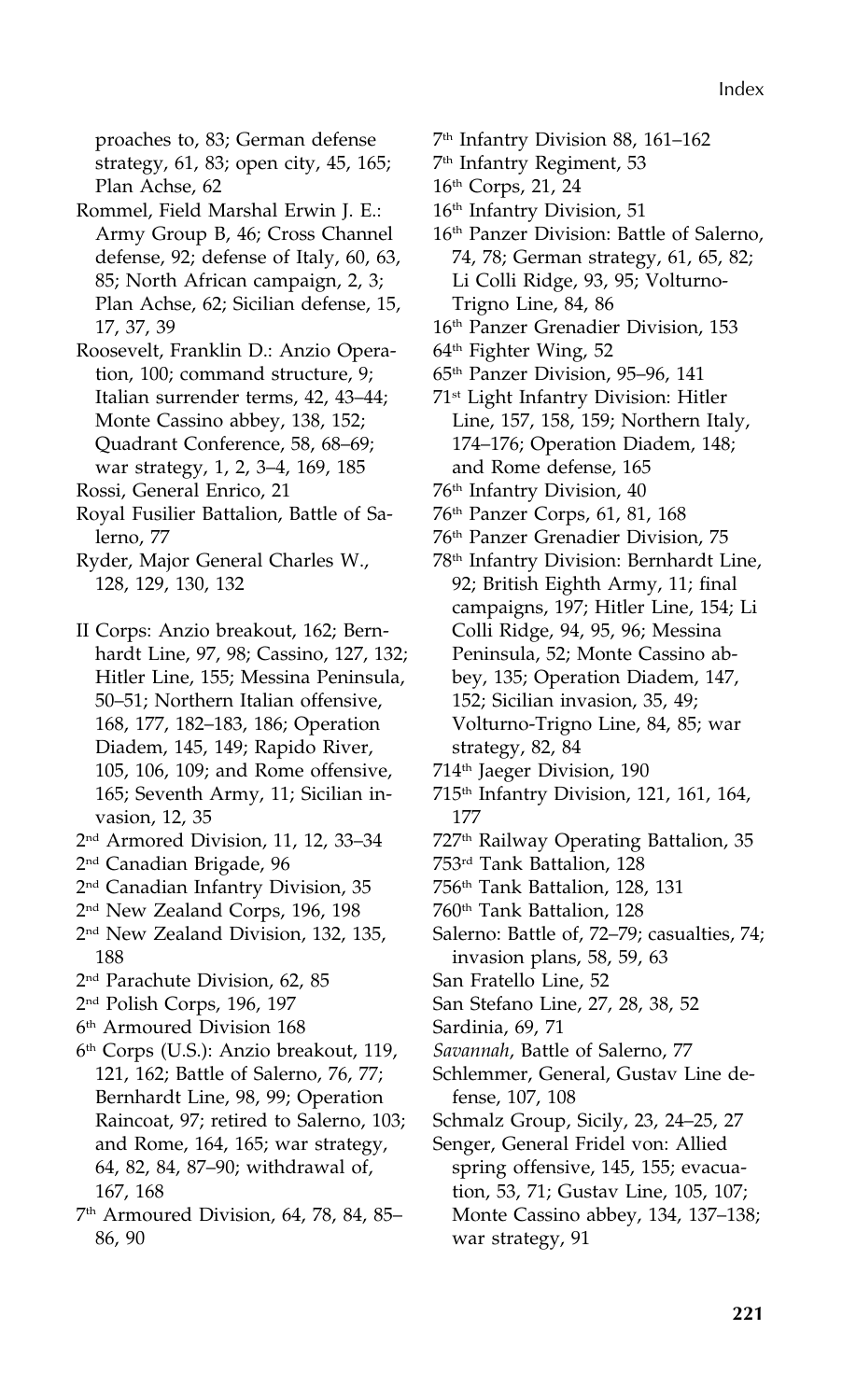- Seventh Army, surrender of Italian, 62
- Seventh Army, United States: abolition plan, 63; composition of, 10, 11; Messina Peninsula, 51, 52–54; reorganization of, 30; Sicily, 12, 33–35, 55
- Sherman, Colonel Harry, Dragoni, 87– 88
- Sicily: Allied invasion plans, 9–13; Allied invasion of, 19–36, 55; campaign casualties, 55; German evacuation, 52, 53, 54; Messina Peninsula, 35–36, 49–50, 51, 52–53, 54; war strategy, 4–5
- Sixth Army, Sicilian defense, 15–16
- Skorzeny, Colonel Otto, 46, 71–72
- Sloan, Major General John E., 157
- Smith, Major General Walter B., 5, 9– 10, 58
- Smuts, Field Marshal Jan Christian, 169
- Smyth, Horward McGaw, on Sicilian invasion, 6
- "Snake," Anzio breakout, 160
- "Soft underbelly," 6
- Solomon Islands chain, Pacific war, 3
- South African 6<sup>th</sup> Armoured Division, 153, 168, 182
- Soviet Union, war role, 67, 185
- Special Service Forces, 97, 159, 164
- Spitfires, 58, 192
- SS Reichsführer Brigade, evacuation of, 71
- Stalin, Joseph, war strategy, 98
- Steinmetz, General, Allied spring offensive, 148, 151, 155
- Strong, Brigadier General W. D., 58
- Student, General Kurt: Battle of Salerno, 75; German defense strategy, 61; liberation of Mussolini, 46, 72; Plan Achse, 62–63
- Syracuse, 10, 23, 24, 37
- 3rd Algerian Division, 130, 155
- 3<sup>rd</sup> Infantry Division: Anzio breakout, 159, 160, 161, 162; Anzio counterattack, 141–142, 143; Anzio Opera-

tion, 119, 121, 122–123, 124; Battle of Salerno, 78–79; Bernhardt Line, 91; casualties, 89, 162; Rapido River, 103, 108; Rome offensive, 164, 165; Sicilian invasion, 24, 33; Seventh Army, 11; Volturno-Trigno Line, 86; war strategy, 82, 84, 87–89; withdrawal of, 167

- 3rd Panzer Grenadier Division: Anzio, 124, 141; Battle of Salerno, 75; German defense strategy, 62, 82; Hitler Line, 153; Volturno-Trigno Line, 86
- 3rd Parachute Regiment, 29, 96
- 3<sup>rd</sup> Regimental Combat Team, 78
- 10th Corps: Battle of Salerno, 76, 77, 78, 79; Bernhardt Line, 97; British Eighth Army, 10; Cassino, 127, 132; Northern Italian campaign, 170, 175; Rapido River, 104, 105, 106, 107, 108; war strategy, 64, 81, 82, 84, 90
- 10<sup>th</sup> Indian Infantry division, 188
- 10th Mountain Division, Northern Italy, 191, 193, 197, 198
- 12th Air Support Command, 111
- 12th Cruiser Squadron, Operation Slapstick, 72
- 13th Corps: British Eighth Army, 10; final campaigns, 195, 198; German evacuations, 53; Hitler Line, 158; Li Colli Ridge, 94; Messina Peninsula, 52; Northern Italian campaign, 168, 170, 177, 184–186; Operation Diadem, 145–147; Sicilian invasion, 23, 28, 35, 49; war strategy, 59, 84
- 26th Assieta Infantry Division, Sicilian defense, 35
- 26<sup>th</sup> Field Artillery unit, 34
- 26th Panzer Grenadier Division: Anzio counterattack, 141, 142–143; Battle of Salerno, 77; Hitler Line, 153, 154, 158; Li Colli Ridge, 95; Northern Italian defense, 176; Tenth Army, 168; war strategy, 82
- 26<sup>th</sup> Regimental Combat Team, Messina Peninsula, 51
- 27th Alpine Division, 198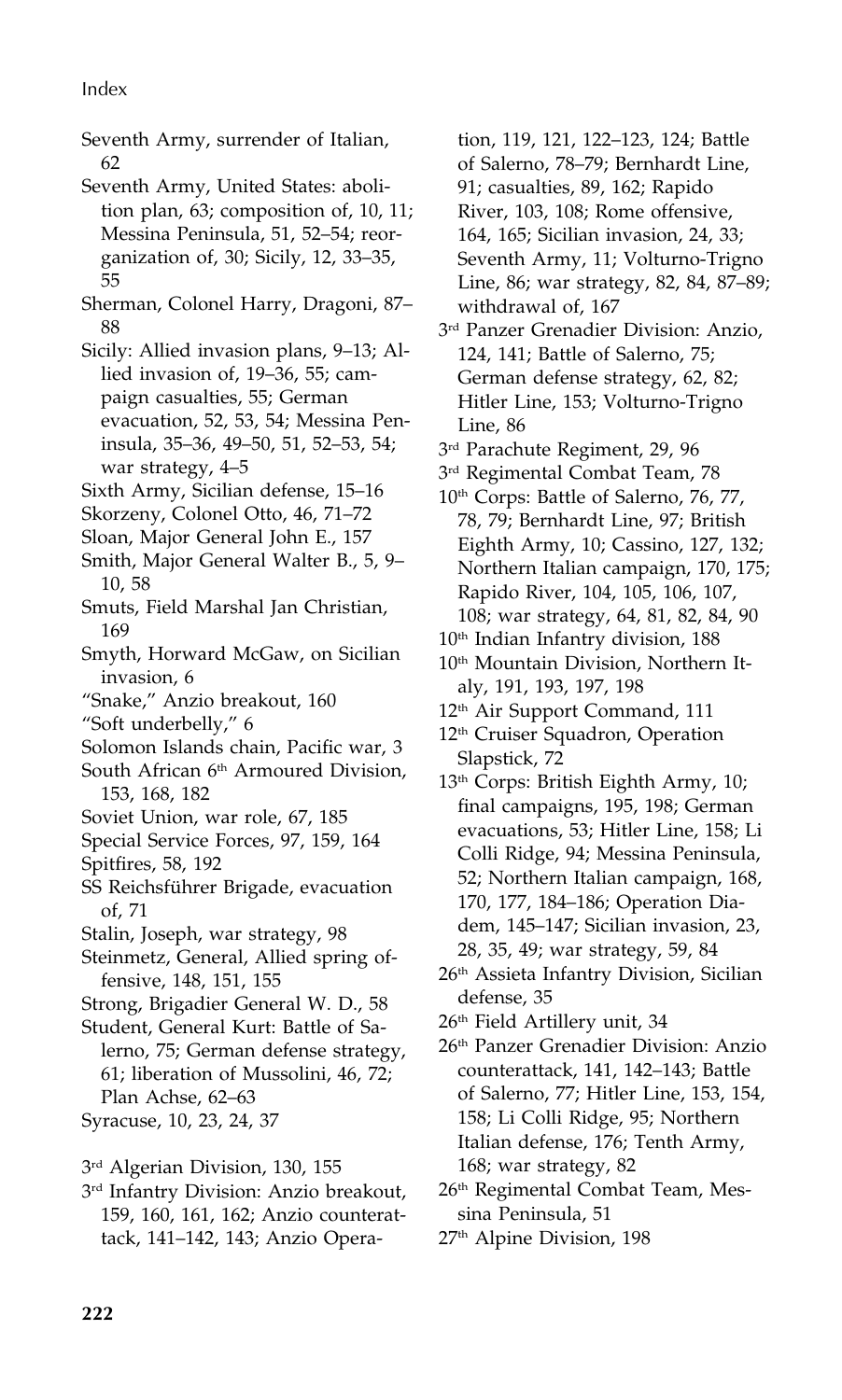- 28th Aosta Infantry Division, Sicilian defense, 35
- 29th Panzer Grenadier Division: Anzio counterattack, 141, 142–143; Battle of Salerno, 75, 77; Bernhardt Line, 98, 99; Hitler Line, 157, 159; Messina Peninsula, 50; Northern Italian defense, 193; Rapido River, 104; Rome defense, 165; Sicilian evacuation, 53, 59; Sicilian invasion defense, 35, 38, 39; war strategy, 82
- 30<sup>th</sup> Corps: British Eighth Army, 10; Messina Peninsula, 52; Sicilian invasion, 28, 29, 33, 35
- 34<sup>th</sup> Field Artillery Battalion, 50
- 34<sup>th</sup> Infantry Division: Anzio breakout, 160; Bernhardt Line, 91, 99; Cassino, 127–129, 131, 132; casualties of, 90; Monte Cassino abbey, 135; Northern Italian campaign, 184, 186; Rapido River, 111; Rome offensive, 164; Volturno-Trigno Line, 86; war strategy, 84, 87–90
- 36th Infantry Division (US): Anzio breakout, 159; Battle of Salerno, 74, 78; Bernhardt Line, 97–98, 99; Cassino, 127, 129, 130, 132; Monte Cassino abbey, 135; Operation Diadem, 148–149; Rapido River, 105– 106, 108, 109, 111, 112, 116, 117; Rome offensive, 165; Volturno-Trigno Line, 85; war strategy, 64; withdrawal of, 167
- 39th Regimental Task Force, 34
- 200th Panzer Grenadier Division, 146– 147
- 222nd Coastal Division, Italian, 65
- 231<sup>st</sup> Infantry Brigade, 11
- 232nd Fusilier Battalion, 192
- 278th Infantry Division, 168, 174–176, 190
- 305th Infantry Division, German, 40, 158
- 334th Infantry Division, 158
- 337th Infantry Regiment, 149, 155, 157
- 338th Infantry Division, 157
- 339th Infantry Division, 146
- 344th Infantry Division, 165
- 349th Infantry Division, 146, 148
- 350th Infantry Division, 146, 148, 183
- 351st Infantry Regiment, 146, 147–148, 155, 183
- 362nd Infantry Division, 141, 143, 160, 161, 164
- 366th Infantry Division, 189, 190
- 367th Parachute Field Artillery unit, 34
- 370th Infantry Division, 190–191, 196
- 370<sup>th</sup> Infantry Regiment, 188-189
- 370<sup>th</sup> Regimental Combat Team, 182
- 371<sup>st</sup> Infantry Division, 190
- 376<sup>th</sup> Artillery Unit, 25, 26
- Tedder, Air Chief Marshal Sir Arthur W.: Anzio Operation, 100; German evacuation, 53; Salerno invasion plan, 58, 63; Sicilian invasion, 5, 10
- Tehran Conference, 98, 100
- Tenth Army: Barbara Line, 83–84; Battle of Salerno, 74; casualties of, 153; composition of, 168; Gustav Line, 105, 116, 124; Northern Italy, 183; retreat of, 198; Rome, 164, 165; war strategy, 60, 62, 87, 92
- Tito, Marshal Josep Broz, 4, 184, 185, 187
- Todt Organization, Gustav Line, 83, 104–105
- Tortorici Line, 52, 53
- "Trasimeno Line," 169
- Trench warfare, 99
- Trident Conference, war strategy, 7, 63, 68, 86
- Trigno Line, 85. *See also* Volturno-Trigno Line
- Troubridge, Rear Admiral Thomas H., 120
- Truscott, Major General Lucian K., Jr.: Anzio counterattack, 144; Fifth Army, 188; Messina's surrender, 54; Northern Italian campaign, 190, 191, 195; Rome offensive, 163–164; Sicilian invasion, 11; 3rd Infantry Division, 143; war strategy, 88
- Tuker, Major General F. S., Monte Cassino abbey, 135–136
- Tunisia, 2, 3, 4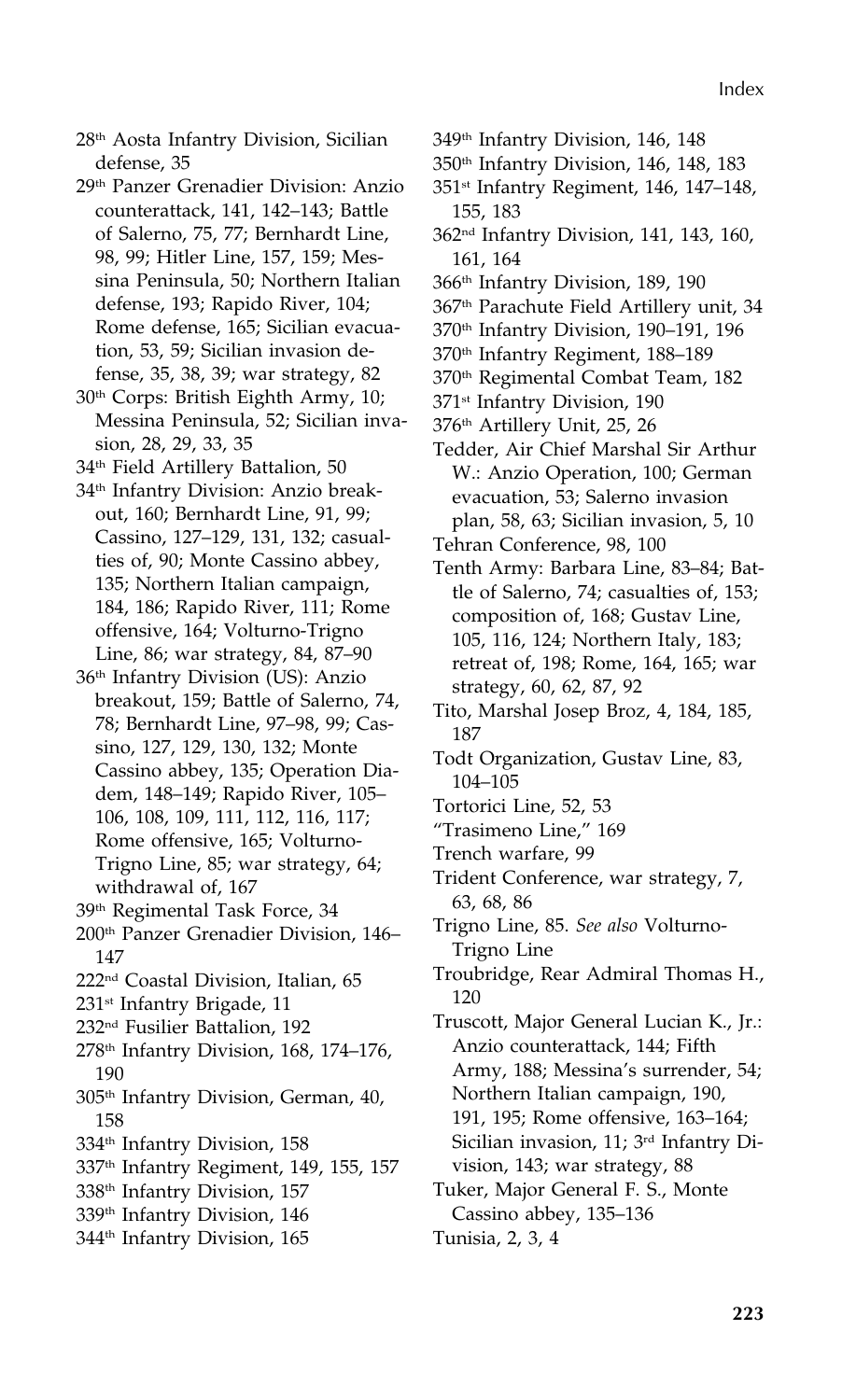Index

- Twenty-first Army Group, Cross Channel invasion, 97
- Ultra, Allied use of, 11–12
- Unconditional Surrender, Allied terms, 42, 43, 45, 58–59 United States, war strategy, 2, 6–7, 9
- *Valiant*, Battle of Salerno, 78
- Valmonte, Rome offensive, 159, 165
- van Mackensen, General Oberst Eberhard, 92, 132, 141–144
- Victor Emmanuel III, King: evacuation from Rome, 60; and Hitler, 46; and Italian armed forces, 45; Italian peace negotiations, 59; Mussolini's overthrow, 40–41
- Volturno Line, 81, 83, 84
- Volturno-Trigno Line, battle of, 84–86
- von Vietinghoff, General Heinrich: Allied spring offensive, 145, 151, 153; Anzio, 121; Battle of Salerno, 75–76, 79; Gustav Line defense, 105, 106, 116; Kesselring's replacement, 186; Monte Cassino abbey, 134; Operation Wintergewitter, 188–189;

removed from command, 159; strategic withdrawal, 196–197; Volturno-Trigno Line, 84; war strategy, 60, 62, 63, 92

- Waco gliders, 19, 20
- Walker, Major General Fred, Rapido River, 105–106, 109, 112, 113, 115, 116
- *Warspite*, Battle of Salerno, 78, 79
- Wentzell, Lieutenant General Fritz, 157, 182

Westphal, General Siegfried: Allied spring offensive, 145; on Anzio operations, 123, 144; cease-fire negotiations, 63; Hitler Line, 157

- Wilson, Field Marshal Henry M.: Anvil Operation, 169; British military mission, 188; Northern Italian campaign, 185
- Wilson, General Henry M.: Anvil Operation, 167; Anzio Operation, 100; Mediterranean command, 99; Monte Cassino abbey, 137

Zeitzler, Chief of Staff Kurt, 28